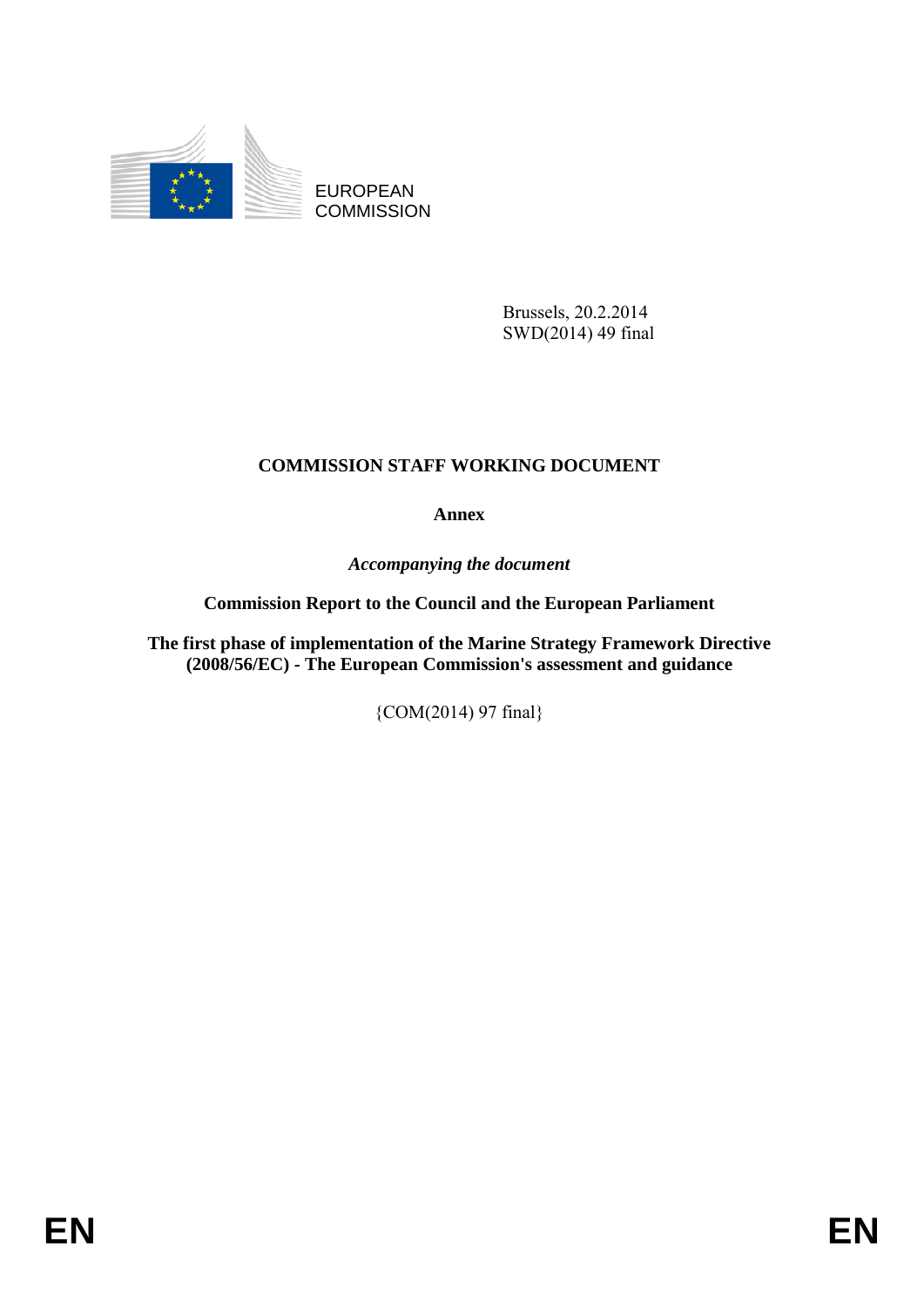# **Table of Contents**

| 1.               |                                                                                                                                                                    |  |
|------------------|--------------------------------------------------------------------------------------------------------------------------------------------------------------------|--|
| 2.               | The Marine Strategy Framework Directive and the Common Implementation                                                                                              |  |
| 3.               |                                                                                                                                                                    |  |
| $\overline{4}$ . |                                                                                                                                                                    |  |
| 4.1.             |                                                                                                                                                                    |  |
| 4.2.             | Administrative arrangements and competent authorities (Articles 6 and 7) 9                                                                                         |  |
| 5.               |                                                                                                                                                                    |  |
| 5.1.             |                                                                                                                                                                    |  |
| 5.2.             |                                                                                                                                                                    |  |
| 5.3.             |                                                                                                                                                                    |  |
| 6.               | Implementation by Member States of good environment status (Article 9), initial<br>assessment (Article 8) and environmental targets (Article 10) per descriptor 13 |  |
| 6.1.             |                                                                                                                                                                    |  |
| 6.2.             |                                                                                                                                                                    |  |
| 6.3.             |                                                                                                                                                                    |  |
| 6.4.             |                                                                                                                                                                    |  |
| 6.5.             |                                                                                                                                                                    |  |
| 6.6.             |                                                                                                                                                                    |  |
| 6.7.             |                                                                                                                                                                    |  |
| 6.8.             |                                                                                                                                                                    |  |
| 6.9.             |                                                                                                                                                                    |  |
| 6.10.            |                                                                                                                                                                    |  |
| 6.11.            |                                                                                                                                                                    |  |
| 7.               |                                                                                                                                                                    |  |
| 8.               |                                                                                                                                                                    |  |
| 9.               |                                                                                                                                                                    |  |
| 9.1.             |                                                                                                                                                                    |  |
| 9.2.             |                                                                                                                                                                    |  |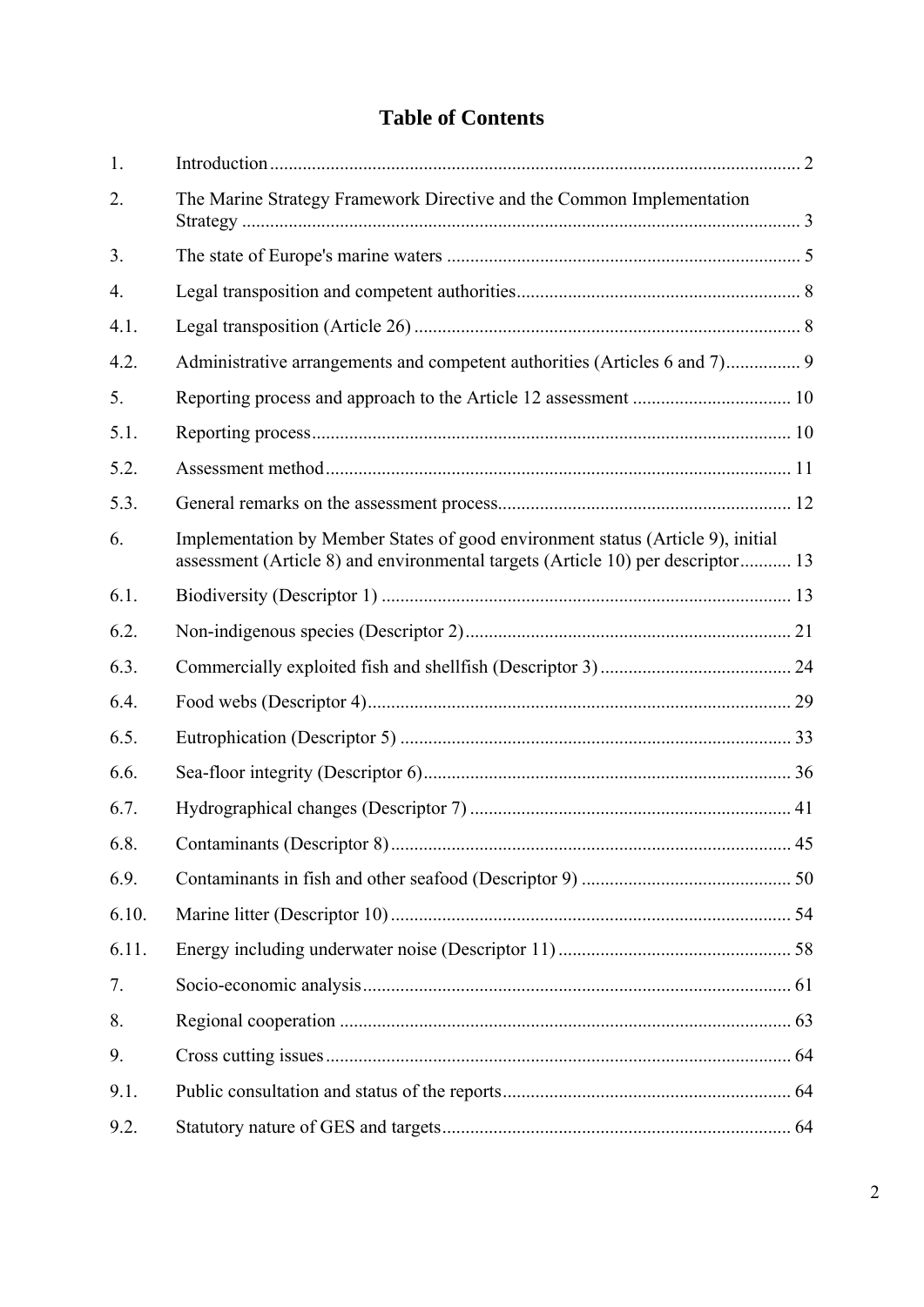| 9.3.  |                                                                                        |  |
|-------|----------------------------------------------------------------------------------------|--|
| 9.4.  |                                                                                        |  |
| 9.5.  |                                                                                        |  |
| 10.   |                                                                                        |  |
| 10.1. |                                                                                        |  |
| 10.2. |                                                                                        |  |
| 10.3. |                                                                                        |  |
| 10.4. |                                                                                        |  |
| 10.5. |                                                                                        |  |
| 10.6. | Preparation of monitoring programmes (Article 11) and programme of measures            |  |
| 10.7. |                                                                                        |  |
|       |                                                                                        |  |
|       | Appendix 2: Summary findings and recommendations for Member States  88                 |  |
|       |                                                                                        |  |
|       | Appendix 4: Understanding of MSFD Articles 9 and 10 and their relationship used in the |  |
|       | Appendix 5. Overview of coordinating Competent Authorities for the Marine Strategy     |  |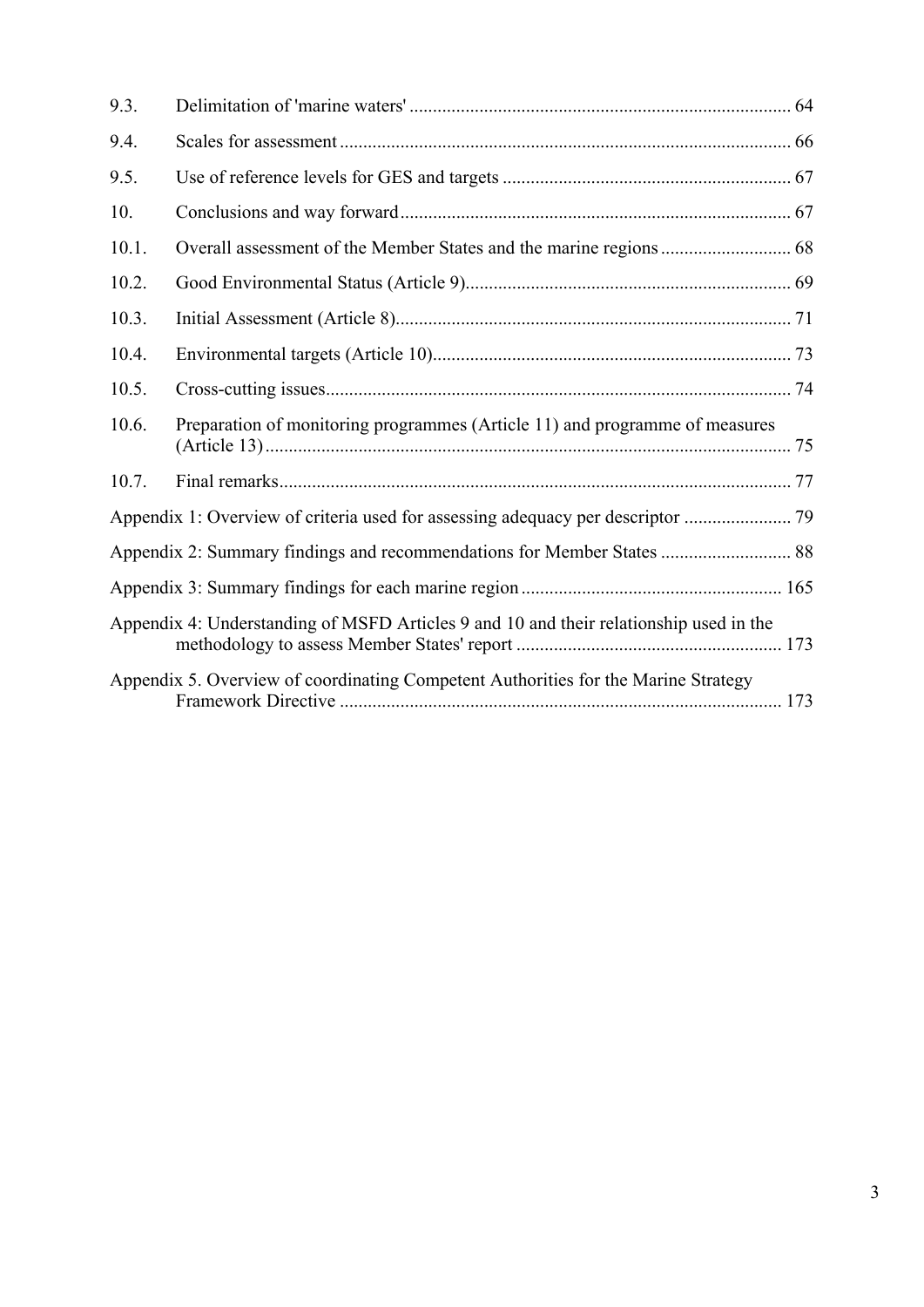#### **The first phase of implementation of the Marine Strategy Framework Directive (2008/56/EC) - The European Commission's assessment and guidance**

#### <span id="page-3-0"></span>**1. INTRODUCTION**

The marine environment is a precious heritage that must be protected, conserved and, where practicable, restored with the ultimate aim of maintaining biodiversity and providing diverse and dynamic oceans and seas which are clean, healthy and productive. Maintaining and achieving such conditions is essential to support sustainable use of the marine environment for this and future generations. These aims were laid down in Article 1 of the Marine Strategy Framework Directive (MSFD - 2008/56/EC) and the Member States are required to develop marine strategies in accordance with Article 5 to achieve these aims. By 15 July 2012, Member States had to prepare the first elements of these strategies, namely the initial assessment (Article 8), the determination of good environmental status (GES - Article 9) and the establishment of environmental targets and associated indicators (Article 10) and to report them to the Commission by 15 October 2012<sup>1</sup>. Based on these reports, the Commission had to *"assess whether, in the case of each Member State, the elements notified constitute an appropriate framework to meet the requirements of this Directive*…" (Article 12). The same Article provided for the Commission to *"consider the coherence of frameworks within the different marine regions or subregions and across the Community."* As a result, the Commission is required to inform the Member States whether "*the elements notified are consistent with this Directive*" and to provide "*guidance on any modifications it considers necessary*". This Commission Staff Working Document is part of the Commission's assessment in accordance with Article 12. Moreover, this document also includes information on the transposition of the Directive (Article 26) and on the designation of competent authorities (Article 7). Both administrative steps had to be completed before the preparation of the marine strategies.

This Commission Staff Working Document (CSWD) summarises the key aspects of the results of the assessment of Member States' information and provides an overview of the status of implementation of the MSFD across the EU and in the different marine regions. The results are provided per descriptor and consider their adequacy, consistency and coherence, based on an assessment template (see Appendix 1 for the criteria used<sup>2</sup>). In addition, factsheets summarise the findings of the assessment per Member State (Appendix 2) and per marine region (Appendix 3). Appendix 4 provides clarifications on the differences of the obligations laid down in Articles 9 and 10. Finally, Appendix 5 provides an overview of competent authorities designated by the Member States.

In addition to the Report and CSWD prepared by the Commission Services, the Commission has published the detailed technical assessment reports underpinning the assessment<sup>3</sup>.

Furthermore, the Member States' reports are being used by the European Environment Agency as an input to an update of the "State of the Marine Environment" assessment which

<sup>&</sup>lt;u>.</u> 1 All reports notified by Member States relating to MSFD Articles 8, 9 and 10 are available from [http://cdr.eionet.europa.eu/recent\\_etc?RA\\_ID=608](http://cdr.eionet.europa.eu/recent_etc?RA_ID=608)<br>
<sup>2</sup> The full questionneire templetes per descriptor

The full questionnaire templates per descriptor are available at: [http://ec.europa.eu/environment/marine/eu](http://ec.europa.eu/environment/marine/eu-coast-and-marine-policy/implementation/reports_en.htm)[coast-and-marine-policy/implementation/reports\\_en.htm](http://ec.europa.eu/environment/marine/eu-coast-and-marine-policy/implementation/reports_en.htm) 3

[http://ec.europa.eu/environment/marine/eu-coast-and-marine-policy/implementation/reports\\_en.htm](http://ec.europa.eu/environment/marine/eu-coast-and-marine-policy/implementation/reports_en.htm)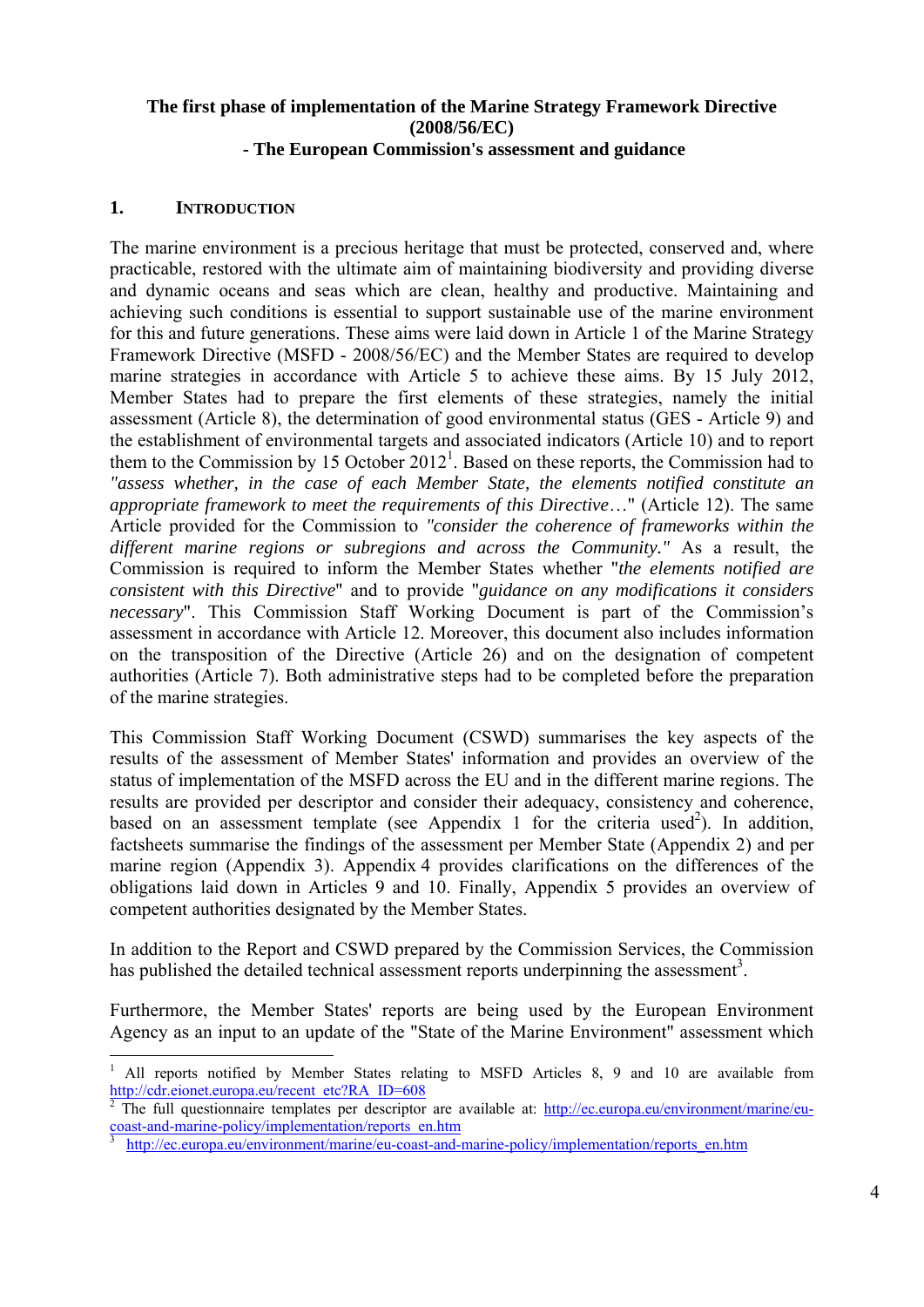will reflect the state of Europe's marine ecosystems at the start of the MSFD implementation process ("baseline report"). Moreover, the Commission's Joint Research Centre is reviewing the national submissions for selected descriptors in relation to their technical and scientific basis. The results of the work of these two organisations will be published later in 2014.

## <span id="page-4-0"></span>**2. THE MARINE STRATEGY FRAMEWORK DIRECTIVE AND THE COMMON IMPLEMENTATION STRATEGY**

The key objective of the MSFD is to achieve "good environmental status" (GES) for all marine waters by 2020 (Article 1(1)). GES is laid down only in general terms in the Directive (Appendix 1) by making reference to 11 descriptors. More specific criteria are set out in Decision 2010/477/EU<sup>4</sup>. In accordance with Article 9, it is ultimately for Member States to determine the characteristics of GES and therefore define the precise specifications of this central MSFD objective.

The next step is particularly important because it includes an analysis of the essential features and characteristics of the marine waters, an assessment of the current environmental status and the predominant pressures and impacts, together with an economic and social analysis of the uses of the marine environment and the resulting costs of degradation. This comprehensive initial assessment is provided for in Article 8 and specified in Appendix III. It is based on the Member States' GES determination and provides the evidence base for all other elements of the Directive. Finally, Member States should identify environmental targets and their associated indicators which are operational tools to lay down the basis for the preparation of the programmes on monitoring and measures.

The key tool for the achievement of the MSFD goals is the Programme of Measures (PoMs) (Article 13) which must be established by 2015 following two preparatory steps: firstly, the elements described above (initial assessment, GES and targets) and secondly the preparation of monitoring programmes (Article 11). All these elements form part of the marine strategies (Article 5). As a result, MSFD implementation is a step-by-step process in which each step builds upon the previous one.

1

<sup>4</sup> OJ L 232, 02/09/2010, p. 14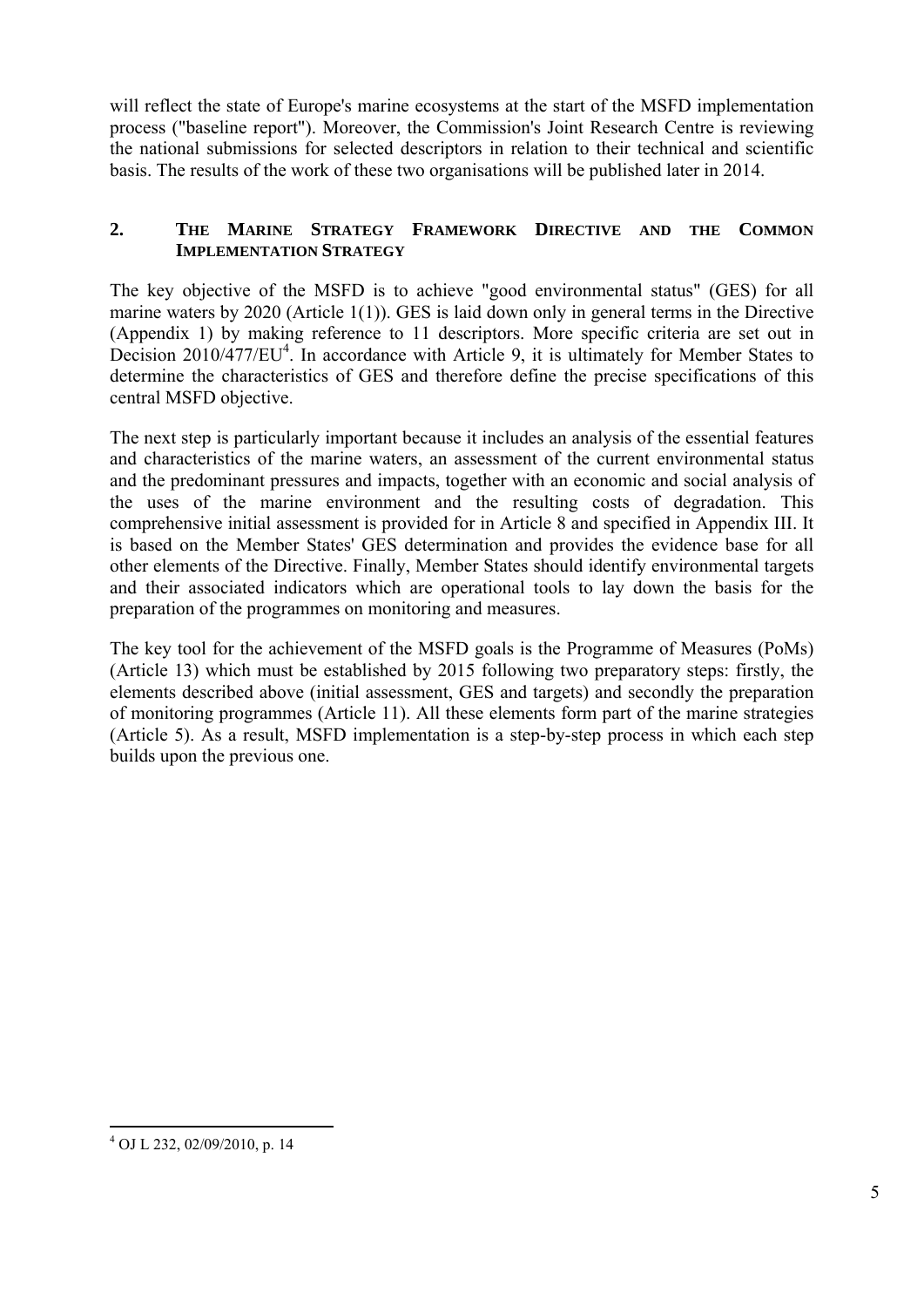

*Figure 1: Conceptual framework for the implementation of the Marine Strategy Framework Directive in order to ensure a consistent approach* 

The implementation of the MSFD is challenging and requires cooperation within and between the marine regions. Therefore, the Commission and the EU Member States agreed to establish an informal co-operation under a so-called "Common Implementation Strategy" (CIS) since 2008. Other countries (EEA and Candidate countries), international organisations including the Regional Sea Conventions and relevant stakeholders and NGOs participate in this process. The CIS has successfully delivered guidance documents and policy papers and has been a valuable platform for exchange of experiences and best practices which support implementation by Member States<sup>5</sup>. In December 2013, a new CIS Work Programme<sup>6</sup> for 2014 and beyond has been agreed which already taking account of early lessons from this first stage of implementation.

<u>.</u>

<sup>&</sup>lt;sup>5</sup> [http://ec.europa.eu/environment/marine/eu](http://ec.europa.eu/environment/marine/eu-coast-and-marine-policy/implementation/index_en.htm)-coast-and-marine-policy/implementation/index\_en.htm

<sup>&</sup>lt;sup>6</sup> MSFD CIS work programme 2014-beyond [\(http://ec.europa.eu/environment/marine/eu-coast-and-marine](http://ec.europa.eu/environment/marine/eu-coast-and-marine-policy/implementation/index_en.htm)[policy/implementation/index\\_en.htm\)](http://ec.europa.eu/environment/marine/eu-coast-and-marine-policy/implementation/index_en.htm)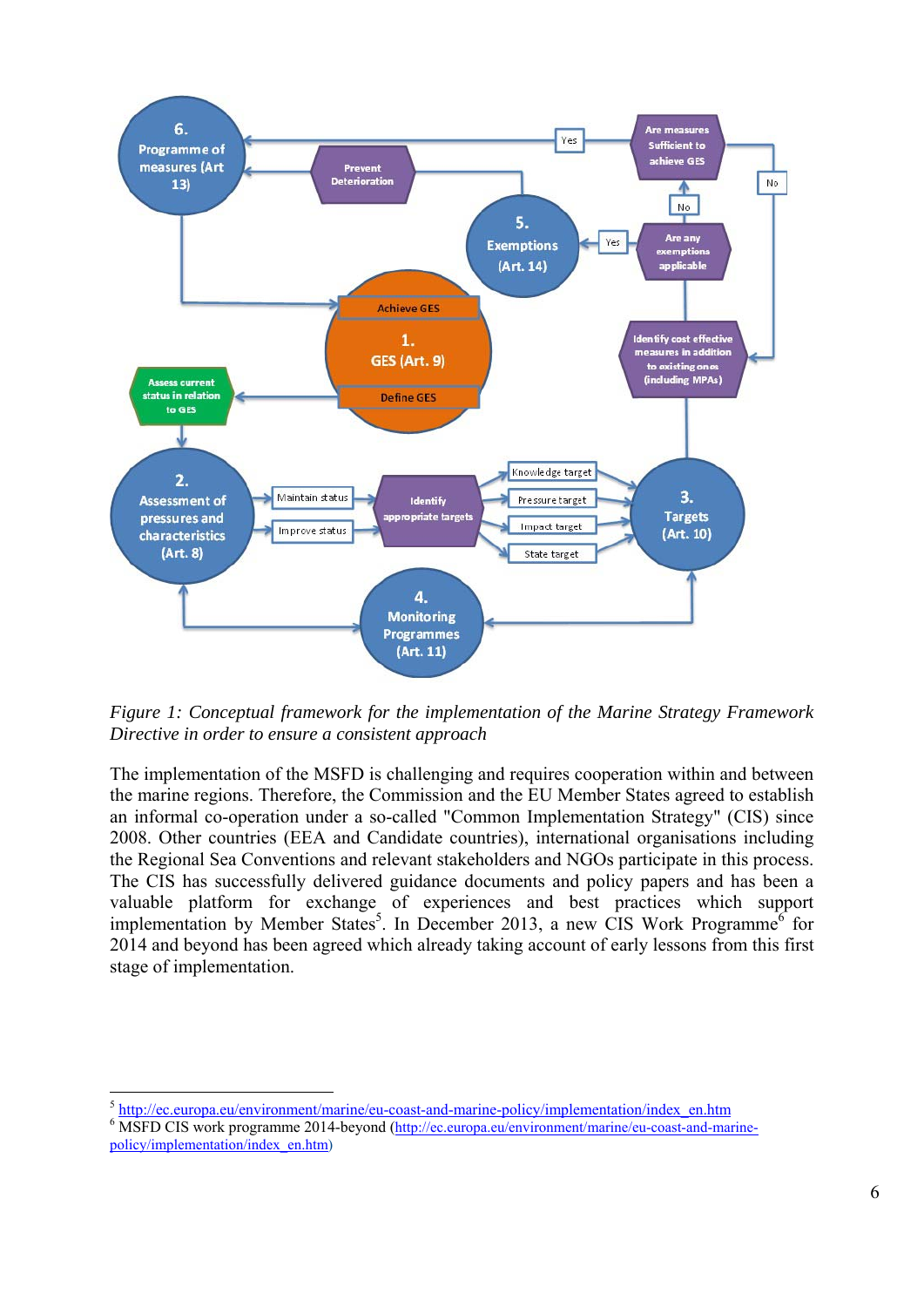#### <span id="page-6-0"></span>**3. THE STATE OF EUROPE'S MARINE WATERS**

The regional seas surrounding Europe cover the vastness of the open oceans as well as almost entirely land-locked seas (Table 1). In summary, 23 out of 28 EU Member States have a coastline, in 2011, 41% of the population, or 206 million people, lived in the 378 EU coastal regions, and Europe's Seas cover approximately 11 220 000 km2 or more than the land territory of Europe. Each sea is shared by millions of people, their cultures and activities. They are also home for thousands of species of animals and plants.

- The Baltic Sea is semi enclosed with low salinity due to restricted water exchange with the North East Atlantic Ocean and large river run-off. These conditions make the sea particularly vulnerable to nutrient pollution and hypoxia (oxygen depletion).
- The Black Sea is also semi enclosed; it is the world's largest inland marine basin and has restricted water exchange with the Mediterranean. Its waters are anoxic at depths below 150–200 meters. Surface water salinities of the Black Sea are within an intermediate range. Most of the Black Sea is believed to host oil and gas reserves, and oil and gas exploration is beginning in the area.
- The Mediterranean Sea is also a semi enclosed sea with high salinity due to high evaporation rates and low river run off. It has restricted water exchange with the Atlantic Ocean and Black Sea. It is the most biologically diverse sea in Europe.
- The North East Atlantic Ocean covers a range of seas and a large climatic gradient. It is a highly productive area that hosts the most valuable fishing areas of Europe and many unique habitats and ecosystems. It is also home to Europe's largest oil and gas reserves.

| Regional<br>seas surrounding<br><b>Europe</b>                                                   | <b>Member States (in</b><br>the marine region) | <b>Regional</b><br>sea<br>surface<br>area<br>(km <sup>2</sup> ) | EU MS share of<br>sea surface area of<br>regional<br>sea<br>$(km2)$ and $(%$ | % of EU MS sea<br>surface<br>area<br>reported under the<br><b>MSFD IA</b> | of<br>Area<br>catchment<br>(km <sup>2</sup> ) |
|-------------------------------------------------------------------------------------------------|------------------------------------------------|-----------------------------------------------------------------|------------------------------------------------------------------------------|---------------------------------------------------------------------------|-----------------------------------------------|
| <b>Baltic Sea</b>                                                                               | SE, FI, EE, LT,<br>LV, PL, DE, DK              | 394 000                                                         | 370 000 (93.9)                                                               | 92                                                                        | 1 653 000                                     |
| North East Atlantic Ocean<br><i>(including)</i><br><b>Barents</b><br>Norwegian, Icelandic Seas) | UK, DK, DE, NL,<br>BE, SE, IE, FR,<br>PT, ES   | 7835000                                                         | 4076000(52.0)                                                                | 58                                                                        | 2721 000                                      |
| <b>Mediterranean</b>                                                                            | ES, FR, IT, SI, MT,<br>HR, EL, CY              | 2 5 1 7 0 0 0                                                   | 1 210 000 (48.1)                                                             | 86                                                                        | 1 1 2 1 0 0 0                                 |
| <b>Black Sea</b>                                                                                | BG, RO                                         | 474 000                                                         | 64 000 (13.5)                                                                | 46                                                                        | 2414 000                                      |
| <b>Total</b>                                                                                    |                                                | 11 220 000                                                      | 5 720 000 (51.0)                                                             | 66                                                                        | 7909000                                       |

### *Table 1: Regional Seas surrounding Europe– selected geographic characteristics*

Human activities impacting the sea are increasing, and so are both the severity and scale of impacts on the marine environment. This includes impacts from fisheries, pollution, seafloor destruction (sometimes resulting in habitat loss), non-indigenous species and climate change. Acting together, these impacts decrease the ability of marine ecosystems to deliver vital services and benefits such as fish and recreational quality to European communities. They are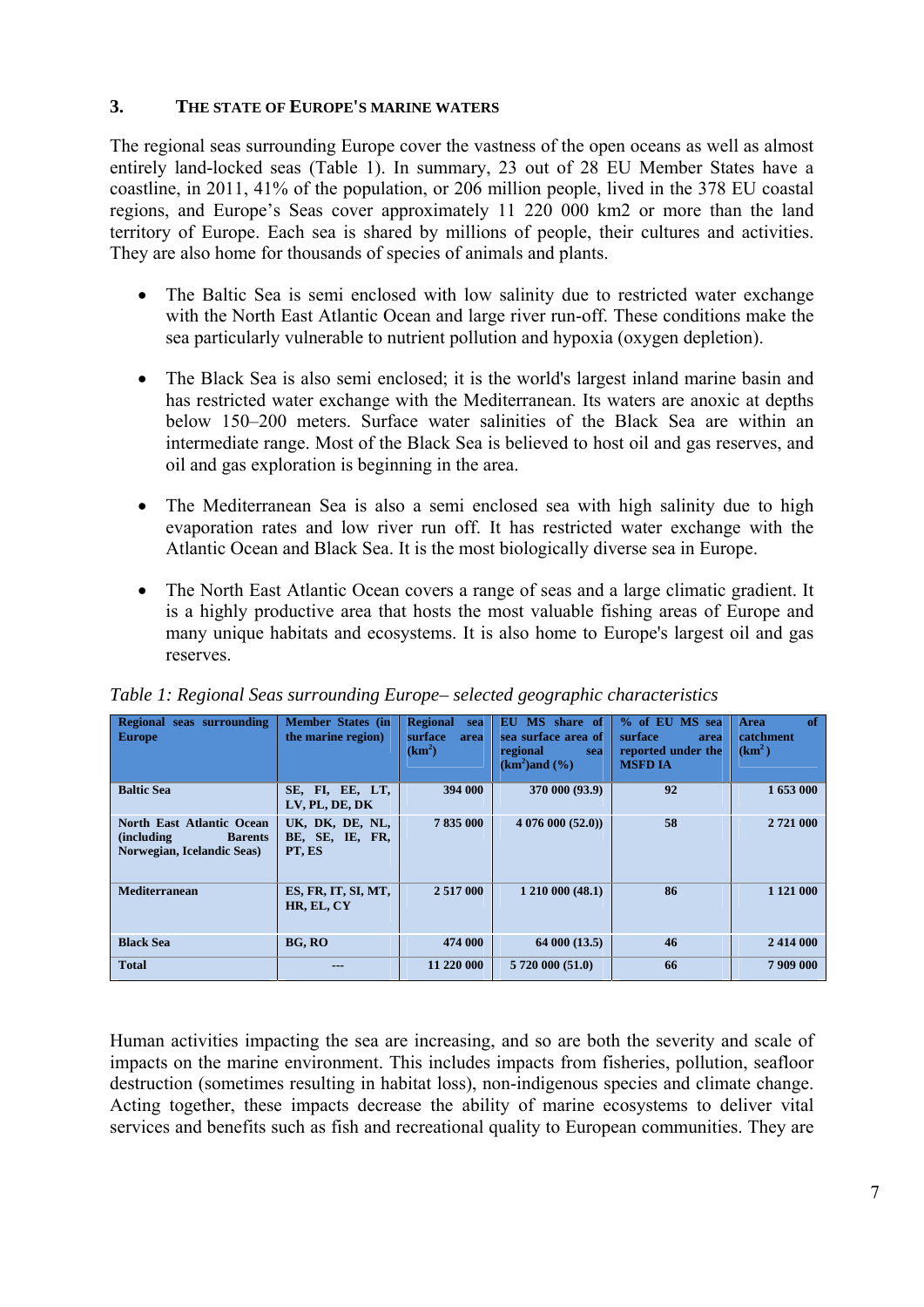driven by growing human activities including agriculture; fisheries and aquaculture; industry; shipping; urbanisation; tourism; space demand for ports and off shore structures; and oil, gas and other mineral extraction as well as renewable energy. Many impacts are expected to be exacerbated by increased sea temperatures, rising sea levels, and ocean acidification that are the consequences of global warming and increased  $CO<sub>2</sub>$  concentration of the atmosphere. While many of the activities that harm the environment are a consequence of immediate human needs, they impact species and habitats that have evolved over thousands if not millions of years, sometimes irreversibly.

As all regional seas are shared by more than one country, solutions to the environmental problems that they face calls for international legislation which today is provided by the EU Marine Strategy Framework Directive. With the reporting of the initial assessments that took place in 2012, the European Environment Agency (EEA) has reviewed the information base provided. Based upon, also earlier, EEA work, some key messages appear on the state of the marine environment:

**Biodiversity and marine ecosystems (Descriptors 1, 4 and 6)**. Marine ecosystems, their habitats and species throughout Europe continue to be under significant threat from cumulative impacts from human activities no matter what ecosystem features we look at. Only 10% of the assessment of marine habitats and 3% of the assessments of marine species protected under Natura 2000 are considered favourable. Similarly, once abundant fish species are increasingly at risk. The current stock biomass in Kattegat is at approximately 5.6% compared to levels in 1971 and the current recruitment levels of European eel are at 1-7% of 1960-1979 levels. Sea grasses such as Posidonia oceanica experience 5% decline in distribution per year, while Zostera marina is covering much smaller areas when compared to historical data. Combined such information on biodiversity indicates that European marine ecosystems and their resilience are under significant threat from human activities.

Fisheries, pollution (eutrophication; hazardous substances) and non-indigenous species are some of the main pressures on biodiversity with the effects of climate change threatening to further exacerbate existing impacts. Together these pressures add to the cumulative impact on the marine ecosystem resulting in the continued degradation and often unexpected ecological tipping points towards an undesired new steady state.

**Non-indigenous species (Descriptor2)** that find adequate conditions to establish themselves in a new ecosystem may become invasive and threaten local biodiversity and ecosystem integrity in various ways. Impacts range from reducing genetic variation and eroding gene pools, potential extinction of endemic species, and by altering habitat and ecosystem resilience. The impacts of marine invasions are widespread and irreversible. In Europe, more than 1350 marine species have been introduced in European Seas since the 1950´s. New species continue to be introduced at unprecedented rates, with almost 300 new species reported since 2000. Most introductions have occurred in the Aegean-Levantine sub-region in the Mediterranean Sea, since the opening of the Suez Canal in 1949. Introductions are also occurring in all other seas, but at a lower rate. Introductions occur with handling of ballast water, and through aquaculture and the aquarium trade.

**Fisheries (Descriptor 3)** is one of the most important pressures in the marine environment as it reduces biodiversity by direct mortality of fish populations and non-target species, and modifies ecosystem structure and functioning. Cumulative fishing levels have led to an alarming state of European fish stocks, where currently 39% in the North East Atlantic Ocean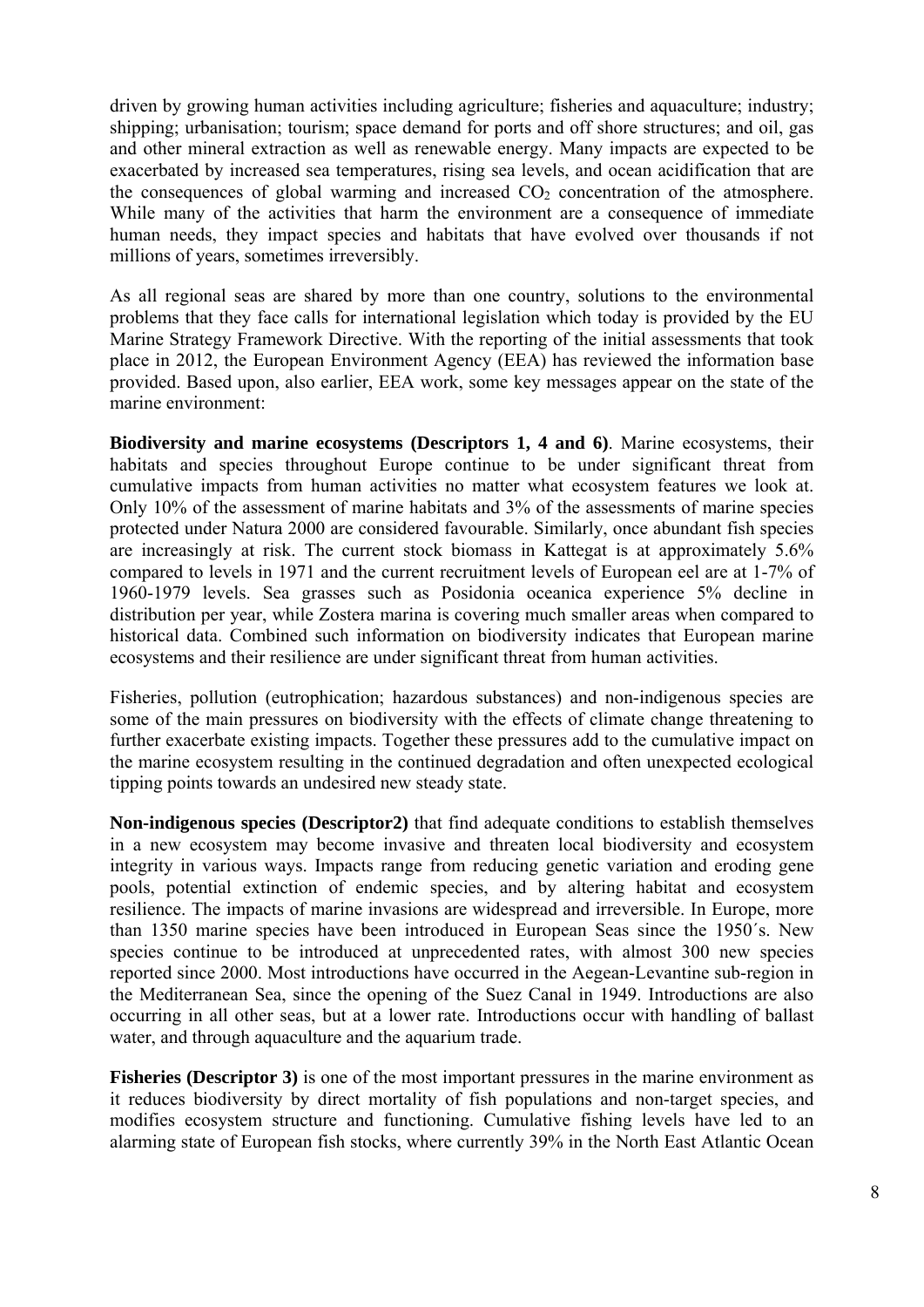and 88 % in the Mediterranean and Black Seas are overfished threatening their future reproductive capacity. Furthermore, the continuous use of bottom trawling and other highimpact fishing gear, has destroyed seafloor habitats and compromised its biodiversity. Seabirds are of particular concern, where recent estimates report by-catch by the EU fishing fleet at c.a. 200,000 seabirds annually in EU waters.

**Eutrophication (Descriptor 5)** of marine waters is associated with excessive use of the fertilizers nitrogen and phosphorous. It is the accelerated, enhanced growth of phytoplankton and an undesirable disturbance of the balance of organisms in the water. It can also cause extensive hypoxia. Most pollution comes from land-based activities, through inland waterways, such as the application of agricultural fertilizers and animal farming, the discharge of poorly or untreated wastewater, or as airborne pollution. The need to reduce nutrient concentrations across Europe is widely accepted, but difficult to achieve. EEA indicators show that between 1985 and 2010, overall nutrient concentrations have been either unchanging (84%) or decreasing in reported stations and that between 1985 and 2010 concentrations at 87% of stations remained unchanged.

**Chemical pollution (Descriptor 8)**. Hazardous substances are widespread in the marine environment. Some are found at low concentrations in the earth's crust and occur naturally in seawater, but synthetic hazardous substances are not found naturally in the environment. The main sources are generally from waste/disposal burning of fossil fuels and industrial activities, including mining and production. The EEA indicator addresses concentrations and trends of seven hazardous substances: mercury, lead, cadmium, lindane, HCB, PCB and DDT<sup>7</sup>. All substances have been banned from use, but are still found in the environment. The indicator shows that concentrations of HCB and lindane are generally Low or Moderate, concentrations of cadmium, mercury and lead Moderate, and Moderate or High for PCB and DDT. Between 1998-2010, a general downward trend was found in the Northeast Atlantic Ocean for lead, lindane, PCB and DDT. In the Mediterranean Sea, more than a third of stations show of high concentrations of lead, lindane, DDT and PCB. Furthermore, a general upward trend was found for mercury and lead.

**Marine litter (Descriptor 10)** is found on beaches, on the seafloor and floating in the water, in all oceans and it is both a European and a global concern. Many marine species ingest marine litter or become entangled in debris. For some species a considerable proportion of the population is affected due to damage caused to their body condition, ability to forage and reproduce. Litter, when visible to humans, creates a considerable reduction in recreational, aesthetic or educational values of an area, and sometimes it is also a health concern. To date systematic monitoring has not taken place across Europe, this is only now being established with the MSFD.

**Introduction of energy (Descriptor 11)**, with particular emphasis on noise is the subject of MSFD Descriptor 11. Introduction of energy into the marine environment can be in the form of heat, light, electromagnetic emissions and underwater sound. Thus, the information on effects of the former three is very limited, and the focus of this descriptor is on underwater sound.

Behavioural effects of marine species to underwater sound have been documented for a wide variety of sources. As sound can reach far underwater, impact ranges for behavioural response

1

 $<sup>7</sup>$  Hexachlorobenzene, polychlorinated biphenyls and dichlorodiphenyltrichloroethane</sup>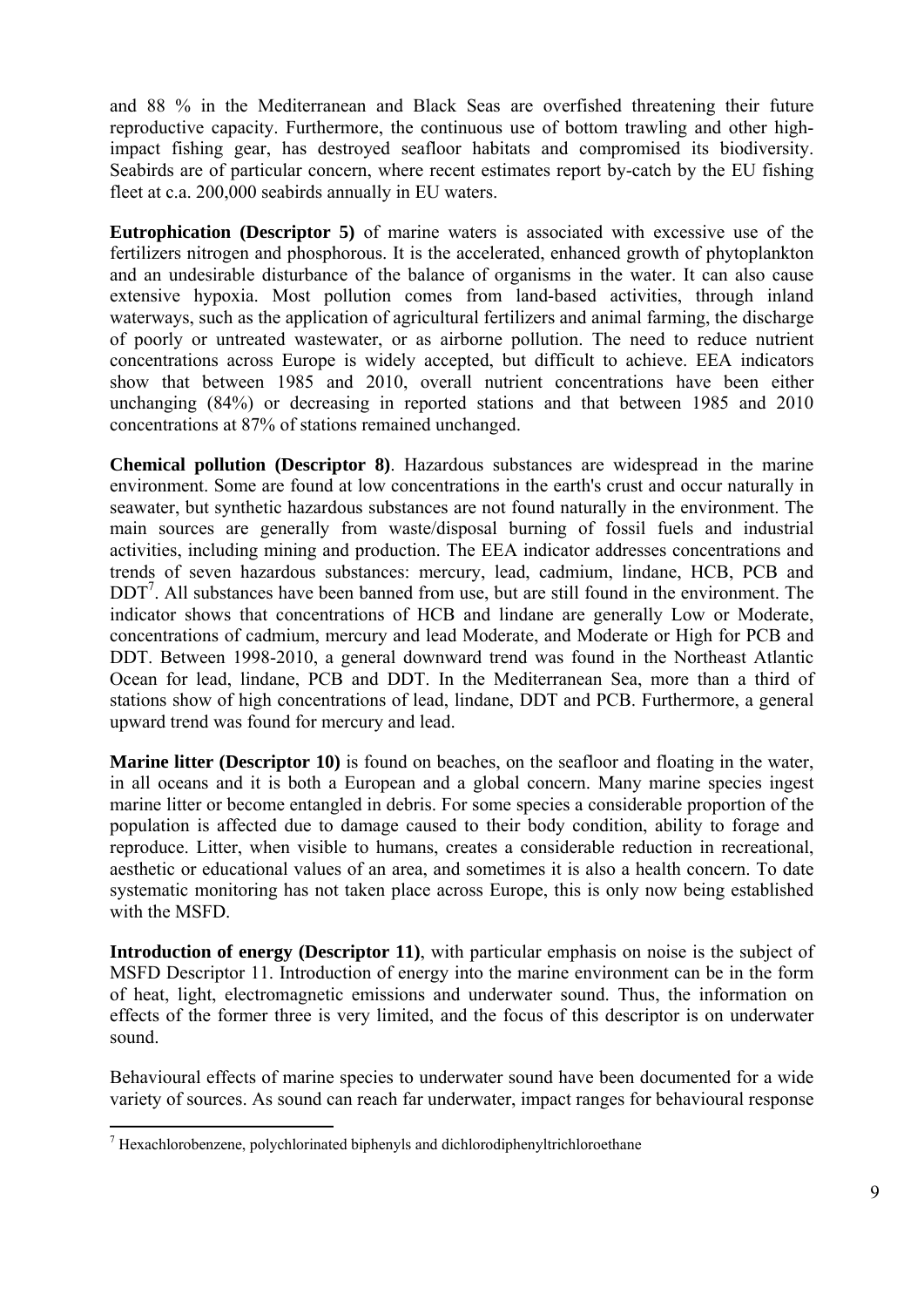can be very large as well. High amplitude, low- and mid-frequency impulsive sounds such as those emitted during seismic surveys, impact pile driving or by military sonar have the greatest potential to affect marine mammals and fish over considerable distances. There is also evidence that ambient sound has increased in some marine areas due to the increase in ship traffic. Wide ranging behavioural changes could lead to gaps in distribution of marine life which in turn could lead to consequences on a population level if important life functions such as mating or migration are affected. Since the issue of underwater sound impacts is a relatively recent one, there has been little work on the exact distribution of sources of sound in EU waters and at present systematic monitoring has not been conducted to clarify the impact of sound on marine species.

**Climate Change** is not explicitly covered by the MSFD, but is having will continue to have a major influence on marine habitats and species because most organisms in the sea respond to temperature. Therefore, it will become an important factor when assessing biodiversity. As temperature of the sea is increasing, marine organisms will change their distribution. Sea surface temperature increases are observed in all Europe's Seas. Also ocean acidification (also mentioned in Annex III MSFD) is of increased concern. As atmospheric CO2 concentrations increase, the ocean uptake of  $CO<sub>2</sub>$  increases, which reduces ocean pH. Surface-ocean pH has declined from 8.2 to 8.1 over the industrial era, corresponding to a 26 % change in oceanic acidity. Ocean acidification may affect many marine organisms within the next 20 years and has the potential of fundamentally altering conditions for all life in the sea.

**Lessons learned from Article 8 assessments**. While the EEA has reviewed the material provided by Member States in relation to their initial assessments, it has not been possible to use the assessments as a coherent knowledge base, and the reports contain a large amount of unknown, or not assessed information. However, they have supported and underpinned the overall findings mentioned above. In addition, the need became evident to develop much more coherent assessment approaches on regional scale and an agreed strategy for reporting of monitoring and data towards agreed indicators at regional if not European scale. These processes are expected to greatly support the development of a marine knowledge base and will be fundamental to in the future be able to address good environmental status in a coherent fashion.

### <span id="page-9-1"></span><span id="page-9-0"></span>**4. LEGAL TRANSPOSITION AND COMPETENT AUTHORITIES**

### **4.1. Legal transposition (Article 26)**

All Member States have transposed the MSFD into their national legislation, although PL only completed this in early 2013 following legal action from the European Commission (C-245/12 - Commission / Poland). After receipt of the national legislation, the Commission undertakes a conformity check for each Member State, excluding landlocked Member States who are not concerned by this exercise (AT, CZ, HU, LU, SK). By November 2013, thirteen conformity studies had been undertaken (for BE, BG, DK, ES, IT, LV, LT, NL, PL, PT, RO, SI, SE, and UK); conformity studies for the remaining countries are underway.

Transposition has been assessed as adequate for BE, ES, NL, PT, RO and SI. SE is committed to making the necessary legislative changes, and Letters of Formal Notice have been sent to DK, IT, LV and SE. For PL and UK, an EU Pilot has been launched to address questions identified by the conformity studies.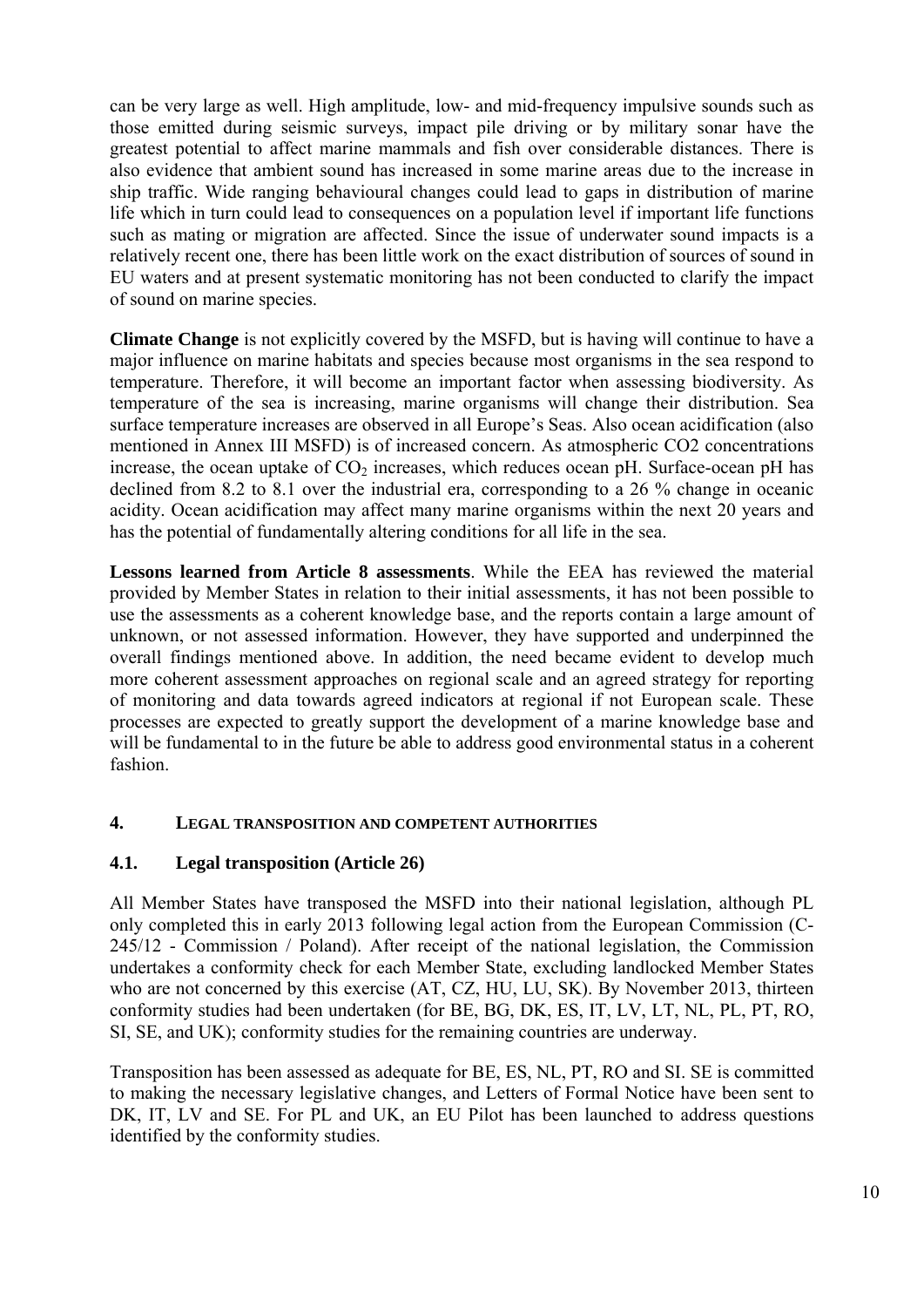## <span id="page-10-0"></span>**4.2. Administrative arrangements and competent authorities (Articles 6 and 7)**

According to MSFD Article 7, Member States needed to designate the authority or authorities competent for the implementation of this Directive with respect to their marine waters and for cooperation and coordination in the catchment area of each marine region or subregion together with the information listed in Annex II of the Directive.

Member States within the catchment area of each marine region or subregion (landlocked countries) were also required to designate authorities competent for cooperation and coordination as referred to in Article 6. Member States were due to notify the Commission of their designated competent authorities by 15 January 2011.

In total, 26 Member States designated their Competent Authority or Authorities for the MSFD on time. The Czech Republic and the new Member State Croatia have not yet reported this information to the Commission. At the due notification date, Poland had not yet transposed the Directive into national law, which prevented it from designating its competent authority (see section 4.1).

Following the notifications, the Commission assessed the reports. In general, the level of information provided by Member States varied greatly in terms of its volume and content. The description of competent authorities responsible for implementation and cooperation between Member States was generally well reported, but not all Member States distinguished which competent authority was responsible for each main part of their marine strategy (i.e. assessment, monitoring, measures). Clear information was also provided describing the legal status of the body acting as competent authority.

Fields in the reports where information was less complete were: coordination mechanisms between Member States, and to a lesser extent, legal status, role and responsibilities, coordination amongst competent authorities. For the cases where information was lacking or insufficient, the Commission sent a letter to the Member State requesting clarification. The Commission has now received these clarifications; no major outstanding issues have been identified.

A list of the designated competent authorities is provided in Appendix 5.

### <span id="page-10-2"></span><span id="page-10-1"></span>**5. REPORTING PROCESS AND APPROACH TO THE ARTICLE 12 ASSESSMENT**

### **5.1. Reporting process**

In accordance with Articles 9(2) and 10(2), Member States were required to send notifications to the Commission within three months of the completion of the elements required under Articles 8, 9 and 10, i.e. by 15<sup>th</sup> October 2012. As the directive does not specify a format for these reports, Member States were free to submit their reports in any format. However, in order to allow for a more systematic and comparable analysis of the Member States' reports, the Commission developed and agreed informally with Member States a set of *reporting*  sheets<sup>8</sup>, as well as associated reporting tools and guidance<sup>9</sup>.

<sup>&</sup>lt;u>.</u> <sup>8</sup> Reporting sheets are t[he standard reporting format developed with Member States](http://icm.eionet.europa.eu/schemas/dir200856ec/resources) to set out the content and format of reports for a particular (part of a) directive.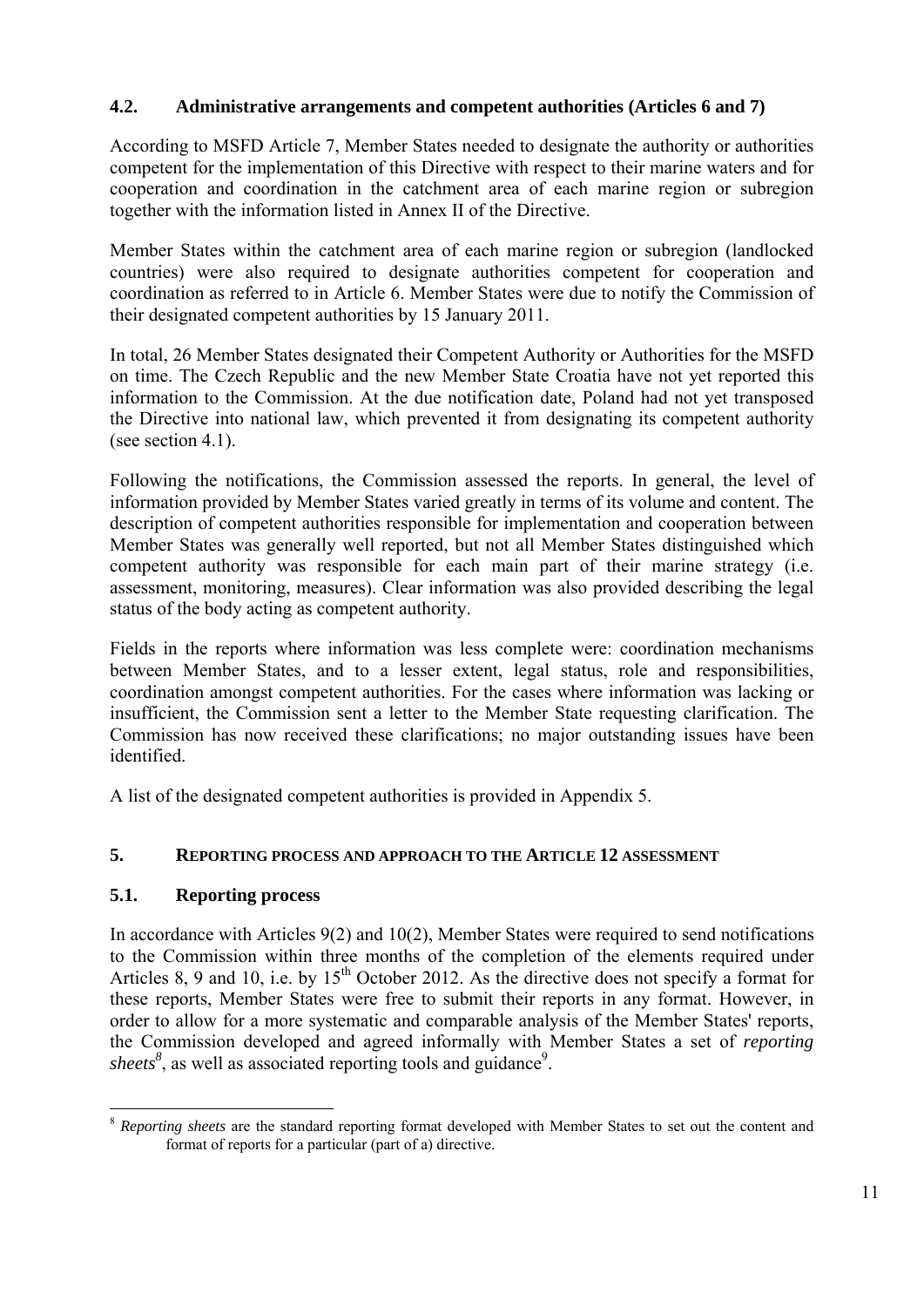Due to technical difficulties, these reporting tools were only finalised in July 2012.

Member States were asked to submit their reporting sheets, in addition to their national reports and any other supporting documentation, to the ReportNet system of the European Environment Agency (EEA) by the above deadline<sup>10</sup>. The Commission prepared an MSFD Scoreboard<sup>11</sup> to inform the wider public about the state of submission of reports for the different articles.

By 15 October 2012, eight Member States had submitted their national reports (BE, CY, EL, ES, DK, NL, RO, SE), and DE, EL, ES, IT, RO and SE had submitted at least a proportion of the expected reporting sheets. By February 2013, a preliminary completeness assessment (see section 5.2) was made by the Commission on the reporting sheets of eleven Member States that had been submitted by that time (DE, EE, EL, ES, FI, IT, LV, NL, RO, SE, UK). These Member States were requested to check this initial assessment and provide the Commission with missing information by 30 April 2013 latest. The remaining MS, who did not (or only partly) report by means of reporting sheets by February 2013, were informed that  $30<sup>th</sup>$  April would be the last day that their submissions would be considered within the assessment procedure. By the end of April 2013, 18 Member States had provided reporting sheets, some of them significantly amending and updating the reports that they had previously provided. Following some later submissions, the Commission was able to consider contributions (both in reporting sheets and other reports submitted) from 20 of the 23 coastal Member States (Poland, Malta and Croatia being the exceptions). The analysed reports for Portugal and the UK were incomplete because the parts for the Azores and Madeira (PT) and Gibraltar (UK) were missing. The report from Bulgaria arrived before the finalisation of the assessment; due to the shortness of time, it was assessed only in relation to Article 9 (GES) and 10 (targets). All reports received after July 2013 (which includes submissions from Croatia, Malta and UK (Gibraltar)) have not been included in this assessment. Poland is the only Member State which has not reported to date and for which the Commission has started procedures to enforce this requirement. For those Member States not included (or not fully included) in this report, the Commission will consider how to communicate its assessment once the complete reports are available and the assessment has been carried out. A summary of what was assessed is given in Table 2.

*Table 2: Summary of the extent of assessments undertaken for this report and outstanding gaps.* 

| <b>Extent of assessment</b>                                                         | <b>Countries</b>                                                                                       |
|-------------------------------------------------------------------------------------|--------------------------------------------------------------------------------------------------------|
| Full assessment (i.e. of all three articles and for all marine<br>waters of the MS) | BE, CY, DE, DK, EE, EL, ES, FI, FR, IE, IT, LT, LV, NL,<br>RO, SE, SI                                  |
| Partial assessment (i.e. not addressing all articles or all<br>marine waters)       | BG (for Art. 9 and 10), PT (all waters except Azores and<br>Madeira), UK (all waters except Gibraltar) |
| To be assessed (reports arrived too late for inclusion in this<br>report)           | BG (for Art. 8), HR, MT, UK (Gibraltar)                                                                |
| To be assessed (reports not yet received)                                           | PL, PT (for Azores and Madeira)                                                                        |

 $9 \frac{\text{http://ec.europa.eu/environment/marine/publications/index_en.htm}}{\text{http://ec.europa.eu/environment/marine/publications/index_en.htm}}$  (Reporting package for 2012 reporting for the MSFD) and http://icm.eionet.europa.eu/schemas/dir200856ec/resources

 $\frac{10 \text{ <http://cdr.eionet.europa.eu/recent_tec?RA_ID=608>}{http://ec.europa.eu/environment/marine/eu-coast-and-marine-policy/implementation/scoreboard en.htm}$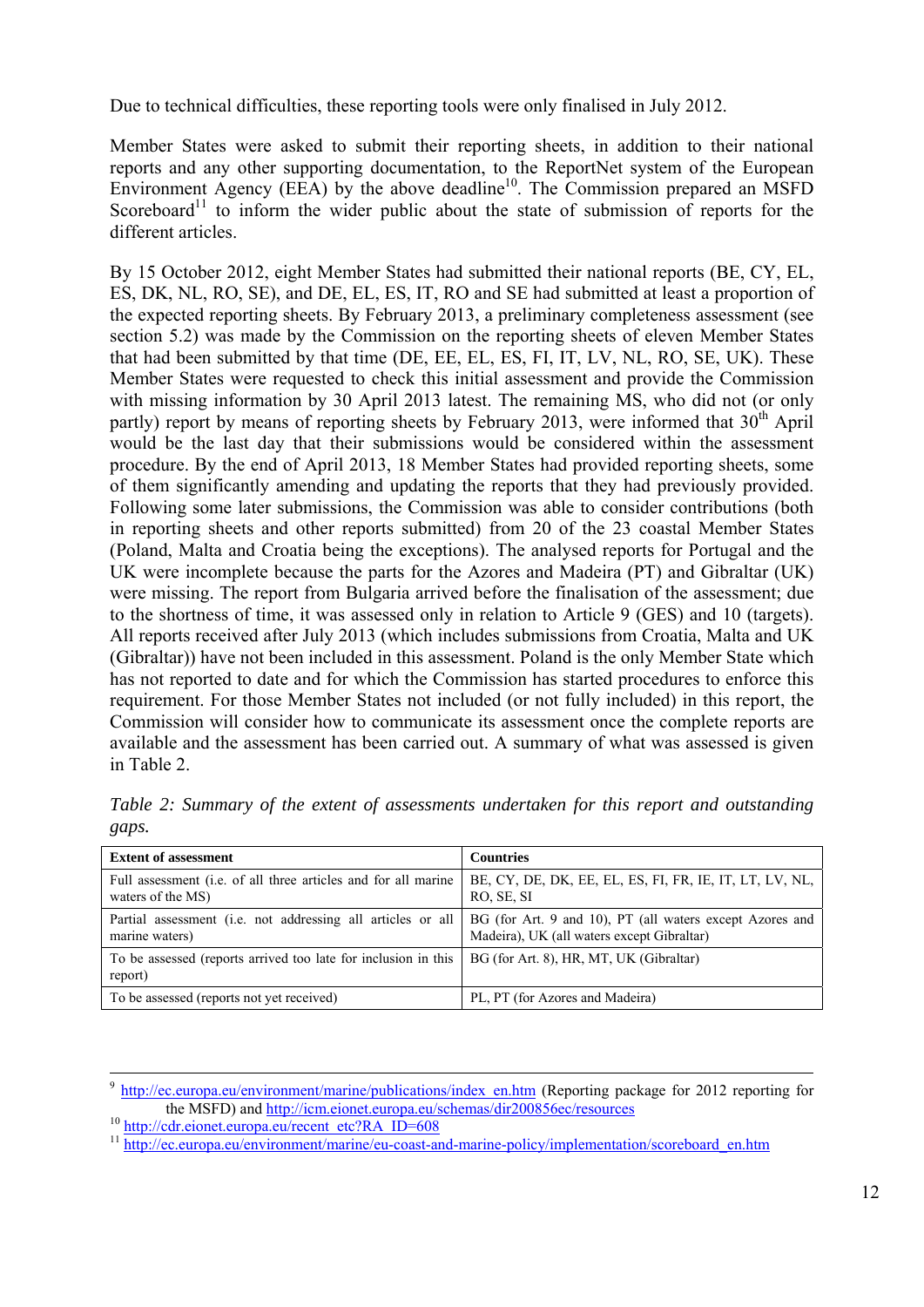#### <span id="page-12-0"></span>**5.2. Assessment method**

<u>.</u>

The Commission prepared the concept for the technical assessment in consultation with the Member States**<sup>12</sup>**. The detailed technical checking and assessment of Member States' reports and submissions was carried out by external consultants, thereby providing the detailed background information to the Commission for this report and for any follow-up actions and communications with Member States. The technical assessment was carried out in four steps, namely checking completeness, adequacy, consistency and coherence.

The first step was the assessment of **completeness** of Member States' electronic reports. This involved checking whether all requested information has been provided in the Member States' reports. This first assessment allowed the identification of important gaps, e.g. missing information for a particular GES descriptor or for key elements of the initial assessment, and supports the Commission in its assessment of whether additional information was required from the Member State.

As a second step, the reports were subject to a technical assessment with their contents checked for **adequacy** (i.e. assessing whether the reported information met the objectives of the Directive and the technical requirements of Articles 8, 9 and  $10^{13}$ ), **consistency** (i.e. assessing the logical flow of reporting of one Member State for the different Articles, including the identification of missing links, conflicts and gaps) and **coherence** (i.e. assessing the relationships between the reports of the Member States, firstly within one marine region or sub-region and secondly across the EU, i.e. between the marine regions).

The technical assessment was made on the basis of a questionnaire developed for each GES descriptor<sup>14</sup>. This questionnaire used criteria to assess the adequacy, consistency and coherence of the answers found in the MS submissions (these criteria are provided in Appendix 1). The questionnaire was not necessarily exhaustive because it focussed on the most important aspects of the Directive (Articles 9 and 10 and certain elements of Article 8). It may also not necessarily reflect the formal opinion of the Commission as regards which elements are considered, as a minimum, compliant with the MSFD because it is mainly based on technical considerations.

The detailed technical results of the assessment, based on the questionnaires, including a section on cross-cutting issues, a summary of the assessment and general conclusions, are published separately per Member State<sup>15</sup>. Based on these technical reports, the Commission services produced factsheets per Member State summarising the key elements of the assessment (Appendix 2). In addition, there are technical background documents available per marine region which consider particularly the coherence aspect of the MS reports. These regional assessments are summarised in Appendix 3.

<sup>&</sup>lt;sup>12</sup> See document MSCG/8/2012/3 of  $25<sup>th</sup>$  October 2012: Updated Concept paper on the technical assessment of Member States submissions required under Article 12 of the Marine Directive

<sup>&</sup>lt;sup>13</sup> Adequacy does not necessarily mean, for instance, that if the defined GES is assessed as adequate it automatically means that this is the required quality level of the marine waters.

<sup>&</sup>lt;sup>14</sup> See for the nine specific and one general questionnaires on website  $\frac{http://ec.europa.eu/environment/marine/eu$ [coast-and-marine-policy/implementation/reports\\_en.htm](http://ec.europa.eu/environment/marine/eu-coast-and-marine-policy/implementation/reports_en.htm)

<sup>&</sup>lt;sup>15</sup> http://ec.europa.eu/environment/marine/eu-coast-and-marine-policy/implementation/reports\_en.htm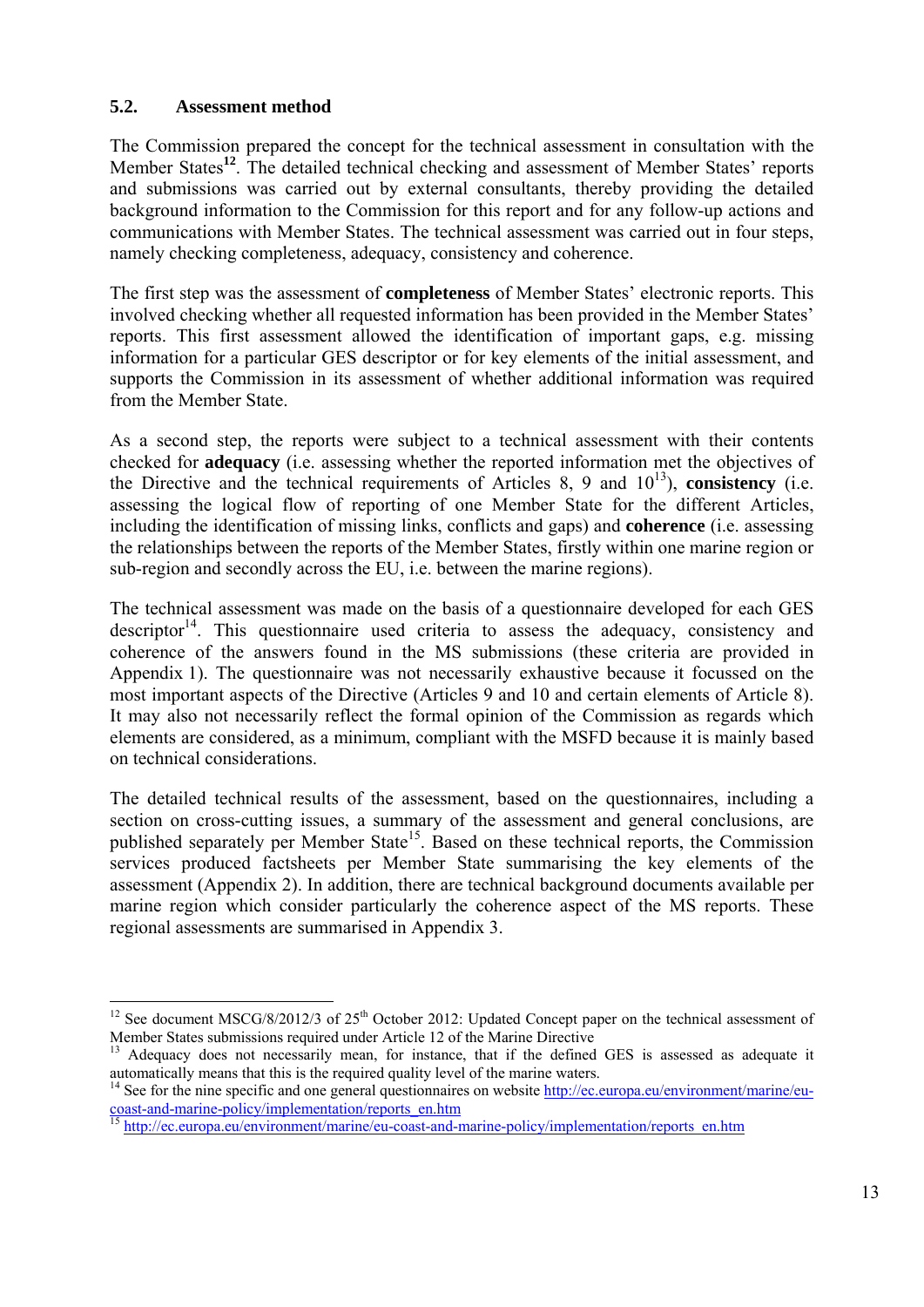Due to the time constraints, these assessments have not always addressed all aspects of the Member States' reports in detail. The Commission services may analyse some elements in more detail, e.g. as part of the in-depth assessment carried out by the Commission's Joint Research Centre.

#### <span id="page-13-0"></span>**5.3. General remarks on the assessment process**

The reporting obligations, and consequently its assessment, were complex: they needed to cover a very wide range on environmental topics in detail both in the context of Articles 8, 9 and 10 and across the eleven different GES descriptors. Significant delays in some Member States' reporting, as well as the diversity of the information that they provided, made their assessment in the relatively short time available<sup>16</sup> a particular challenge for the Commission. For example, the reported documents by MS were often comprehensive, consisting of hundreds to thousands of pages of information, published in all national languages.

To allow for a systematic and comparable approach, the assessment was based solely on the information reported by Member States, consisting of the submitted national reports, the electronic reporting sheets in predefined formats and any additional background documents that the Member States considered relevant and uploaded to EEA's ReportNet. A hierarchy was established between these documents (generally assessing the Reporting Sheet information first, then the national report, and lastly any associated documents). Where necessary, any inconsistency between these documents was highlighted.

To facilitate the presentation of the assessment, the Commission used simple categories such as "adequate", "partially adequate" and "inadequate". However, such classification does not necessarily mean that a Member State which is assessed as "adequate" is fully compliant with the provisions of the Directive. Also the category "partially adequate" typically covers a board range of the assessment quality and often includes aspects which are of high quality even if overall they fall short of what is considered adequate.

Note that the adequacy and coherence results do not necessarily equate to compliance with the MSFD because the assessment was made against a set of non-exhaustive questions (see questionnaire template on the website and summary of criteria in Appendix 1) which was used only for the purpose of this comparative analysis.

When reference is made to 'all Member States' in this report, it refers to those 20 Member States which were assessed as part of this exercise (see Table 2), unless otherwise specified.

The finalisation of the Commission's assessment took longer than expected and the level of detail and accuracy that the Commission was able to assess varied. The quality of the Commission assessments relies very much upon the quality of the Member States' reports. Poor or incomplete reporting may have led to incorrect and/or incomplete assessments.

The Commission recognises that Member States made a very significant reporting effort, in particular to complete the electronic reporting via the reporting sheets. There are examples of

1

<sup>&</sup>lt;sup>16</sup> MSFD Art. 12 requires that "Within six months of receiving all those notifications, the Commission informs *Member States concerned whether, in its opinion, the elements notified are consistent with this Directive and provides guidance on any modifications it considers necessary."*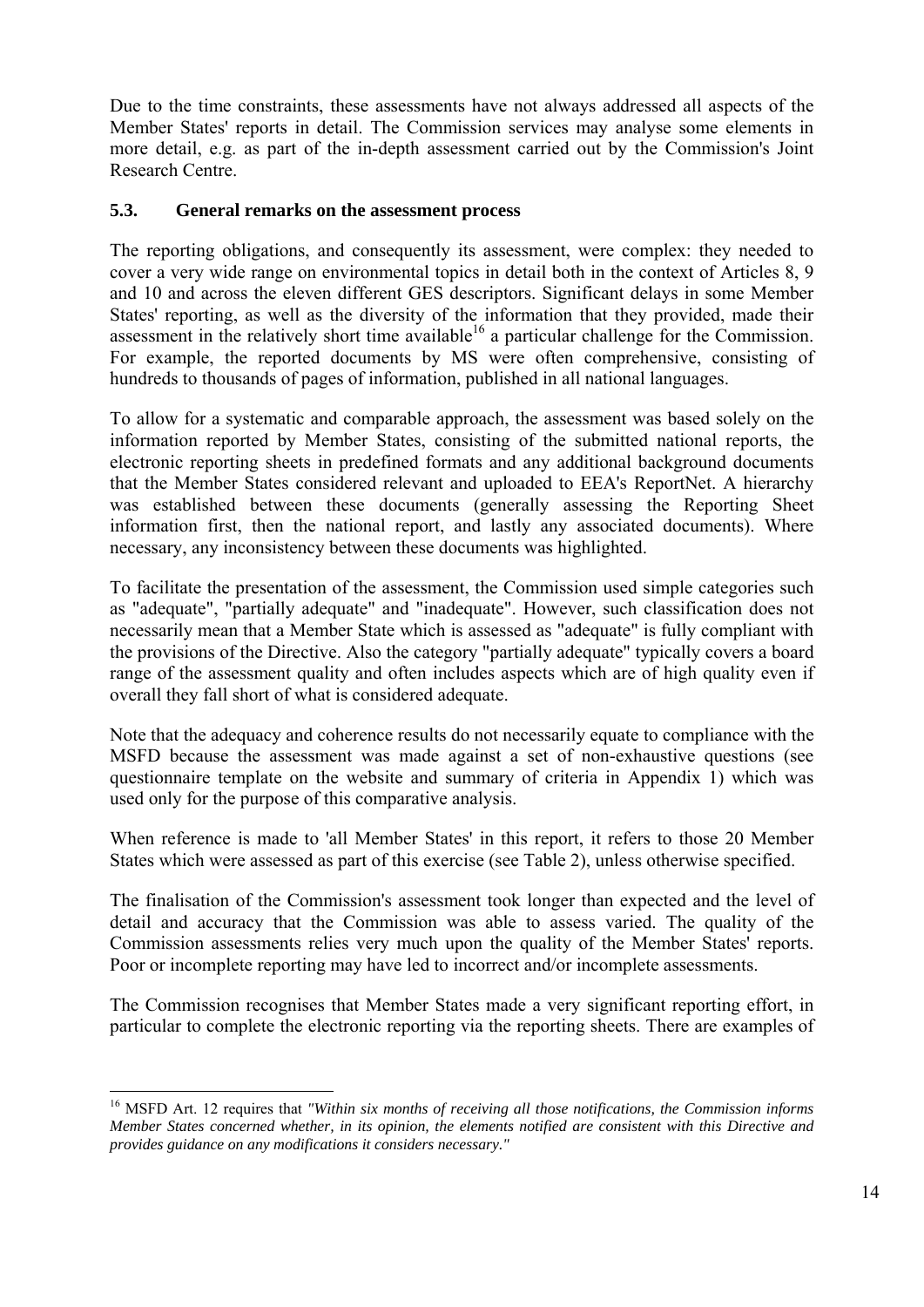very good, high quality reporting. However, there are also cases where reporting contains many gaps or contradictions.

Finally, during the preparation of the technical reports, the Commission and its external technical support did not maintain contact with the Member States and therefore did not ask for validation of its findings, other than at the first completeness check phase. However the final technical summary reports have been shared with Member States for information.

#### <span id="page-14-0"></span>**6. IMPLEMENTATION BY MEMBER STATES OF GOOD ENVIRONMENT STATUS (ARTICLE 9), INITIAL ASSESSMENT (ARTICLE 8) AND ENVIRONMENTAL TARGETS (ARTICLE 10) PER DESCRIPTOR**

Annex I of the MSFD sets out eleven qualitative descriptors upon which the determination and assessment of GES should be based. Consequently, the analysis of the Member States' reports is provided below per descriptor and addresses all assessment criteria, i.e. completeness, adequacy, consistency and coherence (see Section 5.2 above). When assessing the environmental targets, the Commission assessed whether they were SMART, i.e. whether the targets were Specific, Measurable, Achievable, Realistic and Time-bound.

## <span id="page-14-1"></span>**6.1. Biodiversity (Descriptor 1)**

Biodiversity is a broad topic which encompasses the variability amongst living organisms and the ecological complexes of which they are part; this includes diversity within species, between species and of ecosystems. Its status can be assessed at different organisational levels (genetic, species, habitat and ecosystem), of which the species and habitat levels traditionally receive most attention. For the MSFD, assessments of status are focused on the following groups of highly mobile marine species: birds, mammals, reptiles, fish and cephalopods, and on predominant habitat types of the water column and seabed together with their associated biological communities. In addition to these broad categories, attention is directed also to specific species and habitat types which are listed for protection under the Birds and Habitats Directives and under international agreements. Genetic- and ecosystem-level aspects are also important but typically more difficult to assess. Assessments at ecosystem level can be considered to have links to the assessment of food webs (Descriptor 4). The assessment of seabed habitats has links to Descriptor 6 on seafloor integrity. The status of commercial fish and shellfish under Descriptor 3 has linkages to the status of fish and seabed habitats under this descriptor.

The range of threats to biodiversity varies considerably in nature and severity across the different regions of Europe. The degree of impact varies from sub-lethal effects on individuals or populations (e.g. from hazardous substances, underwater noise), to lethal effects on individuals or populations (e.g. from fishing, microbial pathogens), community-level effects (e.g. from nutrient enrichment, introduction of non-indigenous species (NIS)) and habitatlevel effects (e.g. damage from physical disturbances to the seabed; loss from land claim and placement of structures on the seabed). In extreme cases, these effects can alter the entire ecosystem (e.g.over-fishing). In addition, climate change and greenhouse gas emissions can lead to changes in sea temperature and sea level and to ocean acidification, all of which can have a more widespread impact on biodiversity. Due to this range of threats, Descriptor 1 has links to all the pressure-related descriptors (i.e. Descriptors 2, 5, 7, 8, 9, 10 and 11).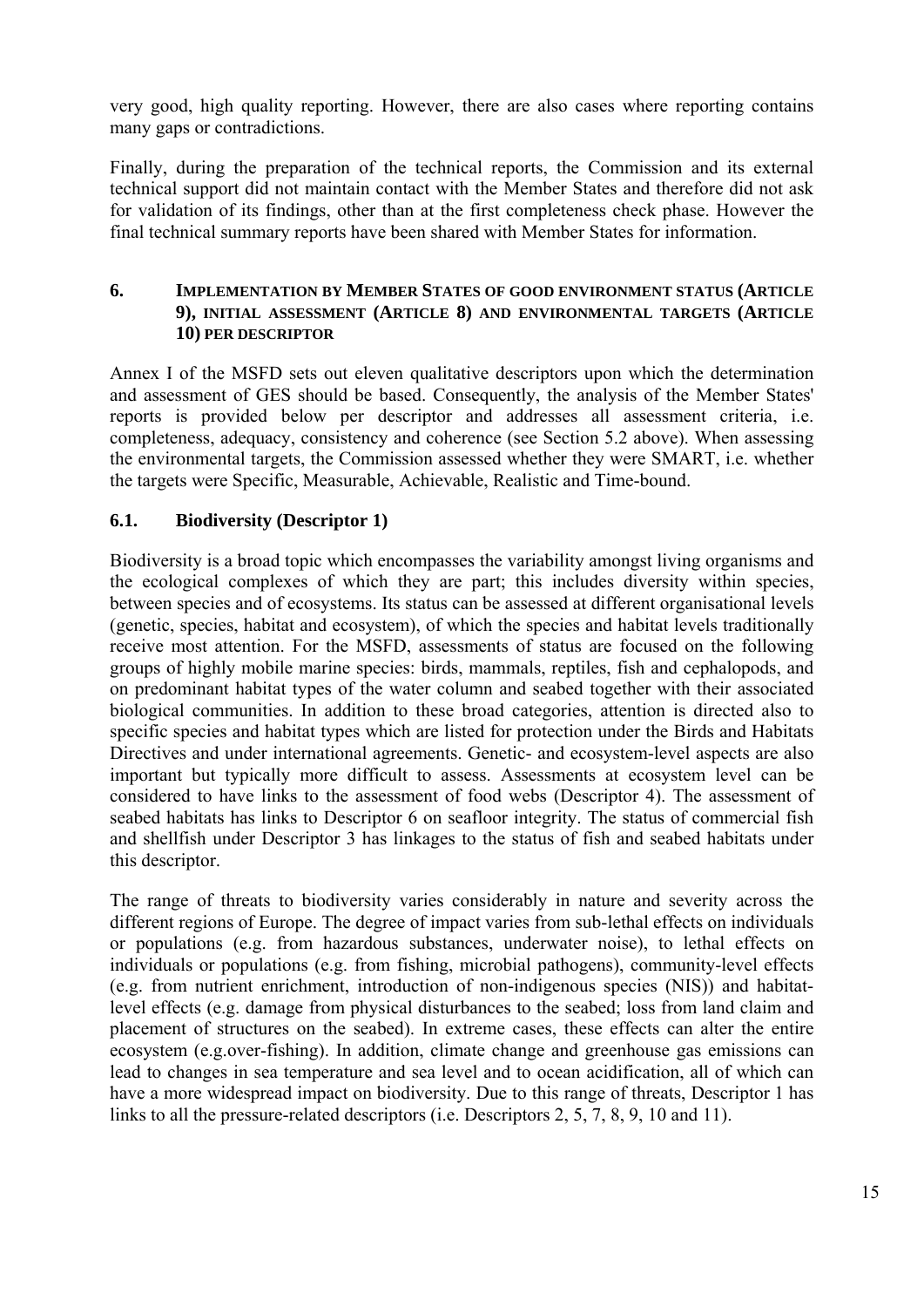**According to Annex I of the Directive, GES for Descriptor 1 is achieved when: "b***iological diversity is maintained. The quality and occurrence of habitats and the distribution and abundance of species are in line with prevailing physiographic, geographic and climatic conditions***".** 

### *6.1.1. GES definition (Art. 9)*

All Member States who have reported have defined GES for Descriptor 1. Generally the definition applied to their entire marine waters, but for ES and IT some distinctions were made in the GES definitions between their regions or sub-regions.

The GES definitions were formulated at descriptor level by all Member States except DK, ES, LV and RO. Some Member States provided information only at descriptor level (CY, DE, IE, NL, PT, UK), with CY, NL and PT reproducing the definition in Annex I verbatim or with wording very close to it. The UK qualified its definition at descriptor level by referring to its targets under Article 10, where additional specification was provided.

Twelve Member States provided additional detail at criterion level (BE, DK, EE, EL, ES, FR, FI, IE, IT, LV, SE, SI), often with a close relationship to the Decision 2010/477/EC criteria although every Decision criterion was not always used.

Eleven Member States provided additional detail at indicator level (BG, DK, EE, ES, FR, IE, IT, LT, LV, RO, SE), again often with a close relationship to the Decision indicators although every Decision indicator was not always used.

The definitions varied enormously in their content and level of detail; most were qualitative and many were rather vague, lacking definitions of key terms used or specificity as to which elements of biodiversity were addressed.

A general summary of the biodiversity elements addressed is given in Table 3. This indicates where the Member State has specifically referred to each of the main elements of biodiversity, where only specified species or habitats are mentioned and where significant gaps are present. The table does not address how well each element is addressed (i.e. its adequacy).

| <b>MS</b> | <b>Birds</b>                                                          | <b>Mammals/Reptiles</b>              | Fish | <b>Seabed habitats</b> | Water column habitats |  |
|-----------|-----------------------------------------------------------------------|--------------------------------------|------|------------------------|-----------------------|--|
| BE        | Y                                                                     | Y                                    | Y    | Y                      | Y                     |  |
| BG        | N                                                                     | Y                                    | Y    | Y                      | Y                     |  |
| <b>CY</b> | Biodiversity, species, habitats (Annex I definition only)             |                                      |      |                        |                       |  |
| DK        | N                                                                     | Specific (Harbour<br>porpoise)       | N    | Y                      | Y                     |  |
| EE        | Specific<br>(Smew - a<br>duck, swan)                                  | Specific (Grey seal,<br>ringed seal) | Y    | Specific               | N                     |  |
| FI        | Biodiversity, species, habitats, ecosystems                           |                                      |      |                        |                       |  |
| <b>FR</b> | Biodiversity, species, habitats, ecosystems                           |                                      |      |                        |                       |  |
| DE        | Listed species and habitats (Directives and international agreements) |                                      |      |                        |                       |  |
| EL        | N                                                                     | Specific (Monk)<br>seal, Loggerhead  | N    | Specific               | Y                     |  |

*Table 3: Summary of biodiversity elements addressed in Member States' GES definitions (Y=yes, N=no, specific=specified species or habitats only).*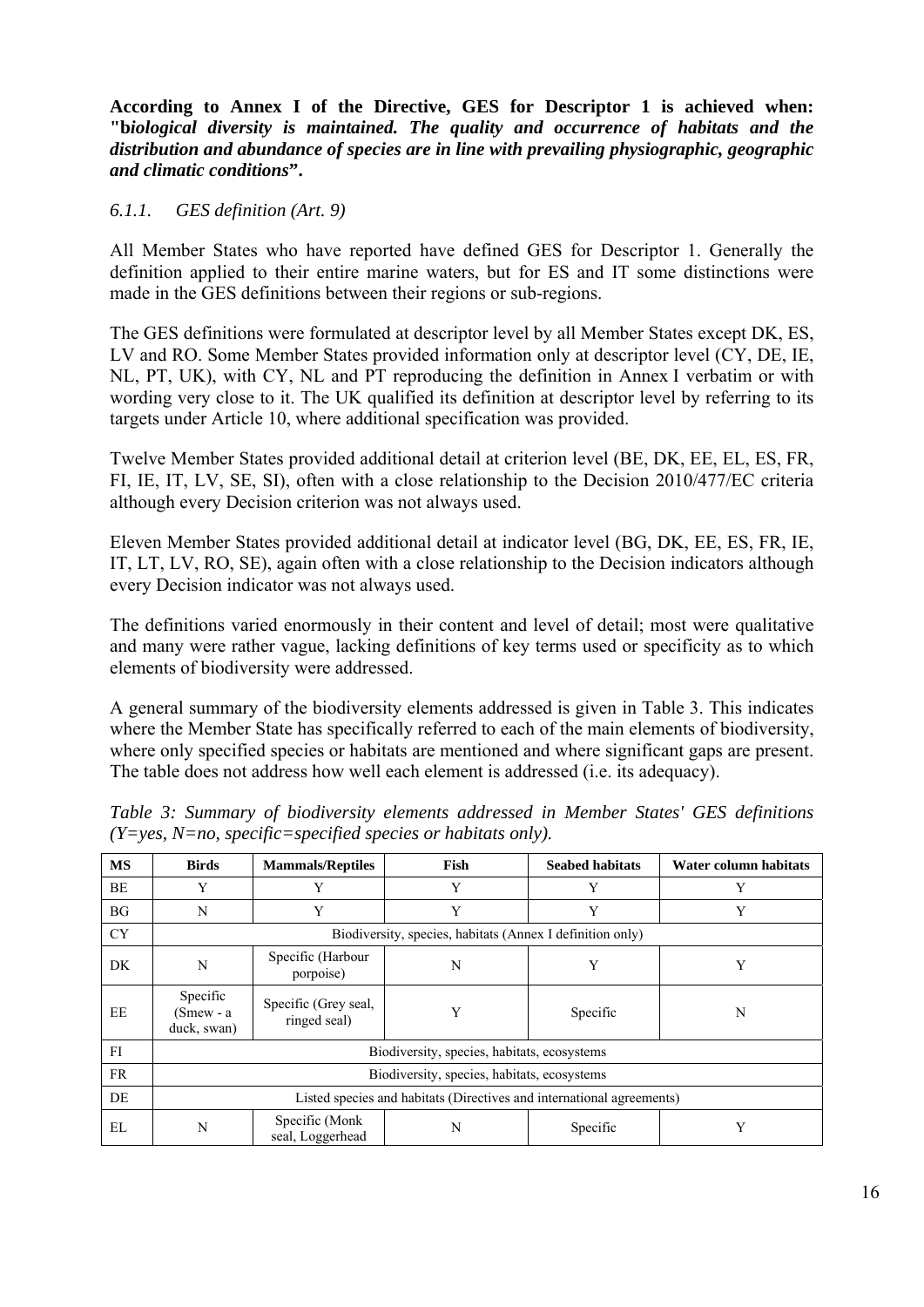| <b>MS</b> | <b>Birds</b>                                                  | <b>Mammals/Reptiles</b>                              | Fish     | <b>Seabed habitats</b>            | Water column habitats |  |
|-----------|---------------------------------------------------------------|------------------------------------------------------|----------|-----------------------------------|-----------------------|--|
|           |                                                               | turtle)                                              |          |                                   |                       |  |
| IE        | Biodiversity, key and listed species and habitats, ecosystems |                                                      |          |                                   |                       |  |
| IT        | Y                                                             | Specific (3spp of<br>cetacean,<br>Loggerhead turtle) | Specific | $Specific + Pinna$<br>(fan shell) | Y                     |  |
| LV        | N                                                             | N                                                    | N        | Y                                 | Y                     |  |
| LT        | Specific                                                      | N                                                    | Y        | N                                 | N                     |  |
| NL        | Biodiversity, species, habitats (Annex I definition only)     |                                                      |          |                                   |                       |  |
| <b>PT</b> | Biodiversity, species, habitats (Annex I definition only)     |                                                      |          |                                   |                       |  |
| RO.       | N                                                             | Specific (Harbour<br>porpoise)                       | N        | Specific                          | Y                     |  |
| <b>SI</b> | Species, habitats, ecosystems                                 |                                                      |          |                                   |                       |  |
| <b>ES</b> | Y                                                             | Y                                                    | Y        | Y                                 | Y                     |  |
| $\rm SE$  | Y                                                             | Y                                                    | Y        | Y                                 | N                     |  |
| UK        | Biodiversity, species, habitats, ecosystems                   |                                                      |          |                                   |                       |  |

*In summary, one Member State (ES) was judged to have an adequate definition of GES.*  Eleven Member States w*ere found to have a partially adequate definition (BE, BG, DK, EE, EL, FI, FR, IT, SE, SI, UK) whilst eight were found to be inadequate (CY, DE, IE, LT, LV, NL, PT, RO).* 

*Due to the wide variance in approaches to the definition of GES for Descriptor 1, the level of coherence within each of the four regional seas is considered to be low.* 

### *6.1.2. Initial assessment (Art. 8)*

All Member States who have reported have undertaken initial assessments for this descriptor. As Bulgaria's report was submitted late, it has not been included in this particular part of the assessment.

All MS have reported on species/groups and habitat levels of biodiversity, whilst eight also reported at the ecosystem level (CY, DK, EE, EL, ES, LT, LV, NL).

### Highly mobile species groups (birds, mammals, reptiles, fish, cephalopods)

Approaches to reporting on the highly mobile species groups (birds, mammals, reptiles, fish and cephalopods) was very varied, with some MS addressing these at the species group level (i.e. addressing the state of the entire group) (CY, FI, NL, SE), some at the finer resolution of functional groups as recommended in the Reporting Sheets (EE, IT, PT, LT, SI) and some at individual species level (IE). The rest of the Member States reported on a mixture of these levels. Where specific individual species were assessed, it was not always clear whether these were intended to be representative of the broader species/functional groups of which they were a part. Further, the coverage of these species groups varied: some MS did not report on all groups (e.g. IE only fish, IT excluded birds, while LT and PT excluded mammals). Furthermore, cephalopods and turtles were the least-often reported groups, which for turtles was due in part to their more southerly distribution in Europe. Often the justifications for any omissions were lacking.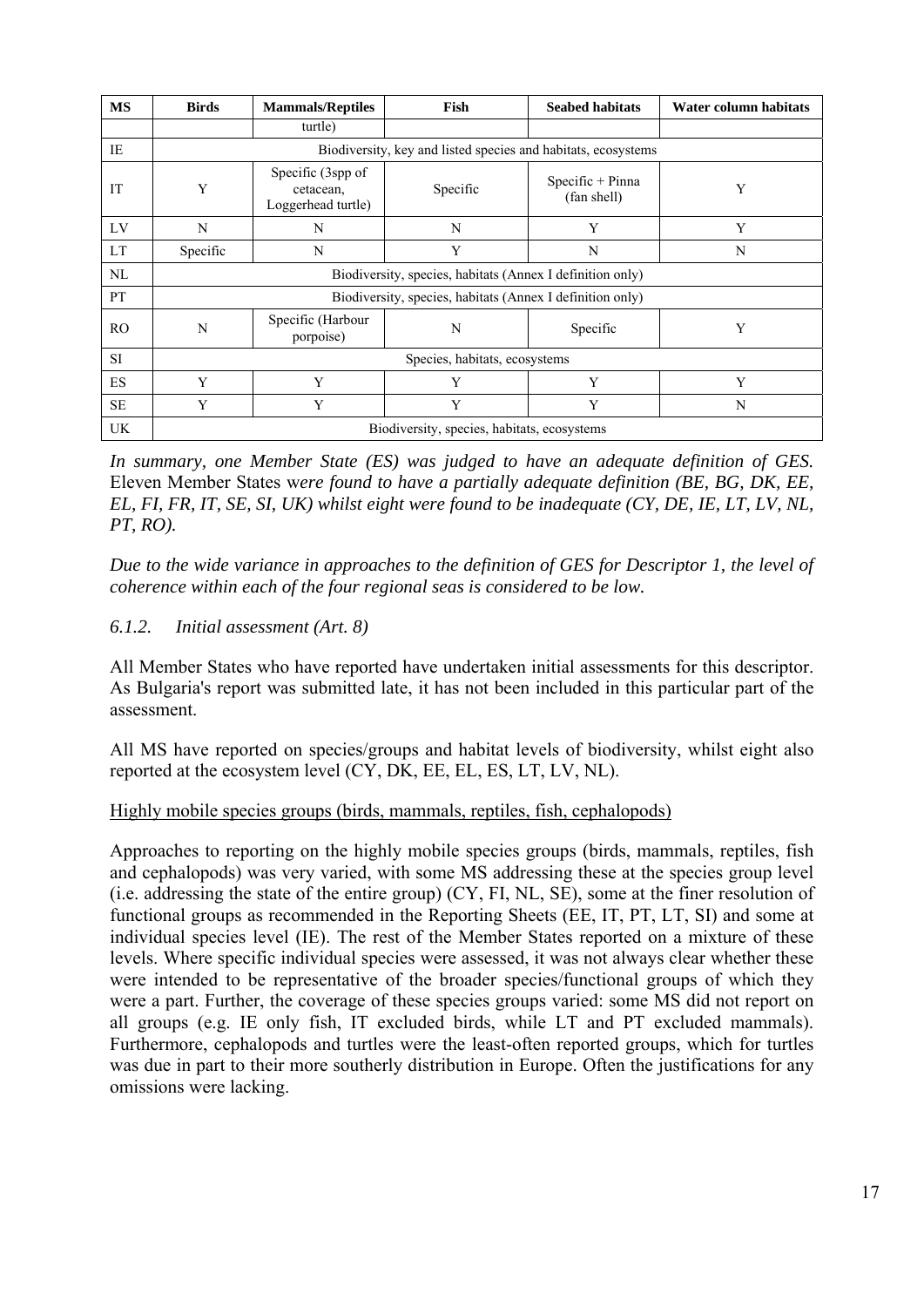In addition to addressing these wider species groups, according to MSFD Annex III, the initial assessment should, have included assessments of species listed under EU Directives and international agreements; however, for species in the Birds and Habitats Directives, special arrangements were made with MS to defer their reporting in view of similar reporting required for these two directives in 2013. Despite this arrangement, some MS (e.g. CY, ES) chose to also report directly under the MSFD on these species. Regarding species covered under international agreements, one MS (FI) reported on species listed under the Helsinki Convention, four MS (DE, DK, ES, IE) on species listed under the OSPAR Convention, three MS (EL, IT, SI) on species listed under the Barcelona Convention while one MS (RO) reported on species listed under the Bucharest Convention, leaving a significant number of MS who have not addressed this obligation.

The information available for assessment appeared to be most readily available at species level, and in particular for species specifically listed for protection, or commercially exploited species. For these, information on species abundance and condition was generally reported and most MS were reported a qualitative/descriptive judgement on the current status of the species groups.

The most frequently reported pressures on these species groups in the **Baltic** were extraction of species and physical loss of habitat. In the **North East Atlantic** and **Mediterranean**, it was extraction of species and biological disturbance.

#### Seabed and water column habitats

Approaches to reporting on the seabed and water column habitats and their associated communities were also varied, with some MS addressing these at the predominant habitat level, as recommended in the Reporting Sheets (CY, DE, DK, ES, IE, FI, FR, LV, SI), some (BE, NL) using alternate broad habitat classes (typically based on the EUNIS habitat classification) and one only at more specific habitat level (RO). Some MS reported on a mixture of these. Where specific individual habitats were assessed, it was not always clear whether these were intended to be representative of the broader predominant habitats of which they are a part.

Further, the coverage of these habitat types varied. Reporting on water column habitats was often missing or poorly addressed, whilst the range of predominant seabed habitat types (or equivalents) addressed was often only a proportion of all those present in the MS waters.

In addition to addressing these broad habitat types, according to MSFD Annex III, the initial assessment should have included assessments of habitats listed under EU Directives and international agreements. However, as with the assessment of highly mobile species groups (see above), for habitats covered by the Habitats Directive, special arrangements were made with MS to defer their reporting in view of similar reporting being required for this Directive in 2013. Despite this additional time period only the following coastal MS reported under the Habitats Directive on schedule (i.e. by 30 June 2013): BE, EE, ES, FI, IE, LV, PT, SE. Additionally, despite this arrangement, some Member States (e.g. BE, CY, DE, DK, EE, ES, FI, RO, SI) chose to also report directly under MSFD on these habitats. Regarding habitats covered under international agreements, two MS (DE, FI) reported on habitats listed under the Helsinki Convention, four MS (DE, DK, ES, IE) reported on habitats listed under the OSPAR Convention, and three MS (ES, IT, SI) reported on habitats listed under the Barcelona Convention, leaving a significant number of MS who have not addressed this obligation.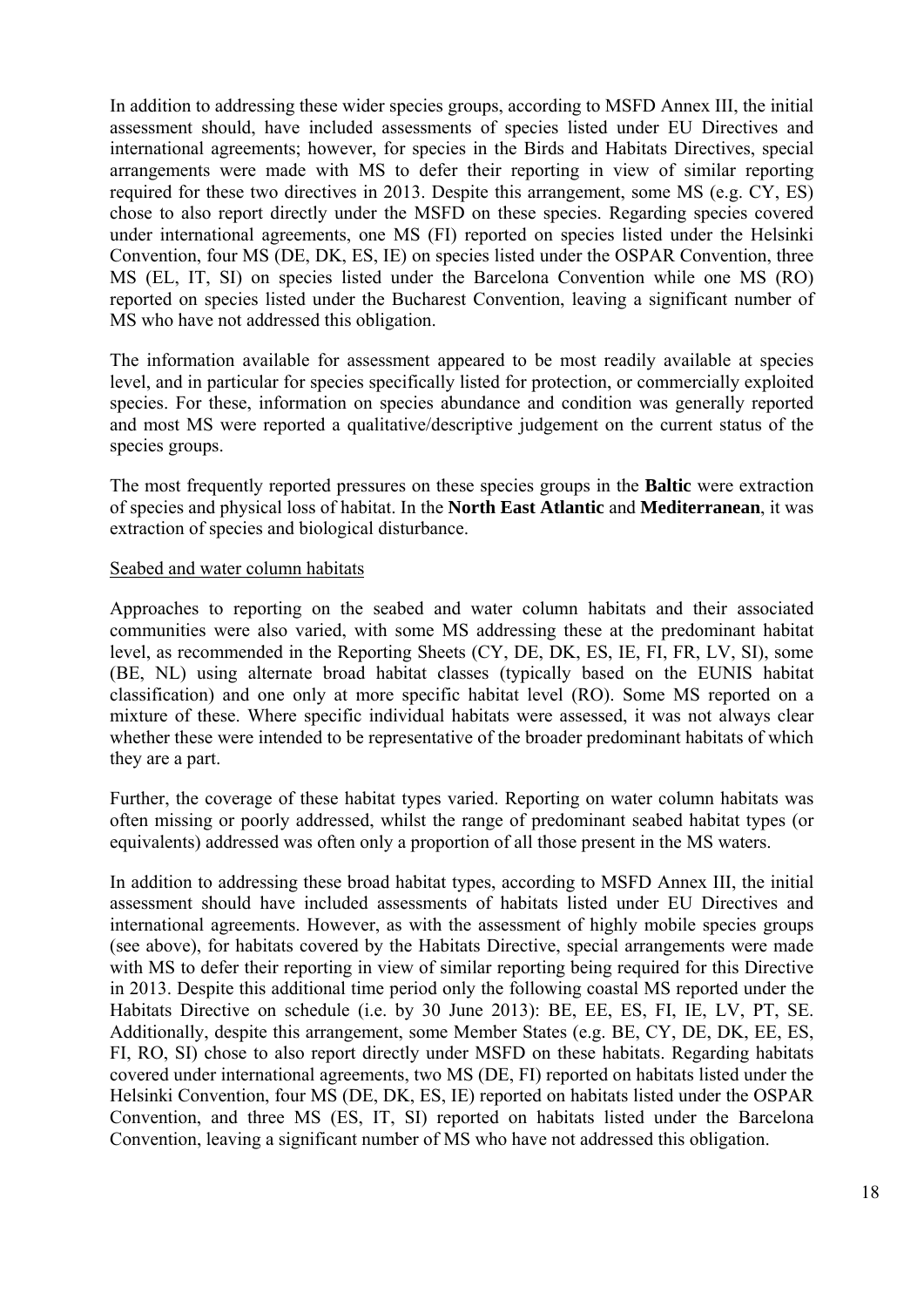In general qualitative assessments of the distribution, extent and condition of habitats were provided. Most MS reported a qualitative/descriptive judgement on the current status for certain habitats or for certain assessment criteria. Some Member States provided conclusive assessments on current status (CY, EE, FI, LT, LV, PT, SE, SI, UK), although not always for all assessed habitats.

### Ecosystems

Eight Member States reported at the ecosystem level (CY, DK, EE, EL, ES, LT, LV, NL). In many cases, these assessments were understandably limited and qualitative, due mainly to a lack of assessment techniques at this level. Often the assessments were limited to specific species or functional groups and did not provide an integrated assessment across all species and habitats in each ecosystem.

The main pressures on habitats and ecosystems reported in the **Baltic** were nutrient enrichment, physical loss and physical damage. In the **North East Atlantic**, physical loss, physical damage and fisheries (extraction of species) were the main pressures reported, whilst some Member States also cited hydrographical changes, non-indigenous species, nutrient enrichment, litter and noise. In the **Mediterranean**, physical loss and physical damage were again the main pressures reported, whilst some MS also cited extraction of fish and shellfish and the introduction of non-indigenous species. In addition, a few Member States also reported hazardous substances and nutrient enrichment (EL, FR) as being important and, the introduction of non-indigenous species, litter and the extraction of species (FR) as being relevant pressures.

*In summary, of the 19 Member States assessed, four were judged to have an adequate initial assessment for Descriptor 1 (ES, NL, PT, UK), thirteen Member States were found to be partially adequate (BE, CY, DE, DK, EE, FI, FR, IE, IT, LT, LV, SE, SI), whilst the remaining two were found to be inadequate (EL, RO).* 

*The level of coherence for the features was considered to be low in the Mediterranean, North-East Atlantic and Baltic regions. Given Bulgaria's late submission, coherence for the Black Sea was not assessed. At a sub-regional level, coherence was considered to also be low for all sub-regions excepting the Celtic Seas, Bay of Biscay and Iberian Coast and the Western Mediterranean where coherence was considered to be moderate.*

### *6.1.3. Environmental targets (Art. 10)*

All Member States except IE and PT have defined environmental targets and associated indicators for all their marine waters, most not distinguishing between sub-regions. An exception is FR which has separate targets for its Atlantic and Mediterranean regions. A number of Member States have provided targets which jointly addressed Descriptors 1 and 4 (SE), Descriptors 1 and 6 (BG, CY) or, more commonly, Descriptors 1, 4 and 6 (BE, DE, ES,  $FR<sub>MED</sub>, LT, NL, UK$ ). In these latter cases, the targets were typically grouped against the main biodiversity components (i.e. birds, mammals, reptiles, fish, seabed habitats, water column habitats, ecosystems). The number of targets varied significantly, between 1 (LT, PT) and 77 (BG), although many of Bulgaria's targets are simply repeated for each habitat type addressed.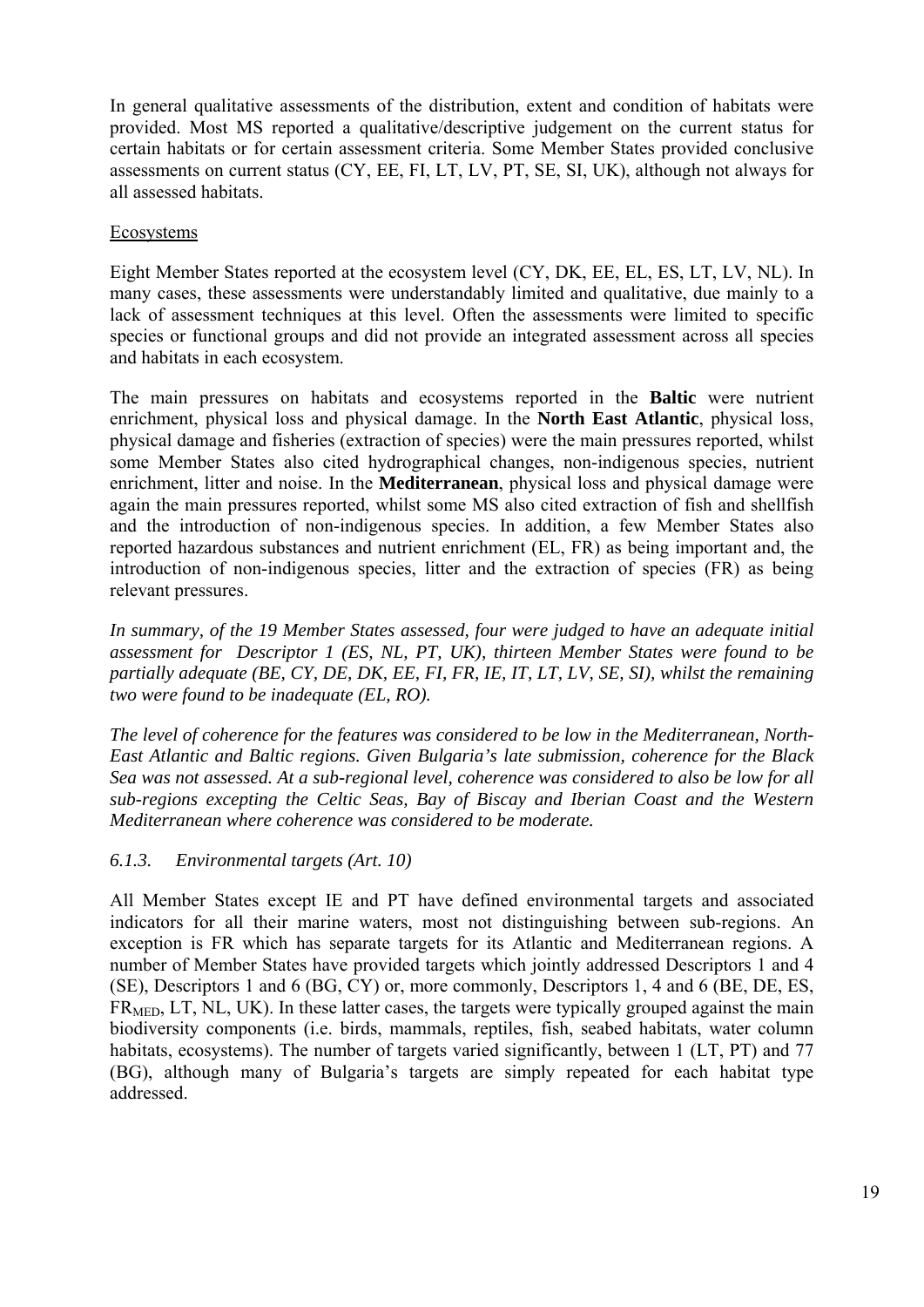All Member States, who set targets, with the exception of IT, have established state-based targets. In some cases (e.g. NL, UK), the lack of detail expressed in their definition of GES was somewhat compensated for by provision of a detailed set of state-based targets. The majority of these state-based targets would be better considered as expressions of GES. The number of specific pressure and impact targets overall was relatively low. Some exceptions include the Mediterranean targets for France, which address a wide range of specific pressures and impacts, or the targets for Italy which are focused on the management and control of fishing practices. Spain additionally provides a number of targets which aim at filling knowledge gaps including through monitoring. This general paucity of pressure- and impactbased targets indicates there is likely to be insufficient focus on addressing key pressures on biodiversity in order to achieve GES for this descriptor; this is particularly the case in the ten countries which have set only state-based targets (CY, EE, FRAtlantic, EL, LT, LV, RO, SE, SI).

The level of detail given for the targets also varied greatly from one Member State to another. The targets have generally not been assessed as fully SMART, often because they are not measurable or lack specification.

The associated indicators also varied significantly in detail and number. A number of Member States have not set associated indicators (ES, FR<sub>Atlantic</sub>, RO). At the other extreme, Bulgaria has set 180 indicators.

*In summary, for Descriptor 1, three Member States were judged to have adequate targets (BE, BG, UK). Eight Member States were found to be partially adequate (DE, DK, ES, FI, FRMED, NL, RO, SI), while eight were found to be inadequate (CY, EE, EL, FRAtlantic, IT, LT, LV, SE). IE and PT have not defined targets for Descriptor 117.* 

*The level of coherence in the environmental targets and associated indicators is low across the North-East Atlantic region and the Mediterranean while in the Baltic it is judged to be moderate. It is judged to be low to moderate in the Black Sea. At sub-regional level, coherence is also judged to be low.* 

### *6.1.4. Consistency between GES, Initial Assessment and targets*

1

Considering the complexity of this descriptor, there was a reasonable level of consistency between GES, initial assessments and targets in the MS reports. However the general lack of accepted quality standards and assessment techniques meant that in many cases assessments of the current status of biodiversity relied upon existing assessments undertaken to various standards; these were mainly qualitative in nature. Very few MS used their determinations of GES under Article 9 to assess current status under Article 8.

There was generally greater consistency between GES and targets, with targets defined in a complimentary manner and often providing specific detail to the more generalised texts of the GES definitions. In relation to Article 8, however, the targets often lacked specific links to particular pressures and impacts which may in part be due to imprecise or inadequate assessments of current status. Gaps in knowledge and data form part of the problem and it was encouraging that most Member Steps acknowledged this. However, most did not adequately outline how they plan to address these gaps.

<sup>&</sup>lt;sup>17</sup> The total number of MS is 21 because France is counted twice, for its Mediterranean and its Atlantic regions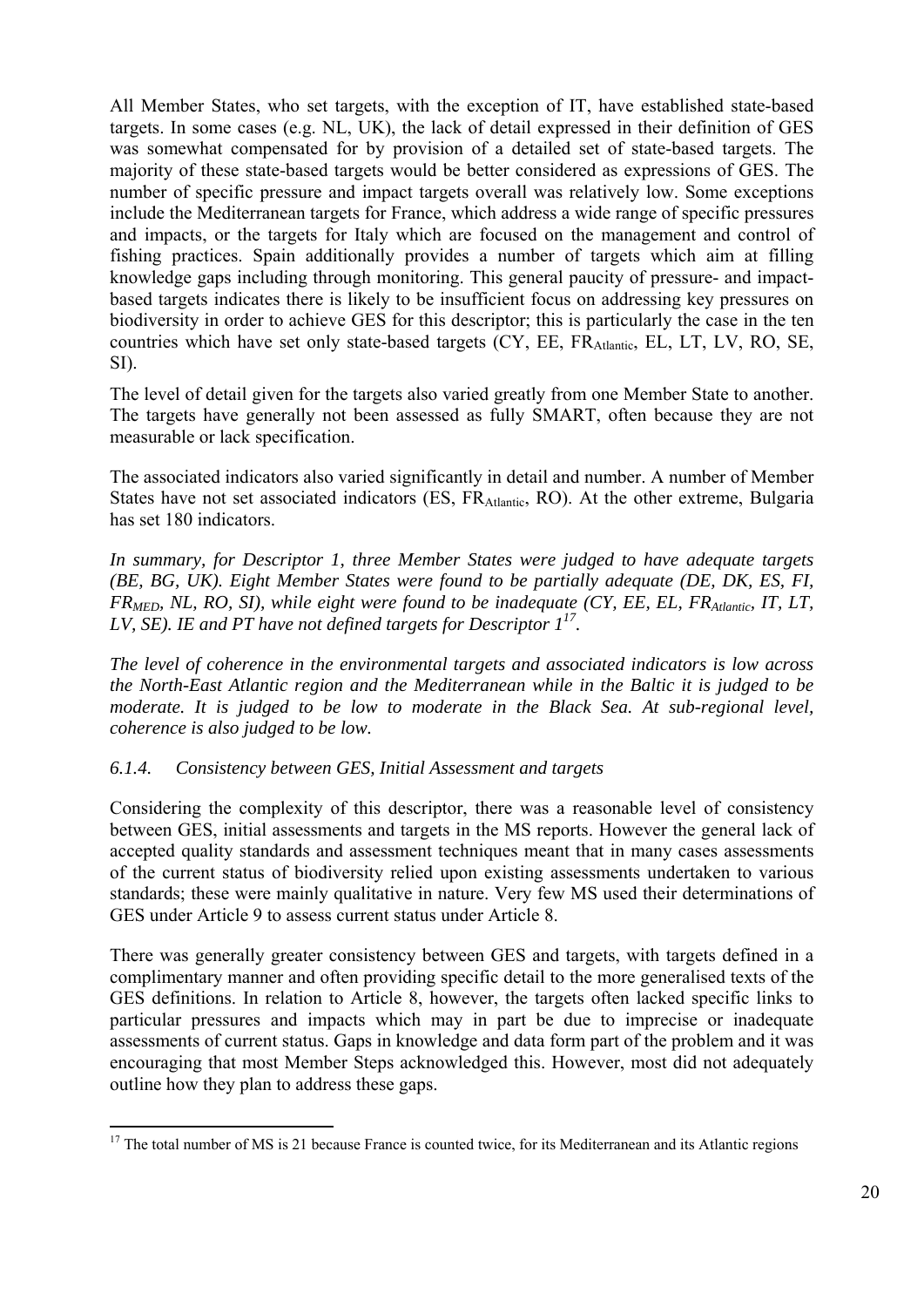#### *6.1.5. Conclusions*

The overall level of adequacy for Descriptor 1 of the 20 Member States which were assessed is given in Figure 2.



*Figure 2: Summary of the assessments of adequacy of Member State's reports for MSFD Articles 8, 9 and 10 for Descriptor 1 on biodiversity. The bars indicate the number of Member States which were assessed as adequate, partially adequate and inadequate.* 

The overall level of coherence for Descriptor 1 per marine region is given in Figure 3. It includes assessments for Member States which are part of each region, which means that some Member States are counted twice as they are part of two regions. The figure is based on a simple scoring where low coherence was attributed one point and high coherence three points.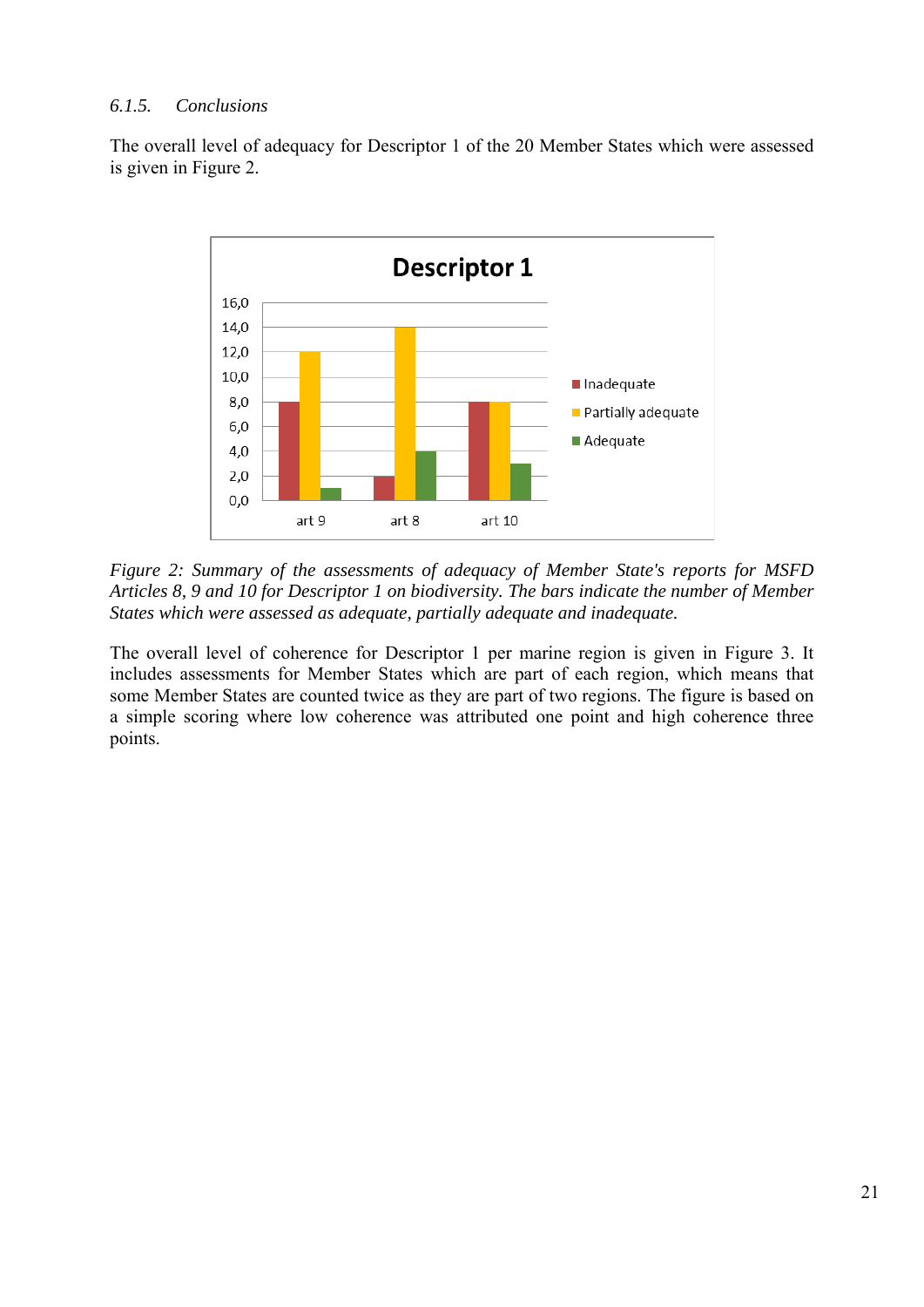

*Figure 3: Summary of the assessments of coherence of Member State's reports within each region for MSFD Articles 8, 9 and 10 for Descriptor 1 on biodiversity. The bars indicate whether the reports were assessed as having a low, moderate or high level of coherence within each region.* 

In many cases, the level of detail in the GES definitions was inadequate with little effort to go beyond what is in MSFD Annex I or Commission Decision 2010/477/EU or definitions which lack sufficient specificity to enable environmental status to be assessed. The environmental targets proposed were, however, often more comprehensive and in some cases measurable. However, the majority of targets were state-based and better considered as refined expressions of GES. There were fewer targets aimed specifically at pressures and their impacts on biodiversity, suggesting an insufficient focus in many countries on the key aspects to be addressed (in measures) in order to achieve GES for this descriptor.

To improve adequacy and coherence, the general recommendations given in this report apply (see section 10). In addition, specifically for Descriptor 1, Member States should use the relevant specifications in EU legislation more systematically for assessing status and determining GES. In particular, the specifications laid down by the Habitats and Birds Directives should be applied not only for species and habitats listed thereunder, but could also be adapted where necessary for use with other species and habitats, thereby providing a consistent standard for assessments across the biodiversity components. The standards used for assessing habitat conditions under the Water Framework Directive may also be relevant in this context. A common concept for defining GES threshold values, which accommodates sustainable use, should be applied, which should follow the 'acceptable deviation from reference conditions' approach already encompassed within the standards for the WFD and the nature Directives. The definition of GES should clearly address *all* biodiversity components (each highly mobile species group and the predominant seabed and water column habitats), although its assessment can be based on specified indicator species and habitats. The specific elements to be addressed should reflect the differing biodiversity characteristics of each region, but should be selected in such a way as to maintain consistency within (sub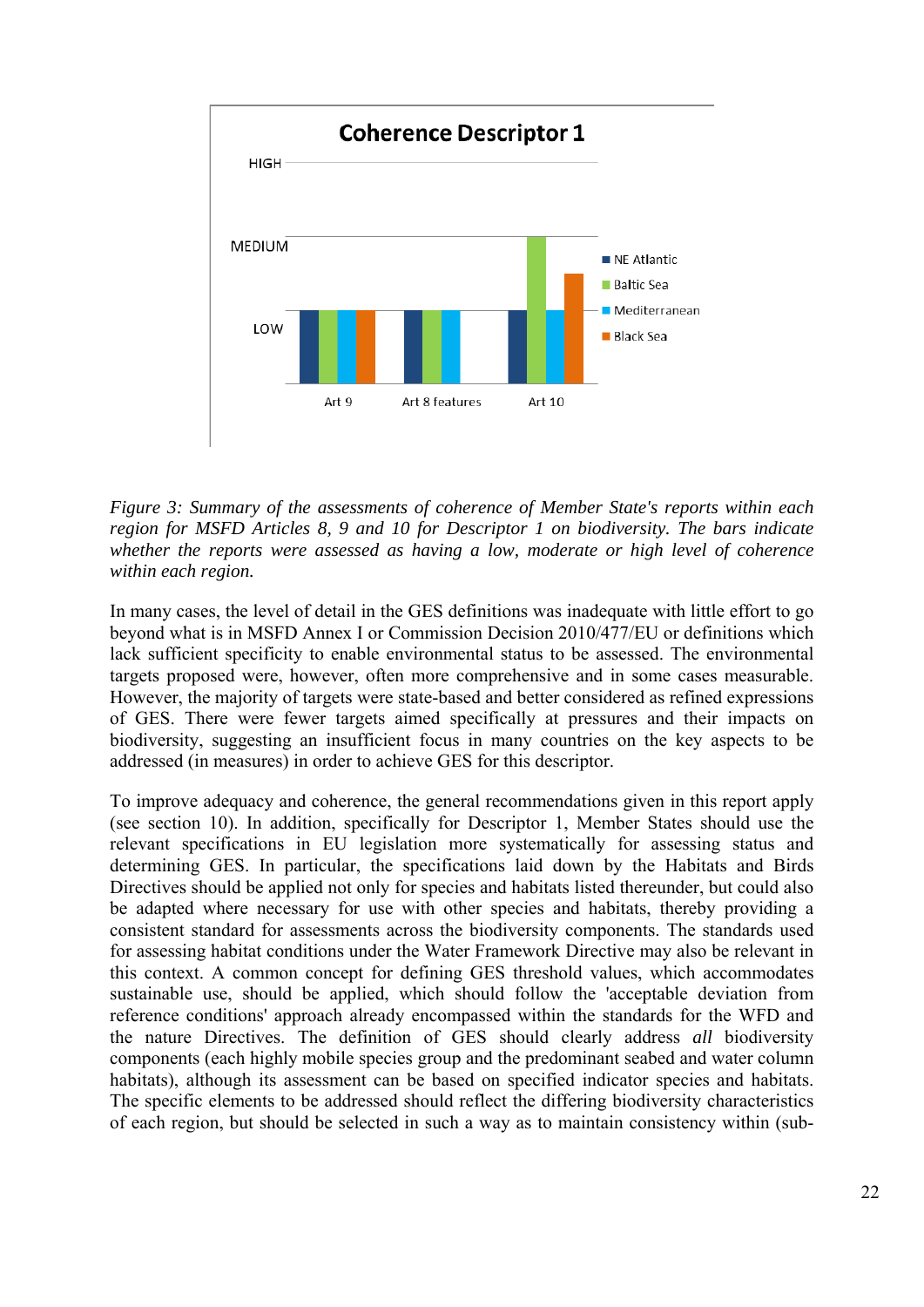)regions. Regarding predominant seabed habitats, the determination of GES and its assessment should be fully aligned with that required for Descriptor 6 (with reference to the different substrates of the seabed). For ecosystem-level assessments, the approaches should be aligned with that required under Descriptor 4 on food webs, aiming to address the overall balance of components in the ecosystem and their functioning.

Regarding future assessments of biodiversity, attention should focus on the development of more systematic methods for assessment, with clear threshold values for GES and ways of integrating across indicators and criteria. Where appropriate, methods for scaling up assessments from small to larger areas (or populations) should be developed, aiming to assess species, habitats and ecosystems at an appropriate ecological scale within each (sub-)region, and including joint or aggregated assessments across relevant Member States. In view of the large spatial areas to be assessed and the need to associate biodiversity assessments more closely to pressures and their management, the spatial extent and intensity of pressures should be mapped according to commonly agreed methods and used more systematically in relation to biodiversity assessments (i.e. links to impacts) and monitoring strategies (i.e. risk-based approaches).

In relation to the setting of environmental targets, further effort is needed to more clearly define the types of pressures and their impacts which need to be reduced in order to achieve GES. This is urgently needed to better inform the preparation of Programmes of Measures for 2015 and in view of the generally poor identification of targets for key pressures on biodiversity in the 2012 reports.

As there are still challenges to adequately implement a more holistic assessment of biodiversity, opportunities to transfer best practices from one region to another should be sought. Finally, the revision of Decision 2010/477/EU should be used to introduce specific minimum requirements based on the approaches developed within the EU and the Regional Sea Conventions.

### <span id="page-22-0"></span>**6.2. Non-indigenous species (Descriptor 2)**

Non-indigenous species (NIS) are species introduced outside their natural past or present environment, and which may survive and subsequently reproduce. These species are introduced in situations where exchange of people or goods takes place between countries and continents. In the marine context, introduction frequently takes place when ships' ballast water originating in one environment is subsequently released into another environment. NIS can threaten the balance of a local or regional ecosystem, rapidly expanding and outcompeting indigenous species for food, space and other resources, or even preying on them. They can also introduce new diseases to an ecosystem, to which indigenous species are not resistant. Non-indigenous species are referred to as 'invasive species' if they expand dramatically and cause widespread harm. The Commission has recently adopted a proposal<sup>18</sup> to address this problem, including in the marine environment.

**According to Annex I of the Directive, GES for Descriptor 2 is achieved when "***nonindigenous species introduced by human activities are at levels that do not adversely alter the ecosystems***".** 

1

<sup>18</sup> COM(2013) 620 final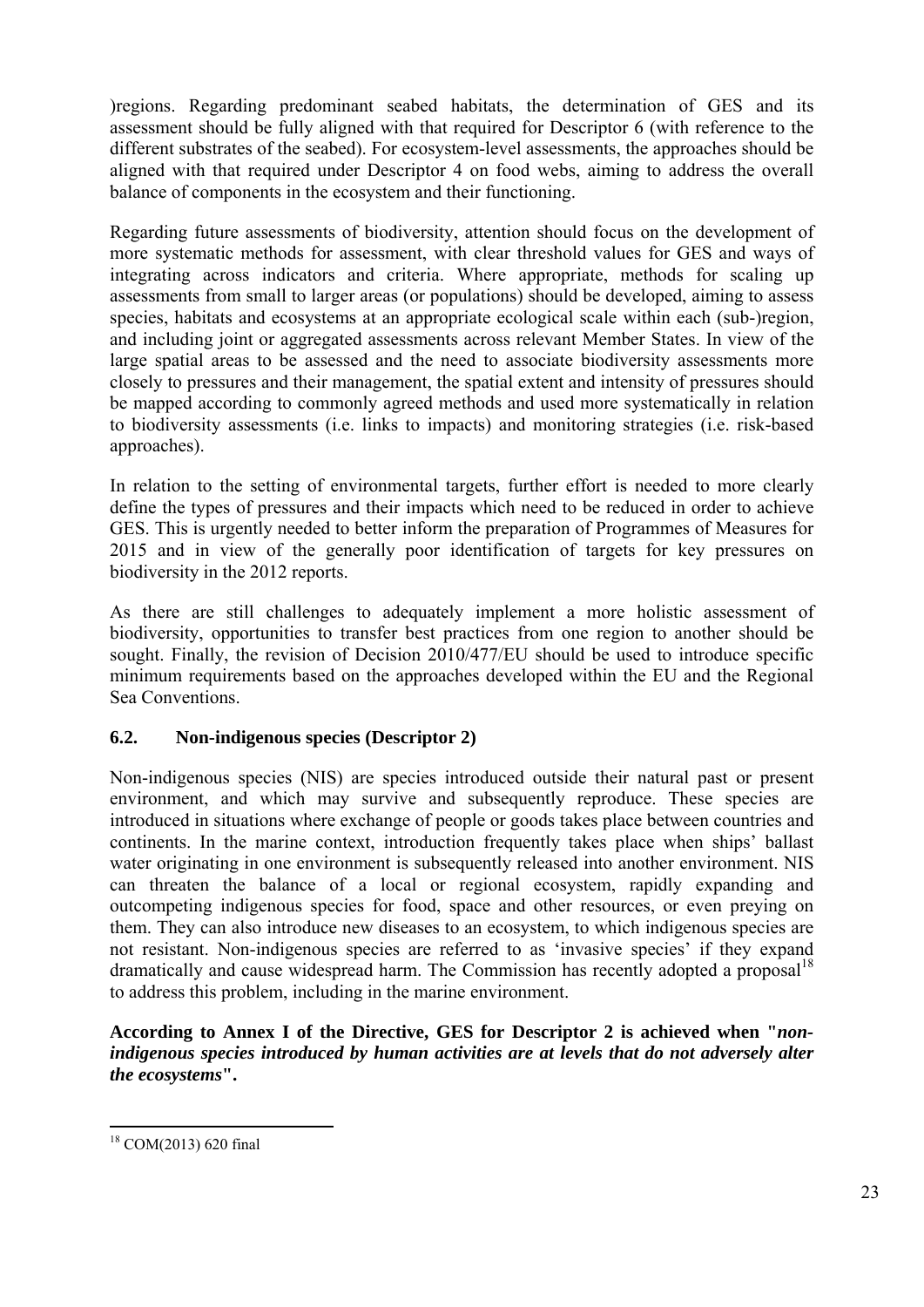#### *6.2.1. GES definition (Art. 9)*

All Member States have defined GES for Descriptor 2. No distinction was made at subregional level, either in the Mediterranean or in the North-East Atlantic. The GES definition was generally formulated at descriptor level only (CY, DE, DK, EL, IE, NL, PT, UK), although some Member States also provided detail at criteria (BE, FI, SE) and even indicator levels (ES, FR). The remaining Member States provided information only at criteria (IT, RO, SI) or indicator (BG, EE, LT, LV) levels.

Most of the definitions were quite vague, with many Member States reproducing the definition in Annex I verbatim (EL, NL, PT) or with wording very close to it (DE, DK, FI). Those that have defined GES at lower levels have frequently drawn heavily on Commission Decision 2010/477/EU (e.g. FR, SI), and generally for criterion 2.1 (abundance and state characteristics). One MS (EE) defined GES through indicators, targeting specific species groups and including thresholds. However, the same indicators were used by EE for Article 10, which raises some doubts as to what exactly is their GES definition.

Between the Member States, there were significant differences in relation to the level of detail and focus. Several Member States (EL, IE, IT, UK and to a lesser extent ES) explicitly adopted a risk-based approach, primarily addressing vectors and pathways for introductions of NIS. Many Member States (BE, CY, DE, EL, ES, FI, FR, IT, SE, SI) referred to impacts of non-indigenous species. GES definitions either addressed NIS in general (BE, DE, IE, FI, NL, PT, SI), only invasive NIS (DK, IT) or both (EE, EL, ES, FR, LT, LV, SE, UK). Spain provided a more detailed definition addressing both the risk of introduction and spreading of invasive NIS as well as the prevention of deterioration in environmental quality from invasive species which were already present.

*In summary, no Member State is judged to have an adequate definition of GES. Eleven Member States (BE, BG, DE, ES, EE, IE, IT, LT, LV, SE, UK) were found to have a partially adequate definition of GES while nine (CY, DK, EL, FI, FR, NL, PT, RO, SI) were found to be inadequate.* 

*The level of coherence in the definition of GES for Descriptor 2 within each of the four regional seas is considered to be low. That said, there are exceptions at sub-regional level,*  with a moderate level of coherence between the three Member States in the Western *Mediterranean Sea. Coherence in the Celtic Seas is also assessed as moderate.* 

*6.2.2. Initial assessment (Art. 8)* 

All Member States have undertaken initial assessments. However, as Bulgaria was late with its submission, its initial assessment is not considered in the analysis below.

Generally, the initial assessments for Descriptor 2 were mostly based on existing literature, supplemented in some instances by expert judgement. All MS provided an inventory of NIS present, and generally the main vectors and pathways were described. Overall, the assessment of impacts was quite limited, and when the level of pressure was reported, it was qualitative in nature. One Member State (SI) undertook additional studies for the initial assessment of Descriptor 2.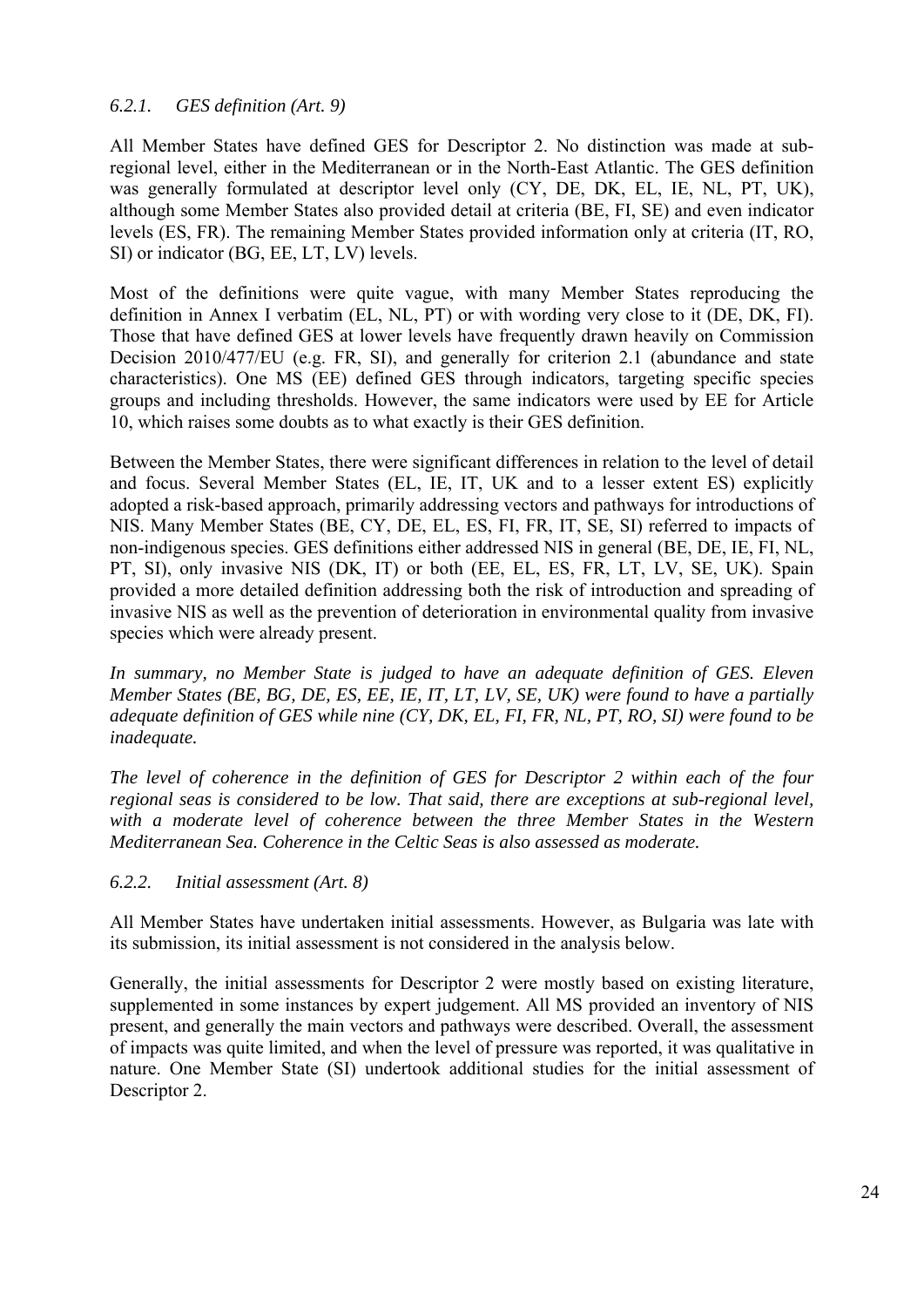The number of NIS reported by each Member State varied considerably between the subregions. For example, reporting in the **Mediterranean** region ranges from 126-193 in the Aegean-Levantine Sea sub-region to 22-47 in the Adriatic Sea sub-region, while in the **North-East Atlantic region** it varies between 20-70 in the Celtic Seas sub-region and 38-129 in the Bay of Biscay and Iberian Coast sub-region. In the **Baltic Sea** it varied between 13-38. In the **Black Sea**, Romania reported 15 species (as outlined above, Bulgaria's report is not included in this assessment).

Eight Member States (BE, CY, DE, EL, IT, LT, PT, SI) have indicated a trend in the level of the pressure from NIS (albeit in a very general manner), but only six (CY, EE, LT, PT, RO, SI) have made a judgement on the pressure in relation to GES. Where made, these judgements were generally with a low level of confidence.

Mediterranean and North East Atlantic Member States on the whole described knowledge and data gaps in some detail and in some cases even (limited) plans to address them. This was not the case in the Baltic where only two MS (DE, DK) analysed knowledge gaps in any detail.

In the initial assessment, some Member States (DE, EE, LT) referred to the HELCOM biopollution index but DE considered that it was not applicable for the MSFD assessment in its present form.

In summary, six Member States (DE, FR<sub>ATLANTIC</sub>, IE, LT, PT, UK) were judged to have an *adequate initial assessment. Thirteen Member States (BE, CY, DK, EE, EL, ES, FI, FR<sub>MED</sub>, IT, NL, RO, SE, SI) were found to be partially adequate, while only one (LV) was found to be inadequate. Bulgaria's assessment was not taken into account.* 

*The level of coherence in the Mediterranean, North-East Atlantic and Baltic regions was considered to be high, with the exception of the number of NIS reported which varied greatly per Member State. Given Bulgaria's late submission, coherence was not assessed for the Black Sea.* 

*6.2.3. Environmental targets (Art. 10)* 

Seventeen Member States (all except CY, PT, RO) have defined environmental targets and associated indicators for Descriptor 2, with these addressing all their marine waters without distinguishing between sub-regions.

The number of targets varied between one and four. A few countries have also set interim targets. Member States have generally set pressure/impact targets, though some surveillancetype targets were established relating to monitoring (SI), inventory (EL) or an early warning system (IT), while one MS (ES) has set a target in relation to research. The level of detail also varied greatly from one Member State to another, and the targets have generally not been assessed as fully SMART, often because they were not measurable or lack specification.

Thirteen Member States (BE, DE, DK, EE, ES, FI, FRMED, IE, LT, NL, SE, SI, UK) have set targets relating to the reduction of new introductions or changes in their abundance, some of whom also addressed the spreading of NIS (ES, FR, IE, SI, UK). However, with some exceptions (DK, ES, FI, FR, IE, SE), the targets rarely mentioned specific vectors and pathways or specific NIS (except EE, ES, FI). One MS (DK) has set targets focusing on prevention of NIS transported by shipping and aquaculture. In addition to the presence of NIS, relatively few Member States (e.g. FR, UK) addressed the reduction of impacts from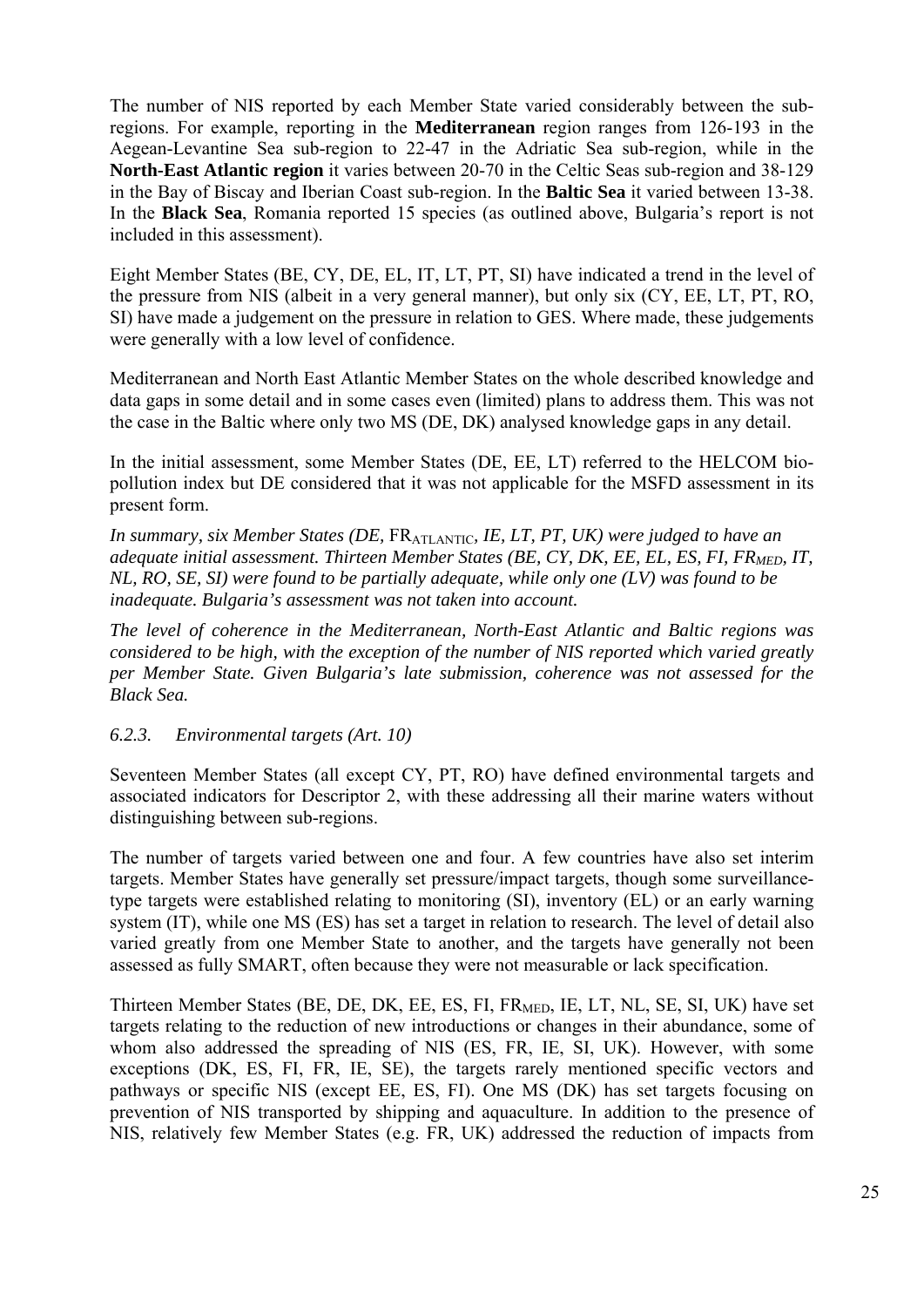NIS. However, their target was formulated in a very general way. In the Baltic, three Member States (EE, FI, LT) referred to the HELCOM bio-pollution index.

The associated indicators also varied significantly. A number of Member States have not set associated indicators (BE, FRATLANTIC, LV, SI) or have indicators which were very similar to the targets themselves (IE). At the other extreme, one MS (FI) has set eight indicators.

*In summary, no Member States were judged to have adequate environmental targets. Five Member States (ES, FI, IE, SE, SI) were found to be partially adequate, while twelve (BE, BG, DE, DK, EE, EL, FR, IT, LT, LV, NL, UK) were found to be inadequate. Three Member States (CY, PT, RO) did not defined environmental targets for D2.* 

*The level of coherence is low across the Mediterranean and North-East Atlantic regions in terms of environmental targets and associated indicators, while in the Baltic it is judged to be moderate. As Romania has not set environmental targets, coherence is not addressed for the Black Sea.* 

## *6.2.4. Consistency between GES, Initial Assessment and targets*

Consistency between GES, initial assessments and targets was moderate. Six Member States have analysed current NIS trends in relation to GES as part of their initial assessments. The qualitative nature of most of the targets made it impractical to directly measure them against attainment of GES. Gaps in knowledge and data formed part of the problem and it was encouraging that most Member Steps acknowledged this. However, most did not adequately outline how they plan to address these gaps.

### *6.2.5. Conclusions*

The overall level of adequacy for Descriptor 2 of the Member States assessed is given In Figure 4.



*Figure 4: Summary of the assessments of adequacy of Member State's reports for MSFD Articles 8, 9 and 10 for Descriptor 2 on non-indigenous species. The bars indicate the number of Member States which were assessed as adequate, partially adequate and inadequate.*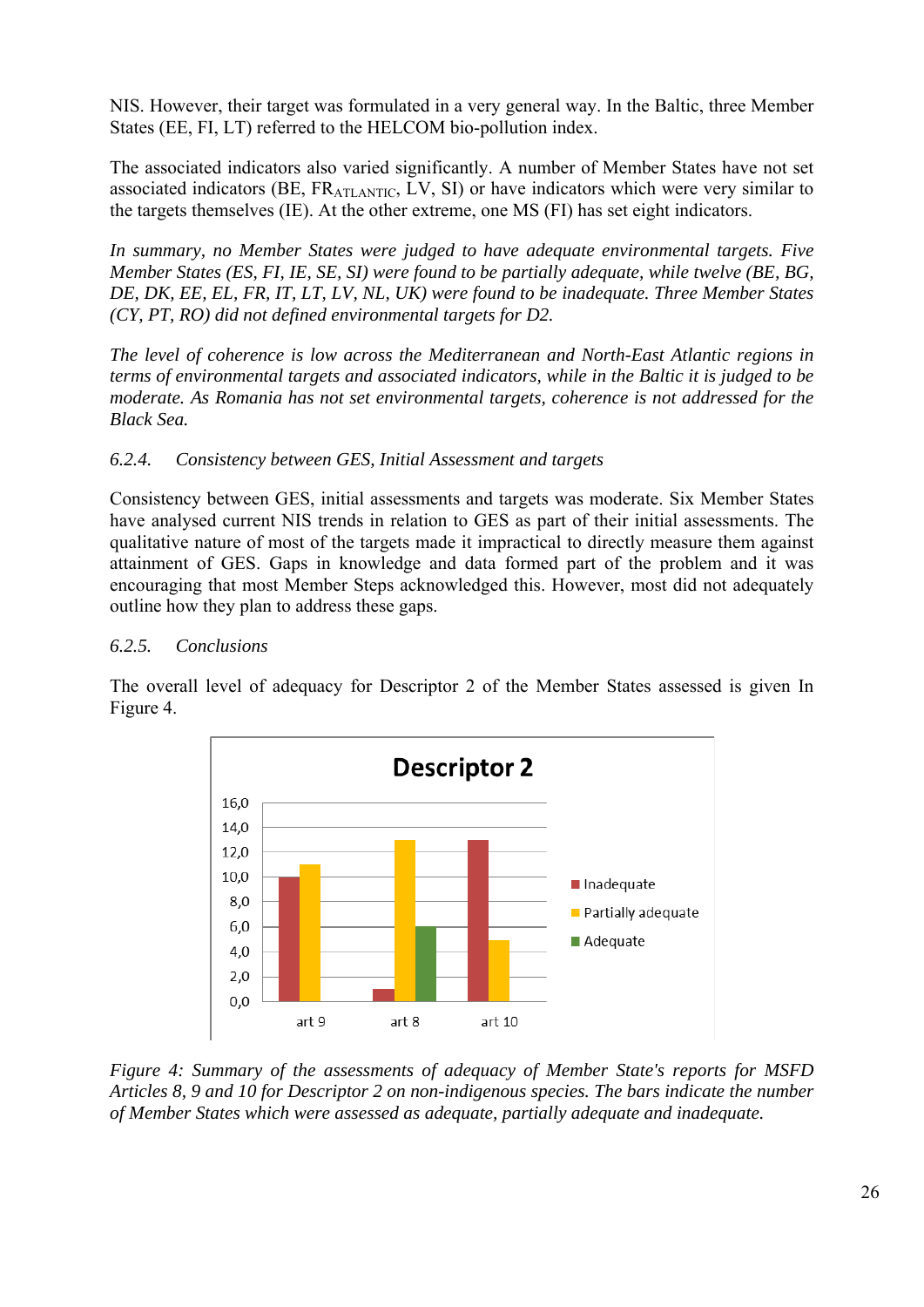

The overall level of coherence for Descriptor 2 per marine region is given in Figure 5.

*Figure 5: Summary of the assessments of coherence of Member State's reports within each region for MSFD Articles 8, 9 and 10 for Descriptor 2 on non-indigenous species. The bars*  indicate whether the reports were assessed as having a low, moderate or high level of *coherence within each region.* 

To improve adequacy and coherence, the general recommendations in this report apply. In addition, specifically for Descriptor 2, a much greater level of coherence is required in relation to the species to be addressed. Member States should establish common lists of species, on a (sub-)regional basis. The establishment of such lists should be done through appropriate coordination with the relevant Regional Sea Convention, and should build on any "list of invasive alien species of Union concern" which may be adopted in the context of the recent Commission proposal on the prevention and management of invasive alien species<sup>19</sup>. The revision of Decision 2010/477/EU should be used to introduce specific minimum provisions based on the approaches developed within the EU and the Regional Sea Conventions. However, Member States should remain free to go beyond any Union-wide list to target species on a sub-regional basis, and to beyond (sub-)regional lists to tackle species specific to their marine waters.

## <span id="page-26-0"></span>**6.3. Commercially exploited fish and shellfish (Descriptor 3)**

Fisheries activities represent one of the most important human pressures on the marine environment; their impact is significant, particularly on its biodiversity components. The Descriptor is strongly linked to the Common Fisheries Policy, which has recently seen a revision which will steer future EU fishing management decisions up to 2020 and most probably beyond. Amongst the most important features of the reformed policy are the need to attain sustainable fishing levels through use of the maximum sustainable yield (MSY) management criteria, to adjust the fleet capacity accordingly, to improve fleet performance with respect to their impact on the marine environment and the obligation to land all catches. The new Basic Regulation<sup>20</sup> which entered into force recently, embedded the overall

<u>.</u>

<sup>19</sup> COM(2013) 620 final

<sup>&</sup>lt;sup>20</sup> OJ L 354, 28.12.2013, p22. Regulation (EU) No 1380/2013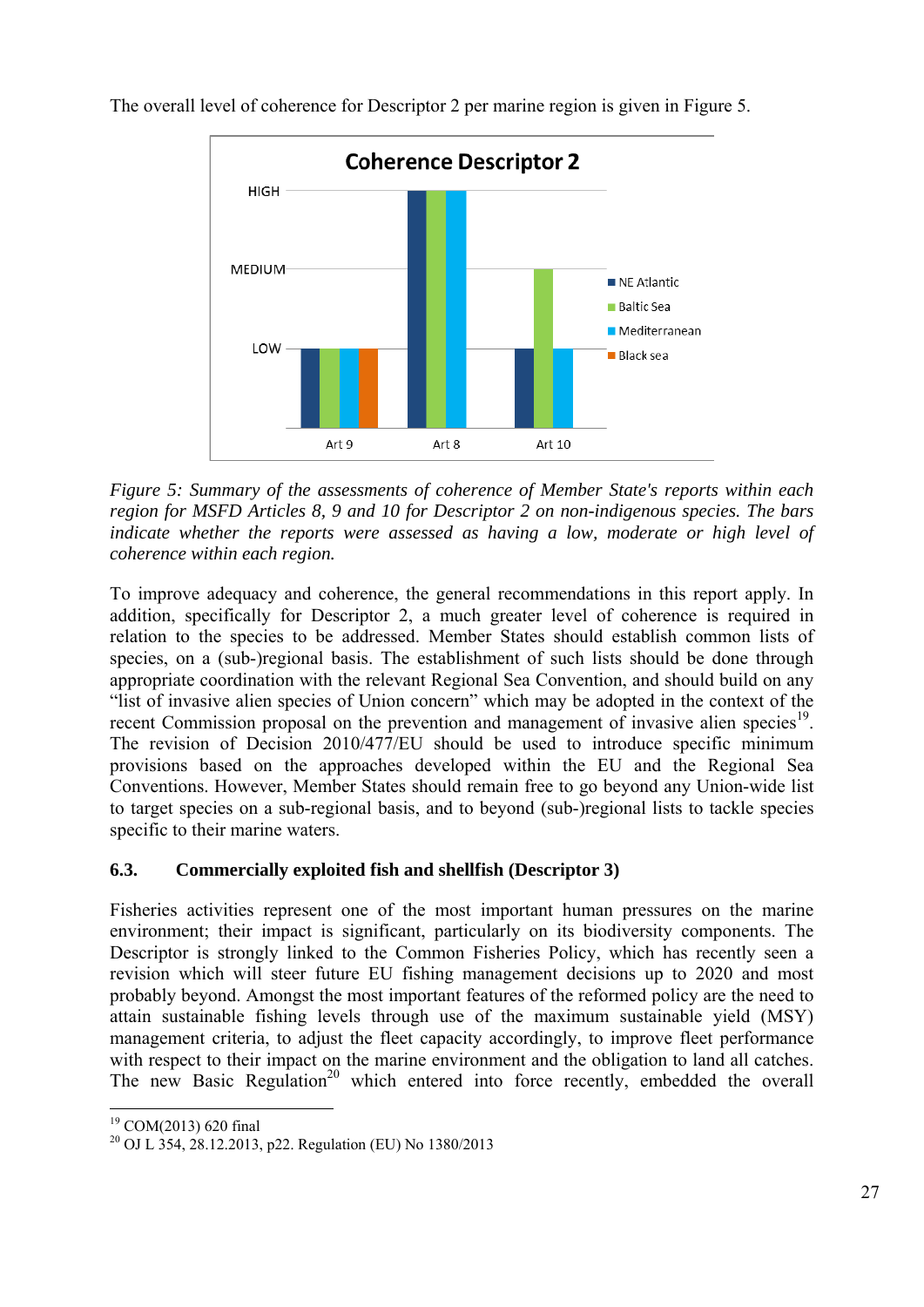objectives of the MSFD within the new Policy, where measures should be implemented gradually to reach MSY levels, by 2015 where possible but not later than 2020.

**According to Annex I of the Directive, GES for Descriptor 3 is achieved when**  "*populations of all commercially exploited fish and shellfish are within safe biological limits, exhibiting a population age and size distribution that is indicative of a healthy stock***".** 

### *6.3.1. GES definition (Art. 9)*

<u>.</u>

All Member States have defined GES for Descriptor 3. However, several Member States (DK, IE, NL, PT) have defined GES only at the descriptor level.

Although GES definitions were not directly comparable between MS, none have been defined it in a way that significantly deviates from those provided in the Commission Decision 2010/477/EU, except for one Member State (RO) which defined GES only for a single stock.

Most Member States have applied criteria 3.1 and 3.2 and nine (BG, CY, DE, FI, FR, IT, LT, SE, SI) have also applied criterion 3.3 from the Commission Decision 2010/477/EU.

With regards to criterion 3.1, all Member States have used fishing mortality (F) as the primary indicator and each of those have used the fishing mortality at maximum sustainable yields  $(F_{MSY})$  in their GES definition except one Member State (IT) which uses a proxy for  $F_{MSY}$  $(F_{0.1})$ .

Two Member States (DE, FI) have clearly stated that all fish and shellfish should be exploited at or below levels of  $F_{MSY}$  while another (SE) has clearly set this threshold but only for all commercially exploited fish species. The remaining countries have GES definitions which do not require either explicitly or implicitly all stocks to be exploited at or below  $F_{MSY}$ . Two Member States (ES, FR) have used  $F_{MSY}$  as an environmental target value rather than limits or boundaries for GES.

For those stocks for which F could not be determined, a number of Member States (BE, CY, DE, FR, IT, SE, SI) have applied the secondary indicator 3.1.2 on the catch/biomass ratio. One Member State (BE) has also provided a third indicator using Catch Per Unit Effort (CPUE).

Moreover, three Member States (EL, IT, SI) have included the "exploitation rate" indicator and set a threshold level  $(E=0.4)$  which is appropriate for small pelagic species.

For criterion 3.2, most Member States have used the primary indicator, i.e. Stock Spawning Biomass ( $SSB_{MSY}$ ), but using different reference points for the indicator such as  $SSB_{msv}$  (BE, BG, CY, ES, IT, SI),  $SSB<sub>na</sub>$  (BE, DE, LV),  $B<sub>MSY-trigger</sub>$  (DE, FR, SE) and in some cases referring to more than one type of reference point in their GES definition (BE, DE). Other Member States (IE, NL, UK) implicitly applied Precautionary Approach levels by stating that stocks needed to be within safe biological limits. Two Member States have clearly deviated from the others (ES, FR) when defining the threshold for the Biomass  $(B)^{21}$  of all assessed stocks. Several Member States also applied the secondary indicator 3.2.2 on biomass indices

 $21$  This reproductive Biomass was set at or above rates of BMSY-trigger or SSB/SSBMSY with a probability of 50%.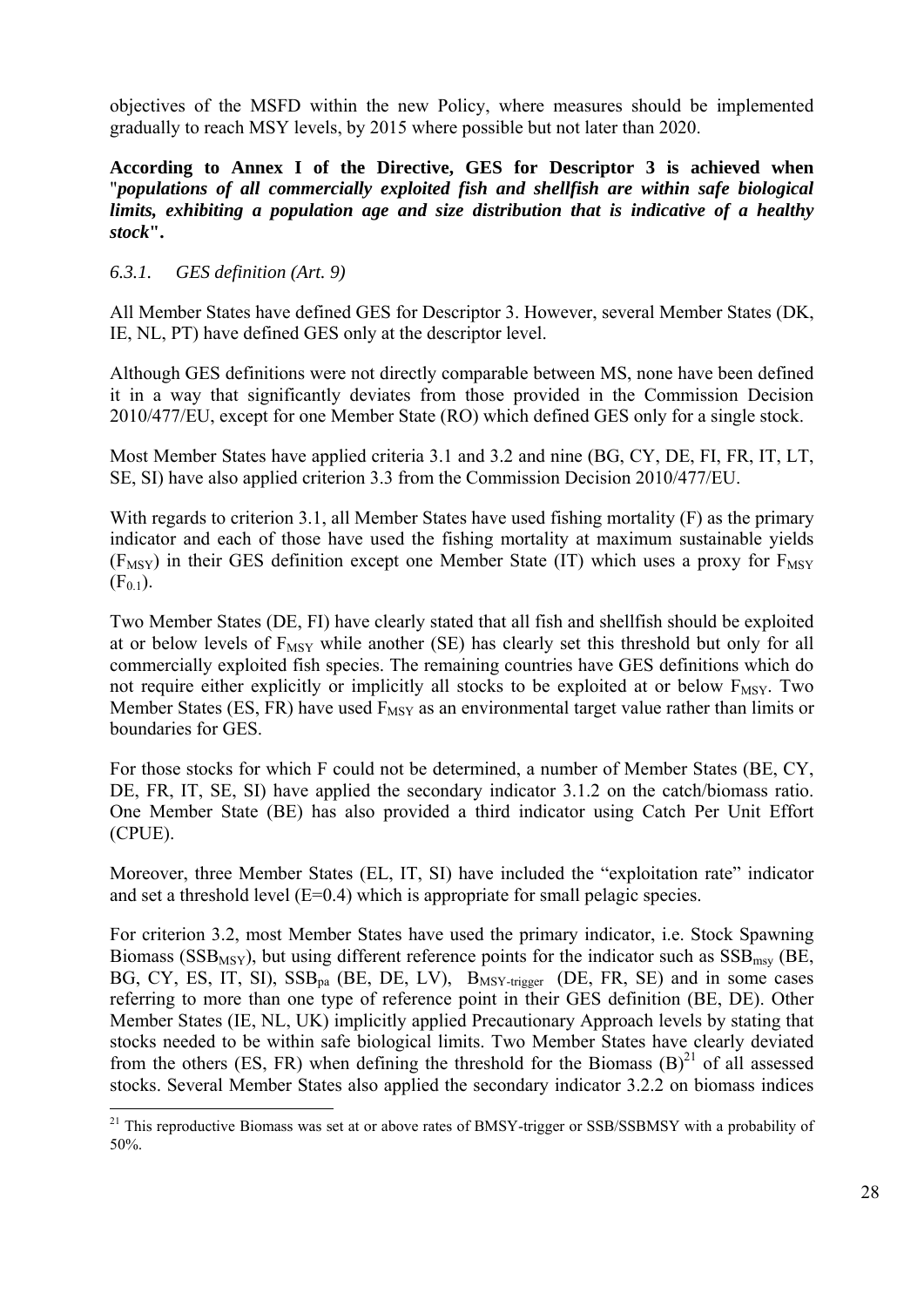(CY, EE, FR, IT, SE, SI) and one proposes to use it in their GES definition (DE). One Member State proposes an alternative secondary indicator (BE), based on trends of survey abundance.

Criterion 3.3 is the least developed criterion of Descriptor 3, as it needs further methodological development. Nine Member States (BG, CY, DE, FI, FR, IT, LT, SE, SI) have defined criterion 3.3 to some extent. Indicator 3.3.1 of the Commission Decision has been applied by five Member states (DE, EE, FR, IT, SI), 3.3.2 by one Member State (DE), 3.3.3 by five Member States (DE, EE, FR, LT, SI) and 3.3.4 by two Member States (DE, EE).

*In summary, two Member States were judged to have adequate GES definitions (DE, FI). Nine Member States were judged to have partially adequate (BE, BG, CY, IE, IT, LV, SE, SI, UK) determinations of GES. Nine were judged to have inadequate GES definitions (DK, EE, EL, ES, FR, LT, NL, PT, RO.* 

*Overall the coherence for the definition of GES for Descriptor 3 in the Atlantic and the Baltic maritime region was moderate and in the Mediterranean and Black Sea regions was low.* 

#### *6.3.2. Initial Assessment (Art. 8)*

All Member States have undertaken an initial assessment for Descriptor 3 although the initial assessment by one country has not been assessed (BG).

Most of the North-East Atlantic countries, two Mediterranean countries, three Baltic countries and one Black Sea country (DE, DK, EL, ES, FR, IE, LV, PT, RO, SE, UK) have assessed stocks in relation to  $F_{MSY}$ . One Member State (IT) used another fishing mortality indicator as a proxy  $(F_{0,1})$ . One Member State (CY) applied  $F_{pa}$  and another (SI) used trends of species abundance within the ecosystem. Sometimes, there were discrepancies in the types of stocks assessed, such as in the case of the Mediterranean where one Member State (FR) only assessed large pelagic species and another (CY) focussed only on demersal stocks.

Four Member States (CY, FR, LV, UK) assessed the spawning stock biomass in relation to  $SSB<sub>na</sub>$  reference points, whilst one (BE) implicitly did so by using the OSPAR ecological quality objective (EcoQO) which requires stocks to be above  $SSB_{na}$ . Another two (DE, DK) used the biomass at MSY-level (B<sub>MSY-trigger</sub>) as a reference point to assess stocks, whilst two others (ES, SE) assessed stocks in relation to the SSB<sub>MSY</sub> points. One Member State (PT) used both  $SSB_{MSY}$  and  $B_{MSY}\text{-trigger}$  reference points. Finally one member state (FR) used  $B_{MSY}$ .

In terms of impacts on seabed habitats, eleven Member States (CY, DE, DK, EE, EL, IT, LT, NL, RO, SI, UK) provided a quantification of the extent of the seabed affected by the fishing pressure. This figure, however, varied widely amongst Member States.

In terms of the level of the pressure caused by fishing fleets, a few Member States have assessed the extent of their assessment areas subjected to the pressure from various fleet categories. The assessments were very diverse even within Member States (depending on the fleet category) and were difficult to summarise and compare.

*In summary, six Member States (EL, ES, IE, FR, NL, SE) were judged to have an adequate Initial Assessment, ten Member States (BE, CY, DE, DK, IT, LV, PT, RO, SI, UK) were judged partially adequate and three (EE, FI, LT) were judged as inadequate.*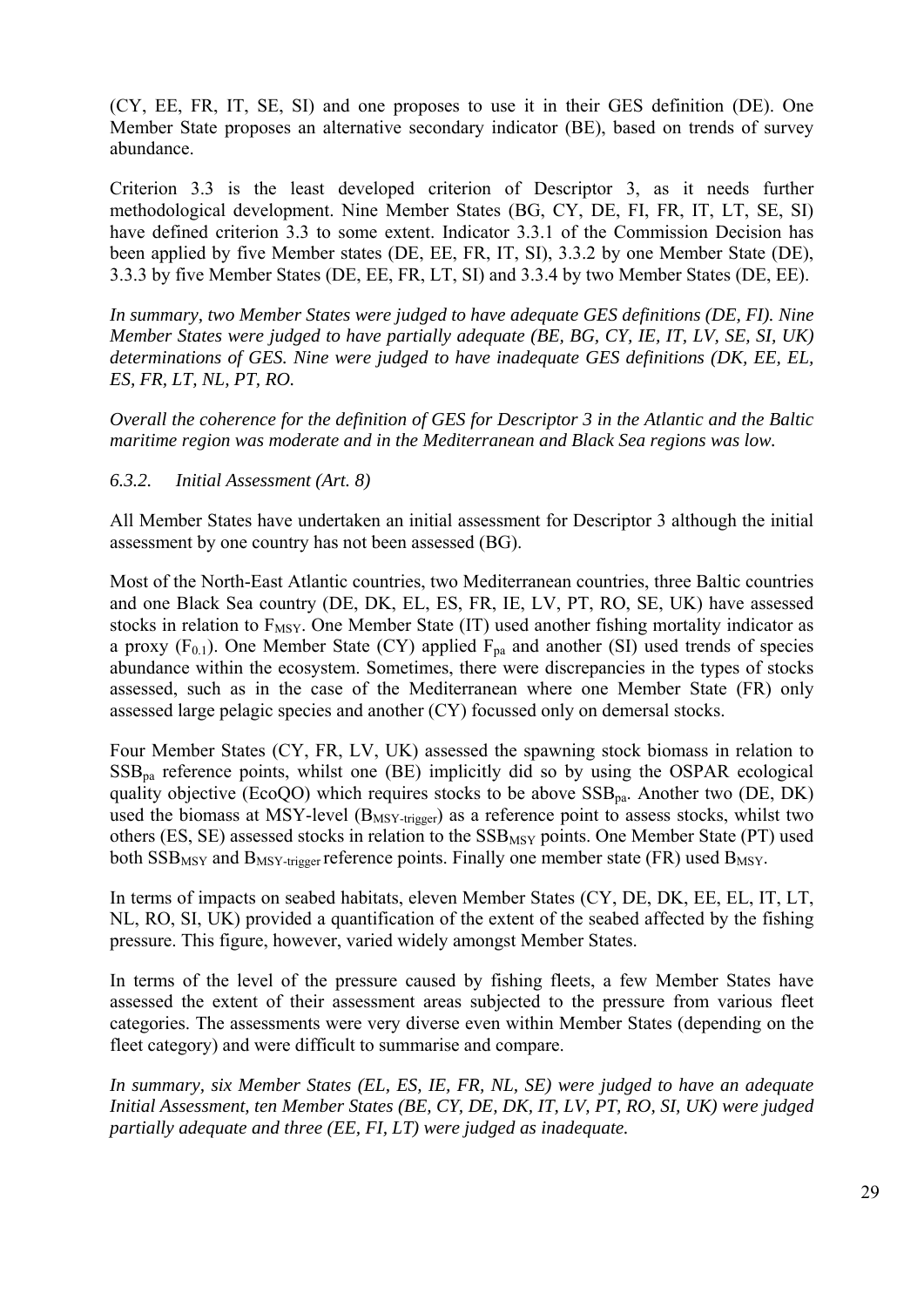*In general, the level of coherence of the initial assessments undertaken by Member States in the North-East Atlantic region and the Baltic Sea region was considered to be moderate. In the Mediterranean it was assessed as low.* 

#### *6.3.3. Environmental targets (Art. 10)*

All Member States have defined environmental targets and associated indicators for Descriptor 3 for all their marine waters.

Four Member States (BE, DE, DK, IE) have set overall targets to manage all stocks according to MSY principles, although it is not always clear whether the target requires all stocks to be exploited at or below  $F_{\text{msy}}$ . Three Member States have set targets to manage stocks according to the provisions of relevant EU legislation including the newly reformed Common Fisheries Policy (CY, EL, IT).

Two Member States (NL, UK) have clearly-defined targets that state that all stocks should be exploited at or below  $F_{MSY}$  for those with sufficient information to allow reference points to be calculated; for one Member State (SE) has a similar target but left it unclear whether this applies to all stocks. Others (BG, FI, LV, PT) have set  $F_{MSY}$  as a limit for selected stocks.

The targets for several Member States in Mediterranean region (ES, FR) remain unspecific with little explanation provided.

Two Member States (BE, UK) have set a target for all stocks to be at  $SSB_{pa}$ . Five Member States (BG, DK, LV, NL, SE) have set targets for SSB for at least one stock. The thresholds used are  $B_{PA}$  (DK),  $B_{MSY\textrm{-trigger}}$  (DK, SE) or a quantitative reference point developed by ICES<sup>22</sup> (LV) ) and in one case specific biomass levels for specific stocks in tons (BG). Only one Member State (BE) has set  $B_{MSY}$  as a target for all stocks, although this target is not always consistent with the other targets provided.

Twelve Member States (BE, BG, CY, DE, EE, FI, IE, LV, NL, SE, SI, PT) have set a target related to the size and structure of fish populations (criterion 3.3). In the case of five Member States (BE, CY, LV, PT, SE), this is because their target includes a verbatim or approximate copy of Descriptor 3 as provided in Annex I of the MSFD.

In the **North East Atlantic** region, four out of 10 Member States (DE, IE, NL, SE) have also defined associated indicators for the target(s) related to criterion 3.3 in some cases applying verbatim copies (IE, NL) of the indicators as provided in Commission Decision 2010/477/EU and in other instances close approximations (DE, SE). None of these indicators have defined thresholds and OSPAR EcoQOs were not used.

In the **Baltic**, Commission Decision 2010/477/EU indicators were applied by two Member State (DE, SE) in general and in the case of one Member State for a specific species (EE), the perch (*perca fluviatilis*). The indicators of one Baltic state (FI) deviated from those provided in Commission Decision 2010/477/EU and one (LV) did not provide any indicators for criterion 3.3.

1

<sup>22</sup> International Council for the Exploration of the Seas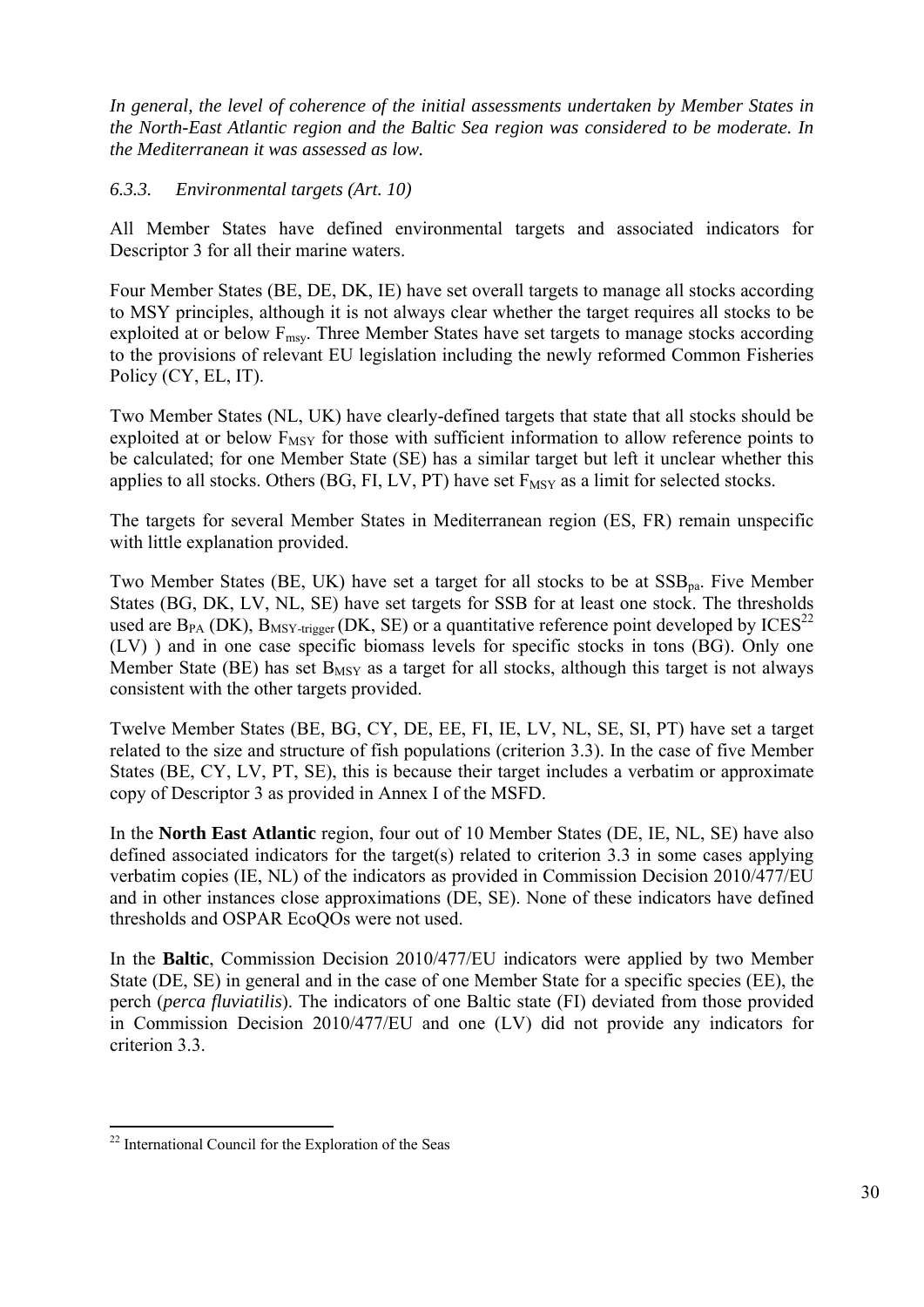In the Mediterranean none of the Member States used Commission Decision 2010/477/EU indicators for criterion 3.3.

In the Black Sea one Member State (BG) applied the indicators for criterion 3.3, with specific thresholds for two specific species, the Black Sea Turbot (*Scophthalmus maeoticus*) and the sprat (*Sprattus sprattus*).

Finally, two Member States (EE, FI) have also set targets related to the spawning of salmon. Three member states (DE, IT, RO) have set targets related to illegal fishing, with one of them (DE) making a link to the potential effects on other descriptors. In addition, one Member State (RO) has also set a number of targets relating to the general improvement of fisheries in the **Black Sea**.

*In summary, for three MS the environmental targets were judged to be adequate (LT, NL, UK). For seven MS (BG, ES, FI, IE, LV, PT, SE) the targets were judged to be partially adequate and the remaining ten were assessed as inadequate (BE, CY, DE, DK, EE, EL, FR, IT, RO, SI).* 

*Overall, the level of coherence in the setting of targets for Descriptor 3 across the North-East Atlantic and Mediterranean regions was low. The level of coherence in the Baltic Sea region was considered to be moderate and in the Black Sea region between low and moderate.*

## *6.3.4. Consistency between GES, Initial Assessment and targets*

Consistency level among the three relevant articles of the Directive was rather low because a stronger link between the baselines stated within the initial assessments and the targets to achieve GES was not made. In most cases, either the current state or the GES were not appropriately covered so the logical link was missing or appeared to be vague. Other Member States have set their targets in an imprecise way, preventing better coherence between countries.

### *6.3.5. Conclusions*

The overall level of adequacy for Descriptor 3 of the Member States assessed is given in Figure 6.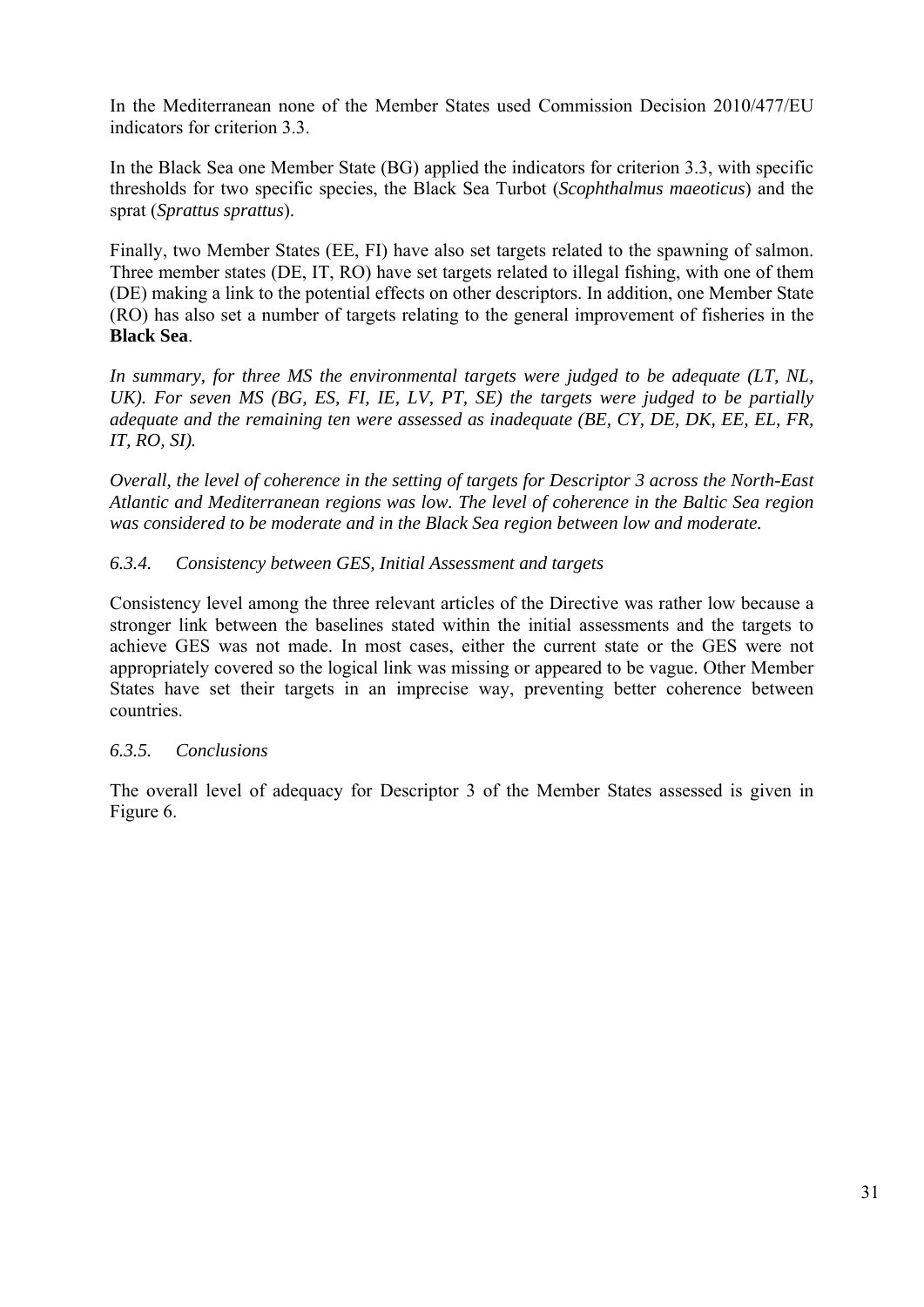

*Figure 6: Summary of the assessments of adequacy of Member State's reports for MSFD Articles 8, 9 and 10 for Descriptor 3 on commercial fish and shellfish. The bars indicate the number of Member States which were assessed as adequate, partially adequate and inadequate.* 

The overall level of coherence for Descriptor 3 per marine region is given in Figure 7.



*Figure 7: Summary of the assessments of coherence of Member State's reports within each region for MSFD Articles 8, 9 and 10 for Descriptor 3 on commercial fish and shellfish. The bars indicate whether the reports were assessed as having a low, moderate or high level of coherence within each region.* 

To improve adequacy and coherence, the general recommendations in this report apply. In addition, specifically for Descriptor 3, further scientific advice should be sought and developed at EU level so as to provide clear guidelines on a stock-by-stock basis and better indicators for this proposed criterion 3.3 as well as development of further fisheries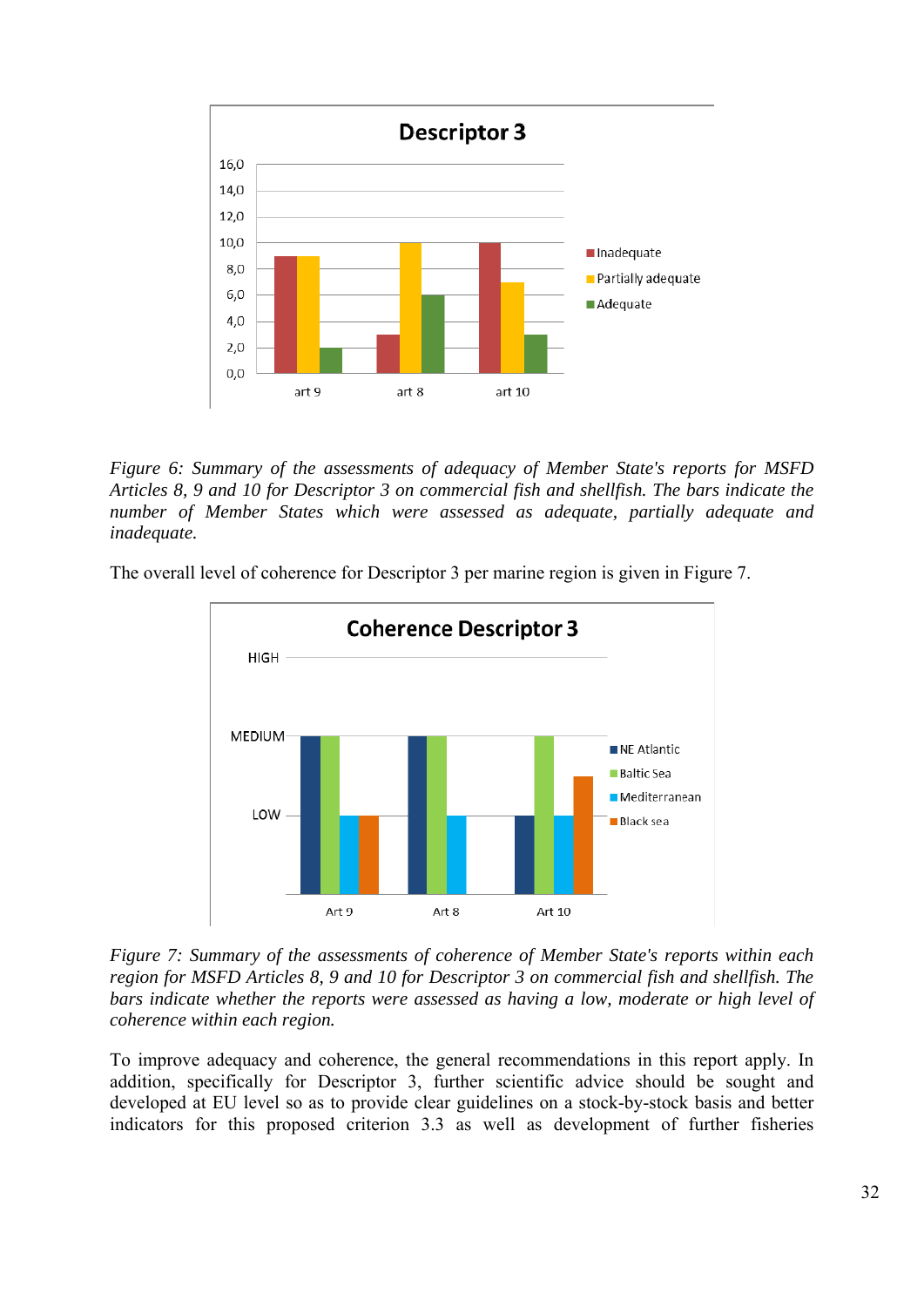management plans considering mixed fisheries, prey-predator relationships, etc. Agreement is needed for each (sub-)region as to which species fall within this descriptor. Furthermore, MS should take full account of the information available through the Common Fisheries Policy since annual scientific assessments of commercial stocks are available in all areas, in the context of agreements on fishing opportunities (Total allowable catches - TACs and quotas and effort levels). In addition, MS should systematically develop GES and targets concerning coastal species and shellfish, effects of fishing activities on other ecosystem components, and the reduction of illegal, unregulated and unreported (IUU) fishing. Moreover, Member States should better coordinate their work on GES and target-setting through the regional organisations (e.g. by collaboration between Regional Sea Conventions and Regional Fisheries Management Organisations) and use the scientific advice from international organisations such as ICES more systematically. If necessary, the revision of Decision 2010/477/EU should be used to introduce clarifications and minimum requirements which would then be brought into line with the recently reformed Common Fisheries Policy<sup>23</sup>.

### <span id="page-32-0"></span>**6.4. Food webs (Descriptor 4)**

Food webs are networks of feeding interactions between consuming species and their food (i.e. predators and prey). This descriptor addresses functional aspects of marine ecosystems, especially the rates of energy transfer within the ecosystem and the levels of productivity in each of its key components (often termed trophic levels). The topic of food webs is a complex one which encompasses the entire range of living organisms in each ecosystem, ranging from tiny microbes and plankton (as primary producers) up to top predators such as birds, mammals and fish. Whilst the proper functioning of marine food webs is an essential feature of a healthy ecosystem, the techniques for measuring and assessing their status are very poorly developed.

The assessment of food webs has close links to the assessment at ecosystem level of Descriptor 1, as it encompasses functional aspects to complement the more structural aspects addressed in Descriptor 1.

Perhaps the most important pressure on food webs is from fishing, either through over-fishing or the selective extraction of larger individuals of fish. This can impact the normal predatorprey balances in food webs and sometimes lead to dramatic effects when particular species are removed from the food chain. In addition, climate change can alter primary productivity or lead to changes in species distribution with consequent effects on food webs. Extensive alteration to the sea-floor (through physical disturbance or deoxygenation), the introduction of invasive non-indigenous species and pollution by chemical substances can also lead to marked changes in ecosystem structure. Due to this range of threats, Descriptor 4 has links to the pressure-related descriptors, particularly Descriptors 2, 5 and 8.

**According to Annex I of the Directive, GES for Descriptor 4 is achieved when "***all elements of the marine food webs, to the extent that they are known, occur at normal abundance and diversity and levels capable of ensuring the long-term abundance of the species and the retention of their full reproductive capacity***".** 

1

<sup>23</sup> OJ L 354, 28.12.13, p.22.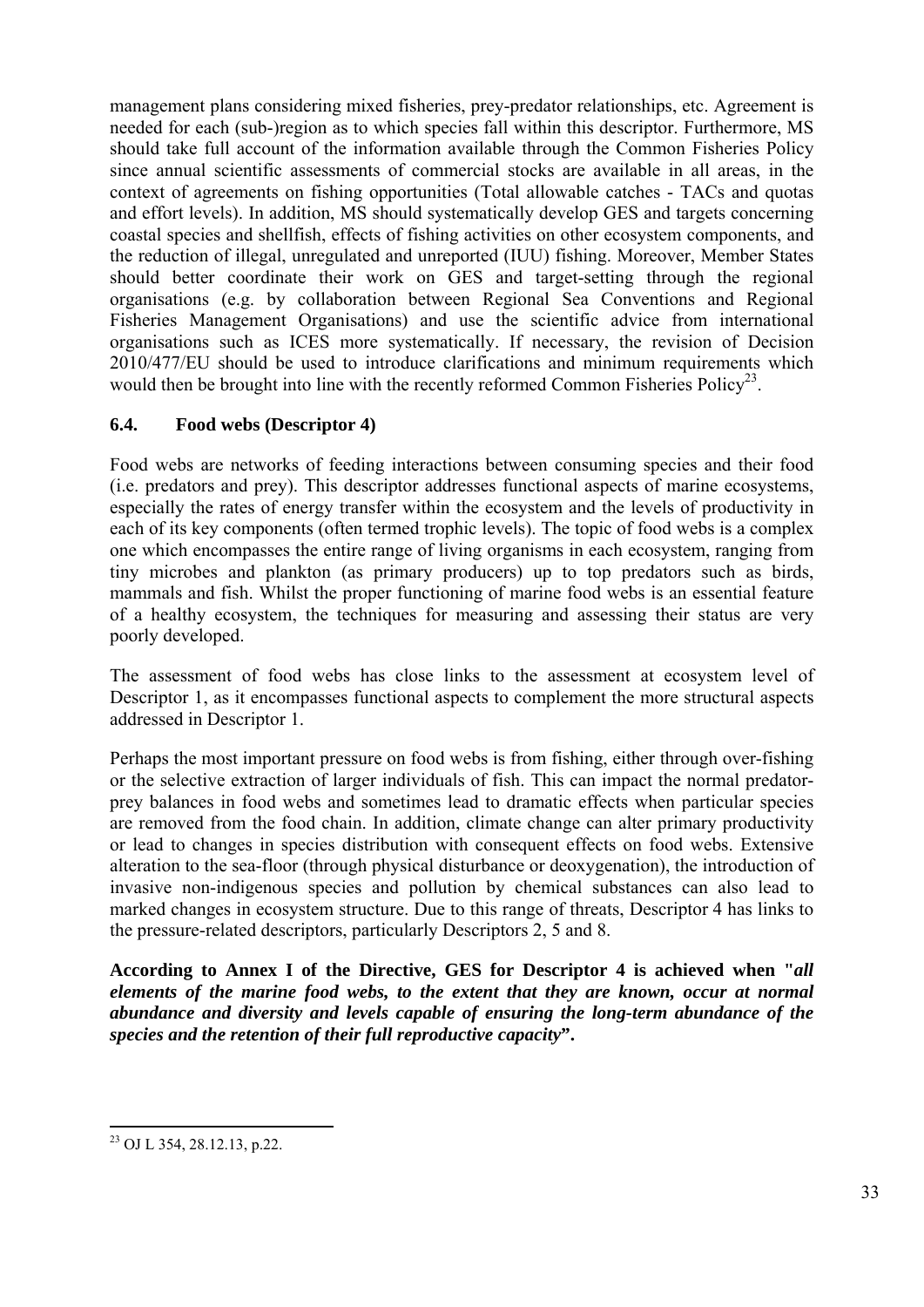#### *6.4.1. GES definition (Art. 9)*

<u>.</u>

All Member States who have reported have defined GES for Descriptor 4, with the exception of BG, CY, LV and RO. The definitions provided applied to their entire marine waters; only ES provided minor differences between its sub-regions.

The GES definitions were formulated at descriptor level by most Member States (except DK, IT, LT). Twelve Member States provided additional detail at criterion level (BE, DK, EE, EL, ES, FI, FR, IE, IT, SE, SI), often with a close relationship to Commission Decision 2010/477/EU criteria, although not always every Decision criterion was used. Four of these Member States (EE, FR, IT, SE) provided additional detail at indicator level. One Member State (NL) reproduced the definition in Annex I verbatim. One Member State (DE) coupled its definition with that for Descriptors 1 and 6 but has very little direct relevance to Descriptor 4. One Member State (PT) provided a definition at a high, general, level. Another (UK) qualified its definition at descriptor level by referring to its targets under Article 10, where additional specification was provided. Finally, one Member State (LT) defined GES for Descriptor 4 only at indicator level, not covering all indicators and criteria of the Commission Decision.

The definitions varied enormously in their content and level of detail. Most were qualitative and many were rather vague, lacking definitions of key terms used or specificity as to which elements of food-webs were addressed.

Some Member States (BE, EL, ES, FR, FI, NL, PT, SE) have defined GES in such a way as to cover all food-web components indiscriminately (i.e. from plankton to higher trophic levels), whether because the GES definition is very general (NL, PT) or because it includes a general statement which addresses all food webs in a holistic manner (BE, EL, ES, FR, FI, SE).

Most Member States have referred to specific food web components in their GES definition, sometimes in addition to defining it for all food web components. In the **Baltic** region, most Member States have put an emphasis on fish communities. Most Member States (BE, DK, EL, ES, FI, FR, IE, IT, SE, UK) refer to 'key' species or functional groups and/or to top predators or species at the top of the food web.

Few Member States included in their GES definition specific species (DK, SE) or habitats (IT) as indicators of change. Indicator species include the harbour porpoise and the harbour seal and indicator habitats include *Posidonia* meadows. Only three Member States (EL, ES, UK) have included a reference to the pressures on food web components, in particular fisheries.

*In summary, two Member States (FR, SE) were judged to have an adequate definition of GES. Six Member States (BE, DK, EL, FI, IE, UK*<sup>24</sup>) were found to have a partially adequate *definition whilst eight were found to be inadequate (DE, EE, ES, IT, LT, NL, PT, SI). BG, CY, LV and RO have not defined GES for this descriptor.* 

*Due to the very wide variance in approaches, the level of coherence within each of the regional seas was considered to be low.* 

 $24$  When considered together with the environmental targets which are specifically referred to in its Art. 9 definition.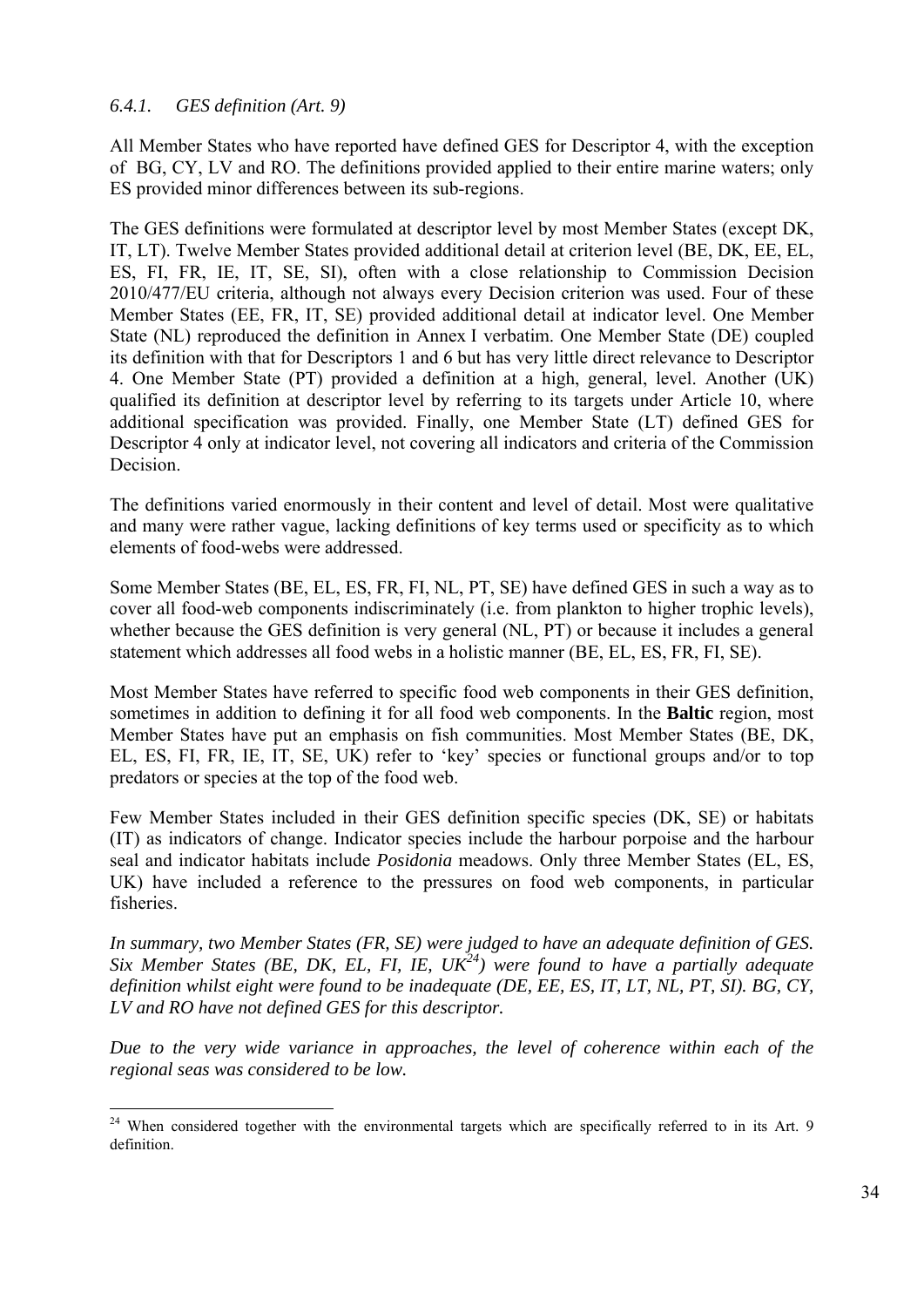#### *6.4.2. Initial assessment (Art. 8)*

The initial assessments for this Descriptor were considered together with Descriptor 1 under 'ecosystems' (see section 6.1.2).

#### *6.4.3. Environmental targets (Art. 10)*

Most Member States, with the exception of BG, CY, IE, LV, PT, RO, have defined environmental targets and associated indicators for all their marine waters, with most not distinguishing between sub-regions. France was an exception, having separate targets for its Atlantic sub-regions and Mediterranean region. A number of Member States provided targets which jointly addressed Descriptors 1 and 4 (SE) or, more commonly, Descriptors 1, 4 and 6 (BE, DE, ES, FR<sub>MED</sub>, LT, NL, UK). In these latter cases, the targets were typically grouped against the main biodiversity species or habitats groups (i.e. under ecosystems in relation to Descriptor 4).

The number of targets varied greatly, between one (EL, FR<sub>ATLANTIC</sub>, IT, LT) and 37 (UK), the latter due largely to having combined targets with Descriptors 1 and 6.

All Member States with targets have set state-based targets; many of these would be better considered as expressions of GES. In some cases (e.g. NL, UK), the lack of detail expressed in their definition of GES was compensated by provision of a detailed set of state-based targets. These state targets typically addressed specific ecosystem components or even individual species which were considered as representative of certain trophic groups (e.g. toppredators). Several Member States have specifically addressed the full range of main ecosystem components (e.g. FI, UK). Some Member States provided more holistic ecosystem targets (e.g. EE,  $FR_{ATLANTIC}$ , IT, LT, NL), but these were typically rather general and more expressions of GES.

In addition, specific pressure- and impact-based targets have been reported, again directed towards particular ecosystem components. They most frequently addressed seabed damage and accidental killing of species (e.g. through fishing by-catch and ship collisions). Some Member States (DE, ES,  $FR<sub>MED</sub>$ ) provided measure-based targets and two MS (ES, SI) added knowledge-based targets.

The level of detail given for the targets varies greatly from one Member State to another; the targets have generally not been assessed as fully SMART, often because they are not measurable or lack specification.

*In summary, bearing in mind those Member States that have presented combined targets for several descriptors, one Member State was judged to have adequate targets for Descriptor 4 (UK). Eight Member States (BE, DE, DK, EE, ES, FI, FR<sub>MED</sub>, NL) were found to be partially adequate, while six were found to be inadequate (EL, FR<sub>ATLANTIC</sub>, IT, LT, SE, SI). Six Member States (BG, CY, IE, LV, PT, RO) have not defined targets for Descriptor 4.* 

*The level of coherence in the environmental targets and associated indicators within each region was judged to be low except for the Baltic sea region where it is found moderate.*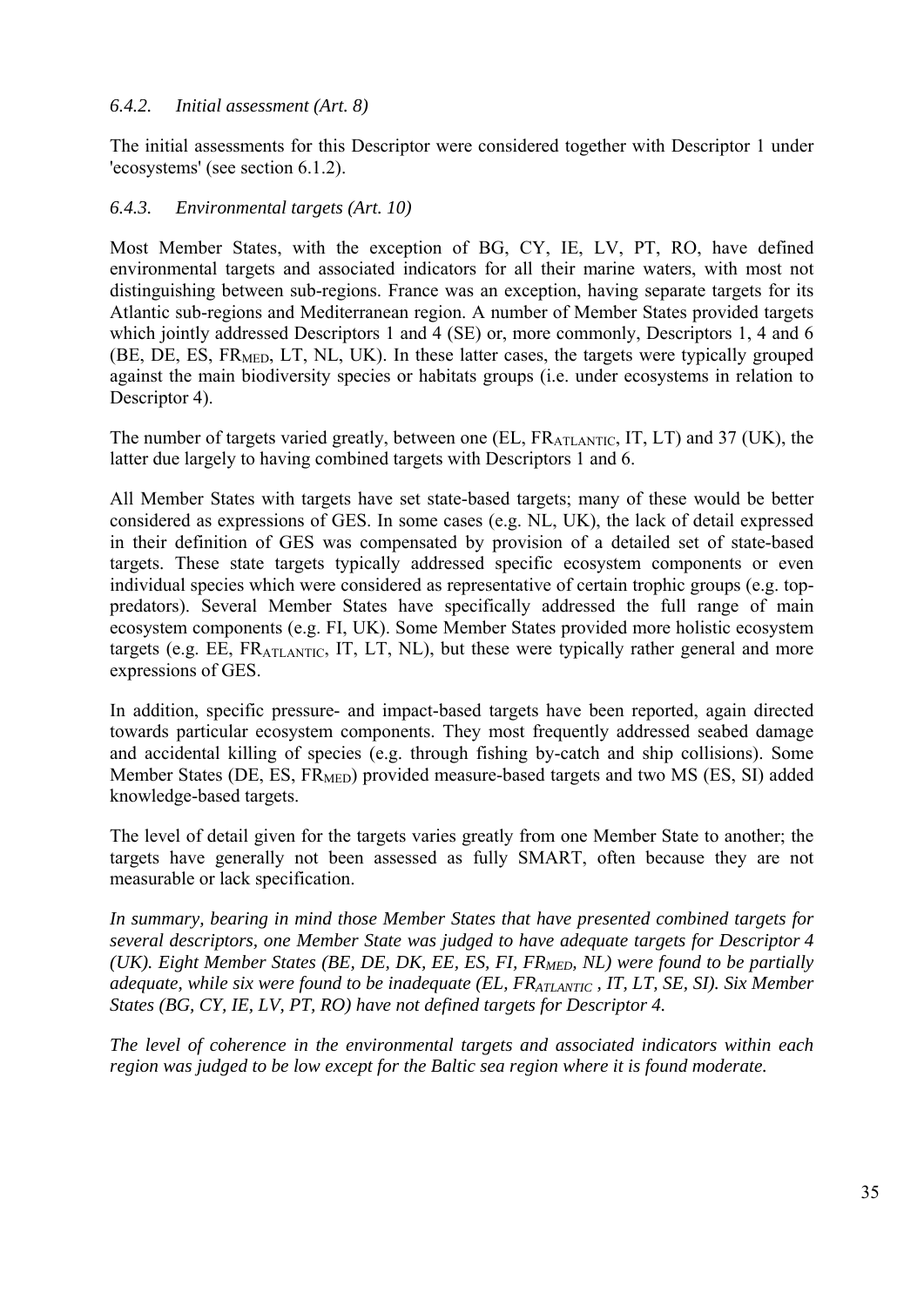#### *6.4.4. Consistency between GES, initial assessment and targets*

Considering the complexity and general lack of knowledge on this descriptor, there was a reasonable level of consistency between GES, initial assessments and targets in the MS reports. However the general lack of accepted assessment techniques meant that in many cases, assessments of the current status of food webs were addressed in a mainly qualitative manner or not at all. Very few MS used their determinations of GES under Article 9 to assess current status under Article 8.

There was generally greater consistency between GES and targets, with targets defined in a complementary manner and often providing specific detail to the more generalised texts of the GES definitions. In relation to Article 8, however, the targets often lack specific links to particular pressures and impacts which may in part be due to imprecise or inadequate assessments of current status. Gaps in knowledge and data formed part of the problem and it was encouraging that most Member States acknowledged this. However, most did not adequately outline how they plan to address these gaps.

#### *6.4.5. Conclusions*



The overall level of adequacy for Descriptor 4 of the Member States assessed is given in Figure 8.

*Figure 8: Summary of the assessments of adequacy of Member State's reports for MSFD Articles 8, 9 and 10 for Descriptor 4 on food webs. The bars indicate the number of Member States which were assessed as adequate, partially adequate and inadequate.* 

The overall level of coherence for Descriptor 4 per marine region is given in Figure 9.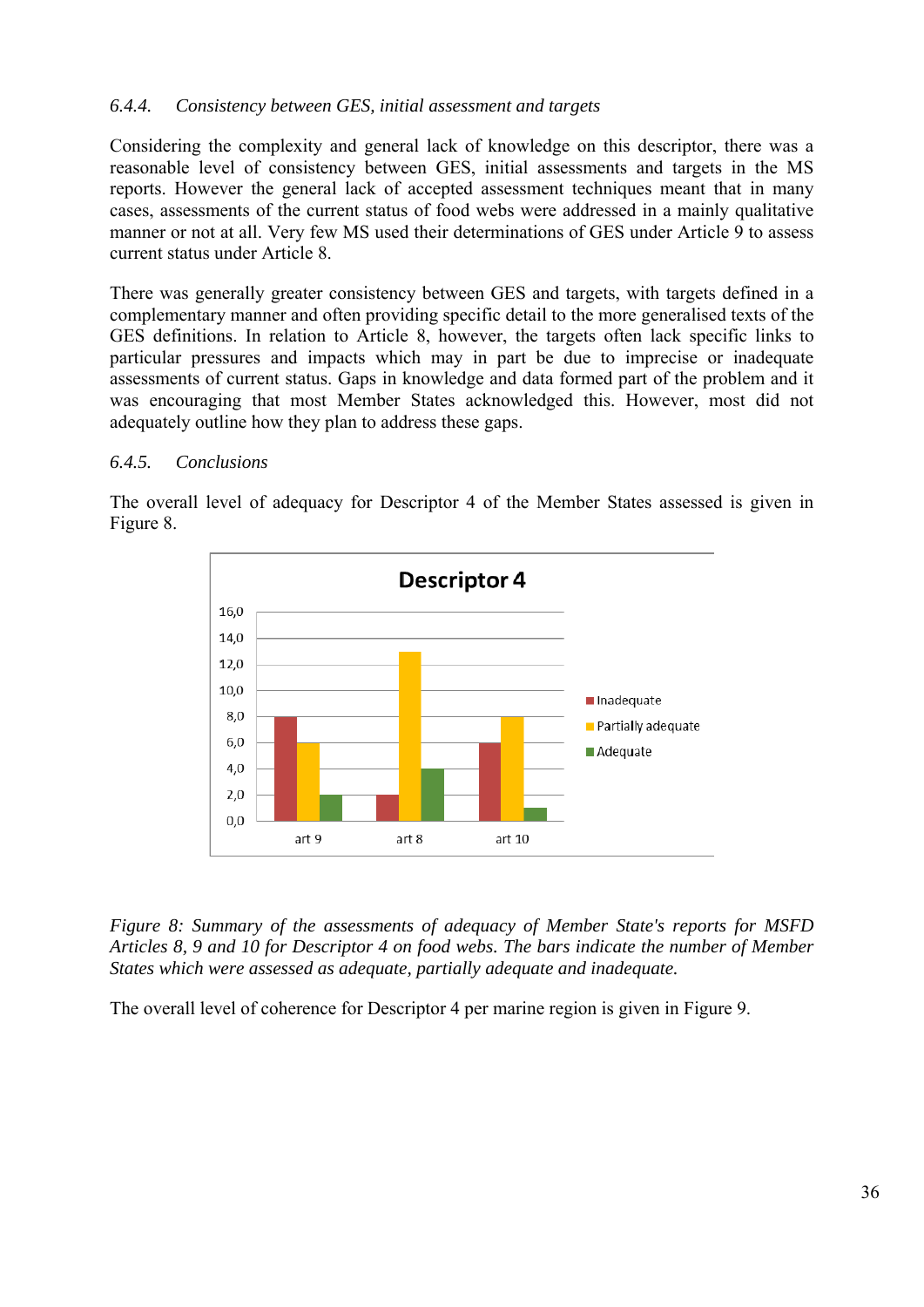

*Figure 9: Summary of the assessments of coherence of Member State's reports within each region for MSFD Articles 8, 9 and 10 for Descriptor 4 on food webs. The bars indicate whether the reports were assessed as having a low, moderate or high level of coherence within each region.* 

To improve adequacy and coherence, the general recommendations in this report apply. In addition, specifically for Descriptor 4, further scientific and methodological developments should take place at EU and regional level to improve the possibilities for setting GES and targets. Such developments should also consider a more holistic setting of GES, through integrating Descriptor 4 with other descriptors particularly Descriptors 1 and 6. It should focus on assessments across the range of biodiversity components, at appropriate ecological scales, rather than on individual components as these are addressed under Descriptors 1 and 6. If necessary, this approach should be introduced in the the revision of Decision 2010/477/EU and minimum requirements should be set.

# **6.5. Eutrophication (Descriptor 5)**

The main cause of human-induced (anthropogenic) eutrophication is nutrient enrichment. This can have a severe negative effect on marine ecosystems and is, therefore, a key threat to achieving GES in some parts of EU marine waters. The main nutrients concerned are nitrogen (N) and phosphorus (P) which are naturally present in our seas, but additional and excessive inputs of N and P come from drained inland diffuse and point sources, such as agriculture and waste water and, to a lesser extent, from precipitation caused by ammonia emissions, mainly from agriculture but also from industry.

The assessment of eutrophication starts with a description of the levels of nutrients present in the marine environment (assessment of state), and then by addressing separately nutrient enrichment (input loads) and its (direct and indirect) impacts.

## **According to Annex I of the Directive, GES for Descriptor 5 is achieved when "***humaninduced eutrophication is minimized, especially adverse effects thereof, such as losses in*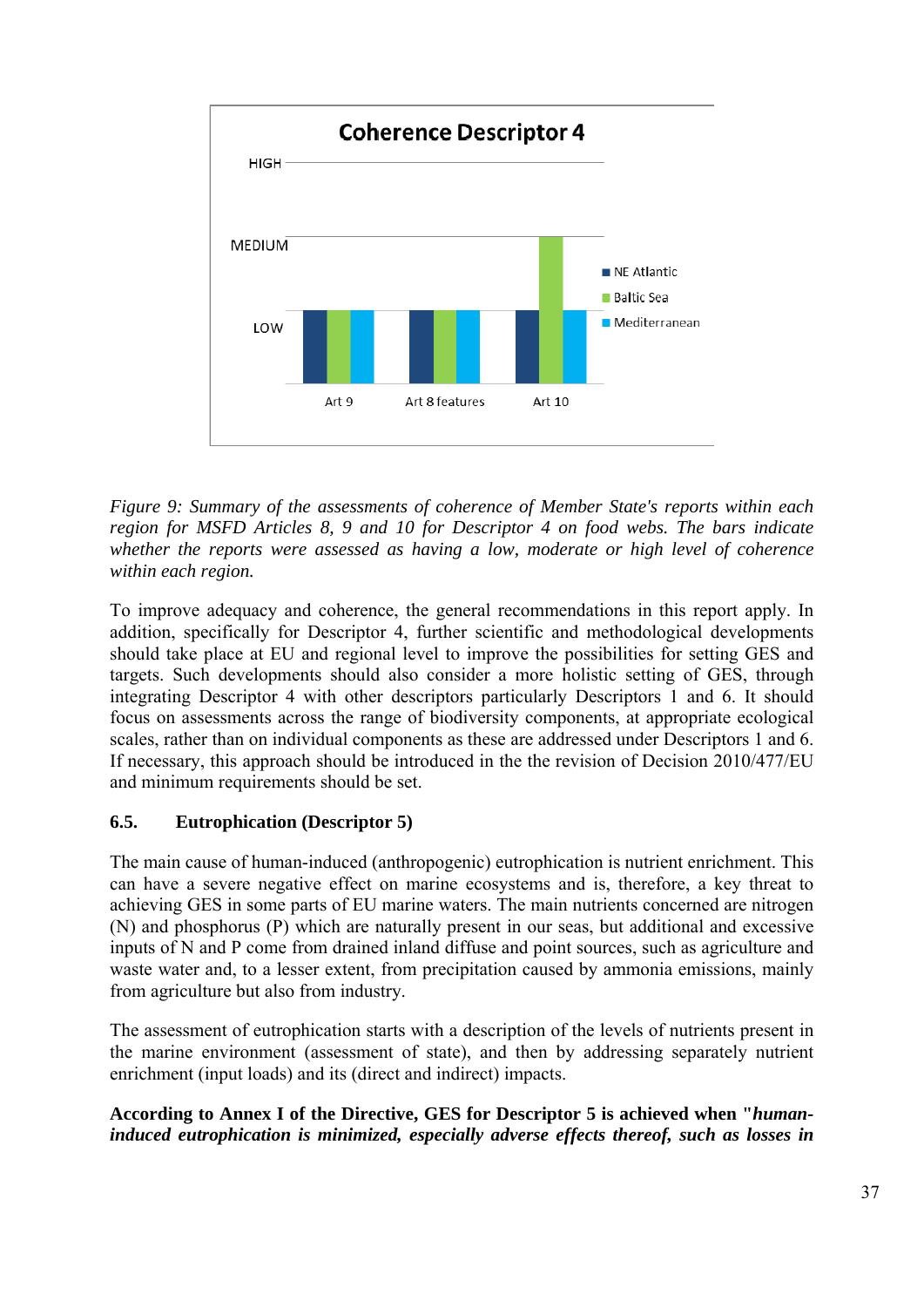*biodiversity, ecosystem degradation, harmful algae bloom and oxygen deficiency in bottom waters***".** 

### *6.5.1. Good Environmental Status (Art. 9)*

All Member States defined GES for Descriptor 5 and most (except CY, LT, NL, PT) covered all three criteria of Commission Decision 2010/477/EU in their GES specifications in a clear way. Only one Member State (CY) made no reference to these criteria. However, with the exception of one MS (EL), none of the definitions could be considered adequate. The main deficiencies relate to incomplete coverage of indicators, a lack of specifity and threshold or reference values, a lack of clarity on links with the Water Framework Directive and a lack of clarity on the relationship between Good Ecological Status (GEcS) under the WFD and GES under the MSFD GES.

There was a large degree of variation in the approach to establishing indicators. Only one Member State (FR) clearly covered all the indicators, although most Member States covered most of them. Nutrient ratios and silicate concentrations were the indicators most often excluded, while nutrient and chlorophyll a concentrations, together with water transparency were covered by the majority of Member States.

Two Member States (ES, FR) stated that GES can be achieved even if nutrient levels are higher than thresholds values, provided there are no direct or indirect impacts, but this was not the predominant view.

Most Member States referred to the appropriate normative definitions of good ecological status (GEcS) classifications of the Water Framework Directive (WFD, 2000/60/EC) for coastal waters but the relationship between the MSFD GES and the WFD GEcS was not always clear (e.g. for CY, DK, EL, FI), and some Member States did not or only partially referred to the WFD definition. Some Member States were specific about using WFD thresholds for good/high status to define MSFD GES in coastal water bodies.

References to assessment methods under Regional Sea Conventions were made by most Member States either in their GES definition or in the accompanying text. For the **Baltic Sea** region, reference was made to the HELCOM eutrophication assessment tool (HEAT) all Baltic Member States except DK and LT. For the **North East Atlantic** region**,** nearly all Member States made reference to the OSPAR Comprehensive Procedure. Certain Member States have defined GES in terms of achieving OSPAR's 'eutrophication non-problem' status (DE, IE, UK) and most countries appear to have adopted the OSPAR nutrient baseline/threshold levels, at least for offshore waters (exceptions include DK, NL and PT). For the **Mediterranean** region, only one Member State (ES) mentioned explicitly the MEDPOL approach, while the OSPAR approach appears to have been followed by two Member States (FR, IT). Romania and Bulgaria did not refer to the **Black Sea** Convention, since the Convention has not developed a regional assessment approach to eutrophication assessment.

Only seven Member States (EL, ES, IE, LT, LV, SE, SI) incorporated quantitative thresholds into their definition of GES and therefore in the majority of cases it is impossible to know when GES is actually achieved.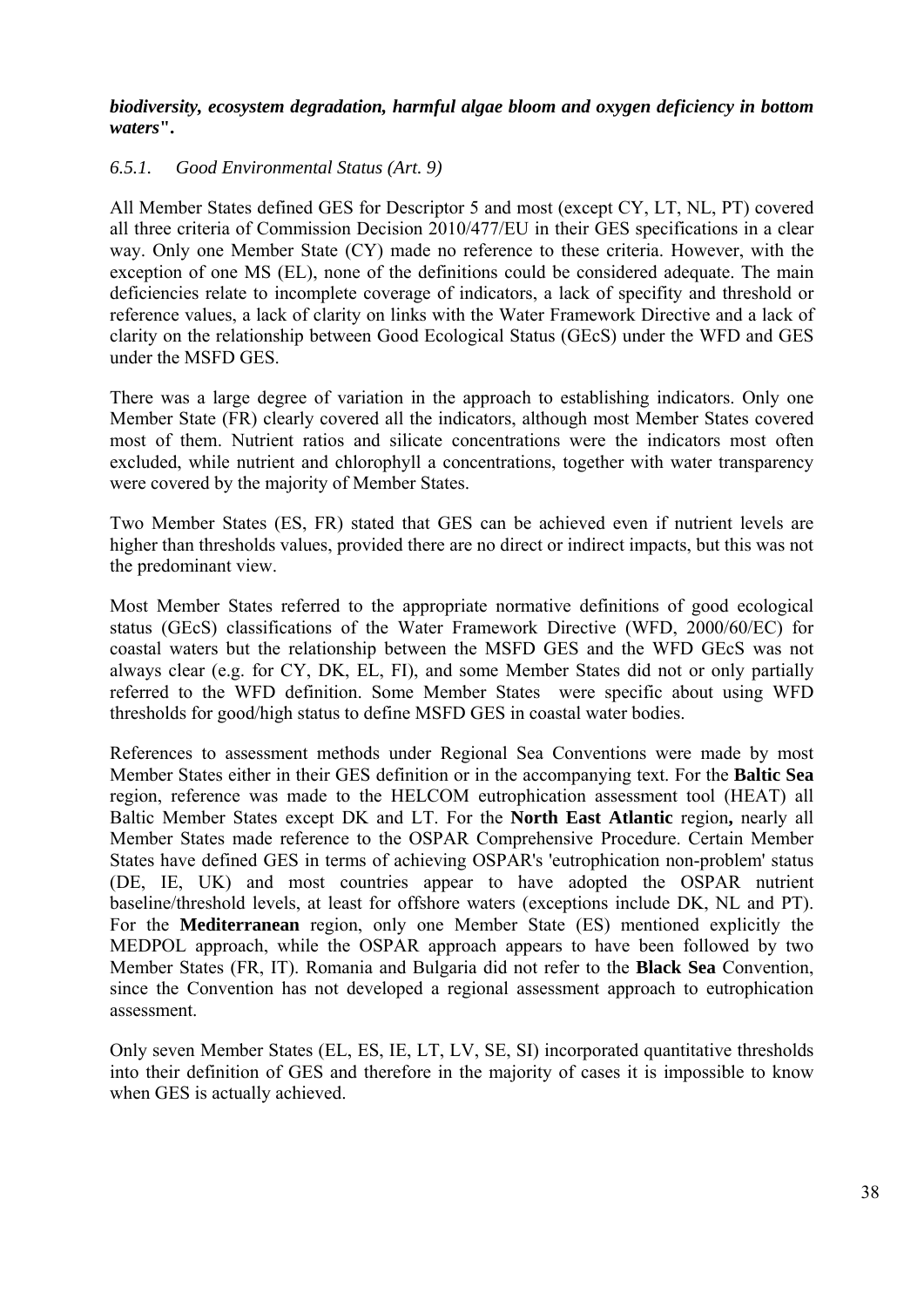*In summary, for one Member State (EL), GES for Descriptor 5 was judged to be adequate whereas for six Member States (CY, DK, NL, LT, PT, RO) it was judged to be inadequate. For the remaining 13 Member States it was judged to be partially adequate.* 

*Overall, the level of coherence for Descriptor 5 was relatively high in the Baltic and North East Atlantic regions and moderate in the Black Sea and Mediterranean regions, although differences at sub-region level were noted.* 

#### *6.5.2. Initial Assessment (Art. 8)*

All Member States have undertaken an initial assessment for Descriptor 5.

All Member States have provided nutrient input loads and environmental concentrations for the relevant nutrients – nitrogen and phosphorus. However, eight Member States (BE, DE, EE, EL, ES, LV, LT, UK), have not provided much information on organic matter inputs, and some Member States (FI, FR) provided estimates that are more than 10 years old.

There was a significant degree of variation in the level of detail of reporting on source origin of pressures as well as the level of knowledge of nutrient source apportionment (i.e. the amount coming from different sources or activities) across the different regions and differences. While most Member States appeared to have a sound understanding of where the nutrients/organic matter originates (agriculture, forestry, urban discharges, aquaculture, atmospheric deposition etc.), reports varied in the level of detail on quantification of these sources, for instance on the relative contributions of point versus diffuse sources to riverine input loads and on loads from atmospheric deposition.

The information provided on impacts was usually less complete than for pressures. For the **Baltic Sea and the North-East Atlantic** regions, all Member States have presented a judgement on the level of pressure and most Member States also included trends for these pressures, even if they did not always do so with reference to their GES definition (e.g. for FR, UK). In the **Baltic region** all countries assessed impacts, but most of the timein an incomplete manner. Where made, judgements often appear to be sound, based on the information provided, and indicate in most cases that GES has not been achieved. The majority of Member States in the Baltic refer to the relevant WFD (DE, DK, EE, FI) and/or HELCOM work (DE, EE, FI, LT, SE) in their initial assessments. For the **Mediterranean** region, most Member States (except ES, IT) have assessed impacts on both seabed and pelagic habitats and all Member States (except IT) have assessed the trend of the pressure and/or impact. Where made, judgements on both pressures and impacts often appeared to be sound, based on the information provided.

*In summary, the initial assessment was judged to be adequate for seven Member States (CY, DK, EL, ES, IE, SE, SI), and partially adequate for the remaining 12 Member States.* 

*Overall, the level of coherence in the initial assessment of eutrophication is high in the Baltic and North-East Atlantic regions and moderate in the Mediterranean region.*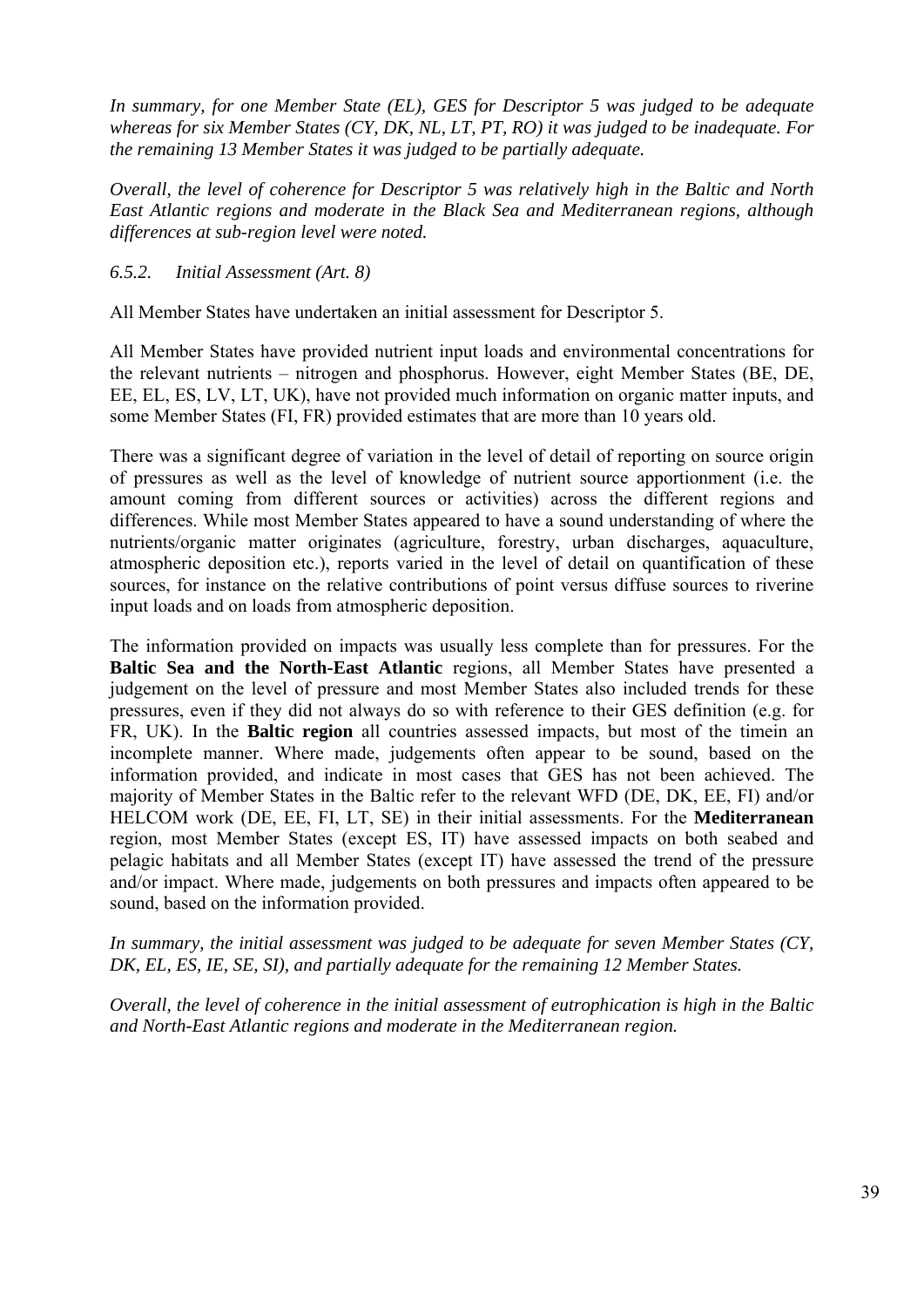#### *6.5.3. Environmental targets (Art. 10)*

All Member States except PT have defined environmental targets and associated indicators for their marine waters. For the **North East Atlantic** and **Mediterranean** regions, generally no distinction was made between sub-regions (except in FR and IT).

Most Member States (BE, CY, DK, EE, IE, LT, LV, NL, SE, SI) have established state/impact-based targets, effectively representing the achievement of GES. Some Member States (BG, DE, EL, FR, IT, RO) provided only less ambitious pressure-based targets, while FI and ES provided targets based on both pressures and impacts. The UK established a riskand state/impact-based approach to target setting.

Most targets set by Member States were considered specific and measurable. For those Member States that have set clear thresholds, the targets seemed achievable (e.g. BE, BG, IE, NL, SI, UK). Other Member States did not always set clear thresholds for all targets, which makes it difficult to assess if they were achievable and realistic (e.g. DE, FR, RO, SE). In some cases, targets were more expressions of GES than real targets defined to help achieve GES (e.g. EE, LT).

*In summary, the setting of targets was assessed as being adequate for five Member States (BG, FI, IE, SI, UK), partially adequate for ten Member States (BE, CY, DE, DK, EE, EL, ES, LV, NL, SE) and inadequate for four Member States (FR, IT, LT, RO).* 

*Overall, the level of coherence in the setting of environmental targets across the different regions is moderate, although differences exist at sub-regional level. For instance, the level of coherence is considered low in the North East Atlantic and Adriatic Sea (sub-)regions and high in the Celtic Seas, Ionian Sea and Central Mediterranean Sea sub-regions.* 

#### *6.5.4. Consistency between GES, initial assessment and targets*

Overall the consistency between the three relevant articles of the Directive was relatively good. Most Member States have undertaken their initial assessments in line with the established GES definitions and the targets set corresponded to the criteria and indicators referred to in the GES definitions.

This relatively good consistency can be explained by the fact that a majority of Member States based their approaches on established methodologies of Regional Sea Conventions. The main difficulty related not as much in the application of consistent approaches across the three articles but to the quantification of defined criteria and indicators and quantitative assessment of pressures and impacts, which made it difficult for many Member States to set realistic targets that were SMART and also sufficiently ambitious to tackle eutrophication.

## *6.5.5. Conclusions*

The overall level of adequacy for Descriptor 5 for the Member States assessed is given in Figure 10.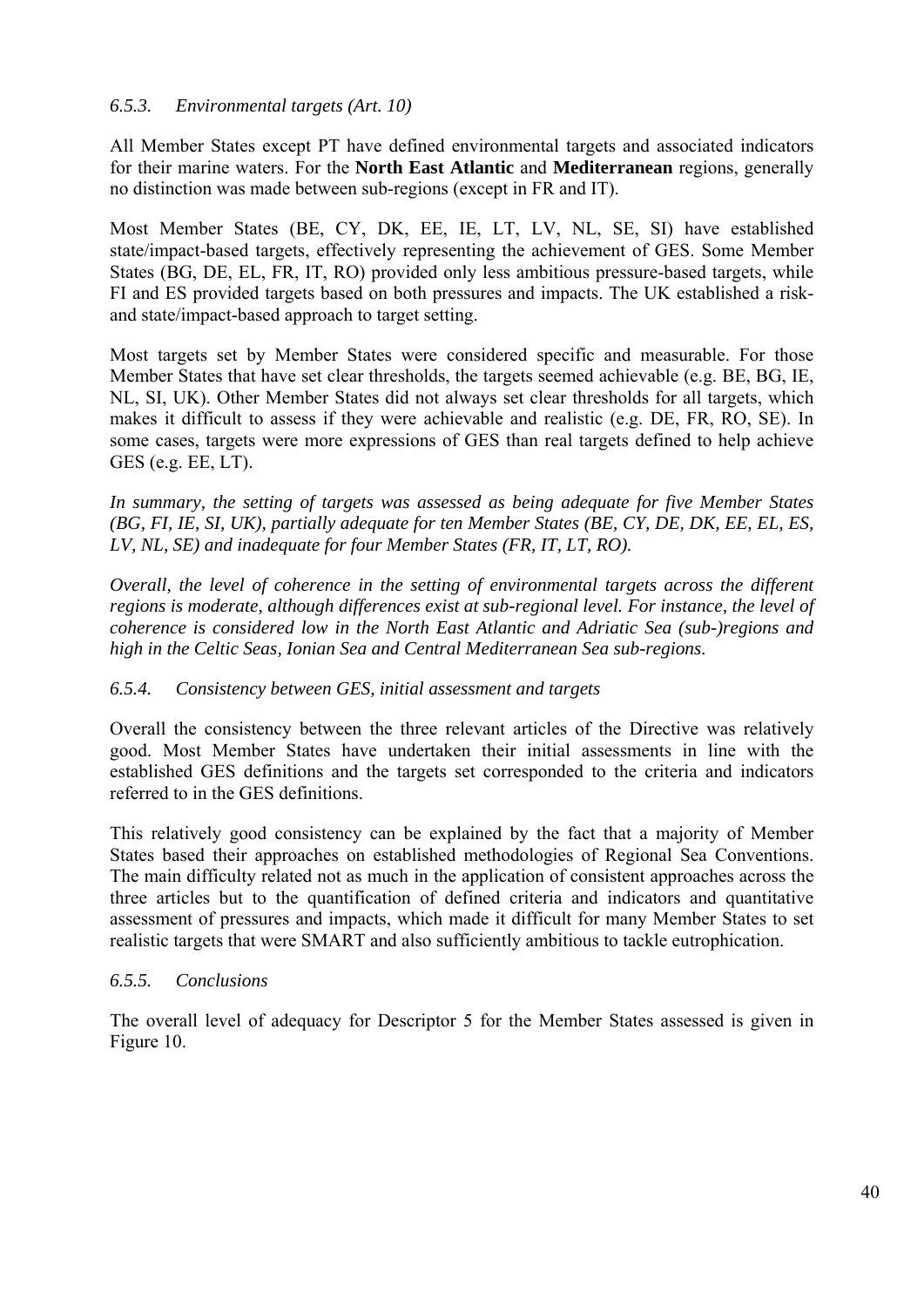

*Figure 10: Summary of the assessments of adequacy of Member State's reports for MSFD Articles 8, 9 and 10 for Descriptor 5 on eutrophication. The bars indicate the number of Member States which were assessed as adequate, partially adequate and inadequate.* 



The overall level of coherence for Descriptor 5 per marine region is given in Figure 11.

*Figure 11: Summary of the assessments of coherence of Member State's reports within each region for MSFD Articles 8, 9 and 10 for Descriptor 5 on eutrophication. The bars indicate whether the reports were assessed as having a low, moderate or high level of coherence within each region.* 

To improve adequacy and coherence the general recommendations in this report apply. In addition, specifically for Descriptor 5, Member States should create better linkages with WFD assessment methods, clarify and better justify the choice and prioritisation of indicators and reinforce cooperation under the RSC's and MSFD working groups to ensure coherence of approaches within and between regions. This cooperation should also provide for an equal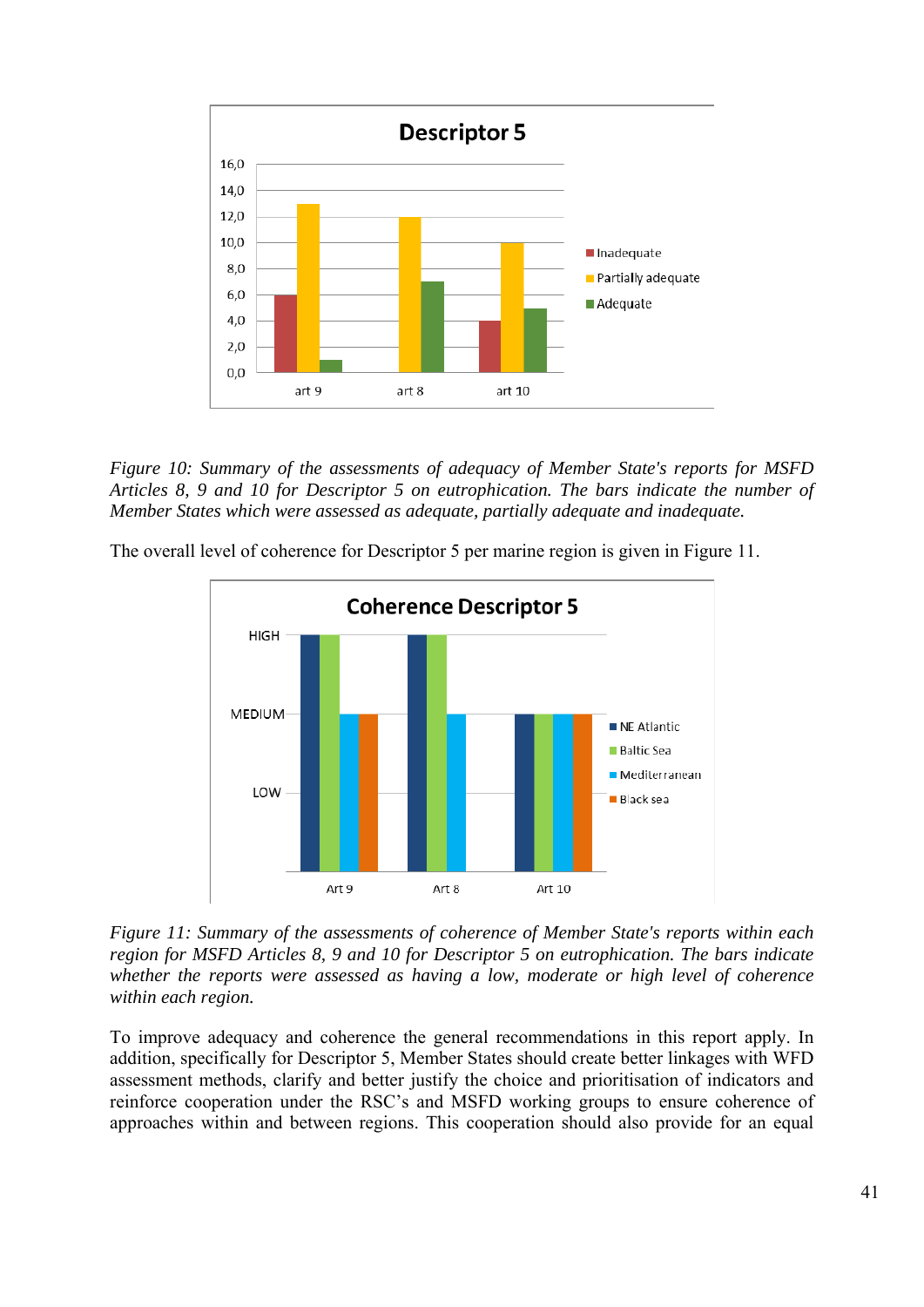level of ambition to protect all European waters. The development of guidance documents based on best practices on specific aspects such as monitoring of indicators, aggregation of data, and assessment scales will contribute to the application of coherent approaches. If necessary, this approach should be introduced in the revision of Decision 2010/477/EU and minimum requirements should be set based on the requirements of the Water Framework Directive and considering the available and adequate assessment approaches in the marine regions.

## **6.6. Sea-floor integrity (Descriptor 6)**

Sea-floor integrity is a relatively new concept, at least in the way it is expressed in the Directive, but is one which encompasses aspects of structure and function in seabed habitats and their communities which have a long history of scientific study and environmental assessment, e.g. in the WFD and Habitats Directives. The assessment of sea-floor integrity has strong links to Descriptor 1 on seabed habitats, where assessment of the physical nature of the seabed and the quality of the associated communities, are essentially similar for the two descriptors. The GES Decision criteria and indicators address similar aspects of the quality of seabed habitats to those used under Descriptor 1, although expressed in different ways.

The range of threats to sea-floor integrity varies in nature and severity across the different regions of Europe. The degree of impact varies from sub-lethal effects on individuals or populations (e.g. from hazardous substances), to lethal effects on individuals or populations (e.g. from fishing), community-level effects (e.g. from nutrient enrichment, introduction of non-indigenous species) and habitat-level effects (e.g. damage from physical disturbances to the seabed; loss from land claim and placement of structures on the seabed). In addition, climate change and greenhouse gas emissions can lead to changes in sea temperature and sea level as well as to ocean acidification, all of which can have an effect on sea-floor integrity. Due to this range of threats, Descriptor 6 has links to all the pressure-related descriptors (D2, 5, 7, 8, 9 and 10), excepting underwater noise (Descriptor 11) where effects on seabed species have yet to be adequately considered.

## **According to Annex I of the Directive, GES for Descriptor 6 is achieved when "s***ea-floor integrity is at a level that ensures that the structure and functions of the ecosystems are safeguarded and benthic ecosystems, in particular, are not adversely affected***".**

# *6.6.1. GES definition (Art. 9)*

All Member States who have reported have defined GES for Descriptor 6 except RO, with definitions applying to their entire marine waters. BG, DE and LV have provided a joint definition with Descriptor 1; however DE's definition had only a tenuous link to Descriptor 6.

The GES definitions were formulated at descriptor level by most Member States (except DK, ES, LT, SI) and thirteen Member States (BE, CY, DK, EE, EL, ES, FI, FR, IE, IT, LV, SE, SI) provided additional detail at criterion level, often with a close relationship to the Commission Decision 2010/477/EU criteria. However, some of these MS (EE, IE, IT, LV) have not used both criteria mentioned in the Decision. Seven (CY, EE, ES, FR, IT, LT, SE) provided additional details at indicator level, again often with a close relationship to the Commission Decision indicators although not always every Decision indicator was used.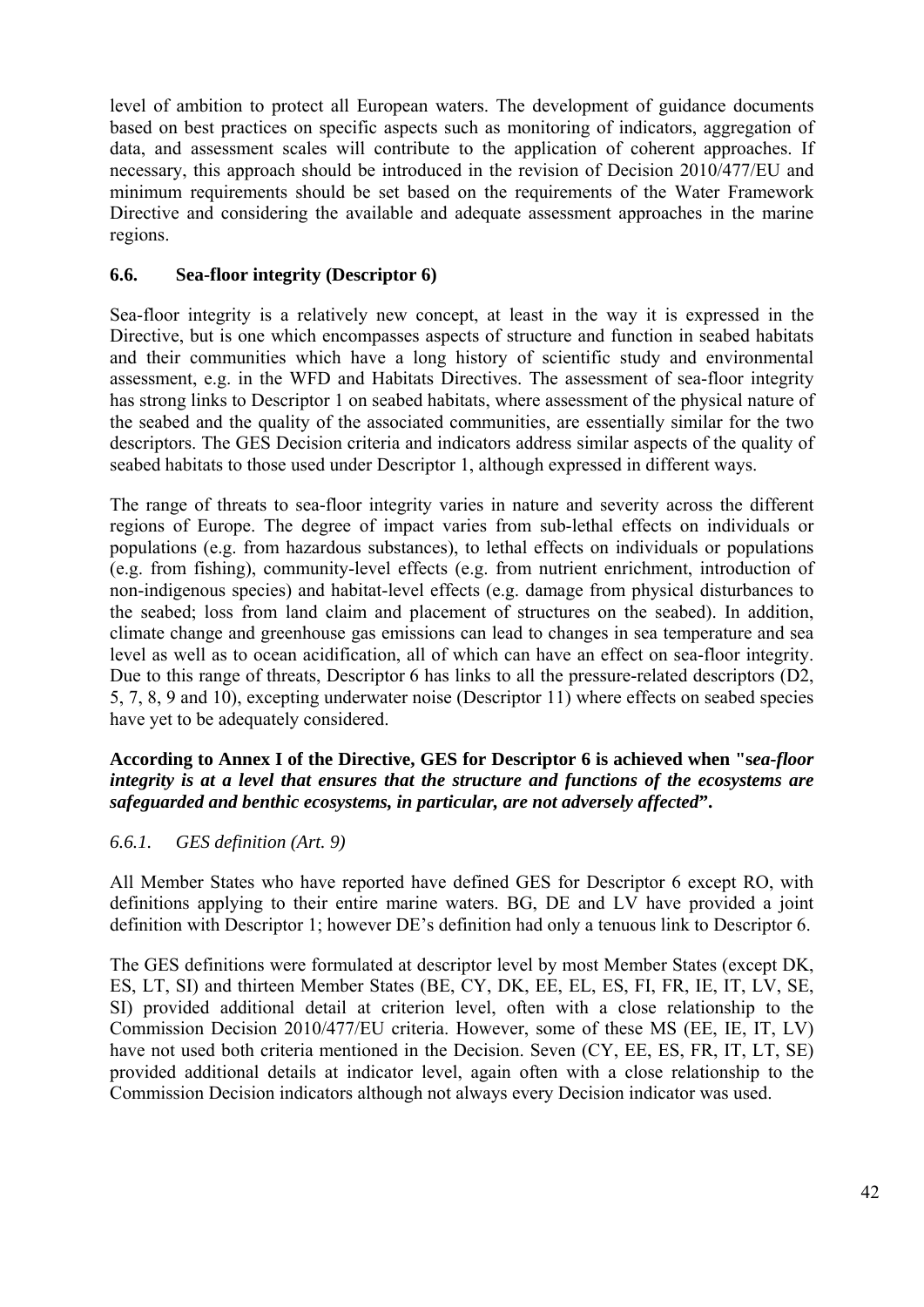Some Member States (BG, PT, UK) provided information only at descriptor level, sometimes incorporating elements of the Decision criteria into their definition. One Member State (NL) has reproduced the definition in Annex I verbatim.

The definitions varied considerably in their content and level of detail. Most were qualitative and many were rather vague, lacking definitions of key terms used or specificity of the seabed types to be addressed.

A majority of Member States (CY, DK, EL, ES, FI, FR, IT, NL, PT, SE, SI) refer to the reduction of physical pressures from human activities on the seabed, either directly or indirectly (through reference to impacts), but none provide information about which specific activities may cause pressure to the seafloor.

Only four Member States (FR, IT, LT, SI) have included an indicator on the percentage of area occupied by biogenic substrate acted upon by human pressures but have not specified a threshold value. Only in one case (IT) has a threshold value been set; in the other cases, it is under development. Three out of these four Member States (FR, IT, SI) also have quantified indicators for non-biogenic habitat impacted by human pressures but none of them have set a threshold yet.

Across the Member States, the coverage of Criterion 6.2 on the condition of the benthic community is rather limited. In the **North East Atlantic** marine region, only one Member State (SE) has included a quantitative indicator in their GES definition, the Benthic Quality Index (BQI), in relation to indicator 6.2.2. In the **Baltic** region, several Member States (EE, LT, LV, SE) have used quantitative indicators in their GES definition, and in particular the BQI. In the **Mediterranean**, two Member States (CY, EL) have indicated that the assessment of GES will be based on multi-metric indices, one of whom (CY) specifically referring to the WFD and good ecological status.

The definitions for 6.2 of the other fourteen Member States are generally vague despite the fact that the condition of the benthic community is one of the most studied and welldocumented aspects of biodiversity across most of Europe, and for which a number of WFD indicators could have been used. Out of these fourteen Member States, only two (BE, DE) refer to the WFD good ecological status.

*No Member State was judged to have an adequate definition of GES for Descriptor 6. Seven Member States are found to have a partially adequate definition (BE, ES, EE, FI, FR, IT, SE) whilst twelve are found to be inadequate (BG, CY, DE, DK, EL, IE, LT, LV, NL, PT, SI, UK); RO has not reported a determination of GES.* 

*Due to the wide variance in approaches to the definition of GES for Descriptor 6, the level of coherence within each of the three regions is considered to be low. Coherence in the Black Sea has not been assessed as RO has not reported a determination of GES for this descriptor.* 

#### *6.6.2. Initial assessment (Art. 8)*

All Member States have undertaken initial assessments for Descriptor 6. As Bulgaria's report was submitted late, it has not been included in this assessment.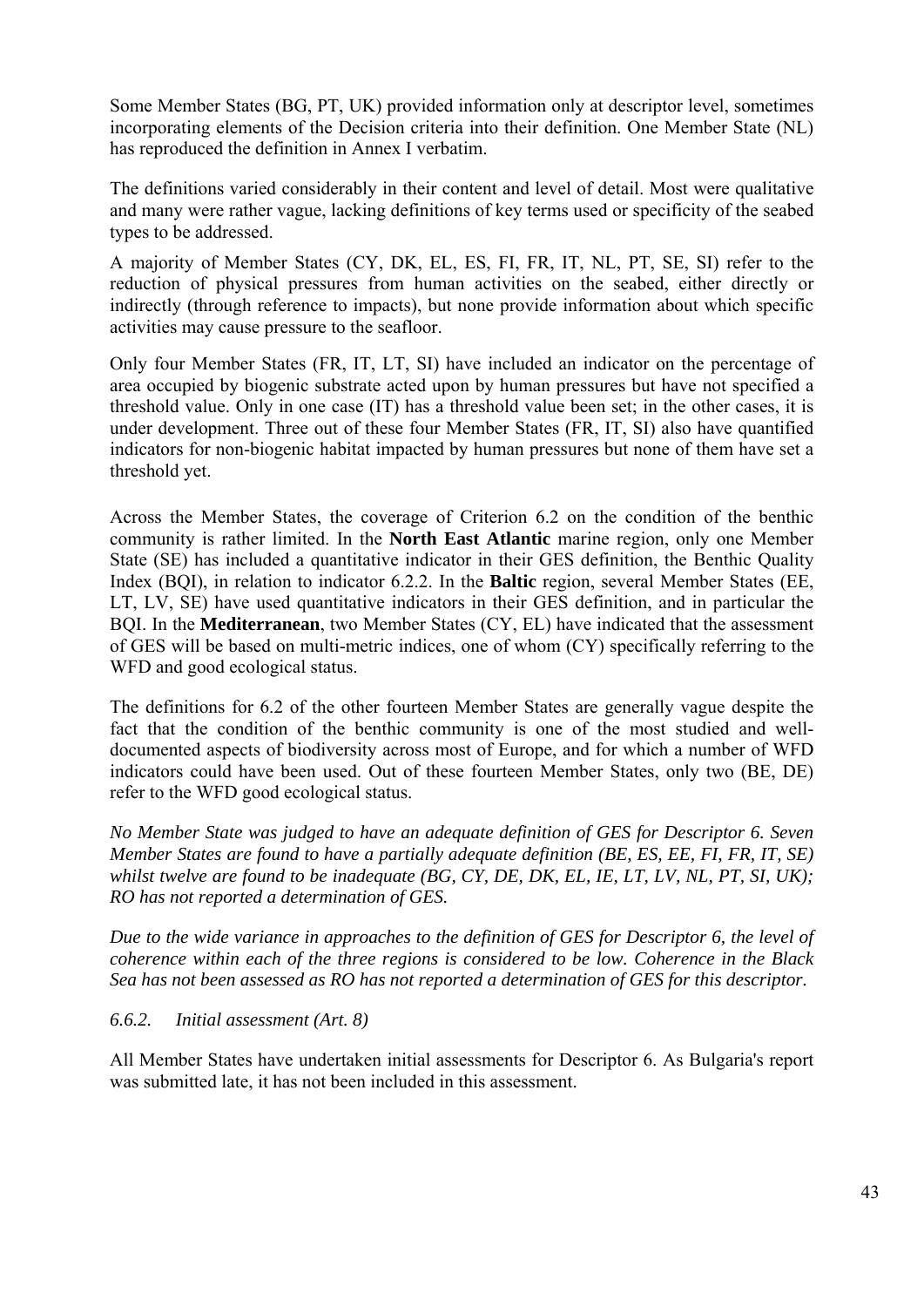Assessment of reporting on the initial assessment for this Descriptor is presented under Descriptor 1 (see Section 6.1.2 on seabed habitats).

#### Physical loss and damage

Given the close association to Descriptor 6 of the pressures physical loss and physical damage, these two pressures are addressed here.

Most Member States were able to assess both pressures. However, LV did not report on physical damage and RO did not report on physical loss, whilst BE restricted its physical loss assessment to two activities (port infrastructure and wind farms).

The main causes of physical loss reported were: construction and maintenance of ports and other coastal developments, land claim, tourism, beach regeneration, wind farms, oil and gas installations, cables and pipelines, aquaculture and artificial reefs.

The main causes of physical damage reported were: bottom-trawling fisheries, aggregate extraction, waste dumping, coastal defence, ports and navigational dredging, construction works, mussel dredging, hydraulic activities and shipping. Bottom trawling is often cited as causing the most extensive damage.

Assessments of loss and damage were often primarily in a qualitative manner. Many MS were, however, able to estimate the extent of physical loss and damage in their waters. The proportion of the total area of marine waters reported as being subject to physical loss was typically <5%; however, estimates of the extent of physical damage varied greatly and was reported as being particularly high in the Greater North Sea sub-region and some other areas.

Few Member States draw firm conclusions on whether the current scales of physical loss and damage are acceptable (CY, DK, LT). Further, the assessments of impact on the different seabed habitat types were often reported only qualitatively, if at all, meaning that the assessments were not fully able to contribute to assessments of each habitat type for Descriptors 1 and 6. Despite this, reductions in physical damage are the most often mentioned target for seabed habitats, from which it can be deduced that the current state of this pressure in many countries is not considered good enough.

*Regarding the assessment of physical loss and damage, four Member States (CY, DK, ES, PT), were judged to have an adequate initial assessment. Twelve Member States (BE, DE, EL, FI, FR, IE, IT, LT, NL, SE, SI, UK) were found to be partially adequate, whilst the remaining three (EE, LV, RO) were found to be inadequate.* 

*The level of coherence of assessments of the pressures in the Mediterranean and North-East Atlantic regions was considered to be relatively high, whilst in the Baltic Sea region it was considered to be moderate. Given Bulgaria's late submission, coherence for the Black Sea region was not assessed.* 

## *6.6.3. Environmental targets (Art. 10)*

All Member States except IE, PT and RO have defined environmental targets and associated indicators for all their marine waters, most not distinguishing between sub-regions. FR is an exception, as it has separate targets for its Atlantic and Mediterranean regions. A number of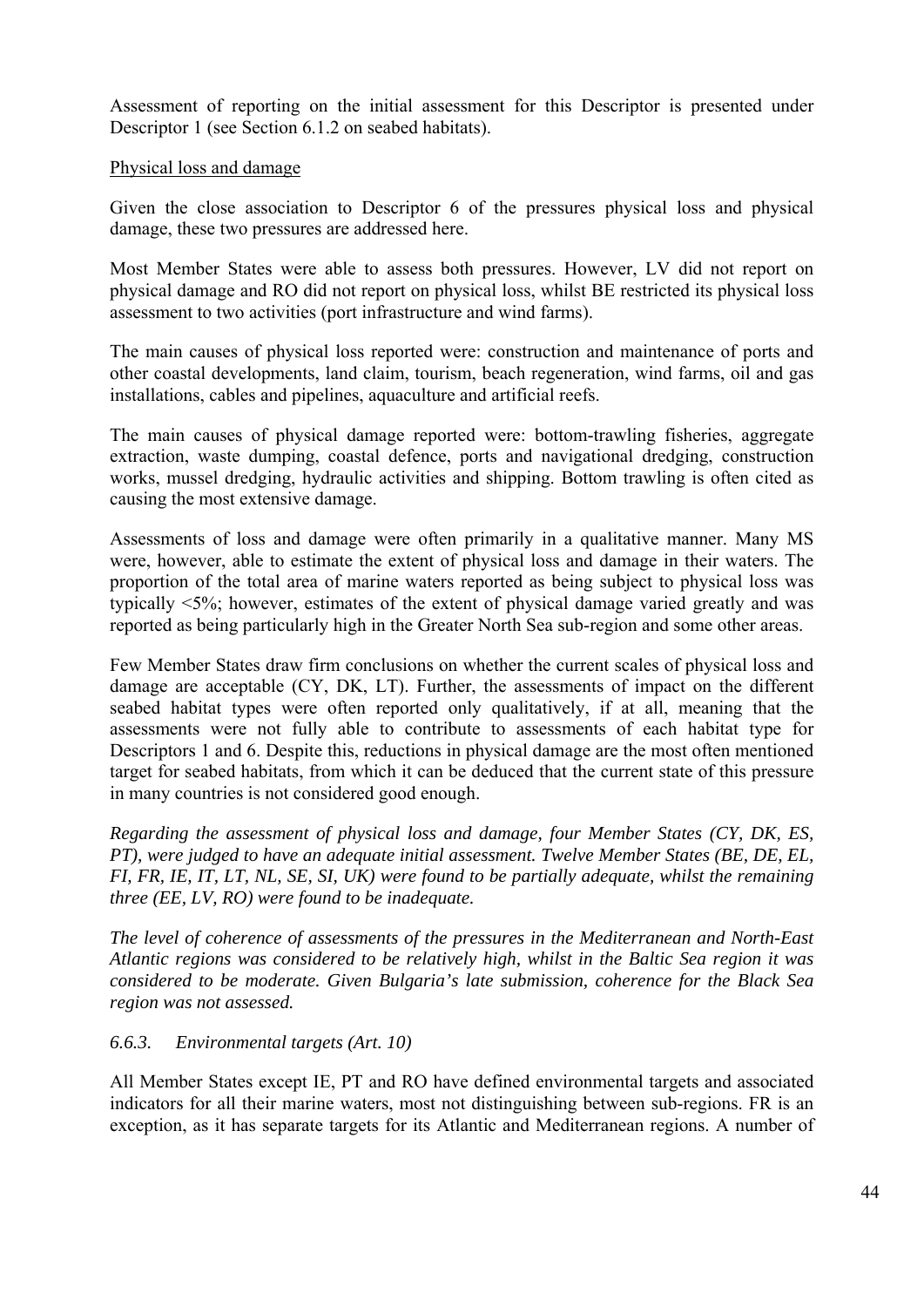Member States have provided targets which jointly address Descriptors 1 and 6 (BG, CY) or, more commonly, Descriptors 1, 4 and 6 (BE, DE, ES,  $FR<sub>MPD</sub>$ , LT, NL, UK). The number of targets varies greatly, between 1 (LT, LV) and 58 (BG), although many of Bulgaria's targets are simply repeated for each habitat type addressed.

All Member States, except IT (and IE, PT and RO who have not set targets), have set statebased targets; the majority of these would be better considered as expressions of GES. In some cases (e.g. NL, UK), the lack of detail expressed in their definition of GES is compensated by provision of more detailed state-based targets. The number of specific pressure- and impact-based targets overall is relatively low. Some exceptions include the Mediterranean targets for France, which address a wide range of specific pressures and impacts, but also a number of measures as well as Italy, which has defined targets focusing on the pressure on the seafloor from harmful fishing practices. Greece, Slovenia and Spain additionally provide a number of monitoring or knowledge-filling targets. Some impact-based targets are very generalised  $(DK, EE, FR_{ATLANTIC}, NL, SI, SE)$ , with the remainder mostly relating to physical disturbance of the seabed. The pressure-based targets most frequently refer to fishing (bottom trawling), but aggregate extraction, infrastructure construction and dredging also feature in a few Member States. A number of MS provide measure-based targets (DE, ES, FI,  $FR<sub>MED</sub>$ , IT, SI); here spatial measures (e.g. protected areas, licencing) and fishing controls are most frequently cited. Whilst nearly all MS provide targets related to the condition (quality) of the seabed, many also refer in some way to the extent (proportion) of seabed that should be in good condition/free from pressures and impacts. However, these proportion targets are often only vaguely formulated or have a low level of ambition (e.g. to have 10% of seabed free from disturbance). This lack of precision or ambition in pressure and impact targets may thus be insufficient to address key pressures on sea-floor integrity in order to achieve GES for this descriptor; this may particularly be the case in those countries which have set only state-based targets (CY, EL, LT, LV) or no targets at all (IE, PT, RO). However, it is noted that the scale of pressures on the seafloor is already limited in certain countries due, for example, to bans on bottom trawling (e.g. CY, ES-Canaries).

The level of detail given for the targets varies greatly from one Member State to another; the targets have generally not been assessed as fully SMART, often because they are not measurable or lack specification.

The associated indicators also vary significantly in detail and number. A number of Member States have not set associated indicators (ES, FRATLANTIC, IT, LV). At the other extreme, Bulgaria has set 125 indicators and the UK 58 indicators.

*Two Member States are judged to have adequate targets (BE, UK). Eight Member States are found to be partially adequate (BG, DE, DK, ES, FI, FR<sub>MED</sub>, NL, SE), while eight are found to be inadequate (CY, EE, EL, FRATLANTIC, IT, LT, LV, SI). IE, PT and RO have not defined targets for Descriptor 6.* 

*The level of coherence in the environmental targets and associated indicators is low across the North-East Atlantic region and Mediterranean regions while in the Baltic it is judged to be moderate. Coherence for Descriptor 6 has not been assessed in the Black Sea, as RO did not report any targets.*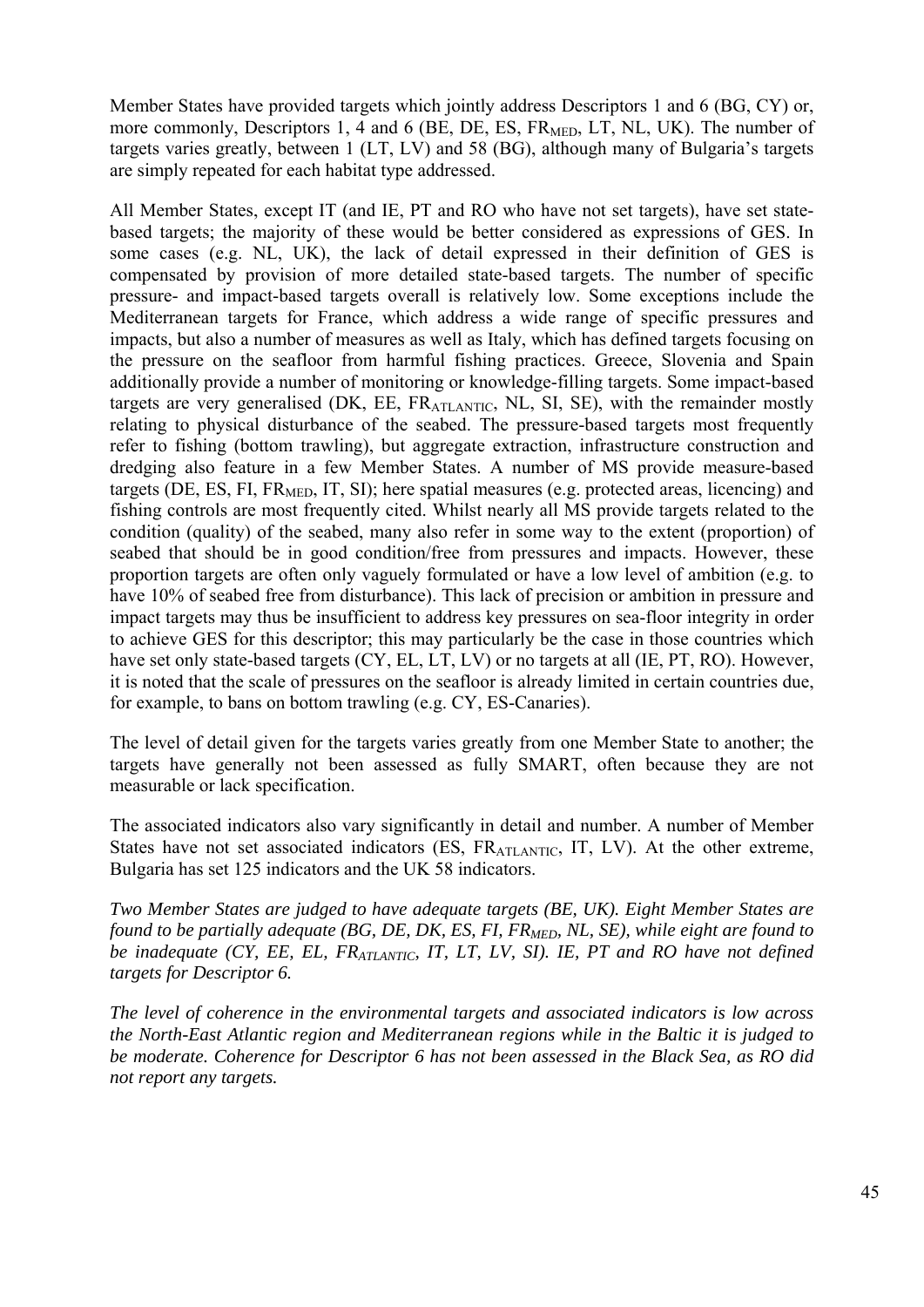## *6.6.4. Consistency between GES, Initial Assessment and targets*

There was a reasonable level of consistency between GES, initial assessments and targets in the MS reports. A majority of Member States were able to estimate the extent of physical loss and damage to the seabed, albeit rather coarsely and often with low confidence. A number of MS appear to have undertaken specific new studies to map and quantify the distribution and extent of pressures; however this was rarely assessed in relation to each type of seabed habitat. Very few MS used their determinations of GES under Article 9 to assess current status under Article 8.

There was generally greater consistency between GES and targets, with targets defined in a complimentary manner and often providing specific detail to the more generalised texts of the GES definitions. Gaps in knowledge and data form part of the problem and it is encouraging that most Member Steps acknowledge this. However, most do not adequately outline how they plan to address these gaps.

#### *6.6.5. Conclusions*

The overall level of adequacy for Descriptor 6 of the Member States assessed is given in Figure 12.





The overall level of coherence for Descriptor 6 per marine region is given in Figure 13.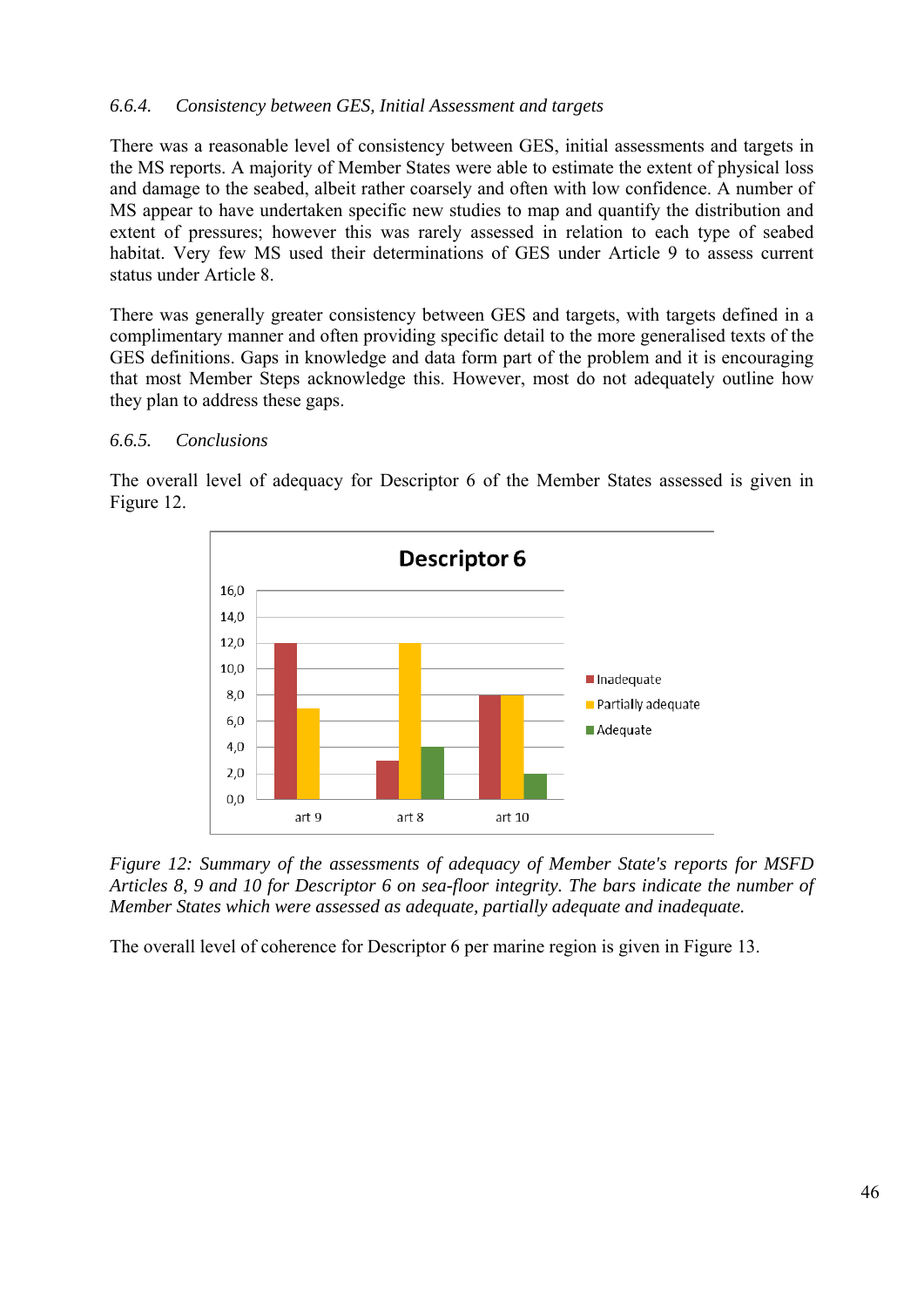

*Figure 13: Summary of the assessments of coherence of Member State's reports within each region for MSFD Articles 8, 9 and 10 for Descriptor 6 on sea-floor integrity. The bars indicate whether the reports were assessed as having a low, moderate or high level of coherence within each region.* 

To improve adequacy and coherence the general recommendations in this report apply. In addition, specifically for Descriptor 6, Member States should define GES and targets in more detail. If necessary, this approach should be introduced in the revision of Decision 2010/477/EU and minimum requirements should be set. Given the close association of this descriptor with seabed habitats under Descriptor 1, it is recommended that the two are addressed together in relation to each article; this should be achieved, for example, through equating the predominant habitat types of Descriptor 1 with the differing substrate types of Descriptor 6. This should improve the overall efficiency of implementation for these two descriptors, as already recognized by some Member States.

# **6.7. Hydrographical changes (Descriptor 7)**

Permanent hydrographical changes can occur due to changes in the thermal or salinity regimes, changes in the tidal regime, sediment and freshwater transport, current or wave action and changes in turbidity. The degree of change and the period over which such change occurs varies considerably, depending on the type of modification. Assessment of the degree of change can be related to both the water column and the sea-floor, and consequently to their biological communities. These types of change are normally triggered by building activities, such as extensions or alterations to the coast, or the building of artificial islands and other infrastructural works in the marine environment (such as outfalls from power stations, bridges and causeways to islands, offshore installations).

**According to Annex I of the Directive, GES for Descriptor 7 is achieved when "***permanent alteration of hydrographical conditions does not adversely affect marine ecosystems***".**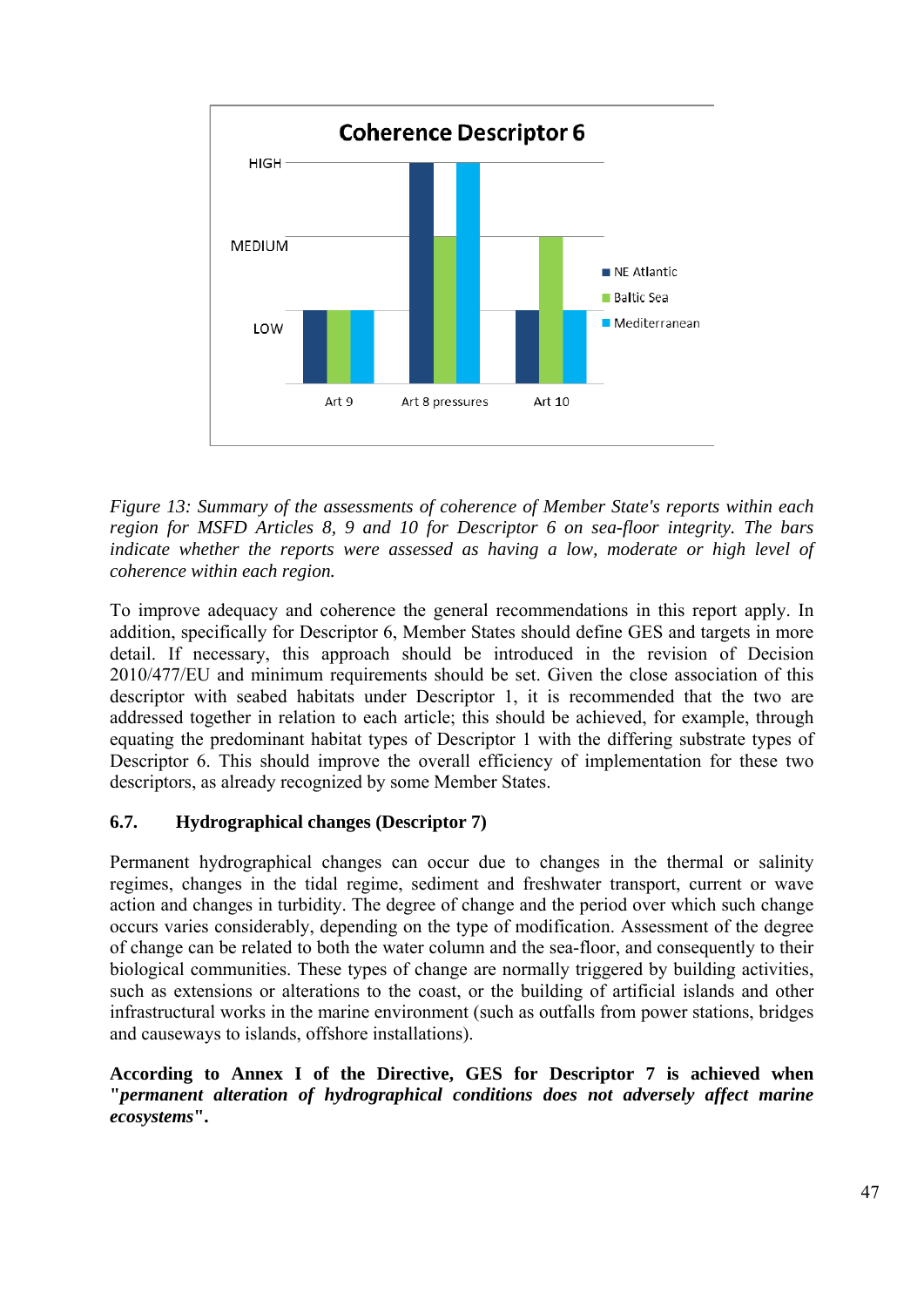## *6.7.1. GES definition (Art. 9)*

Sixteen Member States have defined GES for this descriptor, while froun (EE, LT, LV, RO) have not. All 16 MS used the same baseline (the present time) and most of them considered that their waters were at GES for Descriptor 7 (but often based on a lack of knowledge rather than on their Initial Assessment).

Most countries have determined GES at a general level (only at descriptor level, or including criteria but without specifying scale, indicators, habitats, species and ecosystems). Beyond this general determination, which is usually close to the MSFD Annex I definition of GES, only a few countries have specified the environment components to be taken into account and given a list of relevant parameters (FR) or activities (IE).

Only two Member States (DE, IT) have established a clear link to Water Framework Directive (WFD) normative definitions of ecological status classifications for coastal waters (linked to the WFD parameters on hydro-morphology). The fact that none of the other Member States have done this is not coherent with the reality that most pressures related to Descriptor 7 occur in coastal zones. However, some Member States (FR, IE, NL, UK) referred to other existing regulatory regimes to be complied with (e.g. Environmental Impact Assessment, Strategic Environment Assessment, Habitats and Birds Directives).

The Member States in the **North East Atlantic** region have used the OSPAR advice only partially and usually in its restrictive considerations: the focus is on new activities only (this is clearly the case for FR and NL).

Some Member States (FR, IE, SE, SI, UK) clearly referred to the list of potentially impacted environment components (such as specific seabed habitats, oxygen levels or current velocity), linking this descriptor to the biodiversity descriptors (Descriptors 1, 4 and 6). Few Member States (e.g. FR) explicitly referred to plans in order to improve their Descriptor 7 GES definition, or even referred to the actions already proposed in the OSPAR advice.

None of the Member States except for IT incorporate clear quantitative thresholds in their definition of GES.

*In summary, only one MS (FR) was assessed as being adequate for its determination of GES. Eight MS (BE, BG, CY, DE, ES, IE, IT, UK) were assessed as partially adequate and seven MS (DK, EL, FI, NL, PT, SE, SI) as inadequate.* 

*Overall, the level of coherence in the definitions of GES for Descriptor 7 across the Baltic Sea region was low but across the North East Atlantic region it was high. For the Mediterranean Sea region the coherence was moderate.* 

*6.7.2. Initial Assessment (Art. 8)* 

All Member States but one (LV) have undertaken an initial assessment for Descriptor 7. Some countries have produced less detailed reports, and in some cases (CY, DE, DK, EE, FR, IT, SE) focusing only on a few selected parameters (usually temperature and salinity and sometimes currents). Some MS also focused only on some areas (coastal) and with missing elements such as impacts on specific environment components (BE, CY, ES, IE, UK). This was often based on the hypothesis that present status was considered to be at GES, which is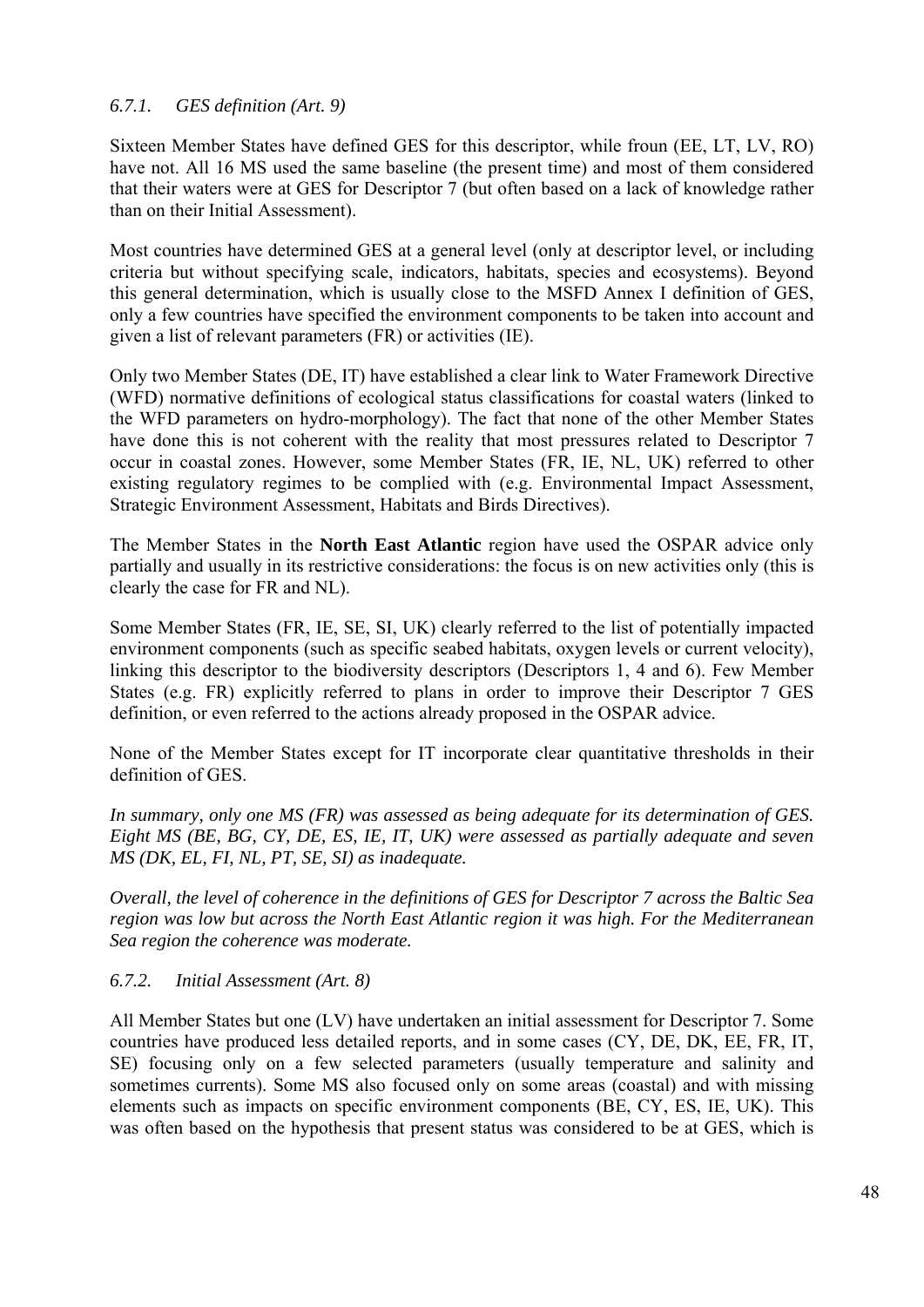assumed but not clearly demonstrated. Only three Member States (FR, IT, NL) explicitly referred to WFD reports while on the other hand nearly all of them (except EL) focused on the coastal zones. A number of countries (e.g. FR, NL) referred to the OSPAR Quality Status Report (QSR) 2010.

Plans to address the existing knowledge gap were provided by seven Member States (DE, EL, ES, FR, IE, IT, UK).

Seven Member States (CY, DK, EE, ES, NL, SE, UK) reported that less than 1% of their assessment area of seabed habitats and water column was affected by changes in hydrological processes. Some MS reported that the impact was much larger: Slovenia it was 5-25% (due to changes at the city of Koper), while in Lithuania it was 25-50% for seabed impacts and 75- 100% for water column impacts (though it is unclear why this is the case). Greece reported a (potential) impact of 75-100% due to changes in water temperatures (as a result of climate change) and salinity which can trigger changes in nutrient and dissolved oxygen concentrations and potential impact on the survival of invasive species.

Marine acidification was expressly mentioned (if only briefly in some cases), by most Member States (CY, DE, FI, FR, IE, IT, LT, NL, SI, UK). In the reporting sheets, some of those states mention that 75-100 % of their assessment area is affected by marine acidification.

*In summary, the initial assessments of three Member States were assessed as being adequate (FR, IT, NL). Seven Member States (BE, DE, EL, ES, IE, PT, UK) were considered partially adequate and the remaining eight (CY, DK, EE, FI, LT, RO, SE, SI) were considered inadequate.* 

*The level of coherence of the initial assessments on hydrological processes across the Baltic Sea region is low. The level of coherence in the North East Atlantic region was moderate,*  despite the recent work done at OSPAR level for nearly all subregions (QSR 2010). *Coherence was high in the Celtic Seas and Bay of Biscay and Iberian Coast subregions. The level of coherence across the Mediterranean region was moderate but high in the Western Mediterranean and Ionian Sea and Central Mediterranean Sea subregions.*

## *6.7.3. Environmental targets (Art. 10)*

Thirteen Member States have defined environmental targets and associated indicators, which cover all their marine waters. Seven (CY, DK, IT, LT, LV, PT and RO) have not set environmental targets.

Most of the Member States in the **North East Atlantic** and **Mediterranean** regions assumed that their waters were at GES already and so most of the environmental targets in the North-East Atlantic defined (when applicable) focus on Environmental Impact Assessment (EIA) and Strategic Environmental Assessment (SEA) – and thus related impacts – for new projects (BE, ES, IE, NL, UK). Other countries have defined general environmental targets which were more suitable as the GES definition than as operational targets for Descriptor 7 (e.g. DE, EE, EL, FI, FR, SE). One Member State (PT) has reported only one generic target on monitoring and was reported as applicable to Descriptor 7. The target presented was very broad and not specific to hydrographical conditions.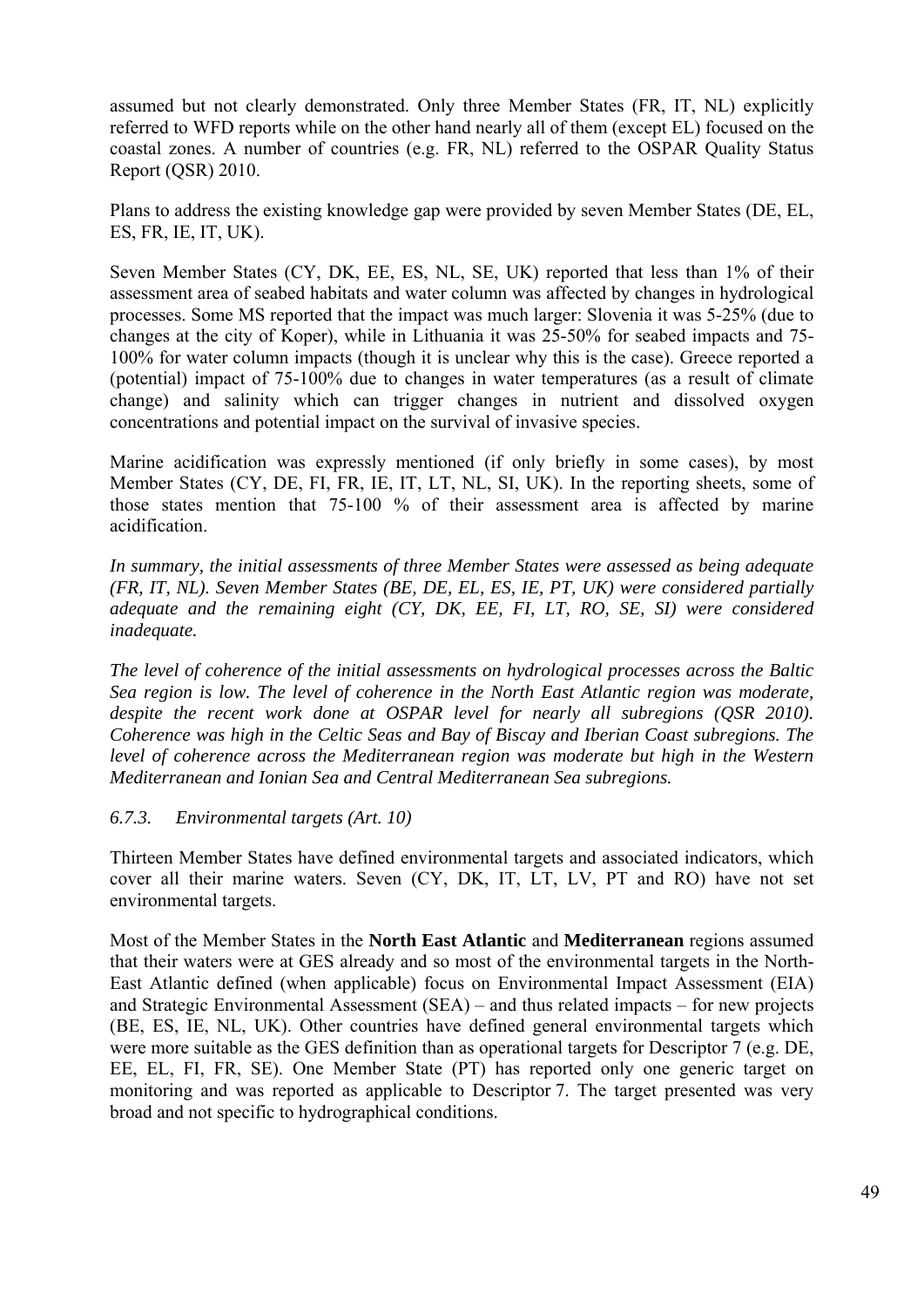No Member State has made a clear link to the WFD objectives or or to assessments for Descriptors 1, 4 and 6 or defined clear thresholds.

*In summary, the assessment of the setting of targets was considered adequate for four Member States (BE, ES, NL, UK). The assessment was partially adequate for one MS (IE) and inadequate for eight (BG, DE, EE, EL, FI, FR, SE, SI).* 

*Overall, the level of coherence in the setting of environmental targets for Descriptor 7 across the Mediterranean regions was low and moderate in the Baltic region. Overall, the level of coherence across the North East Atlantic region was high.* 

## *6.7.4. Consistency between GES, Initial Assessment and targets*

Most Member States reported that the GES for permanent hydrographical changes referred only to new projects and that the present situation was considered as being at GES. This consequently took no account of the past levels of hydrological changes which, in some coastal areas in particular, has been significant. By incorporating the assessment of impacts from new projects into their targets, any significant future degradation would be prevented to enable GES to be maintained. This was considered as a consistent approach. In the initial assessment those potential pressures and impacts were identified only by some Member States.

## *6.7.5. Conclusions*

The overall level of adequacy for Descriptor 7 of the Member States assessed is given in Figure 14.



*Figure 14: Summary of the assessments of adequacy of Member State's reports for MSFD Articles 8, 9 and 10 for Descriptor 7 on hydrographical changes. The bars indicate the number of Member States which were assessed as adequate, partially adequate and inadequate.* 

The overall level of coherence for Descriptor 7 per marine region is given in Figure 15.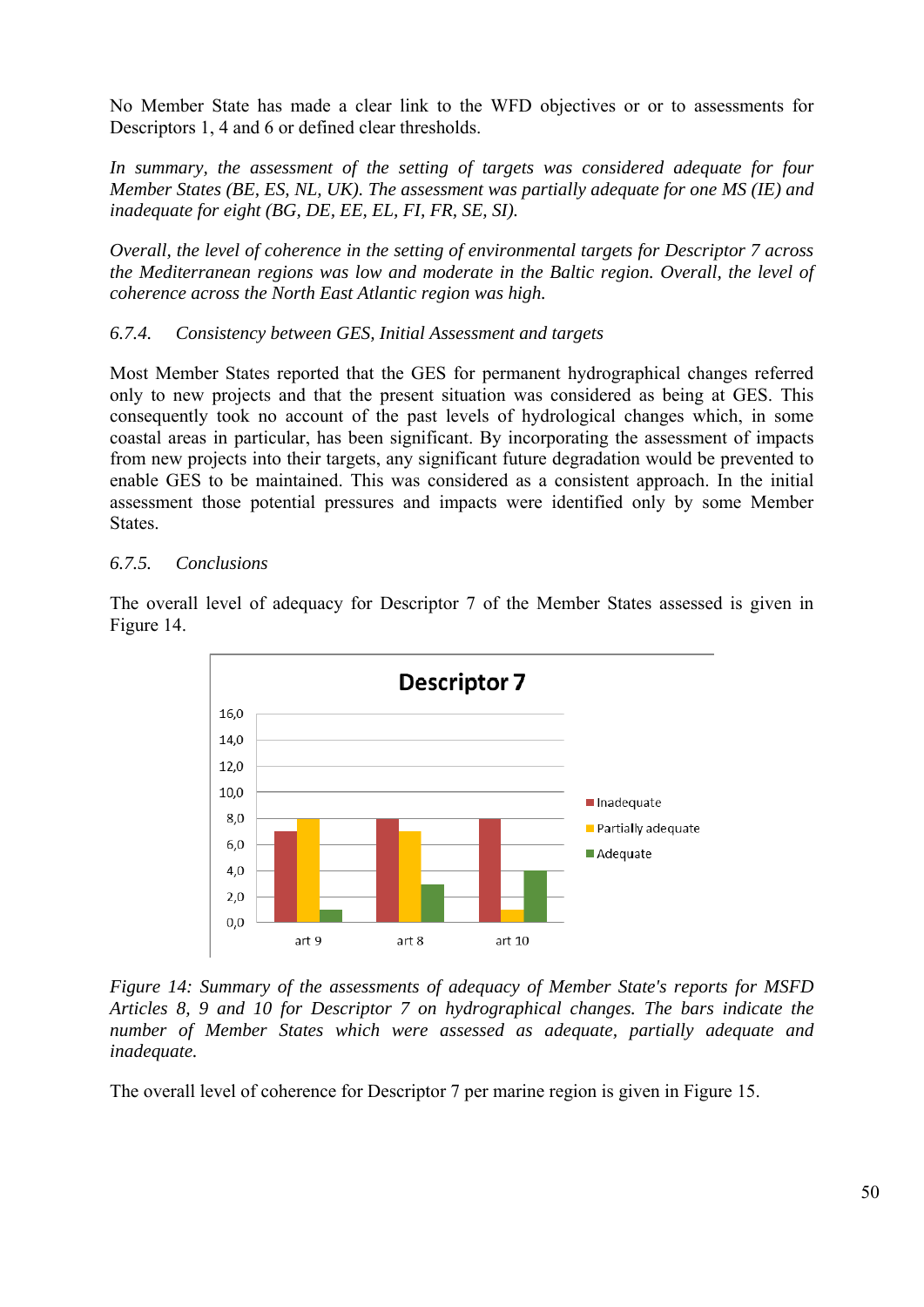

*Figure 15: Summary of the assessments of coherence of Member State's reports within each region for MSFD Articles 8, 9 and 10 for Descriptor 7 on hydrographical changes. The bars*  indicate whether the reports were assessed as having a low, moderate or high level of *coherence within each region.* 

To improve adequacy and coherence the general recommendations in this report apply. In addition, specifically for Descriptor 7, a discussion on the reference point should take place because most Member States use the present situation with regard to hydrographical conditions, including all its dynamic aspects, as the baseline.

However, starting from the perspective of the ecosystem, such as assessing the status of particular sea-floor habitats, the hydrographical changes from past construction works could be one of the pressures, in addition to e.g. physical disturbance or pollution from contaminants or nutrient enrichment, which need to be taken into account. This would then also require assessment of the extent of past changes in hydrographical conditions.

If the approach of most Member States is maintained, the descriptor would aim at safeguarding the present situation with regard to hydrographical changes. However, the Member States should assess new construction works (which may change the hydrographical conditions) prior to any decision on granting a building permit. In such an assessment, all relevant aspects should be considered (including temperature, salinity, currents, sediment transport, clarity/transparency, etc). Furthermore, a common understanding of the aspects to be considered and how to assess their possible change due to construction works should be developed. If necessary, this approach should be introduced in the revision of Decision 2010/477/EU and minimum requirements should be set.

# **6.8. Contaminants (Descriptor 8)**

Contaminants or chemical substances (other than nutrients) are well-known causes of pollution which can affect the health of the marine ecosystems. A large number of different contaminants such as heavy metals, pesticides, hydrocarbons and others reach the marine environment and some of them can be at levels which cause impacts to marine species. They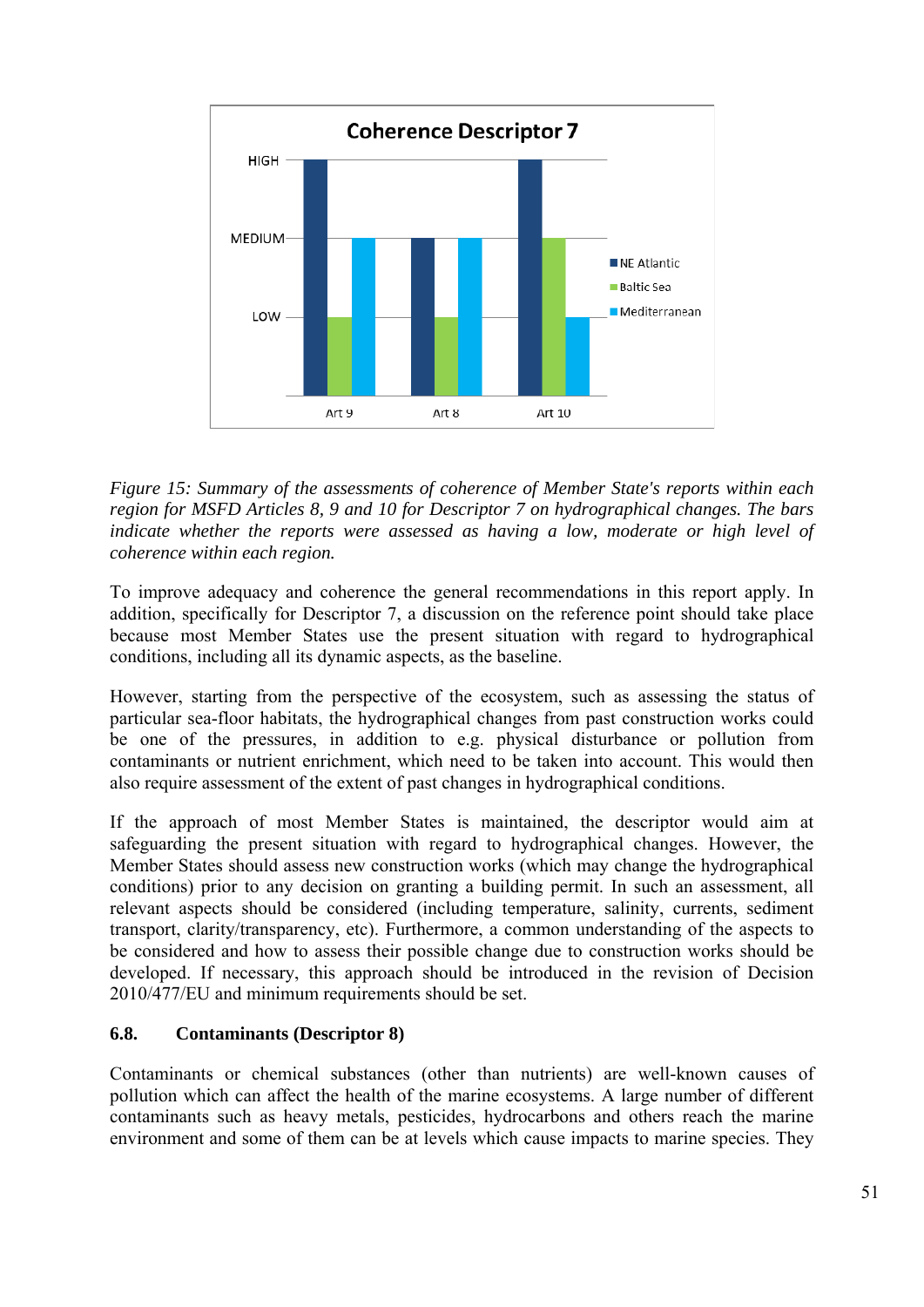pollute the water or the sediment or can accumulate in the food chain, from algae to fish to mammals and birds (biota). As we consume seafood, they can also reach the human food chain. All these aspects are addressed through Descriptors 8 (contaminants) and 9 (contaminants in seafood) (see next section).

These aspects have a long history of being addressed through EU legislation and actions at the level of the Regional Sea Conventions. In particular, the Water Framework Directive (2000/60/EC) and its related Directives on Environmental Quality Standards (2008/105/EC as amended by 2013/39/EU) play an important role also for the MSFD implementation and provide a reference point for the assessment of adequacy of implementation and facilitate coherence.

**According to Annex I of the Directive, GES for Descriptor 8 is achieved when "***concentrations of contaminants are at levels not giving rise to pollution effects***"".** 

#### *6.8.1. GES definition (Article 9)*

The level of completeness for Descriptor 8 was high. Nearly all assessed Member States (except LV) have defined GES for contaminants.

However, the level of detail and the specific elements used by the Member States varied considerably.

Most Member States covered some or all criteria set out in Decision 2010/477/EU. Only for four Member States (CY, DK, NL and PT) is the definition rather general and largely repeating the descriptor definition in MSFD Annex 1.

The other Member States covered, at least, criterion 8.1. and indicator 8.1.1 in relation to the concentrations of contaminants. BG and RO only covered this aspect, stating that it was not possible to set GES for the other criterion set out in the 2010 Decision.

Regarding the effects of contaminants (criterion 8.2), many Member States (BE, DE, EE, EL, ES, FI, FR, IE, IT, SE, SI, UK) defined pollution effects (8.2.1) but in different ways; some of them used OSPAR's Ecological Quality Objectives (EcoQOs) or Ecological Assessment Criteria (EACs) as a reference for defining specific pollution effects. One Member State (EE) addressed the issue only from the perspective of concentration levels in biota (living organisms such as algae, mussels, fish, etc.).

Fewer Member States (DE, FI, FR, LT, SE) addressed acute pollution (indicator 8.2.2), again in a variety of different ways.

Four Member States (CY, ES, FR, SI) also introduced a "no deterioration" clause as part of their GES definition (i.e. concentration of contaminants should not increase over time).

The substances and matrices covered largely rely on relevant EU legislation and regional work but it was not always clear, explicit and sufficient.

Most Member States directly or indirectly mentioned the list of WFD priority substances (in Directive 2008/105/EC). However, some of them not covering all substances on the list. Only one Member State (UK) referred to the amended list of priority substances finally adopted in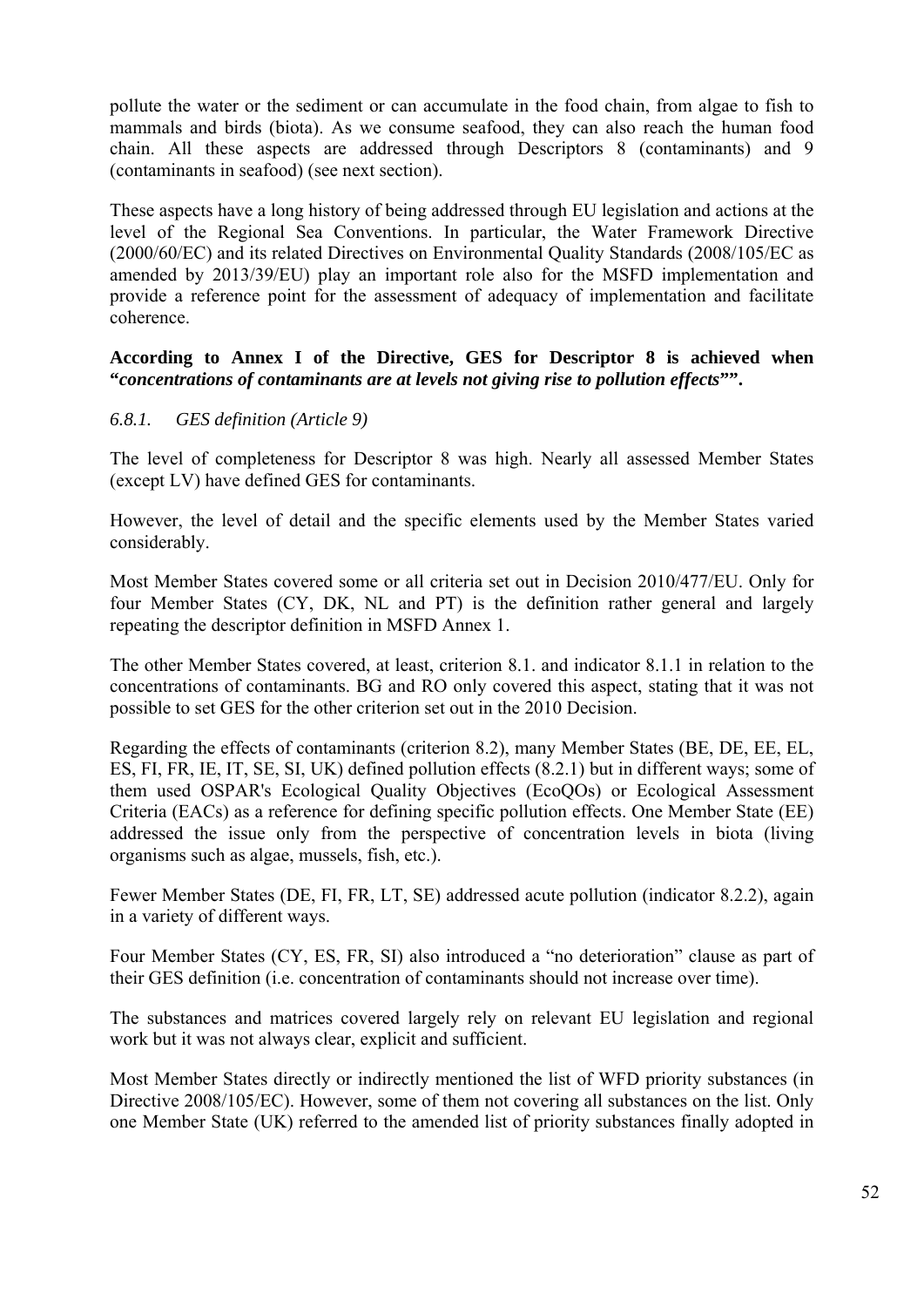2013 (Directive 2013/39/EU). Some Member States have not used that WFD list as a starting point (BG, CY, DK and ES) and, except in the case of France, no reference was made to the lists established in the Regional Sea Conventions which in some cases differs from the EU priority substances list. The relationship between the different lists was, in most cases, unclear.

Only three Member States (DE, EL, IT) defined GES for radioactive substances and another Member State (FR) mentioned other additional substances covered.

These substances can be monitored and assessed in three different matrices, namely water, sediment and biota. Most Member States mentioned that all three matrices were considered whereas some Member States (EE, ES, FI, IT and LT) only referred to two out of the three in different combinations and for different reasons. Other Member States (BG, DK, NL, PT) have not referred to any matrices.

As regards the boundaries or thresholds for assessing GES Descriptor 8, compliance with the Environmental Quality Standards (EQS) set out in Directive 2008/105/EC was mentioned by most Member States (except BG, CY, DK, ES and FI).

In addition, the standards developed in the Regional Sea Conventions were used by many Member States. However, in most cases, Member States have not clarified whether the approach was compatible with EU legislation and how they were related in cases where the same substances were addressed. Six Member States out of ten in the **North East Atlantic** region (BE, DE, ES, FR, IE, UK) have included a direct or indirect reference to the OSPAR Environmental Assessment Criteria (EACs) and also Member States in other marine regions have used them (namely EL, ES, FR, SI in the Mediterranean and RO in the Black Sea). Only one Member State (ES) has referred to the reference levels developed in the context of the Barcelona Convention, whilst three Member States (DE, EE and LT) have referred directly to reference levels developed in the context of HELCOM.

Finally, only a few Member States (EE, ES, IT, PT) have defined aggregation rules and one additional Member State (FR) states that they should be defined later.

*In summary, the definition of GES for Descriptor 8 is assessed as adequate for only one Member State (FR). 11 Member States are assessed as partially adequate (BE, DE, EE, EL, ES, IE, IT, LT, SE, SI, UK) and seven are assessed as inadequate (BG, CY, DK, FI, NL, PT, RO).* 

*The level of coherence in the definitions of GES for contaminants is low in the Black Sea regions, high in the North East Atlantic region and moderate in the Mediterranean and Baltic region.* 

## *6.8.2. Initial assessment (Article 8)*

In general, the level of completeness was very high with all Member States (which were assessed) having undertaken an initial assessment for Descriptor 8 and most of them being able to provide a detailed, quantitative or trend-based assessment of the level of contamination except for six MS (CY, EL, IT, NL RO, SI).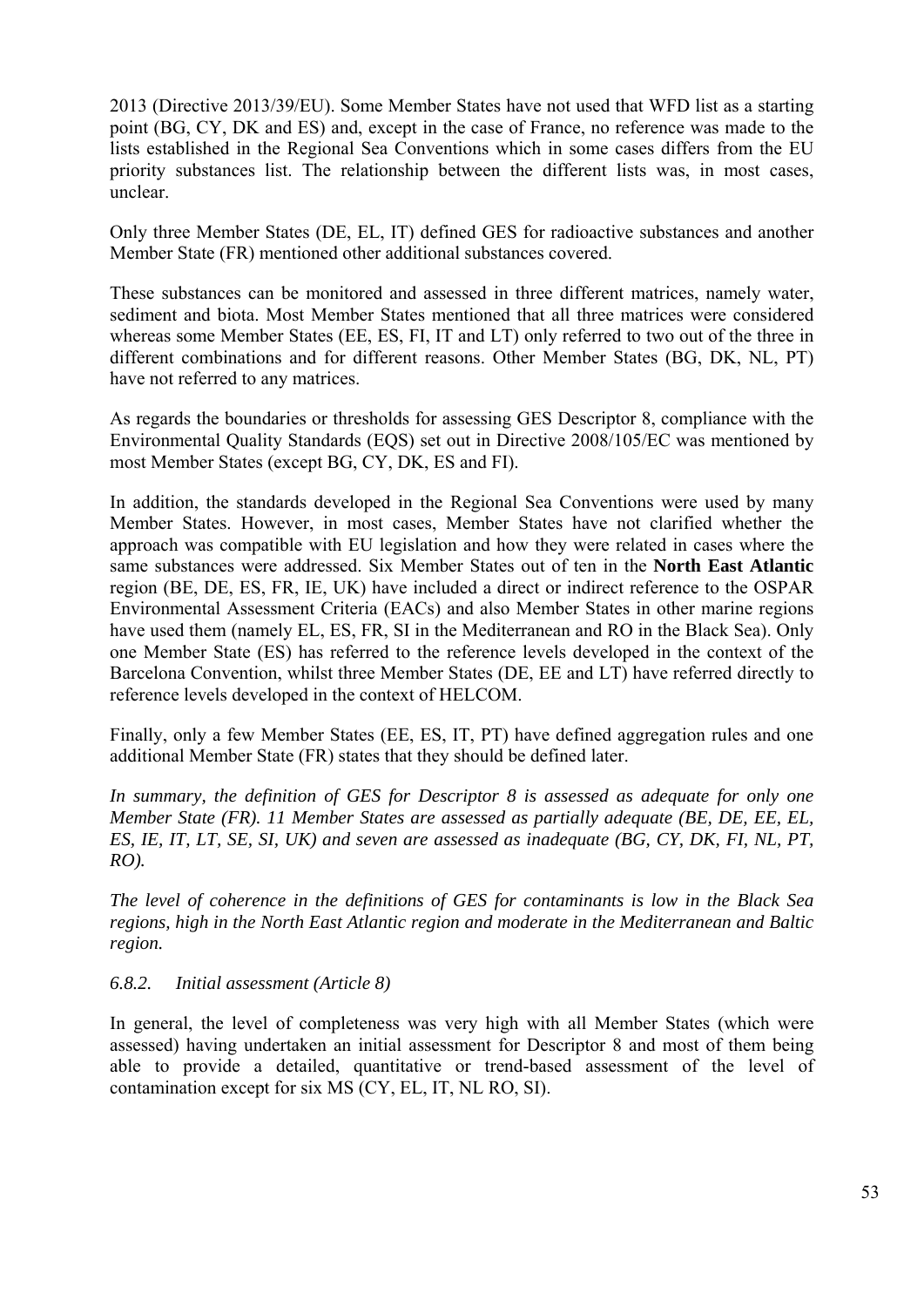Most Member States (except IT, SI) have also provided a list of contaminants assessed; however, the list of substances varied considerably. The most common contaminants which were assessed were heavy metals (mercury, lead, cadmium), pesticides (e.g. DDT, HCH)<sup>25</sup> and other synthetic pollutants (PAHs, TBT, HCB, PBDEs) $^{26}$ . These substances were also covered by Directive 2008/105/EC and have been assessed at regional level for a long time. However, no systematic information is available why other substances listed in EU legislation (including the recently amended list in Directive 2013/39/EU) have not been assessed and whether they are relevant for the marine environment. Most Member States made an assessment of contamination by radionuclides, mostly stating that concentrations were low and unlikely to have effects on ecosystem components. Two countries reported that the levels were a number of times higher than before the Chernobyl nuclear accident.

The methodologies and data used by the Member States sharing the North-East Atlantic and **Baltic** regions were mostly based on the available assessments in OSPAR (Quality Status Report) and HELCOM (Holistic Assessment, HOLAS), respectively, although more recent work and other sources have not been used systematically. In the **Mediterranean**, only two Member States (CY, ES) made use of the MEDPOL assessments. The WFD methodology was mentioned by most North-East Atlantic Member States but in other regions only by few Member States (CY, EE, ES, FR, LT, RO).

Many Member States (except RO, SE) referred to all the main sources of contamination (land- , sea- and air-based), with generally more details provided for land-based pollution. The common sea-based sources of contamination included shipping, dredging and offshore oil and gas activities; the air-based sources of contamination were often industrial and commercial combustion processes.

Most Member States (except FR, IT, LV) have made a judgement on the current level of contamination in their marine waters, but only a few of them have made an assessment in relation to their GES definition (IE, LT, PT).

The most common assessment criteria mentioned were the EU EQS, OSPAR's EAC and HELCOM criteria.

Most Member States have made an assessment of impacts of contamination on species but only a few on seabed habitats or other ecosystem components. The biological effects most often reported on include imposex, fish disease, lysosomal membrane stability or the biomarker ethoxyresorufin-O-deethylase (EROD). Some Member States (DE, EL, ES, FI, FR, IE, LT) have made judgements on the current levels of impacts in relation to GES on functional groups, on seabed habitats or on other ecosystem components.

Most Member States (except EE, IT, PT, RO) have made an assessment of contamination by acute pollution events but to a varying degree of detail. Only a few MS assessed the impact of this acute pollution on marine organisms.

In terms of data and knowledge gaps, few Member States (DE, EL, ES, SE) reported substantially on this and some included information on how to close these gaps. The

1

<sup>&</sup>lt;sup>25</sup> dichlorodiphenyltrichloroethane and hexachlorocyclohexane

<sup>&</sup>lt;sup>26</sup> Polychlorinated biphenyls, polyaromatic hydrocarbons, tributyltin, hexachlorobenzene and polybrominated diphenylethers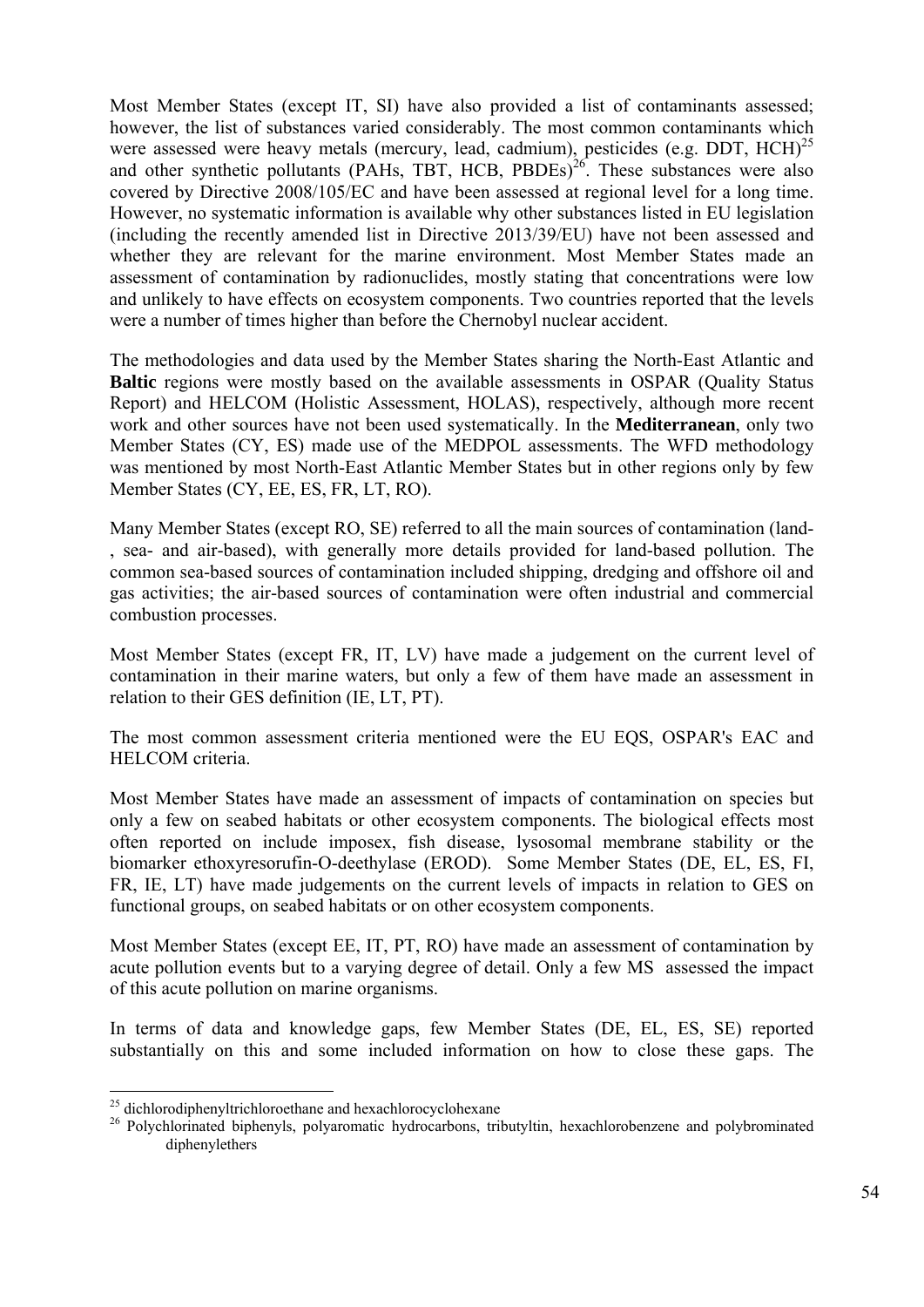information gaps mentioned concerned the need to develop assessment criteria to assess the impacts on ecosystem components and the difficulties to aggregate the different assessments to make a judgement in relation to GES. Gaps were also noted in terms of methodologies to make common assessments of radioactive contamination and contamination by oil pollution.

*In summary, the initial assessments of six Member States (DE, DK, ES, IE, FI, UK) were judged to be adequate and inadequate for two Member States (IT, SI). The remaining eleven Member States' assessments were partially adequate (BE, CY, EE, EL, FR, LT, LV, NL, PT, RO, SE.* 

*The level of coherence in the Baltic and the North-East Atlantic regions was high due to the systematic reliance of the assessments of the Regional Sea Conventions. In the Mediterranean region, the level of coherence was low and in the Black Sea region it was not assessed due to the late arrival of the BG report.* 

## *6.8.3. Environmental targets*

Most Member States (except LV) have set environmental targets and/or related indicators for Descriptor 8. The number of targets (not counting the indicators) varied from 1 (CY, EL,  $FR_{ATLANTIC}$ ) to 13 ( $FR_{MED}$ ) as did the level of detail. Most Member States have set measurable targets because these were defined against specific reference levels (e.g. EQS, EAC) but no Member State has set threshold values and baselines for all its targets (although BE comes very close. Most targets were considered SMART as they were measurable, specific and for the most part time-bound and realistic. However, targets set were often an expression of GES – requiring achievement of the same reference levels as defined in GES – rather than targets defined to help achieve these reference levels and ultimately GES.

Member States have set different types of targets, based varyingly on state, pressures or impacts (effects).

Several Member States have defined pressure-based targets which often were reduction targets linked to all or specific sources. Several Member States (BG, DE, ES, FI, FR, SE) have defined pressure-based targets, which are geared towards reducing input of contaminants to the sea from land-, sea- and/or air-based sources.

Many Member States (except BG, CY, EE, EL, FR, LT, PT, RO) have defined targets on biological effects of contaminants with the most common being effects on imposex and oiled guillemots.

Some other approaches have also been used. Two countries (IE, NL) have set a target for levels of contaminants to decrease (in addition to being below the reference levels) but without specifying which pressure should be acted upon for this to happen. One Member State (ES) has used a mixed approach, defining both pressure- and state-based targets. Another (EL) has defined only a monitoring target, which requires the investigation and determination of concentration levels. Two Member States (FI, SI) have defined targets for radionuclides. Finally, two Member States (ES, SI) have defined monitoring/knowledge-based targets in addition to pressure- or state-based targets, which are geared towards collecting more information on a certain number of gaps, in particular biological effects/biomarkers.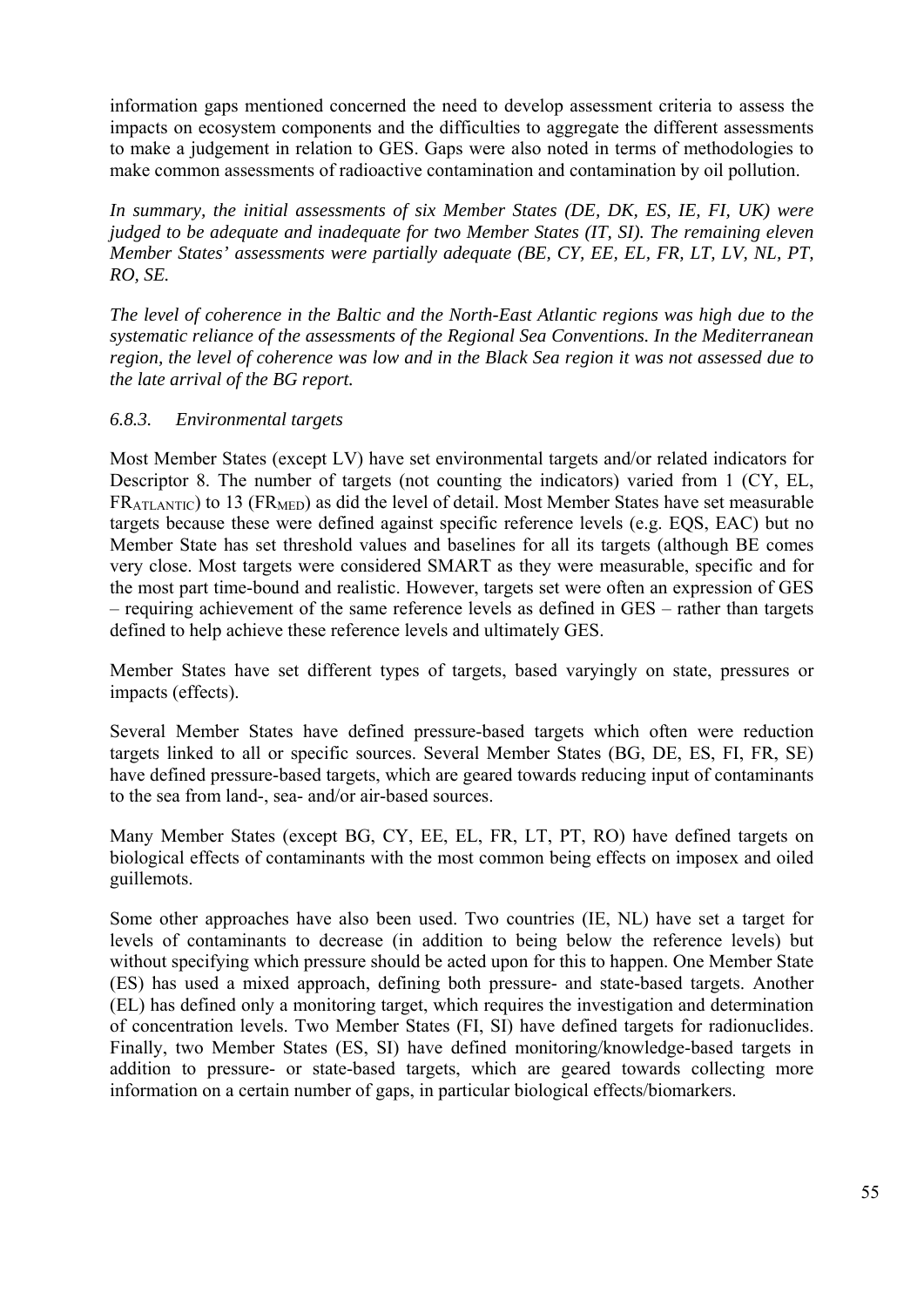Many Member States (except CY, EE, EL, IT, LT, PT, RO, SI) have set a target on acute pollution events, mostly targeting illegal discharges and oil spills.

*In summary, one Member State (BE) is assessed as adequate, eleven Member States are partially adequate (DE, DK, ES, FI, FR<sub>MED</sub>, IE, NL, RO, SE, SI, UK) and eight (BG, CY, EE, EL, FRATLANTIC, IT, LT, PT) are considered to be inadequate. Latvia did not define targets for Descriptor 8.* 

*The level of coherence in the North East Atlantic region is relatively high, in the Baltic Sea region it is moderate. A low level of coherence in the setting of targets for Descriptor 8 is found in the Mediterranean and the Black Sea regions.* 

# *6.8.4. Consistency between GES, Initial Assessment and targets*

Overall, the consistency between the three relevant articles of the Directive was relatively good for those pollutants which have been dealt with for quite some time. However, due to the differing lists of contaminants covered and the variety of approaches in the initial assessment and target-setting, the overall conceptual relationship between the different provisions of the Directive was not always clearly explained.

Given the large number of emerging pollutants and the methodological and data deficiencies that still exist in this area, it was surprising that only a few Member States recognised and identified these knowledge gaps.

## *6.8.5. Conclusions*

The overall level of adequacy for Descriptor 8 of the 19 Member States which were assessed is given in Figure 16.



*Figure 16: Summary of the assessments of adequacy of Member State's reports for MSFD Articles 8, 9 and 10 for Descriptor 8 on contaninants. The bars indicate the number of Member States which were assessed as adequate, partially adequate and inadequate.* 

The overall level of coherence for Descriptor 8 per marine region is given in Figure 17.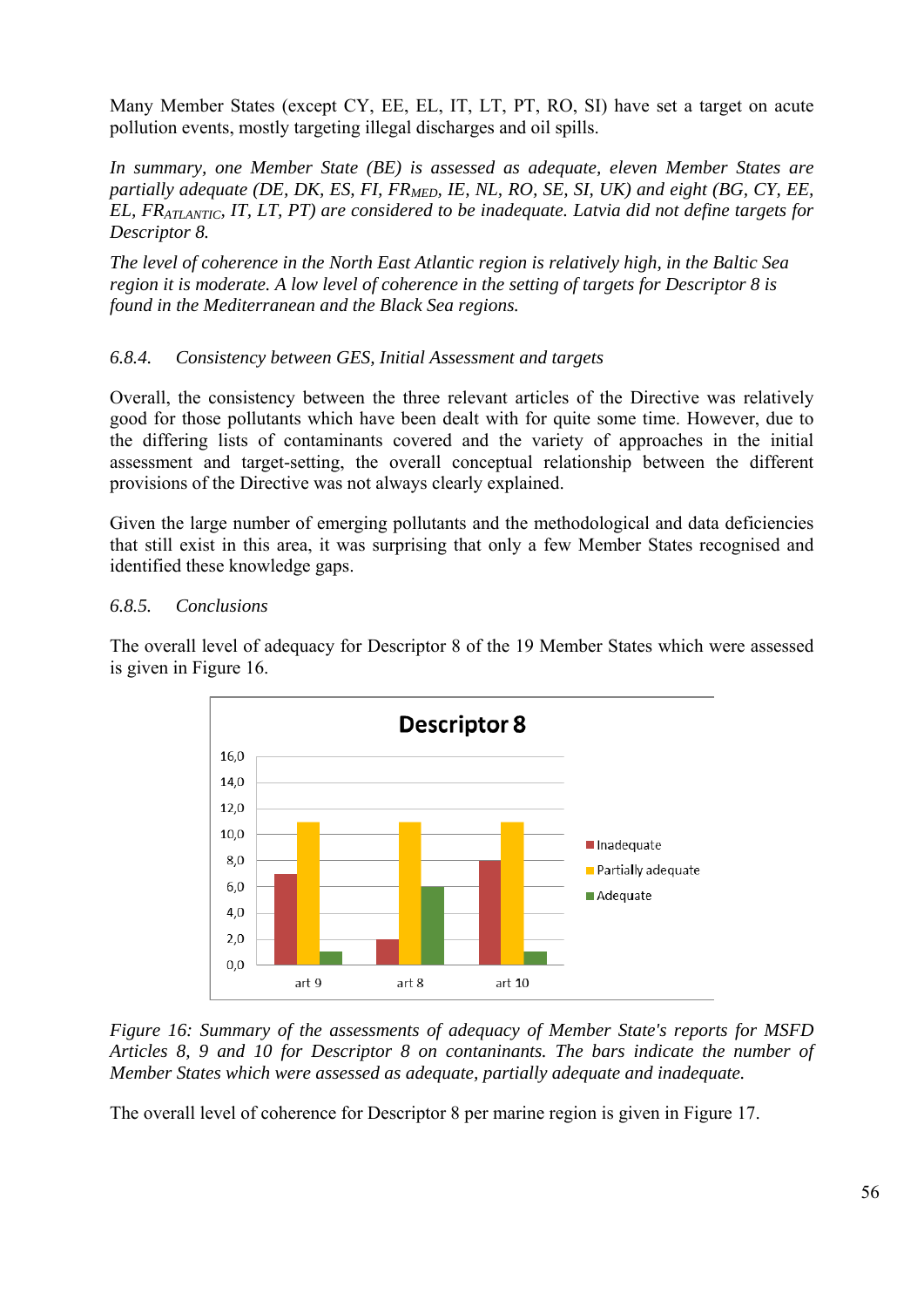

*Figure 17: Summary of the assessments of coherence of Member State's reports within each region for MSFD Articles 8, 9 and 10 for Descriptor 8 on contaminants. The bars indicate whether the reports were assessed as having a low, moderate or high level of coherence within each region.* 

To improve adequacy and coherence, the general recommendations in this report apply. In addition, specifically for Descriptor 8, Member States should more systematically use the latest relevant EU legislation (in particular 2008/105/EC as amended by 2013/39/EU). To ensure consistency, it would be useful to define a minimum level of ambition including a list of contaminants (at EU and regional level) to be assessed systematically as regards their relevance. Consequently, GES and targets would have to be set for the same list of substances.

In addition, for those aspects which are not explicitly covered by EU legislation, the wealth of approaches developed within the Regional Sea Conventions should be used, provided the relationship with the EU approach is clear and complementary. It also appears possible to transfer best practices from one region to another because the specificity of the ecosystem is not as relevant for this descriptor as it is for others. Finally, the revision of Decision 2010/477/EU should be used to introduce specific minimum requirements based on the approaches developed within the EU and the Regional Sea Conventions.

# **6.9. Contaminants in fish and other seafood (Descriptor 9)**

As we consume seafood, contaminants which accumulated in the marine ecosystem can reach the human food chain. In order to protect public health, it is essential to keep consumer intake of contaminants in food at levels which are toxicologically acceptable. Member States need to monitor and assess the possible presence of substances for which maximum levels are established at European level for products meant for human consumption, in particular through Regulation (EC) No 1881/2006 as last amended by Regulation (EU) No. 219/2012. This framework provides also the basis for setting good environmental status for this descriptor.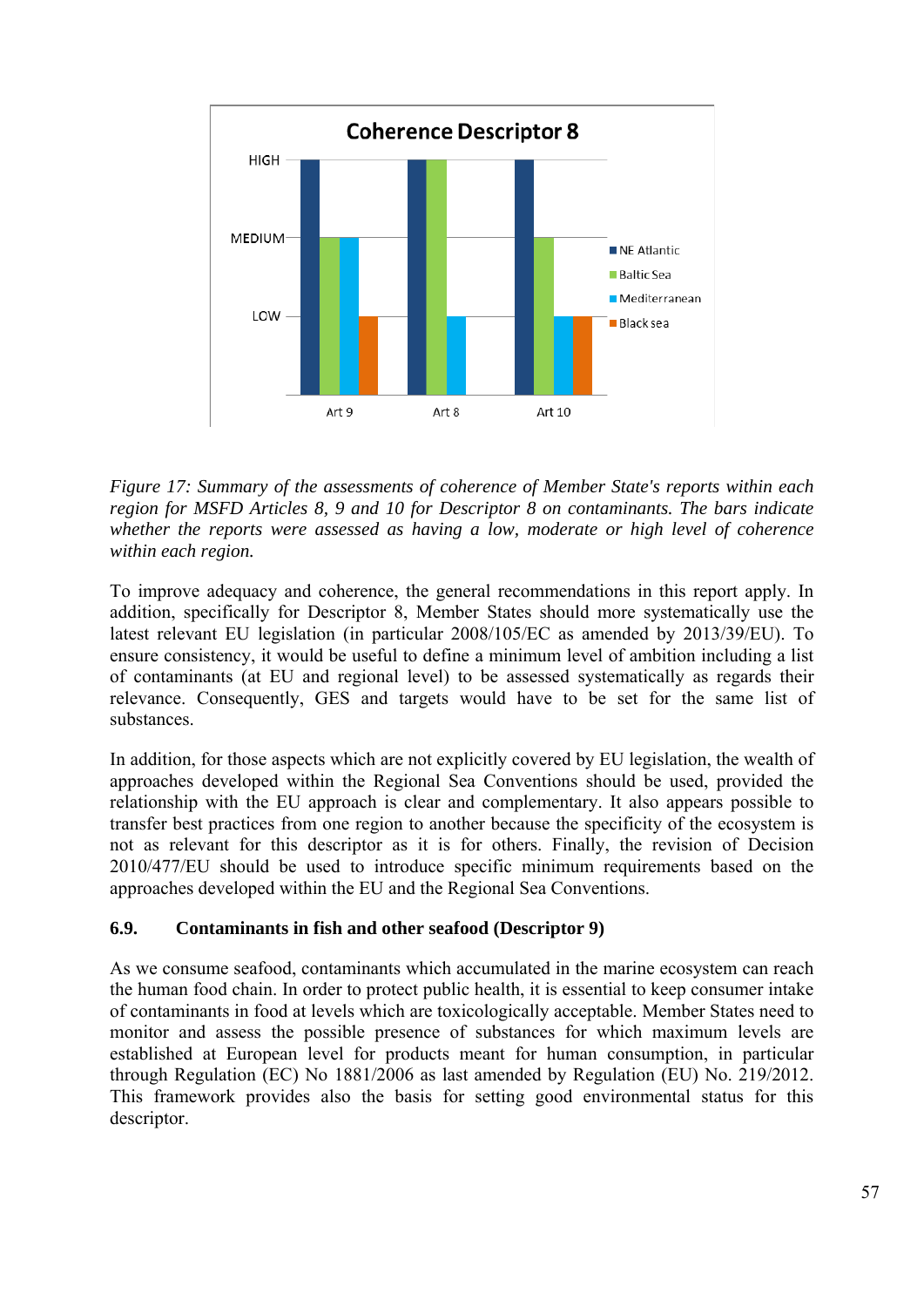**According to Annex I of the Directive, GES for Descriptor 9 is achieved when "***contaminants in fish and other seafood for human consumption do not exceed levels established by Community legislation or other relevant standards***".** 

## *6.9.1. GES definition (Article 9)*

Nearly all Member States which were assessed (except BG and RO) have defined GES for Descriptor 9. Two Member States (BG, DK) have not defined GES in a clear and detailed way which would allow it to be measurable. RO justified the lack of GES definition by stating that there was not enough data to develop indicators for this descriptor.

Some Member States (ES, FR, SE) have defined GES using the entirety of criterion 9.1 of the Commission Decision, i.e. including a criterion on the maximum frequency of regulatory levels being exceeded. The other Member States have defined GES only for the first part of criterion 9.1 on the concentration levels of contaminants.

Limit values were used to define the boundary or thresholds for GES. Most Member States referred to compliance with EU Regulation No. 1881/2006 setting maximum levels for certain contaminants in foodstuffs and some Member States also referred to its amendments. Most Member States made direct reference to the legislation implying that the limit values therein applied. However, this aspect should be clarified. Others have instead set fixed limit values in their definition, which are consistent with the current EU foodstuffs limit values. In such cases, these limit values would have to be amended in case the EU legislation was changed.

Some Member States (EE, EL, LT, LV, NL, SE) included details about the specific substances that were covered in their GES definition. For all other Member States which set GES, the lack of specification seemed to indicate that all relevant substances for fish and seafood in EU Regulation No. 1881/2006 were covered. Only three Member State (BE, DE, FR) covered microbial pathogens in their GES definition (by referring to compliance to Directive 2006/113/EC in its accompanying text).

The information provided regarding the specific species and type of sample (e.g. fish muscles) which were covered in the GES definition varies considerably in detail and clarity. These aspects should be assessed in more detail.

Only three Member States (ES, IT, PT) have defined aggregation rules while three Member States (EL, IT, SI) have added a specification regarding the origin of the fish/seafood covered by the GES definition.

*In summary, the definition of GES for Descriptor 9 is found to be adequate for two Member States (ES, FR), while for two others it is assessed as inadequate (DK, IE). The other Member States (BE, CY, DE, EE, EL, IT, FI, LT, LV, NL, PT, SE, SI, UK) are assessed as partially adequate.* 

*The level of coherence in the definitions of GES for Descriptor 9 in the North East Atlantic and Mediterranean regions is high and moderate in the Baltic region.*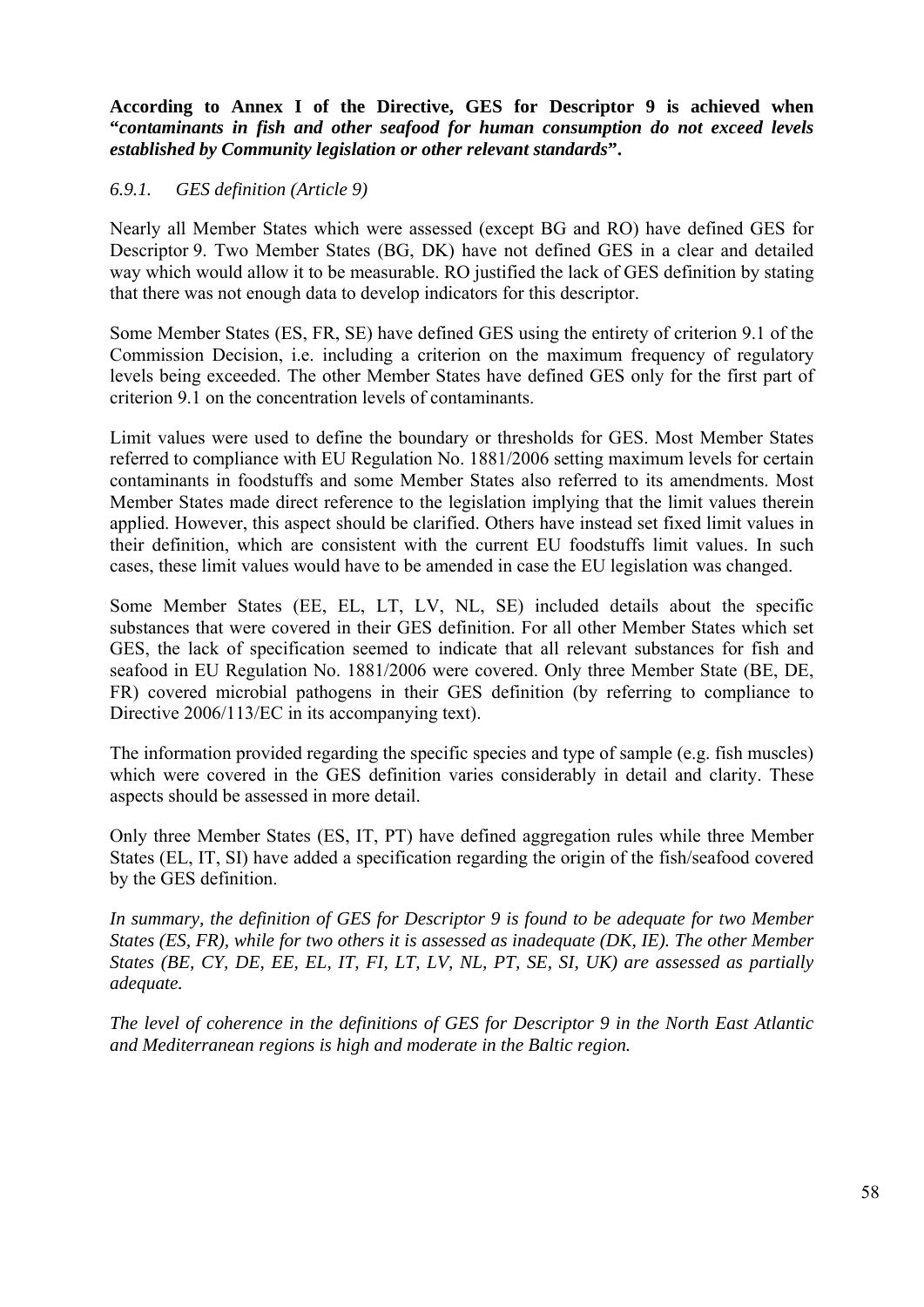#### *6.9.2. Initial assessment (Article 8)*

Most Member States have undertaken an initial assessment for Descriptor 9. For BG, the initial assessment was not assessed yet.

Most assessments relating to fish and seafood were done in conjunction with the assessment of contamination of the environment and ecosystem components by hazardous substances (see previous section on Descriptor 8). One Member State (SE) mentioned the discrepancy between regulatory levels for contaminants in the environment and for contaminants in foodstuffs (i.e. the latter being less strict).

The substances assessed were generally the same as those assessed under Descriptor 8, except less numerous (as not all are relevant for human consumption). Often information was provided regarding the species assessed but the level of detail varied.

Most Member States (except BE) have made a quantitative assessment of the current concentration levels of contaminants in these various species, most of them against the levels specified in EU Regulation No. 1881/2006. The level of detail provided on the exceedances and a clear aggregated judgement on the current situation in relation to GES varied considerably.

All Member States but one (LV) have made an assessment of contamination by microbial pathogens in their shellfish and/or bathing waters, using as threshold values the standards of Directives 2006/113/EC (Shellfish Water Directive) and 2006/7/EC (Bathing Water Directive).

Finally, in terms of good practices, some Member States (EL, IE, LT, NL, UK) have assessed the current levels of radioactive substances in fish and seafood for human consumption.

*In summary, four Member States were assessed as adequate (EE, ES, LT, NL), three as inadequate (BE, CY, IE) and the remaining ten as partially adequate (DE, DK, EL, FR, FI, LV, PT, SE, SI, UK). IT and RO did not make an initial assessment for Descriptor 9.* 

*There was a relatively high level of coherence across the Baltic and North East Atlantic regions and a moderate level of coherence across the Mediterranean region in the approaches used to assess the level of contamination of fish and seafood.* 

*6.9.3. Environmental targets (Article 10)* 

Most Member States (except IT, RO) have set environmental targets for Descriptor 9, some of them specifying that their targets for Descriptor 8 cover also Descriptor 9. The number of targets varied from one (CY, EL) to four (ES).

Most countries that have set specific environmental targets for Descriptor 9 have all defined the same type of target, requiring concentration levels of substances to be below EU foodstuffs limit values. Because of the systematic reference to the EU standards, all of these targets were considered to be measurable even when they were not detailed (i.e. there is no need to define specific threshold values and baselines).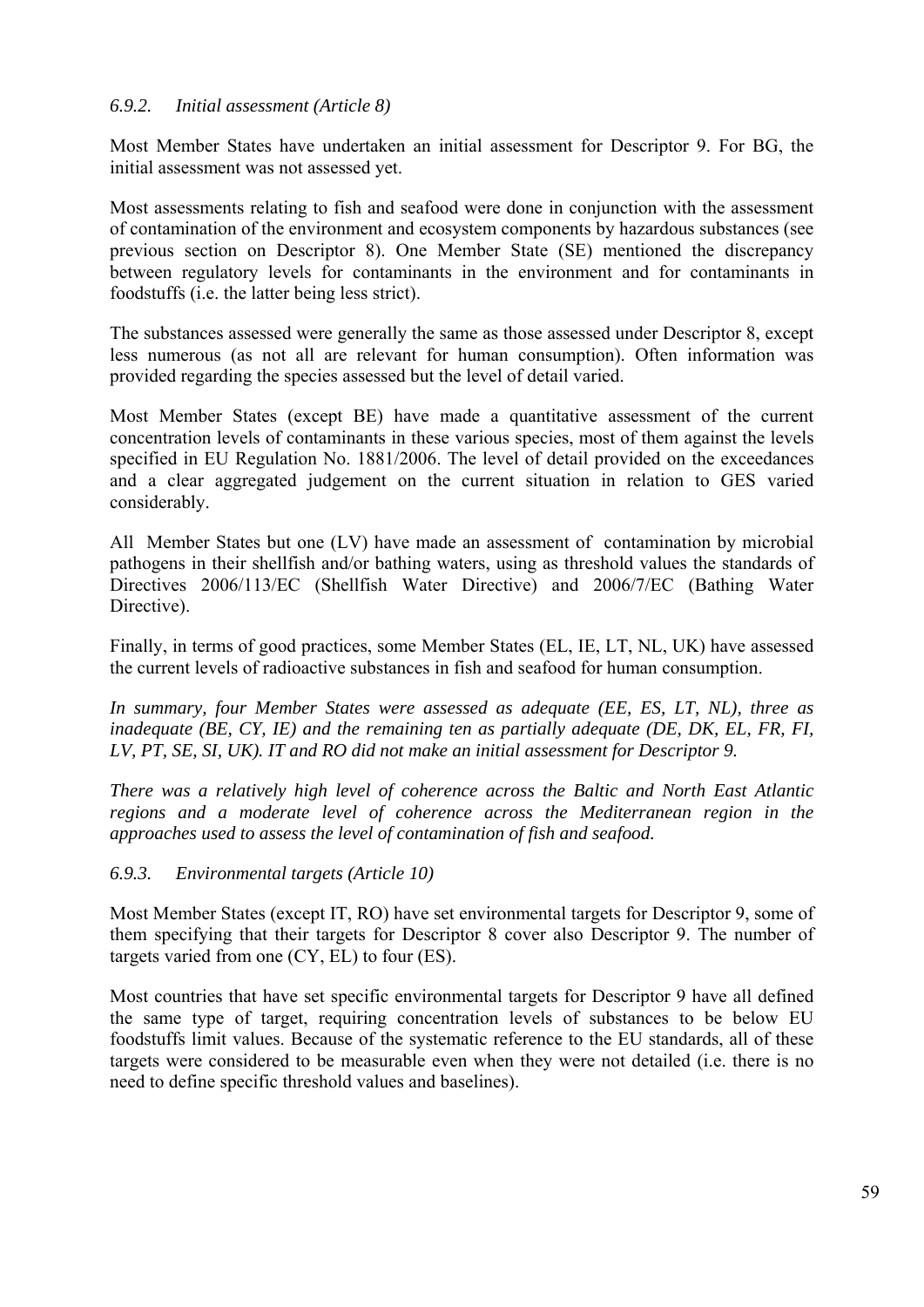Some Member States (DE, ES, FR, NL, SE) have defined targets or indicators that related to the reduction of a pressure but actually these targets have been defined for Descriptor 8 and applied to this descriptor. A few Member States (BE, DE, FR) have also included compliance with Directive 2006/113/EC on the quality of shellfish water to deal with microbial pathogens. One Member State (SI) has defined a target related to the number of inspections of landed catch by fishing vessels. Only one Member State (NL) has defined an indicator relating to indicator 9.1.2 on the frequency of regulatory levels being exceeded.

Only the Baltic Member States (DK, EE, FI, LT, LV) provided a detailed list of the substances covered by their environmental targets, while another (NL) gives details in the accompanying text. The lack of specification by the other Member States suggested that the substances covered were those of EU Regulation No. 1881/2006 which are relevant for fish.

None of the Member States provided details of the specific species to be used for measurements, except one (NL) in the accompanying text and one (IE) which excludes a number of species, in line with its GES definition. Only a few Member States (ES, IE) have included the issue of the origin of the samples in their environmental target.

*In summary, no Member States were assessed as adequate, six were assessed as inadequate (BG, CY, EE, LT, PT, SE) and the remaining twelve were partially adequate (BE, DE, DK, EL, ES, FR, FI, IE, LV, NL, SI, UK). IT and RO did not define targets for Descriptor 9.* 

*The level of coherence in the setting of environmental targets for Descriptor 9 across the Baltic, the Mediterranean and the North East Atlantic regions was high.* 

## *6.9.4. Consistency between GES, Initial Assessment and targets*

Overall the consistency between the three relevant articles of the Directive was relatively good. However, due to the differing lists of contaminants covered and the variety of approaches in the initial assessment and target-setting, the overall conceptual relationship between the different provisions of the Directive was not always clear or clearly explained.

## *6.9.5. Conclusions*

The overall level of adequacy for Descriptor 9 of the 19 Member States which were assessed is given in Figure 18.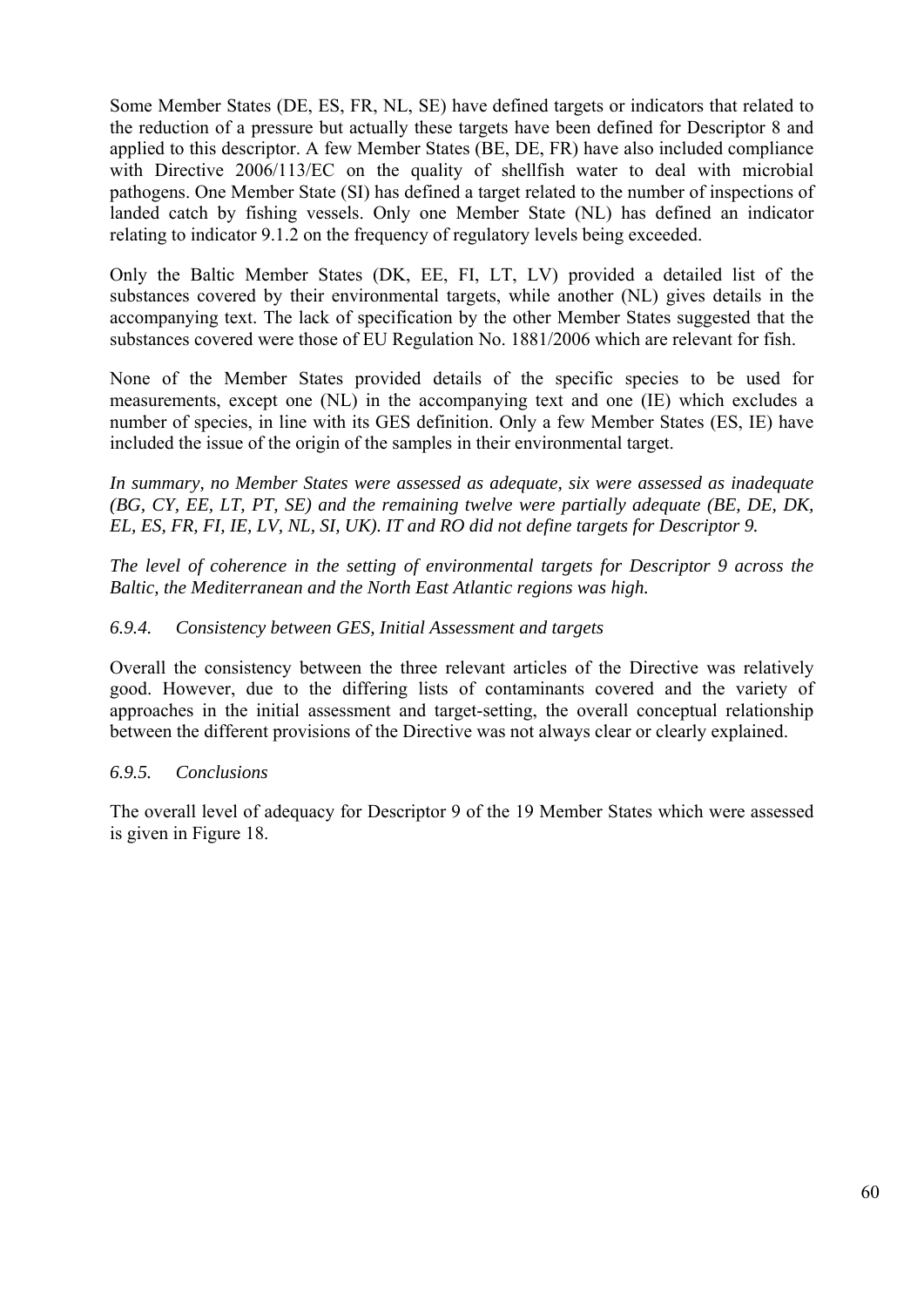

*Figure 18: Summary of the assessments of adequacy of Member State's reports for MSFD Articles 8, 9 and 10 for Descriptor 9 on contaninant in seafoods. The bars indicate the number of Member States which were assessed as adequate, partially adequate and inadequate.* 

The overall level of coherence for Descriptor 9 per marine region is given in Figure 19.



*Figure 19: Summary of the assessments of coherence of Member State's reports within each region for MSFD Articles 8, 9 and 10 for Descriptor 9 on contaminants in seafood. The bars*  indicate whether the reports were assessed as having a low, moderate or high level of *coherence within each region.* 

To improve adequacy and coherence, the general recommendations in this report apply. In addition, specifically for Descriptor 9, Member States should improve the specification and traceability on the origin of fish/seafood in order to use these data for the assessment of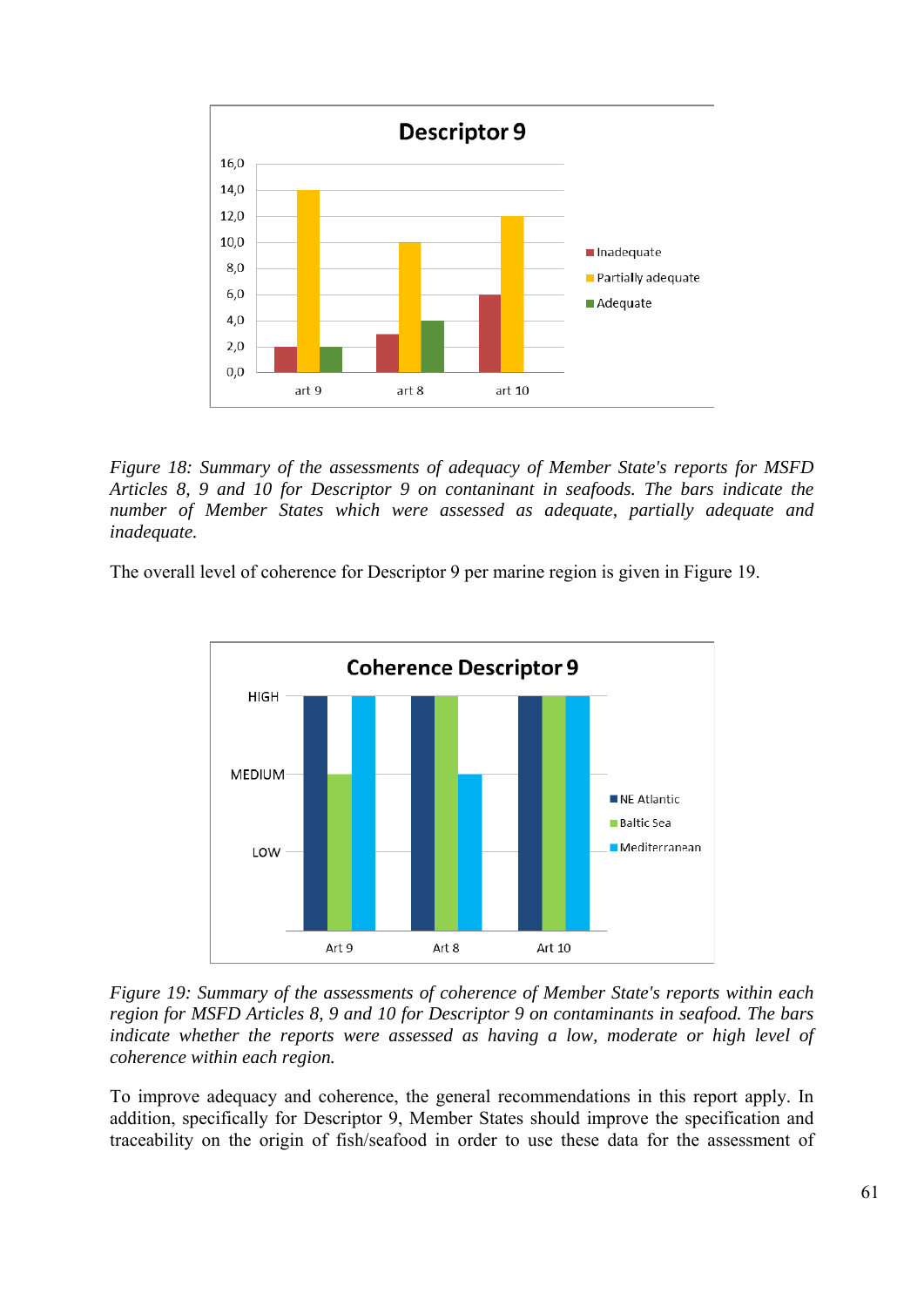environmental status and help prepare targeted measures. This aspect should be addressed by Member States in the preparation of their monitoring programmes. Finally, the revision of Decision 2010/477/EU should be used to introduce specific minimum requirements based on the approaches developed within the EU and the Regional Sea Conventions.

## **6.10. Marine litter (Descriptor 10)**

Marine litter is increasingly recognised as a significant source of pollution. Litter washed ashore is the most obvious symptom of marine litter. Litter is also found floating in the water column, and on the sea floor of both shallow and deep waters. Litter has numerous sources and consists of many different materials: plastics, wood, metal, glass, rubber, or clothing. Plastics are the most common type of litter found on all of the beaches surveyed.

#### **According to Annex I of the Directive, Descriptor 10 is at GES when "***properties and quantities of marine litter do not cause harm to the coastal and marine environment***".**

## *6.10.1. GES definition (Article 9)*

Five Member States (BG, EE, LT, LV, RO) have not defined GES for marine litter. The GES definition in most of the other Member States followed the descriptor definition but not with definitions of criteria or indicators laid down in the Commission Decision 2010/477/EU. Only one Member State (FR) reported a GES definition up to the indicator level and provided details on how progress can be measured. Nine of the 15 Member States who defined GES, included in their definitions that a reduction of marine litter was required. The other six MS have formulated GES in more general terms, although five of these incorporated a reduction of marine litter into their environmental targets (DE, DK, FI, NL, PT). Only one Member State (CY) did not set any reduction aim.

Despite the lack of detail, some Member States provided additional elements for the GES definition that are not covered by Decision 2010/477/EU. Three Member States (DE, DK, FR) referred to marine litter as a pathway for the proliferation of invasive non-indigenous species. Five Member States (DE, DK, FI, FR, SI) reported that marine litter should not have adverse economic consequences for the maritime economic sectors (including shipping and fisheries) and coastal communities. Two Member States (DE, FR) further specified that marine litter should not pose a risk for human health. Furthermore, two Member State (EL, SE) reported that in the long term, the marine environment should be free of litter.

*In summary, only one Member State was assessed to have an adequate GES definition (FR). Six Member States (DK, FI, IE, SE, SI, UK) were assessed as partially adequate and eight Member States as inadequate (BE, CY, DE, EL, ES, IT, NL, PT).* 

*Overall, the level of coherence in the definitions of GES for marine litter was high in the North East Atlantic region, moderate in the Mediterranean region and low in the Baltic Sea region.*

## *6.10.2. Initial Assessment (Article 8)*

Most Member States reported on the lack of an agreed methodology for assessing the state of marine litter and stated that, up to the reporting date, monitoring of marine litter was not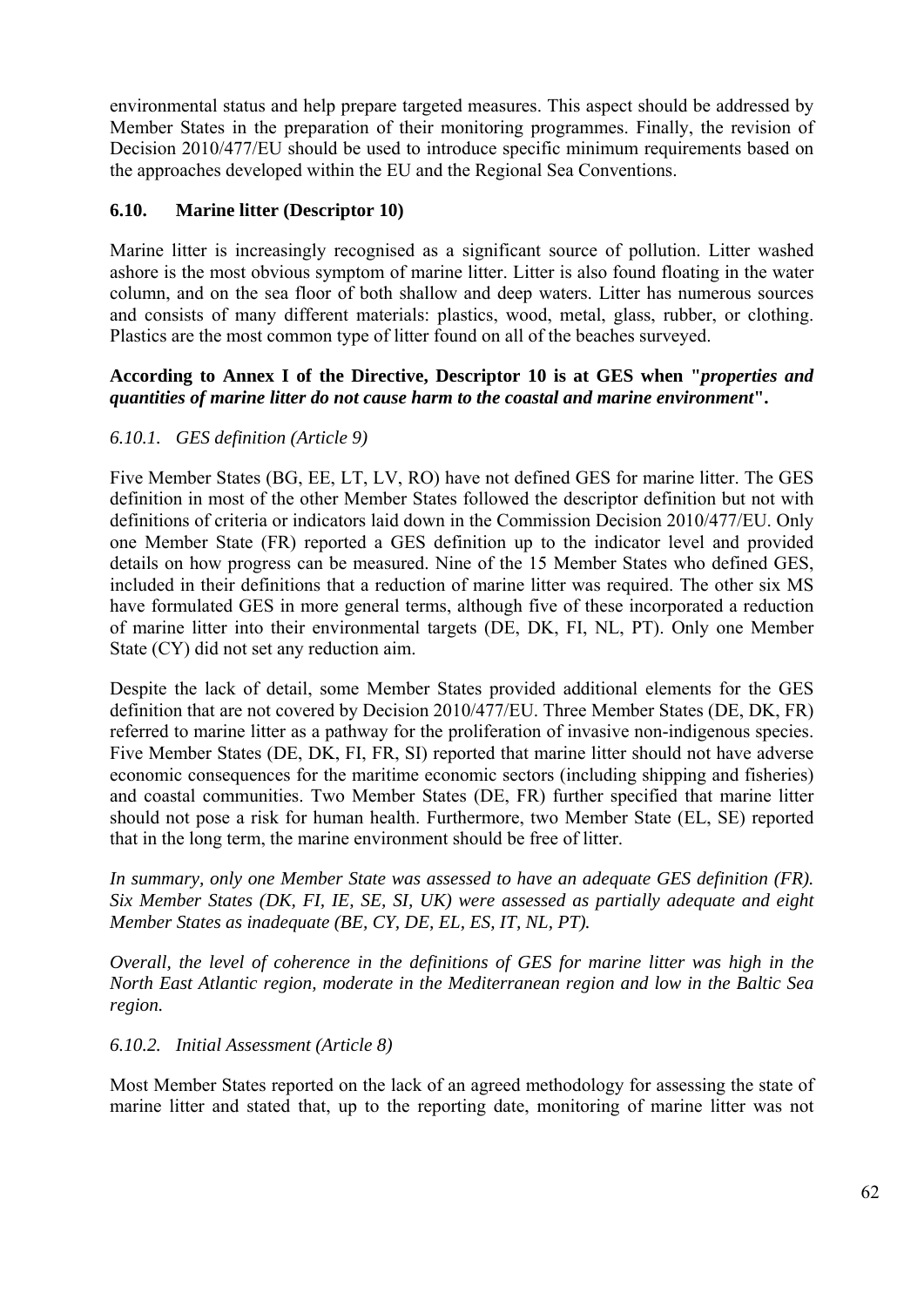systematically done. This is reflected in the different units used for reporting on the amount of litter (e.g. kg/km, number per  $km^2$ , items/100 m).

Most information was related to litter at the coast. In the **Mediterranean** this data originated often as a by-product of beach cleaning actions. Within the **North East Atlantic**, the OSPAR methodology for beach litter monitoring was used.

Little information was reported on litter in the water column, including floating macro-litter and micro-particles. Data from 'Fishing for litter'<sup>27</sup> projects in the North Sea were reported by three Member States (BE, NL, UK).

Substantial data were reported on seabed litter in the **Mediterranean** Sea by most Member States in the region (except CY, SI), detailing mostly the geographical distribution, densities, types of marine litter and in some cases also seasonal differences.

The impact of marine litter on biota was reported by four Member States in the **Mediterranean** Sea (ES, FR, IT, SI). Two Member States of the Adriatic Sea subregion (IT, SI) focused on the loggerhead turtle *Caretta caretta* as the indicator species, while two Member States of the Western Mediterranean subregion (ES, FR) analysed various species, including sea turtles, whales and dolphins. The North Sea Member States reported on the analysis of plastics in the stomach of Northern Fulmars, a sea-bird which occurs in part of the OSPAR region.

Only a limited number of MS made an explicit statement that the status of the marine environment with regard to marine litter was not good. As seen from the GES definition and the targets, almost all MS aimed at a reduction of marine litter, either by location (on the beach, in the water column, or on the sea floor) or by type (microplastics or ingested). Implicitly this means that MS recognised that the present situation was not in good status.

*In summary, the reporting on the initial assessment of marine litter was assessed as adequate for nine Member States (BE, DE, EL, ES, FR, IE, LT, SI, UK). It was assessed as partially adequate for four Member States (DK, IT, NL, SE) and inadequate also for four Member States (CY, EE, FI, LT). Two Member States (LV, RO) did not report on this descriptor.* 

*The level of coherence of the initial assessment in the Ionian and Central Mediterranean Sea subregion was low and in the Western Mediterranean Sea subregion was high. Overall, the level of coherence in the initial assessment for Descriptor 10 for the Mediterranean region was moderate.*

*The coherence of the initial assessment on marine litter for the North East Atlantic region and for the subregions Greater North Sea, Celtic Seas and Bay of Biscay and Iberian Coast was high.* 

*The overall level of coherence in the assessment of marine litter by the Baltic Sea Member States was moderate.*

<sup>&</sup>lt;u>.</u> <sup>27</sup> 'Fishing for litter' is the methodology to collect litter at sea by fishermen and is covered by OSPAR Recommendation 2010/19.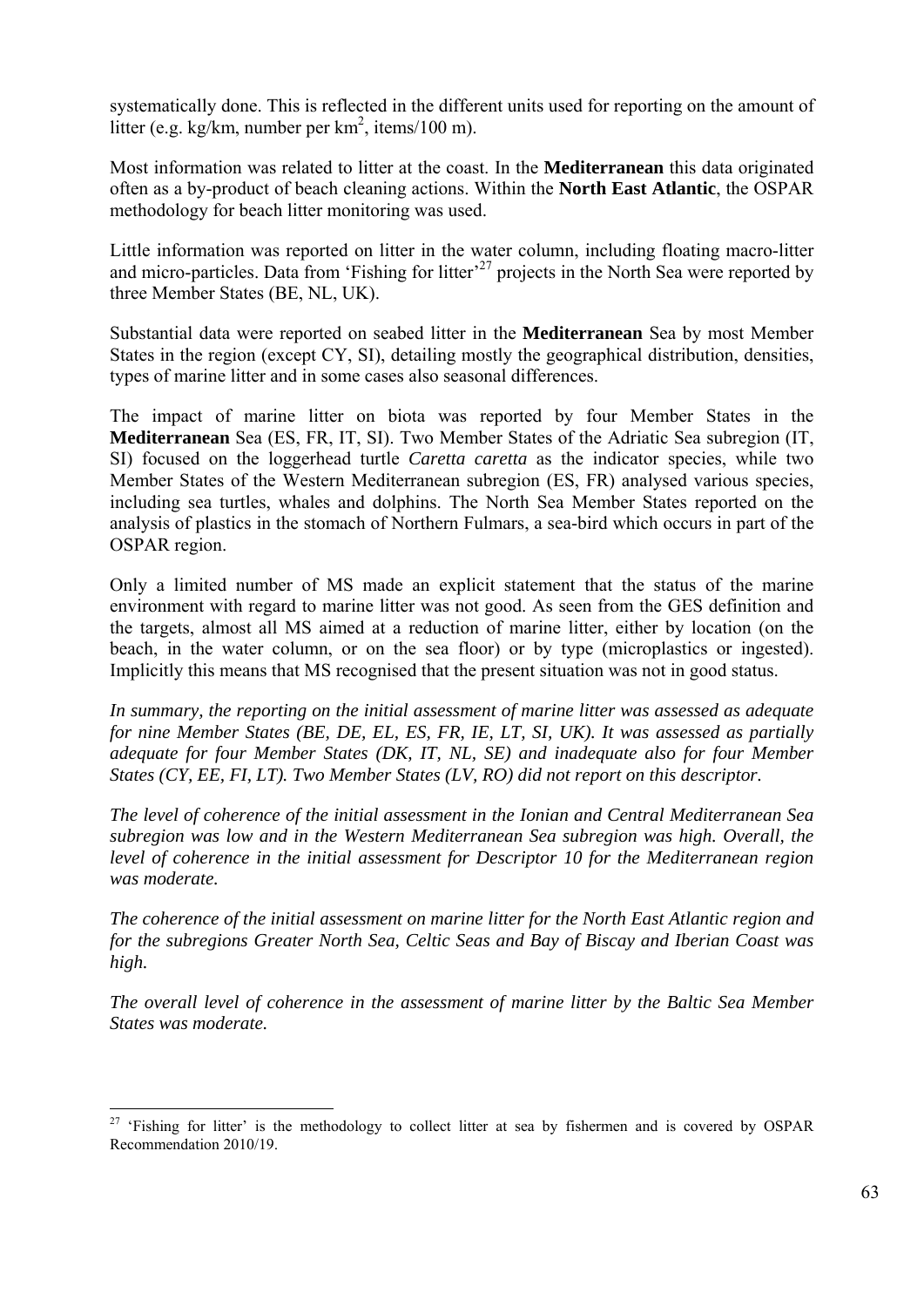#### *6.10.3. Environmental targets (Article 10)*

The defined targets for marine litter are a good starting point for all Member States, but require further specification. Reduction targets for Descriptor 10 were defined by all Member States, with the exception of 5 (BG, CY, LT, LV, RO) whereby the number of reduction targets varies from one to six. For three quarters of the MS, these targets were measurable. Member States have set a target to reduce visible litter from beaches, including by removing existing waste and to reduce the entry into the marine environment of new waste from either land- or sea-based sources. The third most-frequently defined target was that of a reduction of the impact on marine life. Two Member States (BE, NL) cited the OSPAR Quality Objective (EcoQO) target on Northern Fulmars, while four Member States (DE, FR, IE, PT) indicated its potential use as indicator. In the **Mediterranean**, other species were considered as an alternative to the Northern Fulmar. In addition, one Member State (DE) has set targets to reduce the entanglement of birds in marine litter.

Quantitative threshold values have not been set, except when the EcoQO target on the ingestion of plastic by Fulmars was cited (by two Member States only – BE and NL).

Occasionally, targets have been set by individual Member States on micro-plastics, on recreational litter at beaches and on collected litter from Fishing for Litter. One Member State (PT) confirmed its commitment to the MARPOL Convention and the collection of shipping waste in the Directive on Port Reception Facilities.

Many Member States expressed the need to increase the knowledge base by addressing the identified knowledge gaps in order to define GES and targets better and assess the impact on the marine environment.

In summary, no Member State was assessed as having defined adequate targets for Descriptor *10. The targets of nine Member States were assessed as partially adequate (BE, DE, ES, FR, IT, NL, SI, SE, UK) and the targets of six Member States were assessed as inadequate (DK, EE, EL, FI, IE, PT). BG, CY, LT, LV, RO did not define targets for Descriptor 10.* 

*The overall level of coherence in the setting of targets for marine litter across the North East Atlantic, the Mediterranean regions and the Baltic sea regions was moderate. .*

#### *6.10.4. Consistency between GES, initial assessment and targets*

The consistency between the three relevant articles of the Directive for marine litter was very limited. In the ideal situation, the GES definition followed the criteria of the Decision 2010/477/EU, i.e. addressing the amount of litter in the environment along with its sources and impacts. In the initial assessment, those elements should have been looked at and the environmental targets set for these elements in order to be able to monitor progress towards GES. However, in general, MS did not apply this approach systematically, partly because the data on certain aspects (mainly impacts, but also sources) were not available. This descriptor also covered different zones: coast, water (column and floating), sea-floor and even ingested litter which made target-setting for all these aspects difficult. Sometimes the definition of GES was more comprehensive and contained more elements than the initial assessment or the targets set, e.g. mentioning a reduction of litter input in the GES definition without defining a specific target for this or making an assessment of sources and levels of the present input.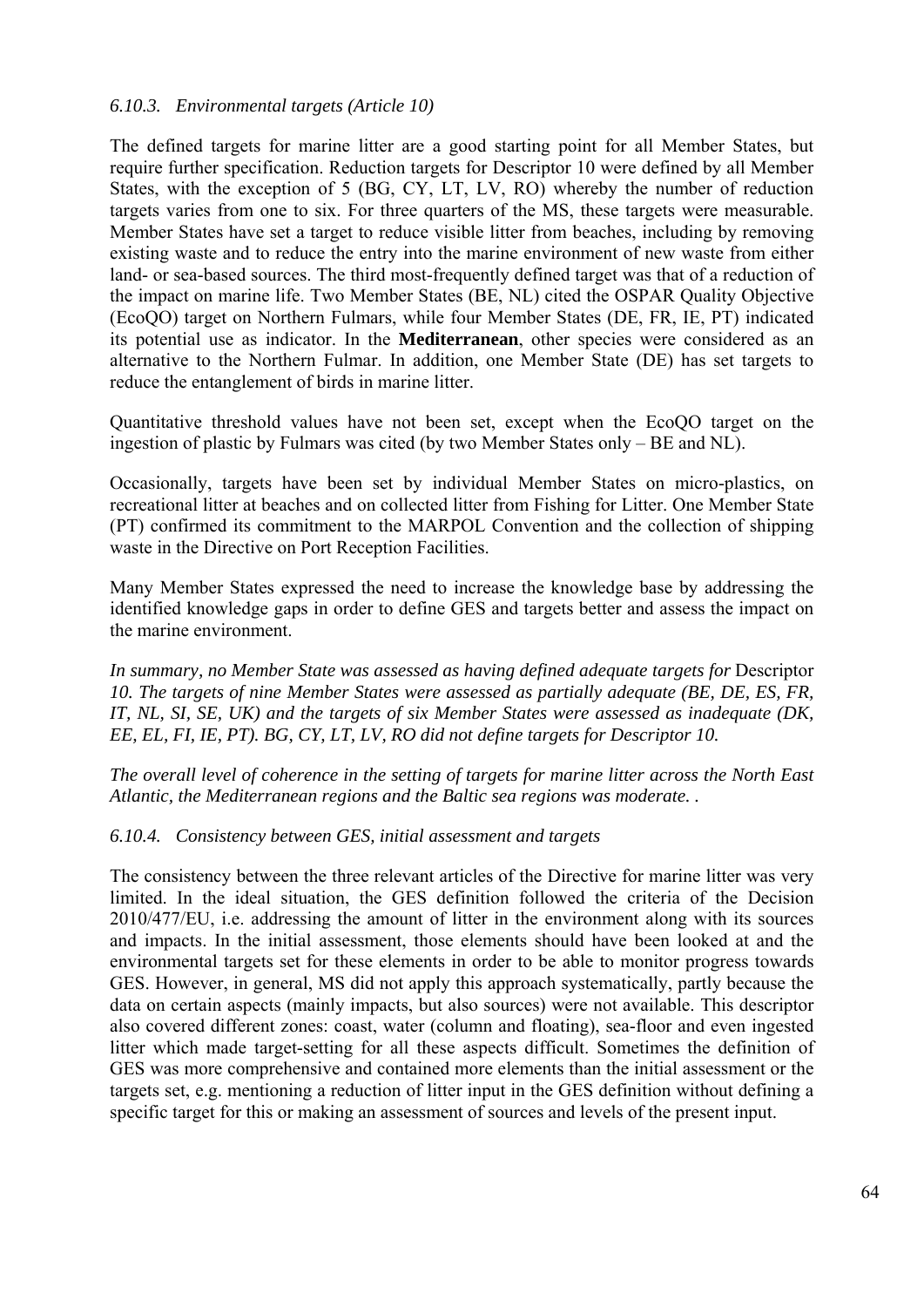Some Member States formulated a set of targets which can be considered as essential boundary conditions, mainly the targets related to the management of marine litter and involvement of stakeholders.

Primarily in the NE Atlantic, consistent use and reference was made to OSPAR methodologies and data, in the GES definition, the initial assessment and the targets. The IA and targets consistently focused on beach litter, litter collected at sea and plastics ingested by fulmars. However, other aspects of the marine and coastal environment were not covered.

### *6.10.5. Conclusions*

The overall level of adequacy for Descriptor 10 of the 19 Member States which were assessed is given in Figure 20.



*Figure 20: Summary of the assessments of adequacy of Member State's reports for MSFD Articles 8, 9 and 10 for Descriptor 10 on marine litter. The bars indicate the number of Member States which were assessed as adequate, partially adequate and inadequate.* 

The overall level of coherence for Descriptor 10 per marine region is given in Figure 21.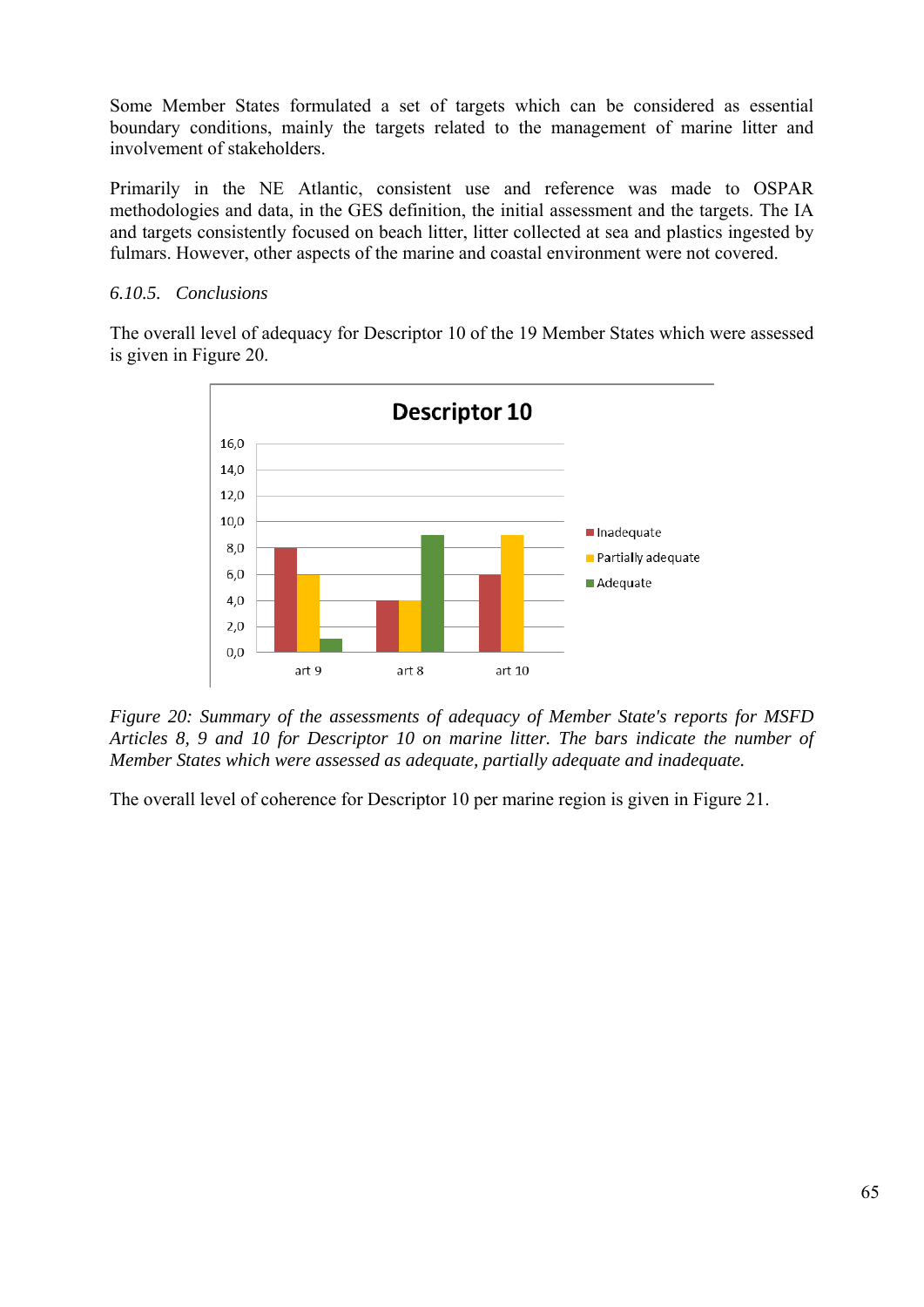

*Figure 21: Summary of the assessments of coherence of Member State's reports within each region for MSFD Articles 8, 9 and 10 for Descriptor 10 on marine litter. The bars indicate whether the reports were assessed as having a low, moderate or high level of coherence within each region.* 

It is clear that Member States had difficulty in formulating an adequate definition of Good Environmental Status for marine litter. This was not adequately performed for the largest group of countries. An initial assessment, based on existing information and data was possible in most Member States although it did not cover all aspects due to a lack of information, a fact frequently cited by MS. However, specific plans to address these information gaps were often missing. Almost all Member States defined environmental targets which aim to reduce marine litter but did not address all relevant aspects such as sources or impact. The targets also often failed to set quantities which would guide progress towards achieving GES and facilitate monitoring. The aim to reduce marine litter without a comprehensive assessment of the impacts can be considered as a good example of the precautionary principle, whereby it is commonly agreed that litter (especially plastic) does not belong in the marine environment.

To improve adequacy and coherence, the general recommendations in this report apply. The quantification of litter reduction targets is a necessity to guide measures and to monitor progress. The Commission is developing quantitative headline reduction targets for marine litter which will aid the development of regional and national reduction targets.

In the monitoring programmes the lack of information on marine litter should be addressed so that identification of possible sources can be seen as a necessary step towards efficient and appropriate measures to reduce the amount of litter entering the marine environment. Use should be made of the guidance developed under the Common Implementation Strategy by the Technical Group on Marine Litter. The development of regional action plans on marine litter in the context of the Regional Sea Conventions is one good example of coordinated action. Finally, the revision of Decision 2010/477/EU should be used to introduce specific minimum requirements based on the approaches developed within the EU and the Regional Sea Conventions.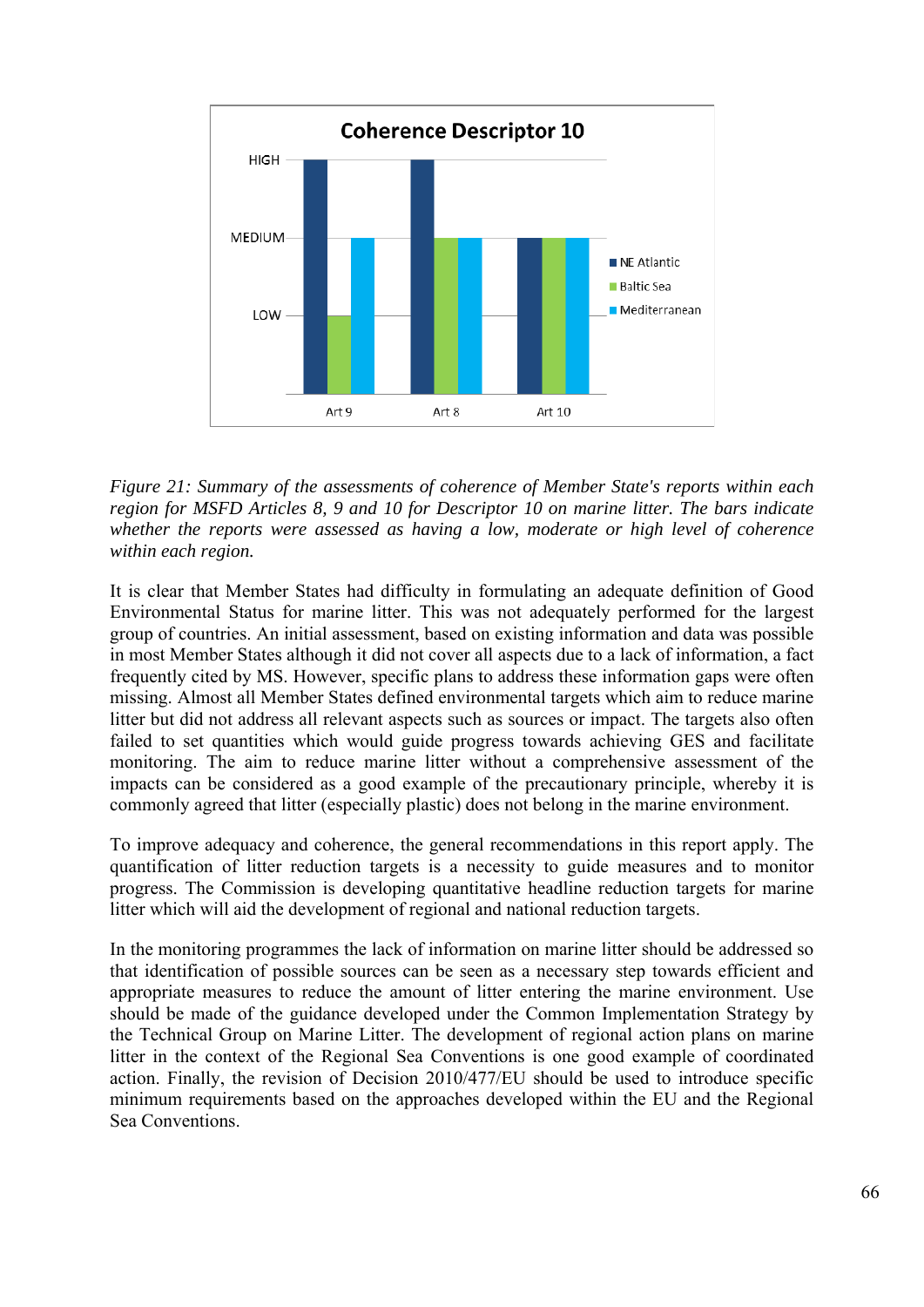## **6.11. Energy including underwater noise (Descriptor 11)**

The development of targets and indicators for underwater noise has been the main focus in the MSFD implementation to date; criteria and indicators related to other forms of energy might be developed later. Noise input to the marine environment occurs at many scales of both space and time. Anthropogenic sounds may be of short duration (e.g. impulsive sounds, such as from seismic surveys and piling for wind farms and platforms, as well as explosions) or be long-lasting (e.g. continuous sounds, such as dredging, shipping and energy installations). Lower frequency sounds may travel very far through the water. Natural phenomena (e.g. lightning, rain and waves) generate sound at various frequencies.

Different species are sensitive to different frequency levels. Species that are exposed to noise may be adversely affected over a short time-scale (acute effect) or a long time-scale (permanent or chronic effects). Adverse effects may range from subtle (e.g. temporary harm to hearing, behavioural effects) to obvious (e.g. in the worst case, death).

### **According to Annex I of the Directive, Descriptor 11 is at GES when "***introduction of energy, including underwater noise, is at levels that do not adversely affect the marine environment***".**

#### *6.11.1. GES definition (Article 9)*

Five Member States have not defined GES for underwater noise (BG, EE, LT, LV, RO). All other Member States have defined GES for Descriptor 11 but they have used different approaches. Two Member States (NL, PT) provided a definition of GES that was a copy of (or very similar to) the Descriptor 11 criteria of the Commission Decision 2010/477/EU. Other Member States (FR, UK and to a certain extent SE) provided definitions which were in line with the definitions of the 2010 Commission Decision but which were further developed. Three Member States (ES, FR, SI) have extended the scope of the GES definition in the Decision substantially and added high frequency impulsive sounds (e.g. originating from the sonar of pleasure boats) to their GES definition. Another group of Member States (BE, DE, IE), for various reasons, were not (or only roughly) in line with the definitions of the 2010 Commission Decision.

Although most of the Member States defined GES at descriptor and criteria levels, a few of these (BE, DK) did not (clearly) make use of both criteria of the 2010 Commission Decision. Only one Member State (DE) has covered other sources of energy in its definition of GES, namely, light, emission of electromagnetic fields and heat. Only three Member States (DE, FR, UK) have provided threshold values for GES.

*In summary, two MS have an adequate GES definition (FR, UK), six Member States were partially adequate (BE, DE, EL, IE, SE, SI) and seven Member States were inadequate (CY, DK, ES, FI, IT, NL, PT).* 

*The level of coherence of the definitions of GES across the North East Atlantic region was considered to be low; in the Celtic Seas subregion it was high. The coherence in the Baltic Sea region was low. The level of coherence in the Mediterranean Sea region was moderate.*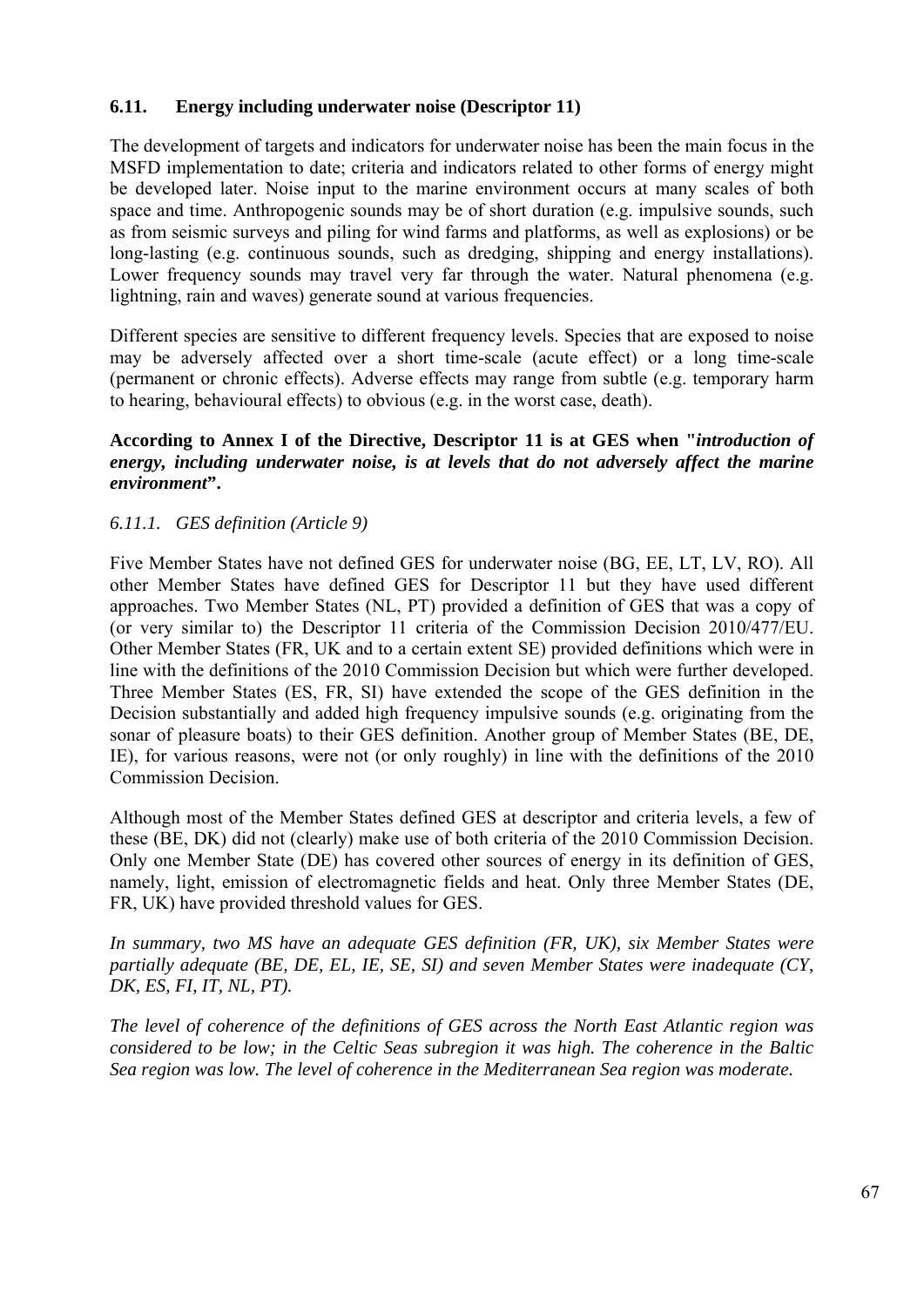### *6.11.2. Initial assessment (Article 8)*

Over one-third of the Member States (BE, CY, DK, EE, LT, NL, PT) have undertaken very limited assessments of underwater noise. Six MS (DE, ES, FR, IE, SI, UK) provided a more detailed assessment. Six Member States (EL IT, LV, PT, RO, SE) have not carried out any initial assessment.

In most cases, the initial assessment was very limited and general and did not go much beyond the identification of the main causes of pressure (being shipping, offshore exploration and production, port operations and defense) and the acknowledgment of information gaps. When information was provided in a more consistent manner, it was nonetheless in most cases descriptive and more focused on pressures than impacts. Only a few Member States (e.g. DE) tried to quantify some parameters. In the reporting sheets, only two Member States made a quantification of the proportion of their assessment area affected by the noise pressure but they were not based on the same criterion. One of them (FR) assessed continuous sounds and concluded that 75-100% of its area was affected while the other one (IE) assessed impulsive sounds and concluded that less than 1% is affected. No Member State has provided a clear conclusive judgment on whether the current level of the pressure or its impacts was acceptable.

Two Member States (ES, FR) have developed an inventory of the level of underwater sound, based on the sources that can produce underwater sound, and visualised the results on a map. One of these (ES) reported the cumulative sound pressures, while the other (FR) has developed a separate map for ambient and impulsive sound. One Member State (SI) has done substantial, recent monitoring of underwater noise.

*In summary, the initial assessments of six Member States were assessed as adequate (DE, ES, FR, IE, SI, UK), three MS were assessed as partially adequate (EE, FI, LT) and four were assessed as inadequate (BE, CY, DK, NL).* 

*The level of coherence for the Mediterranean Sea regions was low. The level of coherence across the Baltic Sea region was considered moderate. The North East Atlantic region was considered to be relatively high, as the vast majority of the Member States (albeit with different levels of detail) focused on the identification of the sources of underwater noise, the acknowledgment of gaps and the need for future monitoring.*

#### *6.11.3. Environmental targets (Article 10)*

Many Member States (except BG, CY, IE, IT, LT, LV, RO, SE) have defined environmental targets and associated indicators for Descriptor 11. The response to this descriptor was very diverse in terms of setting targets. Five Member States (ES, FR, NL, PT, SI) have included high-level qualitative objectives rather than measurable targets. Two Member States (ES, PT) have also defined monitoring targets. Two other Member States (BE, DE) have opted to define very concrete noise exposure criteria that are also applied in Environmental Impact Assessment (EIA) legislation for wind farms, instead of defining pressure-based targets/indicators. One Member State (DK) reported only a target for impulsive sounds. Finally, one Member State (UK) opted for very concrete targets that further develop the conceptual approach behind the indicators which were essentially pressure-based.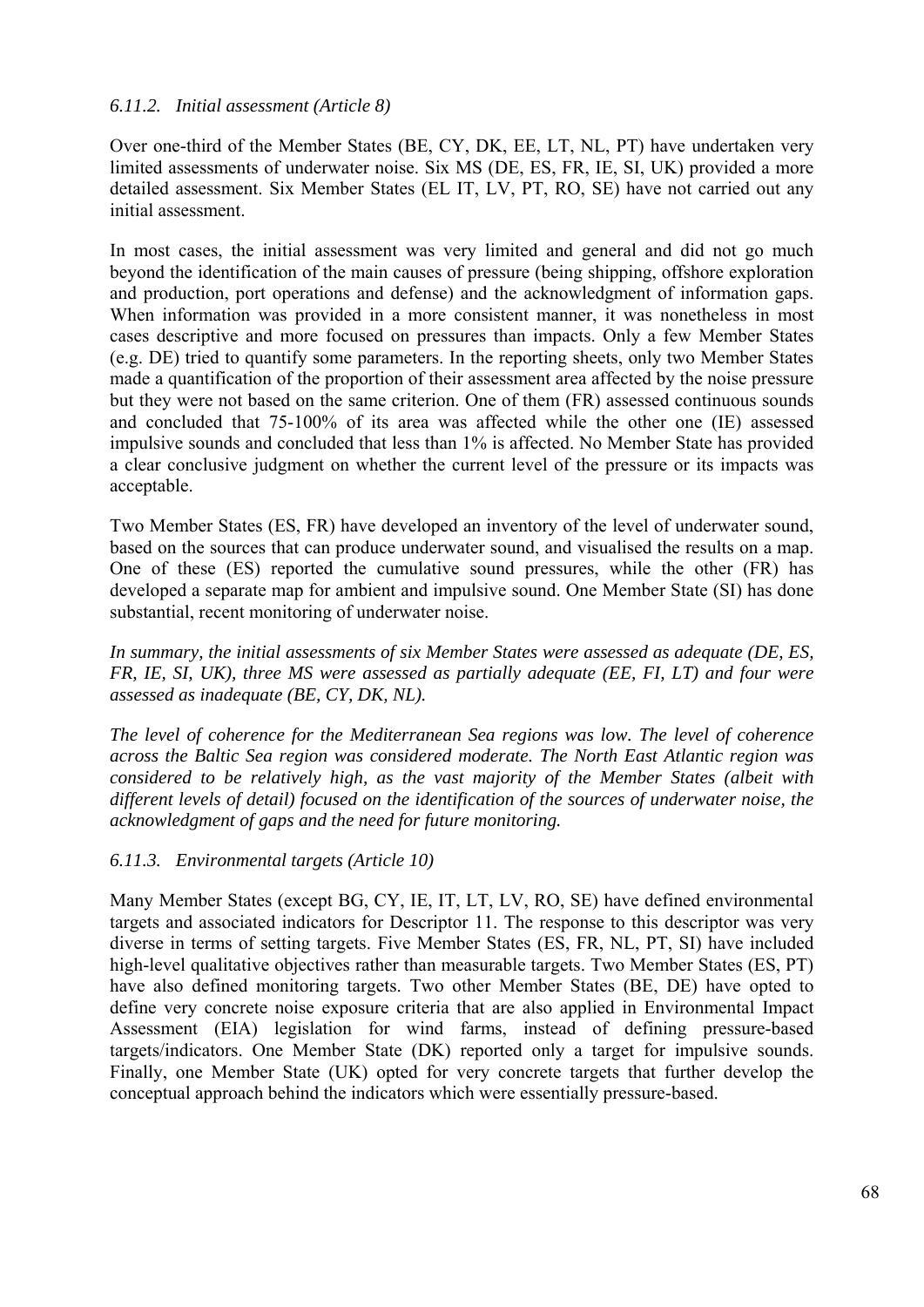For one MS (FR), the (sub)targets for the Mediterranean appeared more specific and measurable than those defined for the Atlantic subregions. It made a specific reference to limit the acoustic disturbances to mammals and bird nesting sites.

*In summary, one Member State was assessed as having defined adequate targets (UK). Five Member States were assessed as partially adequate (BE, DE, DK, FI, FR) and six were assessed as inadequate (EE, EL, ES, NL, PT, SI).* 

*The level of coherence in the setting of environmental targets for Descriptor 11 across the Baltic Sea and North East Atlantic regions was considered to be low. The level of coherence in the Mediterranean Sea region was moderate.* 

#### *6.11.4. Consistency between GES, initial assessment and targets*

A large group of countries have not set targets because of a lack of data and also a lack of formulating an adequate definition of GES. The targets were consistent with the level of knowledge reflected by the initial assessment. Although the GES definition was consistent with the set of targets, and in correspondence with the Decision, it was not specific enough. The main pressures were reported in the initial assessment but were described in limited detail. The targets and the GES definition did not address the pressures of underwater noise.

#### *6.11.5. Conclusions*

The overall level of adequacy for Descriptor 11 of the 19 Member States which were assessed is given in Figure 22.



*Figure 22: Summary of the assessments of adequacy of Member State's reports for MSFD Articles 8, 9 and 10 for Descriptor 11 on energy including inderwater noise. The bars indicate the number of Member States which were assessed as adequate, partially adequate and inadequate.* 

The overall level of coherence for Descriptor 11 per marine region is given in Figure 23.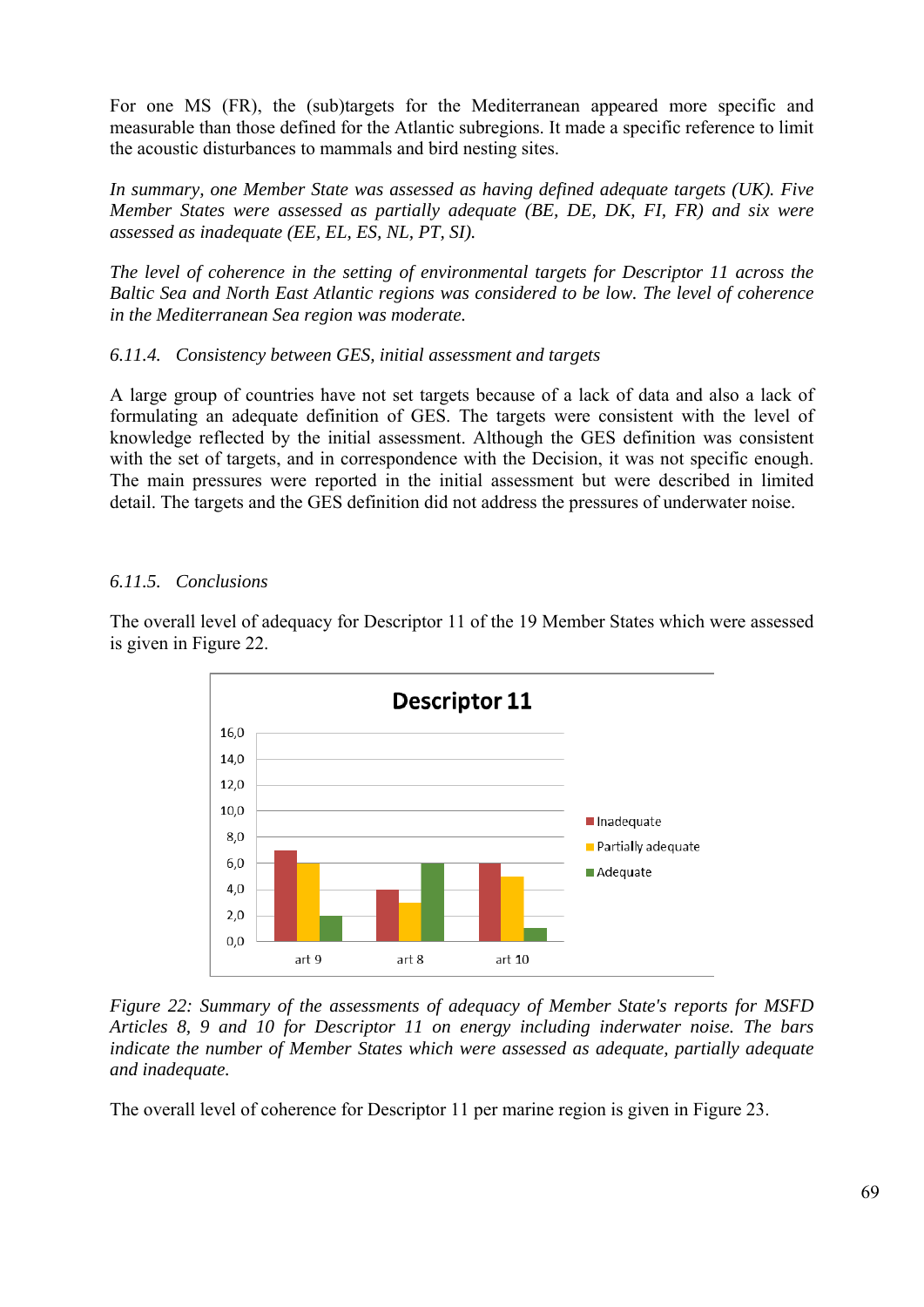

*Figure 23: Summary of the assessments of coherence of Member State's reports within each region for MSFD Articles 8, 9 and 10 for Descriptor 11 on energy including underwater noise. The bars indicate whether the reports were assessed as having a low, moderate or high level of coherence within each region.* 

It can be concluded that GES for underwater noise, for both impulsive and ambient noise, is difficult to define at present since the impacts on the ecosystem are not fully known at this stage. Some MS stuck closely to the GES description of the Decision, others extended the scope or changed the emphasis. The Initial Assessment is qualitative, identifying possible sources of underwater noise but does not address its impacts. Lack of data and knowledge are given as the main reasons for this. This knowledge gap on the pressure and what is good (or not good) status is reflected in the fact that the targets are often missing.

To improve adequacy and coherence, the general recommendations in this report apply. In addition, specifically for Descriptor 11, Member States should fill, as a priority, the data and knowledge gaps in the next steps of the MSFD implementation. Guidance on the monitoring of both ambient and impulsive noise is given by the CIS process by the Technical Group on Noise. In addition to the collection of relevant data on the degree of the pressure, further research on impacts is needed, both for ambient and for impulsive noise.

The establishment of a noise registry is a first step to collect the data required to manage underwater noise in such a way that it did not adversely affect the marine ecosystem.

Based on the knowledge of the (potential) impacts, it will be a challenge to turn the register of loud impulsive noise into a management instrument at the subregional level to prevent adverse effects on the ecosystem. Such an instrument should be applicable to Member States which are part of that same subregion.

The development of sound maps for ambient noise, with the help of numerical modelling, is an important step towards the identification of possible problem areas for which targeted measures need to be identified.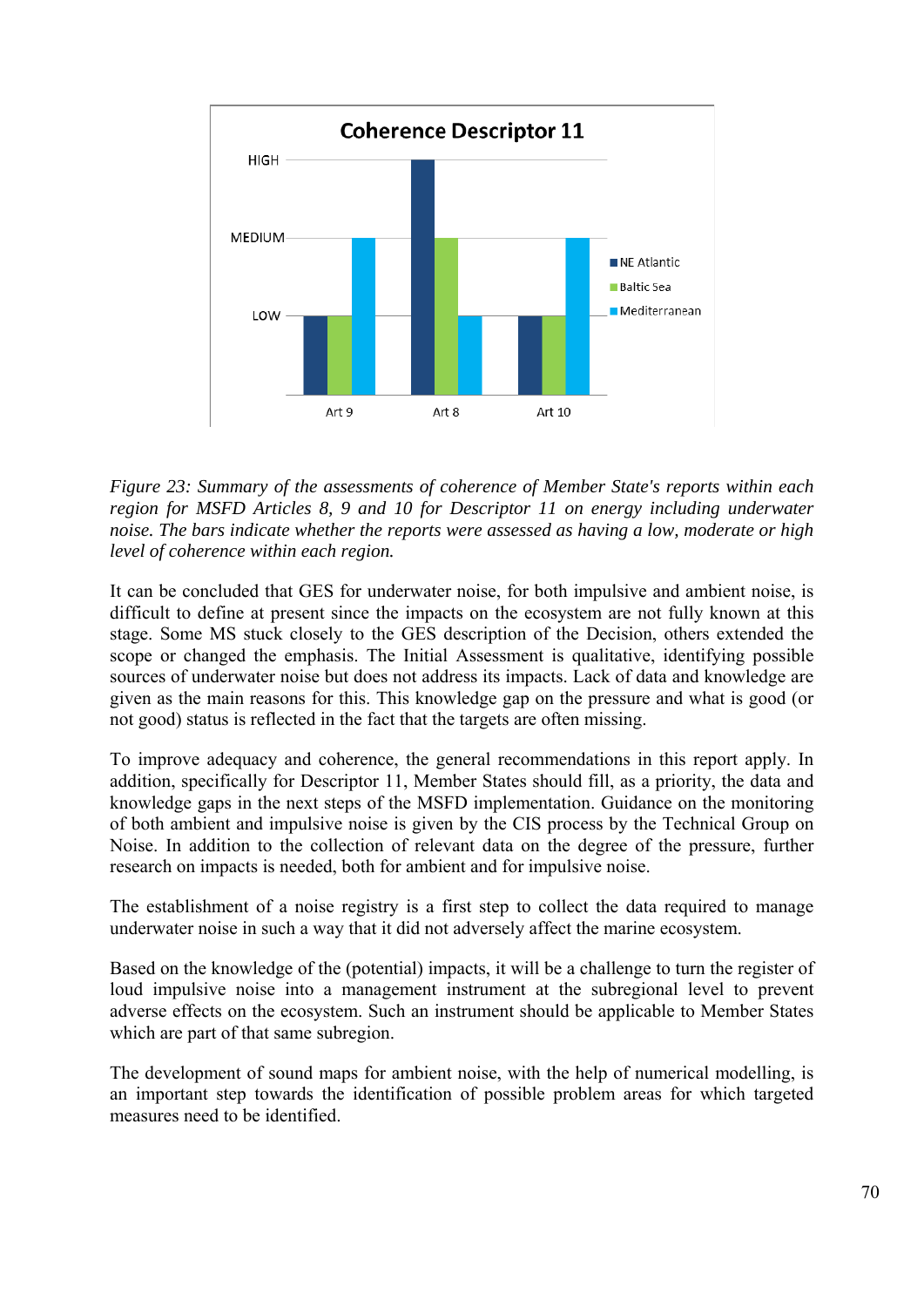Finally, the revision of Decision 2010/477/EU should be used to introduce specific minimum requirements based on the EU the approaches developed within the EU and the Regional Sea **Conventions** 

## **7. SOCIO-ECONOMIC ANALYSIS**

1

An economic and social analysis (ESA) of the uses of marine waters and of the cost of degradation of the marine environment is required in Article 8(1c) of the Directive. This will become increasingly important, in particular when discussing the socio-economic assessment of measures to be adopted by Member States in 2015. A preliminary assessment has focused at a high-level on the approaches used by the Member States for the ESA. The lack of available information and the existence of data gaps were acknowledged by the majority of Member States.

For the ESA, most Member States have used the Water Accounts approach<sup>28</sup>. Two Member States (LV, UK) applied the Ecosystem Services approach<sup>29</sup> and another two (LT, SE) have used a mixture of the Water Accounts and Ecosystem Services approaches.

The marine uses most commonly described (by at least half of the Member States) included fisheries, shipping, tourism, port operations, aquaculture, defence, marine research activities and renewable energy production (Figure 24).



*and social analysis of Member State's Initial Assessments (figures refer to the number of MS which included each use/activity).* 

 $28$  The starting point of the "Marine Waters Account" approach is the economy - e.g. the economic sectors depending on and using the marine waters. This approach focuses on what can be obtained from the national

accounts/statistics, and has low to medium data requirements. (see  $\overline{WG}$  ESA guidance document)<br><sup>29</sup> The starting points of the Ecosystem Services Approach are [the ecosystem services \(ES\) ob](https://circabc.europa.eu/w/browse/1dfbd5c7-5177-4828-9d60-ca1340879afc)tained from the marine waters. In a first step, these ES are identified and linked to marine uses. A second step consists in identifying and, if possible, quantifying the (economic) benefits derived from these ecosystem services. The Ecosystem Services Approach has high data requirements.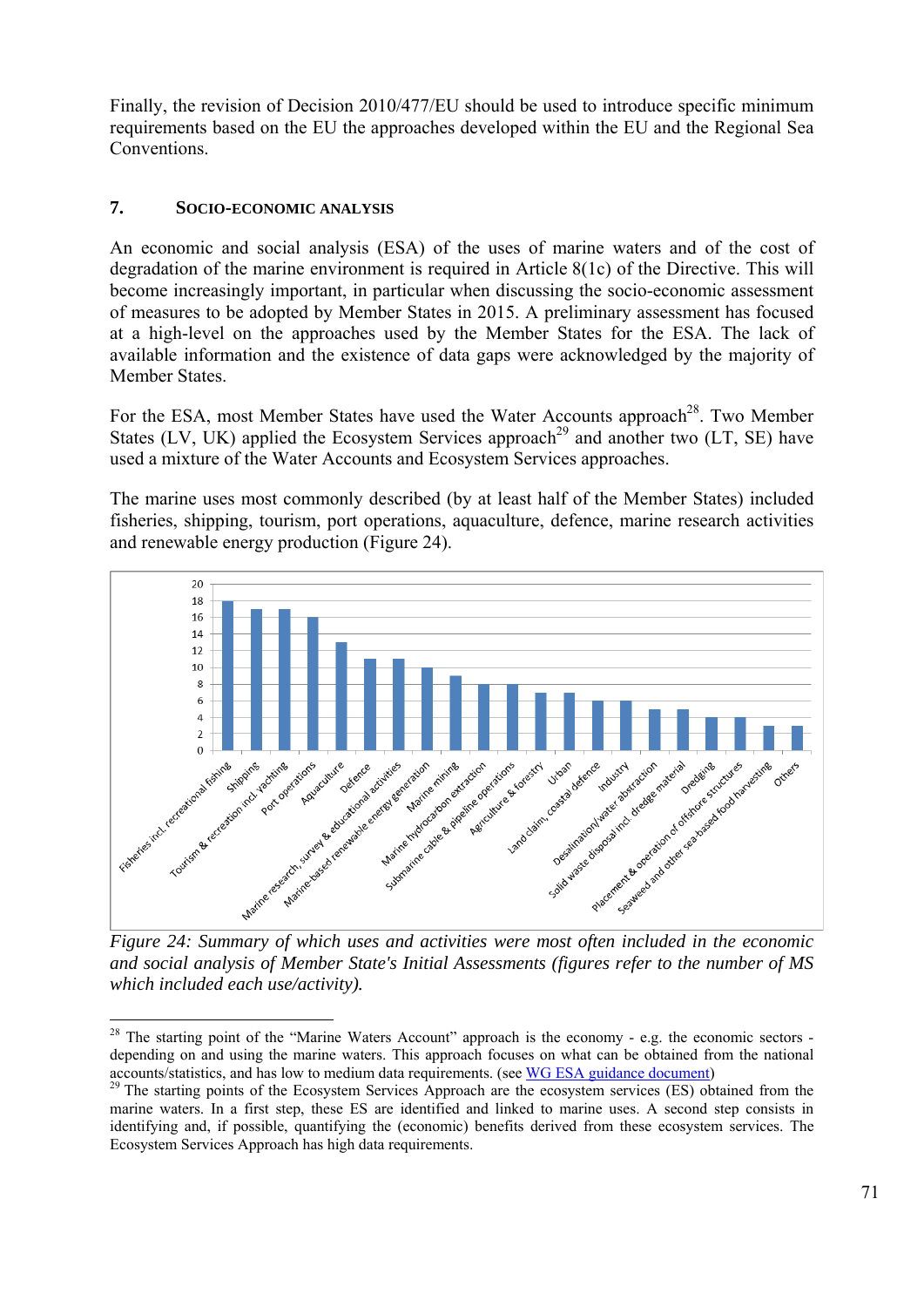For the analysis of the cost of degradation, the approaches used were more diverse but, even so, half of the Member States used a cost-based approach<sup>30</sup>. Five Member States (IE, LV, SE, SI, UK) used the Ecosystem Services approach<sup>31</sup>, two Member States (BE, EE) used the Thematic approach<sup>32</sup>, and two more (DE, LT) used a mixed approach, using different methods to calculate the cost of degradation. For one Member State (BG), the approach used was not clear. The approaches used are summarised in Figure 25.



*Figure 25: Summary of which methods were most often used in the analysis of the cost of degradation in Member State's Initial Assessments (figures refer to the number of MS which used each approach).*

Practically all Member States (except DK, LT) have referred to the MSFD CIS guidance  $\alpha$  document on the economic and social analysis<sup>33</sup> although with differing levels of detail.

#### **8. REGIONAL COOPERATION**

1

Regional cooperation amongst Member States and other relevant countries via the Regional Sea Conventions is well developed in all four regions. However, the role and the use of the results of this regional cooperation in the MSFD reporting varied considerably. All Regional Sea Conventions played an important role in the coordination of Member States' MSFD work, as required under Article 6 of the Directive. Significant efforts were made in their work

<sup>&</sup>lt;sup>30</sup> The cost-based approach is based on existing quantitative data on costs of measures currently implemented to prevent degradation of the marine environment (i.e. basically setting the costs of degradation equal to the costs of protecting the marine environment). This approach is based on the assumption that current costs for measures to prevent environmental degradation would only have been made if the value of what is obtained (preventing degradation) is higher than the cost of the measures. In this way, current costs can be seen as a lower bound

estimate for costs of degradation (WG ESA Guidance).<br><sup>31</sup> See above; the difference in assessing the costs of degradation (instead of the marine uses) via the Ecosystem Services Approach is that the potential value of ES under GES is calculated, and the difference between this value and the expected value (under BAU) represent the costs of degradation.

 $32$  The thematic approach is a simplified version of the Ecosystem Services Approach, which includes an analysis of the present costs, expenses and loss of benefits related to the anthropogenic degradation of the marine environment, but excludes the future element.

<sup>33</sup> <https://circabc.europa.eu/w/browse/1f5a5ca0-b797-4d3f-b4bb-8adc9bf48177>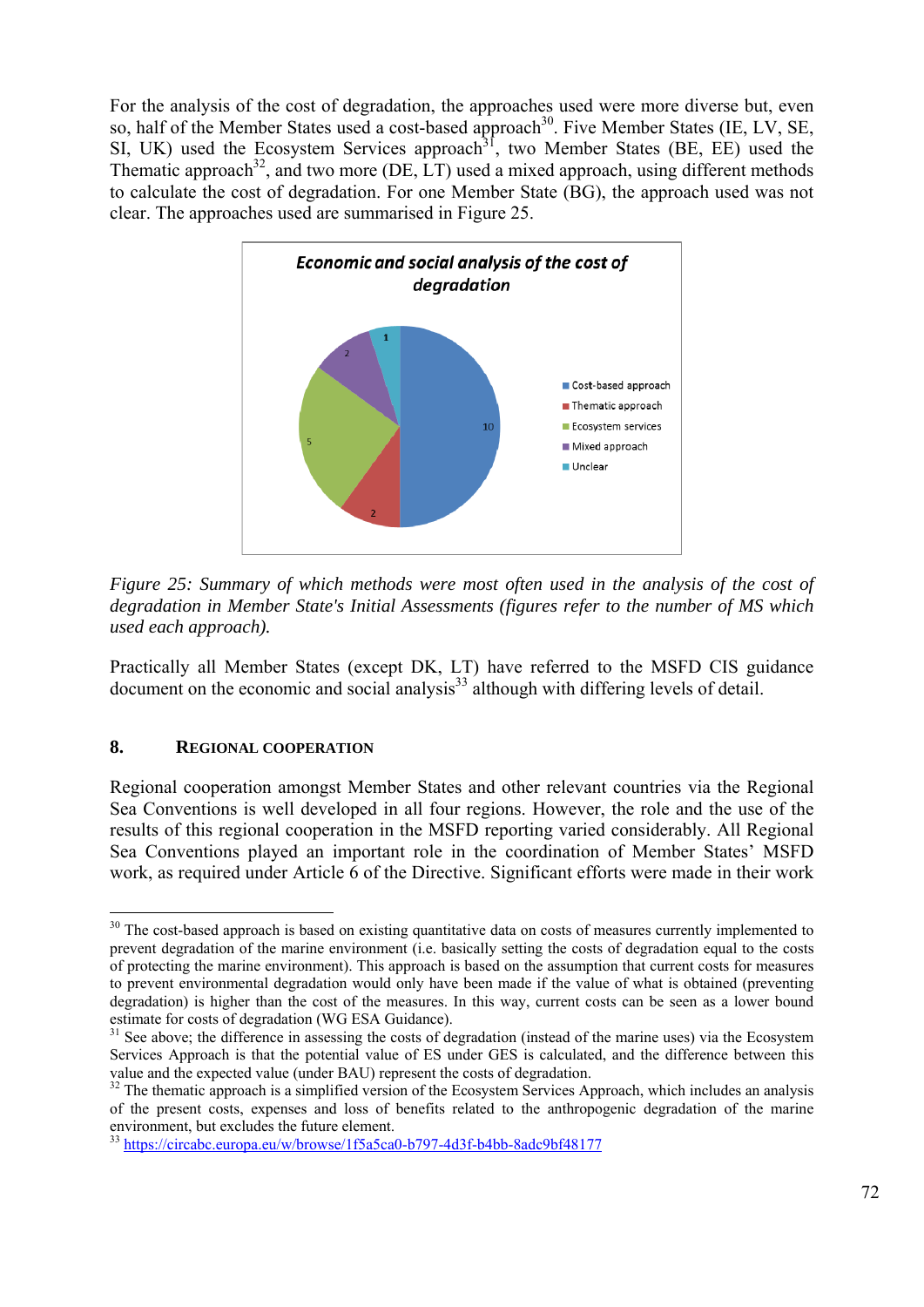to support Member States in their implementation and to develop regionally-coordinated approaches, although the timetables and levels of ambition did not always match the provisions of the MSFD in the past. Even more surprisingly was the low level to which Member States have made use of the agreed results of this regional coordination in their national implementation reports. This was the case in the **Baltic** Sea region, but even more so for Member States in the **Mediterranean** and **Black Sea** regions, where hardly any reference was made in national reports to the results of these two Conventions. At the same time, no adequate alternative coordination mechanisms between Member States in the **Mediterranean** and the **Black Sea** were in place. This explains, to a certain extent, the low level of coherence achieved in the Member States' reports in these regions.

Further work since 2012 has been undertaken within all conventions which addresses some of the shortcomings that were recognised within the conventions (see, for example, regional contributions (Annex 4) to the MSFD Common Implementation Strategy 2014 and beyond<sup>34</sup>).

# **9. CROSS CUTTING ISSUES**

# **9.1. Public consultation and status of the reports**

Article 19 of the Marine Directive requires that each Member State organise a public consultation procedure on the implementation of this Directive. Member States have to ensure that all interested parties are given early and effective opportunities to participate, involving, where possible, existing management bodies or structures.

The Commission received information from 17 Member States with regard to their public consultation process on their reports for the three articles (Art. 8, 9 and 10). From 15 of these Member States (except BG, IT) a link to their public consultation web-page was received<sup>35</sup>. In almost all MS this consultation took place in the first half of 2012. Three Member States (EL, IE, LV) had not undertaken such a consultation by the time they submitted their reports to the Commission, but indicated that they were doing so in the meantime. Some Member States may also have substantially modified their reports, and not submitted them again to public consultation.

As a consequence, the status of some reports submitted to the Commission was in a few cases unclear (EL, IE, IT, LV). Furthermore, one Member State (EE) stated that its report was a proposal. The Commission intends to follow up bilaterally with these countries using the most appropriate procedures.

## **9.2. Statutory nature of GES and targets**

The Directive requires Member States to establish GES and environmental targets but it does not specify in what legal form they must be established. According to the Commission's conformity assessment, Member States should consider laying down their GES determinations and targets in a statutory manner in order to improve their enforceability.

<sup>1</sup> <sup>34</sup> [MSFD CIS work programmes \(https://circabc.europa.eu/w/browse/1ce3bda3-d469-4d2d-828d-a840e4f98370\)](https://circabc.europa.eu/w/browse/1ce3bda3-d469-4d2d-828d-a840e4f98370)

<sup>35</sup> [http://ec.europa.eu/environment/marine/public-consultation/index\\_en.htm](http://ec.europa.eu/environment/marine/public-consultation/index_en.htm)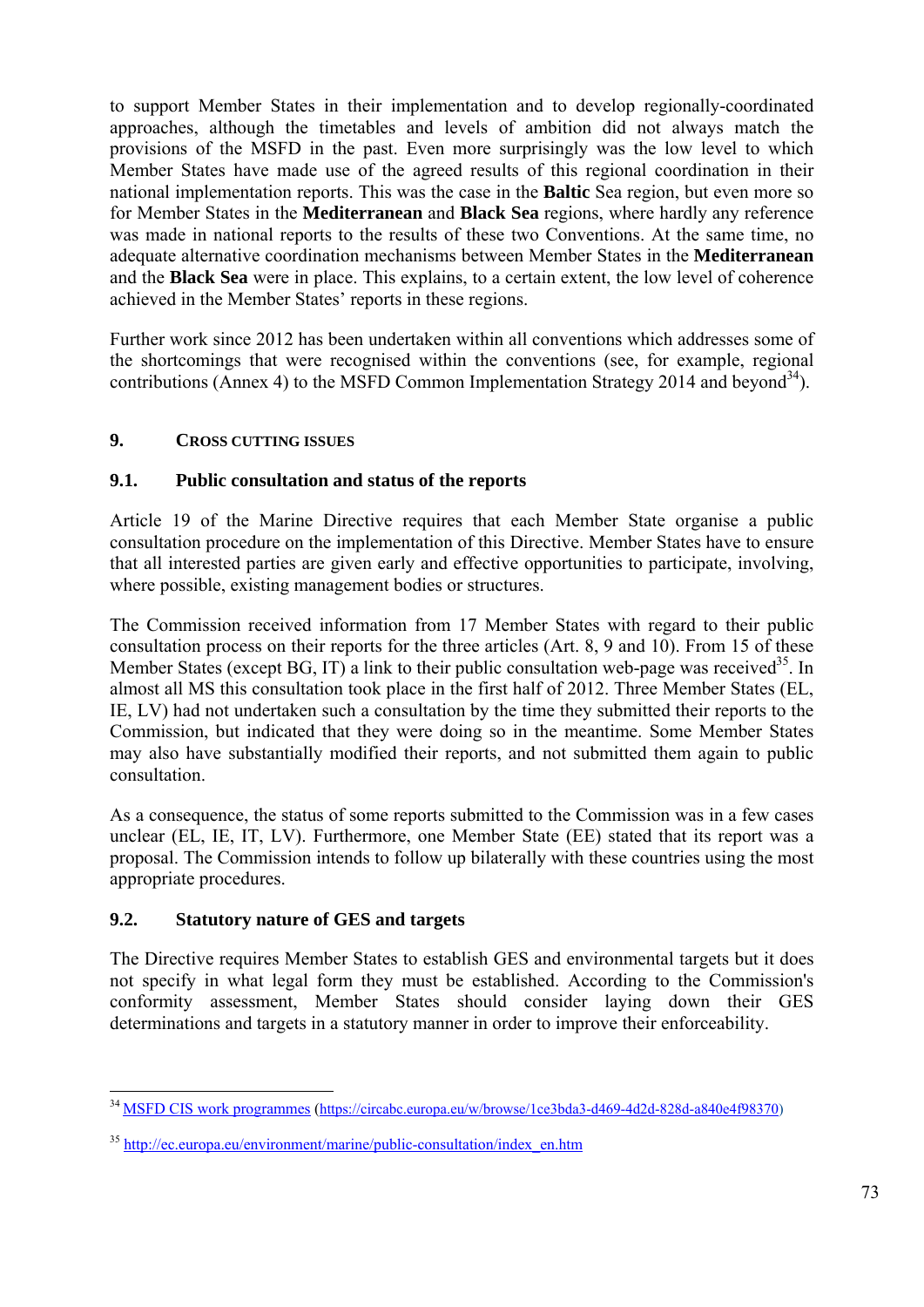Only a few Member States (e.g. SE, FR) provided reassurances that their GES and targets are statutory.

# **9.3. Delimitation of 'marine waters'**

The geographical areas in which Member States must implement the Directive are defined as 'marine waters' (MSFD Article 3(1)).

The definition is based on the United Nations Convention on the Law of the Sea  $(UNCLOS)^{36}$ which is the international agreement that defines the rights and responsibilities of states in their use of the oceans. UNCLOS defines different areas measured from a 'baseline' with different rights and responsibilities.

As part of the 2012 reporting on Articles 8, 9 and 10, Member States were requested to provide GIS (Geographical Information System) data showing the boundaries of their marine waters and to outline the jurisdictional basis for their marine waters, including:

- a. MS marine waters relating to both the water column and seabed/subsoil of coastal waters, territorial waters and the Exclusive Economic Zone  $(EEZ)^{37}$ ;
- b. MS marine waters relating only to the seabed/subsoil beyond the EEZ.

The analysis of the information provided by Member States was undertaken with the assistance of the European Environment Agency (EEA). It was complex and is still ongoing because of a large number of open questions, some of them of very detailed technical nature.

Preliminary results of these ongoing analysis are, in particular:

- a. The total extent of marine waters of the EU Member States is approximately  $5,720,000$  km<sup>2</sup>, representing an area which is about 50% larger than the EU land area.
- b. Use of WFD Coastal Waters A number of countries make no reference to using WFD Coastal Waters in their definition of MSFD Marine Waters, as required according to Article 3(1) (b). This results in uncertainties in relation to the landward boundary or exclusions of certain areas (e.g. microtidal seas or excluded coastal areas).
- c. Use of EEZs or similar designations (for waters beyond Territorial Waters and where the MSFD applies to both the water column and the seabed and subsoil). All MS have EEZs which extend to 200nm from baselines, or to median lines where their waters adjoin neighbouring states, except for some Member States where clarifications are needed (EL, ES, FR, IT, SI, UK).
- d. Use of Continental Shelf areas (beyond EEZs, where MSFD applies only to the seabed and subsoil). Because the majority of MS are located around enclosed seas (Baltic, North, Mediterranean, Black), they do not have the opportunity to exercise

1

<sup>&</sup>lt;sup>36</sup> [http://www.un.org/depts/los/convention\\_agreements/texts/unclos/unclos\\_e.pdf](http://www.un.org/depts/los/convention_agreements/texts/unclos/unclos_e.pdf)

<sup>&</sup>lt;sup>37</sup> Some Member States have alternative designations to EEZs (e.g. the UK's Renewable Energy Zone), whilst in the Mediterranean Sea Greece's territorial seas extend to 6nm from the baseline (instead of 12nm).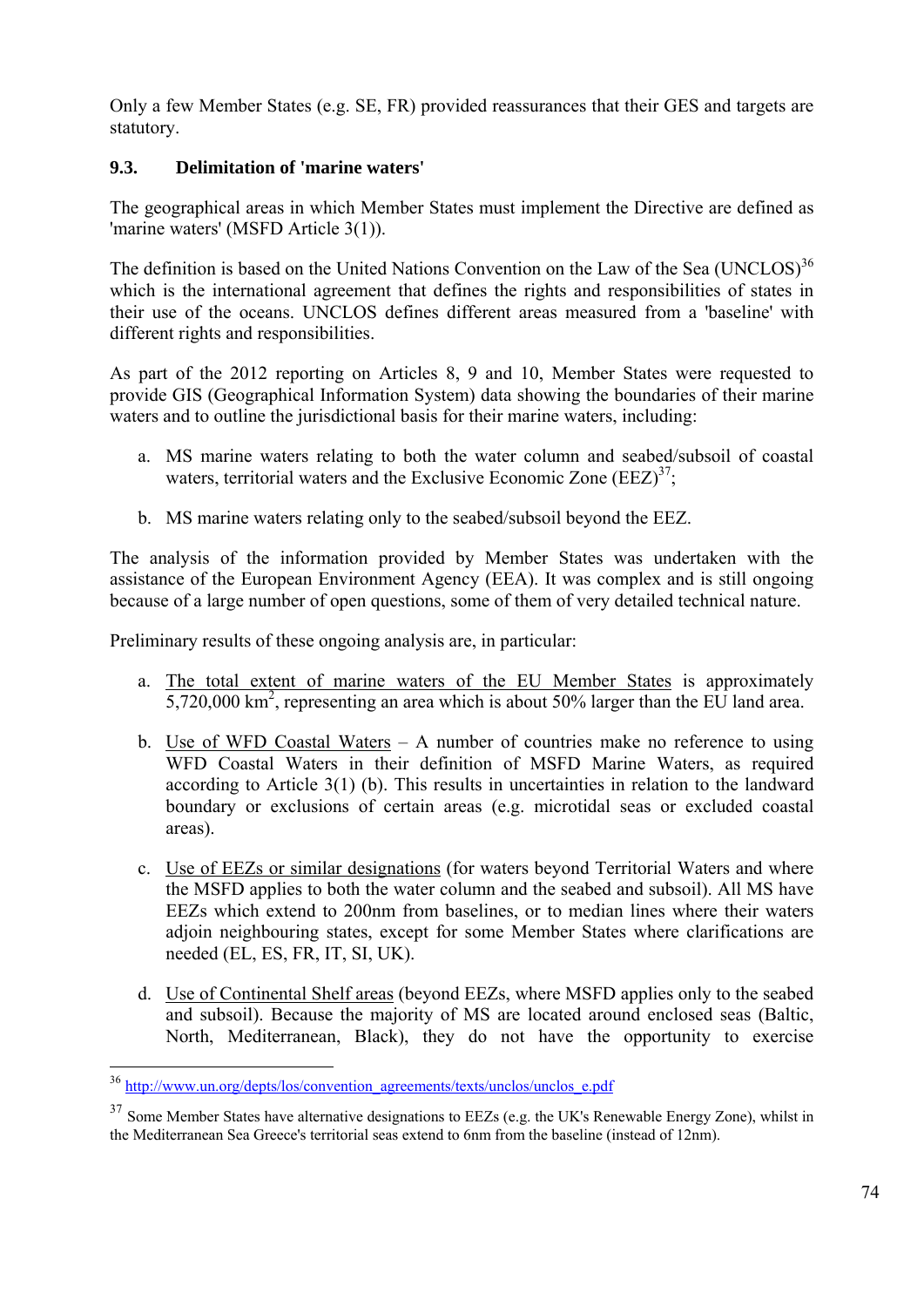jurisdictional rights beyond their EEZs. Of those MS who do have this possibility, several indicated that they were implementing the Directive in some parts of their Continental Shelf area but some clarifications are still needed in this respect. In some cases, Member States were awaiting the outcomes of joint claims via the Commission on the Limits of the Continental Shelf (CLCS) before extending MSFD implementation to these areas.

e. Gaps and overlaps in marine waters between Member States. Based on the information and GIS data reported, there are a significant number of gaps and overlaps in the boundaries provided. These are likely to represent either (a) areas where the jurisdiction over the area is not yet clear and (b) technical issues where the boundary data need improvement to eliminate any gaps and overlaps.

The information reported by MS, including the GIS data provided, are a good basis for understanding where the MSFD will be implemented in Europe's seas.

The Commission and the European Environment Agency will continue to work on these reports and clarify open issues in order to produce reference data sets for ongoing implementation, including visual representation of other information reported, e.g. the status of marine waters, in WISE (Water Information System for Europe).

In addition, the Commission will address the shortcomings in the information and seek clarifications or corrections in order to support implementation going forward. In particular, the proper application of the use of WFD coastal waters in their definition of MSFD marine waters will be addressed. Furthermore, clarification will be sought from relevant MS on how the MSFD will be implemented in those marine waters where there are gaps or overlaps between Member States. Finally, where reports lack the necessary information or GIS data were not yet reported, the necessary information should be provided by the relevant MS as soon as possible.

## **9.4. Scales for assessment**

Article 3(5) of the Marine Strategy Framework Directive (MSFD, 2008/56/EC) requires that good environmental status is determined at the level of the marine region or subregion as referred to in Article 4, on the basis of the qualitative Descriptors in Annex I to the Directive. In addition, Member States may identify further sub-divisions (Article 4(2)). However, the geographical scale to be used for assessments is not well defined in the Directive. Consequently, in this first cycle of implementation the geographic scales applied by MS for the assessment of GES could vary between descriptors, and could differ among Member States.

This was confirmed by the analysis of MS approaches where substantial differences were apparent. Eight Member States used one assessment area for the analysis of the environmental status of their entire marine waters. Eleven Member States used more than one assessment area and for three MS information was not available. The sizes of the assessment areas ranged from smaller than 100  $km^2$  to larger than 100,000  $km^2$ . There seemed to be no relationship between environmental conditions and the scale of the assessment areas, as there were large differences between MS within a sub-regional sea.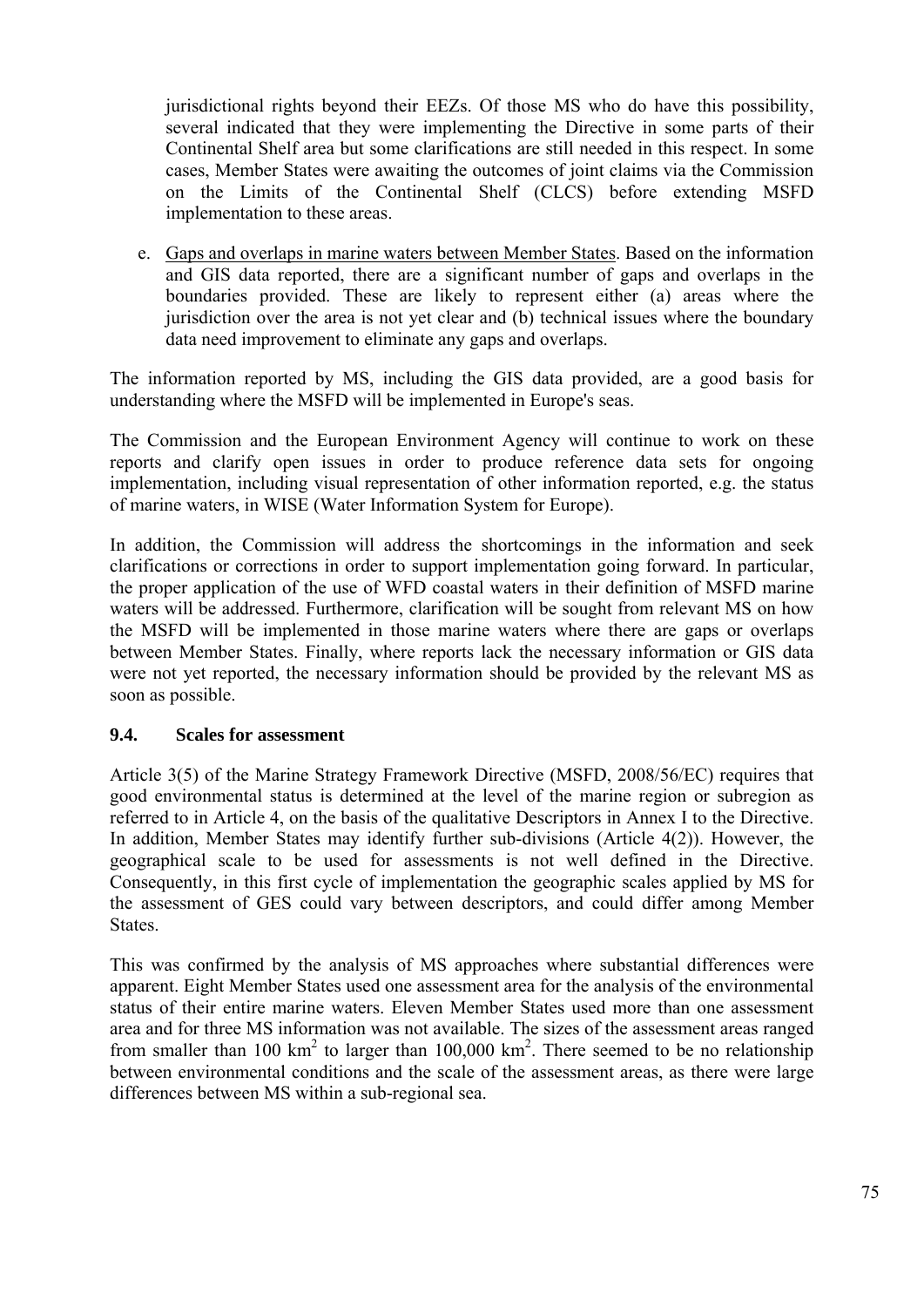While some MS have used WFD coastal water bodies and marine waters further offshore as assessment areas, others have defined other, and sometimes larger, assessment scales. With a few exceptions, MS did not explicitly mention the use of biogeographic, oceanographic or hydrological criteria, as mentioned in Article 3(2), or a risk-based analysis when defining assessment areas; they sometimes used more assessment areas for certain descriptors, in particular for Descriptors 1, 5 and 6.

The information used in the analysis does not indicate that MS have attempted to scale up from smaller assessments areas to an assessment for their entire marine waters within a subregion (where applicable), nor that a scaling up to a sub-regional assessment of GES has been done, where possible.

Due to the many open questions in this respect, the Commission commissioned a study asking for an analysis of national approaches that Member States had taken in their reporting under Articles 8, 9 and 10 of the MSFD, with respect to geographic scaling and rules for aggregating between indicators and/or criteria, and for the development of broad EU guidance on coherent geographic scales in assessment and monitoring of GES and for sets of aggregation rules.

Also some regional organisations have already developed approaches to define assessment areas for specific purposes (e.g. some biodiversity aspects, fisheries, eutrophication, contaminants). For example, ICES and the GFCM have defined assessment areas for fish stocks, whilst in the Baltic Sea HELCOM has developed the most elaborate system with a nested design of assessment areas at different hierarchical levels<sup>38</sup>.

# **9.5. Use of reference levels for GES and targets**

It is common practice in EU Directives and in regional assessment methodologies to define environmental objectives (i.e. the target quality, such as GES, to be achieved) in relation to a reference level. For example, target quality levels for contaminants and eutrophication are typically set in relation to 'background' or 'natural' levels in the environment, with target levels set as a specified deviation from these conditions. This philosophy is typical for setting objectives for other pressures, such as litter and noise. For assessing the environmental status of biodiversity components, a similar approach is also used in the WFD and Habitats and Birds Directives, whereby target values are set in relation to natural characteristics, such as the distributional range of a species, the extent of a habitat or the condition of its biological community. This overall philosophy for setting environmental objectives is often termed the 'reference condition and acceptable deviation' approach. This 'deviation' is important, particularly to allow for sustainable uses of the marine environment whereby some levels of pressures and their impacts can be accommodated, provided the overall quality of the environment is maintained.

In the reports provided by Member States for Articles 8, 9 and 10, the approach to using reference points and setting target GES values was very varied, both across the different descriptors and across Member States for the same descriptor. In some cases, the current state in the 2012 assessment was used as the reference point (from which to a particular quality is to be maintained), without fully assessing whether that state was adequate to begin with. In

<sup>1</sup> <sup>38</sup> see Analytical Report, Nov 2013 http://ec.europa.eu/environment/marine/publications/index\_en.htm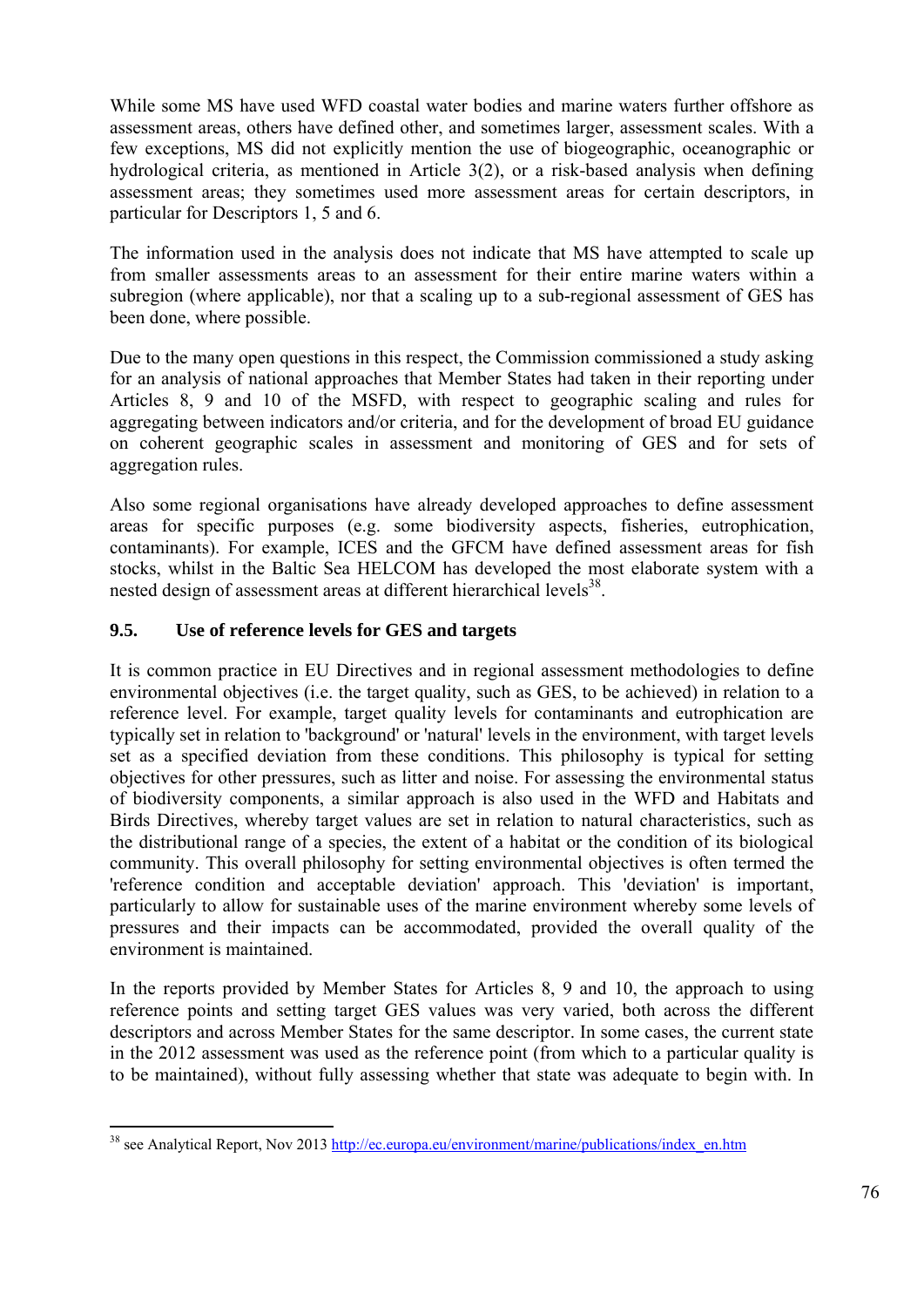many cases, the reference points to be used for the determinations of GES and environmental targets were not documented.

This degree of variation and lack of clarity can be expected to lead to substantial problems in subsequent implementation phases, as differences in approach lead to conflicts between descriptors (e.g. between state and pressure assessments) and the lack of a common understanding of what constitutes GES. It is there recommended that a common approach, based on the reference condition plus acceptable deviation philosophy, be used across descriptors to achieve a suitable level of consistency in future implementation phases.

## **10. CONCLUSIONS AND WAY FORWARD**

The implementation of the Marine Strategy Framework Directive has reached its first milestone. The initial assessment and the setting of good environment status and related environmental targets form the foundation for this EU marine legislation upon which all subsequent steps. At the same time, this step was always likely to be a "test run" which means that many new elements and ambitions introduced in the Directive were applied for the first time and there is still time built in to rectify them and learn from this initial phase.

The Commission was mandated (under Article 12 of the Directive) to review the progress and provide to the Member States "*guidance on any modifications it considers necessary*". This illustrates that an iterative and interactive collaboration between the Commission and the Member States was designed to be part of the process to implement this Directive successfully. Also many Member States have already recognised that their implementation "snapshot" was not perfect. Several gaps were identified and recognised from the outset, most of the results were built on work (and data) which pre-dated the MSFD (i.e. 2010 or earlier, before they had to transpose the MSFD into national law and before the GES Decision 2010/477/EU was adopted) and few new data or assessments were used. Most of the regional assessment work, on which MS must rely upon, was only partially updated or not at all since the MSFD entered into effect, because the timelines for these assessments had not (yet) been aligned with the MSFD deadlines.

There was also a lot of work in progress (and not finalised in time) to address shortcomings already identified. Furthermore, some identified deficiencies led to subsequent actions, e.g. at regional level, because some joint assessments of Member States already indicated that more work would be necessary. Finally, the process was not helped by delays in finalising the reporting templates, guidance and technical infrastructure, which themselves depended upon adoption of the GES Decision in 2010 and development of common understandings on GES under the MSFD CIS process.

The Commission recognises that all these aspects contributed to some of the lack of clarity and possible inconsistency in the Member States' reports.

## **10.1. Overall assessment of the Member States and the marine regions**

The Commission assessed the completeness and adequacy of the reports for each Article, their coherence within and between the regions and the consistency between the reports for these articles.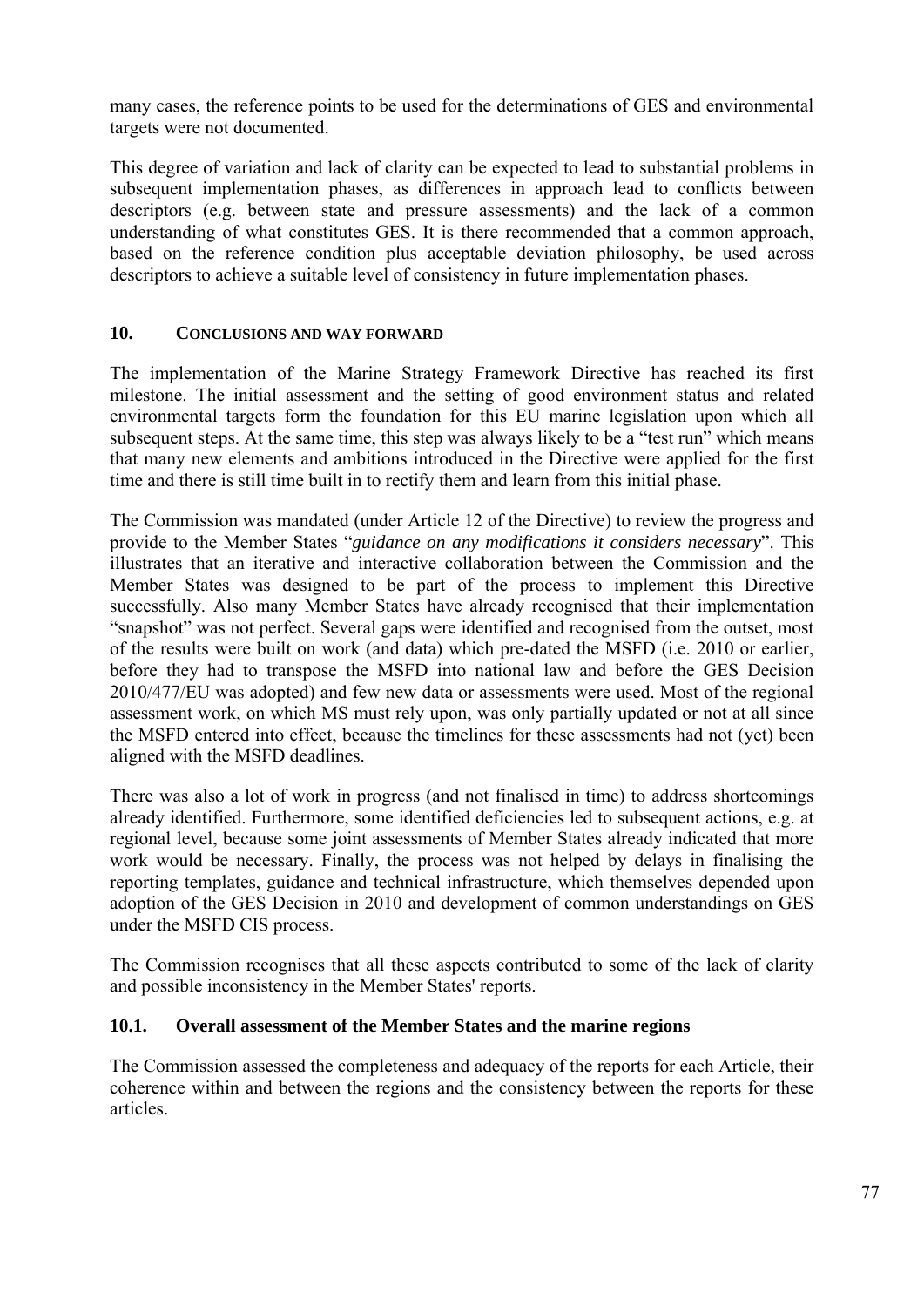Overall, the level of adequacy was assessed as being moderate to low. Even those Member States with a higher level of adequacy had a number of shortcomings. Using a simple scoring system, the two highest Member States scored 60-70% of the maximum adequacy score. All other Member States were below 55% with the lowest only scoring 9% of the maximum (Figure 26).



*Figure 26: Summary of the overall adequacy scores per Member State across MSFD articles 8, 9 and 10 (expressed as a percentage of the total possible score), with MS grouped per marine region (hence SE, DK, DE, FR and ES appear twice).*

The level of coherence within each region was also assessed as moderate to low (Figure 27). The Member States in the **North East Atlantic** region showed the highest level of coherence, but still leaving significant room for improvement. Coherence between Member States in the Mediterranean and Black Sea regions was considered low. The comparability between the regions is very low and does not lead to adequate coherence within the EU.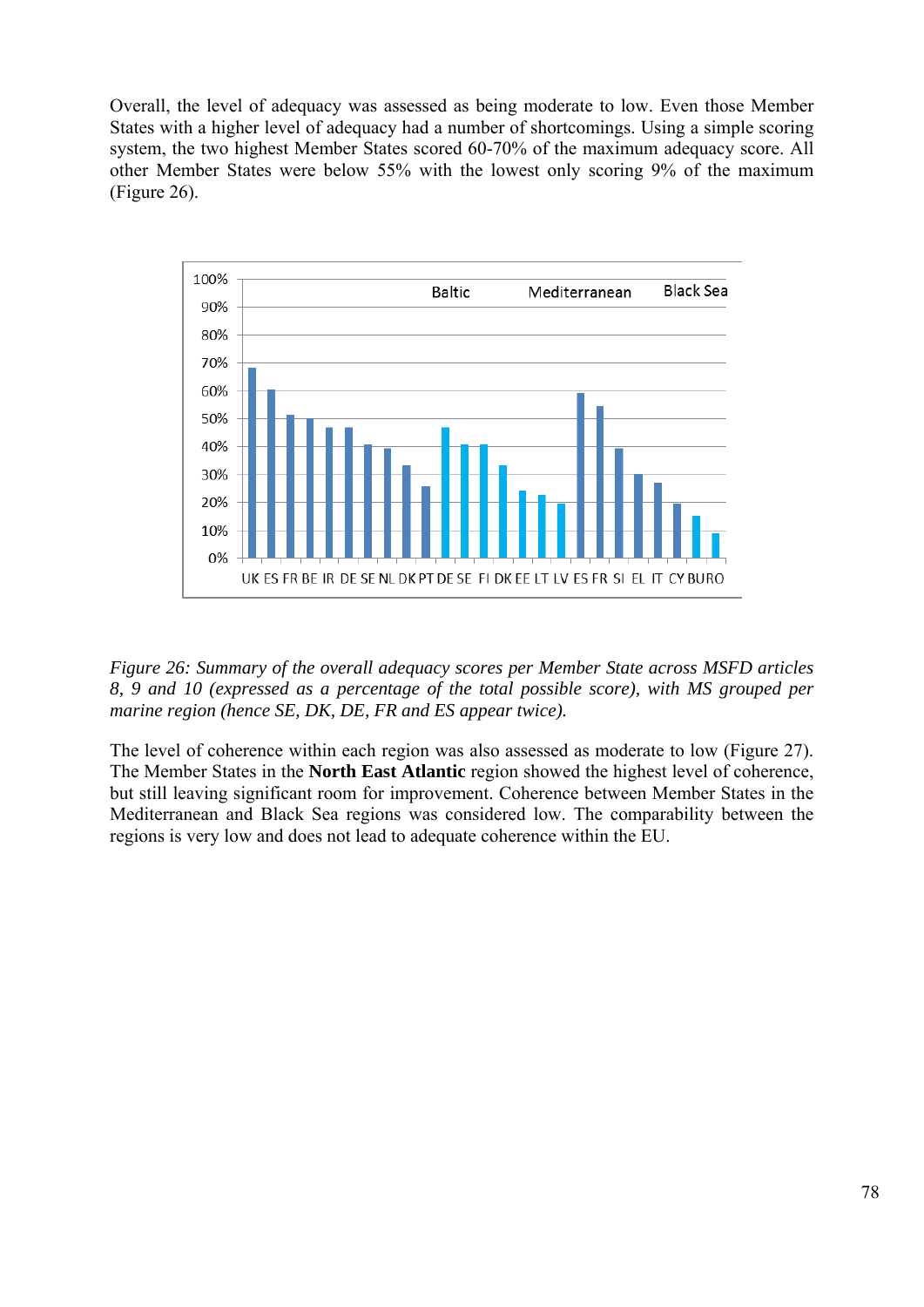

*Figure 27: Summary of the level of coherence achieved within each marine region (expressed as a percentage of the total possible score).*

The consistency between the application of the different elements of the Directive is not adequate either. The MSFD was designed with a certain logical relationship between its provisions and the timelines for implementation (Figure 1). For the first implementation of the Articles 8, 9 and 10 it was important to define GES clearly and to relate the initial assessment and the environmental targets clearly to this GES definition. This conceptual consistency has not been applied by many Member States or sometimes only for some descriptors.

The specific conclusions and recommendations per implementing provision are given below.

## **10.2. Good Environmental Status (Article 9)**

GES is the centrepiece of the MSFD upon which all other provisions depend. Determining it adequately is crucial.

Following the adoption of the MSFD in 2008, significant progress in setting environmental objectives has been made. Apart from the well-explored impacts from eutrophication and chemical pollution, additional focus on biodiversity, non-indigenous species, marine litter and underwater noise have been addressed more and more systematically. This will increasingly allow for a much more holistic assessment of the health of the marine ecosystem.

Most Member States have managed to introduce GES characteristics for most or all descriptors. Some Member States have also made use of this instrument to set out ambitious benchmarks to be achieved, even laying them down into their national law, which will improve the enforceability of GES. Furthermore, implementation of the MSFD has triggered new developments within the Regional Sea Conventions which has led to new regionallyagreed indicators and methods for assessing environmental status, inspired by the ecosystem approach. Further, the process has fostered considerable efforts by Member States to integrate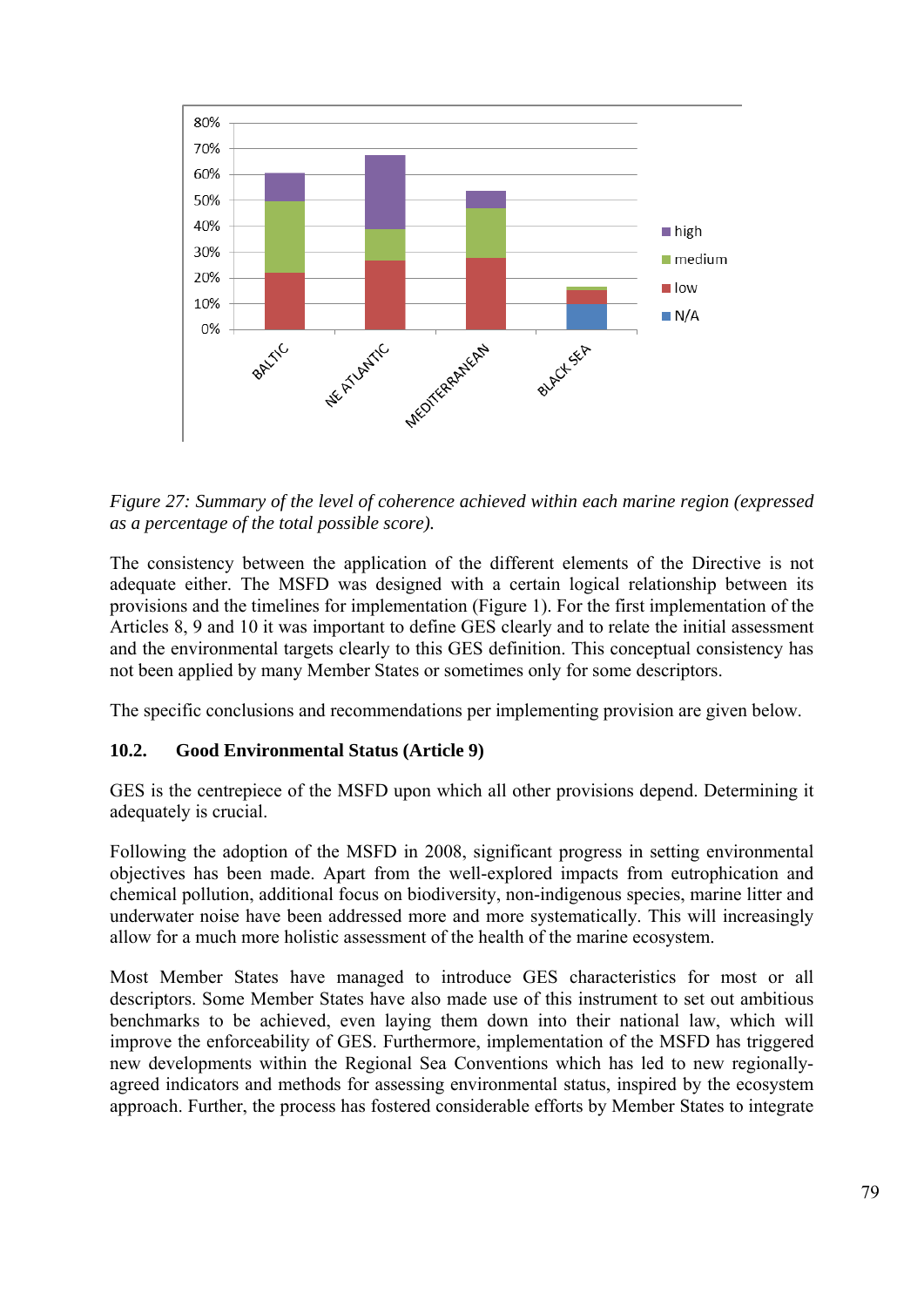the work under a range of other Directives to form a more complementary and integrated implementation 'package'.

Despite these achievements, the definitions of GES established by most Member States do not appear to be adequate to deliver the overall aims laid out in the Directive to ensure its sustainable use. These GES determinations have also not been done in a coherent enough way within and between the different regions to ensure that there is an equal level of ambition on marine environmental quality and a 'level playing field' for marine industries and developers. There are also significant differences between the different regions (with the MS in the North-East Atlantic having the most coherent and in the **Black Sea** the least coherent approach). Some MS formulated GES definitions with a seemingly high qualitative ambition which is more aspirational than tangible.

In summary, the level of ambition often does not go beyond existing commitments and obligations for many aspects of GES, which would mean there would be little improvement in the quality of our oceans through implementation of the MSFD. In particular:

- a. many GES characteristics have not been set in a measurable and enforceable way, sometimes not going beyond what Annex I and the GES Decision already described; in some cases there seems to be a confusion between definition of GES and the setting of targets;
- b. there is a large diversity in understanding and approaches between Member States; the interpretation and application of the provisions of Article 9 are very different;
- c. Member States are not building adequately upon other EU legislation and have adopted a "pick-and-choose" approach from the work undertaken (and agreed) in the Regional Sea Conventions to which they are Parties.

Some of these deficiencies can be explained by the limited time available for the conceptual development and practical application of GES determinations. In the meantime, for example some additional common indicators have been developed within the RSCs in recognition of the above deficiencies. Furthermore, there are a number of actions (see Recommendations below) that can be taken to rectify these shortcomings without compromising the MSFD objectives to be achieved by 2020.

In addition to these mid- and long-term actions, Member States should already use the feedback from the Commission and the most recent developments in the Regional Sea Conventions, to which they are Parties, by basing their monitoring programmes and the programme of measures on an improved set of GES definitions in order not to lose six years (i.e. await reporting in 2018) and to make progress towards the goal of having GES in 2020. In such cases, Member States should inform the Commission.

## **Proposed actions:**

The Commission report sets out a number of recommendations to improve adequacy and coherence of GES. These recommendations can be implemented through the following actions at EU, regional and national level.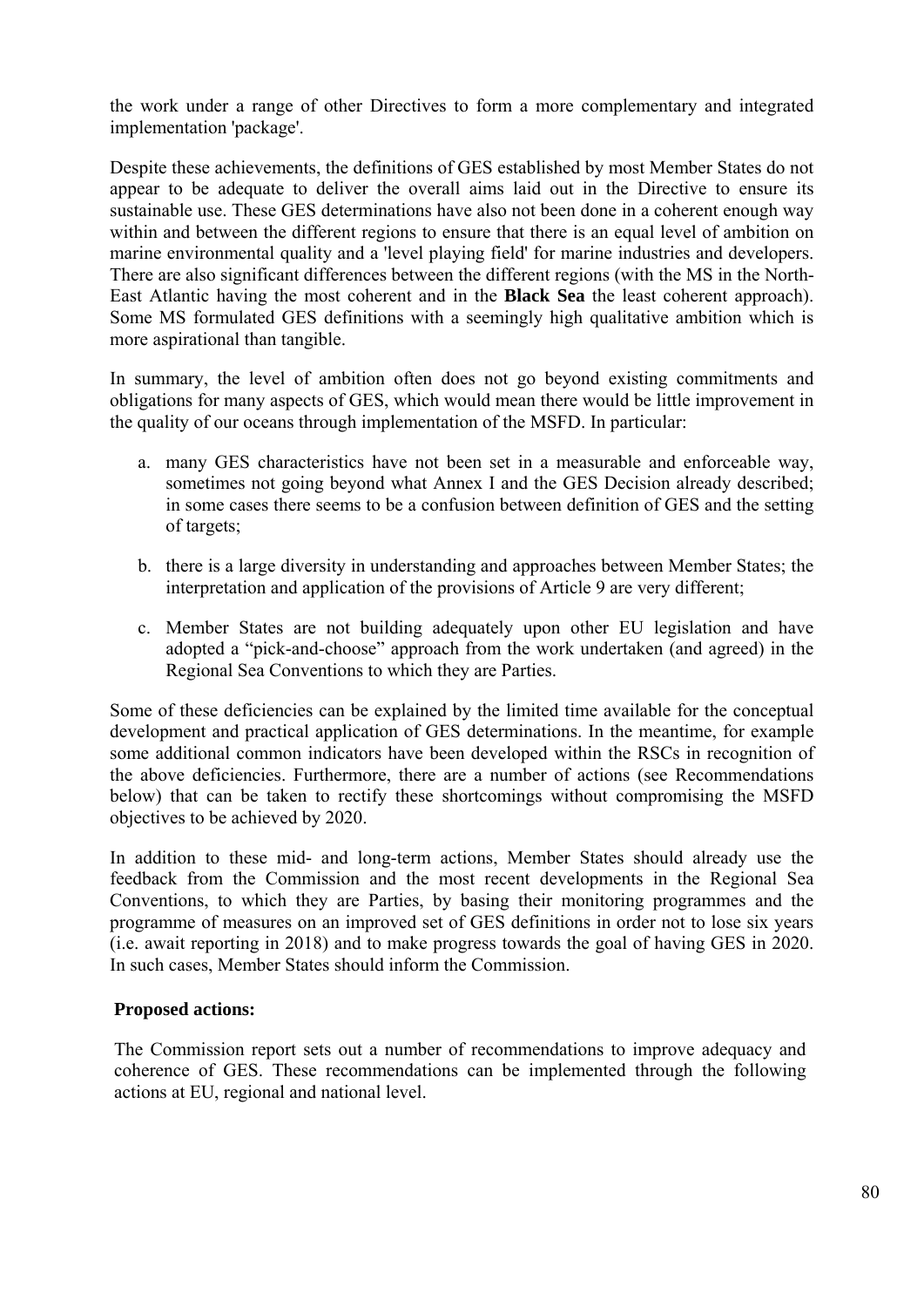At the **EU level**, the Commission services and Member States should collaborate to:

- a. revise and strengthen the GES Decision 2010/477/EU by 2015, aiming at a clear, simple, concise, coherent and comparable set of GES criteria and methodological standards, as well as ensure that existing criteria set out in relevant EU legislation are clarified and, where appropriate, incorporating rules or guidance for monitoring and assessment;
- b. further develop a common understanding on the obligations of Article 9 and on the assessment approaches, including assessment methods and scales, and aggregation rules;
- c. ensure an adequate and coherent approach on GES setting to allow for a pan-European assessment of whether the marine ecosystems are in good status or not (and clearly differentiating these GES determinations from the setting of environmental targets).

At the **regional level**, the Commission services and the Member States in that region should also collaborate, as appropriate, with other Contracting Parties in the context of the Regional Sea Conventions, to:

- a. further develop region- and ecosystem-specific criteria for GES (or related targets and indicators) which are compatible with the MSFD, in particular for those descriptors or parameters where no EU legislation exists;
- b. stimulate further coordination at regional or sub-regional level between EU MS in the region;
- c. ensure that the results of the regional work benefit from the progress made at EU level and are systematically used in national implementation process;
- d. systematically identify the gaps in knowledge that prevent a more ambitious, riskbased setting of GES and collaborate to close these gaps, whilst applying the precautionary principle in the meantime.

At the **national level**, Member States should:

- a. consider the Member State-specific recommendations of this report and address them when preparing the next steps in the implementation (namely the programmes on monitoring and on measures);
- b. systematically use existing EU standards as minimum requirements and, where they do not exist, region-specific common indicators developed by the Regional Sea Conventions to which they are a Party.

## **10.3. Initial Assessment (Article 8)**

Once good environmental status (GES) has been defined, the initial assessment is an important starting point for the MSFD. Amongst other aspects, it assesses how far the current state of the environment is from GES. Any further decision and action, whether it is the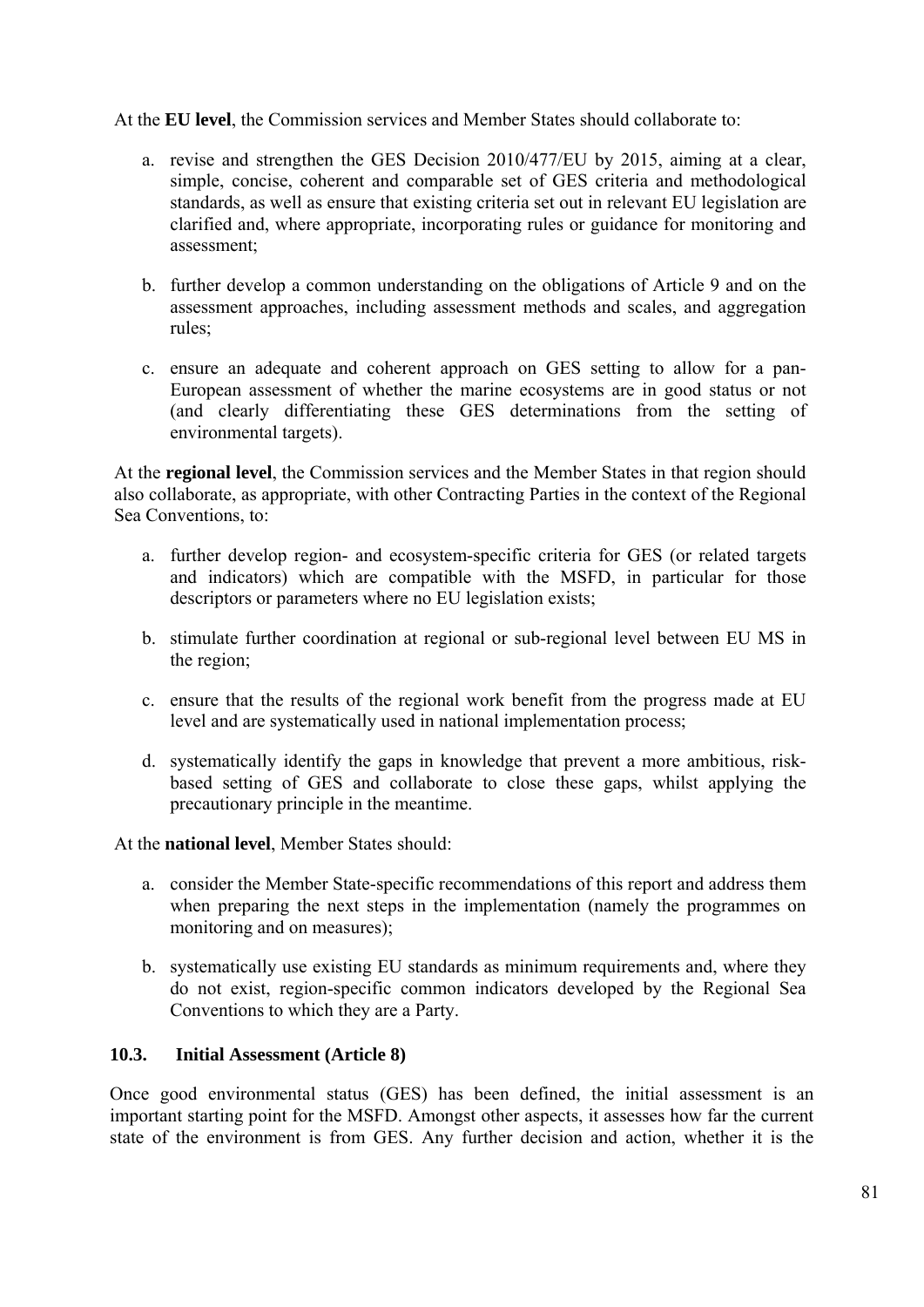setting of environmental targets (Article 10), the establishment of a monitoring programme (Article 11) or the design of necessary measures (Article 13), must be based on the evidence gathered and presented in the initial assessment. In addition, exemptions (Article 14) can only be applied correctly if the necessary justifications are underpinned by the results of the initial assessment. At the same time, the initial assessment is also one of the most challenging and advanced parts of the MSFD, because it is comprehensive, holistic and integrates environmental and economic aspects including, for the first time, pressures and impacts (such as those related to marine litter and underwater noise) where little knowledge and data were available in advance of their inclusion in the MSFD. It was therefore recognised from the outset that significant data gaps would be observed and that it would be important to identify, in such cases, a clear strategy and timetable on how to close such gaps.

In summary, the initial assessment compiled a wealth of available evidence relevant for marine protection. Efforts by Member States have been significant and show the potential that such assessments have for ensuring sound management of marine resources. Having said that, in most Member States the initial assessment consisted of an incomplete patchwork of information which relied heavily upon previously existing assessments. Compared to the ambitious intentions in Article 8 of the MSFD, the results were disappointing, in particular because:

- a. almost no Member State established a "baseline" and "distance to target"; in other words, the current levels of environmental status were not adequately quantified against fully-defined levels of GES; very limited new data and assessments were made and the existing ones, including from the Regional Sea Conventions, were not always used systematically and were often not (yet) fully aligned to serve the purposes of the MSFD adequately;
- b. the methodologies applied for the assessments were not coherent nor comparable;
- c. the socio-economic analysis showed many gaps in the availability of information.

Within the available time for this assessment, however, the Commission focused on more formal aspects related to the initial assessment undertaken by the Member States. In parallel, the European Environment Agency has started to prepare an EU baseline report on the state of the marine environment at the start of the MSFD implementation, using the assessments reported by the Member States. In addition, the Joint Research Centre of the Commission is analysing the approaches and methodologies used by the Member States in more detail, comparing them to the latest scientific evidence. The results of their in-depth work will be published in 2014.

## **Proposed actions:**

The Commission report sets out a number of recommendations to improve adequacy and coherence of the initial assessment. These recommendations can be implemented through the following actions at EU, regional and national level.

At the **EU level**, the Commission services and Member States should collaborate to:

a. review and, if necessary, amend Annex III of the MSFD to clearly define the elements of future assessments and prepare specific guidance to ensure a more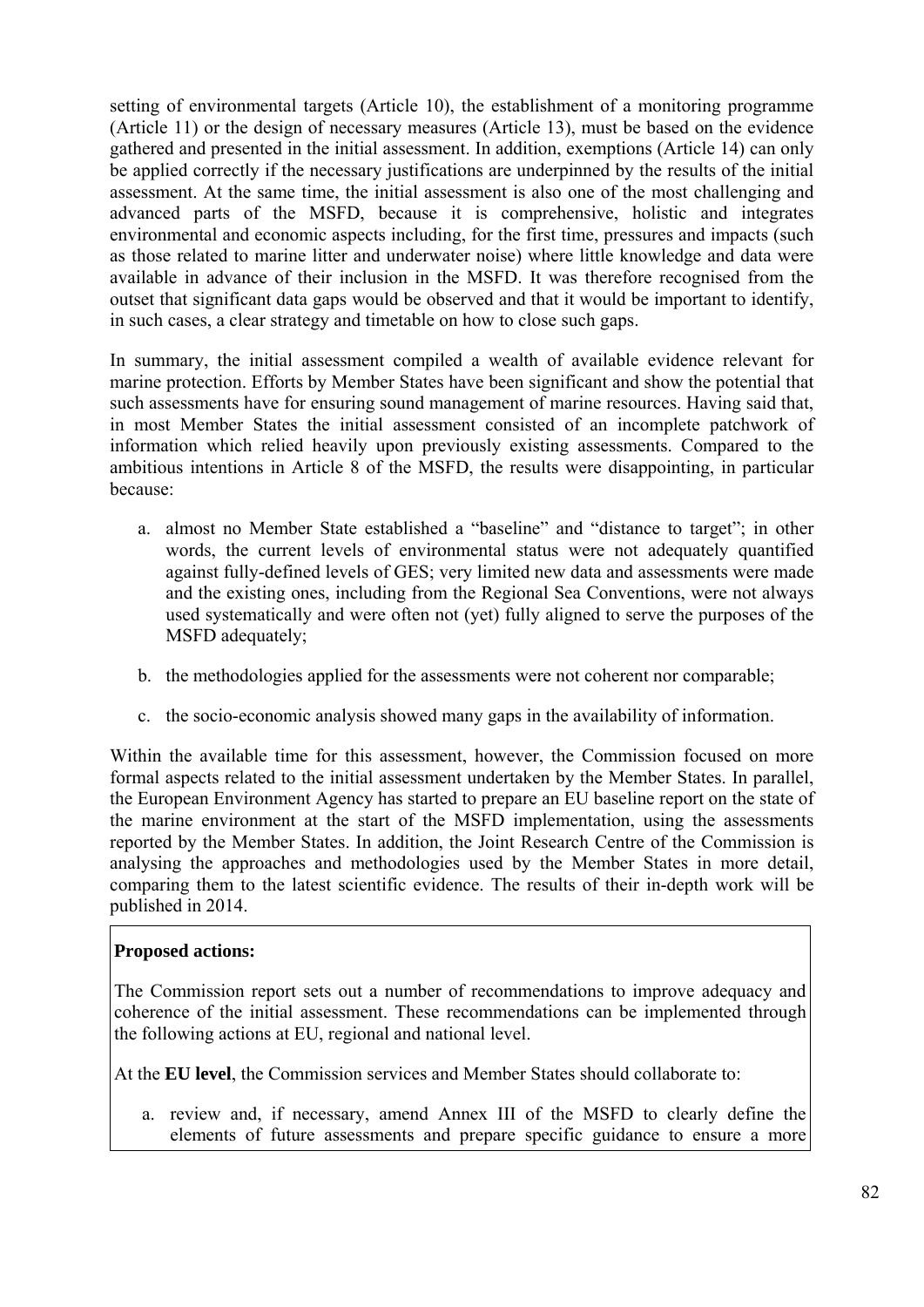coherent and consistent approach for future initial assessments;

- b. develop a modern and effective data and information sharing system (implementing Article 19(3) as a minimum) between the EU, regional and national levels ("WISE-Marine");
- c. make effective use of assessments done for other legislation;
- d. develop harmonised methods for assessing the distance from the present state to GES;
- e. use the opportunity of designing the Programme of Measures to improve socioeconomic assessments and data availability, especially by exchanging best practices.

At the **regional level**, the Commission services and the Member States in that region should also collaborate, as appropriate, with other Contracting Parties in the context of the Regional Sea Conventions, to:

- a. align the timetables and assessment methodologies of the regional assessments to, in addition to their other purposes, become even more useful for Member States as an input to their assessment under the MSFD (e.g. as a summary or "roof" report);
- b. jointly identify the gaps in knowledge and data and agree joint initiatives (e.g. through projects, research initiatives or data collection exercises) to close these gaps in time.

At the **national level**, Member States should:

- a. use the monitoring programmes to address the shortcomings and gaps identified in the initial assessment;
- b. make better and more extensive use of the work undertaken, in particular, by the Regional Sea Conventions but also by other international organisations (e.g. ICES) in their national MSFD reports.

## **10.4. Environmental targets (Article 10)**

Environmental targets should be set so as to guide the progress towards GES (Article 9) and based on the results of the initial assessment (Article 8). There is a significant degree of flexibility for the Member States in how they set their targets, as set out in the characteristics of MSFD Annex IV. Having said this, the targets have to be consistent with the abovementioned elements and sufficient to allow the achievement of GES.

Member States have been creative in setting a wide variety of targets, different in type and nature. There have also been large differences in understanding the role of targets in relation to GES; some Member States have implemented the targets as if they were interchangeable with a determination of GES, with many expressed as the desired state of the environment rather than what will be done to achieve such a state.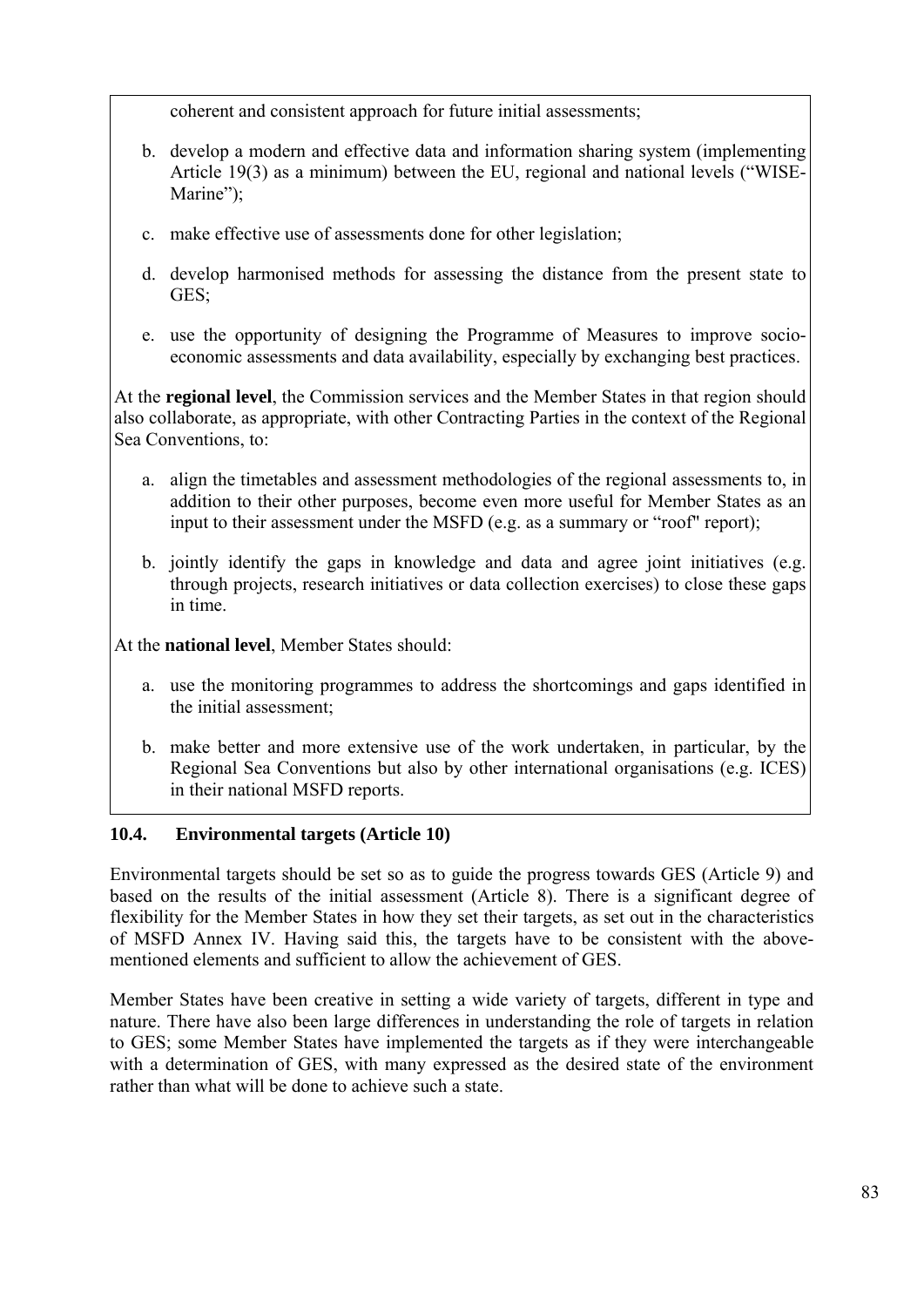There are significant differences between the approaches used to set environmental targets for the different descriptors. However, in most cases the Member States' reports were not convincing in demonstrating that the targets will be sufficient to achieve GES. In particular, the targets generally do not focus sufficiently on the main pressures and their impacts that will need to be reduced in order to reach GES, or they do not specify precisely enough what will be done so that progress can be measured.

# **Proposed actions:**

The Commission report sets out a number of recommendations to improve adequacy and coherence of the environmental targets. These recommendations can be implemented through the following actions at EU, regional and national level.

At the **EU level**, the Commission services and Member States should collaborate to:

- a. clarify the understanding of the role of environmental targets in the MSFD implementation, particularly in relation to the determination of GES (initial clarification is provided in Annex 4);
- b. exchange experiences and best practices between Member States in particular for those descriptors for which less knowledge is available.

At the **regional level**, the Commission services and the Member States in that region should collaborate, as appropriate, also with other Contracting Parties in the context of the Regional Sea Conventions, to:

- a. set regional environmental targets, where possible and appropriate;
- b. to exchange experiences and align approaches for setting targets within the region.

At the **national level**, Member States should:

a. review their targets in the light of preparation of the monitoring and measures programmes to allow for a consistent approach between the different provisions.

## **10.5. Cross-cutting issues**

The **regional cooperation** is well developed in all four regions, although to a different degree, and supporting the MSFD implementation to a different extent. It will, nevertheless, be important to improve the regional cooperation in all four regions, albeit in a differentiated and tailor-made way. This cooperation and the subsequent use of the results of this work will be an essential factor in leading to a successful implementation process. Therefore, the Commission services will work together with the Member States to strengthen the regional role in the MSFD implementation. As a first step, the new work programme for the Common Implementation Strategy, for 2014 and beyond, already foresees a stronger regional component.

This first implementation step also included important elements to clarify the **geographic scope** and areas for assessment and reporting within the marine waters. Member States were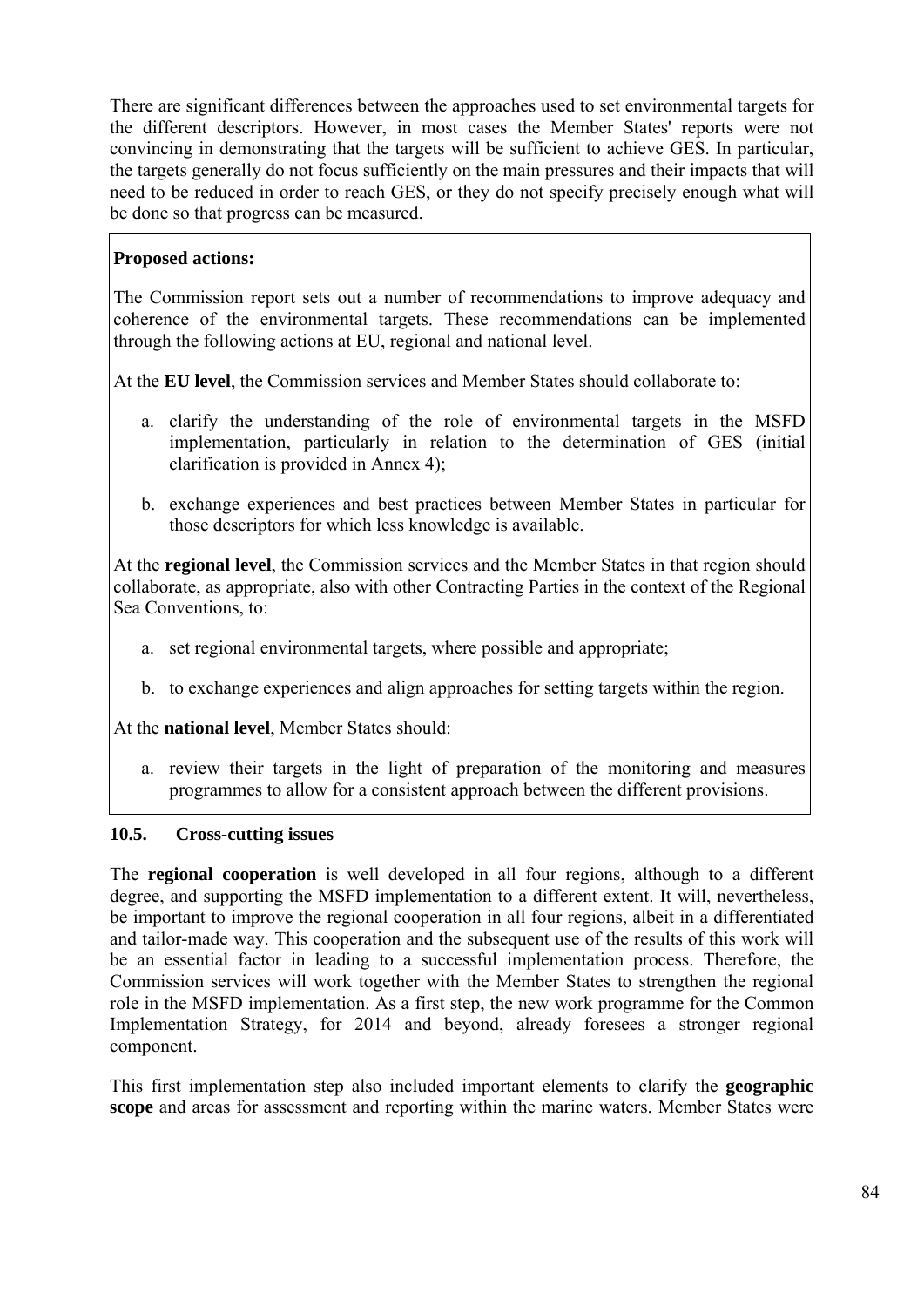invited to define their marine waters (as defined by Article 3(1)) and to identify sub-divisions in case they decided to make use of this instrument.

As regards defining marine waters, most of the issues have been reported and clarified. However, there are a number of outstanding questions which, in some cases, are also linked to questions which are still not fully settled in the context of the UN Convention on the Laws of the Seas (UNCLOS). There are still some questions as regards the boundaries of marine waters between EU Member States and in some cases with countries outside the EU. Furthermore, the extent of implementation on the continental shelf beyond EEZs requires further clarification for those concerned Member States.

The use of **sub-divisions** has only been reported by a few Member States, although many have sub-divided their marine waters for the purposes of assessment and reporting. A coherent framework for reporting across European marine waters needs to be established, developing a system which is of practical application for management needs (activities, pressures) and administrations as well as respecting the ecological characteristics of the marine ecosystems and its components for an ecosystem-based approach. Where possible a nested set of assessment units should be developed, enabling aggregation from sub-national through to regional scales and the linking of assessments of pressures and impacts to the assessments of ecosystem components. These areas should become the spatial framework for linking all subsequent reporting within WISE.

Another important aspect is the **link to other policies**. The MSFD is built on and relies upon the proper implementation of many other pieces of EU legislation, most importantly the Water Framework Directive, the Habitats and the Birds Directives and the legislation in the context of the Common Fisheries Policy. Most Member States have already recognised the role of these pieces of legislation but have made use and relied on them to a very different extent. In many cases, it is also not clear how these legislative provisions inter-relate, e.g. the role of the Water Framework provisions in coastal waters. These relationships will need to be further clarified and the minimum requirements introduced by these other pieces of legislation further specified and implemented accordingly. If possible, some of these aspects can be addressed as part of the revision of the Commission Decision. In addition, further efforts are needed to streamline and integrate implementation across the relevant policies, including in relation to policy objectives, assessment methods, monitoring, measures, governance and information systems. This integration should lead towards more effective policy implementation with less effort.

A consistent approach to the setting of GES boundaries, especially in relation to **background or reference levels**, is needed to ensure a common understanding of GES between Member States and avoidance of conflicts between the different descriptors. Practices already in place in the WFD, Habitats Directive and RSCs can provide a basis for this.

## **10.6. Preparation of monitoring programmes (Article 11) and programme of measures (Article 13)**

Following this first step, the MSFD requires MS to establish and implement monitoring programmes by 15 July 2014 and to develop a programme of measures designed to achieve or maintain good environmental status by 2015 at the latest. Both steps should build upon the adequate and coherent implementation of Articles 8, 9 and 10. Given the short deadlines, MS have already started preparing for the implementation of Articles 11 and 13, presumably on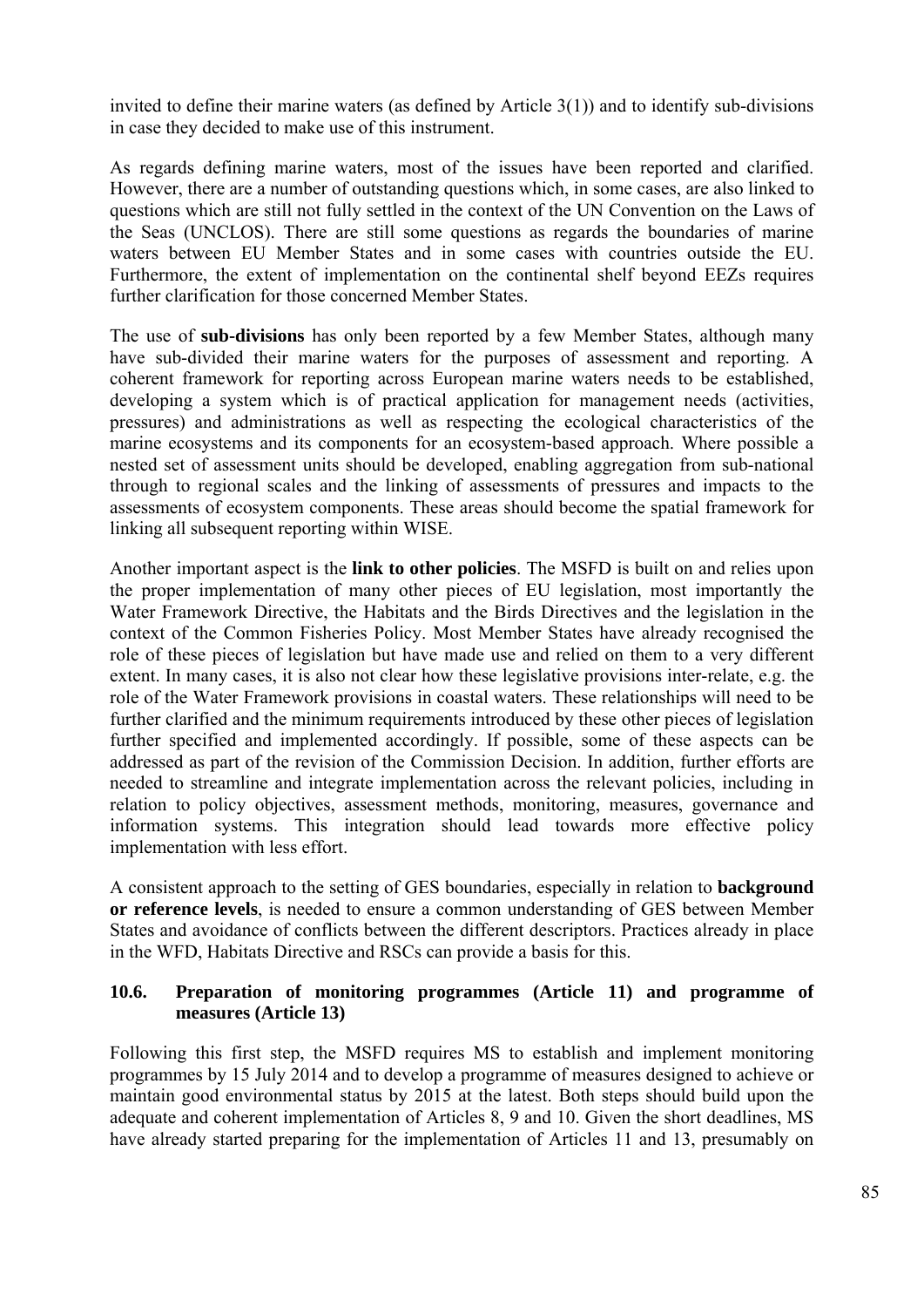the basis of their national determinations of GES, initial assessment and targets as reported to the Commission. On the basis of the Commission's assessment here, it can already be anticipated that there is a risk that shortcomings in the current implementation will be carried forward into the next steps because they will be implemented on the basis of an inadequate foundation. However, there is also no possibility for Member States to delay implementation and extend the deadlines.

Therefore, a pragmatic approach will have to be applied to make the necessary improvements step-by-step, recognising that not all necessary adaptations will be possible within the first cycle.

The Commission services are ready to work with the Member States, mainly through the Common Implementation Strategy and the regional cooperation mechanisms, but also through other compliance promotion tools, to gradually overcome the deficiencies and ensure the proper application of the MSFD in 2018 at the latest. At the heart of this approach should be an EU, regional and national compliance improvement plan from 2014-2018 which is made publically available with interim milestones and which is updated regularly. This approach is inspired by the development of "Structured Information and Implementation Frameworks" which are new tools for compliance promotion introduced by the  $7<sup>th</sup>$  Environment Action Programme<sup>39</sup> and the Implementation Communication (COM(2012) 95). The current development of regionally coordinated fact sheets for monitoring programmes by some Member States is another element for such an approach.

# **Proposed actions:**

The Commission report sets out a number of recommendations to factor in the results of this assessment into the next stages of implementation and improve the situation step-by-step with the aim to ensure a proper set up of all the elements of the MSFD by 2018. These recommendations can be implemented through the following actions at EU, regional and national level.

At the **EU level**, the Commission services and Member States should collaborate to:

- a. ensure a step-by-step improvement of the implementation through the Common Implementation Strategy and the work programme agreed therein;
- b. find ways to use updated GES (Article 9) and environmental targets (Article 10), using the latest set of criteria developed through regional cooperation, where available, in the preparation of the monitoring programmes and the programme of measures;
- c. facilitate regional cooperation between EU Member States to improve the situation in the short term and provide an input to the respective Regional Sea Conventions' work which is compliant with the MSFD, in particular for the Mediterranean and the Black Sea.

At the **regional level**, the Commission services and the Member States in that region should also collaborate, as appropriate, with other Contracting Parties in the context of the

<sup>1</sup> <sup>39</sup> [http://eur-lex](http://eur-lex.europa.eu/LexUriServ/LexUriServ.do?uri=OJ:L:2013:354:0171:0200:EN:PDF).europa.eu/LexUriServ/LexUriServ.do?uri=OJ:L:2013:354:0171:0200:EN:PDF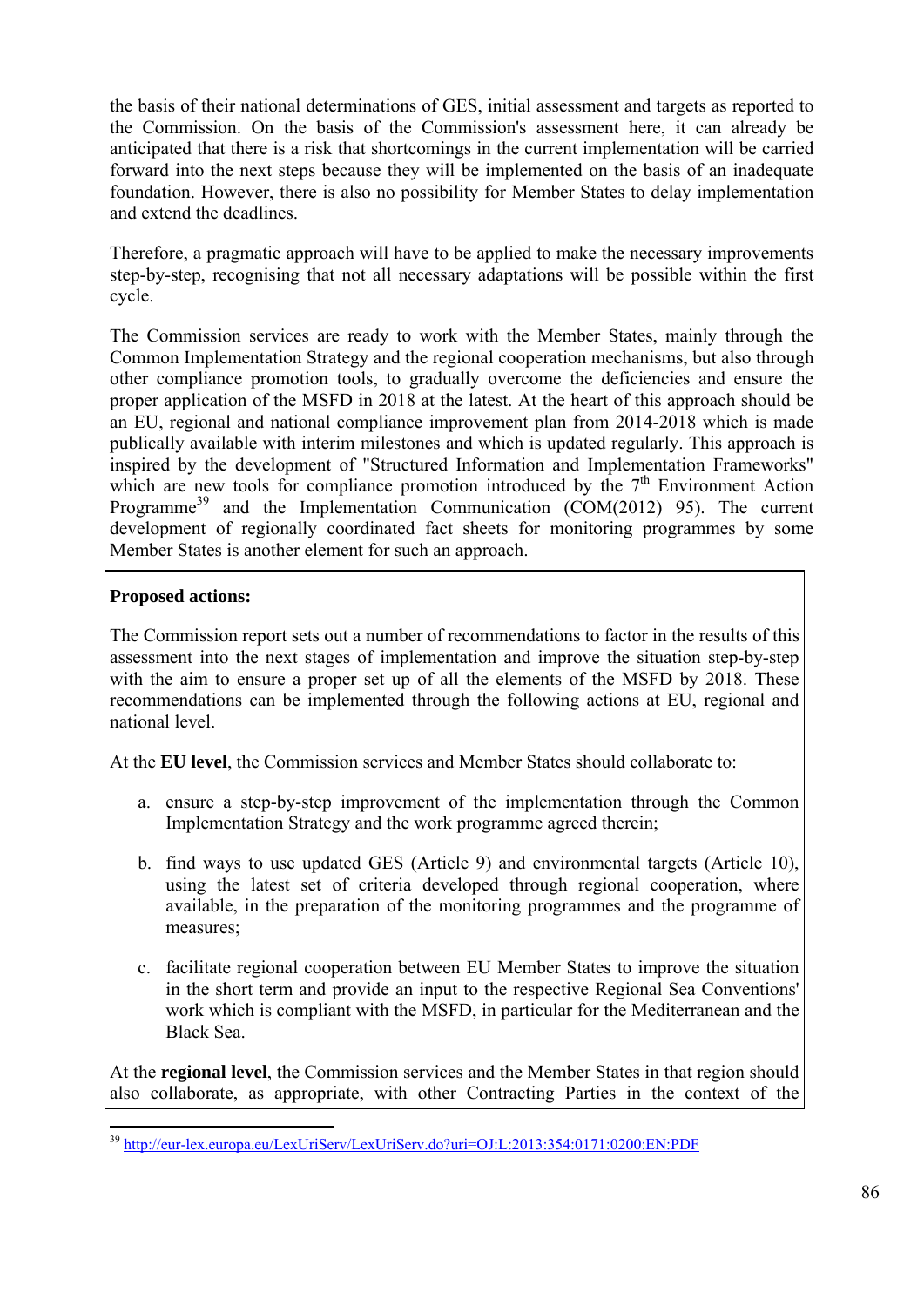Regional Sea Conventions, to:

- a. review the work on the regional monitoring programmes;
- b. review the regional cooperation on measures in the light of this report.

At the **national level**, Member States should:

- a. update their national GES definitions, in a statutory manner, where possible, in the short term, as an updated reference point for the preparation of the monitoring programmes the programme of measures;
- b. identify gaps and provide justifications, where an update of GES and targets was not possible, together with an action plan, preferably coordinated at regional level, to rectify the shortcomings by 2018 at the latest.

## **10.7. Final remarks**

1

The above-mentioned general conclusions and proposed actions complement the MS specific "guidance on modifications" (i.e. recommendations) that the Commission has provided in Appendix 2. The aim is to identify shortcomings and set out actions for EU level, regional level and national level follow-up which can still put the MSFD implementation on a successful path if implemented seriously, swiftly and in close cooperation. There is a responsibility for the Member States individually and in collaboration with each other in the region, ideally through the existing Regional Sea Conventions, to address these recommendations. Furthermore, the Commission services are aware of its responsibilities and roles, at EU and regional level, in making sure that these recommendations lead to the envisaged improvements.

Finally, there is a strong case to review the way of working together at EU, regional and national level in the light of the limited administrative capacities, budget constraints and reductions in resources at all levels. There are significant efficiency gains possible, e.g. by clarifying the different roles and responsibilities and better coordinating "who does what". This requires reforms in the way of working at regional level as well as at EU level in the context of the Common Implementation Strategy. Furthermore, results of such work would need to be used more systematically by Member States because all too often, they have been disregarded.

However, practical considerations are not the only, or perhaps not even the most important reasons to promote closer working relationships at all levels; the underlying motivation is that marine pollution knows no borders and that several important threats to the environment can only be faced collectively.

To this end, some of the conclusions drawn for this exercise have already been translated into initiatives from the Commission, in particular:

a. to develop, together with the Member States, a new work programme for the MSFD Common Implementation Strategy<sup>40</sup> for the years  $2014-2018$ ;

<sup>&</sup>lt;sup>40</sup> Se[e http://ec.europa.eu/environment/marine/eu-coast-and-marine-policy/implementation/index\\_en.htm](http://ec.europa.eu/environment/marine/eu-coast-and-marine-policy/implementation/index_en.htm)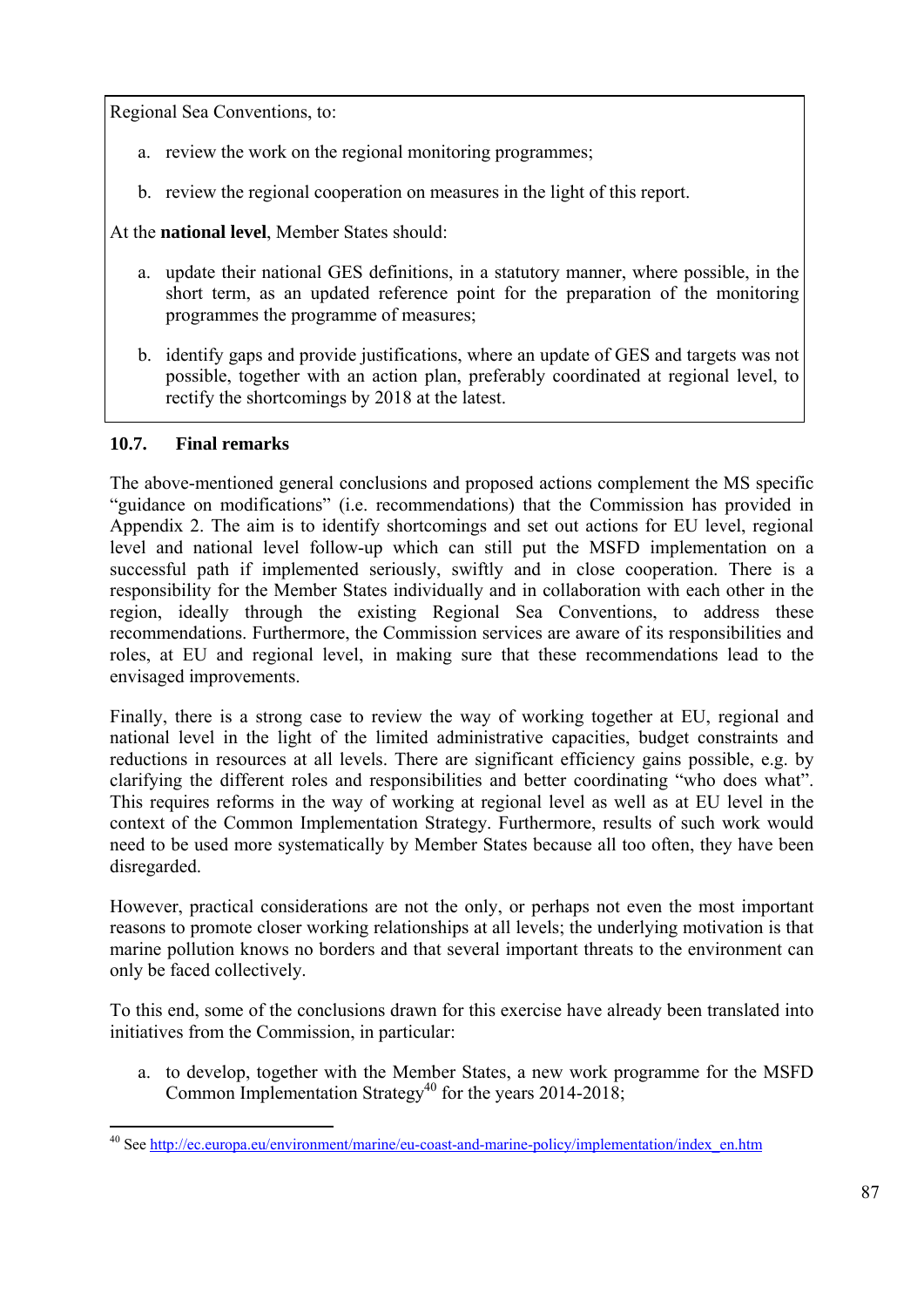- b. to strengthen the role of the Regional Sea Conventions, e.g. to coordinate the work programmes and timetables and identify a differentiated and tailor-made approach for collaboration between the EU and regional level implementation efforts (which will be included in the above work programme);
- c. to improve efficiency of implementation support through ongoing or future projects by establishing a Project Coordination Group which also identifies the regional needs to deliver on the implementation;
- d. to make use of CIS Technical Groups for specific topics at EU level (such as for litter and noise) and develop an EU-wide technical and scientific support structure for Member States for the MSFD implementation through, for example, the future GES Competence Centre at the Joint Research Centre (JRC) and the development of WISE-Marine by the EEA. Both initiatives will be done in close collaboration with ICES, other EU bodies and international organisations which offer to participate in these efforts.

In addition, the Commission services will consult the results of its report with the Member States, Regional Sea Conventions, other international organisations, stakeholders, NGOs and the interested public to draw on their views when further developing its implementation and compliance promotion efforts.

In doing so, the Commission services will organise review meetings on the assessment with Member States per marine region or, individual Member States, in particular cases. Following these meetings, which will be scheduled during 2014, the Commission will decide whether additional compliance promotion actions will be needed.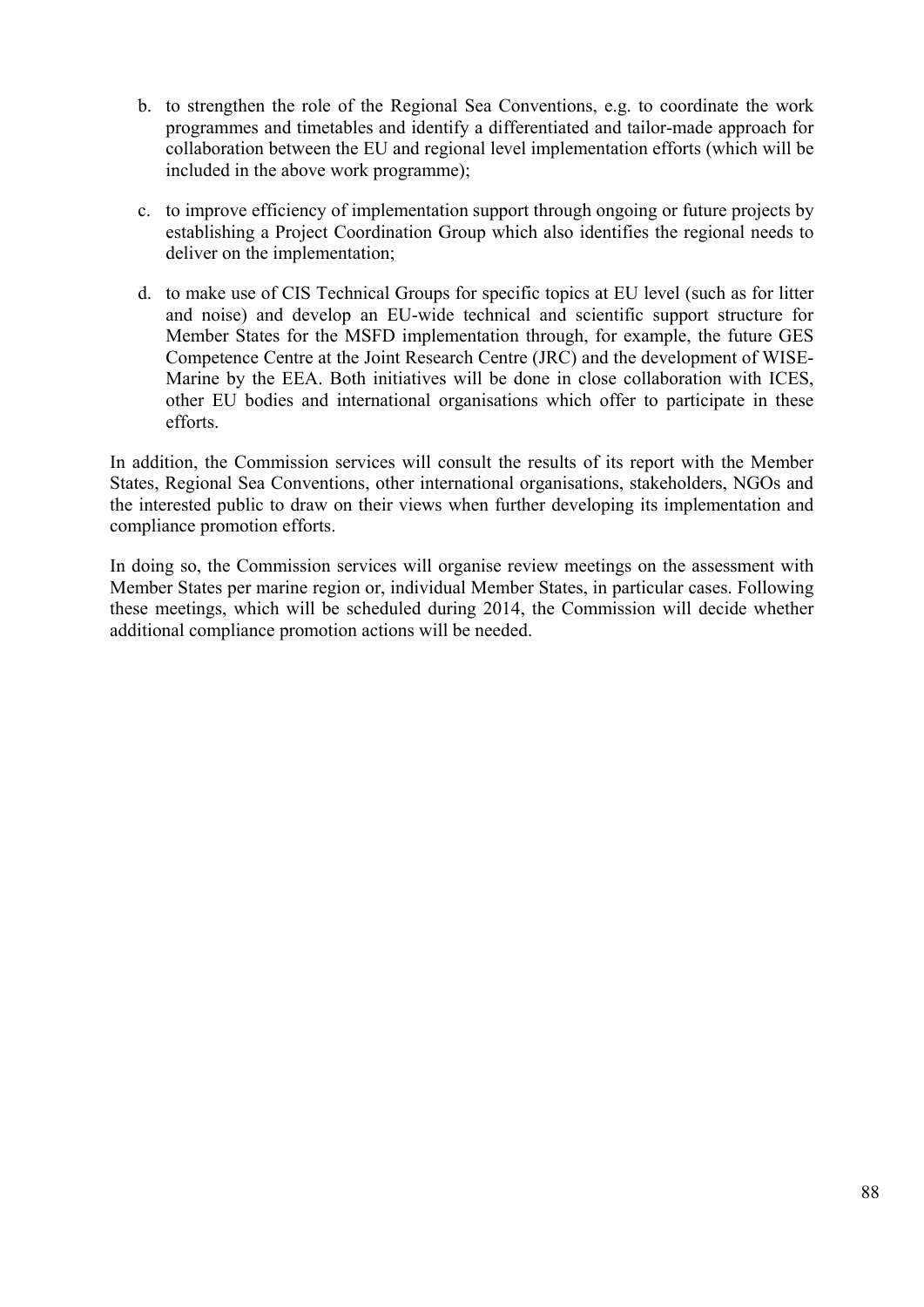#### **APPENDIX 1: OVERVIEW OF CRITERIA USED FOR ASSESSING ADEQUACY PER DESCRIPTOR**

| <b>Descriptor</b>       | <b>Definition of Good Environmental Status (art. 9)</b>                                                                                                                                                                                                                                                                                                                                                                                                                                                                                                                                                                                                                                                                                                                                                                                                                                                                                                                                                                           | Initial Assessment (art. 8)                                                                                                                                                                                                                                                                                                                                                                                                                                                                                                                                                                                                                                                                                                                                                                                                                                                                                                                                                                                                                | <b>Environmental targets (art. 10)</b>                                                                                                                                                                                                                                                                                                                                                                                                                                                                                                                                                                                                                                                                                                                                         |
|-------------------------|-----------------------------------------------------------------------------------------------------------------------------------------------------------------------------------------------------------------------------------------------------------------------------------------------------------------------------------------------------------------------------------------------------------------------------------------------------------------------------------------------------------------------------------------------------------------------------------------------------------------------------------------------------------------------------------------------------------------------------------------------------------------------------------------------------------------------------------------------------------------------------------------------------------------------------------------------------------------------------------------------------------------------------------|--------------------------------------------------------------------------------------------------------------------------------------------------------------------------------------------------------------------------------------------------------------------------------------------------------------------------------------------------------------------------------------------------------------------------------------------------------------------------------------------------------------------------------------------------------------------------------------------------------------------------------------------------------------------------------------------------------------------------------------------------------------------------------------------------------------------------------------------------------------------------------------------------------------------------------------------------------------------------------------------------------------------------------------------|--------------------------------------------------------------------------------------------------------------------------------------------------------------------------------------------------------------------------------------------------------------------------------------------------------------------------------------------------------------------------------------------------------------------------------------------------------------------------------------------------------------------------------------------------------------------------------------------------------------------------------------------------------------------------------------------------------------------------------------------------------------------------------|
| 1. Biological diversity | GES is more than a reformulation of the MSFD (i.e.<br>criteria/indicators are defined)<br>GES covers the seven criteria of the Commission<br>Decision (or if GES is defined at indicator level, they<br>provide a more refined definition for each of the criteria)<br>GES addresses at least species, habitats and the<br>ecosystem as a whole<br>Species (highly mobile groups)<br>GES addresses at least birds, mammals, reptiles, fish,<br>and cephalopods (where relevant)<br>GES uses the concept of functional groups or an<br>equivalent classification<br>GES covers all (relevant) species even if some species<br>are singled out (e.g. as indicators)<br>GES addresses special/listed species (of Habitats and<br>Birds Directives and relevant international agreements -<br>e.g. RSC lists)<br>Habitats<br>GES addresses at least water column habitats and the<br>main (relevant) zones for seabed habitats (intertidal,<br>shallow, shelf, bathyal/abyssal)<br>GES uses the concept of predominant habitats or an | Pressures (physical loss and damage)<br>The analysis covers all relevant types of physical<br>loss/physical damage in the area<br>The analysis covers all main causes (i.e. human<br>activities) of physical loss/physical damage in the area<br>The analysis covers the impacts of physical loss/damage<br>on the relevant aspects of the marine environment<br>(seabed habitats)<br>The judgement on the level of the pressure (i.e. on the<br>current environmental status) is adequate in the light of<br>the information provided<br>Data/knowledge gaps identified and plans to address<br>them are described (what, by when)<br><b>Biological features</b><br>The assessment has identified the relevant predominant<br>habitats/functional groups/species for the MS/marine<br>region<br>The assessment covers at least the major zones for<br>seabed and water column (if relevant)<br>The assessment covers at least the five major species<br>groups (if relevant)<br>The assessment covers at least those species and habitats | The set of environmental targets/indicators addresses all<br>the elements (e.g. criteria/indicators) of the GES<br>definition or at least allows achieving GES for all<br>criteria/indicators.<br>Suitably specific indicators are provided for each target<br>(unless the target is sufficiently specific that it does not<br>need indicators)<br>The set of targets/associated indictors is SMART<br>(Specific; Measurable (with a threshold value or a<br>baseline for trend-based indicators); Achievable;<br>Realistic; Time-bound)<br>Targets and associated indicators are consistent as a set<br>Target sufficiently ambitious to reduce the pressure or<br>impact (or improve status) to levels that will achieve<br><b>GES</b><br>Targets do not express what is GES |
|                         | equivalent classification                                                                                                                                                                                                                                                                                                                                                                                                                                                                                                                                                                                                                                                                                                                                                                                                                                                                                                                                                                                                         | which are covered under the relevant RSCs                                                                                                                                                                                                                                                                                                                                                                                                                                                                                                                                                                                                                                                                                                                                                                                                                                                                                                                                                                                                  |                                                                                                                                                                                                                                                                                                                                                                                                                                                                                                                                                                                                                                                                                                                                                                                |
|                         | GES covers all (relevant) habitats even if some habitats<br>are singled out (e.g. as indicators)<br>GES addresses special/listed habitats (of Habitats and<br>Birds Directives and relevant international agreements -<br>e.g. RSC lists)                                                                                                                                                                                                                                                                                                                                                                                                                                                                                                                                                                                                                                                                                                                                                                                         | If the MS has used different predominant habitat and<br>functional group types to those pre-defined, the<br>categorisation used is equivalent/appropriate and covers<br>the full range of biodiversity in the MS waters of the<br>$(sub-)region$                                                                                                                                                                                                                                                                                                                                                                                                                                                                                                                                                                                                                                                                                                                                                                                           |                                                                                                                                                                                                                                                                                                                                                                                                                                                                                                                                                                                                                                                                                                                                                                                |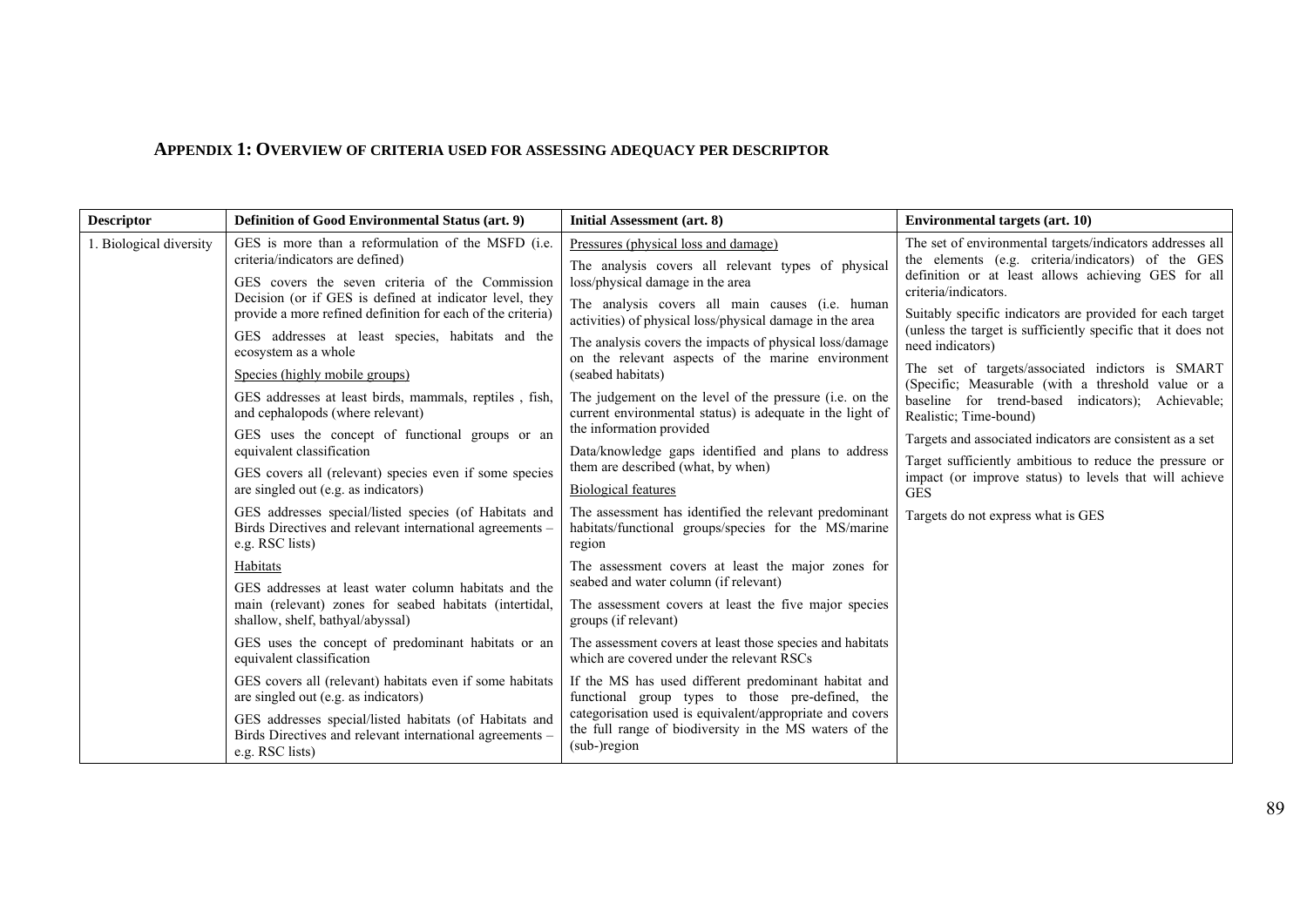| <b>Descriptor</b>               | Definition of Good Environmental Status (art. 9)                                                                                                                                                                                                                                                          | Initial Assessment (art. 8)                                                                                                                                                                                                                     | <b>Environmental targets (art. 10)</b>                                                                                                                                    |
|---------------------------------|-----------------------------------------------------------------------------------------------------------------------------------------------------------------------------------------------------------------------------------------------------------------------------------------------------------|-------------------------------------------------------------------------------------------------------------------------------------------------------------------------------------------------------------------------------------------------|---------------------------------------------------------------------------------------------------------------------------------------------------------------------------|
|                                 | Ecosystem<br>GES definition covers the whole ecosystem structure.                                                                                                                                                                                                                                         | The assessment of habitat types address both the abiotic<br>hydrological,<br>(physical,<br>chemical)<br>and<br>biotic<br>(community) aspects of each habitat                                                                                    |                                                                                                                                                                           |
|                                 | <b>Baselines</b><br>The baselines used are in the sense of 'reference<br>condition', i.e. in relation to 'prevailing physiographic,<br>geographic and climatic (natural) conditions' that are<br>largely free from anthropogenic influences.<br>The choice of the baseline is appropriate considering the | The judgement on the features' status is adequate in<br>light of information provided i.e. it is defined at least in<br>a qualitative manner, using specified criteria and<br>indicators.<br>The main pressures and impacts on the features are |                                                                                                                                                                           |
|                                 | knowledge available. A current or past degraded state<br>can be used as a baseline only if the ambition is to<br>improve quality towards a reference state (reference<br>conditions).                                                                                                                     | identified<br>Where individual species or fine-scale habitats/biotopes<br>are reported as surrogates for the functional groups and<br>predominant habitat types:                                                                                |                                                                                                                                                                           |
|                                 | GES is based on the use of the 'reference condition plus<br>acceptable deviation' principle for each of the criteria<br>(sensu WFD).                                                                                                                                                                      | • The species/biotopes collectively provide an overall<br>assessment of status of each 'minimum' category<br>species group/habitat type                                                                                                         |                                                                                                                                                                           |
|                                 | GES reflects, where appropriate, the definitions for<br>Favourable Conservation Status under the Habitats<br>Directive and for Good Ecological Status under the                                                                                                                                           | • The main pressures and impacts for the species<br>group/habitat type are identified through the individual<br>assessments                                                                                                                     |                                                                                                                                                                           |
|                                 | Water Framework Directive.                                                                                                                                                                                                                                                                                | Where individual species are reported as 'listed'<br>features:                                                                                                                                                                                  |                                                                                                                                                                           |
|                                 | GES refers to the relevant regional and international<br>agreements (e.g. OSPAR, HELCOM, UNEP/MAP,                                                                                                                                                                                                        | • There is an assessment of their status                                                                                                                                                                                                        |                                                                                                                                                                           |
|                                 | BSC, ASCOBANS, ACCOBAMS)                                                                                                                                                                                                                                                                                  | • The main pressures and impacts are identified                                                                                                                                                                                                 |                                                                                                                                                                           |
|                                 | (Quantitative) threshold values are given for GES                                                                                                                                                                                                                                                         | Data/knowledge gaps identified and plans to address                                                                                                                                                                                             |                                                                                                                                                                           |
|                                 | GES is sufficiently specific to judge when it has been<br>achieved                                                                                                                                                                                                                                        | them are described (what, by when)                                                                                                                                                                                                              |                                                                                                                                                                           |
| 2.<br>Non-indigenous<br>species | The definition of GES is more than a reformulation of<br>the MSFD Annex I                                                                                                                                                                                                                                 | The national list of NIS is consistent with the RSC and<br>IAS list of NIS                                                                                                                                                                      | The environmental target is SMART<br>Suitably specific indicators are provided for each target                                                                            |
|                                 | GES is defined at descriptor/criteria levels                                                                                                                                                                                                                                                              | The analysis and assessment of the pressure from NIS is                                                                                                                                                                                         | The target is sufficiently ambitious to reduce the                                                                                                                        |
|                                 | GES covers (directly/indirectly) criterion 2.1 / criterion<br>2.2                                                                                                                                                                                                                                         | adequate in the light of available knowledge/ level of<br>information/established methods to assess this topic                                                                                                                                  | pressure or impact to levels that will achieve GES (if<br>possible by 2020)                                                                                               |
|                                 | The definition of GES meets the minimum requirements<br>(no new introductions of NIS, and where possible, no<br>further spreading of them)                                                                                                                                                                | This includes:<br>• coverage of relevant NIS,<br>· identifying knowledge gaps together with plans to                                                                                                                                            | The target(s) and indicators regarding the spread of NIS<br>cover all the main sources of new introductions (e.g.<br>ballast water, ship hulls, aquaculture & Suez Canal) |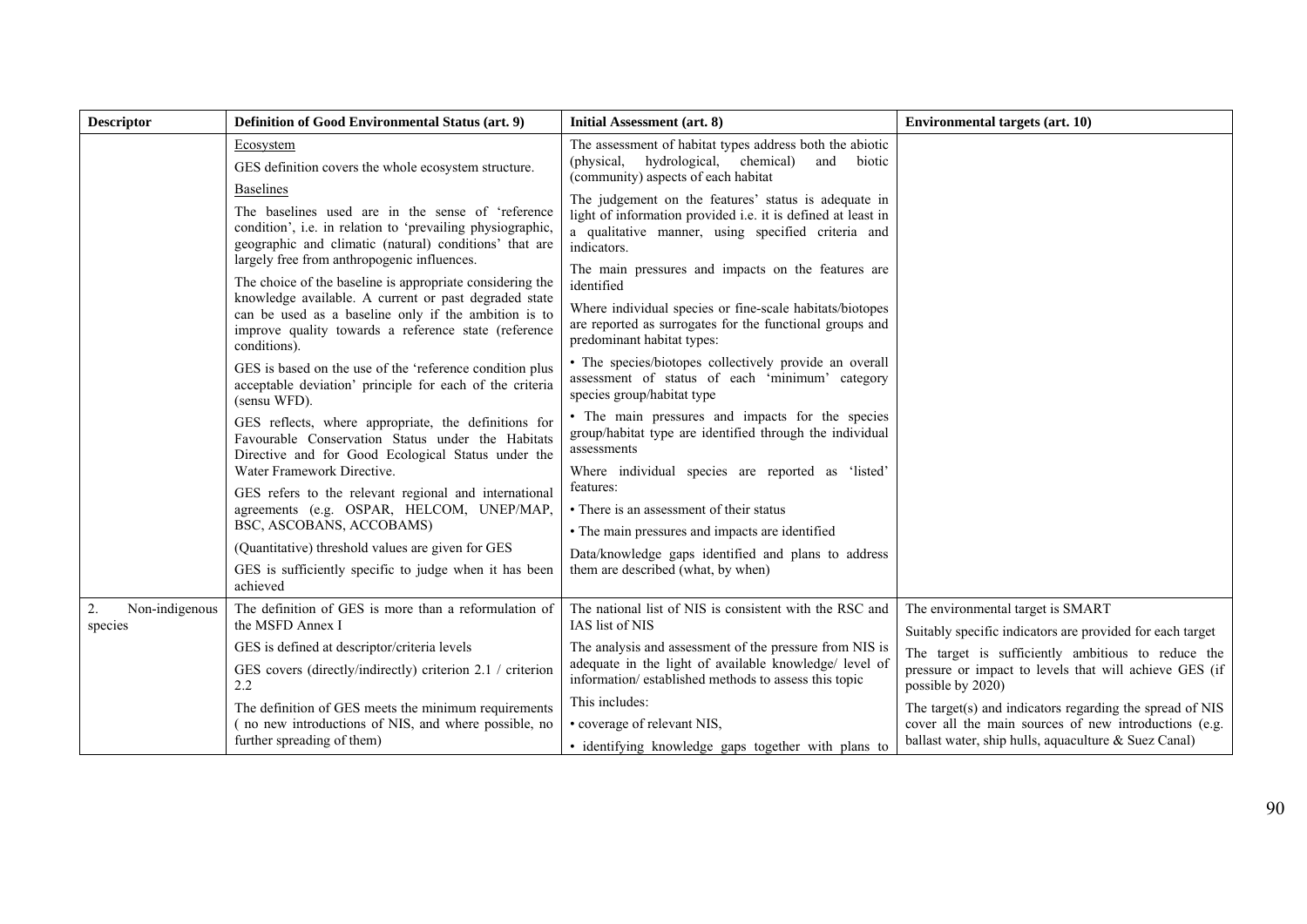| <b>Descriptor</b>                      | <b>Definition of Good Environmental Status (art. 9)</b>                                                                                                                                     | Initial Assessment (art. 8)                                                                                                       | <b>Environmental targets (art. 10)</b>                                                                                                      |
|----------------------------------------|---------------------------------------------------------------------------------------------------------------------------------------------------------------------------------------------|-----------------------------------------------------------------------------------------------------------------------------------|---------------------------------------------------------------------------------------------------------------------------------------------|
|                                        | If further development is needed, there is a clear<br>indication of plans (what, by when)<br>The GES definition is sufficiently precise                                                     | address them,<br>· identification of main vectors/ pathways, preferably<br>with a ranking.                                        | The targets and associated indicators are consistent as a<br>set (i.e. absence of conflict)<br>Targets do not express what is GES           |
|                                        |                                                                                                                                                                                             | • relevant impacts on (seabed/water column) habitats are<br>described (at least qualitative assessment of impacts),               |                                                                                                                                             |
|                                        |                                                                                                                                                                                             | • level of pressure is assessed.                                                                                                  |                                                                                                                                             |
|                                        |                                                                                                                                                                                             | Judgement on the level of pressure in relation to GES is<br>provided and adequate in light of the information<br>provided         |                                                                                                                                             |
|                                        |                                                                                                                                                                                             | Data/knowledge gaps are identified and plans to address<br>them are described (what, by when)                                     |                                                                                                                                             |
| 3. Commercial<br>fish<br>and shellfish | All stocks for which analytical assessments are available<br>will be exploited at or below Fmsy                                                                                             | Stocks are assessed in relation to MSY and/or PA<br>reference points for all relevant (sub)regions                                | Targets clearly require all stocks (with analytical<br>assessments) to be exploited at or below Fmsy                                        |
|                                        | Secondary indicator does not have to be used but is<br>adequate when it will be set using a proxy for MSY or is<br>stable and or decreasing                                                 | Information has been provided on the fishing fleet<br>Both fish and shellfish stocks in all relevant (sub)regions<br>are assessed | Targets clearly require all stocks (with analytical<br>assessments) to have a SSB that is at or above SSBpa,<br><b>BMSY-trigger or Bmsy</b> |
|                                        | All stocks have a SSB which is equal to or above<br>SSBpa, BMSY-trigger or SSBmsy                                                                                                           | Judgement on the level of pressure and/or on status of<br>commercial fish and shellfish stocks in relation to GES                 | Relevant targets at least for the previously mentioned<br>criteria are SMART.                                                               |
|                                        | Secondary indicator does not have to be used but is<br>adequate when it will be set using a proxy of a Pa, MSY<br>or the indicator is stable and/or increasing                              | is provided and adequate in light of the information<br>provided                                                                  |                                                                                                                                             |
|                                        | Criterion 3.3 has been used in the GES definition (with<br>or without the indicators of the Commission Decision).                                                                           | Data/knowledge gaps are identified and plans to address<br>them are described (what, by when)                                     |                                                                                                                                             |
| 4. Food webs                           | GES is more than a reformulation of the MSFD Annex I                                                                                                                                        | As above (descriptor 1)                                                                                                           | As above (descriptor 1)                                                                                                                     |
|                                        | GES meets the minimum requirements:                                                                                                                                                         |                                                                                                                                   |                                                                                                                                             |
|                                        | • uses all the criteria set in the COM Decision or if GES<br>is defined at indicator level, they provide a more refined<br>definition for each of the criteria.                             |                                                                                                                                   |                                                                                                                                             |
|                                        | • The definition of GES covers all main food web<br>components for the marine (sub-) region/Member State<br>(i.e. components from plankton and benthos through to<br>higher trophic levels) |                                                                                                                                   |                                                                                                                                             |
|                                        | • The species that are selected as indicators of changes                                                                                                                                    |                                                                                                                                   |                                                                                                                                             |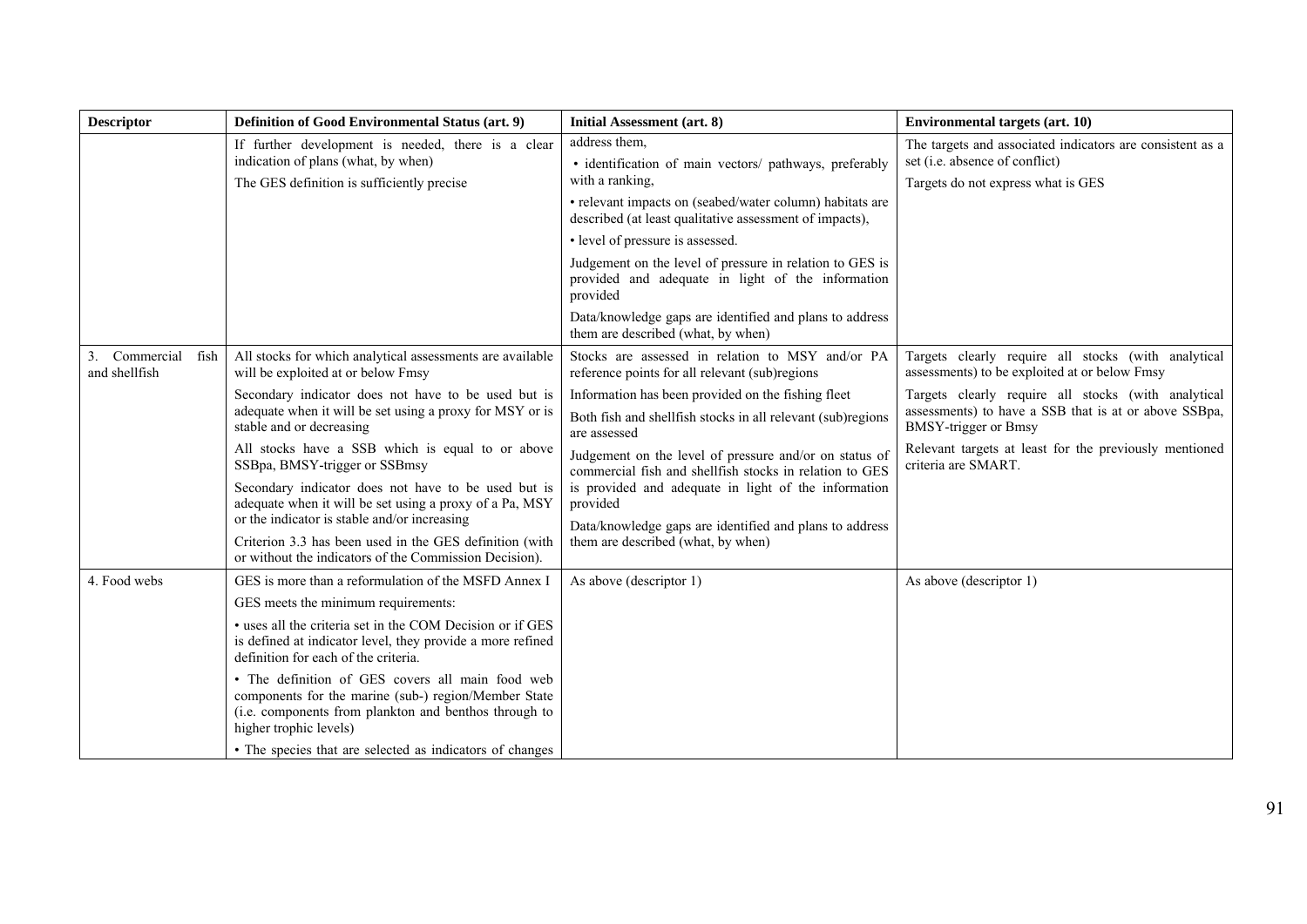| <b>Descriptor</b> | Definition of Good Environmental Status (art. 9)                                                                                                                                                                                                   | Initial Assessment (art. 8)                                                                                                              | <b>Environmental targets (art. 10)</b>                                    |
|-------------------|----------------------------------------------------------------------------------------------------------------------------------------------------------------------------------------------------------------------------------------------------|------------------------------------------------------------------------------------------------------------------------------------------|---------------------------------------------------------------------------|
|                   | in the food web are considered appropriate                                                                                                                                                                                                         |                                                                                                                                          |                                                                           |
|                   | The choice of the baseline is appropriate considering the<br>knowledge available. A current or past degraded state<br>can be used as a baseline only if the ambition is to<br>improve quality towards a reference state (reference<br>conditions). |                                                                                                                                          |                                                                           |
|                   | The baselines used are in the sense of 'reference<br>condition', i.e. in relation to 'prevailing physiographic,<br>geographic and climatic (natural) conditions' that are<br>largely free from anthropogenic influences.                           |                                                                                                                                          |                                                                           |
|                   | The determination of GES is based on the use of the<br>'reference condition plus acceptable deviation' principle<br>for each of the criteria (sensu WFD).                                                                                          |                                                                                                                                          |                                                                           |
|                   | Where a current or past state is used as a baseline and<br>represents a degraded state, there is ambition to improve<br>quality towards a reference state above a GES threshold<br>value.                                                          |                                                                                                                                          |                                                                           |
| 5. Eutrophication | GES is not a copy or simple reformulation of the MSFD<br>Annex I.                                                                                                                                                                                  | The assessment covers all relevant nutrients (even if<br>descriptive): Nitrogen and Phosphorus.                                          | The set of targets address state/impacts rather than<br>pressures         |
|                   | GES meets the minimum requirements:                                                                                                                                                                                                                | The assessment covers organic matter (even if<br>descriptive)<br>The assessment covers input loads (nutrients and/or<br>organic matter)  | The set of targets/ associated indictors is SMART                         |
|                   | • Criterion 5.1 - nutrient levels                                                                                                                                                                                                                  |                                                                                                                                          | The targets are linked to the appropriate WFD normative                   |
|                   | • Criterion 5.2 - direct effects                                                                                                                                                                                                                   |                                                                                                                                          | definitions of ecological status classifications for coastal<br>waters    |
|                   | • Criterion 5.3 - indirect effects                                                                                                                                                                                                                 | assessment covers concentrations<br>The<br>in the                                                                                        | Reference is made to the relevant Regional Sea                            |
|                   | GES uses most of the indicators of COM Decision<br>2010/477                                                                                                                                                                                        | environment (nutrients and/or organic matter)                                                                                            | Convention                                                                |
|                   | GES is the same or comparable to the appropriate WFD                                                                                                                                                                                               | The assessment covers the main causes of the pressure<br>The assessment covers most relevant impacts                                     | The set of targets is considered consistent<br>Targets do not express GES |
|                   | normative definitions of ecological status classifications<br>for coastal waters.                                                                                                                                                                  | The judgement/trends on the level of the pressure (e.g.                                                                                  |                                                                           |
|                   | Reference is made to the relevant Regional Sea<br>Convention                                                                                                                                                                                       | in good status) is adequate in light of information<br>provided                                                                          |                                                                           |
|                   | GES provides details about specific concentrations/<br>threshold values/ baselines.                                                                                                                                                                | The judgement/trends on the level of the impact of the<br>pressure (e.g. in good status) is adequate in light of<br>information provided |                                                                           |
|                   | GES is sufficiently specific to determine when GES has                                                                                                                                                                                             | Reference is made to WFD (monitoring results, reports,                                                                                   |                                                                           |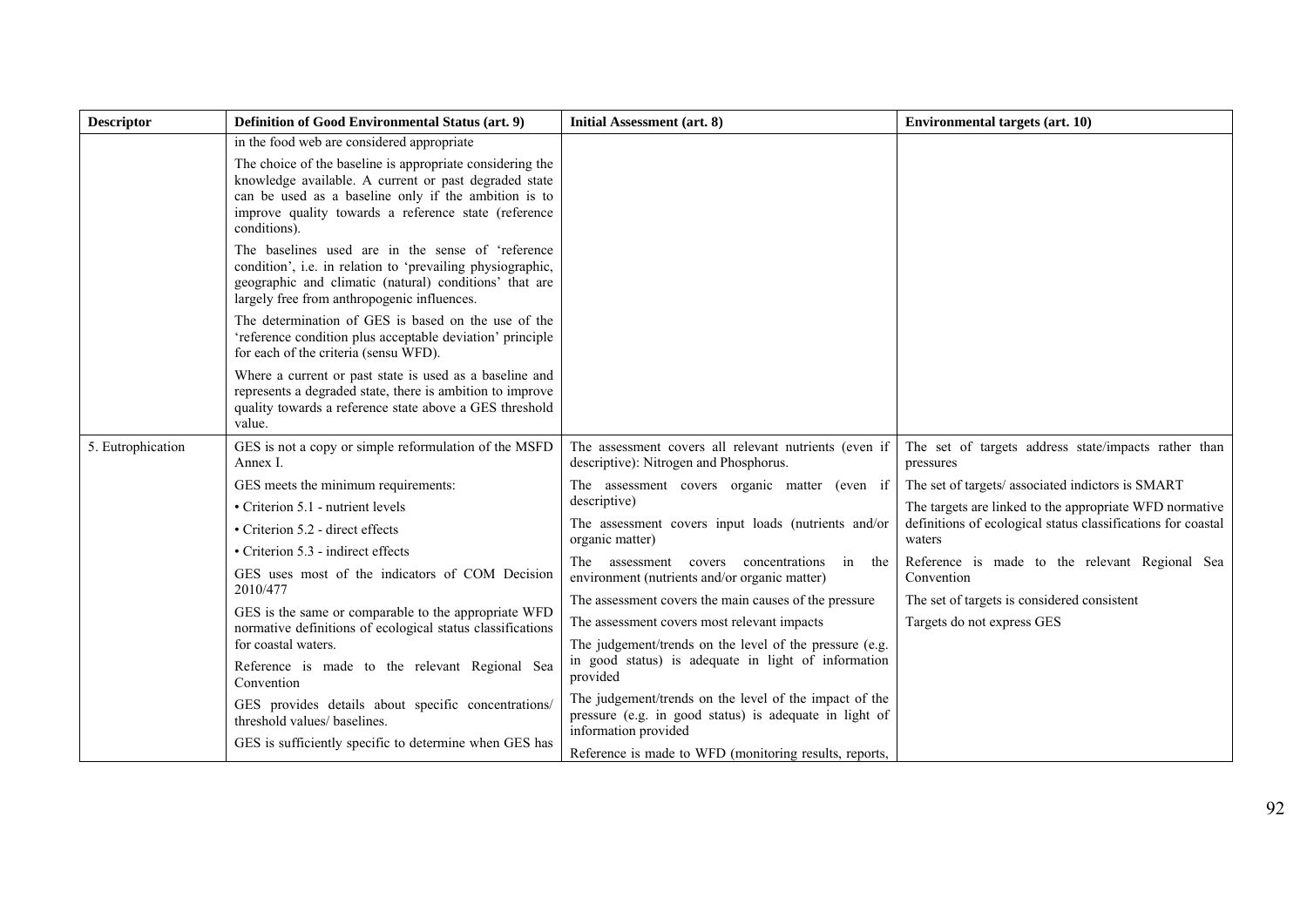| <b>Descriptor</b>      | <b>Definition of Good Environmental Status (art. 9)</b>                                                                                                                                                                                            | Initial Assessment (art. 8)                                                                   | <b>Environmental targets (art. 10)</b>                   |
|------------------------|----------------------------------------------------------------------------------------------------------------------------------------------------------------------------------------------------------------------------------------------------|-----------------------------------------------------------------------------------------------|----------------------------------------------------------|
|                        | been achieved                                                                                                                                                                                                                                      | etc.)                                                                                         |                                                          |
|                        | Aggregation rules are mentioned                                                                                                                                                                                                                    | Reference is made to the relevant Regional Sea<br>Convention                                  |                                                          |
|                        |                                                                                                                                                                                                                                                    | Data/knowledge gaps are identified and plans to address<br>them are described (what, by when) |                                                          |
| 6. Sea-floor integrity | GES is more than a reformulation of the MSFD Annex I<br>text.                                                                                                                                                                                      | As above (descriptor 1)                                                                       | As above (descriptor 1)                                  |
|                        | GES meets the minimum requirements:                                                                                                                                                                                                                |                                                                                               |                                                          |
|                        | • GES uses all the criteria set out in the COM Decision<br>or if GES is defined at indicator level, they provide a<br>more refined definition for each of the criteria.                                                                            |                                                                                               |                                                          |
|                        | • GES covers all relevant biogenic substrates for this<br>marine region/member state                                                                                                                                                               |                                                                                               |                                                          |
|                        | • GES covers all relevant substrate types, following the<br>typology of predominant habitat types as used for<br>habitats for Descriptor 1.                                                                                                        |                                                                                               |                                                          |
|                        | The choice of the baseline is appropriate considering the<br>knowledge available. A current or past degraded state<br>can be used as a baseline only if the ambition is to<br>improve quality towards a reference state (reference<br>conditions). |                                                                                               |                                                          |
|                        | The baselines used are in the sense of 'reference<br>condition', i.e. in relation to 'prevailing physiographic,<br>geographic and climatic (natural) conditions' that are<br>largely free from anthropogenic influences.                           |                                                                                               |                                                          |
|                        | The determination of GES is based on the use of the<br>'reference condition plus acceptable deviation' principle<br>for each of the criteria (sensu WFD).                                                                                          |                                                                                               |                                                          |
|                        | Where a current or past state is used as a baseline and<br>represents a degraded state, there is ambition to improve<br>quality towards a reference state above a GES threshold<br>value                                                           |                                                                                               |                                                          |
| Hydrographical<br>7.   | GES is more than a reformulation of the MSFD Annex I.                                                                                                                                                                                              | The assessment covers most pressures and most relevant                                        | The set of targets addresses pressures                   |
| changes                | GES meets the minimum requirements:                                                                                                                                                                                                                | impacts                                                                                       | The set of targets addresses impacts (in relation to D1, |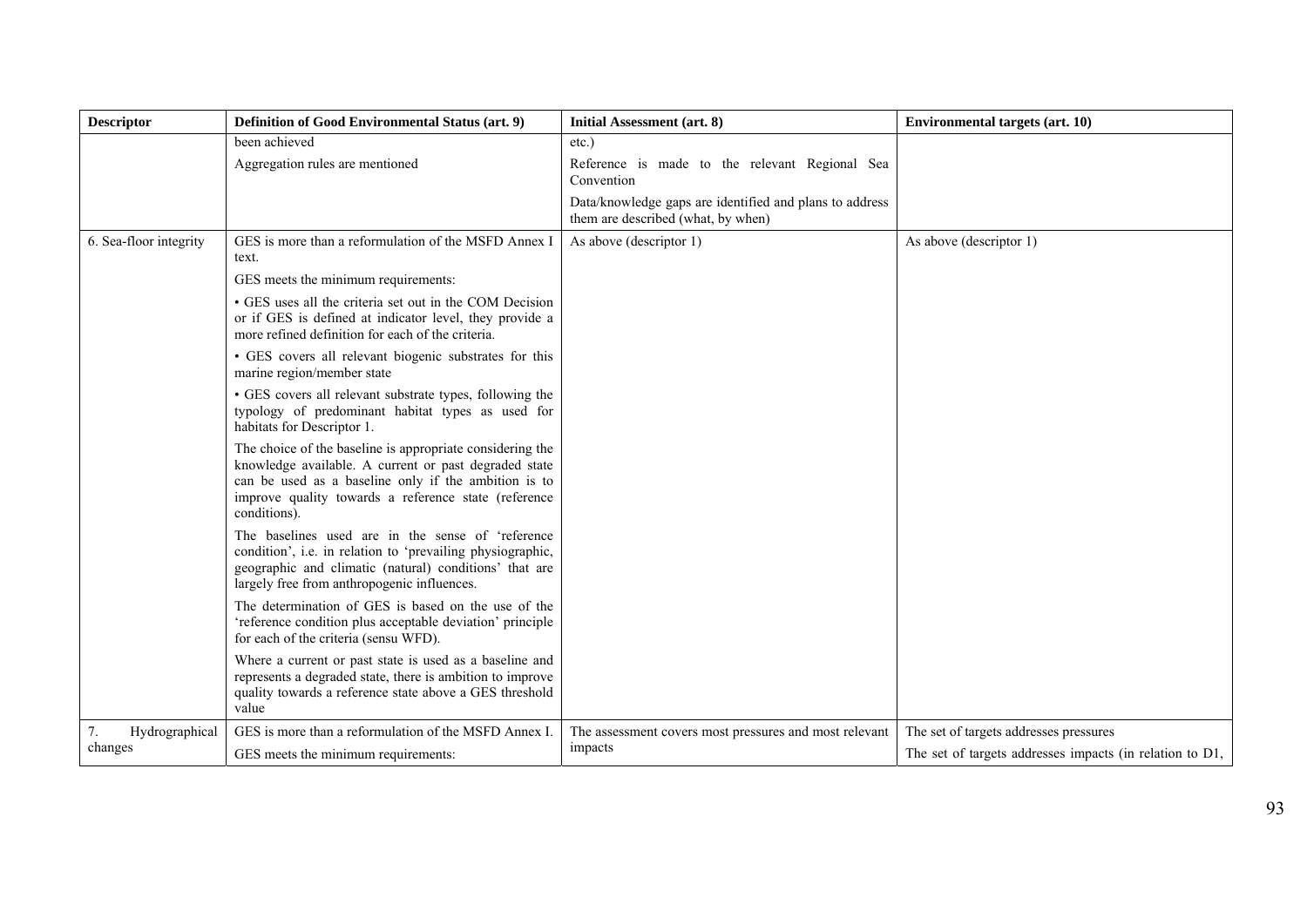| <b>Descriptor</b> | Definition of Good Environmental Status (art. 9)                                                                    | Initial Assessment (art. 8)                                                                                                                                          | <b>Environmental targets (art. 10)</b>                                                                                                                         |
|-------------------|---------------------------------------------------------------------------------------------------------------------|----------------------------------------------------------------------------------------------------------------------------------------------------------------------|----------------------------------------------------------------------------------------------------------------------------------------------------------------|
|                   | $\bullet$ Criterion 7.1 – spatial characterization                                                                  | The assessment covers the main causes of the pressures                                                                                                               | $D4$ and $D6$ )                                                                                                                                                |
|                   | • Criterion 7.2 - Impact                                                                                            | The judgement/trends on the level of the pressure (e.g.                                                                                                              | The set of targets/ associated indicators is SMART                                                                                                             |
|                   | GES uses the indicators of COM Decision 2010/477:                                                                   | in good status) is adequate in light of information<br>provided                                                                                                      | The targets are linked to the appropriate WFD normative                                                                                                        |
|                   | $\bullet$ Indicator 7.1.1 – Extent of area affected                                                                 | The judgement/trends on the impact of the pressure (e.g.                                                                                                             | definitions of ecological status classifications for coastal<br>waters                                                                                         |
|                   | $\bullet$ Indicator 7.2.1 – Spatial extent of habitats                                                              | in good status) is adequate in light of information                                                                                                                  | Reference is made to other regulatory tools (e.g. EIA,                                                                                                         |
|                   | $\bullet$ Indicator 7.2.2 – Changes in habitats and functions                                                       | provided                                                                                                                                                             | SEA, Habitats Directive)                                                                                                                                       |
|                   | GES is the same or comparable to the appropriate WFD                                                                | Reference is made to WFD reports                                                                                                                                     | Reference is made to the relevant Regional Sea                                                                                                                 |
|                   | normative definitions of ecological status classifications<br>for coastal waters.                                   | Reference is made to the relevant Regional Sea<br>Convention                                                                                                         | Convention                                                                                                                                                     |
|                   | There is reference to the relevant Regional Sea                                                                     | The assessment covers marine acidification                                                                                                                           | The set of targets is considered consistent                                                                                                                    |
|                   | Convention                                                                                                          | Data/knowledge gaps are identified and plans to address                                                                                                              | Targets do not express GES and are focused on reducing<br>pressures and impacts in order to help achieve GES                                                   |
|                   | Reference is made to other regulatory tools (e.g. EIA,<br>SEA, Habitats Directive)                                  | them are described (what, by when)                                                                                                                                   |                                                                                                                                                                |
|                   | GES provides details about specific threshold values/<br>baselines.                                                 |                                                                                                                                                                      |                                                                                                                                                                |
|                   | GES is sufficiently specific to determine when GES has<br>been achieved                                             |                                                                                                                                                                      |                                                                                                                                                                |
| 8. Contaminants   | GES is more than a reformulation of the MSFD Annex I                                                                | The assessment covers all relevant sources of                                                                                                                        | The set of environmental targets/indicators addresses all                                                                                                      |
|                   | GES covers the two criteria: concentration and effects of<br>contaminants                                           | contaminants (i.e. land-, sea- and air-based)<br>The assessment covers all relevant substances (man-                                                                 | the elements (e.g. criteria/indicators) of the GES<br>definition or at least allows achieving GES for all<br>criteria/indicators – for contaminants that means |
|                   | The criterion on concentration of contaminant refers to<br>the three relevant matrices (water, biota and sediment)  | made substances, with specification of which substances<br>are assessed, heavy metals (at least Hg, Cd, Pb),<br>radioactive substances (at least C-137), oil and oil | covering at least 8.1 and 8.2 if this is covered in GES<br>definition                                                                                          |
|                   | The criterion on concentration of contaminants refers to<br>the EQS Directive, i.e. the standards used are at least | products)<br>The assessment includes at least quantitative trends (i.e.                                                                                              | Suitably specific indicators are provided for each target<br>(unless the target is already sufficiently specific)                                              |
|                   | those of the EQS Directive in water and for the three<br>substances for which an EQS exist in biota (Hg, HCB        | of<br>contaminants<br>concentrations<br>are                                                                                                                          | The set of targets/associated indicators is SMART                                                                                                              |
|                   | and HCBD) OR                                                                                                        | decreasing/increasing)<br>and/or input<br>loads<br><sub>of</sub><br>contaminants into the environment                                                                | Target are sufficiently targeted towards reducing levels                                                                                                       |
|                   | Reference is made to make use of Article 3 of the                                                                   | Frequency and origin of acute pollution events are                                                                                                                   | of a specified pressure or impact, or controlling human<br>activities, which are preventing GES from being                                                     |
|                   | proposal 2011/0429 (COD) for a Directive amending<br>Directives 2000/60/EC and 2008/105/EC 'establish a             | quantitatively described (i.e. at least number of                                                                                                                    | achieved                                                                                                                                                       |
|                   | method that offers at least the same level of protection<br>as the EQS provided for in that annex'                  | accidents/incidents over a certain period of time or<br>quantity of oil/oil-products input to the water)                                                             | Targets are sufficiently ambitious to reduce the pressure<br>or impact to levels that will achieve GES (if possible by                                         |
|                   | If EQS are not used, the justification for using other                                                              | The assessment covers all relevant impacts of                                                                                                                        | 2020)                                                                                                                                                          |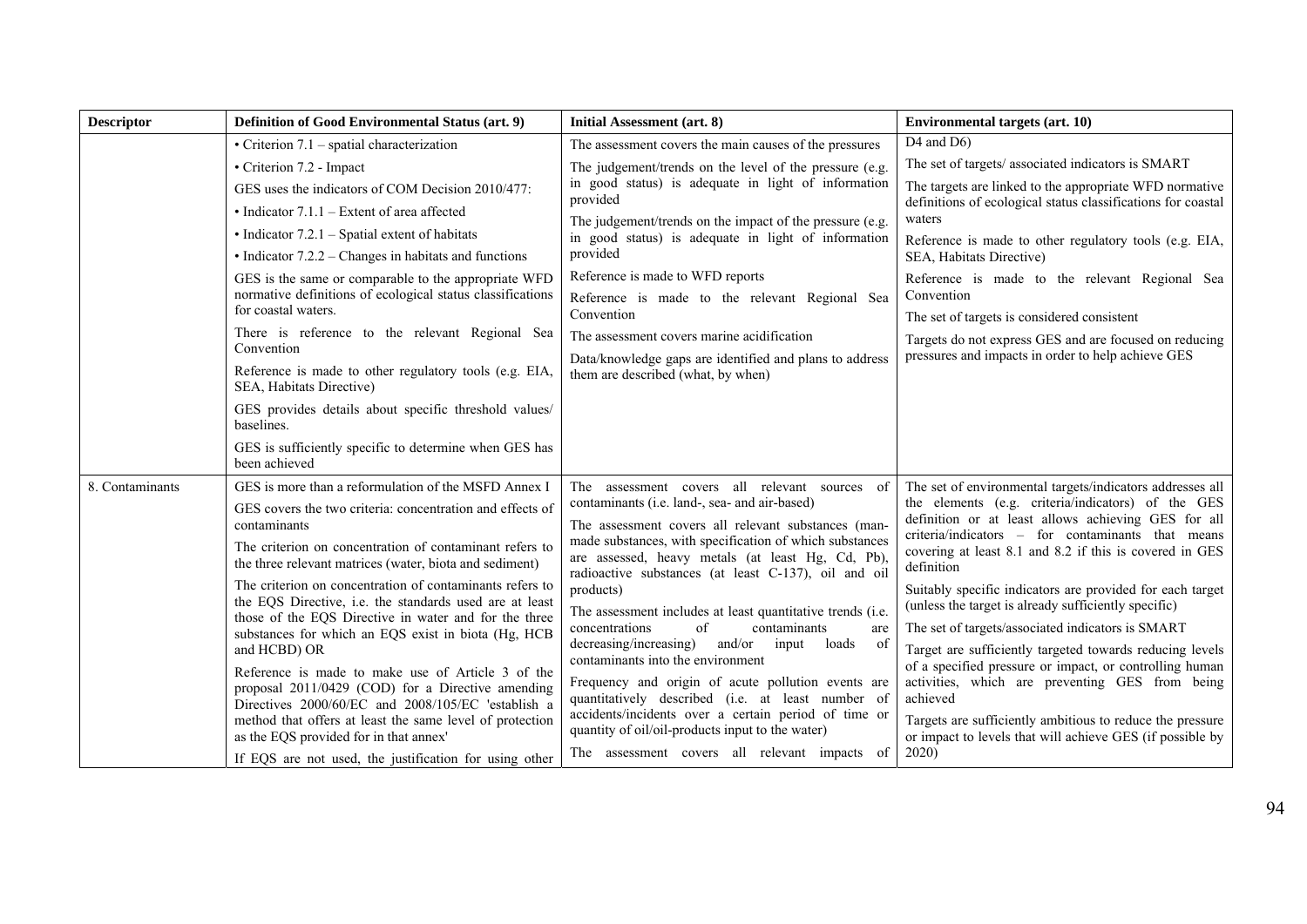| <b>Descriptor</b>             | Definition of Good Environmental Status (art. 9)                                                                                                                                                                                                                                                                                                                                                                                                                                                                                                                                                                                                                                                                                                                                                                                                                                                                                                                                                                                                                                                                                                          | Initial Assessment (art. 8)                                                                                                                                                                                                                                                                                                                                                                                                                                                                                                                                                                                   | <b>Environmental targets (art. 10)</b>                                                                                                                                                                                                                                                                                                                                                                                                                                                                                                                                                                                                     |
|-------------------------------|-----------------------------------------------------------------------------------------------------------------------------------------------------------------------------------------------------------------------------------------------------------------------------------------------------------------------------------------------------------------------------------------------------------------------------------------------------------------------------------------------------------------------------------------------------------------------------------------------------------------------------------------------------------------------------------------------------------------------------------------------------------------------------------------------------------------------------------------------------------------------------------------------------------------------------------------------------------------------------------------------------------------------------------------------------------------------------------------------------------------------------------------------------------|---------------------------------------------------------------------------------------------------------------------------------------------------------------------------------------------------------------------------------------------------------------------------------------------------------------------------------------------------------------------------------------------------------------------------------------------------------------------------------------------------------------------------------------------------------------------------------------------------------------|--------------------------------------------------------------------------------------------------------------------------------------------------------------------------------------------------------------------------------------------------------------------------------------------------------------------------------------------------------------------------------------------------------------------------------------------------------------------------------------------------------------------------------------------------------------------------------------------------------------------------------------------|
|                               | relevant standards (e.g. the OSPAR EACs) is provided<br>and sufficient<br>The substances covered by the GES definition are<br>specified OR a specific reference to a defined standard<br>makes it understandable which substances are covered.<br>Aggregation rules are provided or the "all in, all out"<br>rule applies.<br>The criterion on effects of contaminants refers to<br>specific biological effects on ecosystem components<br>(e.g. imposex) or at least to internationally-recognized<br>guidelines for the monitoring of such biological effects<br>(e.g. OSPAR JAMP/ICES)<br>If reference is not made to an internationally-recognized<br>standard, parameters and baselines should be specified<br>for GES to be measurable<br>The criterion on effects of contaminants addresses acute<br>pollution events from both an effect perspective (e.g.<br>effect of oil and oil products on birds) and from a<br>pressure perspective (frequency/origins of acute<br>pollution events)<br>For the frequency/ occurrence of events, the GES is at<br>least trend-based (i.e. number of events should be<br>reducing) and a baseline is defined | contaminants (at least on seabed habitats and on<br>functional groups – on functional groups, referring to at<br>least one specific biological effect $-e.g.$ imposex)<br>A judgement is made using relevant standards (e.g.<br>EQS) at a relatively aggregated level (i.e. for levels of<br>concentrations in the environment (not by substances)<br>and for impacts on seabed habitats/functional groups.<br>Data/knowledge gaps are identified and plans to address<br>them are described (what, by when)                                                                                                  | Targets and associated indicators defined for Descriptor<br>8 are consistent as a set<br>Targets do not express what is GES                                                                                                                                                                                                                                                                                                                                                                                                                                                                                                                |
| 9. Contaminants in<br>seafood | GES is at least the MSFD Annex I definition including<br>compliance with Regulation 1881/2006<br>The definition of GES covers entirely the criterion of the<br>Commission Decision on levels, number and frequency<br>of contaminants<br>The GES definition provides information about the<br>species and substances used to measure achievement of<br>GES.<br>The GES definition should cover at least all the<br>substances included in Regulation 1881/2006 for which<br>concentrations have been set in fish/shellfish<br>No particular minimum requirement with regard to                                                                                                                                                                                                                                                                                                                                                                                                                                                                                                                                                                            | The assessment covers all relevant sources of<br>contaminants (i.e. land-, sea- and air-based) (possible<br>through D8)<br>The assessment covers all relevant substances (man-<br>made substances, with specification of which substances<br>are assessed, heavy metals (at least Hg, Cd, Pb)<br>The assessment gives details of the fish and shellfish<br>species considered in the assessment<br>The assessment makes it clear where the fish and<br>seafood samples used come from<br>The assessment includes at least quantitative trends (i.e.<br>concentrations of contaminants in fish and seafood are | The set of environmental targets/associated indicators is<br>sufficiently specific to enable its measurement, and<br>assessment of progress towards achieving the target. The<br>set should be assessed together and is SMART.<br>The set of environmental targets/indicators addresses all<br>the elements (e.g. criteria/indicators) of the GES<br>definition or at least allows to achieve GES for all<br>criteria/indicators<br>Suitably specific indicators provided for each target<br>(unless the target is sufficiently specific that it does not<br>need indicators)<br>Targets are sufficiently targeted towards reducing levels |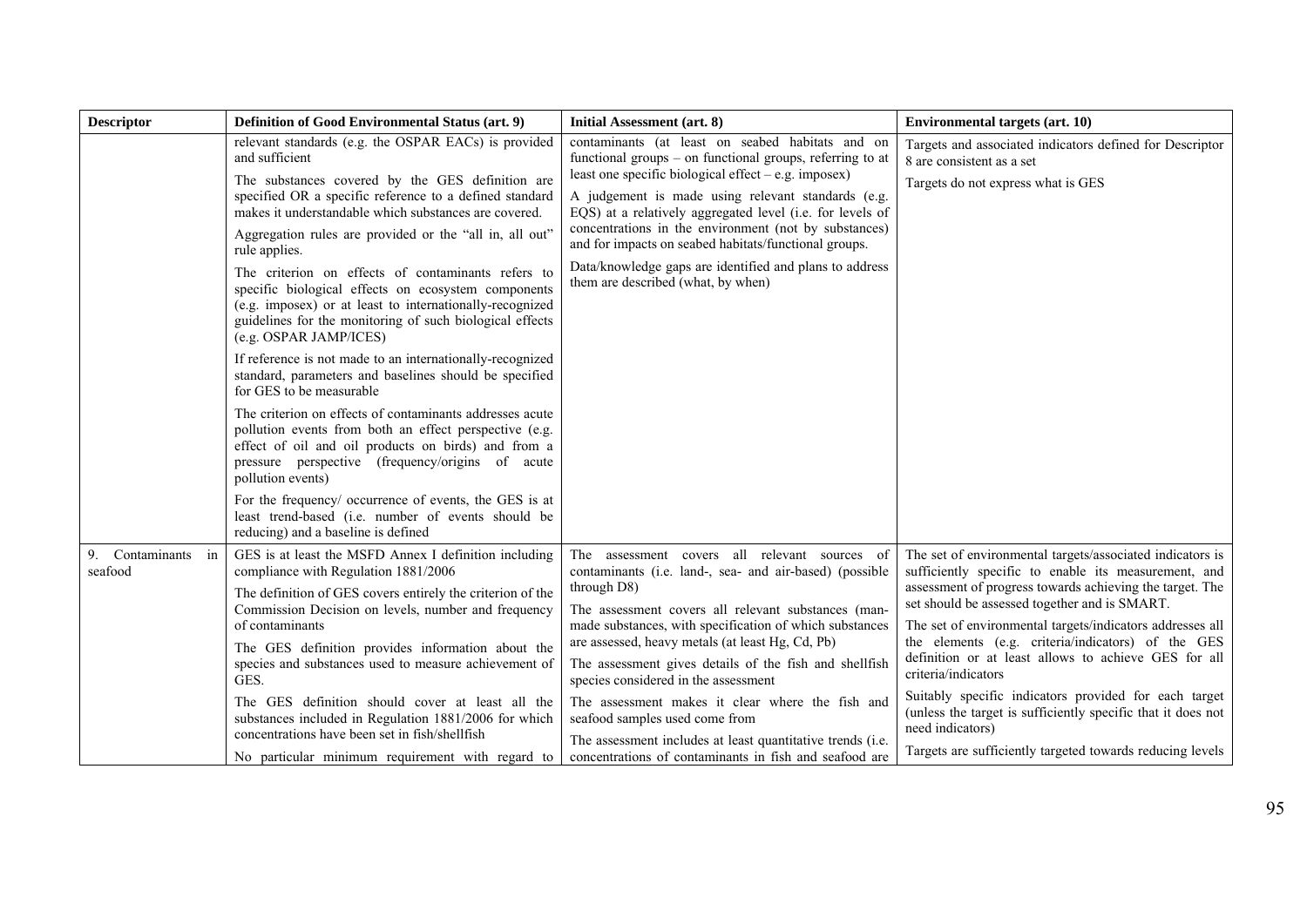| <b>Descriptor</b> | Definition of Good Environmental Status (art. 9)                                                                                                                                                                                                                                                                                                                                                                                                                                                                                                                                                                                                                                                                                                      | <b>Initial Assessment (art. 8)</b>                                                                                                                                                                                                                                                                                                                                                                                                                                                                                                                                                                                                      | <b>Environmental targets (art. 10)</b>                                                                                                                                                                                                                                                                                                                                                                                                                                                                                                                                                                                                                                                                                                                                                                                                                                                                                                                                                                                                                                                                                                                                                                                   |
|-------------------|-------------------------------------------------------------------------------------------------------------------------------------------------------------------------------------------------------------------------------------------------------------------------------------------------------------------------------------------------------------------------------------------------------------------------------------------------------------------------------------------------------------------------------------------------------------------------------------------------------------------------------------------------------------------------------------------------------------------------------------------------------|-----------------------------------------------------------------------------------------------------------------------------------------------------------------------------------------------------------------------------------------------------------------------------------------------------------------------------------------------------------------------------------------------------------------------------------------------------------------------------------------------------------------------------------------------------------------------------------------------------------------------------------------|--------------------------------------------------------------------------------------------------------------------------------------------------------------------------------------------------------------------------------------------------------------------------------------------------------------------------------------------------------------------------------------------------------------------------------------------------------------------------------------------------------------------------------------------------------------------------------------------------------------------------------------------------------------------------------------------------------------------------------------------------------------------------------------------------------------------------------------------------------------------------------------------------------------------------------------------------------------------------------------------------------------------------------------------------------------------------------------------------------------------------------------------------------------------------------------------------------------------------|
|                   | indicator 9.1.2 on frequency of regulatory levels<br>The GES definition does not cover aquaculture products<br>The definition of GES and/or accompanying text make it<br>clear that the GES applies to seafood coming from the<br>relevant (sub)regions                                                                                                                                                                                                                                                                                                                                                                                                                                                                                               | decreasing/increasing) and/or actual concentrations are<br>provided<br>A judgement is made using relevant standards (i.e. EU<br>foodstuff limits / possible alternative: OSPAR EAC in<br>fish and mussels) at a relatively aggregated level<br>Data/knowledge gaps are identified and plans to address<br>them are described (what, by when)                                                                                                                                                                                                                                                                                            | of a specified pressure or impact, or controlling human<br>activities, which are preventing GES from being<br>achieved<br>Targets are sufficiently ambitious to reduce the pressure<br>or impact to levels that will achieve GES (if possible by<br>$2020$ ) – this may be directly (i.e. through pressure<br>targets) or indirectly (i.e. through impacts/state targets<br>which imply that pressures should be reduced in order to<br>be achieved)<br>Targets and associated indicators defined for Descriptor<br>9 consistent as a set                                                                                                                                                                                                                                                                                                                                                                                                                                                                                                                                                                                                                                                                                |
| 10. Marine litter | The definition of GES is not a copy or simple<br>reformulation of the MSFD Annex I<br>The GES definition uses the same criteria/indicators as<br>those set in COM Decision 2010/477.<br>If the GES definition uses other criteria/indicators, they<br>are equivalent to those of the COM Decision or cover<br>additional relevant elements<br>The definition of GES and/or the accompanying text<br>provides details about specific types of litter/ threshold<br>values/baselines<br>This additional information is relevant considering<br>availability of knowledge/established methods.<br>The definition of GES is sufficiently detailed/specific to<br>enable its assessment in the different matrices (shore,<br>water column/surface, seabed) | The assessment covers all relevant types<br>The assessment covers all relevant forms of litter<br>The assessment covers the sources of marine litter<br>The assessment covers all the relevant habitats (at least<br>seabed and water column)<br>The assessment covers the impacts of marine litter on<br>marine life<br>The assessment covers all relevant geographical areas<br>When provided, the judgement on the level of, and<br>impact from, the pressure (e.g. in good status) is<br>adequate in light of information provided<br>Data/knowledge gaps are identified and plans to address<br>them are described (what, by when) | The set of environmental targets/associated indicators is<br>sufficiently specific to enable its measurement, and<br>assessment of progress towards achieving the target. The<br>set of targets and associated indicators should be<br>assessed together and is SMART<br>The set of environmental targets/indicators addresses all<br>the elements (e.g. criteria/indicators) of the GES<br>definition or at least allows to achieve GES for all<br>criteria/indicators<br>Specific indicators provided for each target (unless the<br>target is sufficiently specific that it does not need<br>indicators)<br>Targets are sufficiently targeted towards reducing levels<br>of a specified pressure or impact, or controlling human<br>activities, which are preventing GES from being<br>achieved<br>Targets are sufficiently ambitious to reduce the pressure<br>or impact to levels that will achieve GES (if possible by<br>$2020$ ) – this may be directly (i.e. through pressure<br>targets) or indirectly (i.e. through impacts/state targets<br>which imply that pressures should be reduced in order to<br>be achieved)<br>Targets and associated indicators defined for Descriptor<br>10 form a consistent set |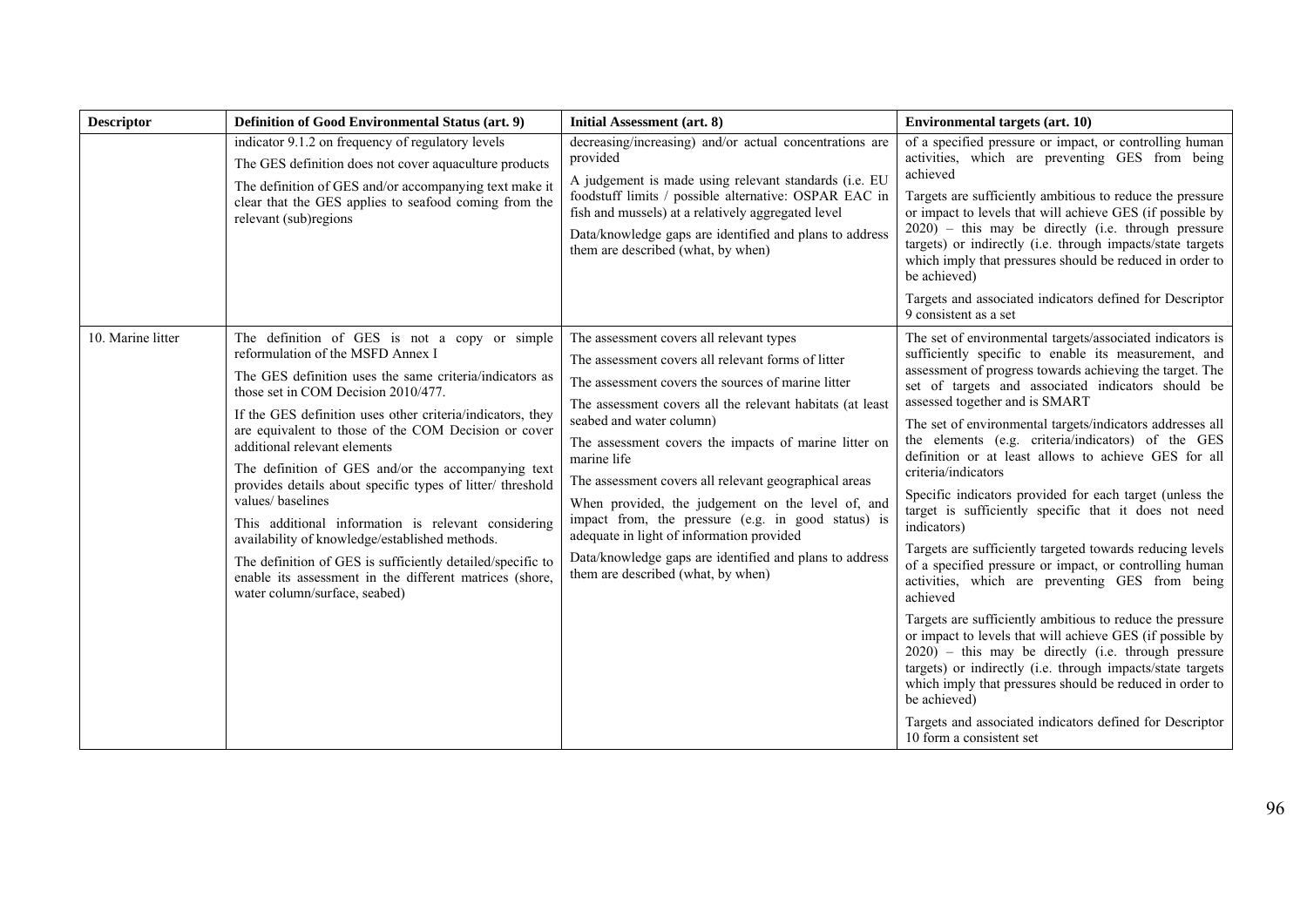| <b>Descriptor</b>                         | <b>Definition of Good Environmental Status (art. 9)</b>                                                                                                                                                                             | Initial Assessment (art. 8)                                                                                                                                                                                                                                                                                                                                                                                                                                    | <b>Environmental targets (art. 10)</b>                                                                                                 |
|-------------------------------------------|-------------------------------------------------------------------------------------------------------------------------------------------------------------------------------------------------------------------------------------|----------------------------------------------------------------------------------------------------------------------------------------------------------------------------------------------------------------------------------------------------------------------------------------------------------------------------------------------------------------------------------------------------------------------------------------------------------------|----------------------------------------------------------------------------------------------------------------------------------------|
| 11. Energy, including<br>underwater noise | The determination of GES is not a copy or simple<br>reformulation of the MSFD Annex I                                                                                                                                               | The assessment covers both types of sound (criterion<br>11.1 and $11.2$ )                                                                                                                                                                                                                                                                                                                                                                                      | The targets cover pressures or impacts or address<br>monitoring                                                                        |
|                                           | The determination of GES addresses both Decision<br>criteria<br>The GES determination uses the indicators of COM<br>Decision 2010/477.<br>The GES determination is sufficiently specific to<br>determine when GES has been achieved | The assessment covers the main causes of pressure<br>The assessment covers most relevant impacts<br>The judgement/trends on the level of the pressure (e.g.<br>in good status) is adequate in light of information<br>provided<br>The judgement/trends on the impact of the pressure (e.g.<br>in good status) is adequate in light of information<br>provided<br>Data/knowledge gaps are identified and plans to address<br>them are described (what, by when) | The set of targets/associated indicators is SMART<br>The set of targets is considered consistent<br>Targets do not express what is GES |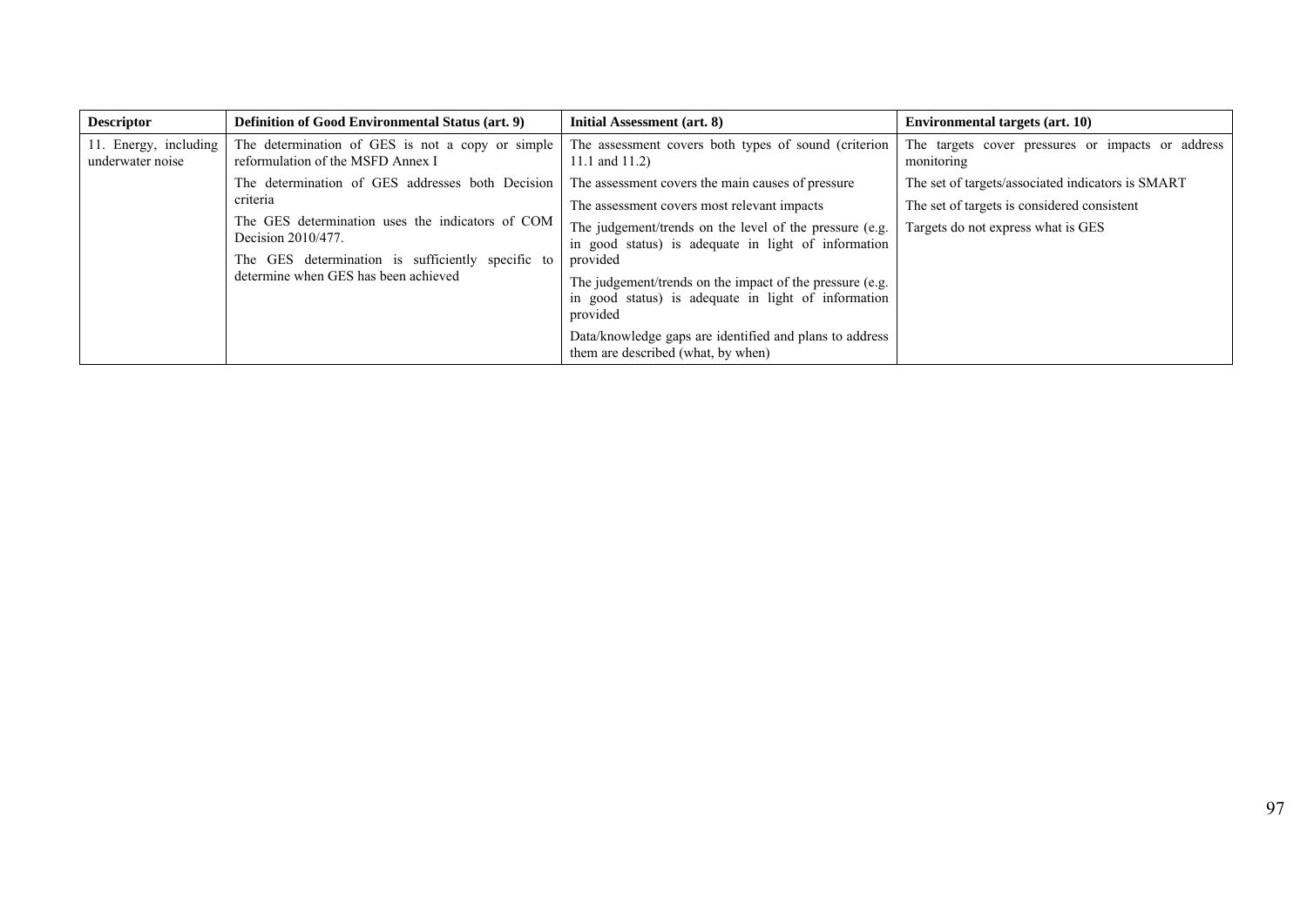#### **APPENDIX 2: SUMMARY FINDINGS AND RECOMMENDATIONS FOR MEMBER STATES**

This Appendix gives a summary per Member State of the findings in the country specific reports, made by the contractor on basis of the questionnaire per descriptor and the general questionnaire. It describes some general features, highlights per article strong and weak points, it addresses identified gaps in knowledge and information and plans to address them and concludes with recommendations.

### **Belgium**

#### **GENERAL ISSUES**

#### **Marine waters**

Belgium is part of the North East Atlantic; the outer limit of the coverage is defined by the international boundaries of the Belgian Continental Shelf. The area covers 0,5% of the North Sea and borders the waters of three neighbouring countries.

#### **Areas assessed**

The assessment area is the Belgian marine waters as a whole. No specific further sub-division of assessment areas has been defined. There is no indication on aggregation rules.

### **Regional Cooperation**

Belgium is a party to OSPAR; efforts for regional and bilateral coordination are extensively described. Belgium has used the OSPAR 2010 Quality Status Report as a reference in its assessment report. Belgium underlines that the timelines and ambitious requirements of the MSFD prevented the coordination on GES and setting of targets.

#### **Other features**

Belgium has used the water account approach for its economic and social analysis. The cost of degradation is based on an analysis of current expenditure for environmental protection measures, abatement and transaction costs as well as opportunity costs. The socio-economic analysis did not result in a clear outcome for the assessment of degradation and restoration costs.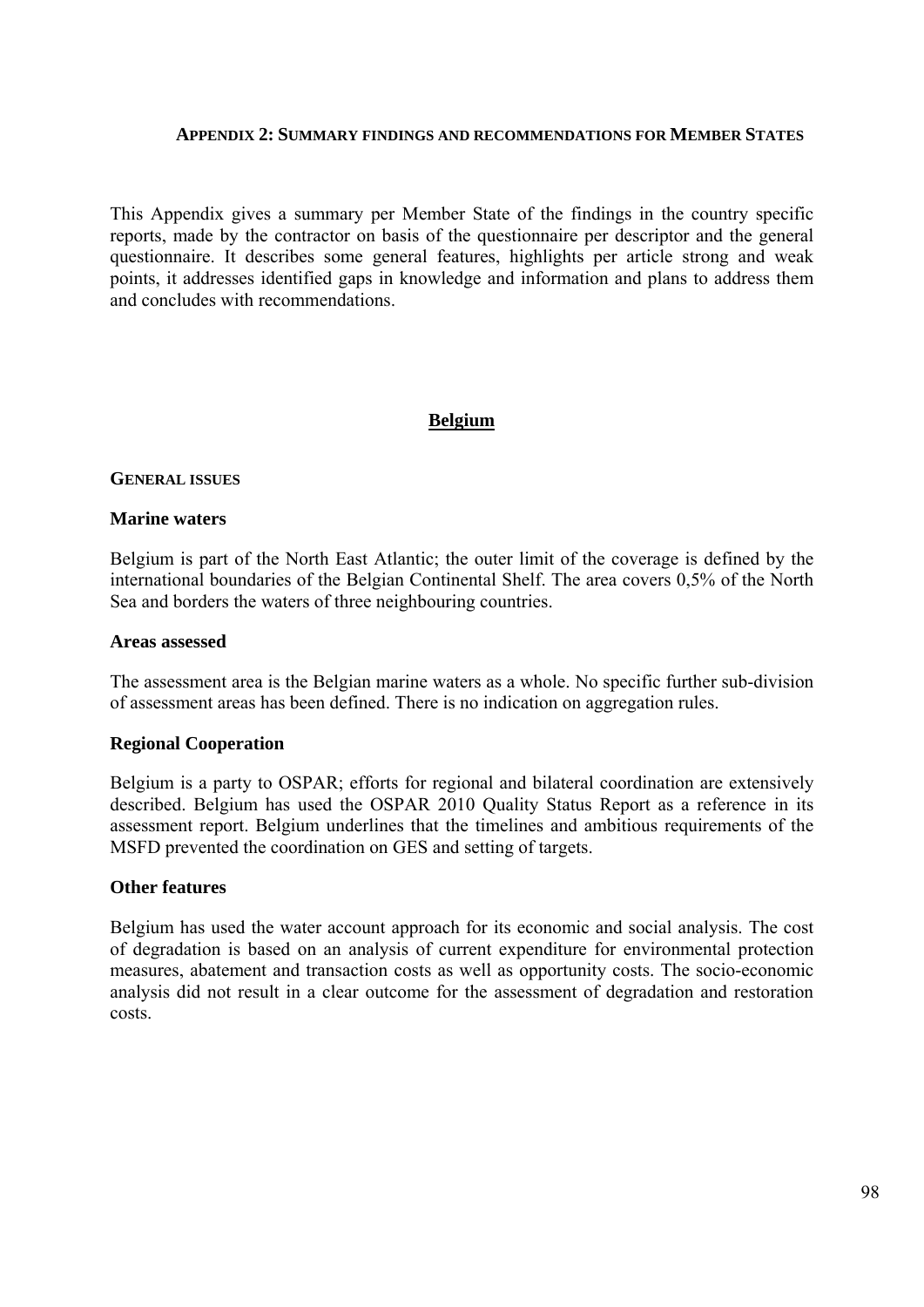### **DETERMINATION OF GOOD ENVIRONMENTAL STATUS (ART. 9)**

## **Strong points**

All the descriptors under the MSFD are covered.

Relevant international or EU legislation and OSPAR decisions have been acknowledged. GES is not a mere reproduction of the directive's definition and often refers to EU and regional standards and requirements.

### **Weak points**

GES is for most of the descriptors defined at descriptor and (partly) criterion level, but not at indicator level. Only for descriptor 3 are definitions at indicator level included. However, for its definition at criteria level, Belgium has chosen to combine or group different elements which relate to several criteria and/or indicators which makes it difficult to assess if all elements are addressed.

For descriptor 5 GES is only defined at descriptor level and for descriptor 2 at descriptor level, close to the definition of MSFD Annex 1 and one criterion. Also GES definitions on criteria lack specification which make it difficult to assess achievement of GES.

## **Overall score**

GES definitions for descriptor 10 is considered inadequate because definitions relate mainly to the descriptor level and do not allow an assessment for GES.

GES definitions for the other descriptors are considered to be partially adequate. Given definitions are mostly clear but lack specific detail in relation to baseline references that would allow proper GES assessments or lack alignment with the GES Commission Decision or OSPAR common procedure.

### **INITIAL ASSESSMENT (ART. 8)**

### **Strong points**

The assessment for most of the descriptors is based on an appropriate range of parameters and covers relevant geographical areas.

### **Weak points**

For some descriptors not all relevant pressures and related impacts are described and assessed in a similar manner. Impacts are only partially assessed and for one descriptor (Descriptor 9) no clear assessment has been undertaken at all. The information provided lacks in many cases adequate quantitative detail and information on pressures is not always reflected in the assessment of biological features itself. No or little indication is given on how identified knowledge gaps for appropriate assessment will be filled.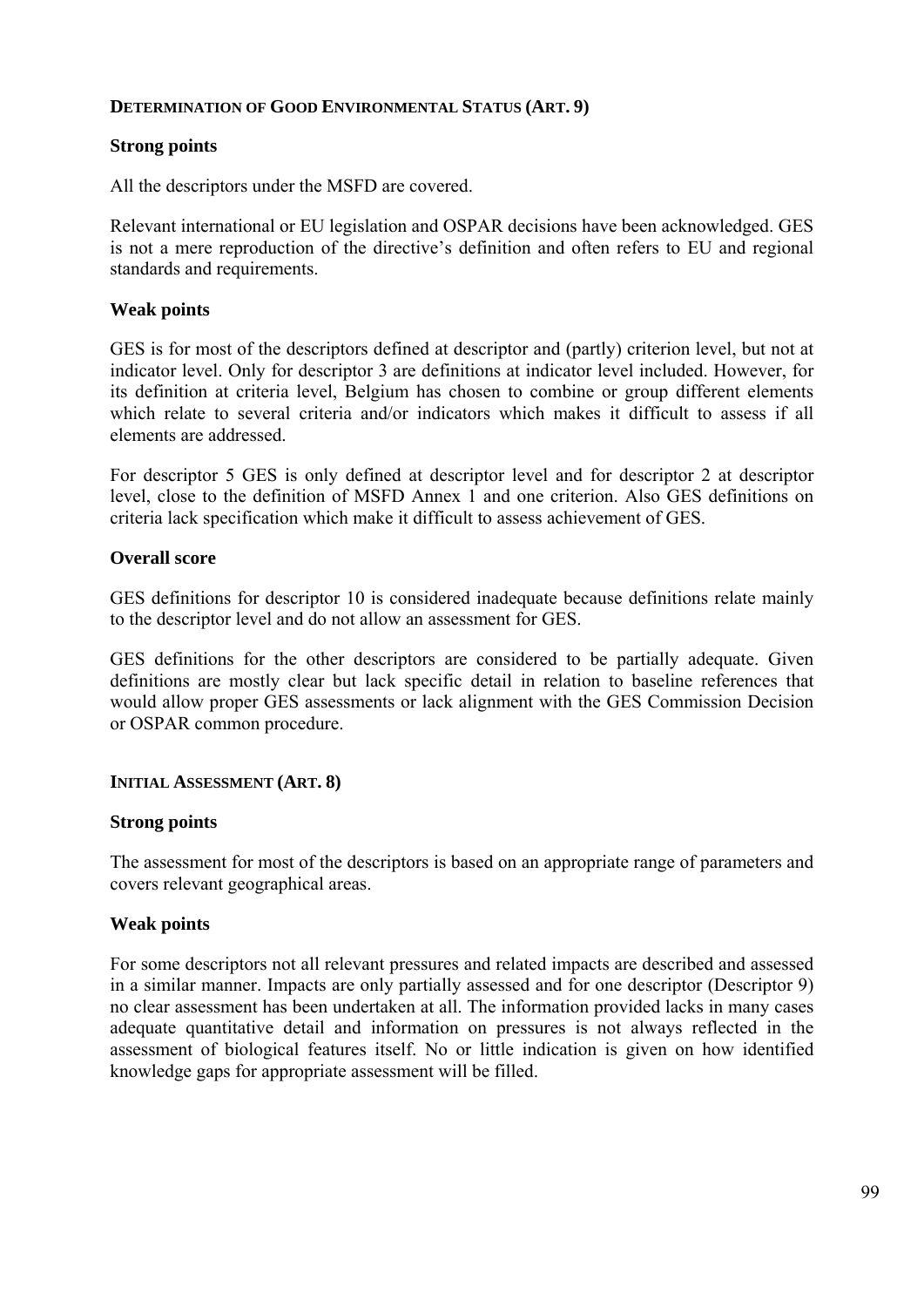### **Overall score**

The assessment is considered adequate for marine litter (Descriptor 10). The initial assessment is considered inadequate for descriptor 9 (very limited assessment and inconsistent/ contradictory between reporting sheet and paper report) and descriptor 11 (for which only possible sources are listed). For the other descriptors the assessment is considered partially adequate as an assessment of the impacts is partly missing or missing.

### **ENVIRONMENTAL TARGETS (ART. 10)**

### **Strong points**

Several targets, particularly the ones relating to biodiversity, descriptors 7 and 8 are SMART and well-focused on relevant pressures.

### **Weak points**

The biodiversity targets do not cover all criteria. The target for descriptor 2 (no new NIS) is not considered SMART and does not cover main pathways. Targets for descriptor 3 are not consistent. Targets for descriptor 5 do not address all criteria. For descriptor 9, not all relevant aspects of the Commission Decision are considered. For Descriptor 10, targets seem more to relate to impacts than pressures despite the statement on the reduction of the amount of litter in the GES definition.

### **Overall score**

Targets are considered adequate for the biodiversity descriptors (Descriptor 1, 6) and for descriptors 7 and 8.

They are considered partially adequate for descriptors 4, 5 ( not all criteria used), 9 (a copy of GES), 10 (no threshold defined) and 11 (unclear how this would be applied in a wider area).

Targets are considered inadequate for descriptors 2 and 3 since they are not SMART or consistent.

### **CONSISTENCY**

The approach used by Belgium for defining GES and setting targets for all descriptors is overall consistent. Not all impacts are addressed in the initial assessment and in addition, for the biological descriptors, the use of combined criteria makes a direct link between GES and targets with the initial assessment difficult.

### **IDENTIFIED GAPS AND PLANS TO ADDRESS THEM**

In its initial assessment, Belgium provides very little detail about knowledge gaps (in both the reporting sheets and the paper report) or about future plans to address any gaps.

In the introduction to its report on GES and targets, Belgium acknowledges that the determination of GES and the setting of targets for this first reporting cycle have relied mainly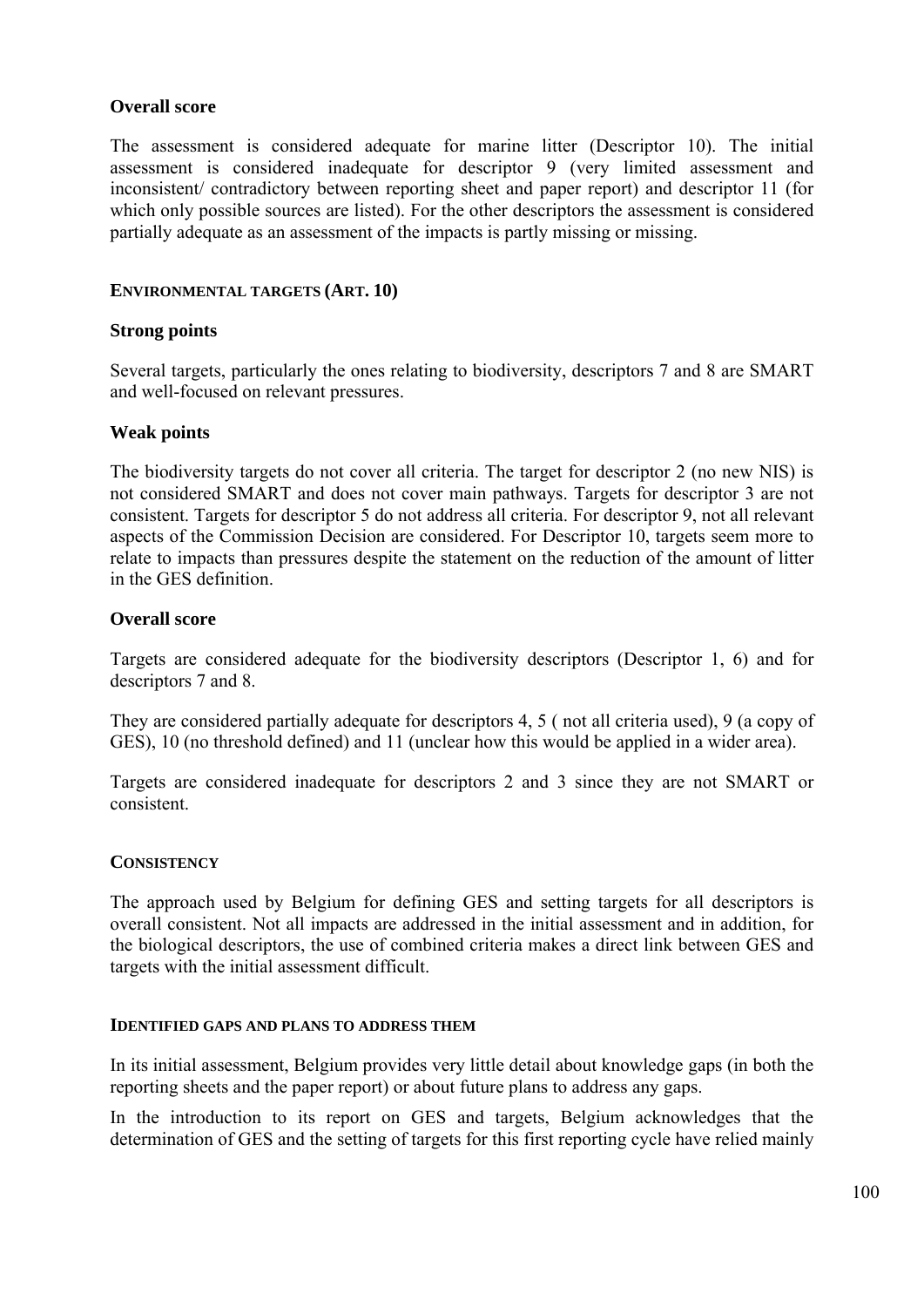on existing assessments and methodologies and that gaps identified during this first reporting cycle will be addressed in the next reporting cycles. No specifications are given on how exactly these gaps will be addressed.

### **RECOMMENDATIONS**

Belgium should:

- a. Strengthen and coordinate methodology for the socio-economic analysis allowing assessment of the degradation/restoration costs and MSFD implementation costs/benefit analysis;
- b. Improve GES definitions including through regional cooperation using the work of the Regional Seas Convention as much as possible, focusing on quantitative aspects and baselines, with the aim to make GES measurable, focusing especially on those descriptors assessed as inadequate or partially adequate;
- c. Identify knowledge and information gaps and address these, i.a. through the monitoring programme under the MSFD and research programmes, focusing on those descriptors considered as inadequate or partially adequate;
- d. Further develop its approaches to assessing (quantifying) impacts from the main pressures to lead to improved and more conclusive assessment results in 2018;
- e. Ensure that the targets cover all relevant pressures, are SMART and sufficiently ambitious to achieve the requirements and timelines of the MSFD.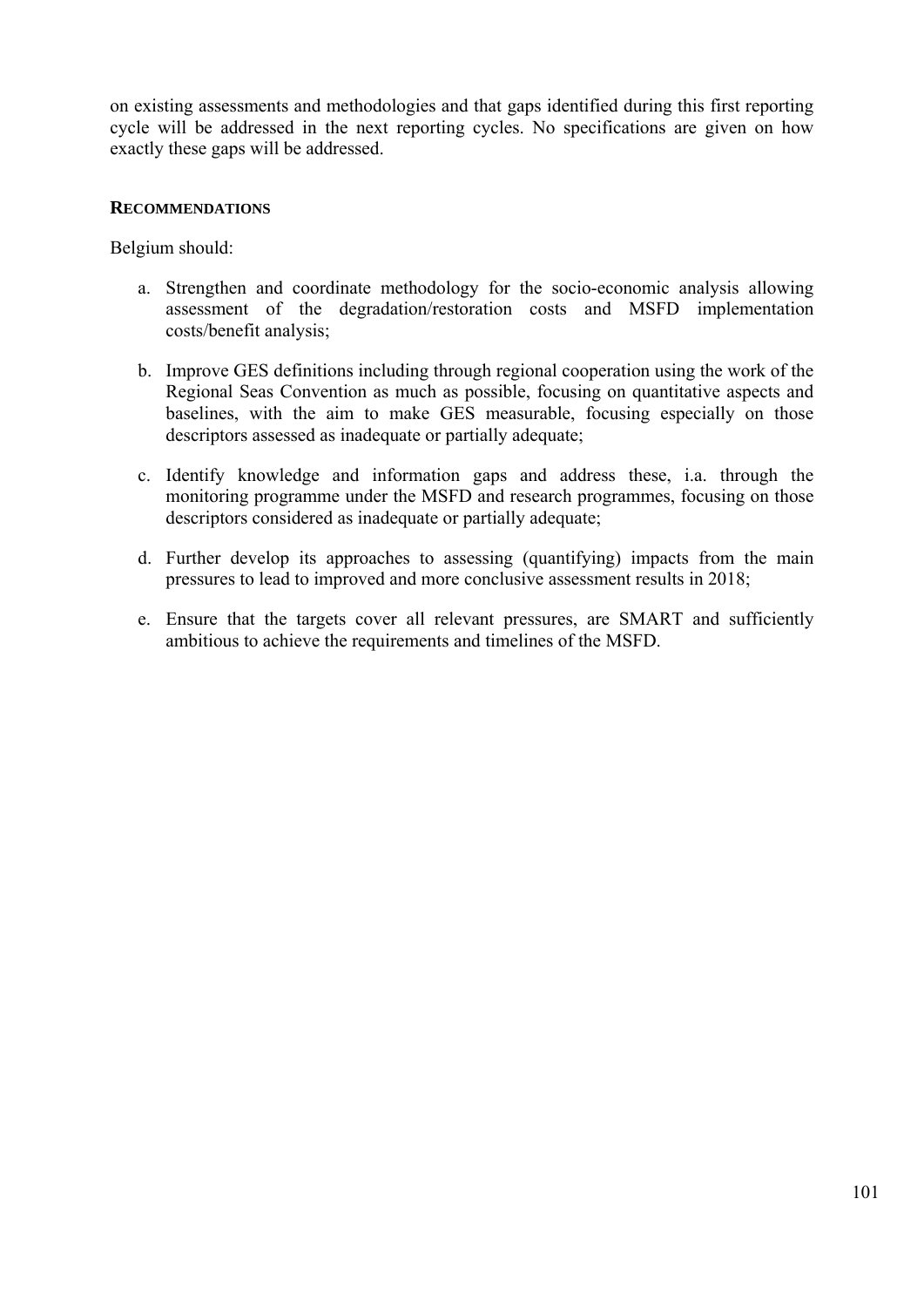## **Bulgaria**

#### **GENERAL ISSUES**

Bulgaria reported very late which allowed the Commission services only to assess the Bulgarian implementation of Article 9 and 10. The evaluation of Bulgaria's implementation of Article 8 will be completed at a later stage.

#### **Marine waters**

The scope of the Bulgarian marine waters covers the exclusive economic zone (EEZ) of the Republic of Bulgaria, the territorial sea and the shallow coastal waters, up to the outer limit of transitional waters.

#### **Areas assessed**

Bulgaria has defined the following formal assessment areas for the pelagic zone: coastal (0- 30 m below sea level, BSL), shelf (30-200 m BSL) and open sea (>200 m BSL), based on satellite-derived chlorophyll-a concentrations and review of the existing data/literature, showing correspondence with the previous zonation based on anthropogenic pressure, sea currents, productivity and bathymetry.

The benthic zone is divided into 10 assessment areas based on the substrate characteristics and associated communities.

#### **Regional cooperation**

Bulgaria reports that bilateral cooperation has taken place with Romania, Turkey and other Black Sea countries through bilateral agreements and policy initiatives, using the mechanisms of the Bucharest Convention. It also mentions the inconsistencies between Bulgaria and Romania in the methodological approaches for assessing the ecological status of the Black Sea waters and insufficient cooperation with Turkey.

Bulgaria underlines the regional dimension of the marine/coastal environment challenges and often refers to Bucharest Convention documents when defining GES and targets.

### **Other features**

Bulgaria reported very late which is why its initial assessment including the socio- economic analysis could not be taken into account.

It invokes MSFD Article 14(1)(b) (exceptions for natural causes) to exclude the deep sea slope and abyssal plain from GES determination because of anaerobic conditions and presence of toxic hydrogen sulphide gas at a depth of 150-200m.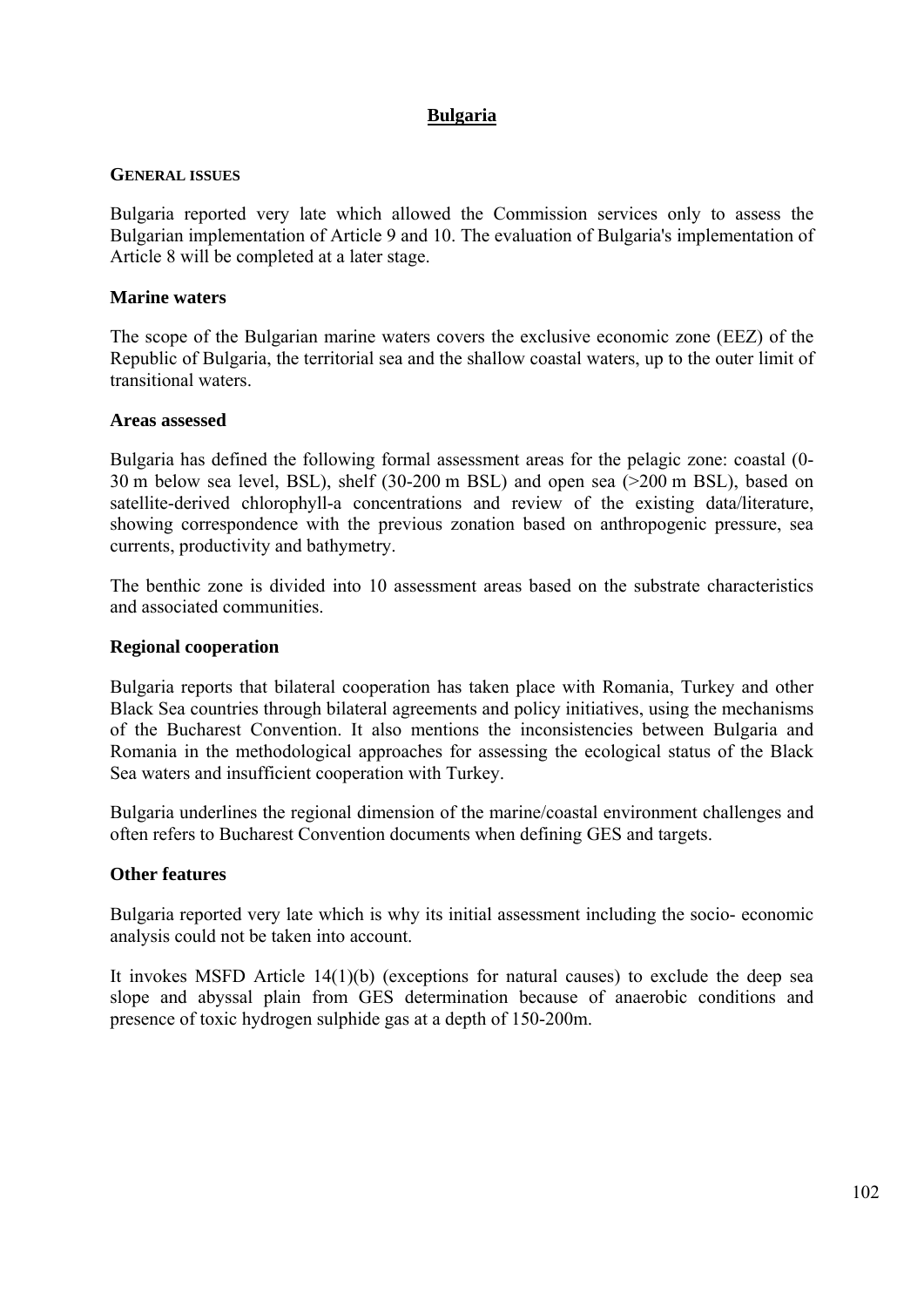### **DETERMINATION OF GOOD ENVIRONMENTAL STATUS (ART. 9)**

### **Strong points**

The division of Bulgaria's marine waters into three groups should enable greater precision in defining environmental status. However, it will need to be aligned with the definition of the WFD coastal waters to ensure consistency.

There is a partially good GES definition for Descriptors 1, 3, 5 and 7.

### **Weak points**

Bulgaria has not defined GES for Descriptors 4, 9, 10 and 11.

There is a lack of clarity in the distinction between GES and targets (e.g. for Descriptor 2, 9).

There is a low level of precision and ambition for Descriptor 8; it is doubtful whether all available data (referred to in the assessment) has been used.

### **Overall score**

Partially adequate are Descriptors 1, 2, 3, 5 and 7 but inadequate or absent GES definitions for the other descriptors.

### **INITIAL ASSESSMENT (ART. 8)**

The initial assessment by Bulgaria has not been assessed due to late reporting.

A fairly detailed socio-economic analysis of the marine water uses is provided, but it suffers from an information deficit on key economic indicators and environmental impact.

### **ENVIRONMENTAL TARGETS (ART. 10)**

### **Strong points**

Bulgaria defines assessment areas and attribution of specific threshold values for each assessment area for certain descriptors (e.g. Descriptor 5).

It has made effort to define specific and quantified targets for Descriptors 1, 3, 5 and 6.

It has more than 70 targets and three to four times more indicators to cover Descriptors 1 and 6. The targets and indicators are very specific and defined with quantitative threshold values.

### **Weak points**

Targets are not defined for Descriptors 4, 10 and 11.

There is a surprisingly low level of precision and ambition for Descriptor 8.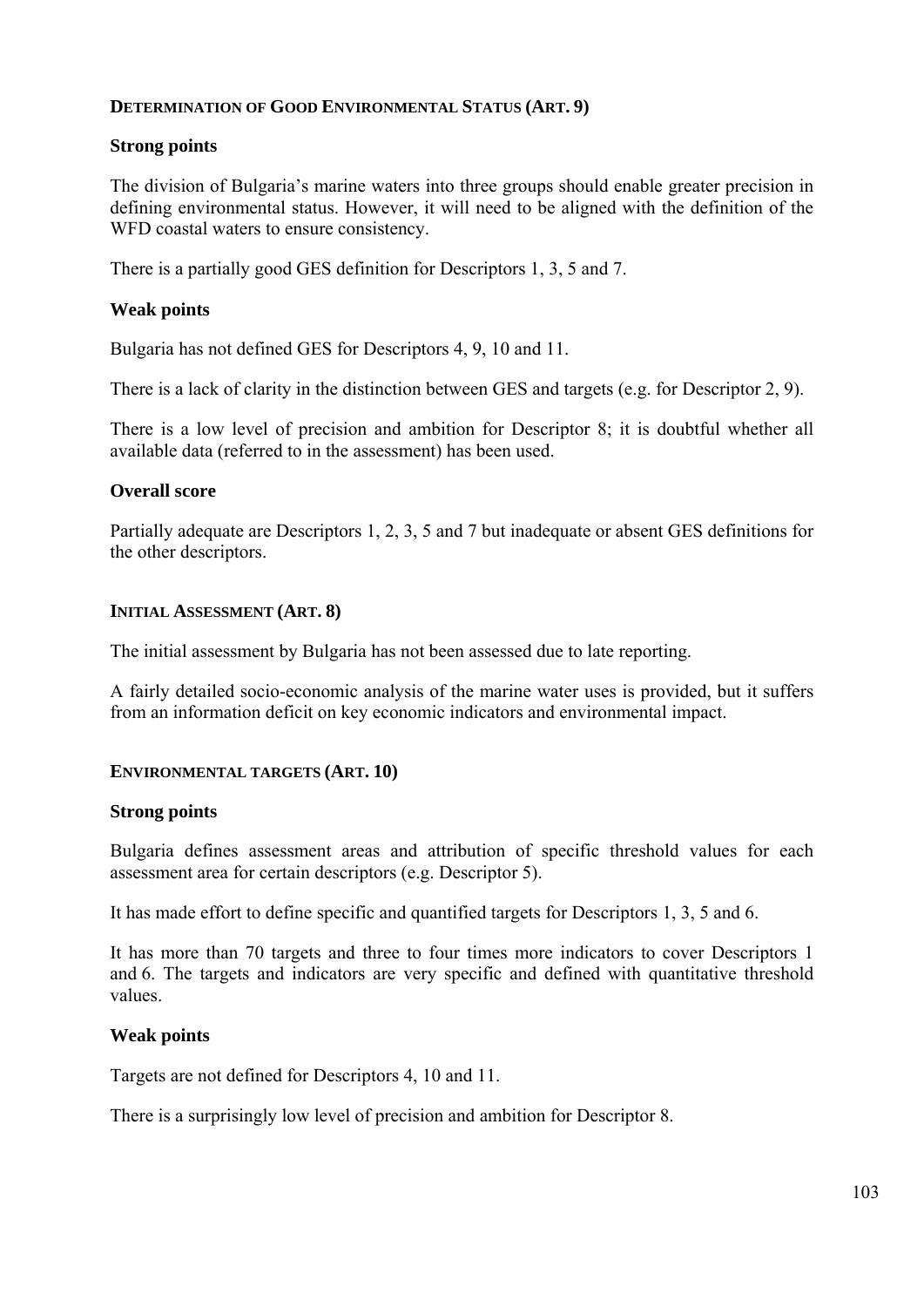## **Overall score**

Descriptors 1 and 5 are adequate and descriptors Descriptors 3 and 6 are partially adequate. Targets for the other descriptors are inadequate or missing.

### **CONSISTENCY**

It is sometimes difficult to judge consistency due to differences between the reporting sheets and the paper report, resulting in uncertainty as to what exactly should be considered as GES or what is set as environmental target; consistency cannot be evaluated for the several descriptors for which GES or targets are missing.

#### **IDENTIFIED GAPS AND PLANS TO ADDRESS THEM**

Data and knowledge gaps are highlighted throughout the report on Articles 9 and 10 for each descriptor. For certain descriptors for which data and knowledge gaps are very important (e.g. Descriptor 11), Bulgaria provides a number of high-level recommendations and plans to address these gaps. However it does not provide a timeline and specific steps to implement these recommendations.

### **RECOMMENDATIONS**

Bulgaria should:

- a. Strengthen the GES definition of the biodiversity descriptors which goes beyond what is in existing legislation;
- b. Improve GES definitions including through regional cooperation using the work of the Regional Seas Convention as much as possible focusing on quantitative aspects and baselines, with the aim to make GES measurable, focusing especially on those descriptors assessed as inadequate or partially adequate;
- c. Address knowledge gaps identified in the initial assessment, i.a. through the monitoring programme under the MSFD and research programmes, focusing on those descriptors considered as inadequate or partially adequate;
- d. Ensure that the targets cover all relevant pressures, are SMART and sufficiently ambitious in order to achieve the requirements and timelines of the MSFD;
- e. Improve the consistency between the criteria used in GES, the assessment of the impact and the proposed targets.

Additional recommendations may be resulting from the assessment of Bulgaria's article 8 implementation, once completed.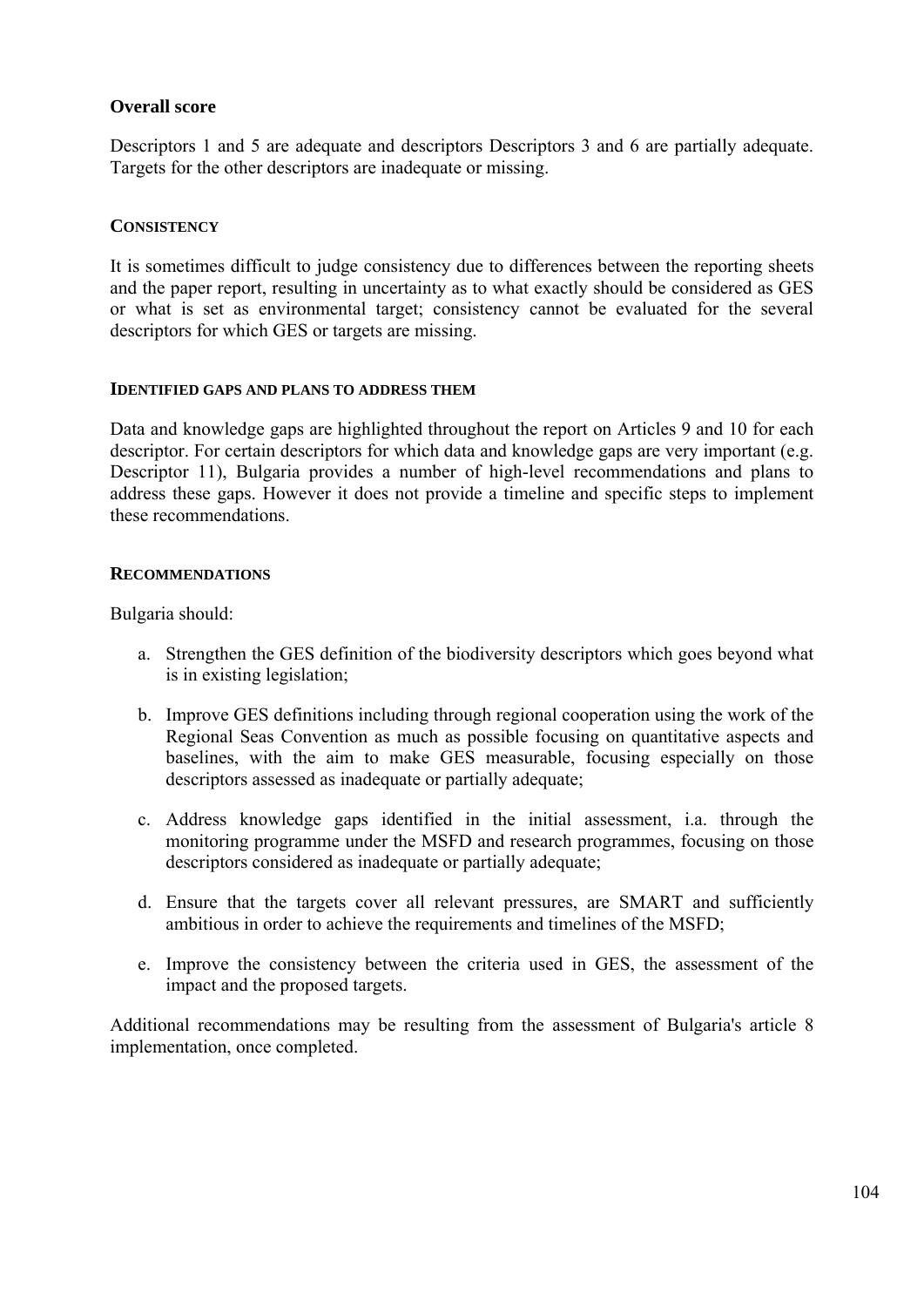# **Cyprus**

#### **GENERAL ISSUES**

#### **Marine waters**

Cyprus' marine waters are part of the Aegean-Levantine Sea marine subregion. No formal subdivisions have been made.

The spatial delineation of Cyprus' marine waters is clearly identified, with maps showing the different marine areas and habitats of the general marine area, and further by a map showing the bathymetry and limits of the EEZ of Cyprus.

#### **Areas assessed**

Cyprus' initial assessment, characteristics of GES and associated targets and indicators have been developed for marine waters of Cyprus as a whole.

### **Regional cooperation**

Cyprus is contracting party to the Barcelona Convention. In addition, Cyprus mentioned the Memorandum of Understanding on Environmental Protection and Sustainable Development signed on 29 September 2010 with the Ministry of Environment, Energy and Climate Change of Greece. The Memorandum includes a provision on the implementation of the MSFD. No coordination efforts have been reported.

### **Other features**

The economic and social analysis of marine uses for Cyprus has been carried out using the water account approach, whereas a cost-based approach has been followed to evaluate the cost of degradation.

### **DETERMINATION OF GOOD ENVIRONMENTAL STATUS (ART. 9)**

### **Strong points**

Cyprus set GES for nearly all descriptors.

### **Weak points**

GES is defined only at the descriptor level and generally merely reproduces the definitions set in Annex I of the Directive. No GES definition was provided for Descriptor 4.

There is no systematic use of the 2010 Commission Decision criteria and indicators when setting GES and there is a lack of clarity in what constitutes GES and what are the environmental targets and associated indicators.

In the reporting sheets and the paper report there is confusion between GES definition, initial assessment and environmental targets and indicators.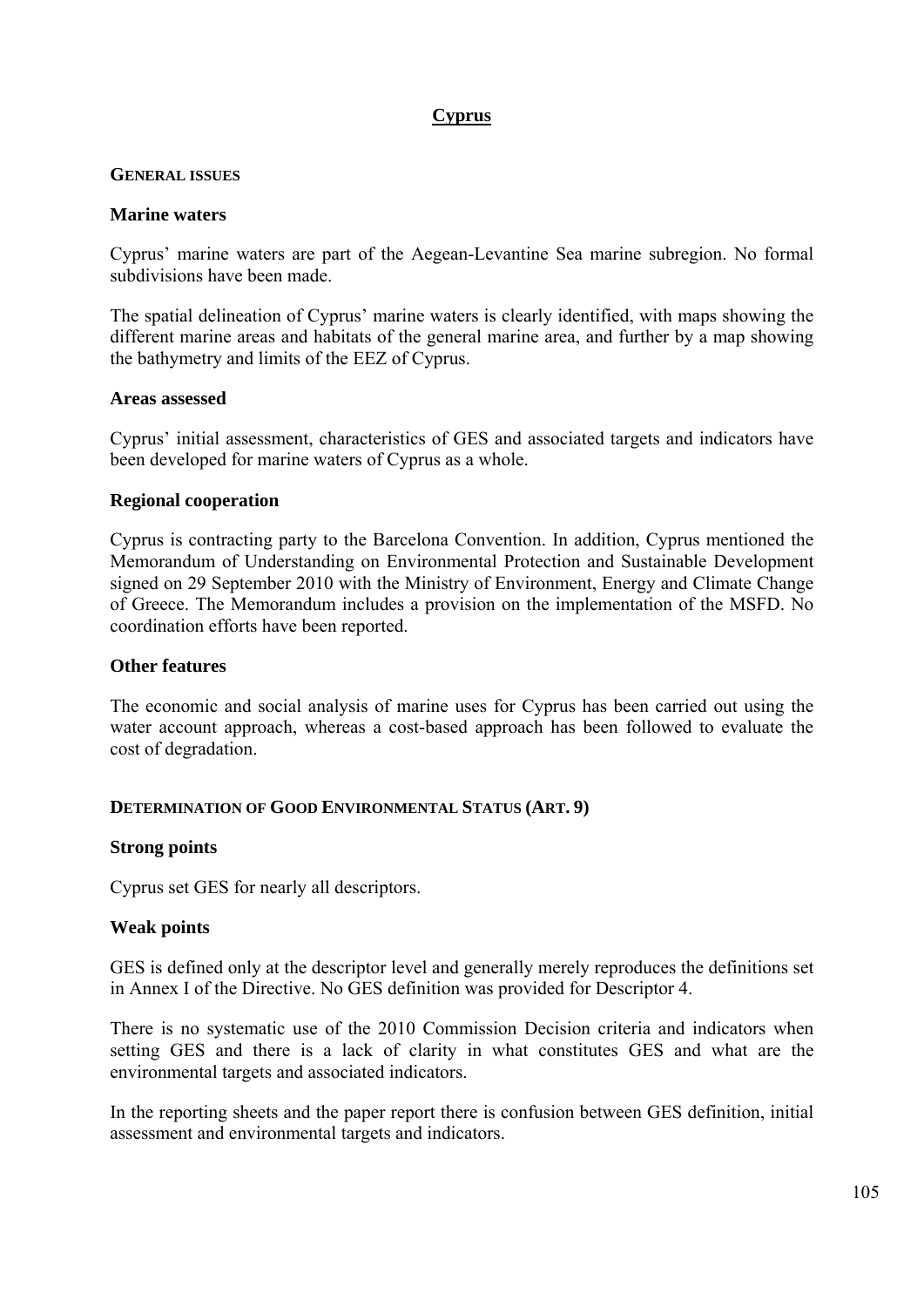### **Overall score**

Three GES definitions are considered as partially adequate (Descriptors 3, 7 and 9) since they were not completely clear.

The remaining descriptors (Descriptors 1, 2, 5, 6, 8, 10 and 11) are assessed as inadequate since the determination of GES is a reproduction of MSFD Annex I and does not meet the minimum requirements.

No GES definition was provided for Descriptor 4.

### **INITIAL ASSESSMENT (ART. 8)**

### **Strong points**

Cyprus attempts to quantify many elements of the initial assessment and uses expert judgement to draw conclusions to complement existing data. Cyprus has made a judgement on the status of the marine environment in relation to GES for Descriptors 2, 3, 5, 7, 8, 9. In order to make this judgement, Cyprus has defined specific 'weighted indicators' on the basis of the criteria and indicators of the Commission Decision, but the methodology used to calculate the status based on these indicators is not clear.

For the initial assessment, data and reports from UNEP-MAP<sup>41</sup> were used in relation to biodiversity.

### **Weak points**

The initial assessment is mainly descriptive and impacts from pressures are rarely reported on.

### **Overall score**

Two initial assessments for some pressures/impacts are considered as adequate (Descriptors 5 and 6) thanks to a qualitative and quantitative judgment made in relation to GES on trends and the provision of information on knowledge gaps and plans to address them.

Five initial assessments for other pressures/impacts are considered as partially adequate (Descriptors 1, 2, 3, 4 and 8) mainly due to incompleteness, no clear judgments (on pressures and impacts) and lack of information on knowledge gaps and plans to address them. Also the assessment of microbial pathogen contamination is partially adequate.

The remaining four initial assessments (for Descriptors 7, 9, 10 and 11) are considered as inadequate mainly due to provision of limited information and their incompleteness.

 $41$ 41 The United Nation Environment Programme, Mediterranean Action Programme hosts the secretariat for the Barcelona Convention.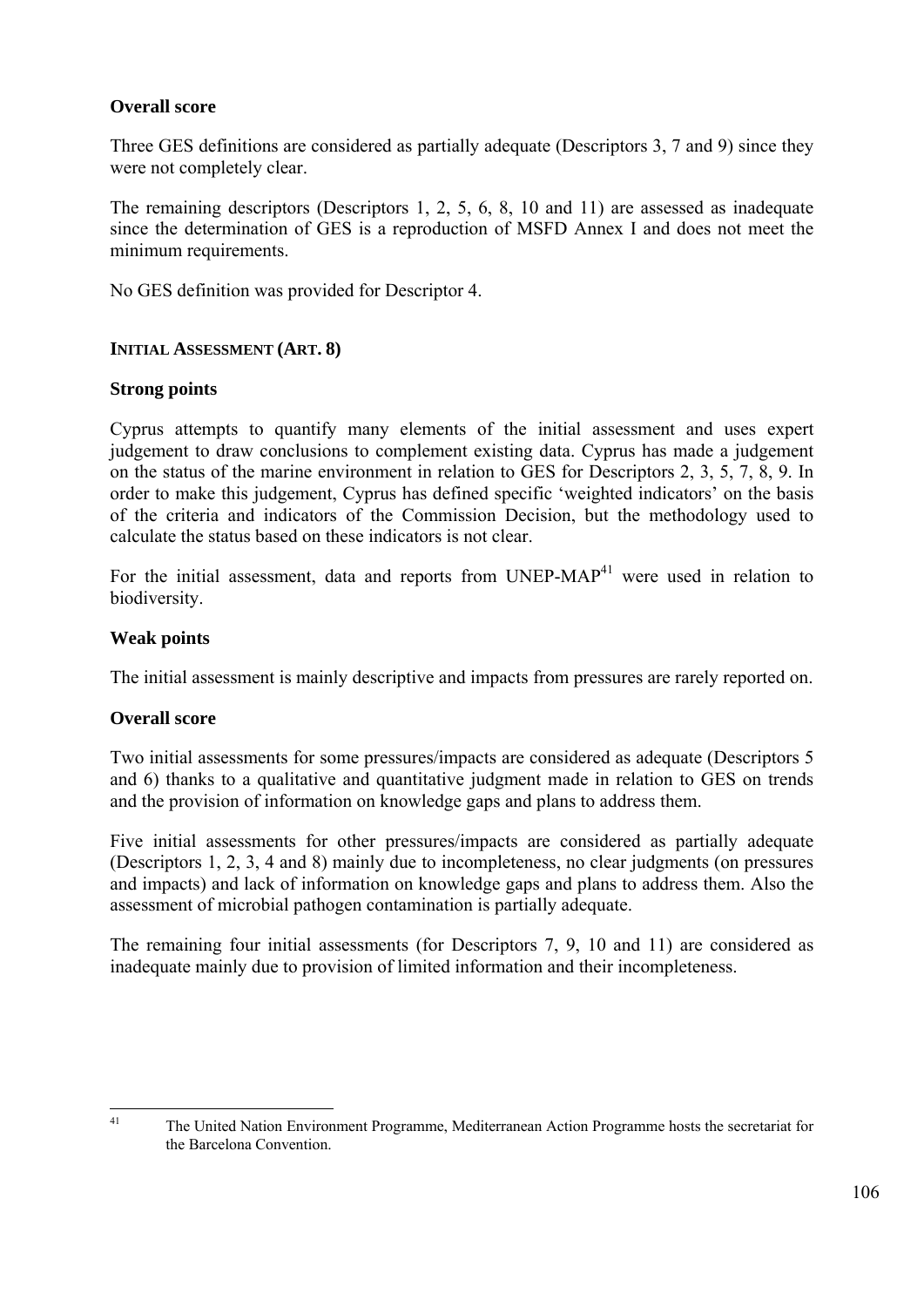### **ENVIRONMENTAL TARGETS (ART. 10)**

### **Strong points**

Cyprus sets what it calls 'quantitative targets' (for Descriptors 1, 5, 6, 8 and 9) which are calculated on the basis of a set of so-called 'indicators', which are linked to some of the criteria and indicators of the Commission Decision.

#### **Weak points**

Cyprus has set environmental targets (state-based targets) only for a limited number of descriptors, namely Descriptors 1, 3, 5, 6, 8 and 9.

Environmental targets are defined in a vague and general way, often phrased as a GES definition. The associated 'indicators' are the same as those used for making a judgement on the current status in relation to GES.

The methodologies to assess current status and set quantitative targets are not clearly explained in the reported documents e.g. there is a lack of specification of what reference conditions are.

### **Overall score**

Cyprus has not set targets for Descriptors 2, 4, 7, 10 and 11 due to lack of sufficient data.

Targets related to Descriptor 5 are partially adequate since they are specific and measurable, but it is not clear if they are achievable and realistic.

The targets of all the remaining descriptors (Descriptors 1, 3, 6, 8 and 9) are considered inadequate, mainly due to the fact that they are a reproduction of the GES definition.

### **CONSISTENCY**

There is a lack of consistency in the approach undertaken to set GES and environmental targets across the different descriptors. In addition, these differences in approaches and formats make it very difficult to identify the exact definition of GES.

#### **IDENTIFIED GAPS AND PLANS TO ADDRESS THEM**

Data and knowledge gaps are generally identified and described; for five descriptors environmental targets have not been set due to the lack of data.

Cyprus often describes necessary research and/or monitoring activities in broad terms without further specifications as to when, how and by whom they will be addressed.

### **RECOMMENDATIONS**

Cyprus should: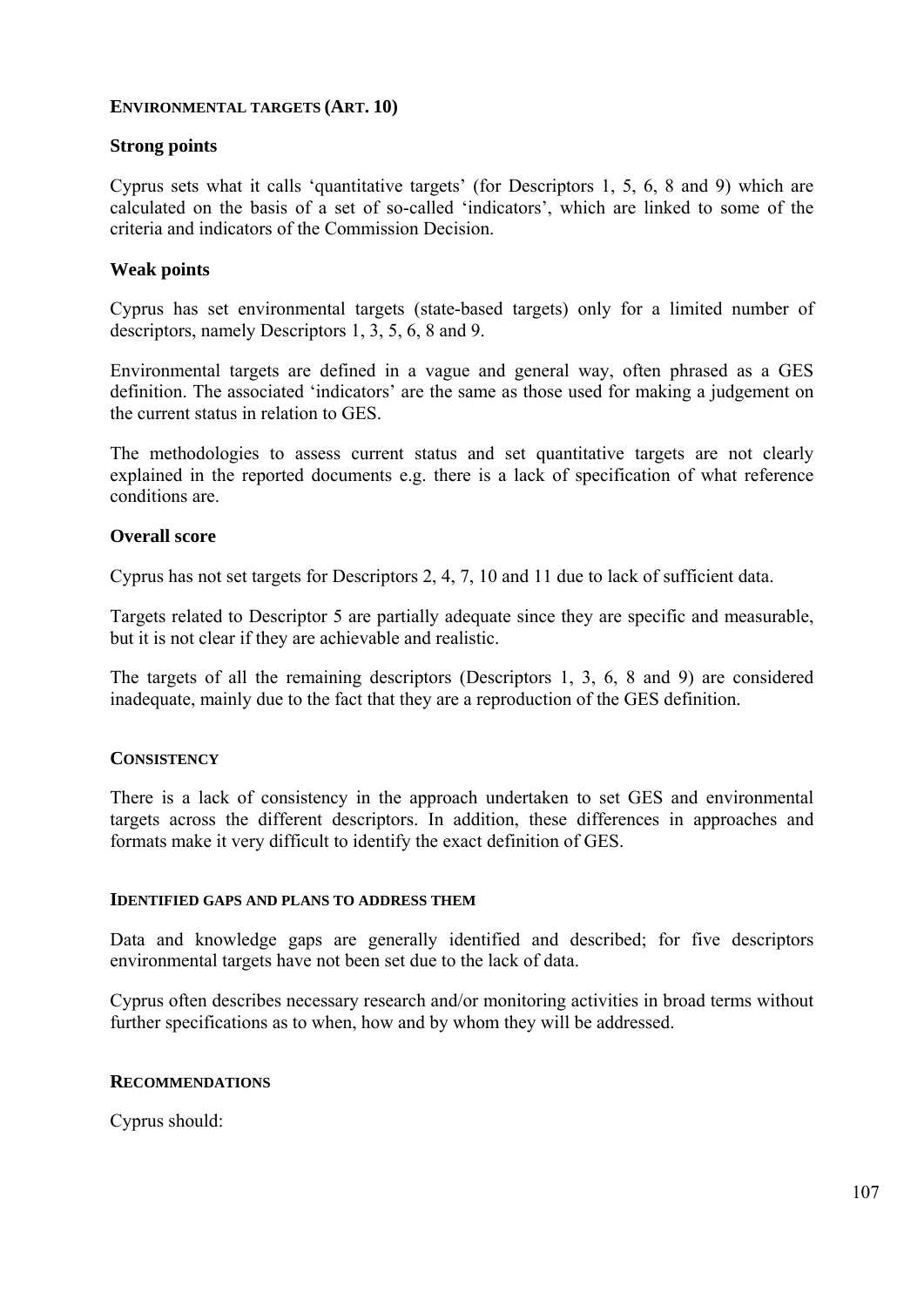- a. Strengthen the GES definition of the biodiversity descriptors which goes beyond what is in existing legislation;
- b. Improve GES definitions including through regional cooperation using the work of the Regional Seas Convention as much as possible focusing on quantitative aspects and baselines, with the aim to make GES measurable, focusing especially on those descriptors assessed as inadequate or partially adequate;
- c. Address knowledge gaps identified in the initial assessment, i.a. through the monitoring programme under the MSFD and research programmes, focusing on those descriptors considered as inadequate or partially adequate;
- d. Further develop its approaches to assessing (quantifying) impacts from the main pressures to lead to improved and more conclusive assessment results for 2018;
- e. Ensure that the targets cover all relevant pressures, are SMART and sufficiently ambitious in order to achieve the requirements and timelines of the MSFD;
- f. Improve the consistency between the criteria used in GES, the assessment of the impact and the proposed targets.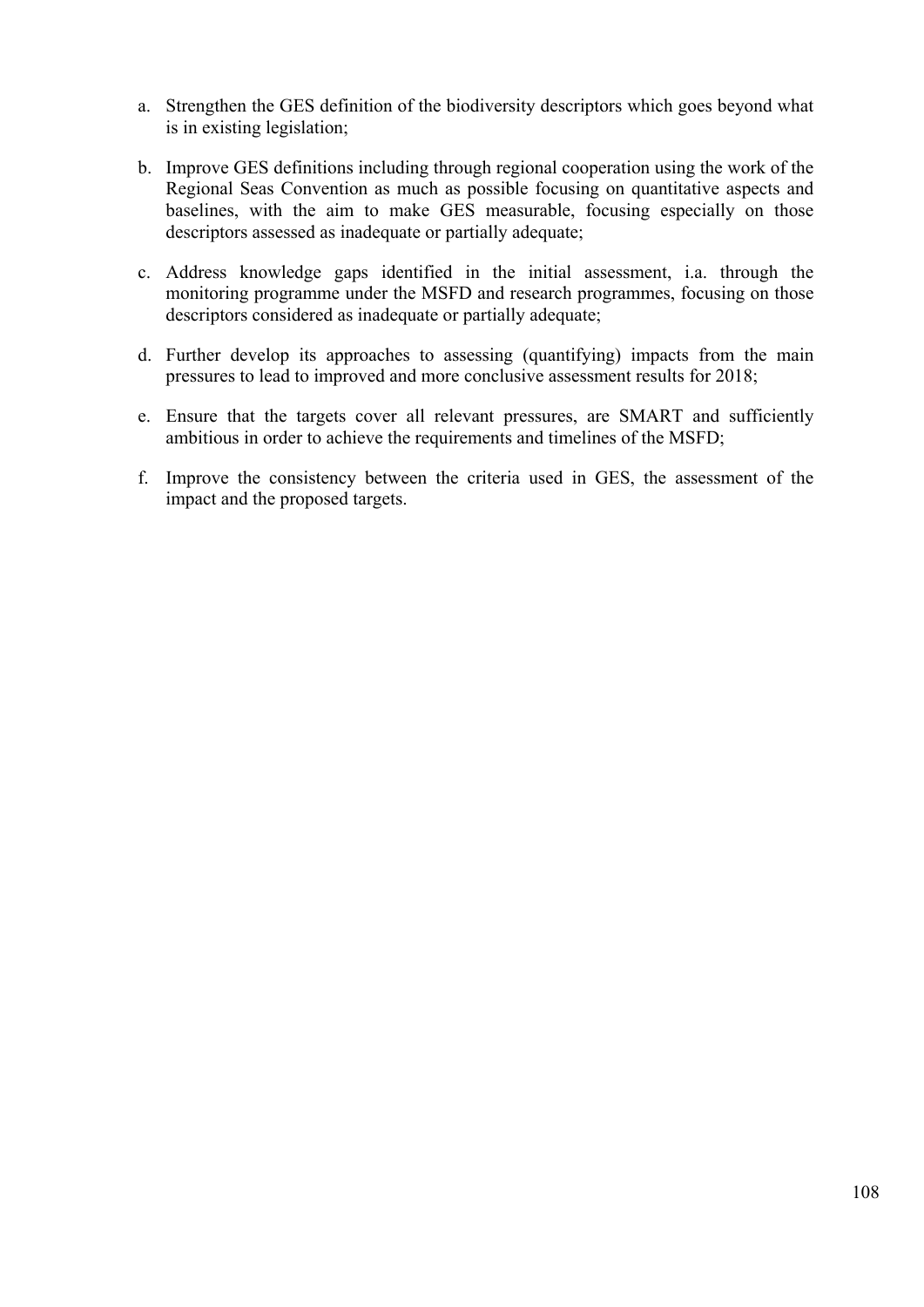# **Denmark**

### **GENERAL ISSUES**

#### **Marine waters**

The Danish marine waters cover two marine regions, the North East Atlantic and the Baltic Sea. Denmark clearly defines the extent of its marine waters and often informally differentiates three areas: the North Sea and Skagerrak, the Kattegat and the Baltic Sea.

#### **Areas assessed**

Denmark's assessment under Articles 8, 9 and 10 has been developed for the Danish waters as a whole, though in the initial assessment, information is provided for each of the individual subregions, as Denmark often informally differentiates three areas: the North Sea and Skagerrak, the Kattegat and the Baltic Sea.

#### **Regional cooperation**

Denmark is part of both OSPAR, in the North East Atlantic region, and HELCOM, in the Baltic Sea. Denmark notes it has not had the opportunity to make full use of regional cooperation in this reporting cycle due to timing differences between the implementation of the different Contracting Parties, though progress is expected to continue until 2018.

#### **Other features**

Denmark has undertaken an extensive economic and social analysis using the water accounts approach, and the  $DPSIR<sup>42</sup>$  approach in a comprehensive manner, presenting results of impacts on the economy, employment and environment.

Some inconsistencies have been spotted between the reporting sheet and the paper report submitted by Denmark, when this was the case, this analysis has been made on the basis of the paper report, as stipulated by Denmark.

## **DETERMINATION OF GOOD ENVIRONMENTAL STATUS (ART. 9)**

#### **Strong points**

The approach by Denmark is overall consistent in setting Good Environmental Status (GES) also across the two regions covered by Denmark's marine waters.

## **Weak points**

1

GES is generally defined in a qualitative manner, avoiding reference to specific baselines, reference states or thresholds, which will make it impossible to assess if GES has been met or not. Apart from descriptors on biodiversity, underwater noise and eutrophication, GES is set at descriptor level only.

<sup>&</sup>lt;sup>42</sup> Driving forces, pressures, state, impacts and response.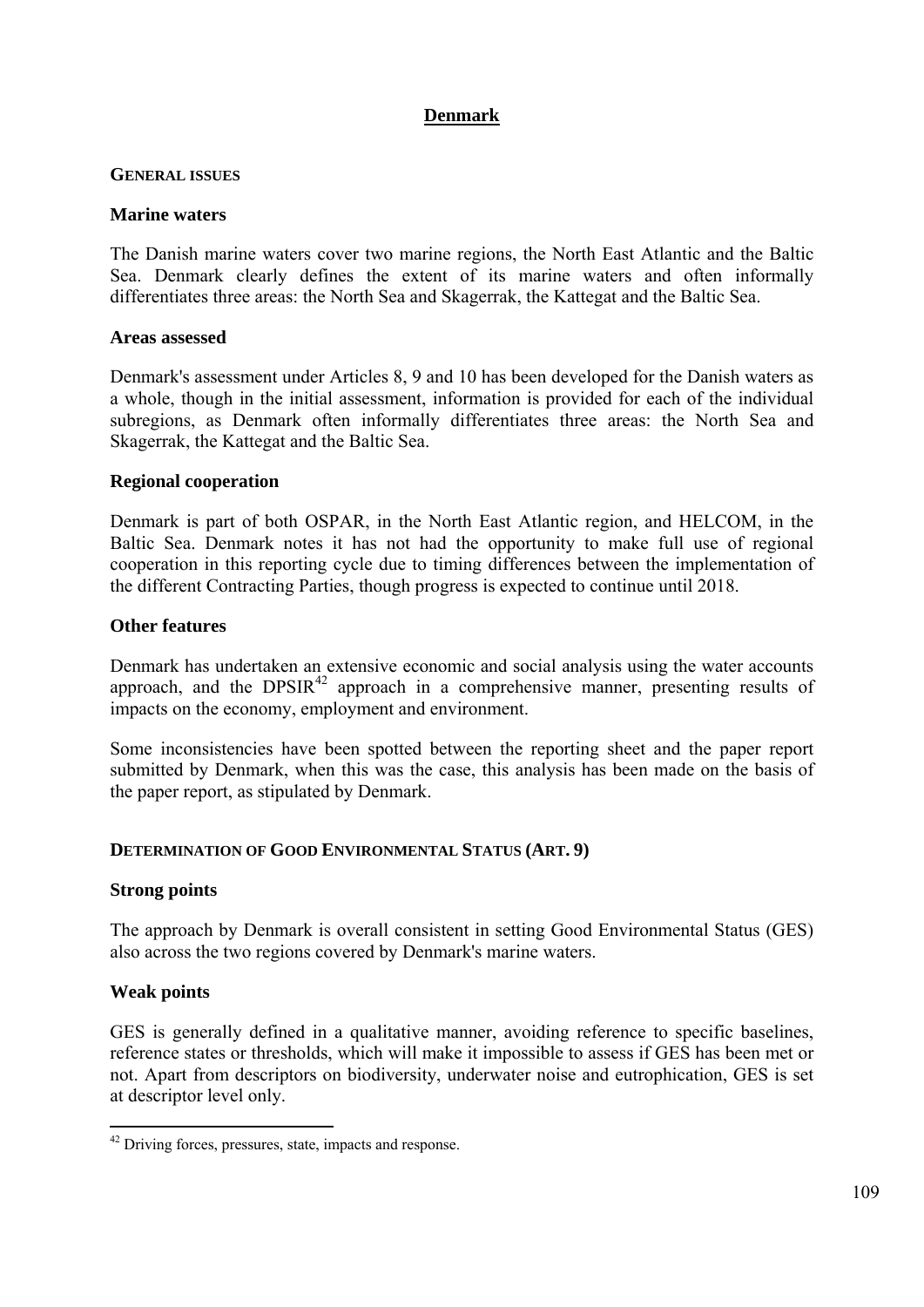In addition, insufficient reference is made to standards in existing EU legislation or in the relevant Regional Sea Conventions (with the exception of descriptor 5 on eutrophication, which usefully refers to the Water Framework Directive, WFD).

The GES definition of Descriptor 1, for example, appears very restrictive in its scope, gives no precise definition of qualitative terms used and makes little reference to existing baselines, within the WFD, the Habitats Directive or the Birds Directive.

# **Overall score**

Overall, the approach used by Denmark to define GES is inadequate, especially due to the qualitative and imprecise description of GES, which will make it impossible to assess whether or not GES has been met. Descriptors 1 and 4 are partially adequate since the definition of GES addresses most of the indicators of the Commission Decision, but stays rather general with no specification of terms used, such as "maintained" and "safeguard". Descriptor 10 is also partially adequate. It does not address the criteria of the Decision but it adds additional elements (socio-economic impact and invasive species).

## **INITIAL ASSESSMENT (ART. 8)**

## **Strong points**

The analysis of ongoing pressures on the environment is often clear and detailed (such as for the biodiversity descriptors), and the initial assessment on contaminants makes reference to existing standards both in EU (WFD Environmental Quality Standards for instance) and in Regional Sea Conventions (RSC).

## **Weak points**

Similarly to the approach used to define GES, the initial assessment for Denmark is often too limited in its scope, and provided in a low level of detail, with the exception of the descriptor 5 on eutrophication, which includes both qualitative and quantitative information, covering all relevant sources of nutrients, and using WFD threshold values.

In particular, Descriptor 7 on hydrographical conditions is covered by very little information and makes no reference to the existing knowledge, such as for instance under OSPAR and HELCOM. This is also the case for Descriptor 10 on marine litter.

## **Overall score**

The initial assessment is adequate for Descriptors 5, 6 and 8. It is inadequate for Descriptors 7 and 11 because the description is very sparse and there is no specific data. The other descriptors are partially adequate because of their low level of detail.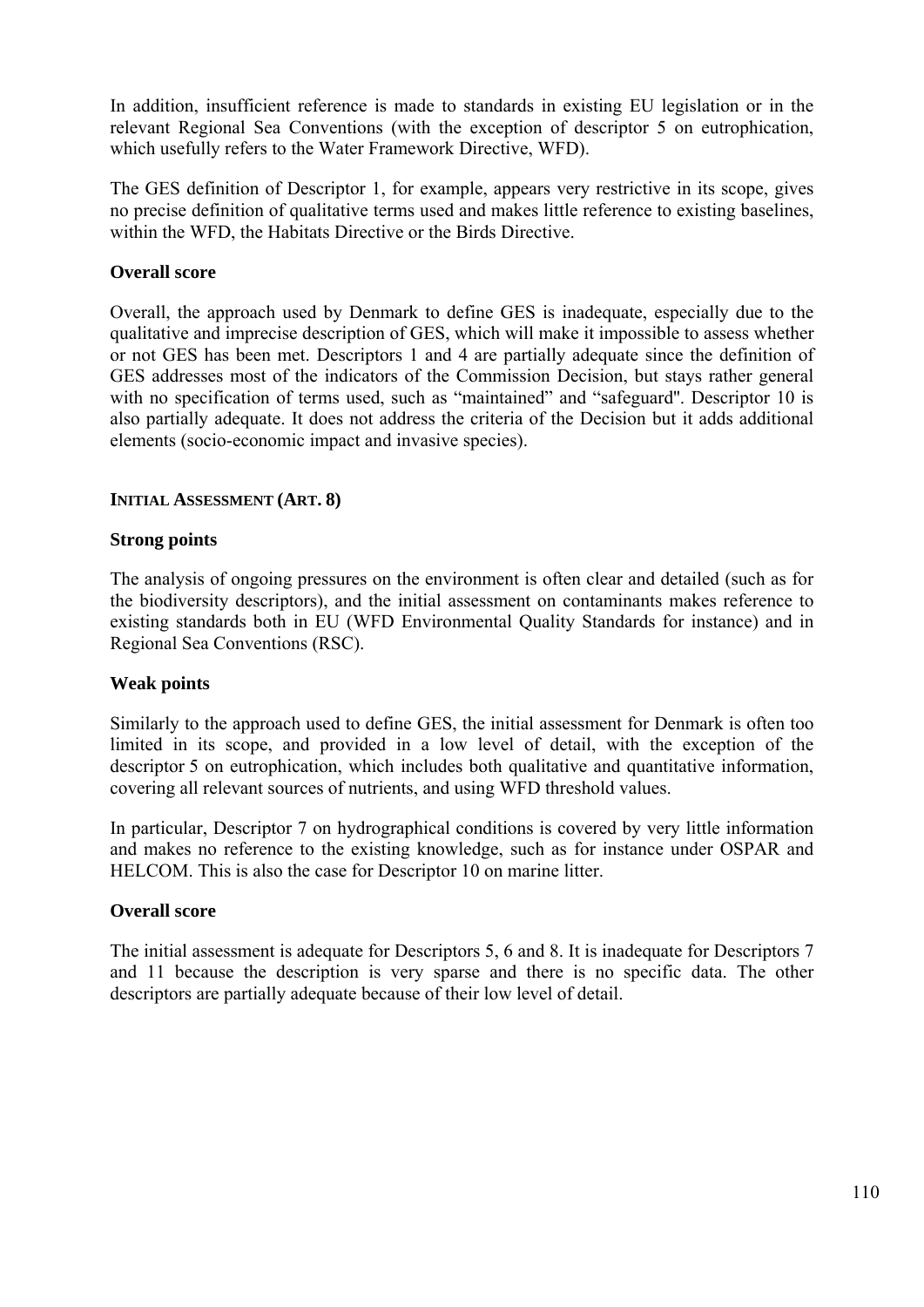## **ENVIRONMENTAL TARGETS (ART. 10)**

# **Strong points**

The targets set for biodiversity-related indicators are overall SMART, with clear associated indicators.

# **Weak points**

The targets set by Denmark, on the basis of their initial assessment and in order to reach GES often lack a timeframe and information on threshold values and baselines. As a result, they are often not operational, making it impossible to assess whether GES will be achievable through these targets. In addition, the set of targets does not always cover all relevant aspects of the marine features of the Danish waters (on biodiversity for example), or their scope is too limited (for instance, the targets on foodwebs do not reflect the health of the foodweb as a whole). For descriptor 5 on eutrophication the targets are precise and quantified but not time bound, leaving it open when GES will be achieved. No environmental targets have been set to address hydrological changes, without justification provided.

In terms of consistency, the GES, the initial assessment and the targets are not always complementary, and the choice for the allocation of targets to specific descriptors is not always clear. For marine litter for example, the GES definition makes a reference to the propagation of non-indigenous species (NIS), but no target is associated to this aspect of the GES.

## **Overall score**

Overall, the targets set are partially adequate (for Descriptors 1, 4, 6, 5, 8, 9, 11) because they miss threshold values (Descriptor 1) or timing (Descriptor 5) or proper reference to EU legislation (Descriptor 8, 9) or certain aspects of the descriptor (Descriptors 4, 5, 11). The targets for Descriptors 2, 3 and 10 are inadequate as they are vague and not SMART.

# **CONSISTENCY**

The approach followed by Denmark is overall consistent in terms of the approach used for the setting of GES across the two regions. For Descriptor 4 there is inconsistency between the dominant targets for top predators and the definition of GES. For Descriptor 9 the initial assessment is limited compared to the defined targets. For Descriptor 10, GES also refers to socio-economic aspects and NIS which are not reflected in the targets. Finally, GES for Descriptor 11 is generic and is not linked to all targets.

## **IDENTIFIED GAPS AND PLANS TO ADDRESS THEM**

Denmark often does not mention knowledge gaps, and when it does, does not set out detailed plans to address them, for instance referring to further work in RSCs but without further specifications as to when, how and whom.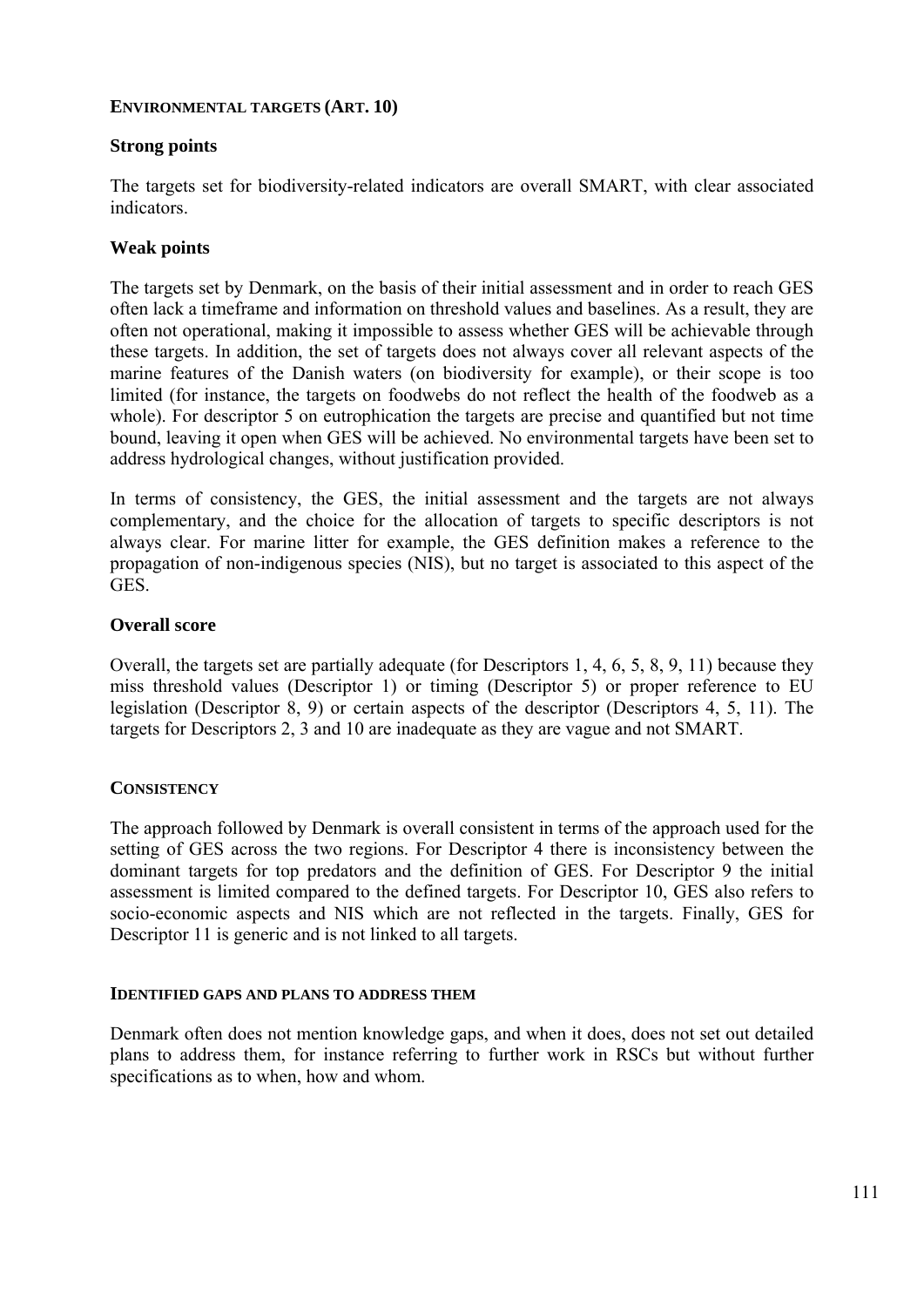## **RECOMMENDATIONS**

## Denmark should

- a. Improve GES definitions including through regional cooperation using the work of the Regional Seas Convention as much as possible focusing on quantitative aspects and baselines, with the aim to make GES measurable, focusing especially on those descriptors assessed as inadequate or partially adequate;
- b. Address knowledge gaps identified in the initial assessment, i.a. through the monitoring programme under the MSFD and research programmes, focusing on those descriptors considered as inadequate or partially adequate;
- c. Improve the consistency between the criteria used in GES, the assessment of the impact and the proposed targets.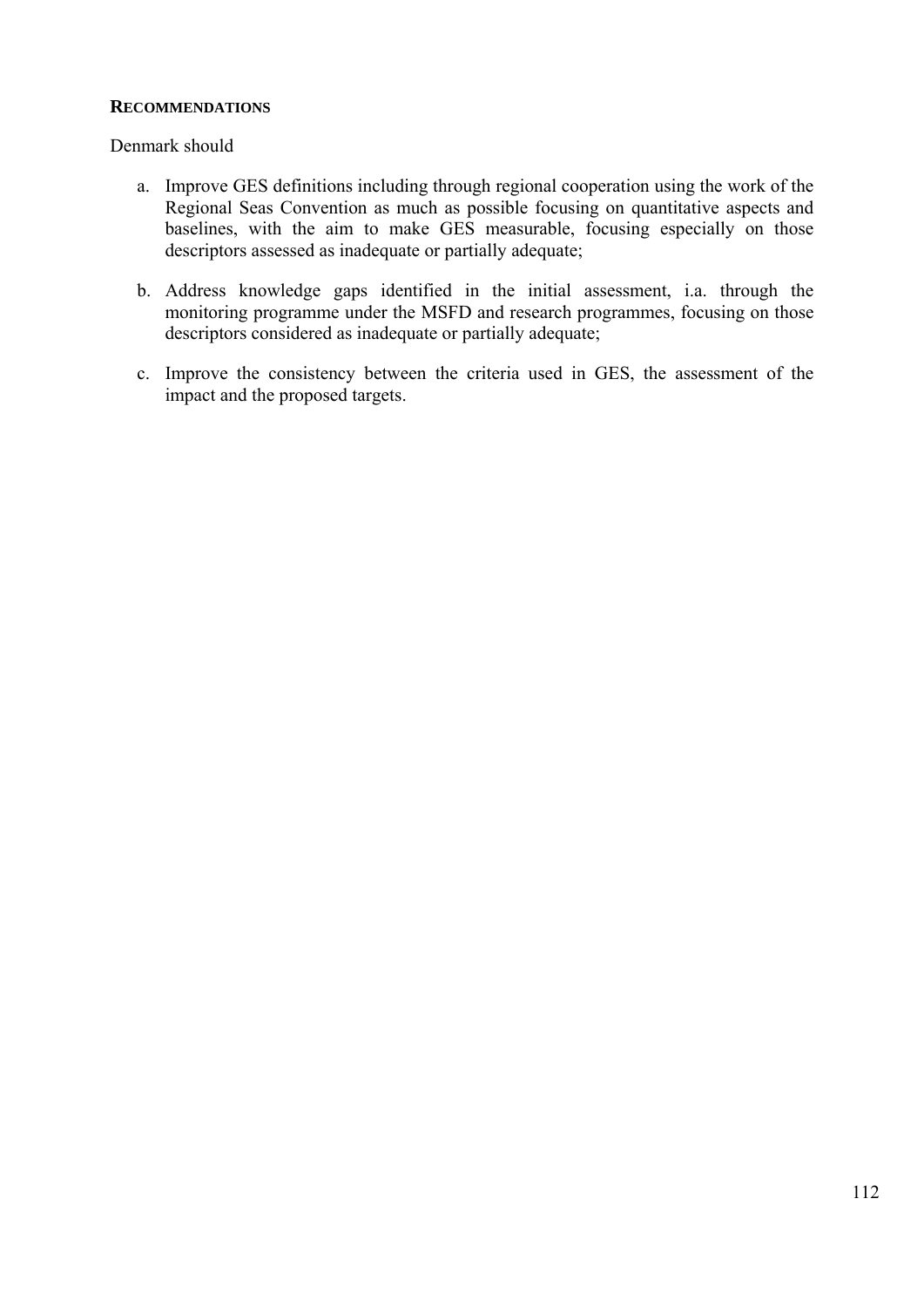# **Estonia**

## **GENERAL ISSUES**

## **Marine waters**

Estonia's marine waters are located in the north-east of the Baltic Sea and are divided into three areas: the internal sea (between the shoreline and baseline of the territorial sea), the territorial sea (adjacent to the internal sea and extending from the baseline out to 12 nautical miles) and the Exclusive Economic Zone which accounts for almost 1/3 of the whole of Estonia's marine area.

## **Areas assessed**

The assessment area is Estonian marine waters as a whole, with no specific assessment areas defined for MSFD in the way they are mentioned as having been done for Water Framework Directive (WFD).

## **Regional cooperation**

Estonia is part of HELCOM but regional co-operation *per se* is not described in the paper report and the reporting sheet only mentions that written and oral communication in the form of meetings and telephone calls have taken place at the regional level.

## **Other features**

Estonia has reported on its socio-economic analysis which assesses the multiple uses made of marine waters and includes an analysis of the costs of degradation, focusing on eutrophication, hazardous substances and invasive species. Estonia refers to the  $DPSIR<sup>43</sup>$ method and to the approach outlined in the guidance document developed by the EU Common Implementation Strategy.

The status of the paper report on "The indicators of good environmental status and the environmental targets of Estonian Marine waters" is uncertain as it has been developed by the Estonian Marine Institute as a proposal for the implementation of MSFD Articles 9 and 10 and does not appear to be a final version endorsed by the authorities.

# **DETERMINATION OF GOOD ENVIRONMENTAL STATUS (ART. 9)**

## **Strong points**

1

All the MSFD descriptors are covered. Regular reference is made to EU legislation, especially the Habitats Directive, to HELCOM for the development of its indicators and to ICES. The indicators for the condition of benthic communities in Descriptor 6 have clear thresholds and are, therefore, measurable.

<sup>&</sup>lt;sup>43</sup> Driving forces, pressures, state, impacts and response.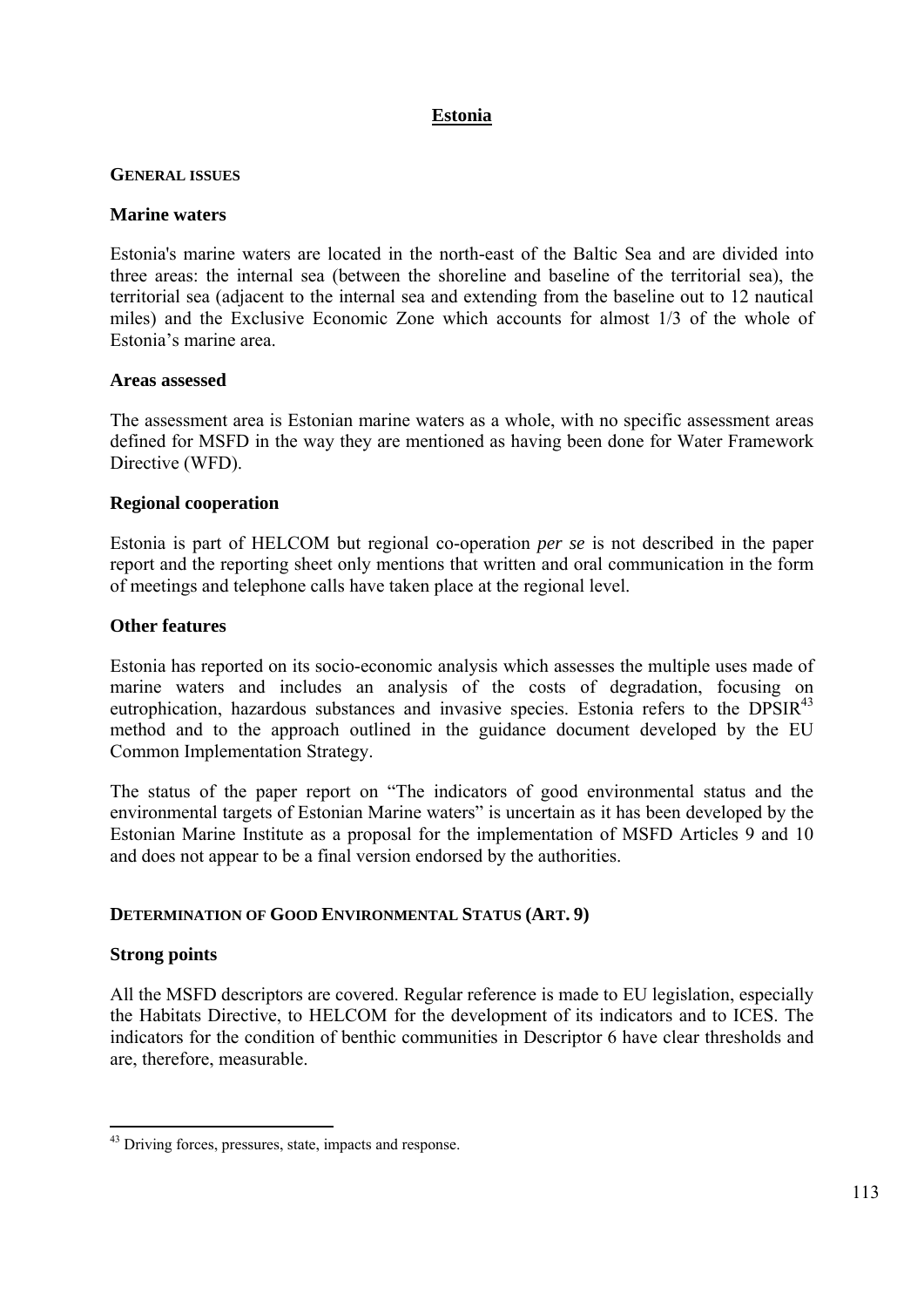## **Weak points**

For Descriptor 1, GES definitions are provided for all criteria and most are quantified through threshold values but they are focused on only a few key species and habitats. The indicators provided for Descriptor 4 do not match directly with those of the Commission Decision and the baselines are only mainly described in a general manner.

The Descriptor 3 GES indicator does not require stocks of commercial fish and shellfish to be within safe biological limits. The scope of Descriptor 7 is very limited (only on changes in temperature and salinity). GES for Descriptors 10 and 11 is not defined.

## **Overall score**

The GES definitions are *partially adequate* for Descriptors 1, 2, 5, 6, 8 and 9, but there are caveats relating to the coverage of habitats and species, the relationship with the Commission Decision and queries over the meaning of terms such as "significantly higher" where no context is provided. GES for several descriptors (Descriptors 3, 4) is considered to be *inadequate*. Descriptors 10 and 11 have not been defined.

## **INITIAL ASSESSMENT (ART. 8)**

## **Strong points**

Reference is made to HELCOM reports and WFD in relation to eutrophication (Descriptor 5), with trends identified and judgements made: the assessment covers all relevant nutrients and organic matter, although in generalised terms. Descriptor 2 has targeted information for each of the indicators, along with a documented judgement on the current status in relation to GES and the methodology to determine that status. The assessment for Descriptors 8 and 9 is concise and semi-quantitative.

## **Weak points**

Much more information is needed on pressures concerning eutrophication, physical loss and physical damage and some key impacts including from nutrient enrichment, marine litter and in relation to stocks of commercial fish and shellfish. Data is acknowledged as being limited. Where information is available, the assessment is on a generic, high level and has generally not been combined to determine the actual status of features. Much of the information on Descriptor 11 refers to the whole Baltic Sea area rather than specifically to Estonian waters.

## **Overall score**

The Initial Assessment for Descriptor 9 is considered adequate because it uses the HELCOM framework to make an extensive assessment of contamination by hazardous substances in fish for human consumption against regulatory levels.

All other descriptors are partially adequate (Descriptors 1, 2, 4, 8, 11) or inadequate (Descriptors 3, 6, 7, 10) due to very limited information describing situations, rather than analysing them, and no assessment of impacts in some cases.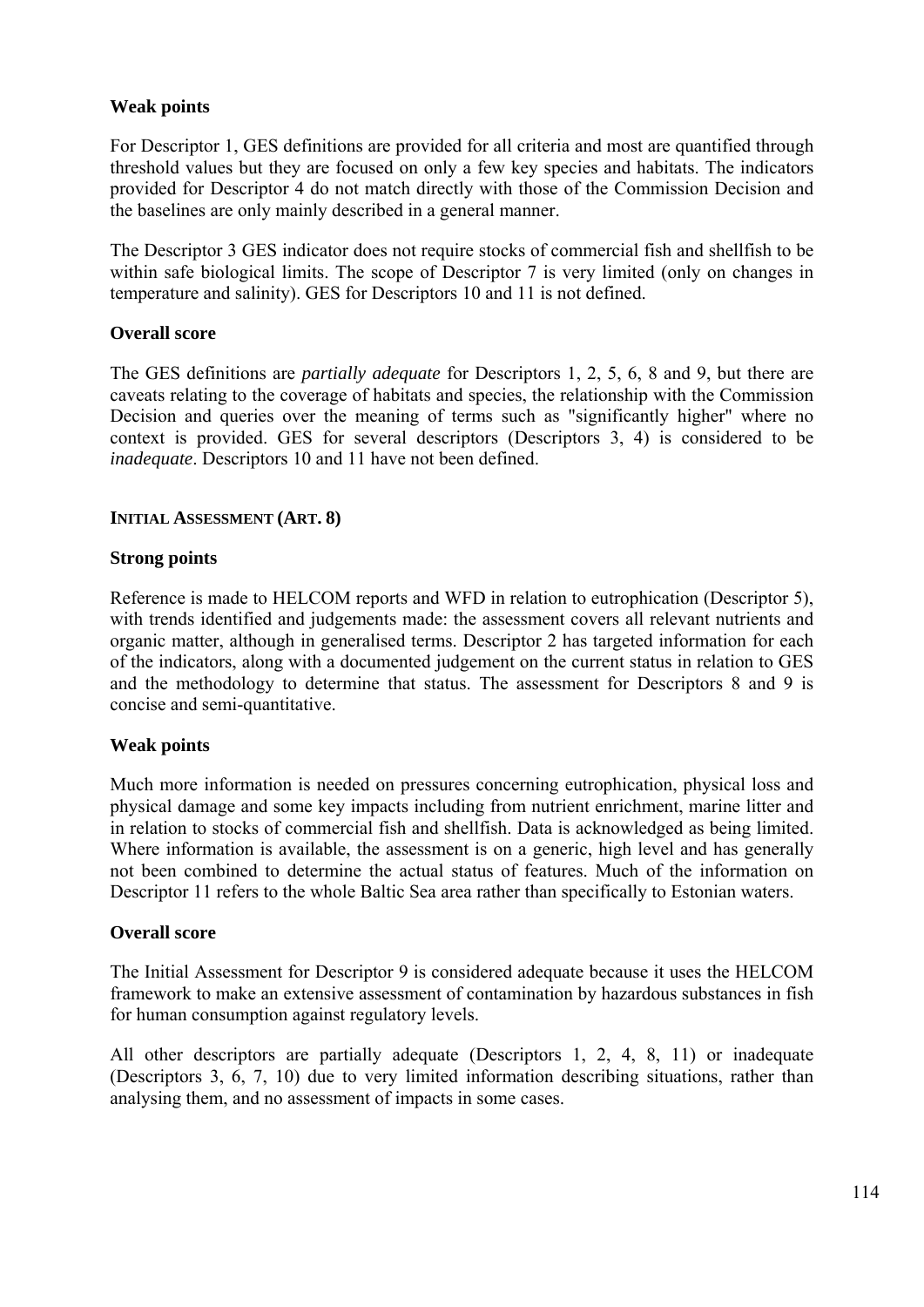## **ENVIRONMENTAL TARGETS (ART. 10)**

# **Strong points**

Estonia has set targets for all descriptors.

## **Weak points**

Targets across the descriptors read as expressions of GES rather than specific targets to be met. They have not generally been used as a tool to help deliver GES and even where they have there is doubt that the targets and indicators will be sufficient to achieve or maintain GES by 2020.

## **Overall score**

All assessments of environmental targets, with the exception of those for Descriptor 4 and 5, are viewed as inadequate because they are expressions of GES rather than specific targets.

## **CONSISTENCY**

For each descriptor, Estonia has provided a methodology to determine the indicators of Good Environmental Status and the assessment methods to determine whether GES is achieved or not. However, the submissions consistently identify targets that read as if they are GES definitions rather than the indications of what needs to be done to reach GES. The indicators associated with the targets also correspond to Commission Decision criteria instead of relating to the targets themselves. Whilst this is another way to achieve a consistent approach, it will not deliver GES across the range of subjects.

## **IDENTIFIED GAPS AND PLANS TO ADDRESS THEM**

Data and knowledge gaps are mentioned in an ad-hoc manner in the paper report on the initial assessment. Information gaps are not discussed in a synthetic manner.

There are no plans presented about how such data gaps will be addressed.

## **RECOMMENDATIONS**

Estonia should:

- a. Strengthen the GES definition of the biodiversity descriptors which goes beyond what is in existing legislation;
- b. Improve GES definitions including through regional cooperation using the work of the Regional Seas Convention as much as possible focusing on quantitative aspects and baselines, with the aim to make GES measurable, focusing especially on those descriptors assessed as inadequate or partially adequate;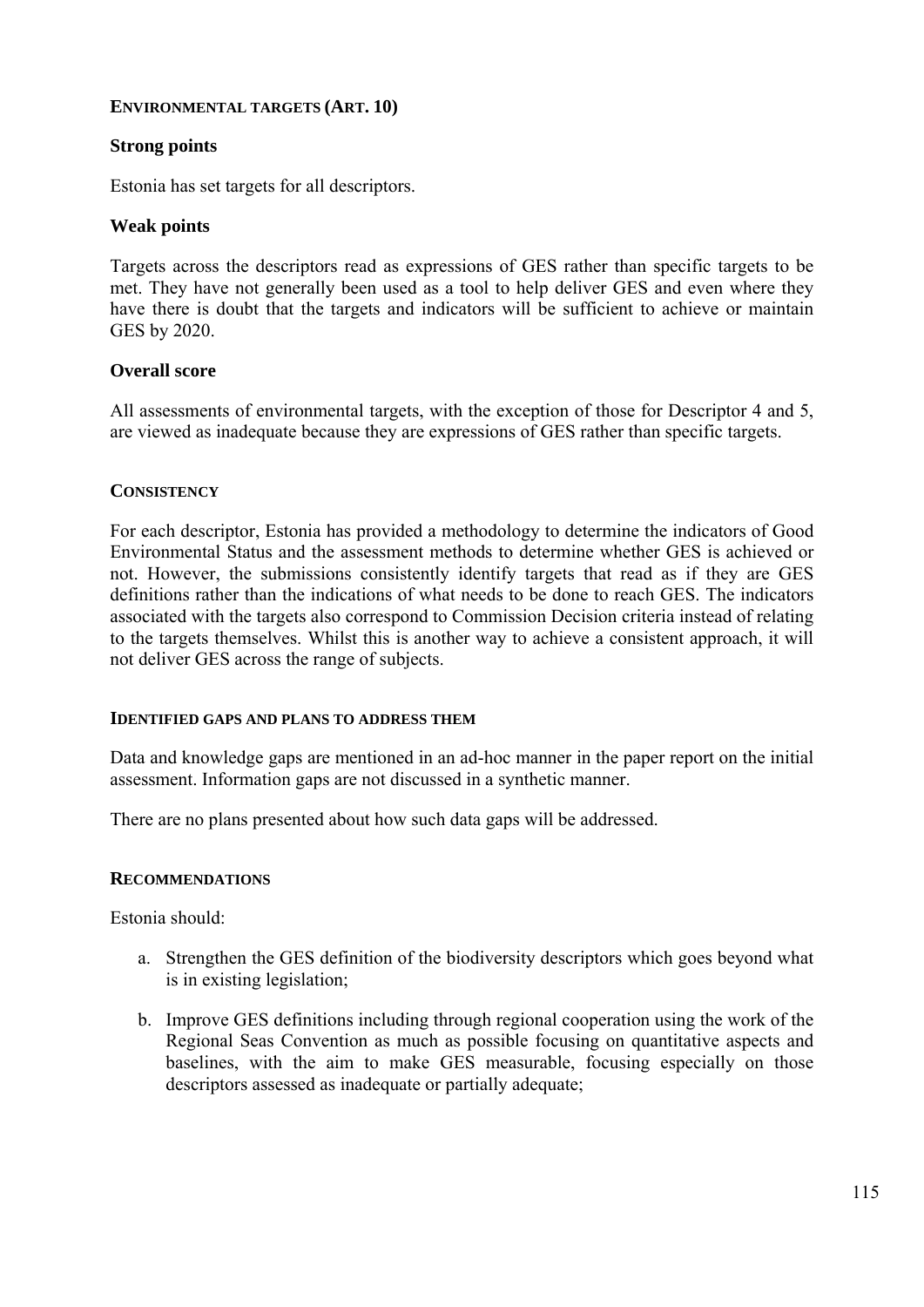- c. Identify knowledge and information gaps and address these, i.a. through the monitoring programme under the MSFD and research programmes, focusing on those descriptors considered as inadequate or partially adequate;
- d. Further develop its approaches to assessing (quantifying) impacts from the main pressures to lead to improved and more conclusive assessment results for 2018;
- e. Ensure that the targets cover all relevant pressures, are SMART and sufficiently ambitious in order to achieve the requirements and timelines of the MSFD;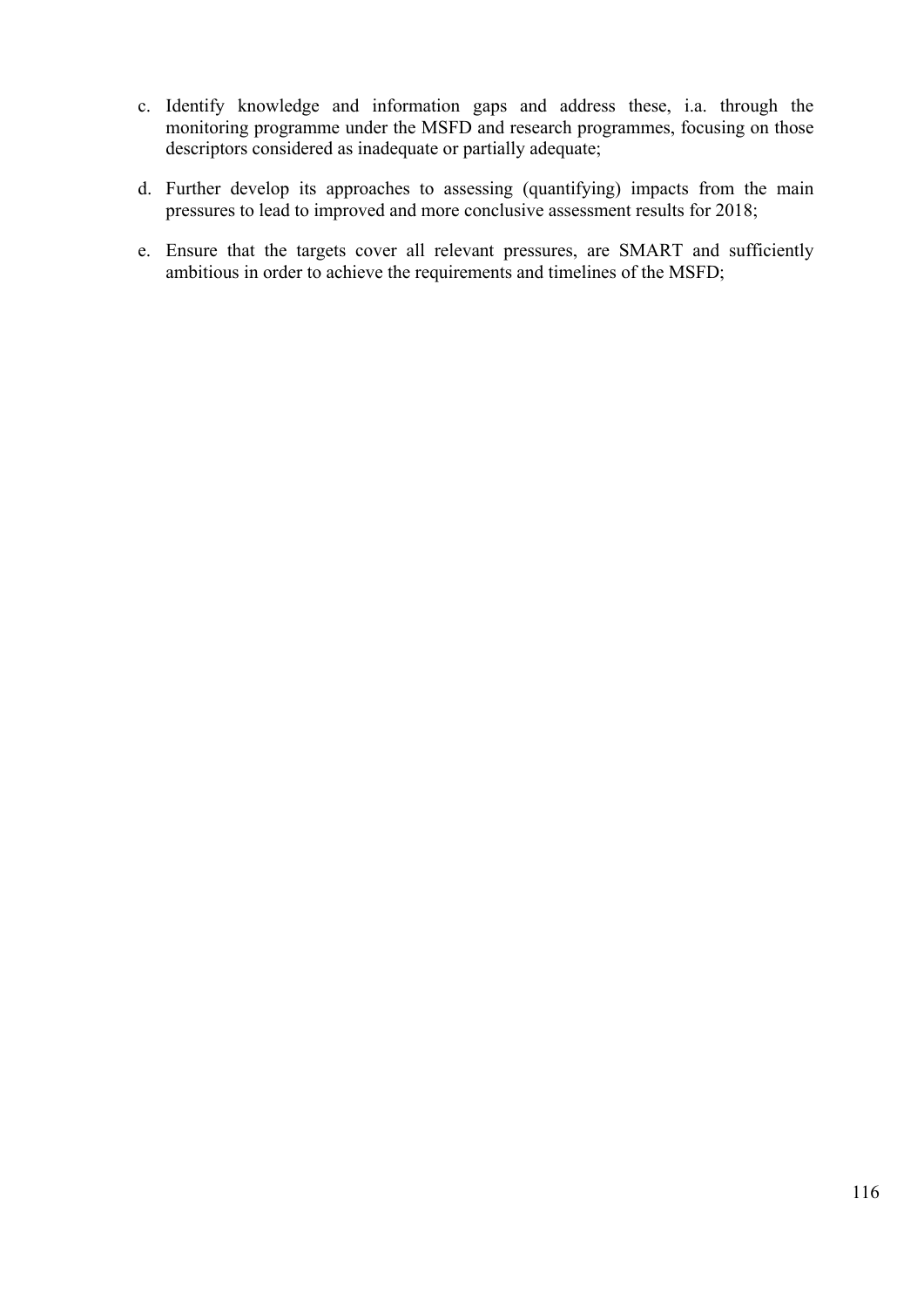# **Finland**

## **GENERAL ISSUES**

## **Marine waters**

Finland's marine waters fall within the Baltic Sea region. Their marine waters include coastal waters, as defined under the Water Framework Directive, territorial waters and an EEZ out to the median line with neighbouring states.

## **Areas assessed**

For the purposes of reporting on MSFD Articles 9 and 10, Finland has defined GES and targets for its marine waters as a whole. For MSFD Article 8, Finland has used eight assessment areas which appear to equate to those used for the HELCOM regional assessments.

## **Regional cooperation**

Finland is party to the Helsinki Convention (HELCOM). Efforts on regional cooperation within the Convention are not well described. However Finland refers to the HELCOM roof report and indicates that time constraints were a problem in achieving regional coordination.

## **Other features**

Finland has used the Water Accounts approach for its economic and social assessment and the cost-based approach to estimate the costs of degradation.

## **DETERMINATION OF GOOD ENVIRONMENTAL STATUS (ART. 9)**

## **Strong points**

Finland addresses GES for all descriptors and most criteria. It has generally used existing EU requirements and standards and places a strong emphasis on standards and assessments developed in the region (HELCOM).

For Descriptor 1, GES is defined in relation to achieving natural conditions for a number of species and habitat attributes (e.g. distribution, reproductive capacity). GES for Descriptors 2, 6 and 8 seek to have no harmful impacts on ecosystems and their component species and habitats.

For Descriptor 10, issues concerning socio-economic impact, entry of new litter and associated chemical contamination are included. For Descriptor 11, other forms of energy (in addition to noise) are included.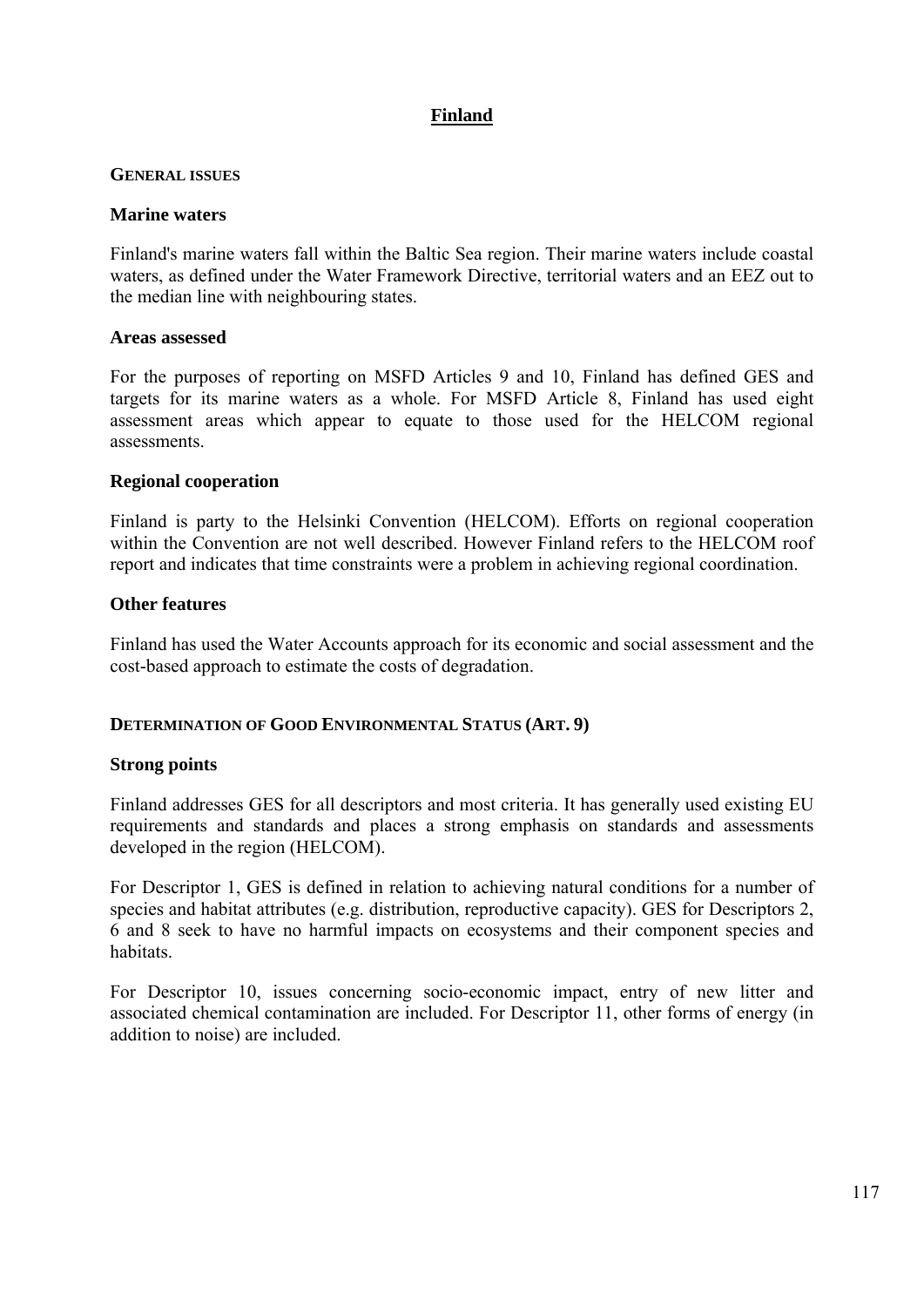## **Weak points**

The GES definition is generally qualitative and therefore not yet defined in a way which is measurable. Further, these normative definitions use terms which lack clarity of meaning, potentially adding to the difficulties of assessing whether GES is being achieved.

## **Overall score**

The GES definition for Descriptor 3 is assessed as adequate.

The GES definitions for Descriptors 1, 4, 5, 6, 9 and 10 are assessed as partially adequate, as they either do not fully address the Decision criteria or they lack key elements or specificity.

The GES definitions for Descriptor 2, 7, 8 and 11 are assessed as inadequate, as they do not cover all criteria or define its terms or baseline or refer to relevant EU standards or are not specific enough to be measurable.

#### **INITIAL ASSESSMENT (ART. 8)**

#### **Strong points**

The initial assessment generally identifies well the main pressures on the marine environment and their sources (e.g. for physical damage). There is use of relevant Habitats Directive, Water Framework Directive (WFD) and HELCOM assessments, including provision of current status for some elements (e.g. certain habitats and species under the Habitats Directive). The assessment of hazardous substances is comprehensive.

#### **Weak points**

There is insufficient quantification of the pressures and their impacts and only limited assessments of commercial fish, hydrographical changes, physical loss and acute pollution events. There is no report on mammals.

There are few conclusive judgments on current status for a number of descriptors, pressures and ecosystem components.

There is insufficient detail on how gaps in knowledge are going to be addressed.

## **Overall score**

The Initial Assessment is assessed as being adequate for Descriptor 8.

For Descriptors 1, 2, 4, 5, 6, 9 and 11 the Initial Assessment is considered partially adequate, with several key elements missing or poorly assessed (e.g. mammals) and limited assessments of impacts.

For Descriptors 3, 7 and 10 the Initial Assessment is considered to be inadequate.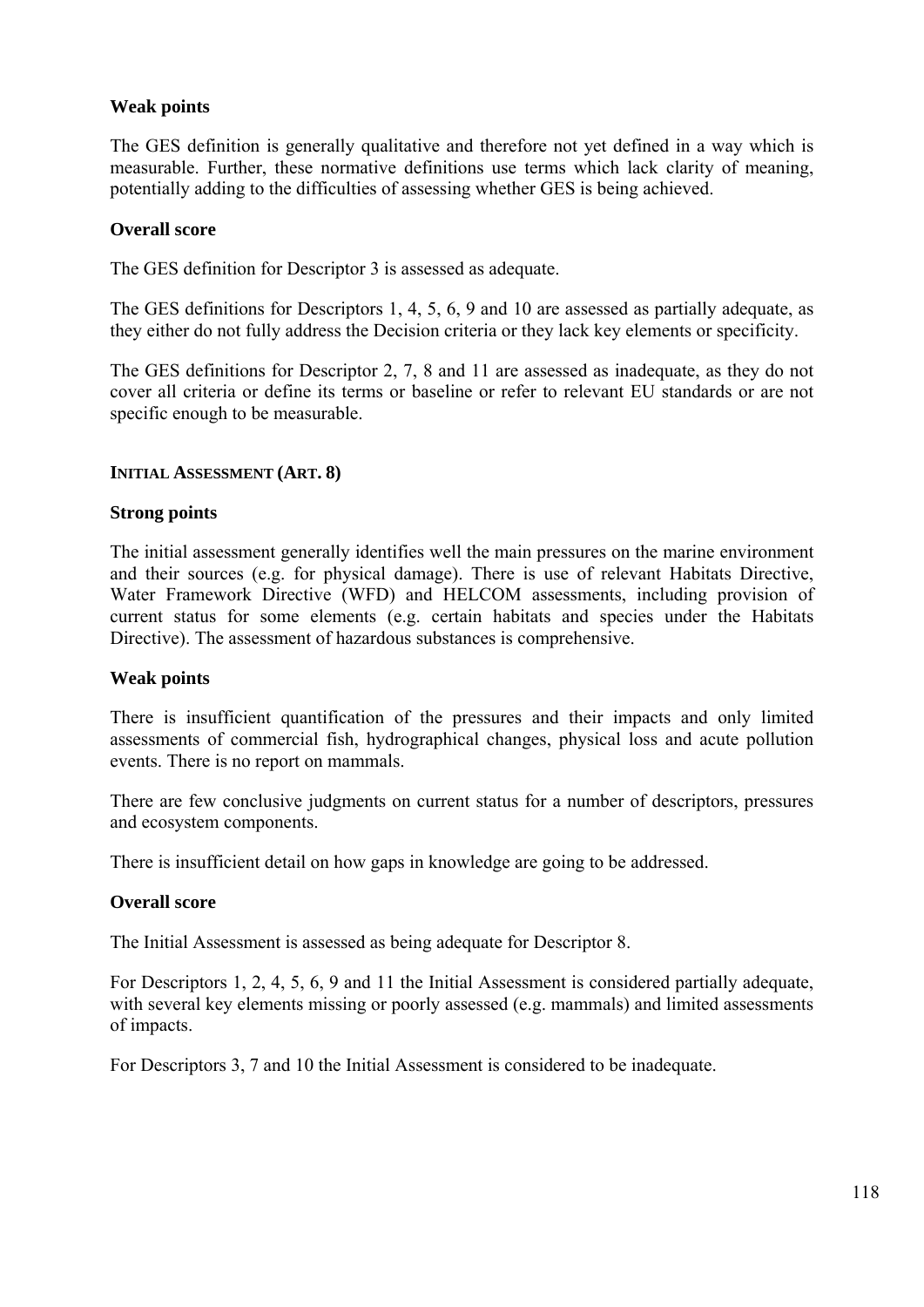## **ENVIRONMENTAL TARGETS (ART. 10)**

# **Strong points**

There is substantial detail including a good range of indicators for Descriptors 1, 2, 3, 4, 5, 6, 8, and 11. Use is made of the WFD, HELCOM and other relevant standards (e.g. Descriptors 5, 9). Descriptor 11 addresses discharged waste heat as well as underwater noise.

## **Weak points**

The targets for Descriptors 1, 2, 4 and 6 are generally expressions of GES and would better sit under Art. 9. Many provide normative definitions of GES and require more specific quantitative thresholds to be fully measurable. Descriptor 7 addresses only broad aspects of hydrological conditions and lacks reference to hydrographical changes due to infrastructure developments.

Environmental targets are often not sufficiently clear or SMART to be measurable.

## **Overall score**

The targets for Descriptor 5 have been assessed as adequate. Descriptor 4 is close to adequate, but not fully measurable.

The targets for Descriptors 1, 2, 3, 6, 8, 9 and 11 have been assessed as partially adequate since they lack some specificity (thresholds, baselines) or coverage (e.g. some commercial species).

The targets for Descriptor 7 and 10 are considered inadequate as they lack reference to hydrographical changes or specification and are therefore not measurable.

## **CONSISTENCY**

There is a good level of consistency between GES, the initial assessment and the environmental targets for most descriptors, although it is not always clear that the targets are sufficient to achieve GES (e.g. Descriptors 7, 9, 11).

## **IDENTIFIED GAPS AND PLANS TO ADDRESS THEM**

Justification and explanation on gaps in data/knowledge and assessment methodology are not well described. Plans to address them are scarce and not detailed.

## **RECOMMENDATIONS**

Finland should:

a. Strengthen the GES definition of the biodiversity descriptors which goes beyond what is in existing legislation;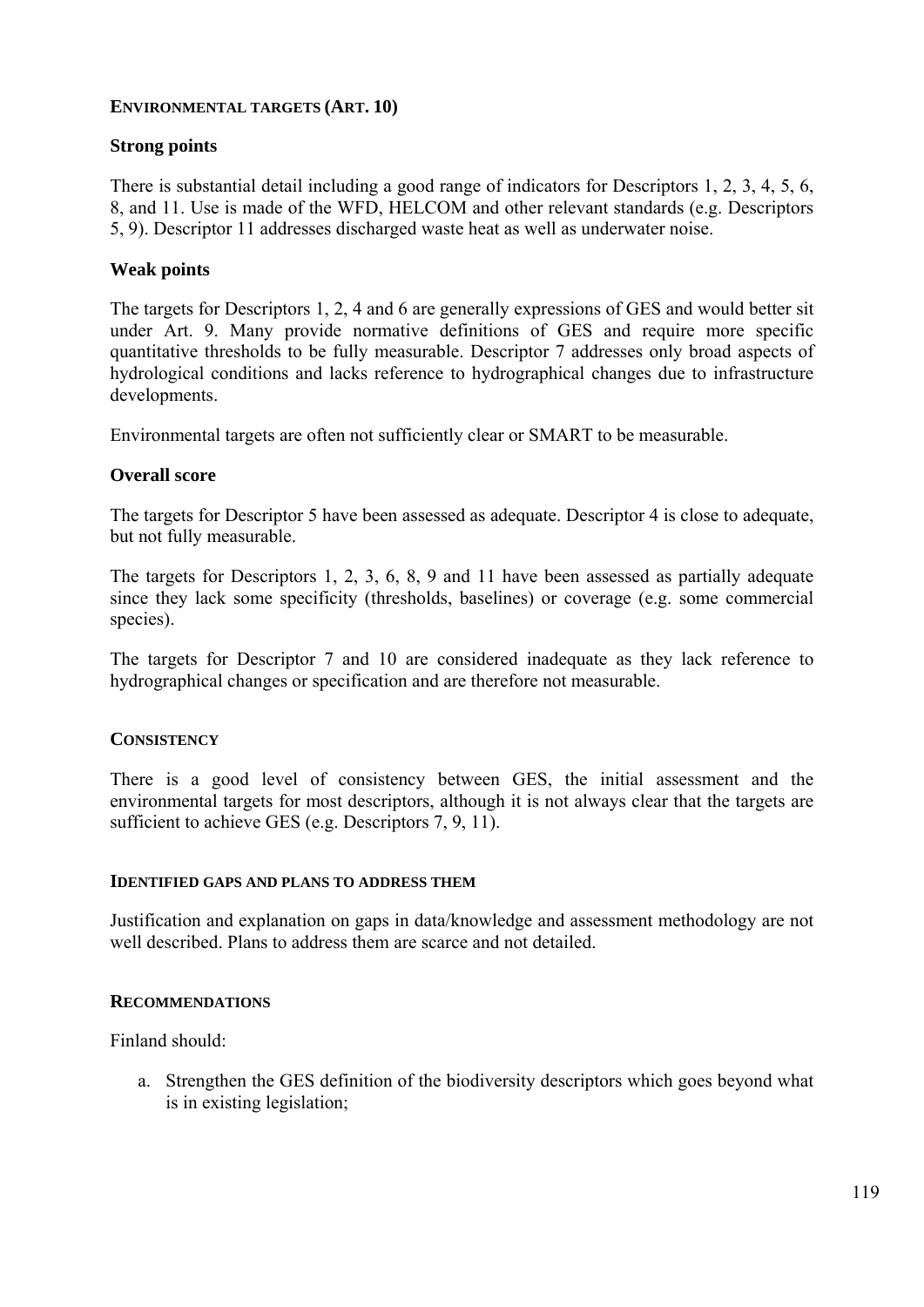- b. Improve GES definitions including through regional cooperation using the work of the Regional Seas Convention as much as possible focusing on quantitative aspects and baselines, with the aim to make GES measurable, focusing especially on those descriptors assessed as inadequate or partially adequate;
- c. Identify knowledge and information gaps and address these, i.a. through the monitoring programme under the MSFD and research programmes, focusing on those descriptors considered as inadequate or partially adequate;
- d. Address knowledge gaps identified in the initial assessment, i.a. through the monitoring programme under the MSFD and research programmes, focusing on those descriptors considered as inadequate or partially adequate;
- e. Ensure that the targets cover all relevant pressures, are SMART and sufficiently ambitious in order to achieve the requirements and timelines of the MSFD.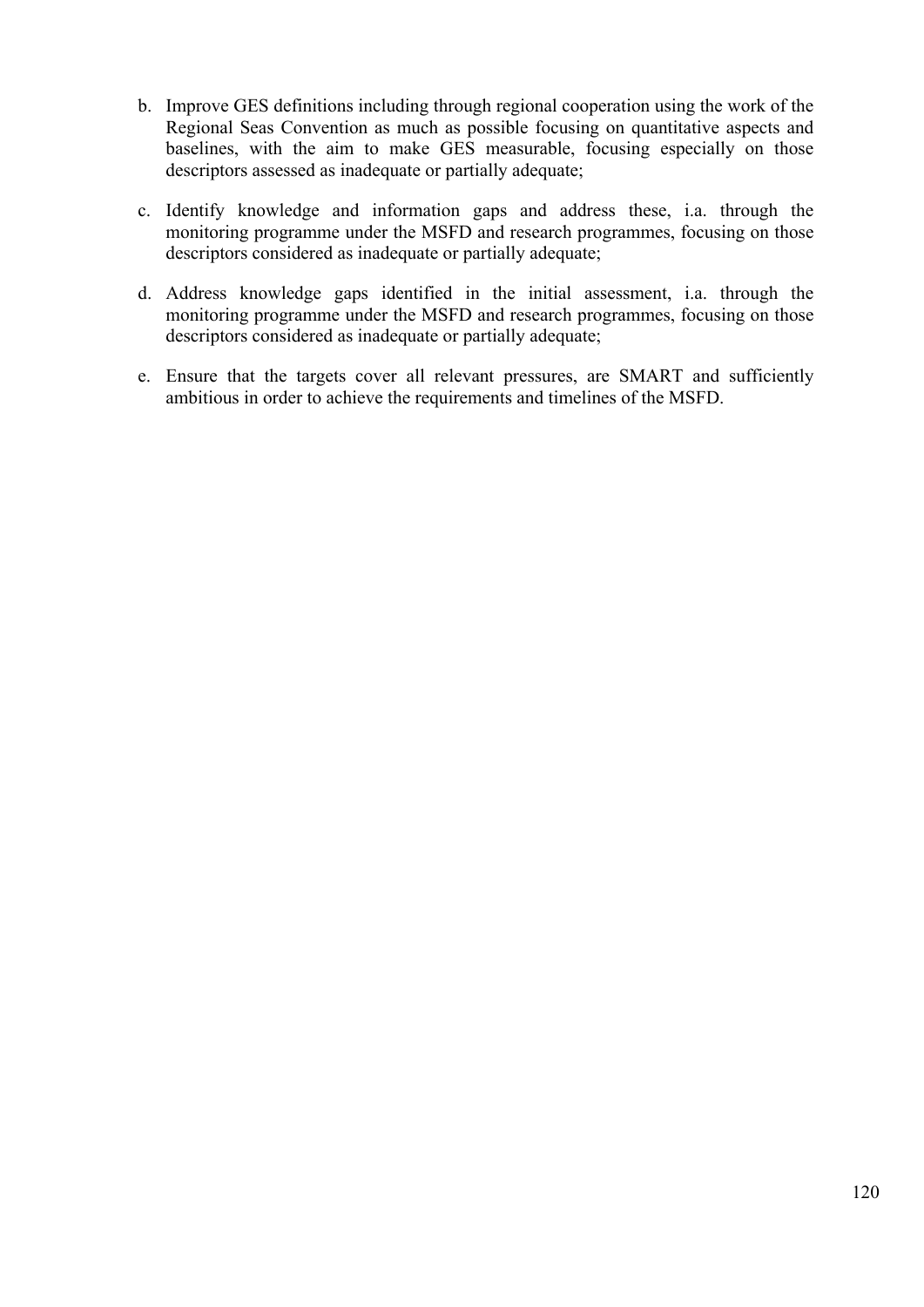# **France**

## **GENERAL ISSUES**

## **Marine waters**

France is part of two marine regions, the North East Atlantic and the Mediterranean. It marine waters occur in four marine sub-regions: the Celtic Seas, the Greater North Sea, the Bay of Biscay, and the Western Mediterranean Sea.

## **Areas assessed**

The assessment area is the sub-region as a whole. At this stage, no more specific assessment areas have been defined. Data on more limited areas or assessment of more limited areas are used for evaluation at the scale of the marine sub-region. France indicates that aggregation rules at the level of the descriptor will be specified, if necessary, following complementary studies, in the framework of the updating of the definition of GES for the next cycle, that is by 2018.

## **Regional cooperation**

France is party to the Barcelona Convention and OSPAR. Efforts for regional coordination within the MSFD Common Implementation Strategy, regional sea conventions and informally through bilateral contacts are extensively described.

## **Other features**

The socio-economic analysis was undertaken through a "water account" approach, together with a cost-based approach for the cost of degradation. The methodology used is described comprehensively. The different costs cannot be aggregated as they are of different nature (annual accounting expenses, loss of benefits both commercial and non-commercial). Therefore, it still lacks a cost analysis which will be done when developing operational targets.

France establishes four transversal targets for the Bay of Biscay and the Celtic Seas subregions. These are meant to ensure the link land-sea to guarantee the natural balance of the marine environment; to raise awareness, train and inform players, users and the public; to allow by maintaining or reaching GES the sustainable development of the human activities which depend upon the marine environment; and finally to restore deteriorated ecosystems. However, no transversal targets have been identified for the Greater North Sea or Western Mediterranean Sea subregions.

## **DETERMINATION OF GOOD ENVIRONMENTAL STATUS (ART. 9)**

## **Strong points**

France covers, in general terms, most of the GES in line with the Directive. The report covers most of the indicators and for some descriptors even more.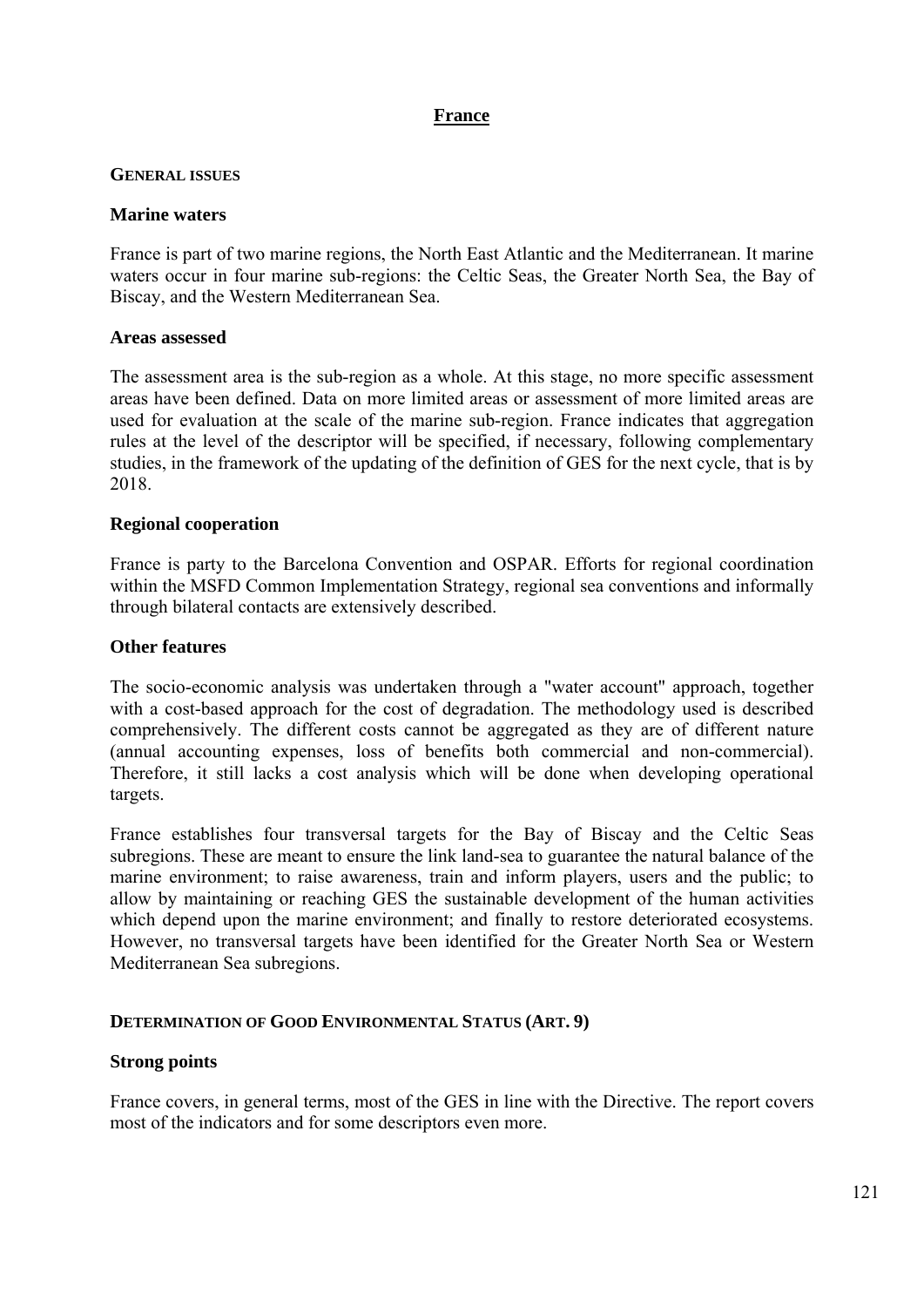It is based on a robust legal status of GES and methods and criteria for undertaking the initial assessment and setting environmental targets and associated indicators. EU requirements and standards have been systematically used.

# **Weak points**

Overall, GES is defined qualitatively, and not quantitatively. This choice, combined with a lack of baseline and reference conditions, leads to a general lack of clarity about what GES is and when it can be understood as reached or not. This lack of specificity means that all pressures and impacts on the marine environment are often not clearly and efficiently covered, which in turn can pose problems in terms of environmental targets definition, monitoring, and to develop a programme of measures.

# **Overall score**

Five GES definitions are considered as adequate (Descriptors 4, 7, 8, 10 and 11) thanks to an adequate coverage of Decision criteria and relevant use of regional approaches.

Three GES definitions are considered as partially adequate (Descriptors 1, 5 and 6) mainly due to a lack/uncertainty concerning baseline/thresholds.

Two GES definitions are considered as inadequate (Descriptors 2 and 3) mainly due to a very limited coverage of Decision criteria together with a lack of baseline/thresholds.

## **INITIAL ASSESSMENT (ART. 8)**

## **Strong points**

The main problems (pressures and impacts) have been identified for all descriptors mainly thanks to an extensive use of existing information/data.

With regards to the assessment of biological features for biodiversity and associated descriptors, France provides an assessment of status for specific species recognized as endangered or threatened according to EU, regional and international agreements.

The French assessment of the level of fisheries pressure has been reported in detail (including quantitative information) for all subregions.

# **Weak points**

For habitats, France has not reported on all relevant habitat types. For species/functional groups, France did not report on all expected/relevant groups. Judgments on the state of the environment are often missing.

## **Overall score**

Five initial assessments for the pressure/impact are considered as adequate (Descriptors 2, 3, 7, 10 and 11) thanks to a good qualitative judgment made in relation to GES.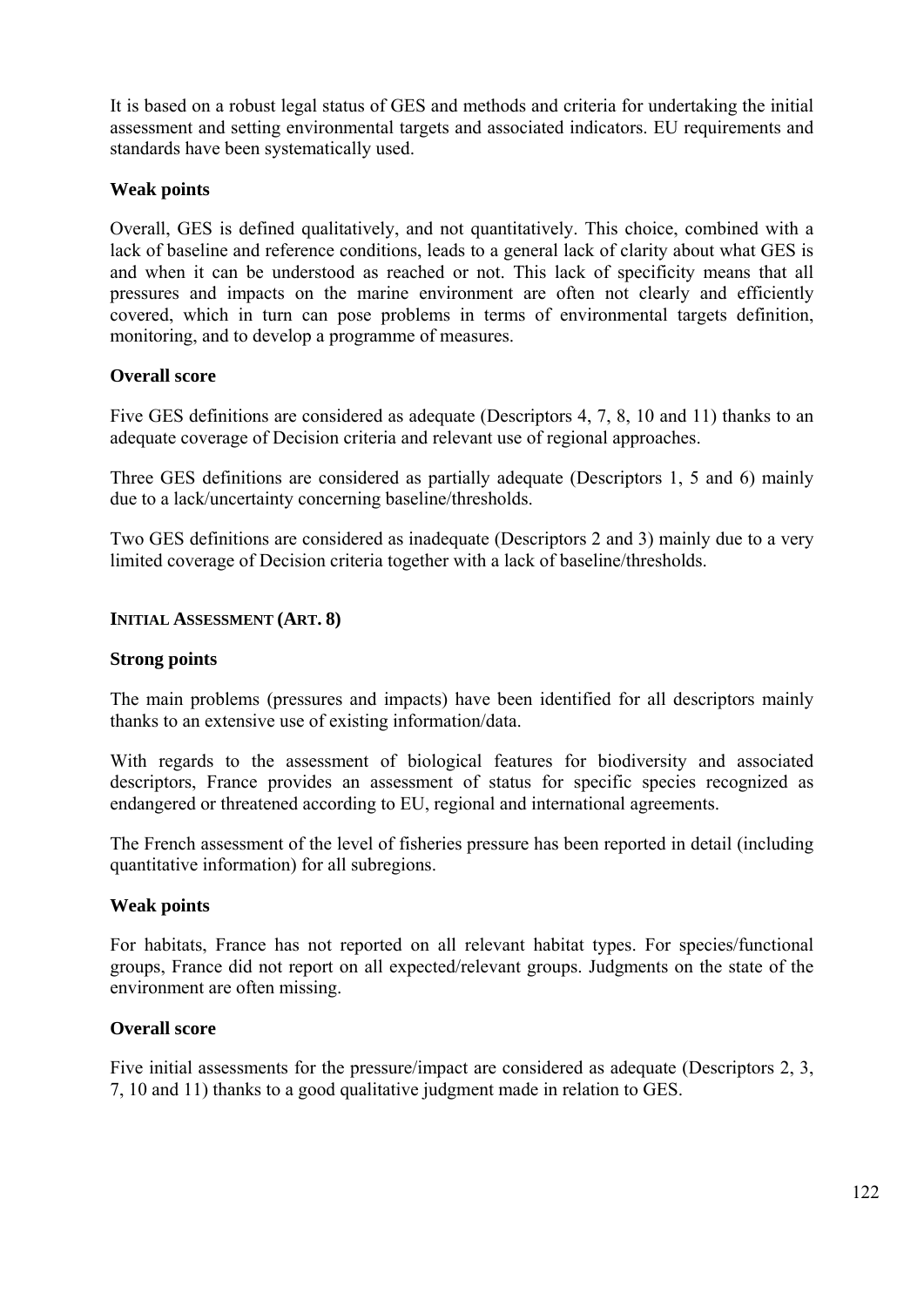Six initial assessments for the pressure/impact are considered as partially adequate (Descriptors 1, 4, 5, 6, 8 and 9) mainly due to a limited assessment on impacts and lack of judgement in relation to GES.

## **ENVIRONMENTAL TARGETS (ART. 10)**

#### **Strong points**

General targets have been set which, according to France, can be further developed into specific targets, and complemented by operational targets in 2015 aiming at directing actions and the definition of measures to reach them.

In the Mediterranean region, targets are often well detailed with associated indicators but do not cover all descriptors.

Many transversal targets have been set up, ranging from research activities to the reinforcement of legal and international cooperation tools and information and training related targets.

#### **Weak points**

There is a lack of quantification of targets combined with a lack of baseline and reference conditions. This lack of specificity means that all pressures and impacts are often not clearly and efficiently covered.

France does not go beyond existing standards at EU or regional level and without making the case that their full implementation would be sufficient for reaching GES.

#### **Overall score**

For the Atlantic coast, all targets are assessed as being inadequate except partially adequate for Descriptors 9, 10 and 11.

For the Mediterranean, six descriptors have partially adequate targets (Descriptors 1, 4, 6, 8, 10 and 11) mainly due to a lack of threshold values and baselines.

The targets of two other descriptors (Descriptors 2, 3) are considered as inadequate, mainly due to the fact that they are not relevant for that descriptor (and the defined GES). For Descriptors 5, 7 and 9 targets are missing.

## **CONSISTENCY**

The approach followed by France is overall consistent in terms of the approach used for the setting of targets, GES and descriptors. There is a difference in the approach to the setting of targets on one hand, for the North East Atlantic sub-regions and, on the other hand, for the Mediterranean. In general the targets defined for the Mediterranean subregion are much more pressure-specific and measurable than for the other subregions. All descriptors under the MSFD are covered. It is based on a robust legal status of GES and methods and criteria for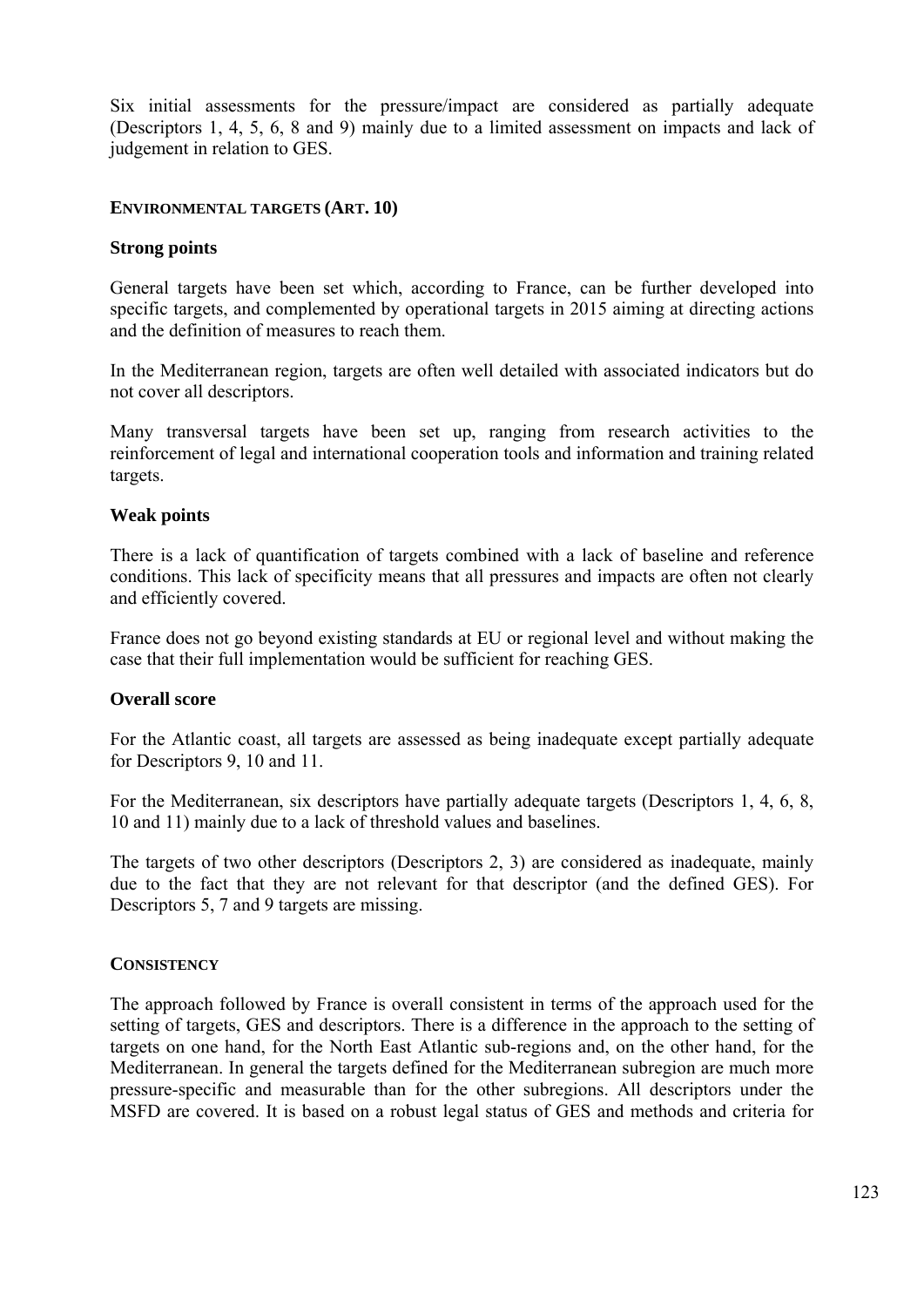carrying out the initial assessment and setting environmental targets and associated indicators. EU requirements and standards have been systematically used.

## **IDENTIFIED GAPS AND PLANS TO ADDRESS THEM**

Data and knowledge gaps appear to be a recurrent issue. For most of them, France states that due consideration will be given to these knowledge gaps in the framework of the revisions of the different elements for the next cycle in 2018, as provided for by Article 4 of the French Ministerial Order on GES. There are no further indications in terms of concrete actions and responsibilities.

## **RECOMMENDATIONS**

France should:

- a. Strengthen methodology for the socio-economic analysis allowing assessment of the degradation/restoration costs and MSFD implementation costs/benefit analysis;
- b. Improve GES definitions including through regional cooperation using the work of the Regional Seas Convention as much as possible focusing on quantitative aspects and baselines, with the aim to make GES measurable, focusing especially on those descriptors assessed as inadequate or partially adequate;
- c. Address knowledge gaps identified in the initial assessment, i.a. through the monitoring programme under the MSFD and research programmes, focusing on those descriptors considered as inadequate or partially adequate;
- d. Ensure that the targets cover all relevant pressures, are SMART and sufficiently ambitious in order to achieve the requirements and timelines of the MSFD;
- e. Enhance the cohesion between approaches in the two relevant regions.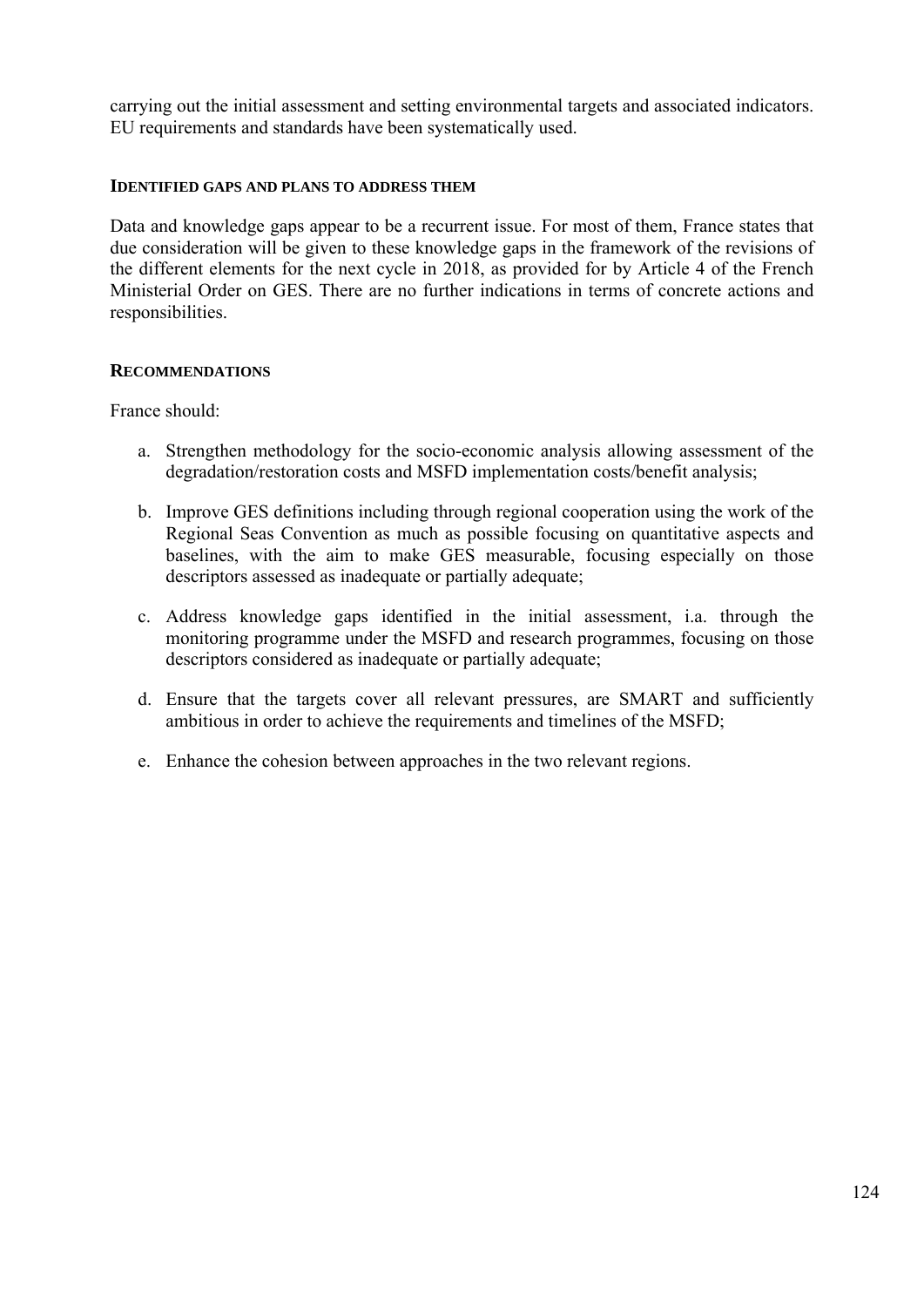## **Germany**

### **GENERAL ISSUES**

#### **Marine waters**

The German marine waters are part of two marine regions, the North-East Atlantic Ocean and the Baltic Sea.

#### **Areas assessed**

Germany's initial assessment, characteristics of GES and targets and associated indicators have been developed for each marine (sub-)region. For a number of descriptors, specific details are provided with regard to the Wadden Sea (e.g. for the definition of standards or thresholds to be complied with).

## **Regional cooperation**

The German part of the North Sea is part of the OSPAR Region II "Greater North Sea". For the Baltic Sea, the German marine waters cover the following HELCOM-defined sub-areas: "Southern Baltic Sea" (with the "Arkona" and the "Bornholm Basin"), "Bay of Mecklenburg", "Kiel Bay" and "Little Belt". Efforts for regional coordination within both regional conventions are extensively described in several places (reporting sheet, specific report on regional coordination).

### **Other features**

The economic and social analysis of marine uses by Germany used the water accounts approach. The description of each sector of activity is relatively limited and only semiquantitative because of the lack of data. Germany mentions that the North Sea and the Baltic Sea are not separately assessed in official statistics, so the data handling is difficult.

Germany uses a combination of the water accounts and thematic approaches for the evaluation of the costs of degradation. This method allows Germany to derive the costs of the difference between the good status of the marine environment (i.e. reference state) and the current state. However, in order to do this, the good environmental status (GES) needs to be clearly defined, which is not the case today for all descriptors. Germany mentions that the costs can be expressed in Euros only if a quantification of impacts has been made, which is not the case to date. It does not provide an indication of timeline to do this work.

## **DETERMINATION OF GOOD ENVIRONMENTAL STATUS (ART. 9)**

## **Strong points**

The definitions of GES for several descriptors are described at descriptor and criteria level (Descriptors 3, 5, 7, 8).

Germany formulated an ambitious definition of GES for Descriptor 2 aiming at zero introductions of new non-indigenous species and provided a detailed definition of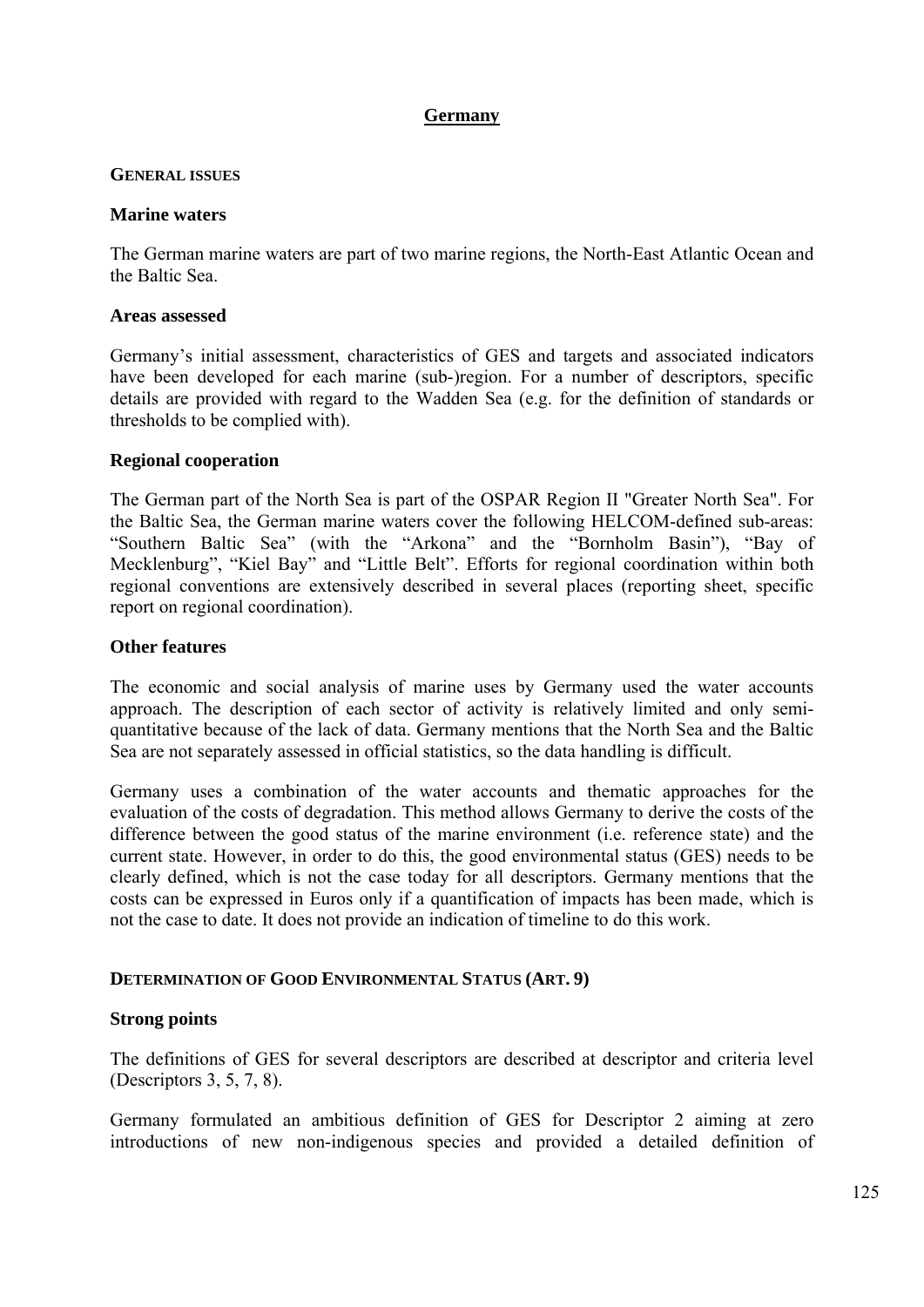Descriptor 3 on commercial fish and shellfish. The GES definition for Descriptor 11 on energy inputs is extended with aims related to electromagnetic fields, light and temperature increase.

# **Weak points**

What Germany has reported as a GES definition for biodiversity is a collection of existing agreements and therefore covers only specific protected habitats and species. Germany has not provided an assessment/justification as to why this is considered to be sufficient for achieving GES.

Other descriptors are only described at descriptor level and are vague.

## **Overall score**

Descriptor 3 is assessed as adequate. Descriptors 2, 5, 7, 8, 9 and 11 are assessed as being partially adequate as they are only defined at descriptor level or lack thresholds.

Descriptors 1, 4 and 6 are assessed as inadequate as they do not go beyond existing legislation of mainly protected species, without assessing if this would be sufficient for achieving GES and missing some key aspects of biodiversity. Descriptor 10 is also assessed as inadequate.

## **INITIAL ASSESSMENT (ART. 8)**

## **Strong points**

Overall, the Initial Assessment is performed in a detailed manner, especially for contaminants, litter and underwater noise.

The main pressures have been identified and described, including microbial pathogens.

## **Weak points**

Not all relevant habitats and functional groups are covered.

The assessment of the pressures and impacts is general and not detailed.

The initial assessment is primarily a collection of existing information but almost no judgment on current status and trends in status is made.

# **Overall score**

The assessment of Descriptors 2, 8, 10 and 11 is considered adequate. For all other descriptors the assessment is partially adequate as the initial assessment is general and qualitative.

## **ENVIRONMENTAL TARGETS (ART. 10)**

## **Strong points**

Germany has developed an extensive list of targets and associated indicators.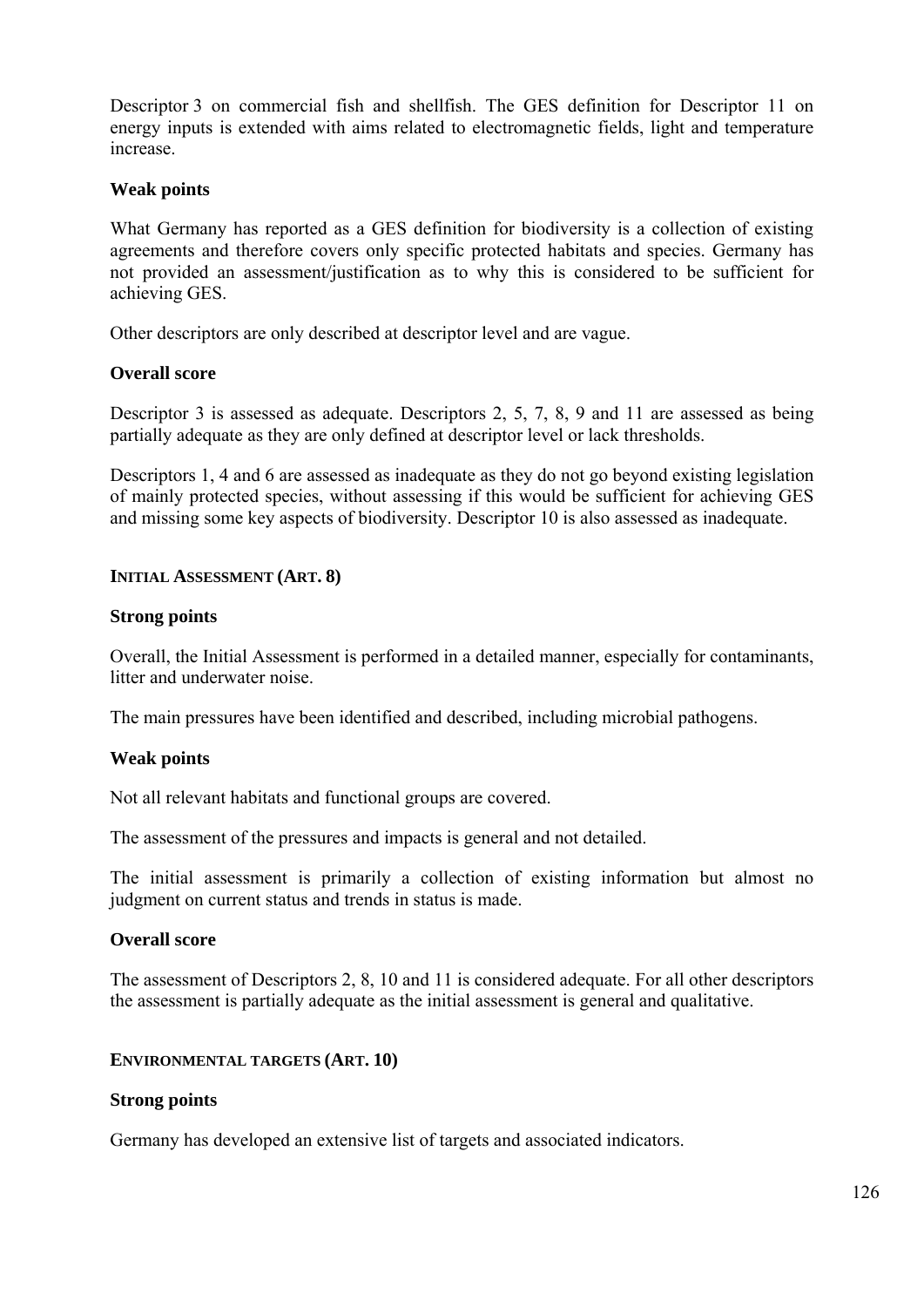## **Weak points**

A number of targets are rather expressions of GES than actual targets defined to help achieve GES (e.g. some indicators for Descriptors 2, 8 and 9).

Most targets are not specific enough (even when they addressing specific issues) and are not systematically quantified.

Many targets and the associated indicators are only qualitative and these targets still need further development.

## **Overall score**

None of the targets are assessed as being adequate. The targets for Descriptors 2, 3 and 7 are considered inadequate because they lack attributes which make them SMART.

The targets for Descriptors 1, 4, 6, 5, 8, 9 10 and 11 are considered partially adequate since they do not fully address the three biodiversity descriptors (Descriptors 1, 4, 6), miss quantification (Descriptor 5), express GES (Descriptors 8, 9) or miss threshold values (Descriptors 10, 11).

## **CONSISTENCY**

The approach followed by Germany is not overall consistent in terms of the approach used for the setting of GES and targets for all descriptors and across the two (sub-)regions. In a number of cases there is a difference between the information reported in the paper report and in the reporting sheets. This is mainly the case for the GES definitions of Descriptors 3, 5, 8 and 11, which are further developed at the indicator level in the reporting sheets. Some targets have been defined more as a description of GES (Descriptors 2, 8 and 9). In other cases (Descriptor 5) they do not address the identified pressures.

## **IDENTIFIED GAPS AND PLANS TO ADDRESS THEM**

While data and knowledge gaps are generally acknowledged and broadly identified, Germany often relies on future work in the framework of the MSFD and of the Regional Sea Conventions without further specifications as to when, how and by whom they will be addressed.

## **RECOMMENDATIONS**

Germany should:

- a. Strengthen the GES definition of the biodiversity descriptors to go beyond what is in existing legislation;
- b. Improve GES definitions including through regional cooperation using the work of the Regional Seas Convention as much as possible focusing on quantitative aspects and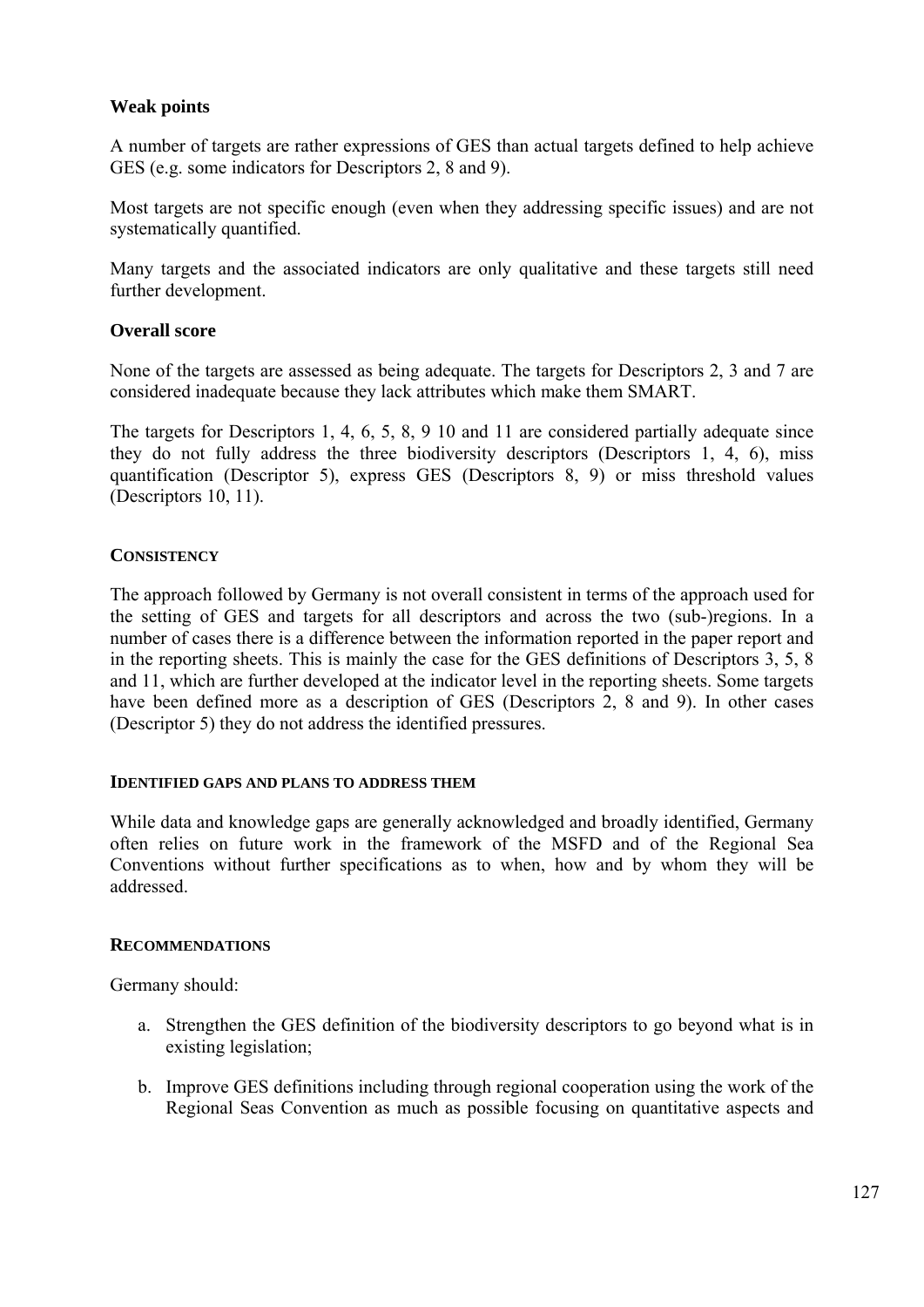baselines, with the aim to make GES measurable, focusing especially on those descriptors assessed as inadequate or partially adequate;

- c. Address knowledge gaps identified in the initial assessment, i.a. through the monitoring programme under the MSFD and research programmes, focusing on those descriptors considered as inadequate or partially adequate;
- d. Further develop its approaches to assessing (quantifying) impacts from the main pressures to lead to improved and more conclusive assessment results for 2018;
- e. Ensure that the targets cover all relevant pressures, are SMART and sufficiently ambitious in order to achieve the requirements and timelines of the MSFD;
- f. Improve the consistency between the criteria used in GES, the assessment of the impact and the proposed targets;
- g. Enhance the cohesion between approaches in the two relevant regions.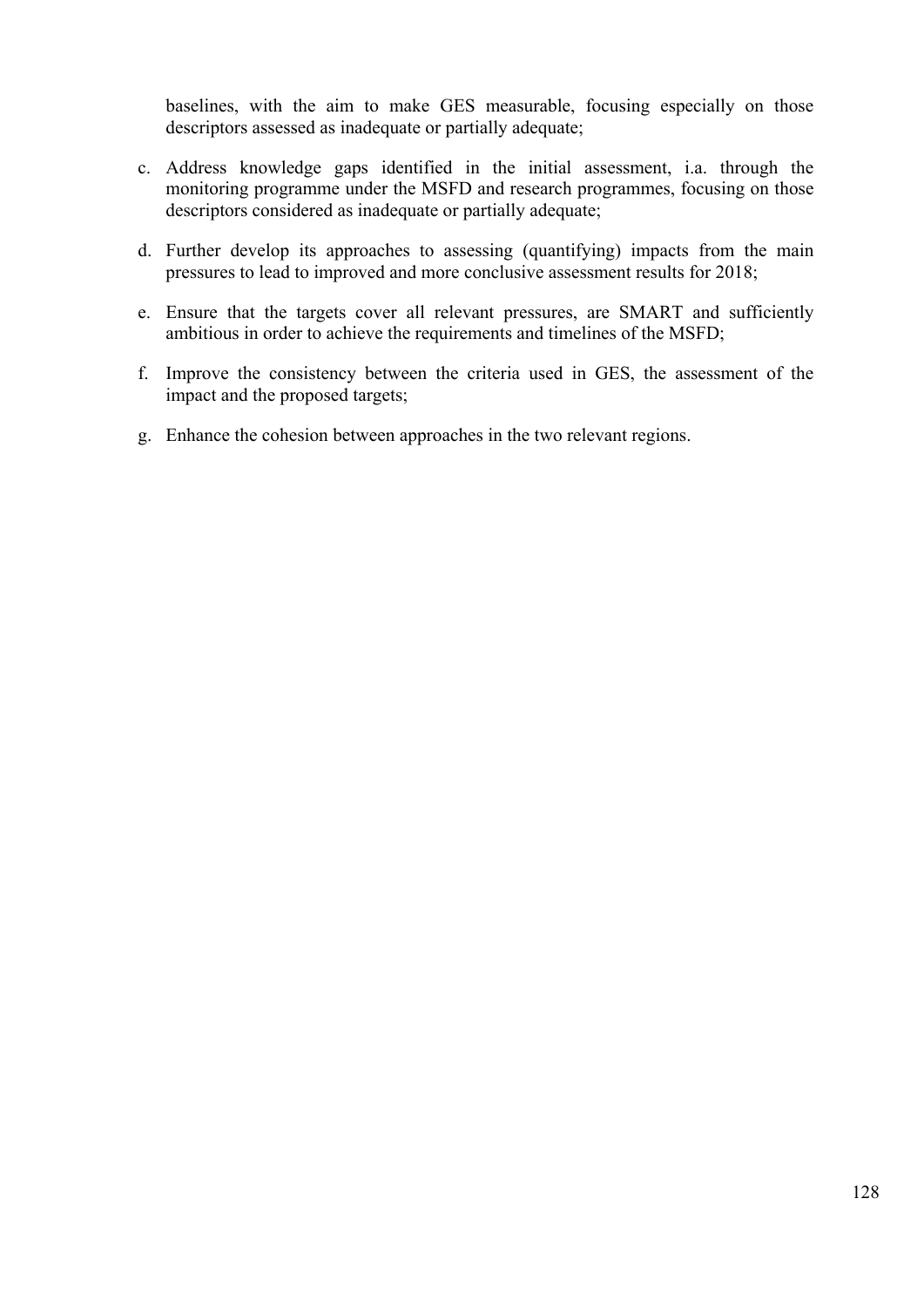# **Greece**

#### **GENERAL ISSUES**

#### **Marine waters**

Greece's marine waters fall within one marine region, the Mediterranean Sea, and three marine subregions, the Adriatic Sea; the Ionian Sea and the Central Mediterranean Sea; and the Aegean-Levantine Sea. No formal subdivisions have been identified.

#### **Areas assessed**

The GES definitions and targets are defined for the whole of the Greece's marine waters together, with no distinction of specific assessment areas.

The initial assessment in the paper report considers at most five different assessment areas: three areas in the Aegean subregion (North, South and Central), the Adriatic and Ionian Seas together and the Levantine assessment area separately.

In terms of aggregation rules, Greece has made a number of aggregated judgements in relation to GES but it has not clearly defined aggregation rules and it is not always clear how it has come to these conclusions.

#### **Regional cooperation**

In terms of regional cooperation, Greece refers to the efforts made to assess data coming from neighbouring countries in order to ensure some consistency in the definition of GES and the establishment of targets and indicators.

## **Other features**

Greece has carried out an economic and social analysis using the DPSIR approach. The socioeconomic analysis of marine uses is based on a combination of the ecosystem services approach and the water accounts approach. The marine water accounts approach seems to be the approach also used for the analysis of the costs of degradation.

## **DETERMINATION OF GOOD ENVIRONMENTAL STATUS (ART. 9)**

## **Strong points**

All the descriptors under the MSFD are covered and for all descriptors, with the exception of Descriptor 3, a general definition of GES is provided. In a few cases, a number of more specific conditions are added.

EU requirements and standards are used (e.g. for D 8, 9).

For Descriptor 8, the definition of GES also partly covers radionuclides, which is considered a good practice.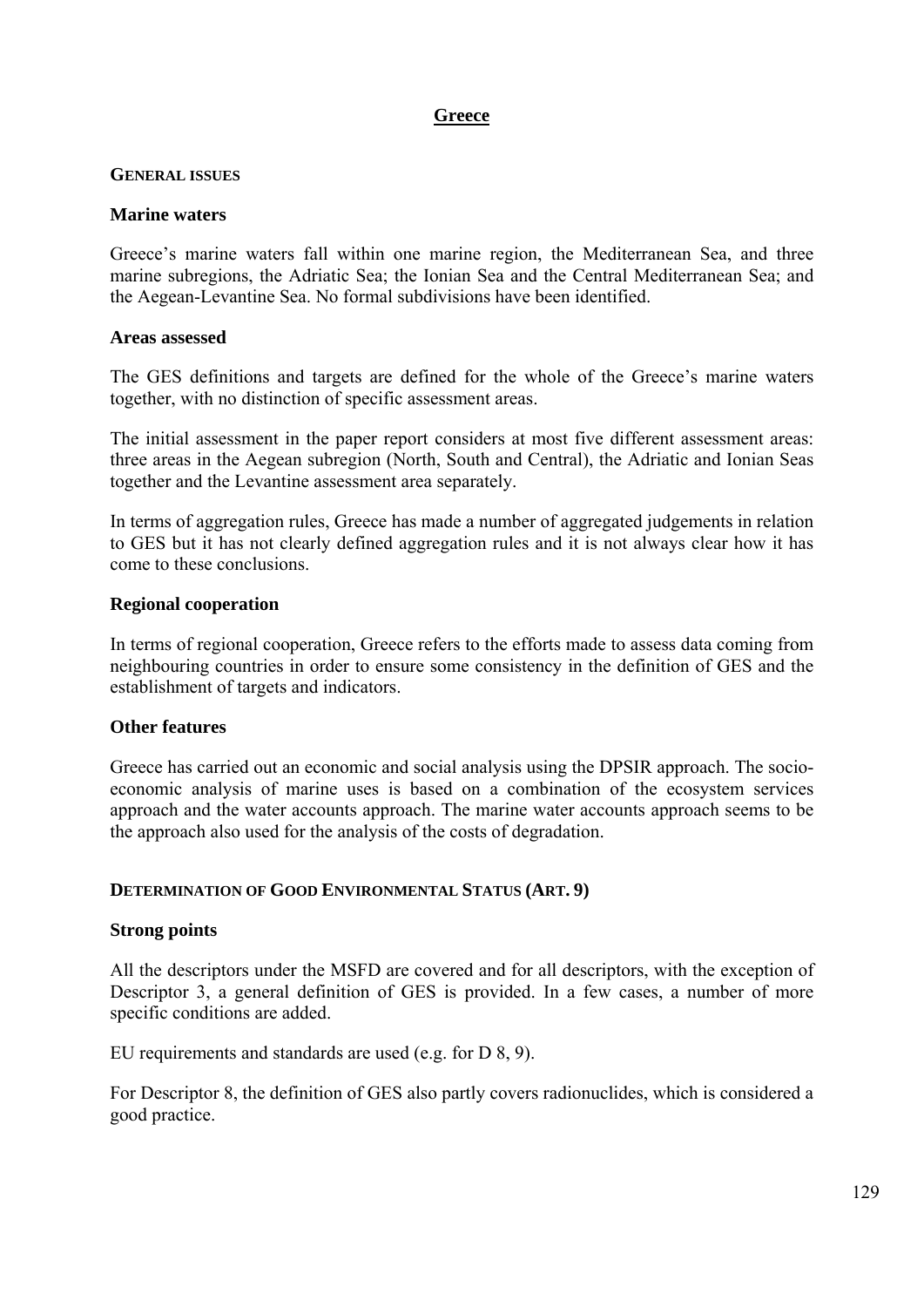## **Weak points**

There is lack of clarity in what constitutes GES (in particular for Descriptor 3) and a lack of consistency between the paper report and the reporting sheets.

There is no systematic use of the 2010 Commission Decision criteria and indicators and in most cases no threshold values and baselines are provided. Thus, the GES definition is not considered to be measurable.

## **Overall score**

Descriptor 5 is assessed as adequate, as it covers all the criteria and most indicators and provides sufficient thresholds for GES to be measured.

Five GES definitions are considered as partially adequate (Descriptor 1, 4, 8, 9 and 11) mainly due to a lack of or uncertainty concerning baseline/thresholds and absence of coverage of all the Decision criteria.

For the remaining descriptors (Descriptor 2, 3, 6, 7 and 10) the determination of GES does not meet the minimum requirements and is assessed as inadequate. No information is provided about baselines or reference points to assess progress towards GES.

## **INITIAL ASSESSMENT (ART. 8)**

## **Strong points**

The structure of the initial assessment is relatively clear and, for a number of pressures, an attempt is made to judge the level of, and impacts from, the pressure in relation to GES.

An extensive list of non-indigenous species has been reported and their current status and pathways of introduction have been identified. For commercial fish and shellfish, Greece performed an assessment at a relatively high level of detail. It has also made a relatively detailed assessment of contamination by radionuclides in the five assessment areas.

## **Weak points**

For a number of pressures, the initial assessment is limited to a collection of information from existing literature without a clear objective to assess current status.

Impacts from pressure are rarely reported on (e.g. Descriptor 5) or are reported only in a general way (e.g. Descriptor 2, 3). No assessment has been made of the pressure from underwater noise (Descriptor 11).

The initial assessment considers at most five different assessment areas; however this is not consistent throughout the report and for a number of pressures the assessment is made for the whole of the country's marine waters.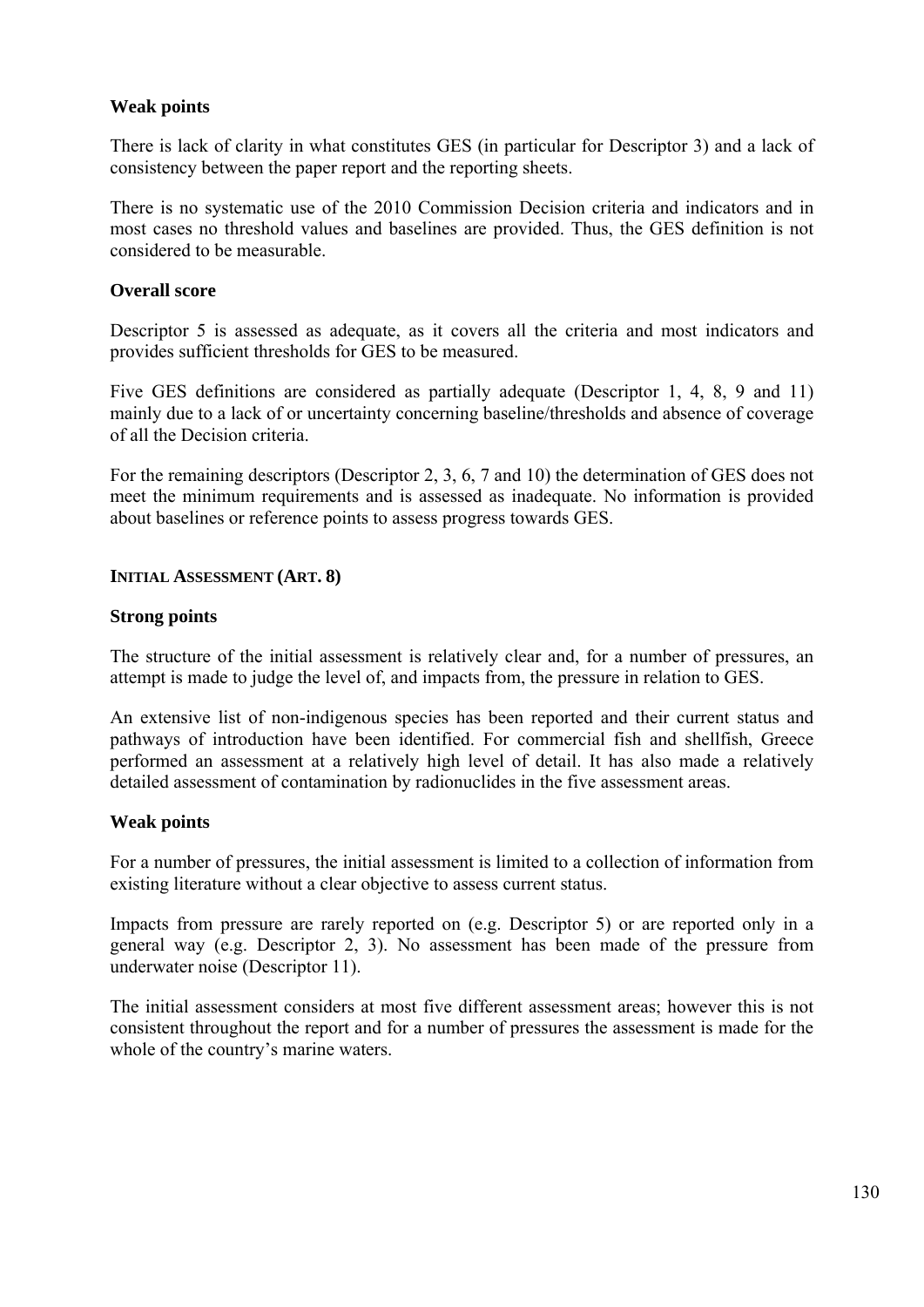# **Overall score**

Three initial assessments for the pressure/impact are considered as adequate (Descriptor 3, 5 and 10) thanks to a good qualitative judgment made in relation to GES on trends, the provision of thresholds and baselines and of substantial information on knowledge gaps and plans to address them.

Five initial assessments for the pressure/impact are considered as partially adequate (Descriptor 2, 6, 7, 8 and 9) mainly due to a lack of judgement in relation to GES and a limited assessment of impacts.

Only the initial assessments for Descriptors 1 and 4 are considered as inadequate, mainly due to the limited provision of information and the lack of judgement of status in relation to GES.

No initial assessment was undertaken on the level of pressure from underwater noise (Descriptor 11), but sufficient justification is provided for this issue.

## **ENVIRONMENTAL TARGETS (ART. 10)**

#### **Strong points**

Environmental targets and indicators have been adopted by Ministerial Decision No. OIK 1175/2012, conferring a strong legal status upon Greece's environmental targets and indicators.

The setting of environmental targets and indicators is consistent for all descriptors (although there are some differences between targets in the paper report and the reporting sheets).

## **Weak points**

Many environmental targets are monitoring targets (e.g. Descriptor 4, 8 and 10) and are not sufficient to achieve GES. In most cases, no threshold values or baselines are provided and the targets do not cover the different pressures and impacts identified in the initial assessment.

The role of the associated indicators (i.e. for assessing the achievement of the environmental targets) is not always clear.

#### **Overall score**

Targets related to Descriptors 5 and 9 are partially adequate since, although qualitative and lacking in detail, are considered realistic.

The targets of all the remaining descriptors (Descriptor 1, 2, 3, 4, 6, 7, 8, 10 and 11) are considered inadequate, mainly due to the fact that they are not SMART, they lack threshold values and baselines and it is unclear how they will achieve GES.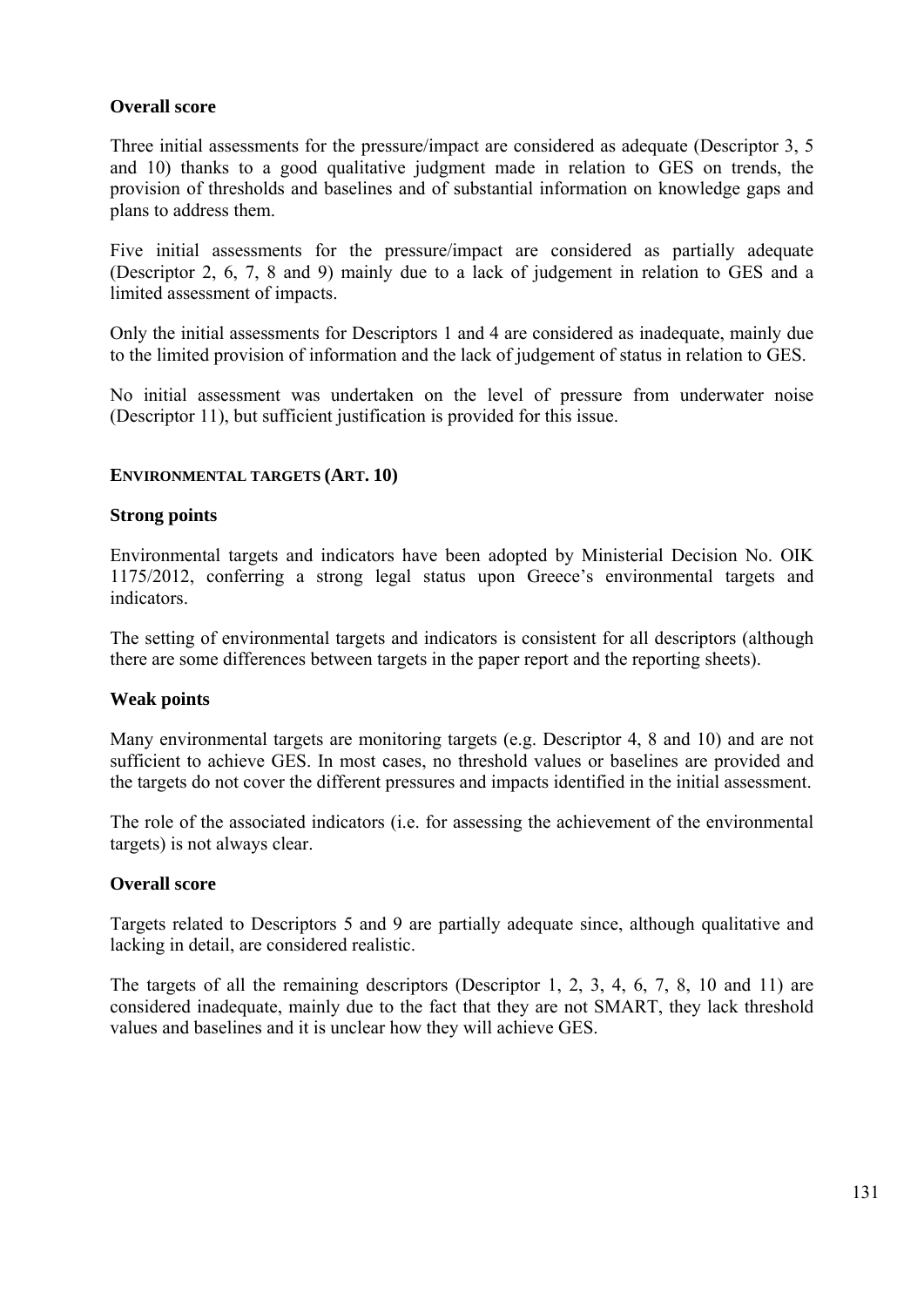## **CONSISTENCY**

The approach followed by Greece in the assessment of pressures and impacts and the definition of GES and the setting of environmental targets is in general terms consistent. Low consistency has been reported for Descriptor 2, while for Descriptor 11, it was not possible to assess the consistency since there was no proper assessment of pressures and impacts.

### **IDENTIFIED GAPS AND PLANS TO ADDRESS THEM**

Data and knowledge gaps are usually identified and described for each article (GES, initial assessment and targets).

However, plans to address knowledge and data gaps are usually quite vague, limited to the mention of on-going or planned research projects (without specific details about the projects) and without details of timescales or responsibilities.

#### **RECOMMENDATIONS**

Greece should:

- a. Improve GES definitions including through regional cooperation using the work of the Regional Seas Convention as much as possible focusing on quantitative aspects and baselines, with the aim to make GES measurable, focusing especially on those descriptors assessed as inadequate or partially adequate;
- b. Address knowledge gaps identified in the initial assessment, i.a. through the monitoring programme under the MSFD and research programmes, focusing on those descriptors considered as inadequate or partially adequate;
- c. Further develop its approaches to assessing (quantifying) impacts from the main pressures to lead to improved and more conclusive assessment results for 2018;
- d. Ensure that the targets cover all relevant pressures, are SMART and sufficiently ambitious in order to achieve the requirements and timelines of the MSFD.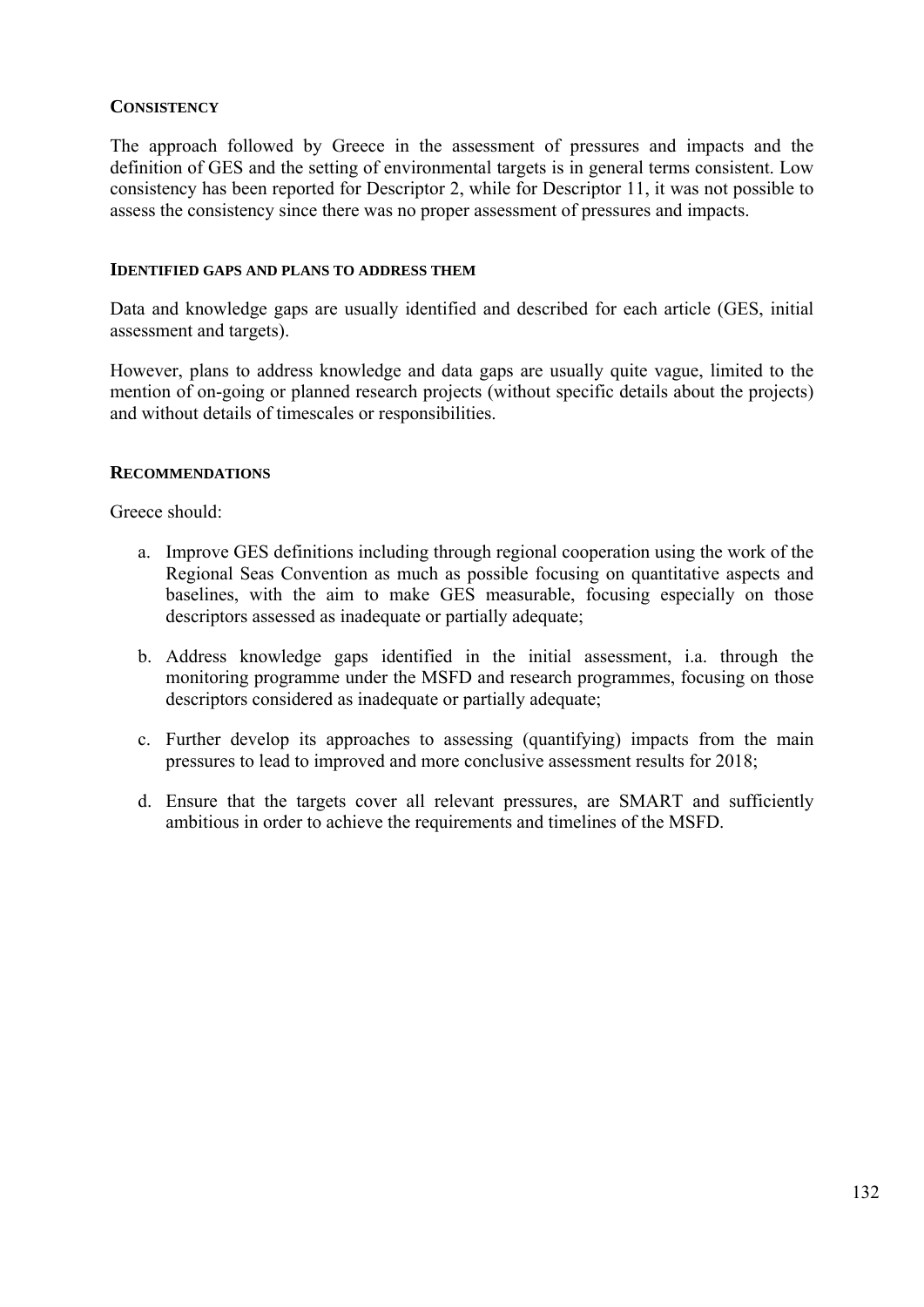# **Ireland**

## **GENERAL ISSUES**

## **Marine waters**

Ireland's marine waters fall within the North-East Atlantic Ocean marine region and within the marine sub-region known as the Celtic Seas. Their marine waters include coastal waters, as defined under the Water Framework Directive, and an EEZ. An area of Continental Shelf beyond the EEZ is also included, whilst other such areas await the outcomes of UNCLOS processes. There are areas of overlap and gaps with UK waters at both the coastal boundaries with Northern Ireland and the median line boundary in the Irish Sea and Celtic Sea.

#### **Areas assessed**

For the purposes of reporting on MSFD Articles 8, 9 and 10 Ireland has defined a single assessment area, covering their entire marine waters. The use of such a large assessment scale can mask more localised but nevertheless significant problems for particular areas or biodiversity components.

## **Regional cooperation**

Ireland is party to the OSPAR Convention. Efforts for regional coordination within the regional convention, as well as through ICES and bilaterally with UK and FR, are extensively described.

## **Other features**

Ireland has followed a water account approach for their economic and social assessment and an ecosystem-service approach to estimate the costs of degradation. There are insufficient details (in the reporting sheet) to adequately assess this analysis.

## **DETERMINATION OF GOOD ENVIRONMENTAL STATUS (ART. 9)**

## **Strong points**

Ireland addresses GES for all descriptors, and includes some criterion-level details.

They have systematically used existing EU requirements and standards and place a strong emphasis on work and standards under the RSC (OSPAR).

## **Weak points**

GES is defined mainly at the descriptor level, but including some elements of the criteria; it is generally only qualitative and therefore not measurable.

When using OSPAR and EU requirements and standards e.g. for Descriptor 8, Ireland does not address potential issues of hierarchy between those requirements.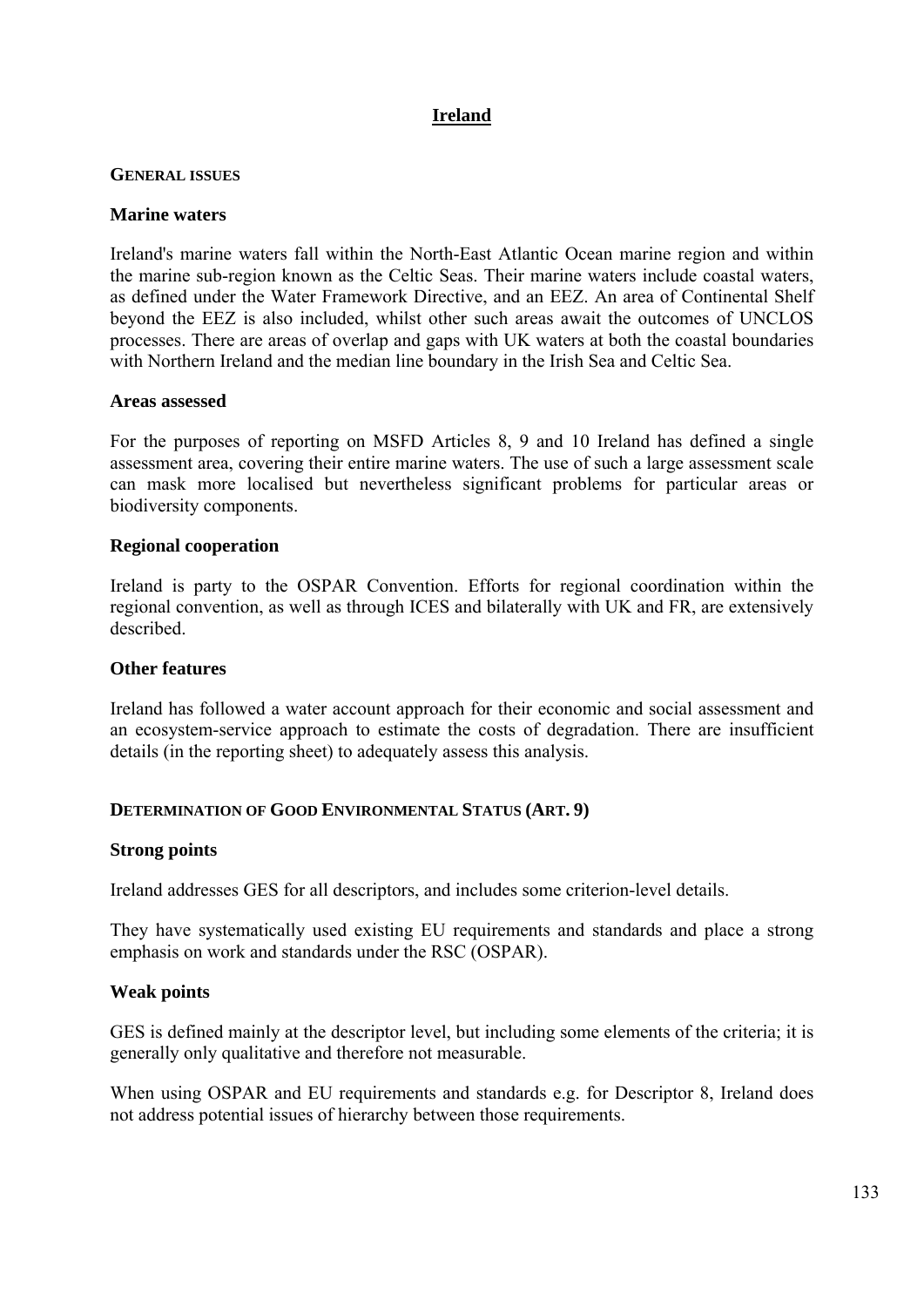## **Overall score**

No Descriptors are assessed as adequate.

Descriptors 1, 2, 3, 4, 5, 7, 8, 10 and 11 are assessed as partially adequate, as they either do not fully address the Decision criteria or they lack key elements or specificity.

Descriptors 6 and 9 are assessed inadequate as they are below the minimum requirement.

## **INITIAL ASSESSMENT (ART. 8)**

## **Strong points**

On the whole, the main pressures and their sources have been identified and reported on.

New assessments have been made in relation to emerging issues e.g. marine litter.

## **Weak points**

There is generally limited assessment of impacts from pressures, particularly in a quantitative manner, and few conclusive judgments on current status.

For many descriptors and assessment topics, no new assessment has been made specifically for the implementation of the MSFD.

## **Overall score**

The Initial assessment is assessed as being adequate for Descriptors 2, 3, 5, 8, 10 and 11, with generally good coverage of the main pressures and their sources; assessments of impacts and overall status are however more limited.

For Descriptors 1, 4, 6 and 7, the initial assessment is considered partially adequate, with several key elements missing (e.g. birds, mammals) and limited assessments of impacts.

For Descriptor 9, the initial assessment is considered inadequate, with very limited assessments of contaminants in shellfish.

## **ENVIRONMENTAL TARGETS (ART. 10)**

## **Strong points**

Targets for Descriptor 5 are considered SMART, ambitious and well-focused towards a reduction in impacts.

Targets for Descriptors 3, 7, 8 and 9 are also well specified, although overall lacking in certain elements.

## **Weak points**

There are no targets for Descriptors 1, 4, 6 and 11.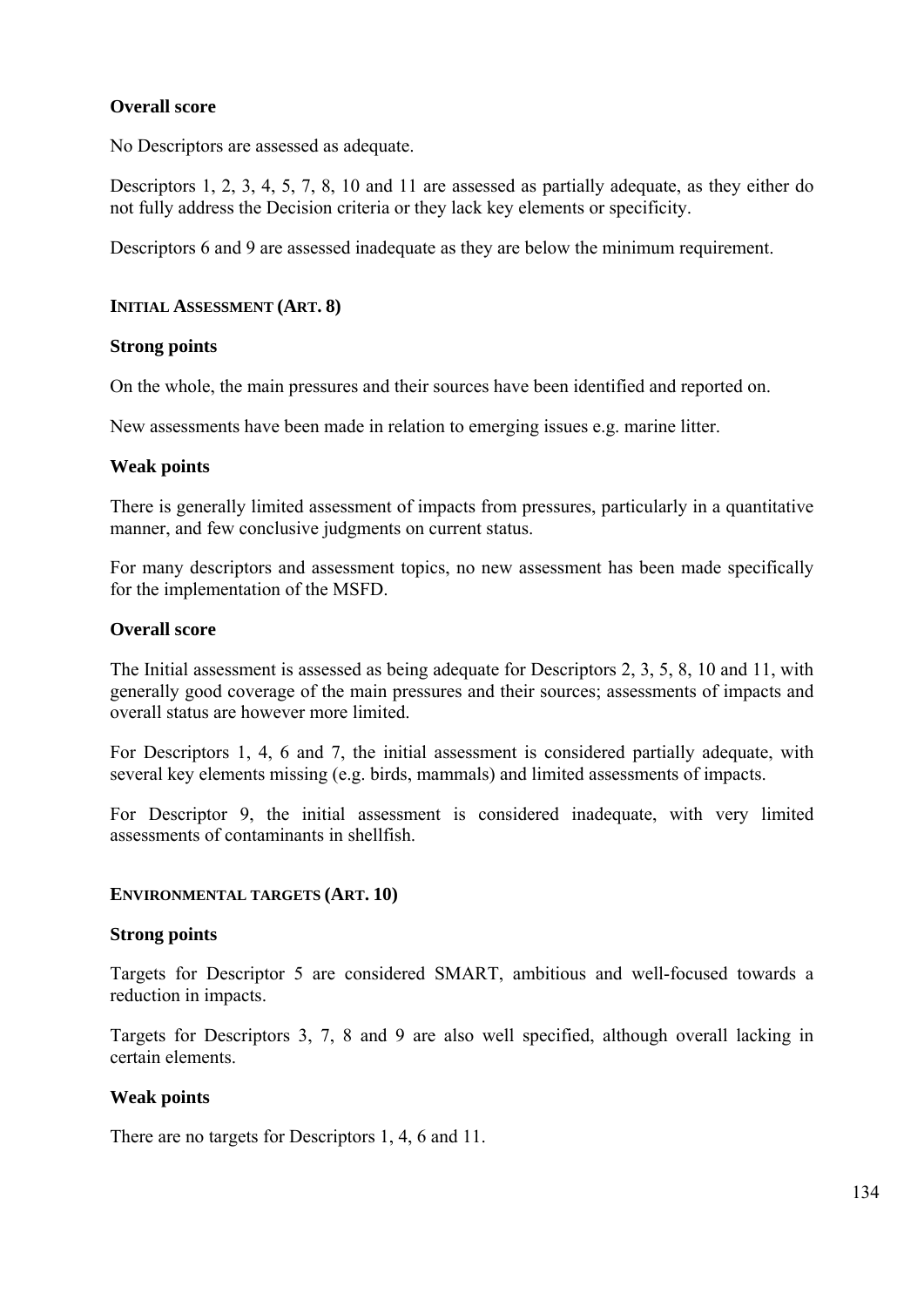Environmental targets are often not sufficiently clear or SMART to be measurable.

A number of targets and the associated indicators to these targets still need further development and are expected to be operational only in 2014 or 2018.

# **Overall score**

The targets for Descriptor 5 have been assessed as adequate.

The targets for Descriptors 2, 3, 7, 8, and 9 have been assessed partially adequate since they lack some specificity or coverage and are thus not fully quantifiable.

The targets for Descriptors 1, 4, 6 and 11 are absent and therefore inadequate.

## **CONSISTENCY**

There is a good level of consistency between GES, the initial assessment and the environmental targets for most descriptors.

## **IDENTIFIED GAPS AND PLANS TO ADDRESS THEM**

As a rule, extensive justification/explanation is provided on gaps in data/knowledge and assessment methodology. However, Ireland does not always specify how these gaps will be addressed and sometimes relies on developments at EU or regional level, without always clear deadlines.

## **RECOMMENDATIONS**

Ireland should:

- a. Strengthen the GES definition of the biodiversity descriptors in a way which goes beyond what is in existing legislation;
- b. Improve GES definitions including through regional cooperation using the work of the Regional Seas Convention as much as possible focusing on quantitative aspects and baselines, with the aim to make GES measurable, focusing especially on those descriptors assessed as inadequate or partially adequate;
- c. Address knowledge gaps identified in the initial assessment, i.a. through the monitoring programme under the MSFD and research programmes, focusing on those descriptors considered as inadequate or partially adequate;
- d. Further develop its approaches to assessing (quantifying) impacts from the main pressures to lead to improved and more conclusive assessment results for 2018;
- e. Ensure that the targets cover all relevant pressures, are SMART and sufficiently ambitious in order to achieve the requirements and timelines of the MSFD.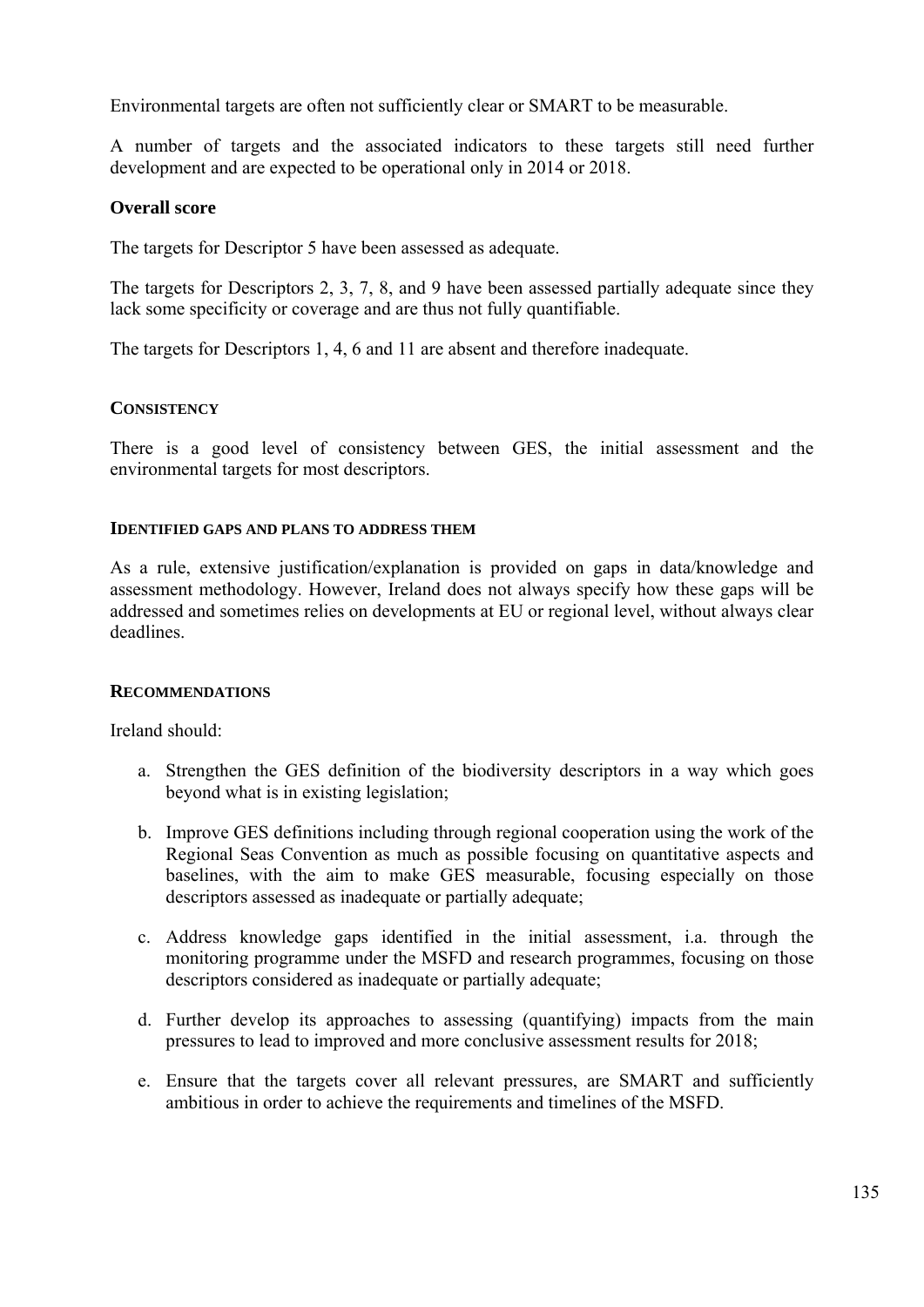# **Italy**

## **GENERAL ISSUES**

## **Marine waters**

Italy's marine waters are part of the marine region of the Mediterranean Sea and cover the sub-regions of the Adriatic Sea, the Ionian Sea and the Central Mediterranean Sea and the Western Mediterranean Sea. No formal subdivisions have been identified.

## **Areas assessed**

The GES definitions and targets are, in most cases, defined for the whole of Italy's marine waters together, with no distinction of specific assessment areas. Assessment areas were defined for the initial assessment, differing according to the topic in question. Italy indicates that these areas may coincide with or may be representative of the sub-regions.

## **Regional cooperation**

Italy is party to the Barcelona Convention. Efforts of regional coordination have been described, in which the necessity of obtain a successful coordination amongst countries, mainly through existing international cooperation instruments, has been stressed. Italy participated in a first meeting of trilateral coordination with France and Spain to compare country approaches and the general frame and implementation of the initial assessment, determination of GES and environmental targets for the Western Mediterranean Sea subregion.

## **Other features**

The economic and social analysis of marine uses has been undertaken using the water accounts approach. Data and methodologies have been briefly described for each subregion or for the entire Mediterranean region, depending upon the activity considered (professional, commercial, recreational fisheries, tourism, ports, oil and gas). Results, when available, are traceable, even though they are often not provided due to lack of information and data gaps.

Italy has followed a cost-based approach to evaluate the costs of degradation. The sources of information have been described but the methodology is barely mentioned and the description is not exhaustive. Costs of degradation has been considered as a whole in the paper report and information gaps are clearly highlighted, whereas neither specific plans or actions nor a time schedule to address these gaps have been reported.

## **DETERMINATION OF GOOD ENVIRONMENTAL STATUS (ART. 9)**

The approach used to define GES varies. For some descriptors GES is defined at descriptor level (Descriptor 11), in other cases is defined only at criterion level (Descriptors 2, 8 and 9),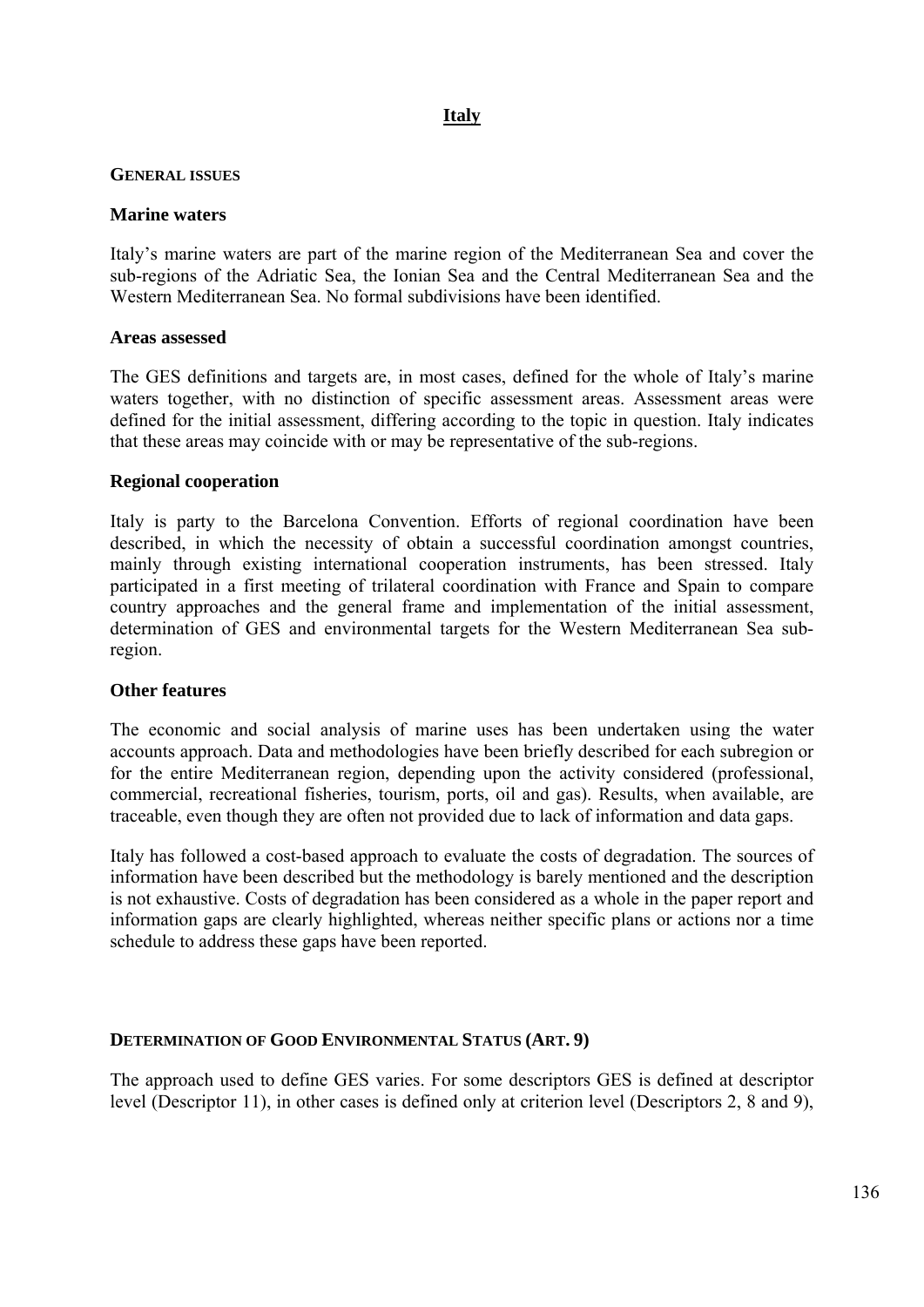in other cases at descriptor, criteria and indicator level (Descriptors 5, 10), and for the remaining descriptors, at criterion and indicator levels (Descriptor 3, 7).

# **Strong points**

All descriptors are covered.

Italy has provided a threshold when setting GES for Descriptor 3 indicators 3.3.1 and 3.3.3. These have been applied with a threshold requiring that the indicator should remain stable or show significant positive trends for commercial fish all stocks; this is considered a best practice.

## **Weak points**

Some GES definitions are still to be developed. In general there is a lack of ambition in the GES definitions.

## **Overall score**

Descriptors 1, 3, 5, 6, 2, 7, 8 and 9 are assessed as partially adequate, mainly due to a lack/uncertainty concerning baseline/thresholds.

Descriptors 4, 10 and 11 are assessed as inadequate as they are below the minimum requirement or lack specification/ambition.

## **INITIAL ASSESSMENT (ART. 8)**

Overall, the initial assessment is mainly descriptive.

## **Strong points**

Information gaps are clearly identified; these gaps affect the identification of pressures and impacts for the descriptors.

The initial assessment is well-focused on the needs of the marine strategy; Italy has made a fair attempt to provide judgments on status and trends, with the exception of Descriptors 8 and 9.

Various assessment areas have been used for the initial assessment, depending on the descriptor.

## **Weak points**

Pressures are sparsely reported for some descriptors in accordance to availability of information and analysis, whereas impacts are often not provided. Judgments on the current status in relation to GES are not consistently made.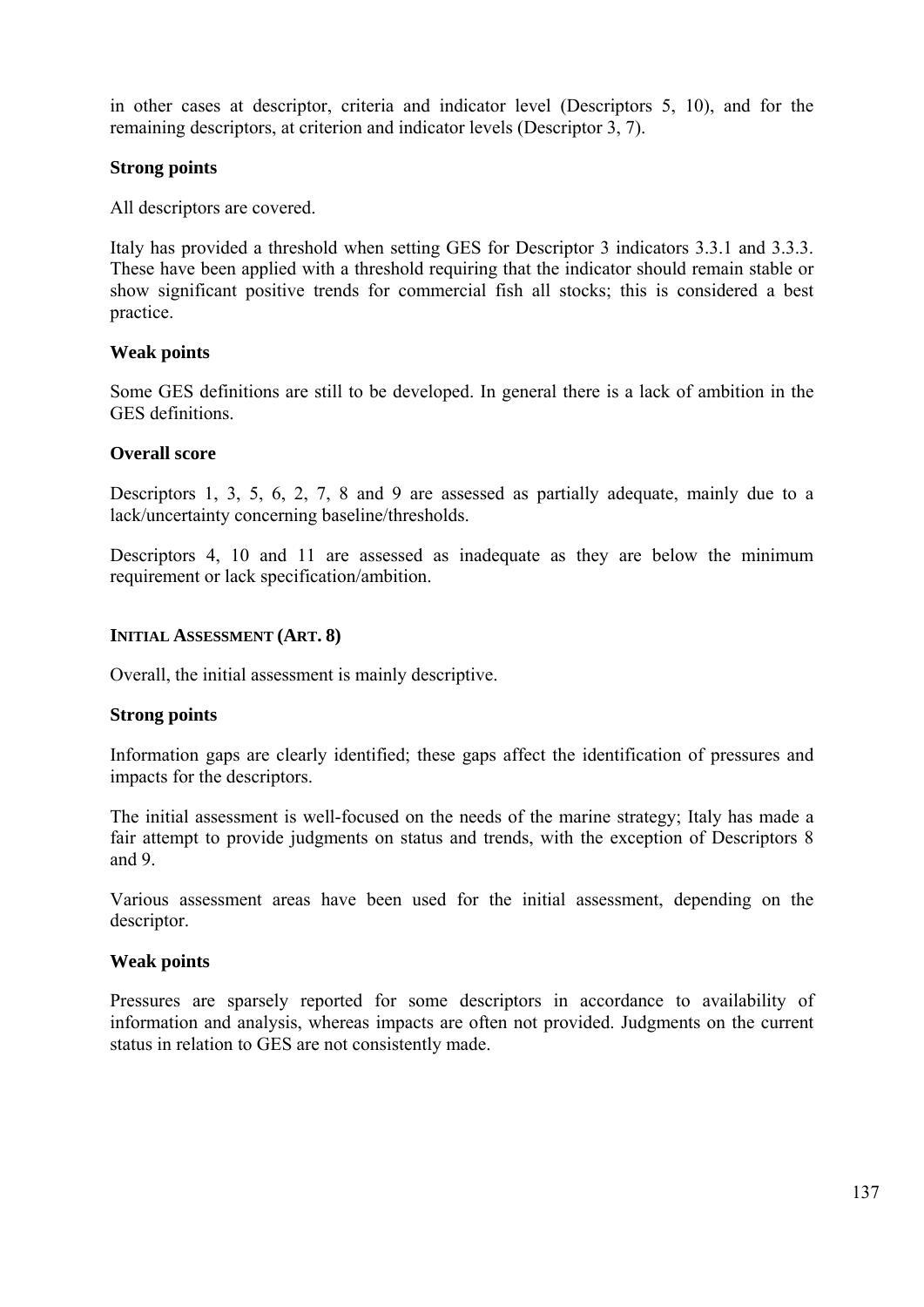# **Overall score**

The initial assessment for Descriptor 7 is assessed as being adequate. Italy reports on the percentage of areas affected and a judgement on current status is provided. In addition, the knowledge gaps are clearly identified and the plans to address them well described.

Seven initial assessments for the pressure/impact are considered as partially adequate (Descriptor 1, 2, 3, 4, 5, 6 & 10 (for West Mediterranean and Adriatic)) mainly due to a lack of judgment in relation to GES.

The initial assessments for the pressure/impact are considered as inadequate for Descriptor 8 and missing for Descriptors 9 and 11.

## **ENVIRONMENTAL TARGETS (ART. 10)**

In general, the environmental targets were more clearly presented and more complete (e.g. with indications of the associated indicator) in the paper report than in the reporting sheets. Therefore, the assessment has focused on the version from the paper report.

## **Strong points**

In relation to Descriptor 3, Italy has included an environmental target addressing recreational fisheries.

Italy has set a target, and developed an assessment methodology, to reduce marine litter ingested by the sea turtle *Caretta caretta*, a promising alternative for the Fulmars' target in the North-East Atlantic Ocean.

## **Weak points**

The vast majority of environmental targets are defined as 'interim' targets with the exception of those set for Descriptor 8. Italy has not set environmental targets for Descriptors 7, 9 and 11. Moreover, there is a general lack of ambition, in relation to both GES definitions and targets.

## **Overall score**

One descriptor has partially adequate targets (Descriptor 10) mainly due to a lack of threshold values and baselines.

The targets of Descriptor 1, 2, 3, 4, 6, 5 & 8 are considered as inadequate, mainly due to the fact that the identified targets are generic or not all relevant for that descriptor (and the defined GES).

No targets have been defined for D 7, 9 and 11.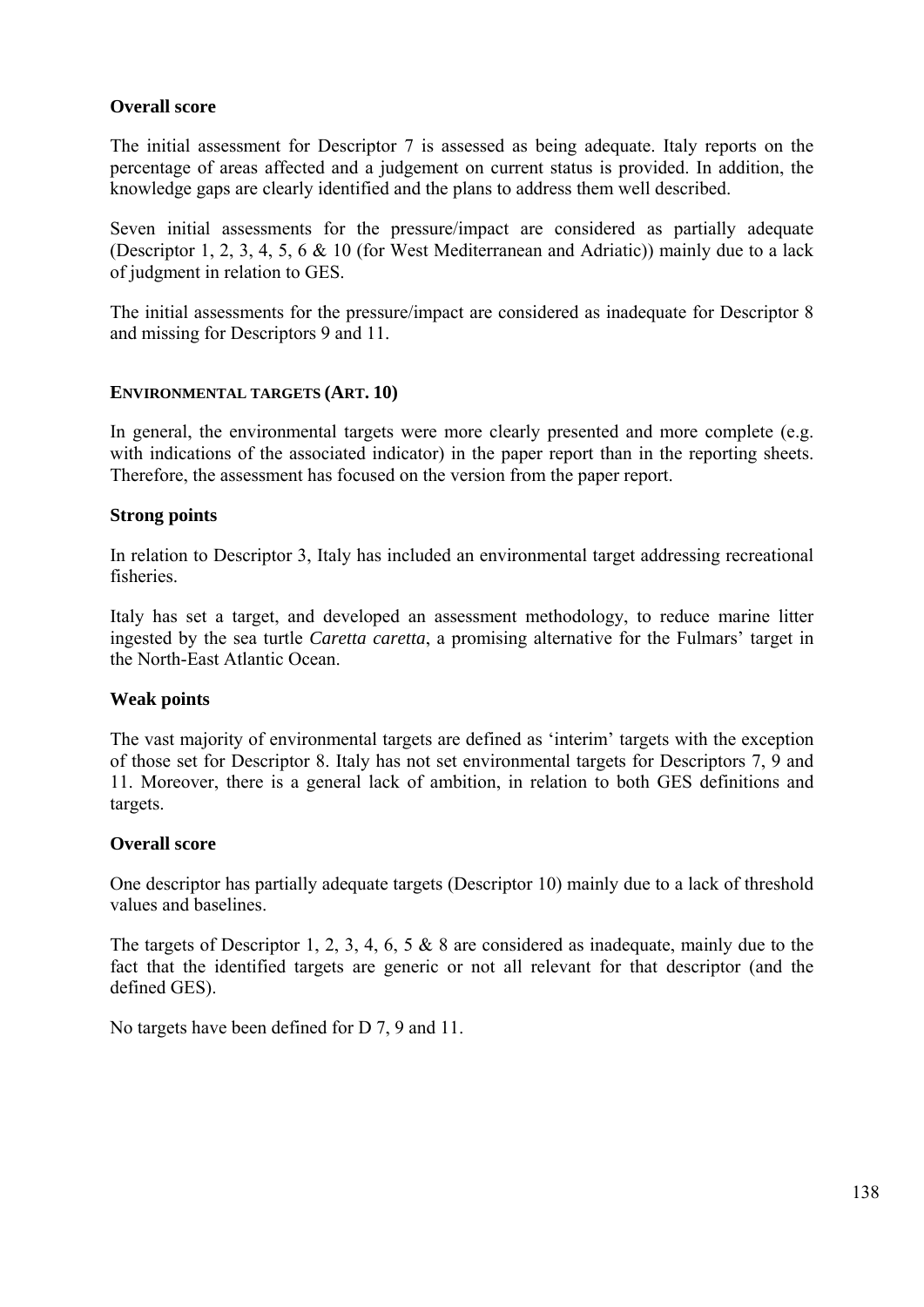## **CONSISTENCY**

In general it can be said that the GES definitions and the initial assessment are very specific in regard to species and habitats of which most are not explicitly referred to in the targets. There is, for instance, also no specific target for birds while they are part of the GES definition for Descriptor 1. There is more consistency between the determination of GES, its assessment and targets for Descriptor 3. Consistency could not be checked for the missing elements (Descriptor 7, 9, 11).

There are sometimes discrepancies between the paper report and the reporting sheets; when the differences were more substantial; as a rule, the assessment was based on the most complete/clearer version.

#### **IDENTIFIED GAPS AND PLANS TO ADDRESS THEM**

Data and knowledge gaps are generally identified and well described for each Article (GES, initial assessment and targets).

The need to establish monitoring campaigns and standardized sampling is highlighted and frequently mentioned but specific plans are not always provided.

## **RECOMMENDATIONS**

Italy should:

- a. Strengthen methodology for the socio-economic analysis allowing assessment of the degradation/restoration costs and MSFD implementation costs/benefit analysis;
- b. Improve GES definitions including through regional cooperation using the work of the Regional Seas Convention as much as possible focusing on quantitative aspects and baselines, with the aim to make GES measurable, focusing especially on those descriptors assessed as inadequate or partially adequate;
- c. Address knowledge gaps identified in the initial assessment, i.a. through the monitoring programme under the MSFD and research programmes, focusing on those descriptors considered as inadequate or partially adequate;
- d. Further develop its approaches to assessing (quantifying) impacts from the main pressures to lead to improved and more conclusive assessment results for 2018;
- e. Ensure that the targets cover all relevant pressures, are measurable, SMART and sufficiently ambitious in order to achieve the requirements and timelines of the MSFD;
- f. Improve the consistency between the criteria used in GES, the assessment of the impact and the proposed targets.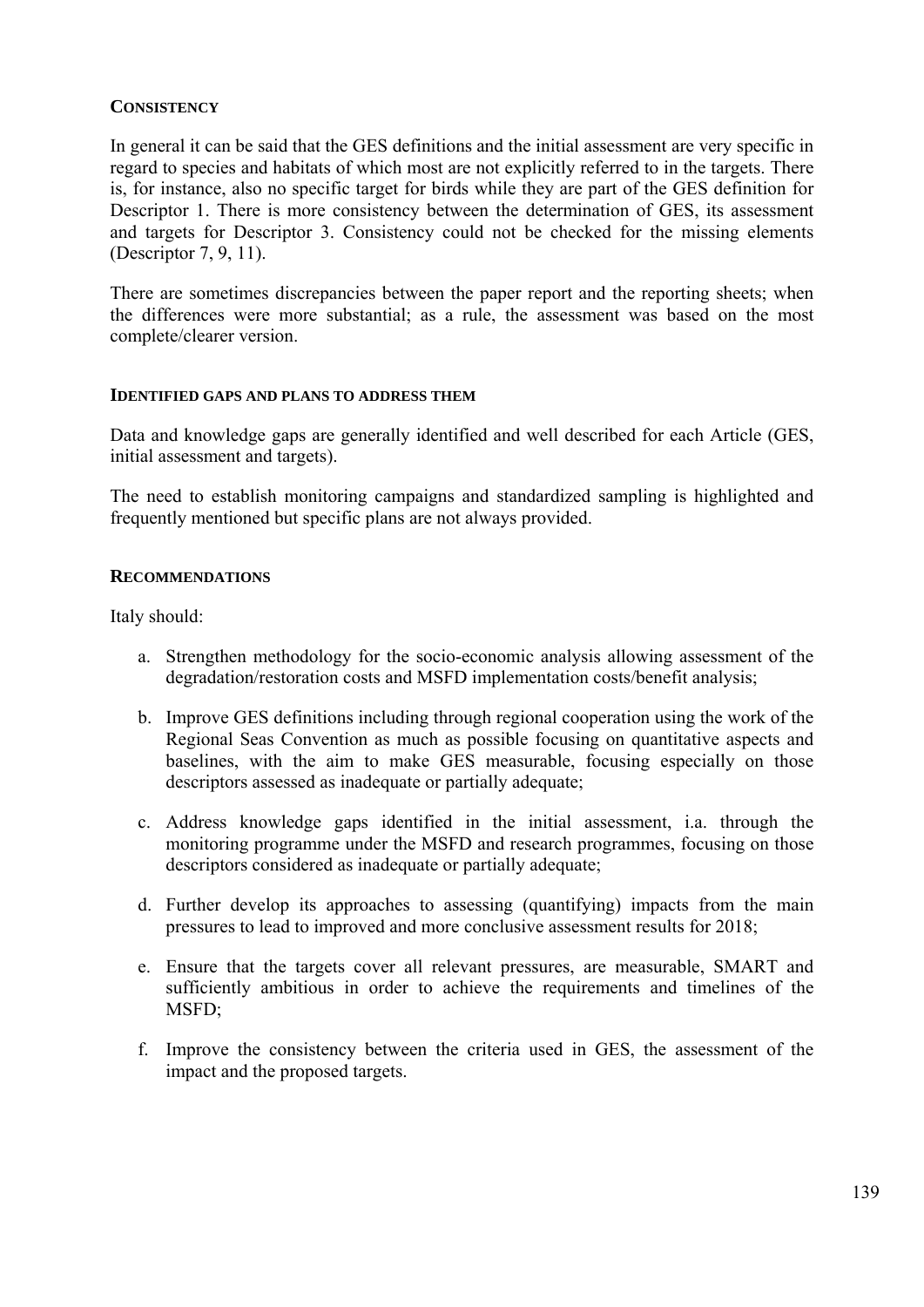# **Latvia**

## **GENERAL ISSUES**

## **Marine waters**

Latvia's marine waters extend from the seaward side of the border from which their territorial waters are measured and cover their territorial sea and EEZ, which extend to the border with Estonia and Sweden. Latvia has agreements setting international maritime boundaries with Sweden and Estonia but not Lithuania.

## **Areas assessed**

Latvia has defined a number of assessment areas depending on the topic under consideration. They include: open rocky and open sandy coasts of the south-east Baltic Sea, moderately open rocky and moderately open sandy coasts of the Gulf of Riga, the transitional waters of the Gulf of Riga, the open part of the Baltic Sea (i.e. territorial sea and EEZ) and the central part of the Gulf of Riga.

## **Regional cooperation**

Latvia refers extensively to regional cooperation via HELCOM and uses HELCOM assessments, indicators and assessment units for their Initial Assessment but reports that corresponding criteria were not developed for all of the MSFD descriptors. Latvia has also not managed to fully participate in the HELCOM work to attempt to harmonise the determination of GES across Member States.

## **Other features**

Latvia has used the ecosystem approach for the economic and social analysis of marine uses and the cost of degradation, using the guidelines provided by WG-ESA to inform their national ESA approach.

## **DETERMINATION OF GOOD ENVIRONMENTAL STATUS (ART. 9)**

## **Strong points**

GES is quantified for Descriptors 3, 5 and 9. Descriptor 3 applies the primary indicators provided in the Commission Decision for criteria 3.1 and 3.2 and, in line with Commission guidance, sets the thresholds at  $F_{MSY}$  and  $SSB_{pa}$  or  $SSB_{MSY}$  although only for cod, salmon, sprat herring and flounder.

# **Weak points**

Not all the MSFD descriptors are covered in the determination of GES; descriptors 4, 7, 8, 10 and 11 are not defined. The descriptors for biodiversity (Descriptor 1 and 6) are more in line with what would be expected for Descriptor 5 (eutrophication). Descriptor 2 does not consider their spread through current pressures. The definition for Descriptor 9 only extends to the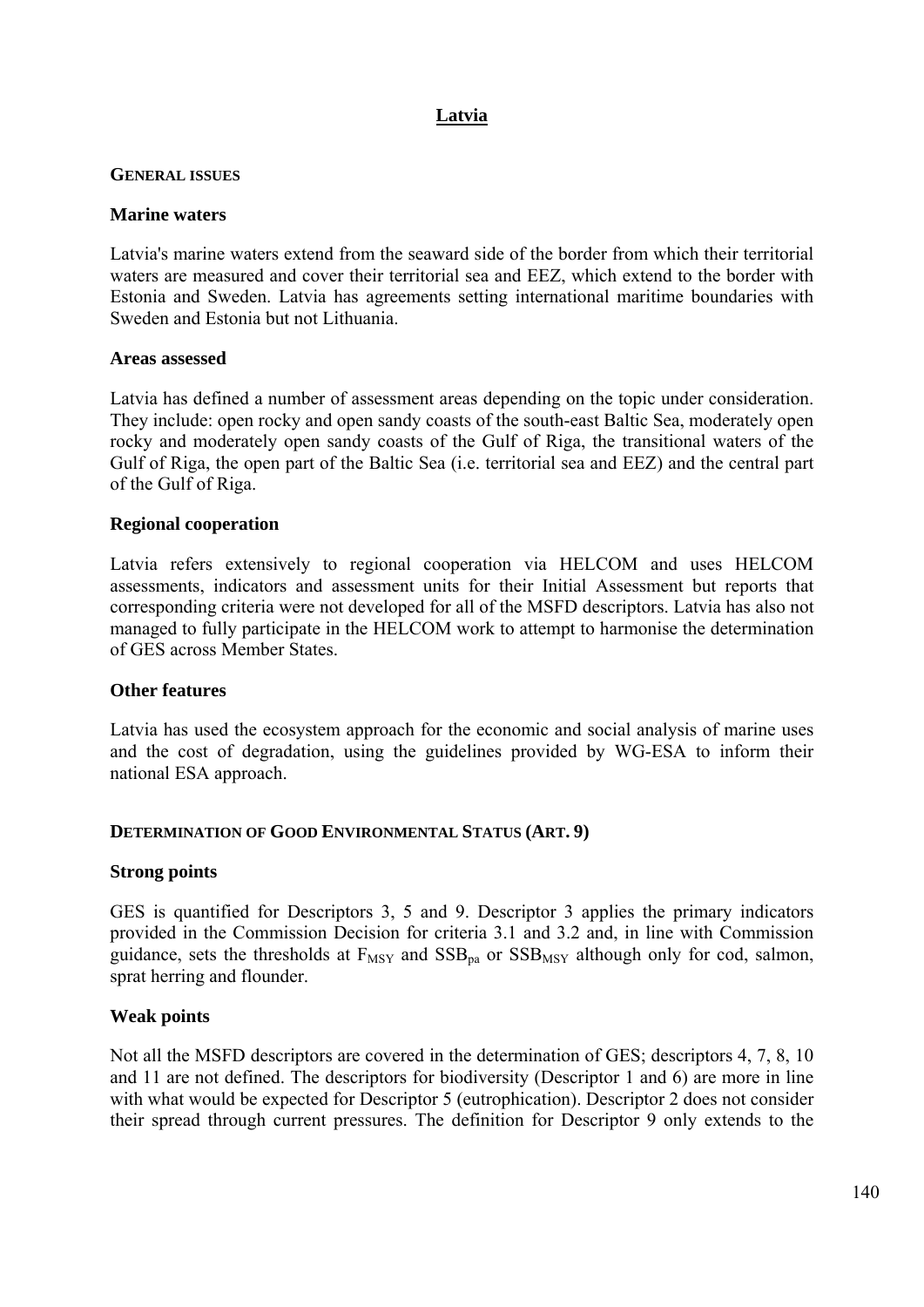concentration of contaminants and does not address the frequency of regulatory levels being exceeded.

# **Overall score**

Of the descriptors for which definitions were given, four were considered to be partially adequate (Descriptor 2, 3, 5 and 9), two are inadequate (Descriptor 1, 6) and the others are not defined.

# **INITIAL ASSESSMENT (ART. 8)**

# **Strong points**

Assessment of stocks of commercial fish and shellfish are well described and quantified.

Descriptor 8 uses available data from HELCOM to provide a quantitative assessment of contamination by hazardous substances, although this relates to the Baltic Sea as a whole, rather than just Latvian waters. Results from an EU LIFE project on MPAs within the Gulf of Riga provide useful information on the contamination of fish and shellfish by heavy metals. In Descriptor 9, a good effort has been made to assess the current status, by assessment area and by substance, against GES thresholds. For descriptor 5, a quantified assessment of pressures is presented covering all the relevant nutrients and organic matter.

# **Weak points**

The Initial assessment on physical loss and damage is limited in scope, there is no reference to HELCOM or WFD reports and no justification for how they reach the conclusion that the current level of impacts is 'good'.

For most descriptors, the assessment of the impacts is very limited. The assessment for Descriptor 2 seems to have been undertaken in the absence of solid data on non-indigenous species and their distribution, abundance and impacts.

# **Overall score**

In the aspects where Initial Assessments were undertaken, six were considered to be partially adequate and two were inadequate (Descriptor 2, 6) because impact, level of and trend in pressure were not assessed. Impact Assessments for Descriptors 7, 10 and 11 were not undertaken because of a lack of data.

# **ENVIRONMENTAL TARGETS (ART. 10)**

# **Strong points**

Targets for Descriptor 3 are measureable and use the proper reference points of  $F_{MSY}$  and  $SSB<sub>na</sub>$  although these would need to cover all relevant commercial fish stocks to achieve GES by 2020. The set of targets and indicators presented for Descriptor 9 have the same values as the GES threshold values; achievement of the target should ensure achievement of GES.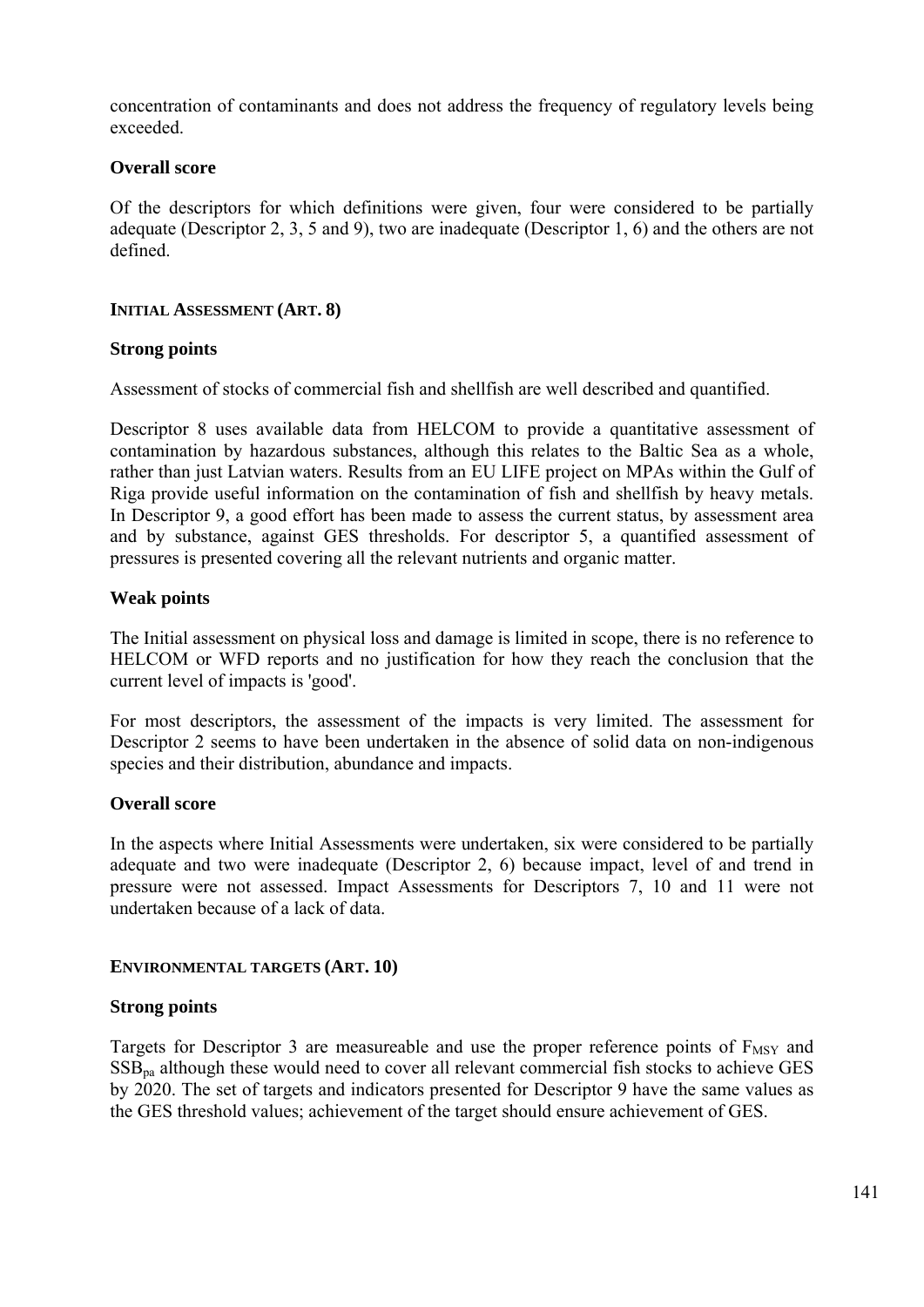## **Weak points**

Biodiversity targets only address the quality of the benthic environment and ignore other aspects of biodiversity. The text of the target as set out in the reporting sheet is considered to be more appropriate as a definition of GES for habitats and species than for wider biodiversity.

The target for Descriptor 2 is a ''close approximation" of the MSFD Annex I text. Neither environmental targets nor associated indicators have been defined in the paper report. Many descriptors have no targets set.

## **Overall score**

Only three descriptors have targets set (Descriptor 3, 5 and 9). These are all considered as partially adequate. Descriptors 1 and 6 are inadequate since they have only limited targets and Descriptor 2 is also inadequate because it repeats the generic definition of GES. Descriptors 4, 7, 8, 10 and 11 have no targets set.

## **CONSISTENCY**

Consistency between the definition of GES, the initial assessment and the environmental targets varies across the descriptors. Where no information has been given (Descriptor 7, 10 and 11), it is impossible to assess. For Descriptors 1, 4 and 6, there is a lack of consistency between the initial assessment and GES or target definitions for all aspects, with the exception of benthic habitats, which is the only component for which a target has been defined.

There are differences between the paper report and the reporting sheets, for instance for Descriptor 3. Despite this, consistency is high since  $F_{MSY}$  and  $SSB_{na}$  reference points were used for defining GES, setting targets and doing assessments.

There was a high level of consistency for Descriptor 9, as the same threshold values, corresponding to EU regulatory levels, were used for all three aspects.

## **IDENTIFIED GAPS AND PLANS TO ADDRESS THEM**

Latvia reports comprehensively on the gaps in the availability of statistical data in relation to its economic and social analysis. It explains that there is a lack of scientific information on pressures on the marine environment. Spatial and temporal resolution of the available information is recognised as being too low for adequate assessments to be made and there is no method of distinguishing between local and transboundary impacts.

There are no plans presented about how such data gaps will be addressed.

## **RECOMMENDATIONS**

Latvia should: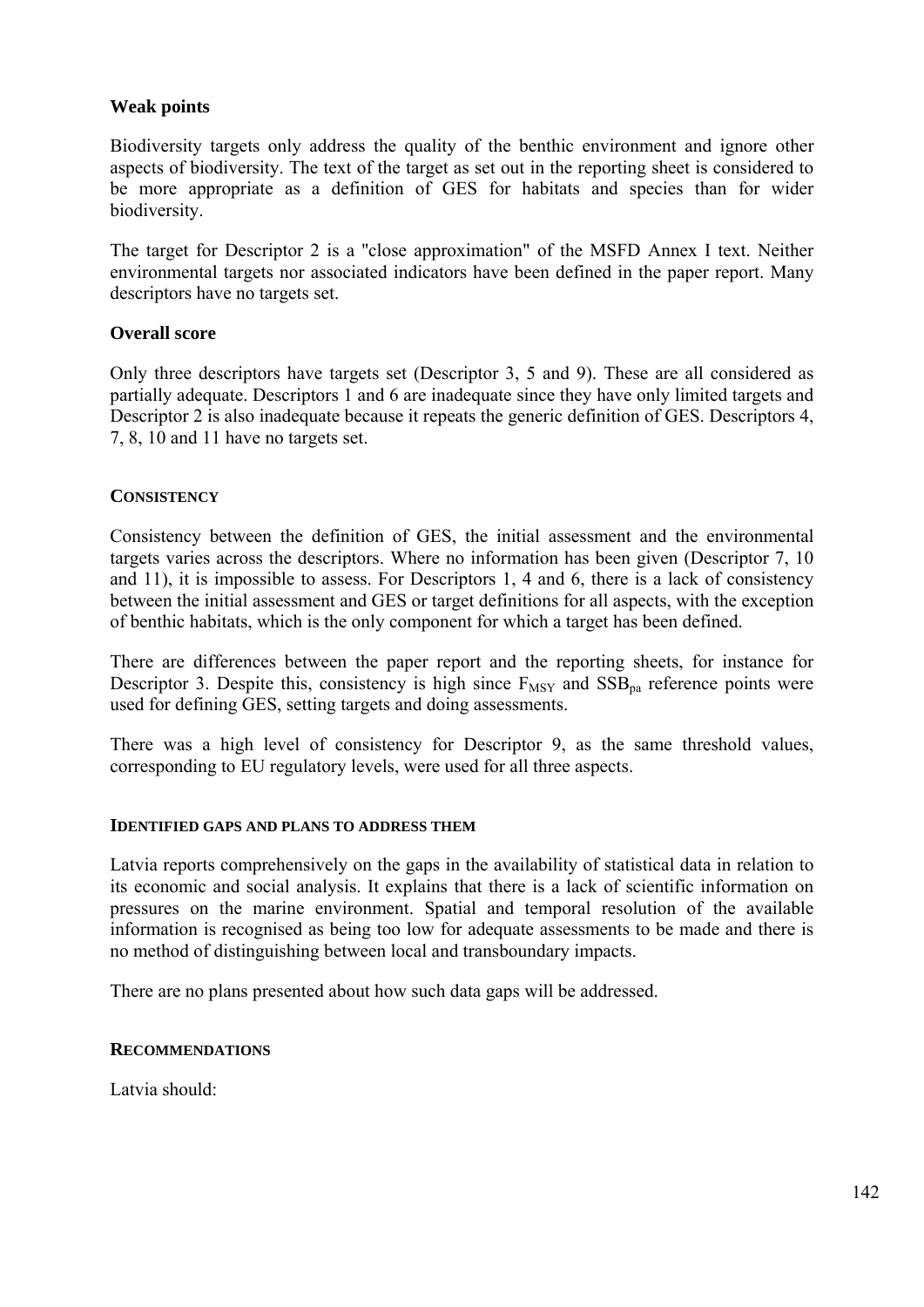- a. Strengthen the GES definition of the biodiversity descriptors which goes beyond what is in existing legislation;
- b. Improve GES definitions including through regional cooperation using the work of the Regional Seas Convention as much as possible focusing on quantitative aspects and baselines, with the aim to make GES measurable, focusing especially on those descriptors assessed as inadequate or partially adequate;
- c. Address identified knowledge gaps identified in the initial assessment, i.a. through the monitoring programme under the MSFD and research programmes, focusing on those descriptors considered as inadequate or partially adequate;
- d. Further develop its approaches to assessing (quantifying) impacts from the main pressures to lead to improved and more conclusive assessment results for 2018;
- e. Ensure that the targets cover all relevant pressures, are SMART and sufficiently ambitious in order to achieve the requirements and timelines of the MSFD;
- f. Improve the consistency between the criteria used in GES, the assessment of the impact and the proposed targets.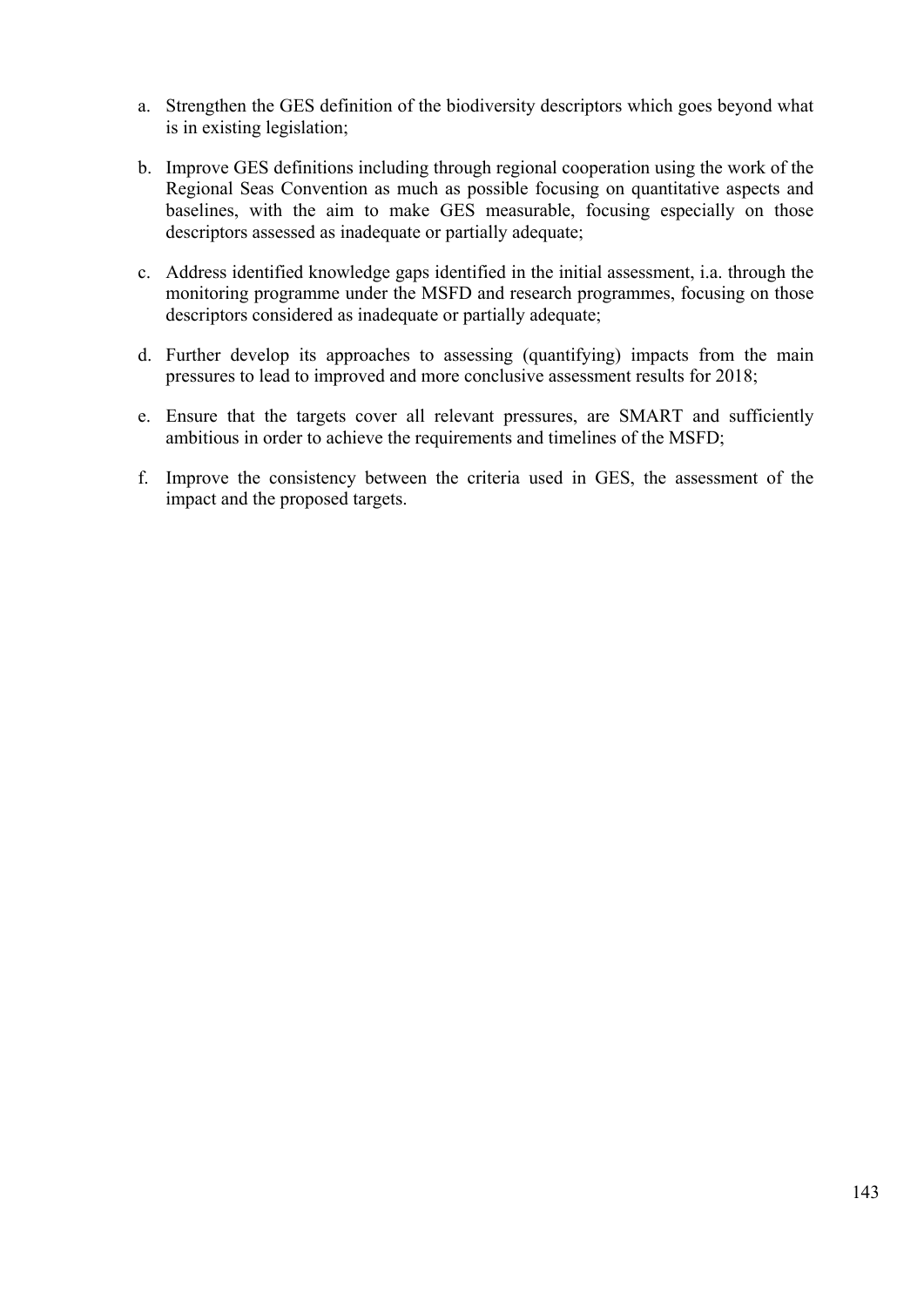# **Lithuania**

## **GENERAL ISSUES**

## **Marine waters**

Lithuania's marine waters include 'internal waters', the territorial sea and the Exclusive Economic Zone. The territorial sea covers  $1,849 \text{km}^2$  and the EEZ covers  $6,426.6 \text{km}^2$ . 'Internal waters' are not defined but may encompass WFD coastal and transitional waters.

The southern part of the EEZ borders the Russian Federation (Kaliningrad) while the western area shares a maritime border with Sweden. The northern part borders Latvian waters. Latvia notes that there is no agreement setting international maritime borders with Lithuania, although Lithuania does not refer to this situation.

## **Areas assessed**

Lithuania has defined four subdivisions of its marine waters: transitional, coastal, territorial and EEZ.

## **Regional cooperation**

There is limited information on regional cooperation, but participation in HELCOMorganised working groups and seminars is mentioned. However, Lithuania notes that not all Baltic Sea countries attended the relevant meetings for individual descriptors so cooperation at descriptor level across the region was intermittent.

## **Other features**

For economic and social analysis of marine uses, Lithuania used a non-typical approach. It follows a logical scheme, which reflects all possible uses of the marine environment, using social and economic analysis methods.

For analysis of the cost of degradation, the Ecosystem Services Approach, the Thematic Approach or the Cost-based Approach has been applied, depending on the availability of data. Data availability appears to be patchy but there is no overall assessment of gaps or of how gaps should be addressed.

## **DETERMINATION OF GOOD ENVIRONMENTAL STATUS (ART. 9)**

## **Strong points**

It is noted that the attention given to seabird abundance is encouraging, with specific species indicators provided and concrete GES boundaries and baselines for calculations.

## **Weak points**

GES is not defined for Descriptors 7, 10 and 11. Species are addressed only through seabirds and fish. Even where indicators exist, they are not species-specific. There is no reference to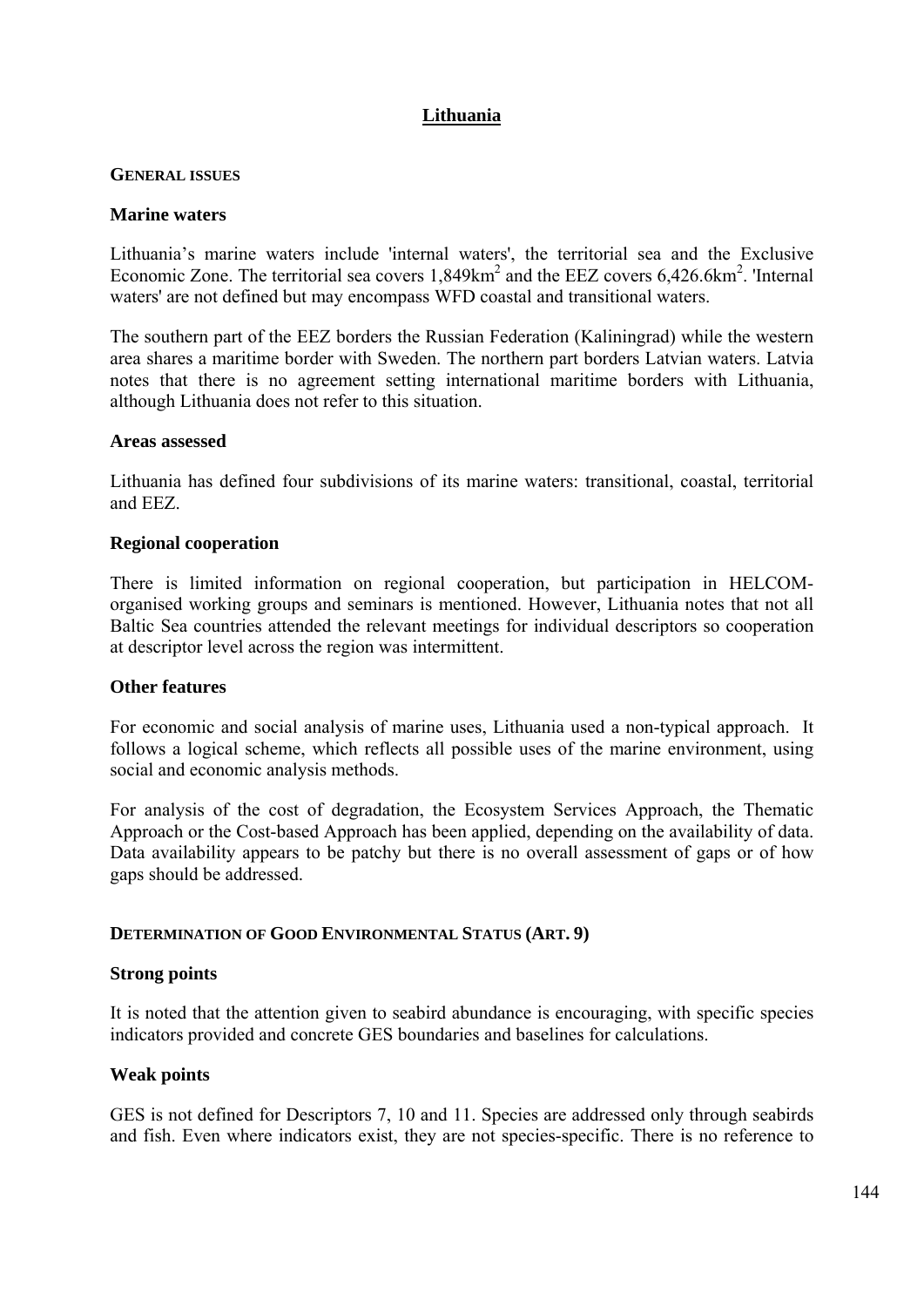habitats, functional groups or ecosystem components. GES definitions for the biodiversity descriptors seem to be different for coastal, marine and transitional waters with different thresholds.

# **Overall score**

Determination of GES for Descriptors 2, 8 and 9 is considered to be partially adequate.

Determination of GES for Descriptors 1, 3, 4, 5 and 6 is considered to be inadequate due to a number of factors, including an inequality of attention given to all the relevant criteria of the Commission Decision and failure to require fish stocks to be within safe biological limits.

# **INITIAL ASSESSMENT (ART. 8)**

# **Strong points**

The assessment for Descriptor 2 provides a list of non-indigenous species and identification of the main transmission vectors. The assessment also covers impact, level of and trend in pressure both in general and in different habitats.

For Descriptor 9 a quantitative assessment is made of current levels of contamination for all relevant substances included in the GES definition and a conclusive judgement is given. The process also includes an assessment of levels of radionuclides, which is considered to be best practice.

# **Weak points**

No reference is made to the WFD or HELCOM reports on physical loss and damage (Descriptor 6).

There is inconsistency between level of detail provided in the paper report and the reporting sheet, especially in Descriptors 8 and 11.

For Descriptor 7, some pressures have been described but the impacts cited have not been sufficiently assessed. It is considered that with the amount of information available in HOLAS, a more robust assessment would have been possible.

# **Overall score**

The Initial Assessments for Descriptors 2 and 9 were considered adequate, while those covering Descriptors 1, 4, 5, 6, 8 and 11 were judged to be partially adequate.

Those for Descriptors 3, 7 and 10 were considered to be inadequate due to stocks not being assessed in relation to MSY, insufficient assessment according to the reference material available and the age of data used respectively.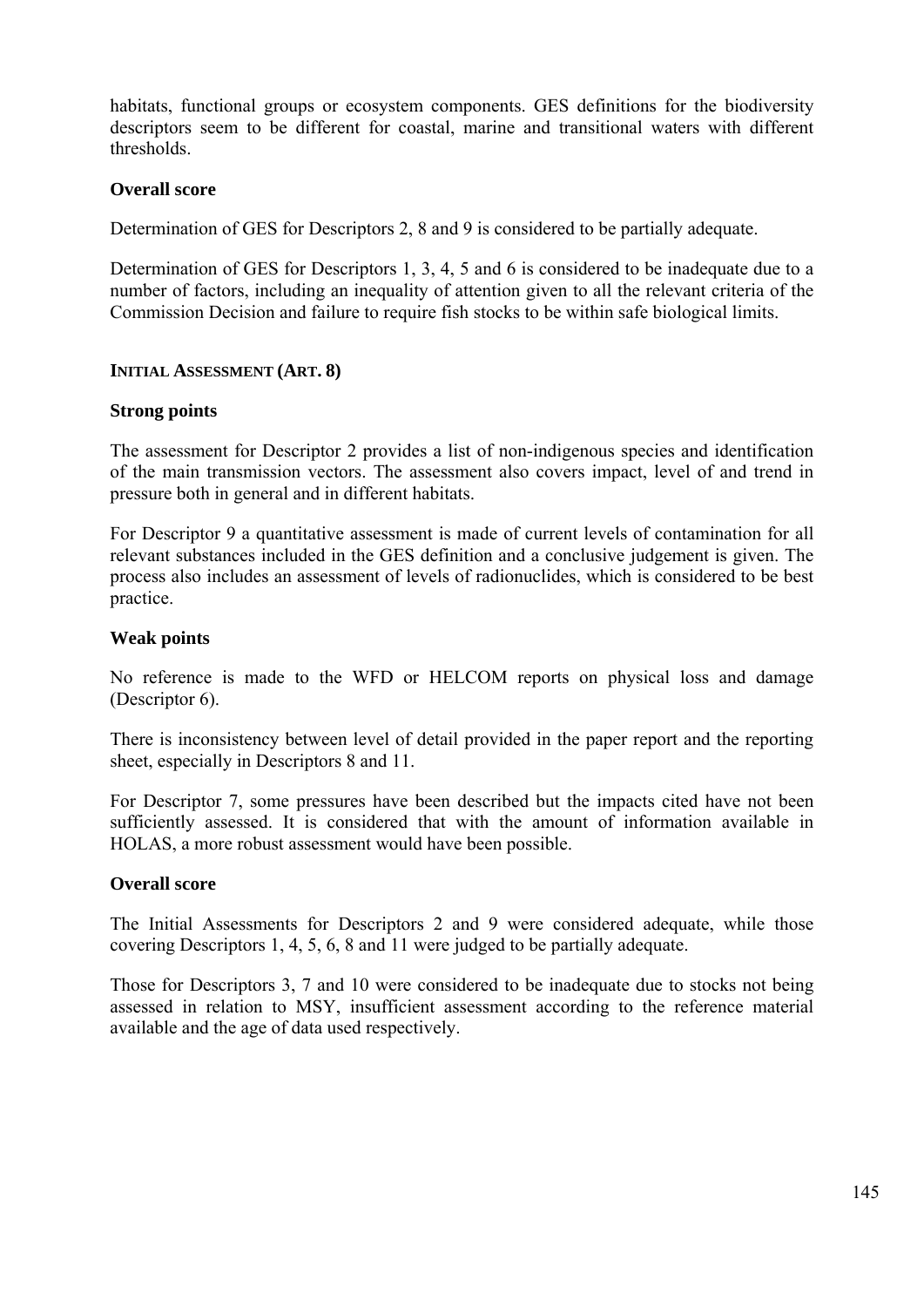# **ENVIRONMENTAL TARGETS (ART. 10)**

# **Strong points**

The environmental targets and associated indicators for Descriptor 3 consider the exploitation at  $F_{MSY}$  of three stocks (cod, sprat and Baltic herring) in a SMART context and with a clear deadline of achievement by 2020.

# **Weak points**

No environmental targets are established for Descriptors 7, 10 or 11.

For Descriptor 1, the overall target is an expression of GES rather than an operational tool that will help achieve GES. The targets for Descriptor 5 are also considered to fall into this category.

For contaminants in Descriptor 8, it is considered that there is no overall target that sets the goal towards which all other indicators should aim. None of the Descriptor 8 targets are pressure-based; instead all are state-based.

# **Overall score**

The environmental targets for Descriptor 3 are considered adequate but those for Descriptors 1, 2, 5, 8 and 9 are noted as being inadequate. Several were merely an expression of GES, instead of specific objectives that related to particular pressures, and were unlikely to help achieve GES by the target date of 2020. No environmental targets were established for Descriptors 7, 10 and 11.

# **CONSISTENCY**

Consistency between definitions of GES, initial assessments and environmental targets varies across the descriptors. Some (Descriptor 3, 5, 8) have a high level of consistency between their definitions and target indicators, but that is often because they are the same thing rather than one being a practical mechanism to achieve the other. For Descriptor 1, 4 and 6, the picture is mixed; the initial assessment is only partially consistent with the GES definition and misses out mammals and protected species but does report on a number of seabed and water column habitats that are not addressed by the definitions of GES for Descriptors 1 or 6.

# **IDENTIFIED GAPS AND PLANS TO ADDRESS THEM**

It is evident that data gaps clearly exist. Data and knowledge gaps are mentioned in an ad hoc manner throughout the paper report on the initial assessment.

There are no detailed plans presented of how these gaps will be addressed.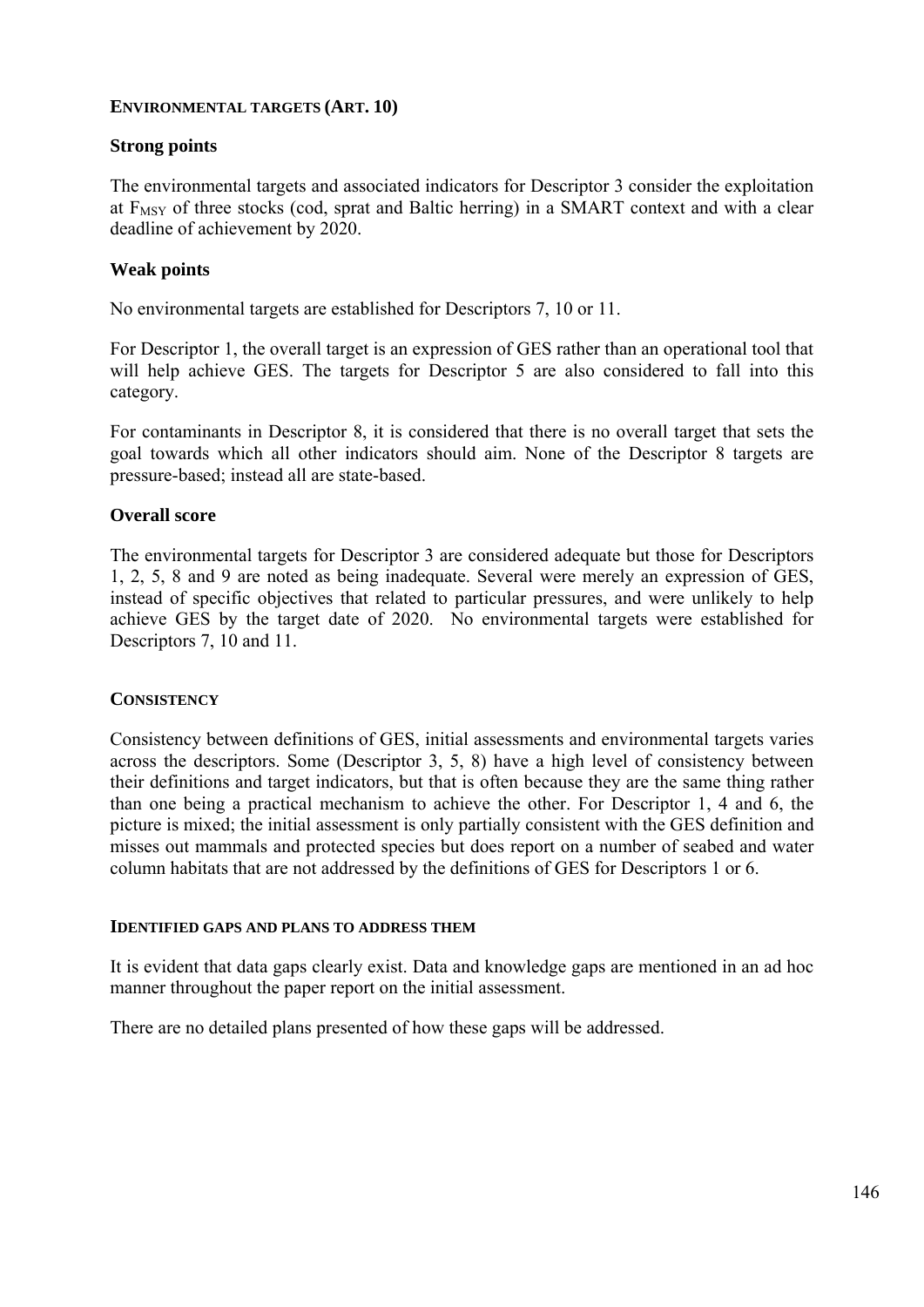# **RECOMMENDATIONS**

Lithuania should:

- a. Strengthen methodology for the socio-economic analysis allowing assessment of the degradation/restoration costs and MSFD implementation costs/benefit analysis;
- b. Strengthen the GES definition of the biodiversity descriptors which goes beyond what is in existing legislation;
- c. Improve GES definitions including through regional cooperation using the work of the Regional Seas Convention as much as possible focusing on quantitative aspects and baselines, with the aim to make GES measurable, focusing especially on those descriptors assessed as inadequate or partially adequate;
- d. Identify knowledge and information gaps and address these , i.a. through the monitoring programme under the MSFD and research programmes, focusing on those descriptors considered as inadequate or partially adequate;
- e. Further develop its approaches to assessing (quantifying) impacts from the main pressures to lead to improved and more conclusive assessment results for 2018;
- f. Ensure that the targets cover all relevant pressures, are SMART and sufficiently ambitious in order to achieve the requirements and timelines of the MSFD;
- g. Improve the consistency between the criteria used in GES, the assessment of the impact and the proposed targets.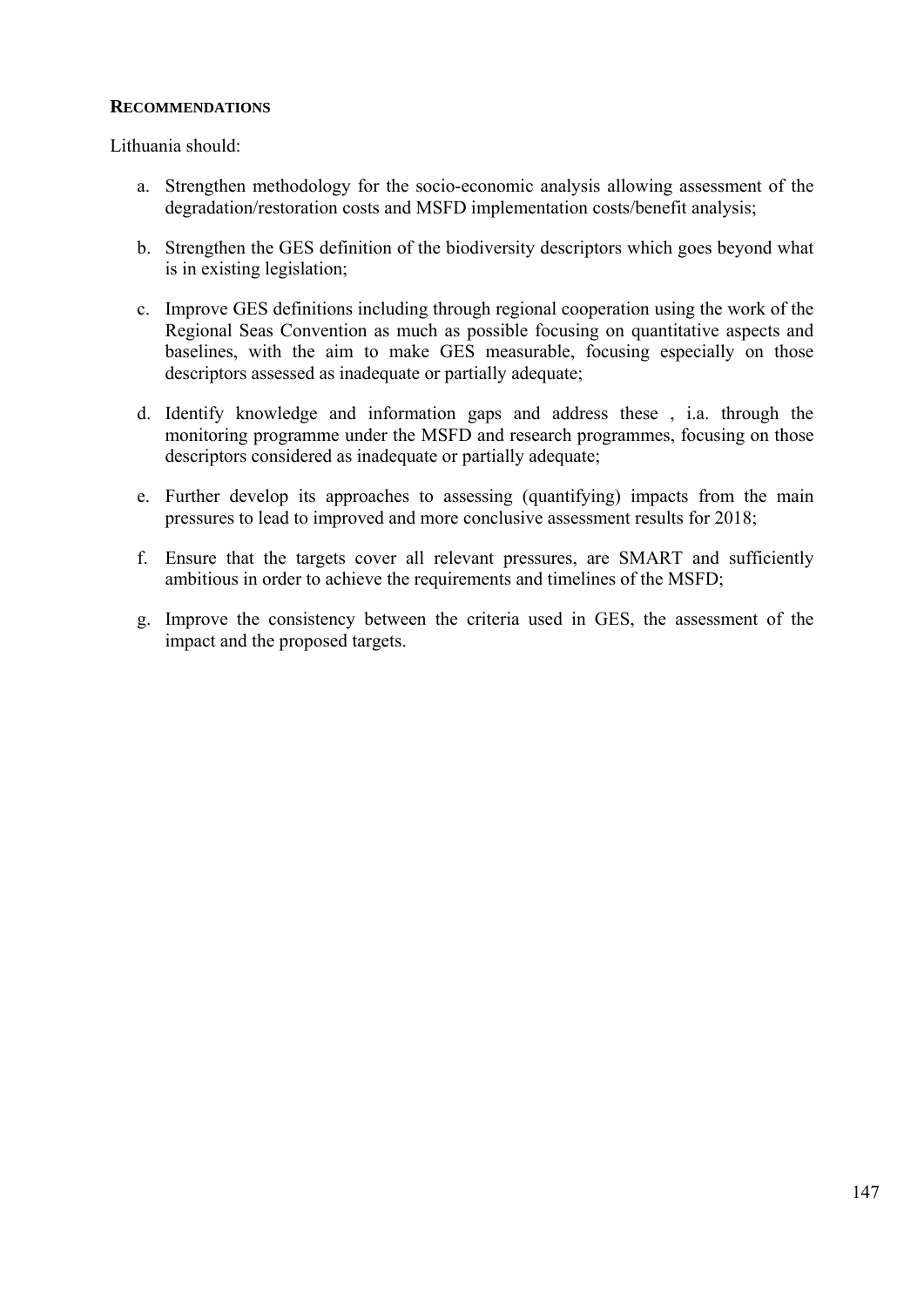# **The Netherlands**

#### **GENERAL ISSUES**

#### **Marine waters**

The Netherlands is part of the North East Atlantic region and Greater North Sea subregion. The Wadden Sea and the estuaries Oosterschelde and Westerschelde have been specifically excluded.

#### **Areas assessed**

The assessment area is the Dutch marine waters as a whole. No more specific assessment areas have been defined. There is no indication on aggregation scales.

#### **Regional cooperation**

The Netherlands, as a contracting party of OSPAR, describe extensively its regional coordination efforts. There has been a high level of information sharing and coordination for the initial assessment and GES determination but The Netherlands underline that the timelines and ambitious requirements of the MSFD prevented the coordination on GES and setting of targets.

#### **Other features**

The Netherlands have used the water account approach for its economic and social analysis of the marine uses and a cost-based approach for assessing the cost of degradation. Fourteen marine uses/activities have not been reported upon and the Netherlands provides explanations in response to the completeness assessment in order to justify these gaps. The Netherlands consider that there is no information gap, but that the information would be updated for the Programme of Measures.

The Netherlands have assessed that the additional government expenditure on the implementation of the marine strategy between 2012 and 2020 will be approximately 26 million euros, mainly for seabed protection, intensifying the policy on marine litter, addressing gaps in knowledge and monitoring.

# **DETERMINATION OF GOOD ENVIRONMENTAL STATUS (ART. 9)**

# **Strong points**

All the descriptors under the MSFD are covered. Relevant international or EU legislation and OSPAR decisions have been acknowledged.

# **Weak points**

GES is defined only at the descriptor level and generally merely reproduces the definitions set in Annex I of the Directive without further specification or quantification. The criteria from the Decision have not been applied for the determination of GES.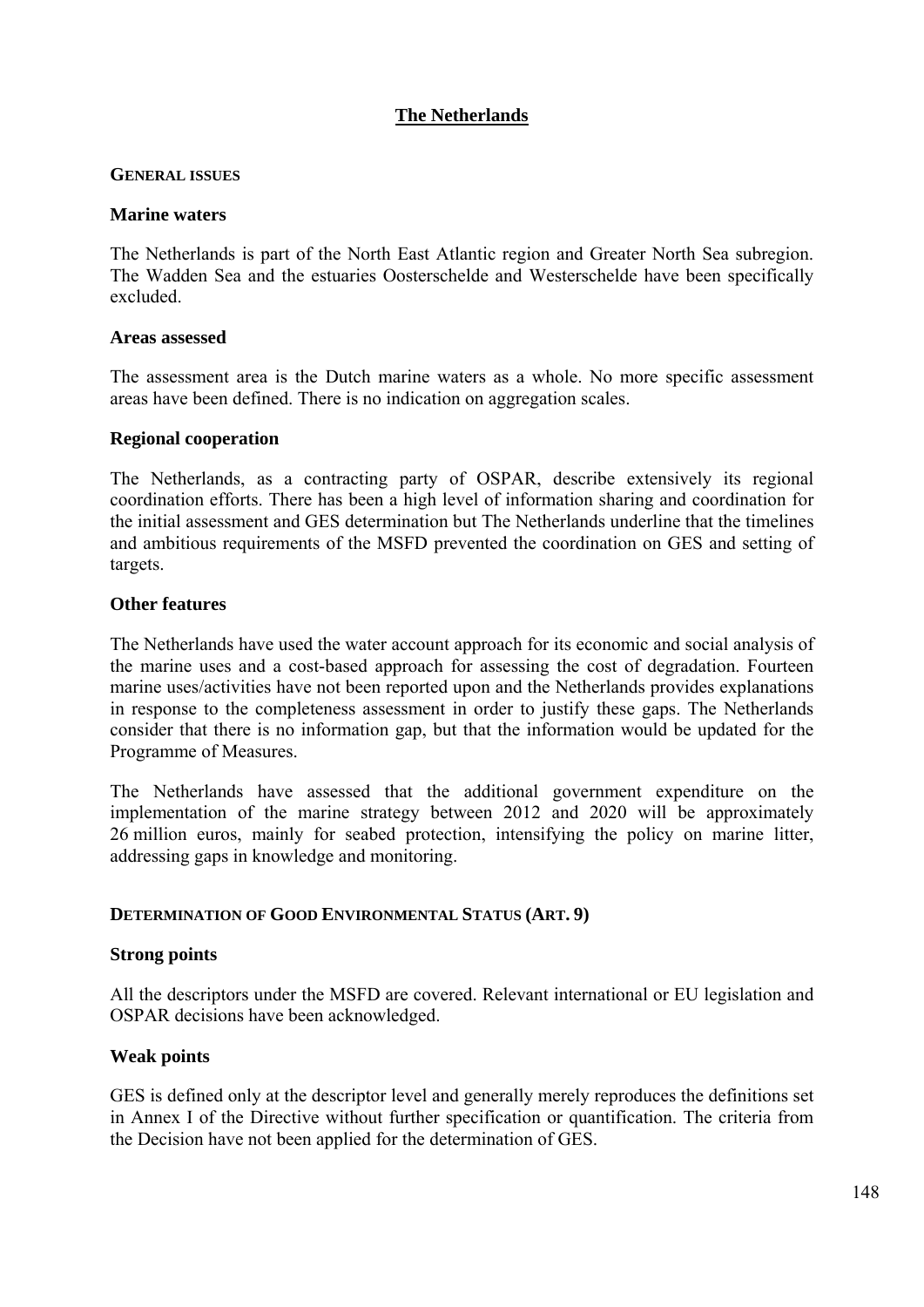For Descriptor 7, reference is made to the possibility to compensate in accordance with the Birds and Habitats Directives. However, this consideration should not be part of determination of GES

# **Overall score**

Descriptor 9 is assessed as partially adequate as it makes reference to Community legislation.

For all other descriptors the determination of GES does not meet the minimum requirements and is assessed as inadequate. No information is provided about baseline or reference points to assess progress towards GES. No reference is made for GES to the Birds/Habitats Directives, Water Framework Directive definitions or OSPAR EcoQOs for the biodiversity descriptors.

# **INITIAL ASSESSMENT (ART. 8)**

# **Strong points**

Extensive justification is given on gaps in knowledge and information. The assessment of features has identified the relevant predominant habitats, species groups and ecosystems. The reporting of habitats is done sufficiently.

The pathways for introduction of invasive non-indigenous species have been identified.

The Netherlands included data on recreational fisheries and assessed the impacts of fisheries in a qualitative and quantitative manner.

It reports on the level of pressure by contaminants and past trends.

The Netherland made a judgment on the state of the ecosystem of the North Sea (as being not good although this is not related to their definition of GES).

# **Weak points**

Impacts of pressures are not systematical addressed.

There is no judgment made as to the pressure and impact neither of physical damage nor for invasive species.

The Netherlands explained that the Initial Assessment was made prior to defining GES and therefore no judgement is made on the status of the marine waters in relation to GES. However, despite this it states that GES will not be achieved in 2020 for certain descriptors.

# **Overall score**

The Initial assessment is assessed as being adequate for Descriptors 1, 3, 7 and 9 thanks to reference to reports on features, pressures and trends.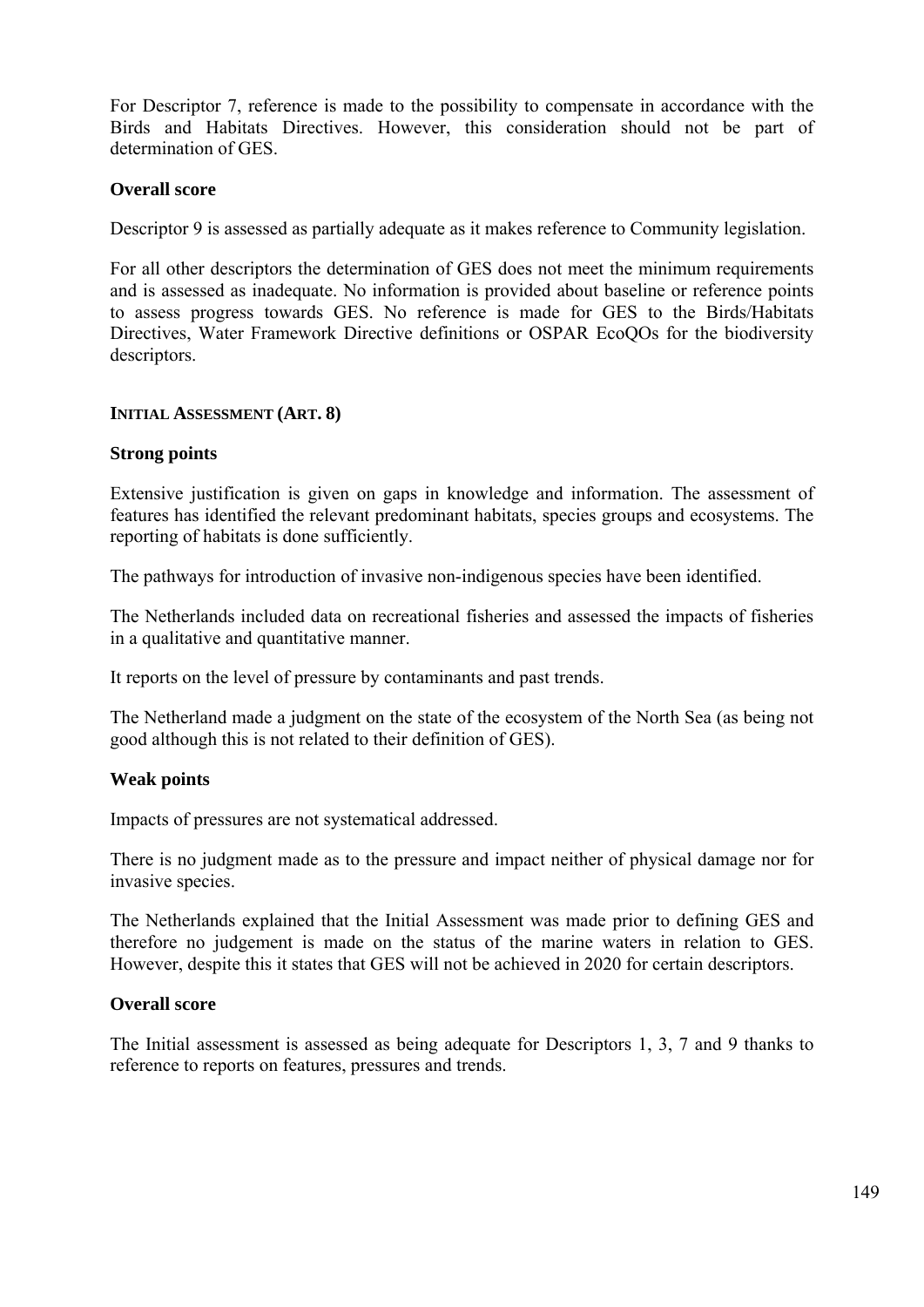Descriptor 11 is assessed as inadequate because only qualitative information is provided, even not specific for the Netherlands. All other descriptors are partially adequate since no judgement on the state was made and there was only a limited assessment of impacts.

# **ENVIRONMENTAL TARGETS (ART. 10)**

#### **Strong points**

The targets set for the biodiversity-related descriptors are combined and are consistent as a set. The targets set for Descriptor 3 are ambitious and measureable.

#### **Weak points**

The Netherlands used the criteria of the Decision to define targets and not GES. They mention that for Descriptors 1, 3, 4, 6 and 10 GES in 2020 is not attainable and for Descriptors 5 and 8 only partially attainable. The targets for 2020 are therefore interim targets setting the course towards GES. The aim is, when GES cannot be reached in 2020, to reach it in 2027.

Not all targets are SMART. Many indicators are still under development. The collective set of targets is unlikely to lead to a reduction of pressures and impacts as they are mainly statebased targets.

# **Overall score**

Targets related to Descriptors 3 and 7 are adequate thanks to being in line with the Commission objectives and even beyond when aiming at eliminating discards.

The setting of the targets is assessed as inadequate for Descriptors 2 and 11 since they are not measurable or no pressure targets have been defined.

Targets related to Descriptors 1, 4, 6, 8, 9 and 10 are partially adequate, as the targets are not SMART, lack detail, ambition or relate to state.

# **CONSISTENCY**

The overall approach followed by the Netherlands is inconsistent as it defines GES in a generic manner (qualitative) and the environmental targets are used at the criteria level.

The set of targets and indicators is consistent with the impacts (Descriptor 5) or pressures reported in the initial assessment. For Descriptor 10 the linkage between GES and the initial assessment and targets is not made (no targets /assessment on micro-litter).

#### **IDENTIFIED GAPS AND PLANS TO ADDRESS THEM**

An extensive justification is provided on identified gaps. Knowledge gaps are identified, notably for the assessment of biodiversity features and in relation to pressures for noise, litter and ocean acidification. Priority topics have been identified such as to develop indicators for marine ecosystems, related to effects of disturbances; the risk of micro-plastics; the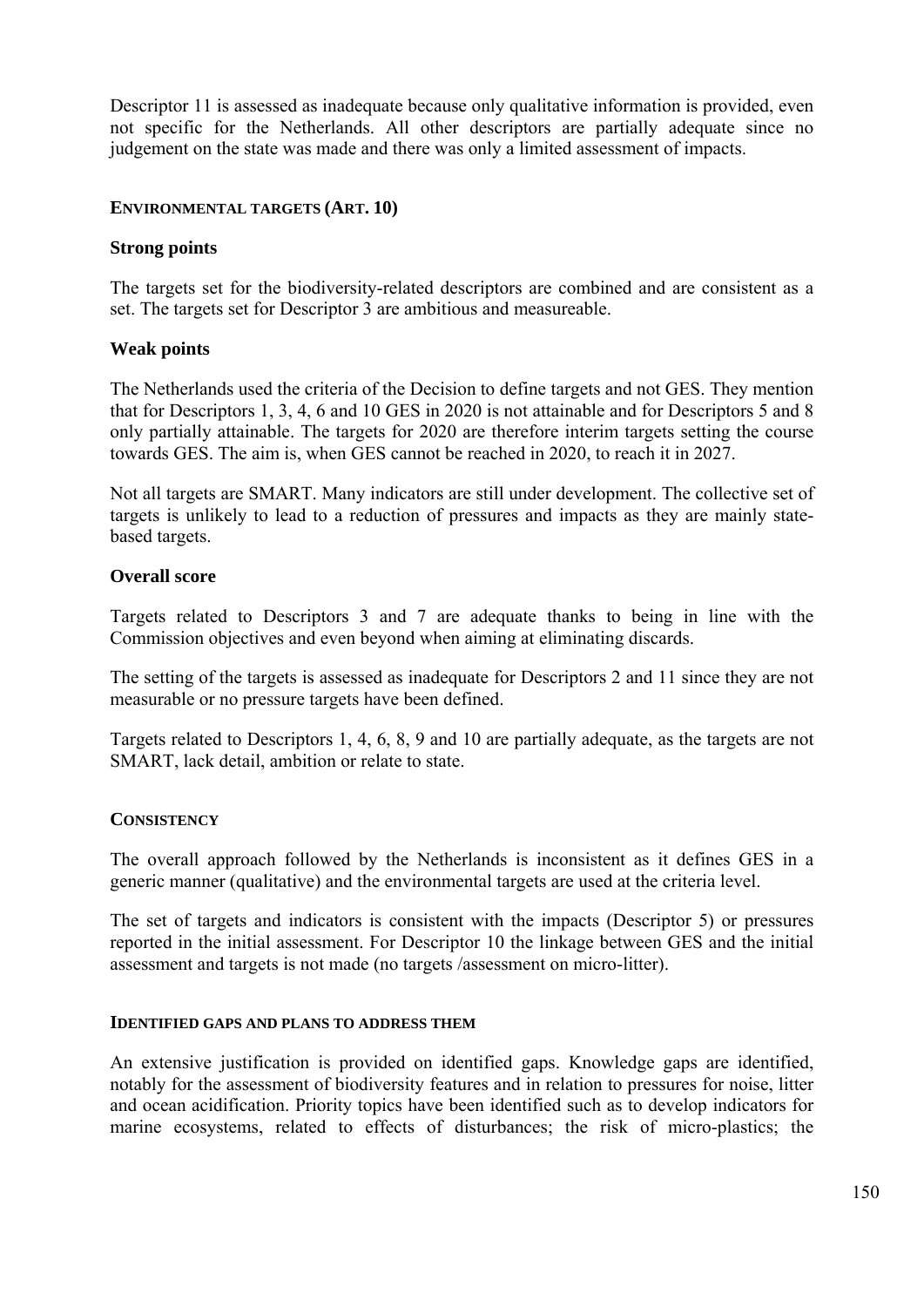establishment of noise levels and the accumulation of effects on the marine ecosystem. Related to measures, priority is given to cost-effective measures under the Common Fisheries Policy, seabed protection and combatting marine litter.

It is not entirely clear how the data and knowledge gaps will be addressed. Mention is made of ongoing OSPAR work and the preparedness by the Netherlands to conduct research in collaboration with national and international institutes and EU and international research programmes.

# **RECOMMENDATIONS**

The Netherlands should:

- a. Strengthen methodology for the socio-economic analysis allowing assessment of the degradation/restoration costs and MSFD implementation costs/benefit analysis;
- b. Strengthen the GES definition of the biodiversity descriptors which goes beyond what is in existing legislation;
- c. Improve GES definitions including through regional cooperation using the work of the Regional Seas Convention as much as possible focusing on quantitative aspects and baselines, with the aim to make GES measurable, focusing especially on those descriptors assessed as inadequate or partially adequate;
- d. Address knowledge gaps identified in the initial assessment, i.a. through the monitoring programme under the MSFD and research programmes, focusing on those descriptors considered as inadequate or partially adequate;
- e. Further develop its approaches to assessing (quantifying) impacts from the main pressures to lead to improved and more conclusive assessment results for 2018;
- f. Ensure that the targets cover all relevant pressures, are SMART and sufficiently ambitious in order to achieve the requirements and timelines of the MSFD;
- g. Improve the consistency between the criteria used in GES, the assessment of the impact and the proposed targets;
- h. Address the scope of marine waters, as defined in the Directive, through full inclusion of WFD Coastal Waters.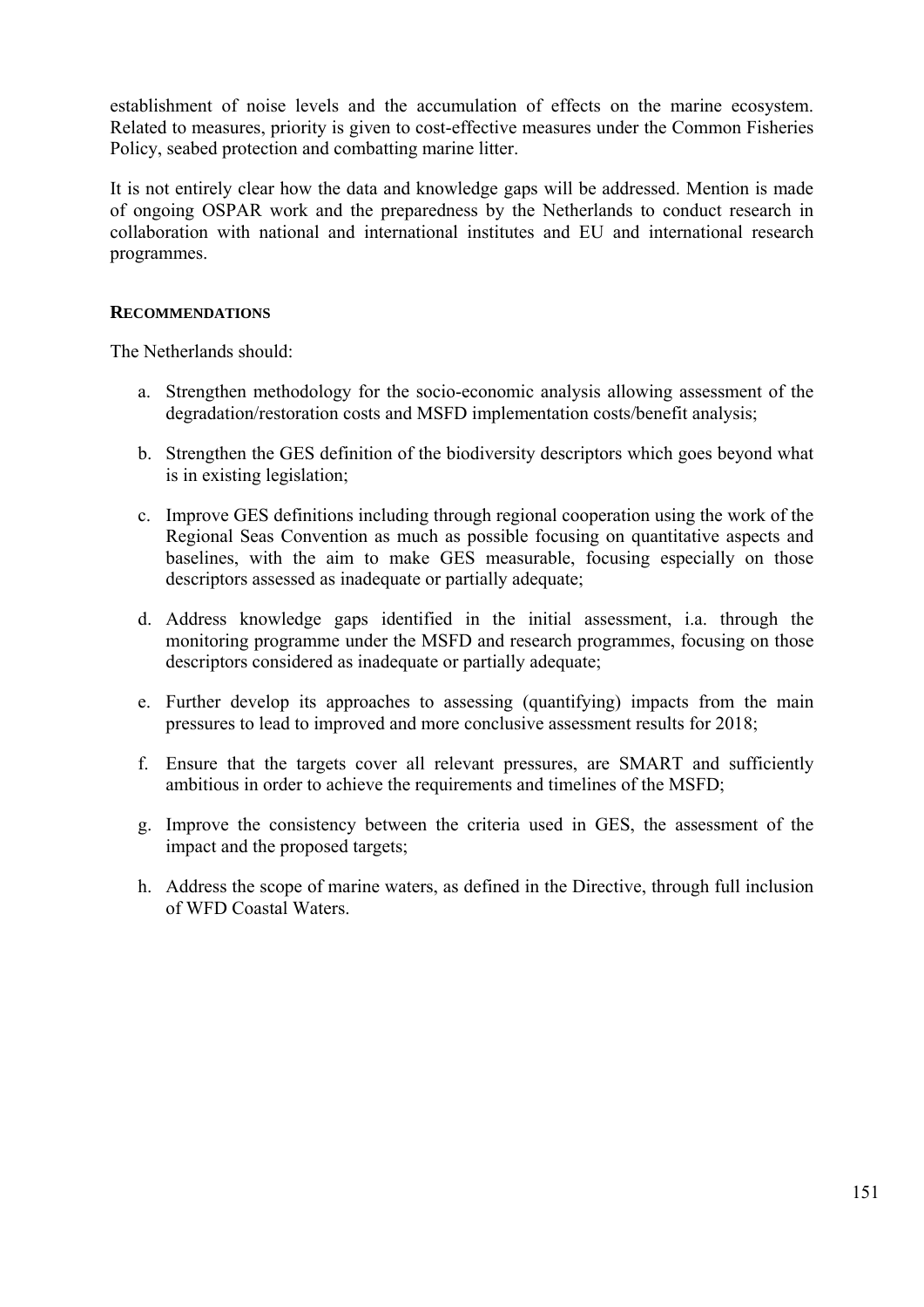# **Portugal**

# **GENERAL ISSUES**

# **Marine waters**

Portugal reports only for its continental sub-division (i.e. mainland waters) and partially for its extended continental shelf area beyond 200nm. There are no reports from the Azores and Madeira islands (Macaronesia).

# **Areas assessed**

Regarding the continental sub-division, Portugal has used various assessment areas depending on the descriptor, based on the geographical boundaries and the specificities of the descriptor. For the extended continental shelf, Portugal chose five areas corresponding to the OSPAR marine protected areas. However, it does not focus specifically on the subsoil and seabed, which is precisely where its competencies lie.

# **Regional cooperation**

Portugal shows efforts to ensure regional coordination, within regional conventions and through bilateral contacts with Spain and France. These are extensively described. Portugal also refers often to OSPAR and ICES background documents, mainly in the initial assessment.

# **Other features**

Portugal has followed a water account approach for its economic and social analysis. The methodology has been comprehensively described for each of the marine sub-divisions. The average level of confidence in the results is high as they as they are based on statistical and other sources of credible entities. The cost of degradation has been estimated following a costbased approach. Portugal intends to develop further the analysis of the cost of degradation by the end of 2013 so that the results are available on time for the preparation of the programme of measures.

# **DETERMINATION OF GOOD ENVIRONMENTAL STATUS (ART. 9)**

# **Strong points**

Portugal has reported on GES for all descriptors.

# **Weak points**

In general terms the report is unclear with regards to the definition of GES. Moreover, there are insufficient details provided so as to evaluate if and when GES level is achieved.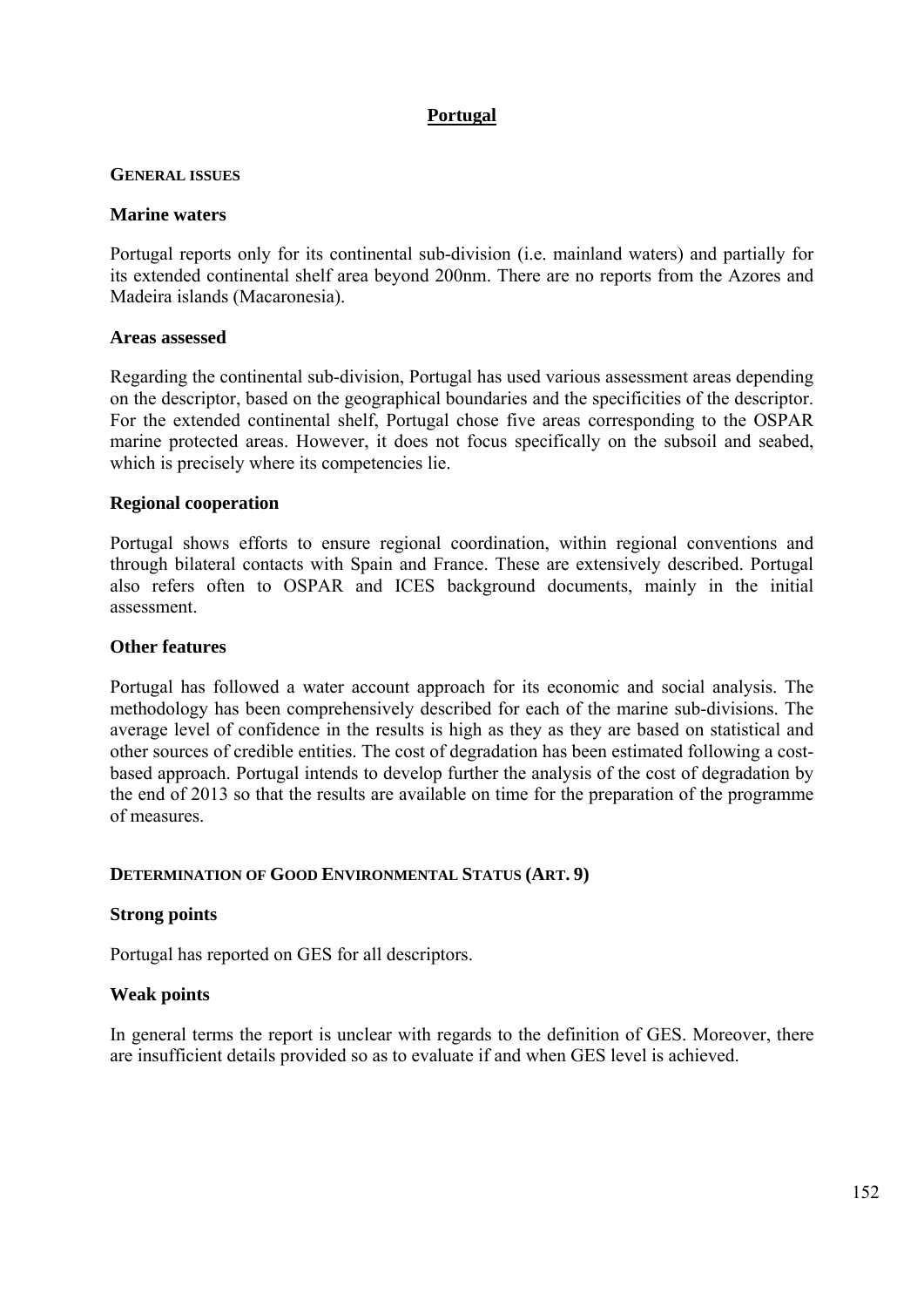# **Overall score**

Descriptor 9 is partially adequate since it refers to official levels and is measurable. All the other descriptors are inadequate as they are defined at descriptor level only and lack specificity and baselines.

#### **INITIAL ASSESSMENT (ART. 8)**

#### **Strong points**

Portugal has made a comprehensive assessment of the relevant types and causes of pressures, physical loss and damage in its marine waters, including microbial pathogens. It provides a detailed description of the assessment of contamination in fish and seafood. Portugal acknowledges that information on the full spatial distribution and intensity of physical loss and damage is not homogeneous and therefore the assessment areas vary depending on the specific indicators and the information available.

# **Weak points**

The main pressures on each seabed habitat type have not been identified.

Portugal considers that GES is currently achieved for several descriptors in spite of acknowledging that due to insufficient information it is not possible to draw conclusive judgment on the physical losses and damages.

#### **Overall score**

An assessment of underwater noise was not made. Five descriptors have been assessed partially adequate (Descriptors 3, 5, 7, 8 and 9) because of lack of information on impacts. The remaining descriptors are assessed as adequate.

# **ENVIRONMENTAL TARGETS (ART. 10)**

#### **Weak points**

Portugal has in many cases defined targets as plans to address information and data gaps or to increase the knowledge rather than as targets defined to reach GES. Portugal has set a limited number of specific targets and, most importantly, has not defined specific environmental targets for the biodiversity descriptors.

# **Overall score**

The descriptors for which Portugal has defined targets are assessed as being inadequate (Descriptor 8, 9, 10, 11) as environmental targets to monitor progress towards GES have not been defined. Descriptor 3 is partially adequate.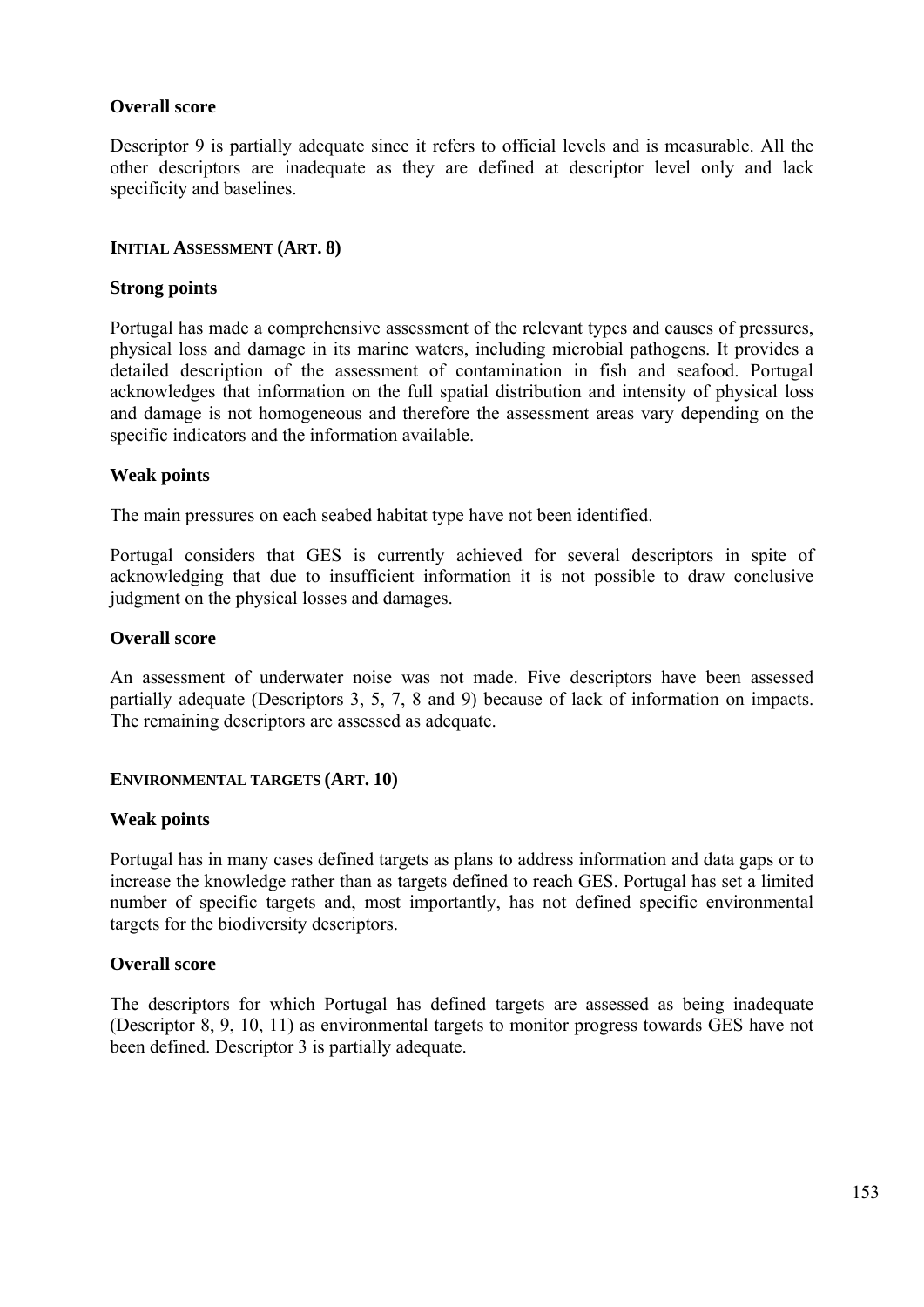# **CONSISTENCY**

The approach used by Portugal for defining GES and setting targets is inconsistent. GES is defined in general terms and at high level and targets are missing.

# **IDENTIFIED GAPS AND PLANS TO ADDRESS THEM**

Portugal discusses data and knowledge gaps in a very comprehensive manner. Logically, the extended continental shelf is the area where information is most scarce. Many targets aim at addressing data and knowledge gaps through research and monitoring. However, they are very general and are not time-bound. Several gaps in knowledge have no specific plans to address the problems.

# **RECOMMENDATIONS**

Portugal should:

- a. Strengthen the GES definition of the biodiversity descriptors which goes beyond what is in existing legislation;
- b. Improve GES definitions including through regional cooperation using the work of the Regional Seas Convention as much as possible focusing on quantitative aspects and baselines, with the aim to make GES measurable, focusing especially on those descriptors assessed as inadequate or partially adequate;
- c. Address knowledge gaps identified in the initial assessment, i.a. through the monitoring programme under the MSFD and research programmes, focusing on those descriptors considered as inadequate or partially adequate;
- d. Ensure that the targets cover all relevant pressures, are SMART and sufficiently ambitious in order to achieve the requirements and timelines of the MSFD;
- e. Improve the consistency between the criteria used in GES, the assessment of the impact and the proposed targets.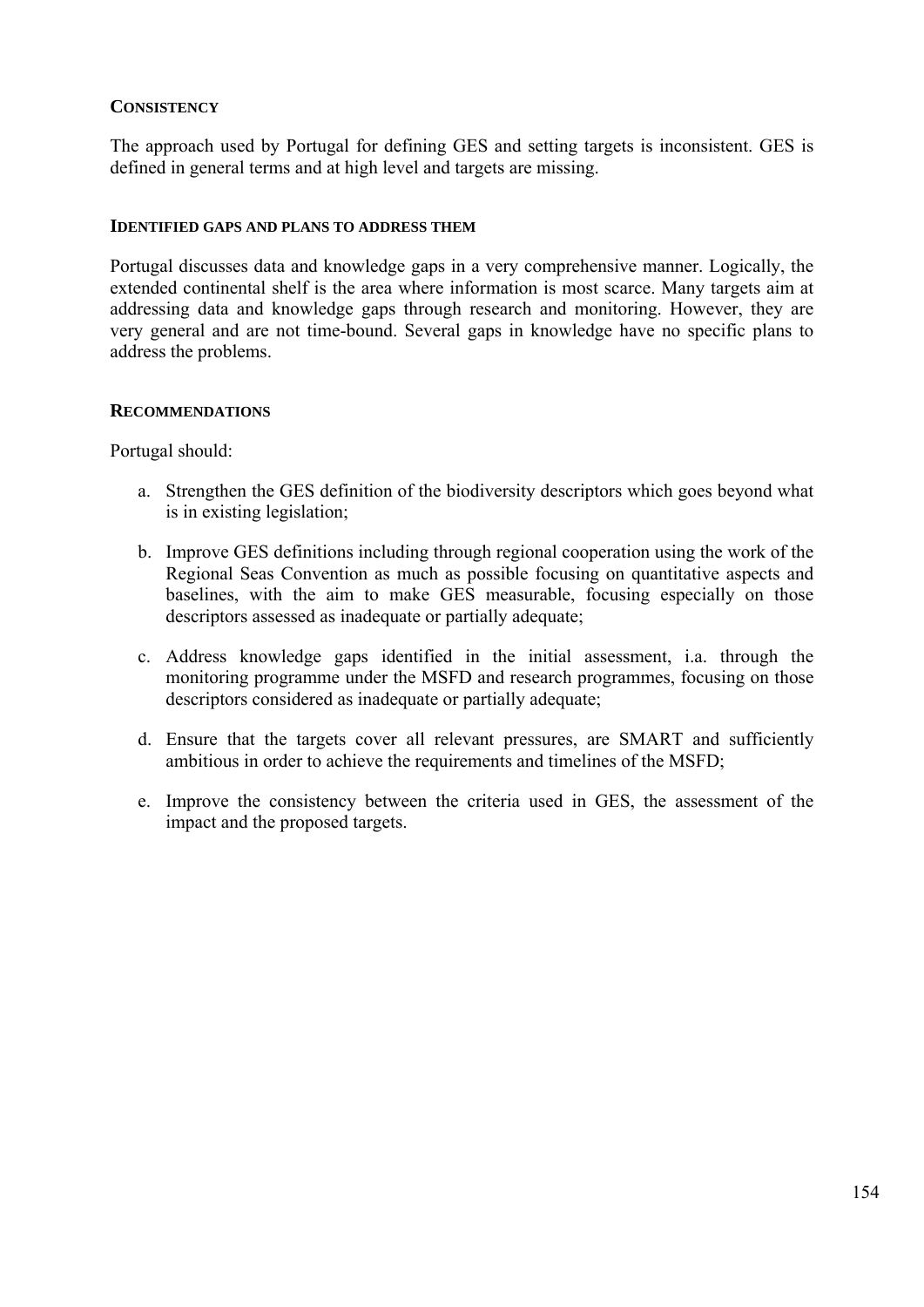# **Romania**

#### **GENERAL ISSUES**

#### **Marine waters**

Romania's marine waters were delineated according to OU 71/2010, which transposes into national law the provisions of the MSFD. Therefore it is understood that the marine waters extend from the 1 NM line to the outer limit of the EEZ. Coastal waters and transitional waters were delineated according to the WFD. For both of them, the landward boundary is represented by the shoreline and the offshore limit is represented by the 1 NM line. Romania has included transitional waters in the scope of its MSFD reporting while transitional waters are not included in the scope of Article 3(1) of the MSFD.

#### **Areas assessed**

Romania has defined three assessment areas for the purposes of MSFD reporting, which it uses quite systematically for the initial assessment and in certain cases for the definition of GES and for the environmental targets as well. The three areas are: "Coast", "Transitional" and "Marine".

GES definitions and targets are defined for the whole of Romania's marine waters together, with no distinction for specific assessment areas. Romania has made no aggregated judgements in relation to GES nor has it defined aggregation rules.

#### **Regional cooperation**

Romania mentions an agreement between the Ministries of Environment and Water of Bulgaria and Romania in order to discuss their obligations under the MSFD but no details on actual BG/RO cooperation are given.

There are very few references to cooperation at regional (Black Sea) level or to Bucharest Convention documents, with the notable exception of Descriptor 3, where most of the proposed targets are at regional level.

Romania reports poor communications as one of the coordination problems but it is not clear whether it means at regional level or at bilateral level with Bulgaria.

# **Other features**

The method used for the economic and social analysis of marine uses is the water accounts approach. Romania refers to the recommendations of WG ESA in the introduction to the ESA chapter in the initial assessment paper report. The activities described include industry, ports, tourism, aquaculture and fisheries, offshore structures, oil and gas exploitation, shipping, waste disposal.

The analysis of the cost of degradation is undertaken using the cost-based approach. As explained by Romania in the reporting sheet, the degradation costs were assessed based on the costs of the measures adopted to protect the marine environment.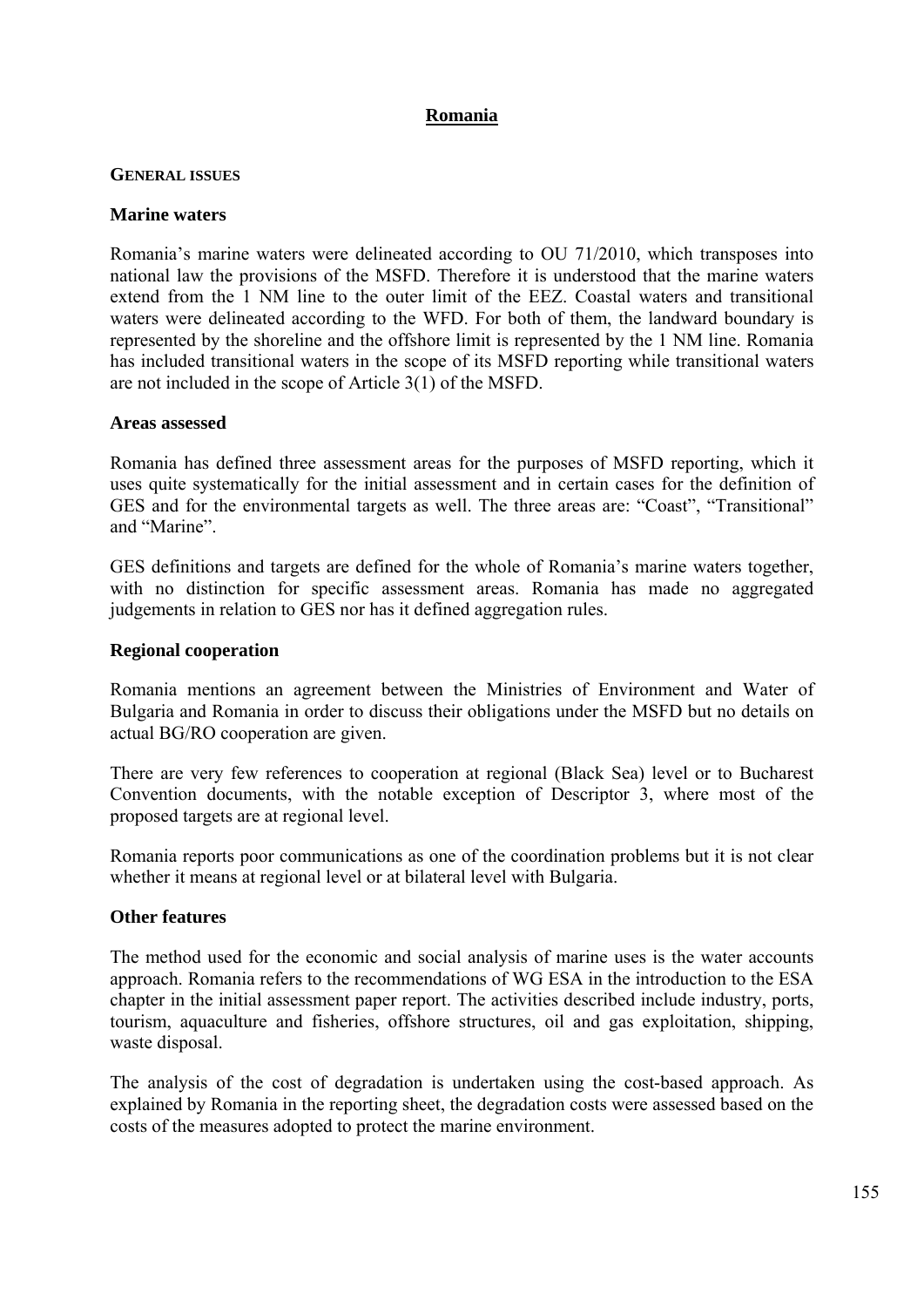# **DETERMINATION OF GOOD ENVIRONMENTAL STATUS (ART. 9)**

# **Strong points**

For the descriptors where this was done, GES description is consistent with relevant EU legislation such as the Habitats Directive and the Water Framework Directive. In the cases where some data were available (Descriptor 1, 5), there was a good effort to define GES.

# **Weak points**

GES was not defined for Descriptors 4, 6, 7, 9, 10 and 11.

There is no systematic use of the 2010 Commission Decision criteria and indicators and in most of the cases no threshold values and baselines are provided. Thus, the GES definitions are not measurable and in some cases non-committal ("GES could be defined as").

# **Overall score**

Even in the cases where GES was defined (Descriptor 1, 2, 3, 5, 8), they were considered inadequate due mainly to a lack/uncertainty concerning the baseline/thresholds and not covering all the Decision criteria.

# **INITIAL ASSESSMENT (ART. 8)**

# **Strong points**

Considerable effort to consolidate and present an assessment related to biodiversity, nonindigenous species, fisheries, contaminants and eutrophication.

# **Weak points**

Absence of initial assessment for several descriptors (Descriptor 9, 10, 11) and very limited assessment for Descriptor 7.

# **Overall score**

Out of the provided assessments the ones for contaminants, eutrophication, fish and nonindigenous species are considered partially adequate (Descriptor 2, 3, 5, 8) and the others inadequate. Data and knowledge gaps are mentioned only sporadically in the initial assessment report. Information gaps are not discussed in a synthetic manner and there are no plans presented of how these gaps will be addressed. Few judgments are made on the current status in relation to GES.

# **ENVIRONMENTAL TARGETS (ART. 10)**

# **Strong points**

Considerable effort to set quantitative targets, where data was available (Descriptor 1, 3, 5, 8).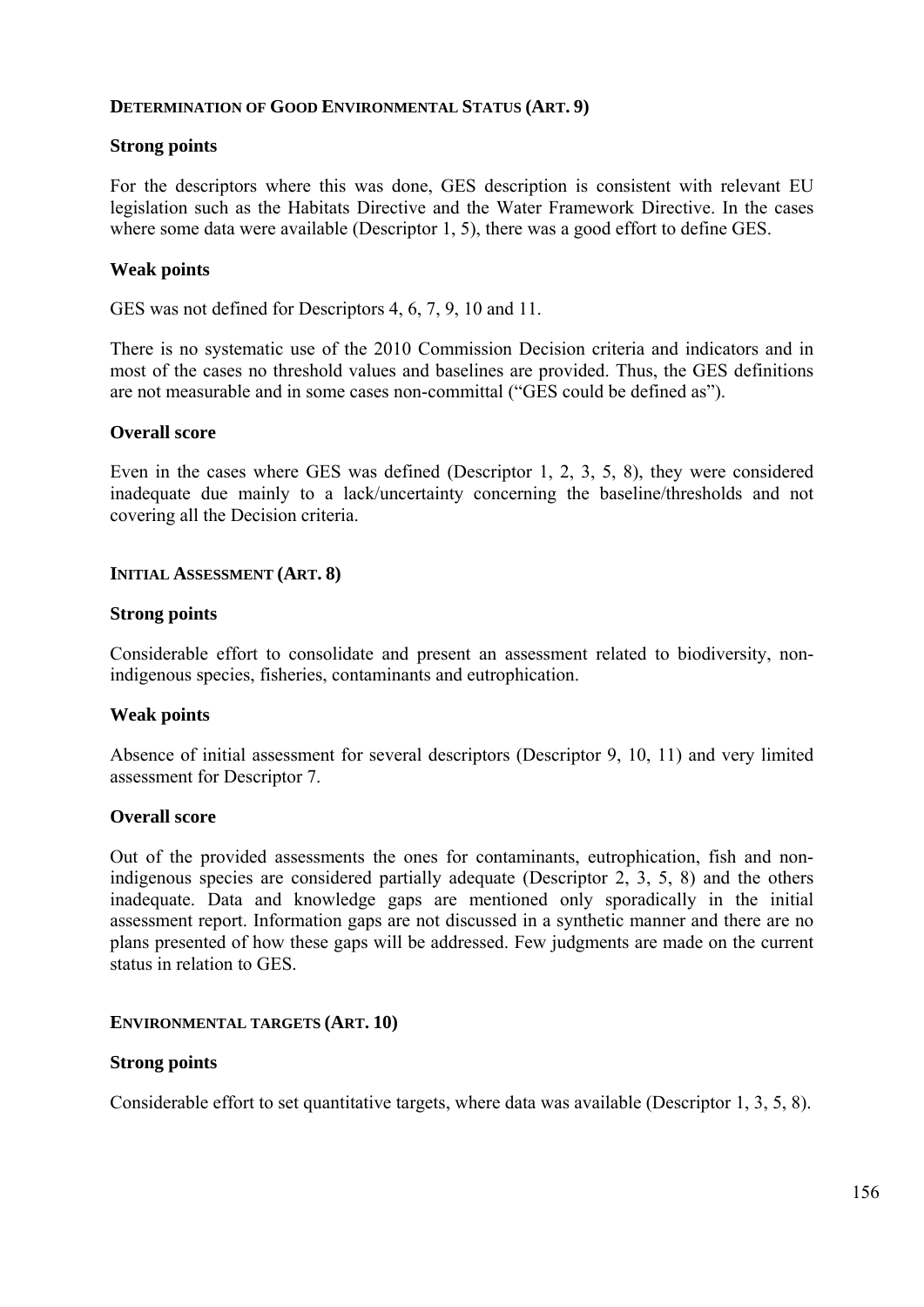# **Weak points**

No targets defined for Descriptors 2, 4, 6, 7, 9, 10, 11.

In most of the cases, no threshold values and baselines are provided and the targets do not cover the different pressures and impacts identified in the initial assessment.

The role of the associated indicators (i.e. for assessing the achievement of the environmental targets) is not always clear.

For Descriptors 5 and 8 there are different targets in the reporting sheets and in the paper report (much less and more general in the paper report, for Descriptor 5 exclusively on pressures).

# **Overall score**

Targets related to Descriptors 1 and 8 are partially adequate; although they are not always quantitative, detailed and time-related, they are realistic and concrete.

Targets on Descriptor 3 are considered inadequate because it is not clear how they relate to MSY reference points and there is no clear timeline for achieving them.

# **CONSISTENCY**

Only for Descriptors 1, 3, 5 and 8 is the information provided about GES, targets and initial assessment sufficient to formulate comments about consistency.

The approach followed in the assessment of pressures and impacts and the definition of GES and the setting of environmental targets is in general terms consistent, with the notable exception of Descriptor 3, where stock status seems to be assessed as being at GES while considerable reduction of fishing effort is reflected in the targets: it is not clear on which advice/arguments the targets are based.

There are many inconsistencies between the reporting sheets and the paper report (in the level of details and the information reported).

#### **IDENTIFIED GAPS AND PLANS TO ADDRESS THEM**

Data and knowledge gaps are mentioned only sporadically in the initial assessment report. Information gaps are not discussed in a synthetic manner and there are no plans presented of how these gaps will be addressed.

# **RECOMMENDATIONS**

Romania should:

a. Strengthen the GES definition of the biodiversity descriptors which goes beyond what is in existing legislation;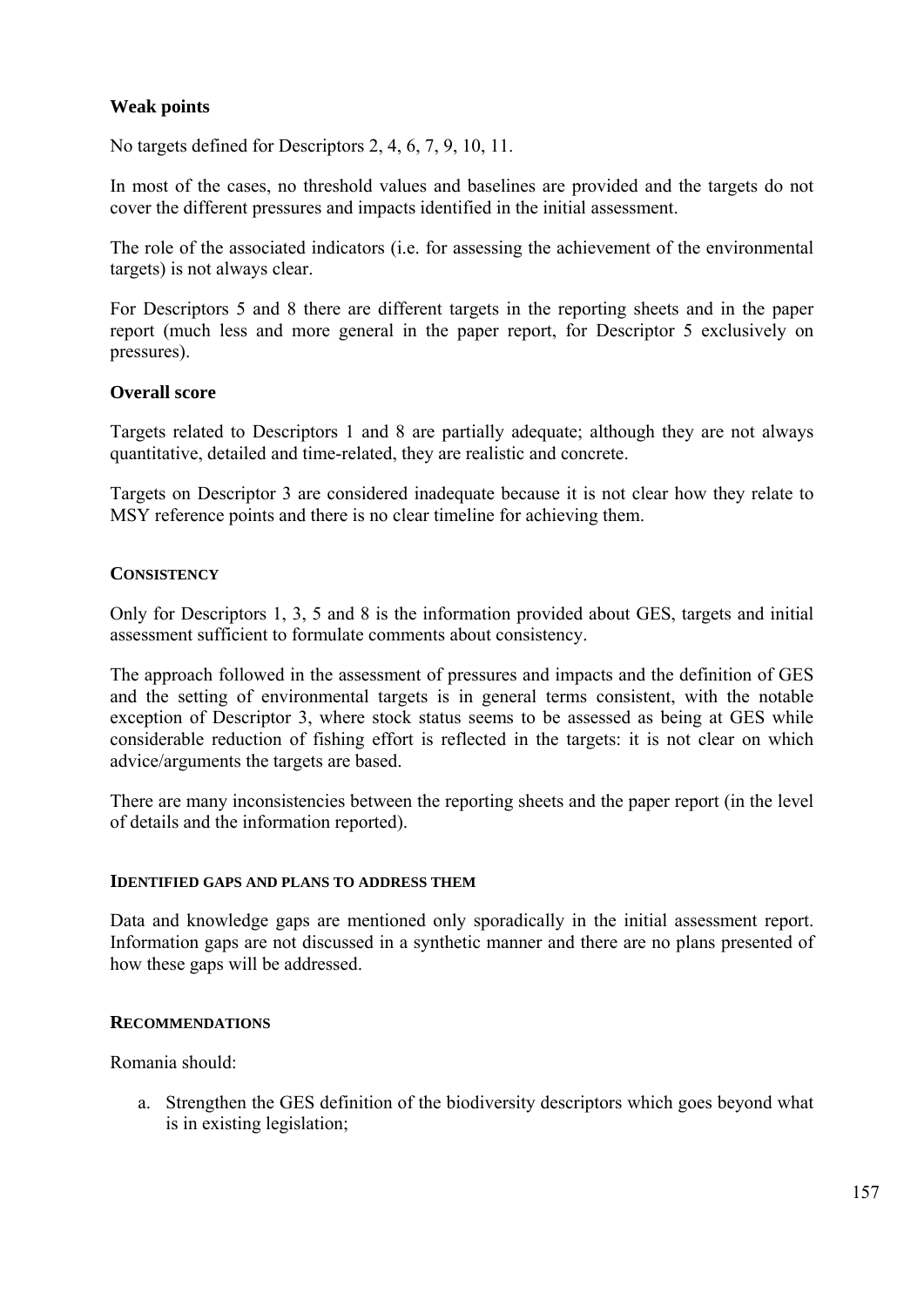- b. Improve GES definitions including through regional cooperation using the work of the Regional Seas Convention as much as possible focusing on quantitative aspects and baselines, with the aim to make GES measurable, focusing especially on those descriptors assessed as inadequate or partially adequate,;
- c. Identify knowledge and information gaps and address these, i.a. through the monitoring programme under the MSFD and research programmes, focusing on those descriptors considered as inadequate or partially adequate;
- d. Further develop its approaches to assessing (quantifying) impacts from the main pressures to lead to improved and more conclusive assessment results for 2018;
- e. Ensure that the targets cover all relevant pressures, are SMART and sufficiently ambitious in order to achieve the requirements and timelines of the MSFD;
- f. Improve the consistency between the criteria used in GES, the assessment of the impact and the proposed targets;
- g. Address the scope of marine waters, as defined in the Directive, through exclusion of WFD Transitional Waters.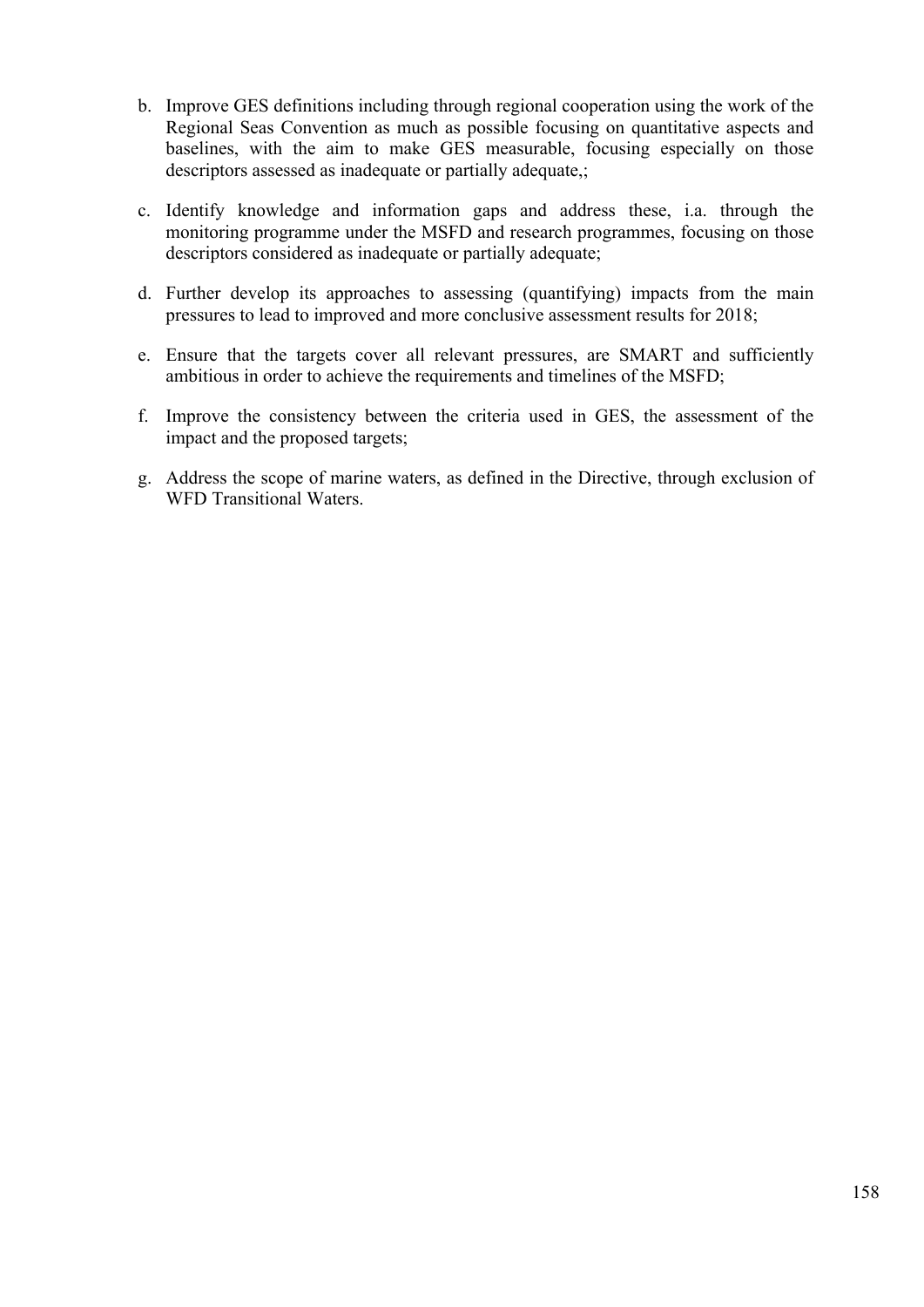# **Slovenia**

# **GENERAL ISSUES**

# **Marine waters**

Slovenia's marine waters are part of the marine sub-region of the Adriatic Sea. No formal subdivisions have been made.

# **Areas assessed**

Slovenia's initial assessment, characteristics of GES and associated targets and indicators have been developed for Slovenia's marine waters as a whole.

# **Regional cooperation**

Slovenia is party to the Barcelona Convention. Slovenia reports participation in five meetings at regional level for coordination of approaches for the initial assessment and definition of GES, with Italy and Croatia, and on the establishment of environmental targets, with Italy.

# **Other features**

The economic and social analysis of marine uses for Slovenia has been undertaken using the water accounts approach and Slovenia has followed an ecosystem services approach to evaluating the cost of degradation. For both assessments, a number of economic sectors related to the use of marine waters are listed and a qualitative and quantitative description of each activity is provided.

# **DETERMINATION OF GOOD ENVIRONMENTAL STATUS (ART. 9)**

# **Strong points**

All the descriptors under the MSFD are covered.

Slovenia has set a threshold for indicator 3.3.3 (for all commercial species the 95 percentile of the fish length distribution is stable or rising) which is considered a best practice.

# **Weak points**

The definition of GES is generally vague or not specific, with the exception of Descriptor 5.

The approach used to define GES varies. For some descriptors, GES is defined at descriptor level (Descriptor 7, 9, 10), in other cases at both descriptor and criteria level (Descriptor 1, 4, 5, 8) and in the remaining cases at criterion level only (Descriptor 2, 6, 11). Descriptor 3 is defined only at indicator level.

The list of species selected by Slovenia as covered by their GES definition includes only protected/listed habitats; it does not cover fish or cephalopods and does not address all marine species equally.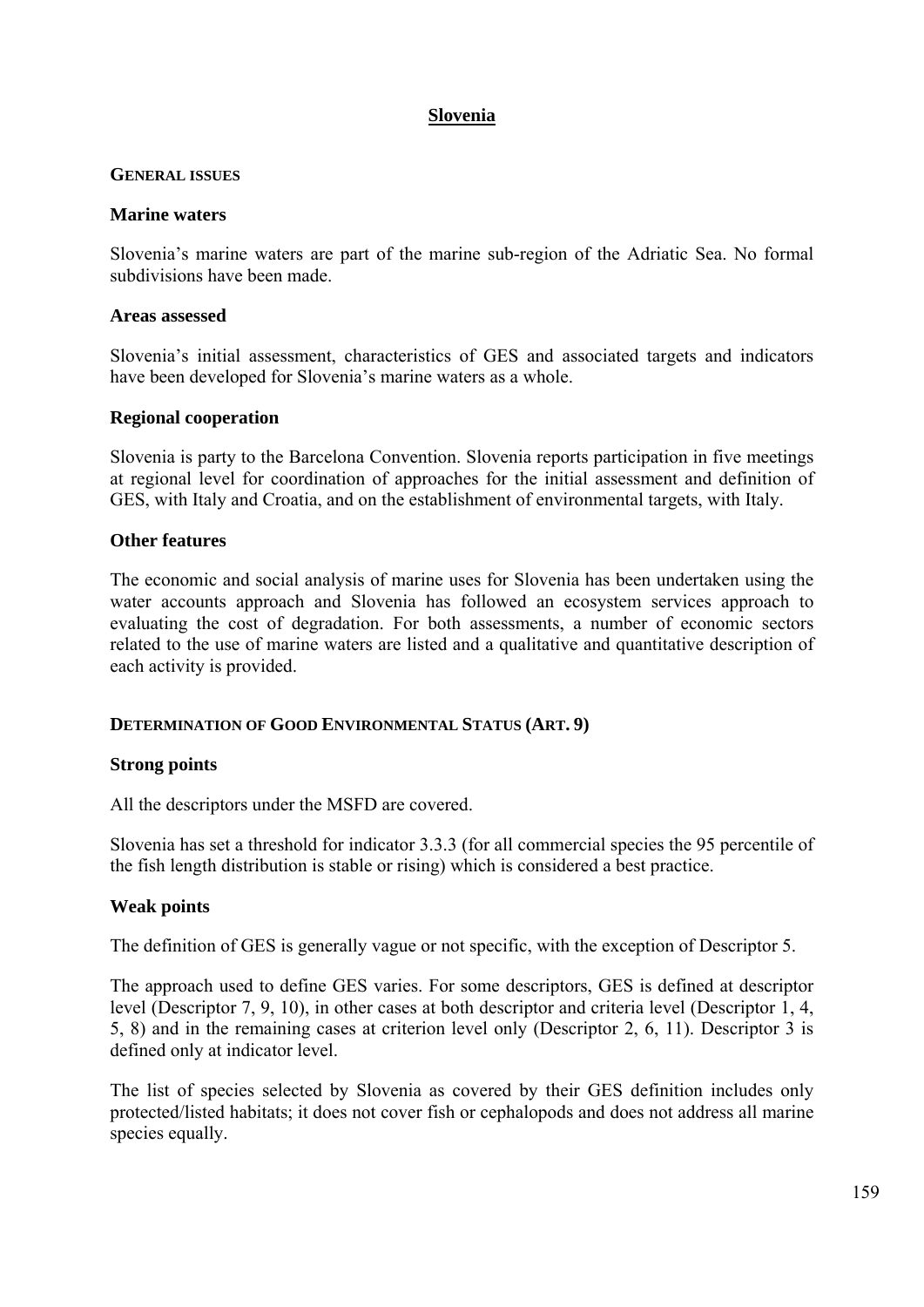# **Overall score**

Seven GES definitions are considered as partially adequate (Descriptor 1, 3, 5, 8, 9, 10, 11) since it is consistent with the Commission Decision but either are qualitative or partially defined or lack thresholds or reference values.

For the remaining descriptors (Descriptor 2, 4, 6, 7), the determination of GES is assessed as inadequate, since it does not meet the minimum requirements and is lacking a measurable baseline or reference points to assess progress towards GES.

# **INITIAL ASSESSMENT (ART. 8)**

# **Strong points**

The initial assessment is mainly descriptive but there is a fair attempt to quantify many elements (with the exception of Descriptor 8) and to make a judgement on the status of the marine environment in relation to GES (i.e. Descriptor 1, 2, 4, 5, 9).

Slovenia has performed additional studies for the initial assessment on non-indigenous species (Descriptor 2). It has also reported on microbial pathogens (Descriptor 9) and the assessment is considered adequate.

# **Weak points**

Judgements on the current status in relation to GES are not consistently made.

# **Overall score**

Three initial assessments for the pressure/impact are considered as adequate (Descriptor 5, 10, 11) thanks to a good qualitative judgment made in relation to GES on trends, the provision of thresholds and baselines, identification of main causes of pressure and addressing the impacts and provision of substantial information on knowledge and data gaps and plans to address them. For Descriptors 10 and 11, the current state of knowledge is taken into consideration for the overall score.

Six initial assessments for the pressure/impact are considered as partially adequate (Descriptor 1, 2, 3, 4, 6, 9) since the information provided is limited and mainly qualitative and there is a lack of judgement in relation to GES as well as a limited assessment of impacts.

Only the initial assessments for Descriptors 7 and 8 are considered as inadequate, mainly due to limited and no quantifiable information and the lack of judgement of status in relation to GES.

# **ENVIRONMENTAL TARGETS (ART. 10)**

# **Strong points**

Slovenia has set environmental targets for all descriptors. For some descriptors, the targets are divided into "environmental objectives" (focused on the reduction of pressures or impacts)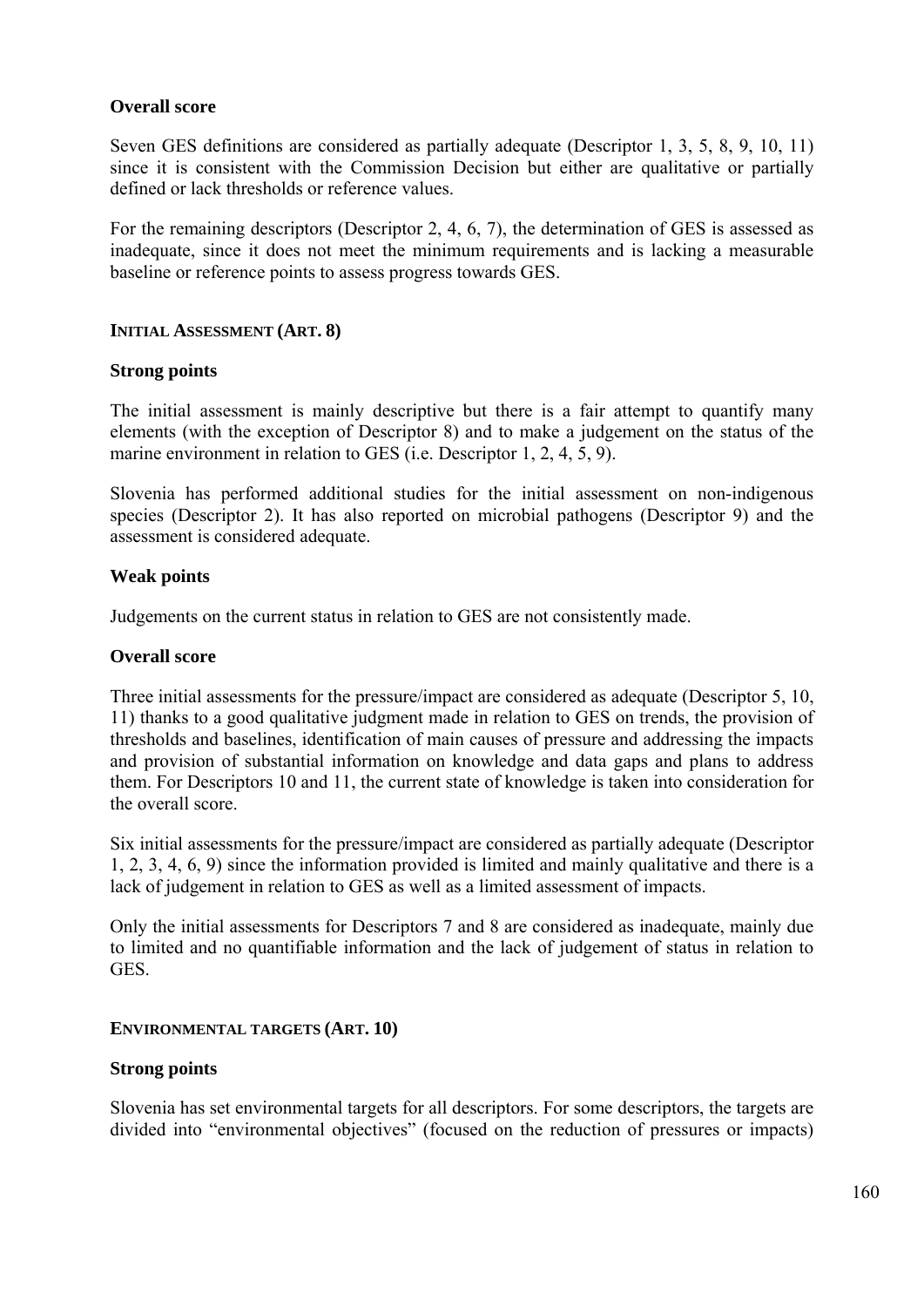and "operational objectives" (e.g. focused on the development of indicators or the gathering of information).

Slovenia has included an environmental target addressing recreational fisheries.

# **Weak points**

Many of the environmental targets are interim ones, with various elements still to be developed e.g. method for assessment, baseline and proportion of areas affected.

For Descriptors 3, 6, 7 and 9, some targets (in terms of proportion or year) are not defined but rather Slovenia has introduced values 'x' to be completed later.

There is also a lack of thresholds/reference conditions for environmental targets and a significant number of them are only interim targets.

Some environmental targets (Descriptor 2, 3, 7, 11) are defined in a vague and general way, sometimes phrased as a GES definition.

Impacts from pressure are not sufficiently reported on.

# **Overall score**

Only the target related to Descriptor 5 is considered adequate, as it is specific, measurable, achievable and realistic, impact-related, ambitious and consistent.

Targets related to Descriptors 1, 2, 8, 9 and 10 are partially adequate as they are insufficiently specific to be SMART, baselines are vaguely defined or there are no thresholds.

The targets of all the remaining descriptors (Descriptor 3, 4, 6, 7, 11) are considered as inadequate, mainly because they are not operational, not measurable, non-committal and lack threshold values and baselines.

# **CONSISTENCY**

The approach followed by Slovenia in the assessment of pressures and impacts and the definition of GES and the setting of environmental targets is in most cases not fully consistent.

# **IDENTIFIED GAPS AND PLANS TO ADDRESS THEM**

There is a systematic identification of knowledge and data gaps combined with several surveillance environmental targets to address these (i.e. Descriptor 5, 8).

The plans to address these gaps are usually quite vague and without details of timescales or responsibilities.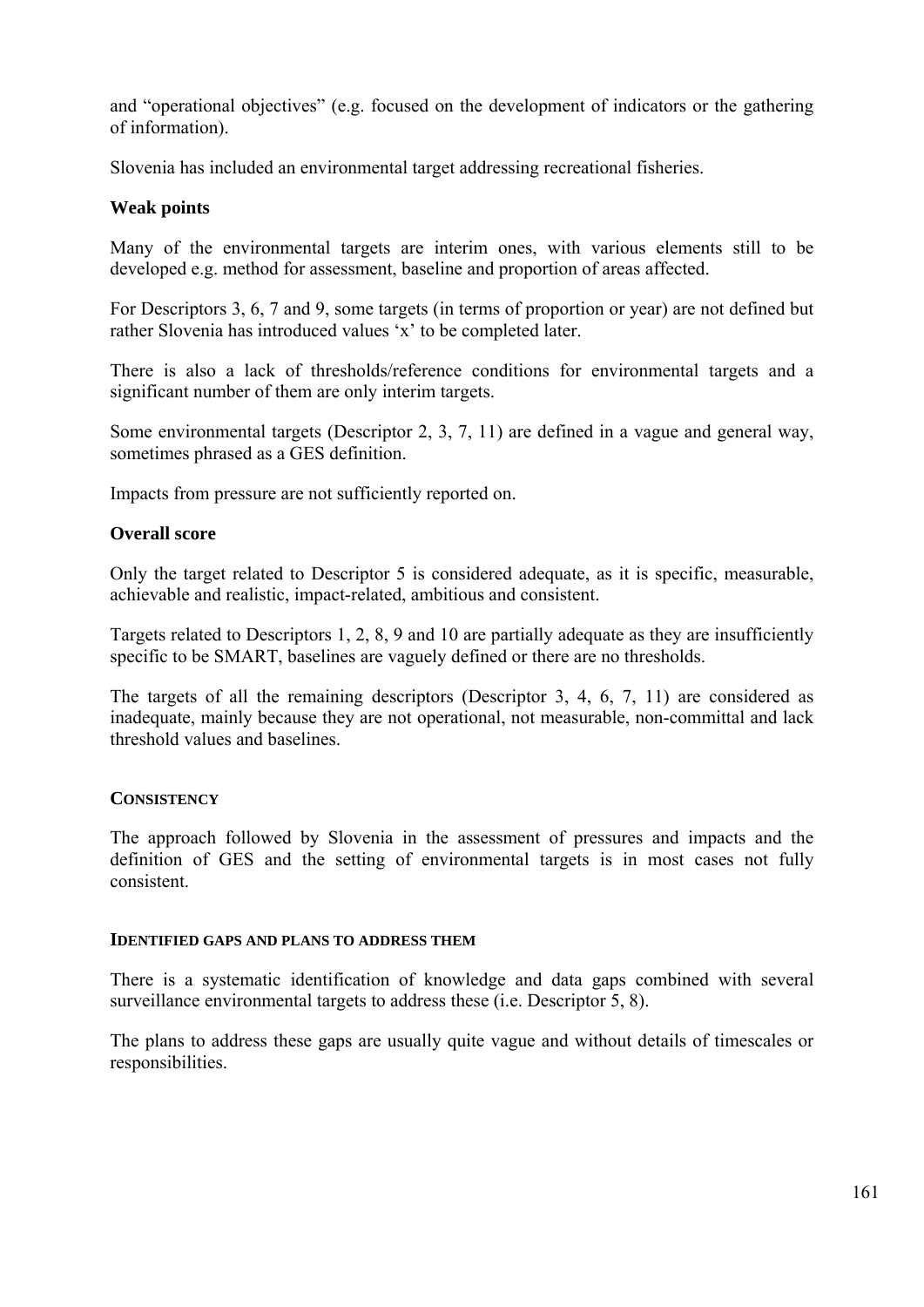#### **RECOMMENDATIONS**

Slovenia should:

- a. Strengthen the GES definition of the biodiversity descriptors which goes beyond what is in existing legislation;
- b. Improve GES definitions including through regional cooperation using the work of the Regional Seas Convention as much as possible focusing on quantitative aspects and baselines, with the aim to make GES measurable, focusing especially on those descriptors assessed as inadequate or partially adequate;
- c. Address knowledge gaps identified in the initial assessment, i.a. through the monitoring programme under the MSFD and research programmes, focusing on those descriptors considered as inadequate or partially adequate;
- d. Further develop its approaches to assessing (quantifying) impacts from the main pressures to lead to improved and more conclusive assessment results for 2018;
- e. Ensure that the targets cover all relevant pressures, are SMART and sufficiently ambitious in order to achieve the requirements and timelines of the MSFD;
- f. Improve the consistency between the criteria used in GES, the assessment of the impact and the proposed targets.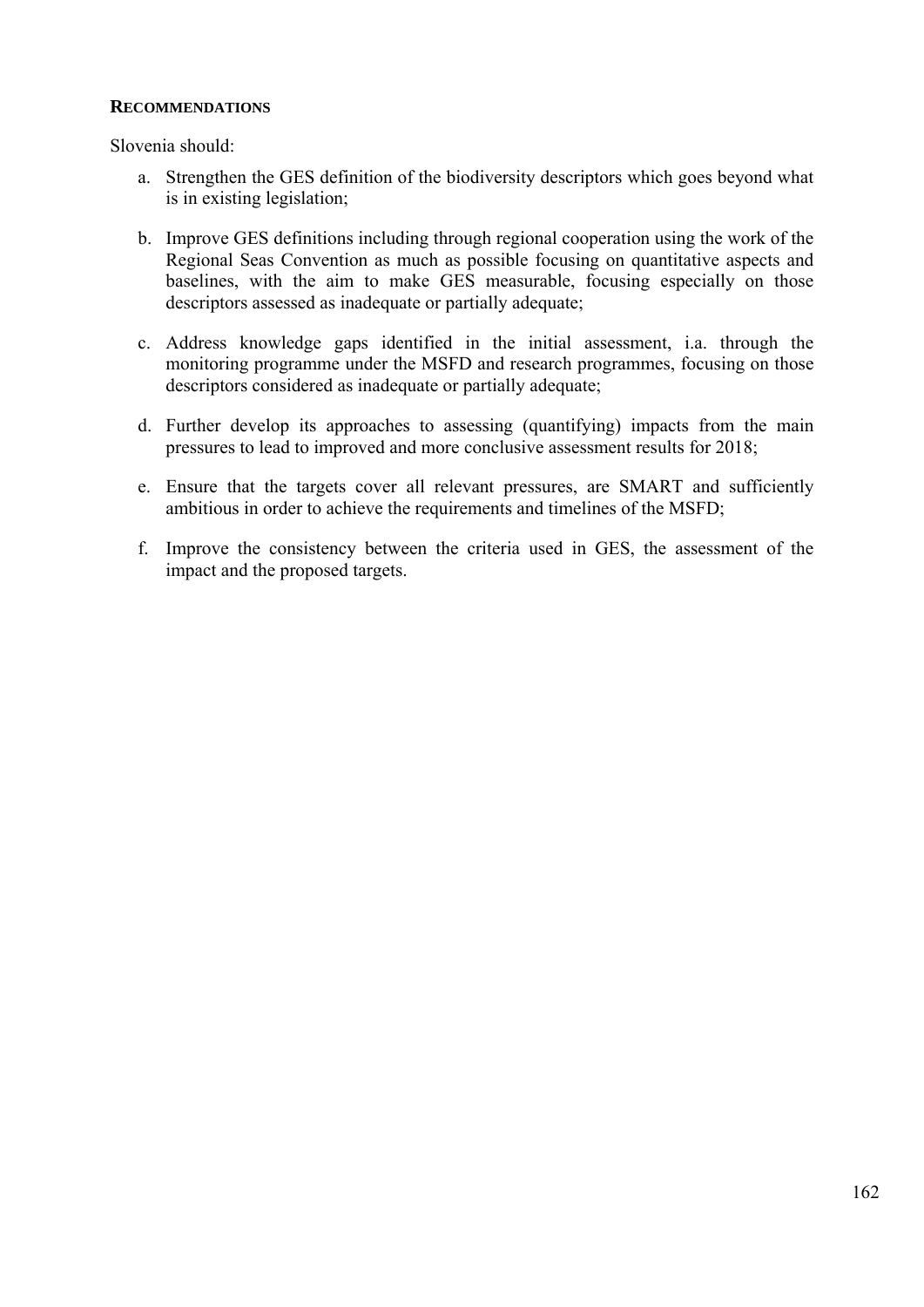# **Spain**

# **GENERAL ISSUES**

# **Marine waters**

Spain's marine waters are part of two regions: the Mediterranean and the North-East Atlantic, covering two sub-regions: the Bay of Biscay and the Iberian coast and Macaronesia in which the Canaries are located.

# **Areas assessed**

Within these regions and sub-regions, Spain has determined the following five sub-divisions for the purposes of the implementation of the MSFD:

- The North Atlantic subdivision
- The South Atlantic subdivision
- Estrecho and Alborán subdivision (Mediterranean South part)
- The Levantino-Balear subdivision (Mediterranean North part)
- The Macaronesia (Canary) subdivision

For several descriptors, Spain has defined specific aggregation rules that are described in the relevant sections.

Some differences within GES definitions have been identified across sub-divisions, however, the reasons for these differences are not always clear.

# **Regional cooperation**

Spain is party to OSPAR and the Barcelona Convention. Activities, structures and efforts for regional coordination, within both regional conventions are extensively described. The general document for the marine strategy also presents general and particular targets set by the relevant conventions. It also refers to ACCOBAMS and the London Convention.

# **Other features**

In addition to targets for each of the descriptors, Spain has set generic targets which apply to all descriptors at a time in each of the sub-divisions. These relate to monitoring systems, public participation and access to information as well as the need to coordinate across competent authorities and stakeholders. Although very general, they set some basic principles which complement the more specific targets established by descriptor.

Spain has followed a water account approach for its economic and social assessment. The methodology has been comprehensively described and the analysis done for each of the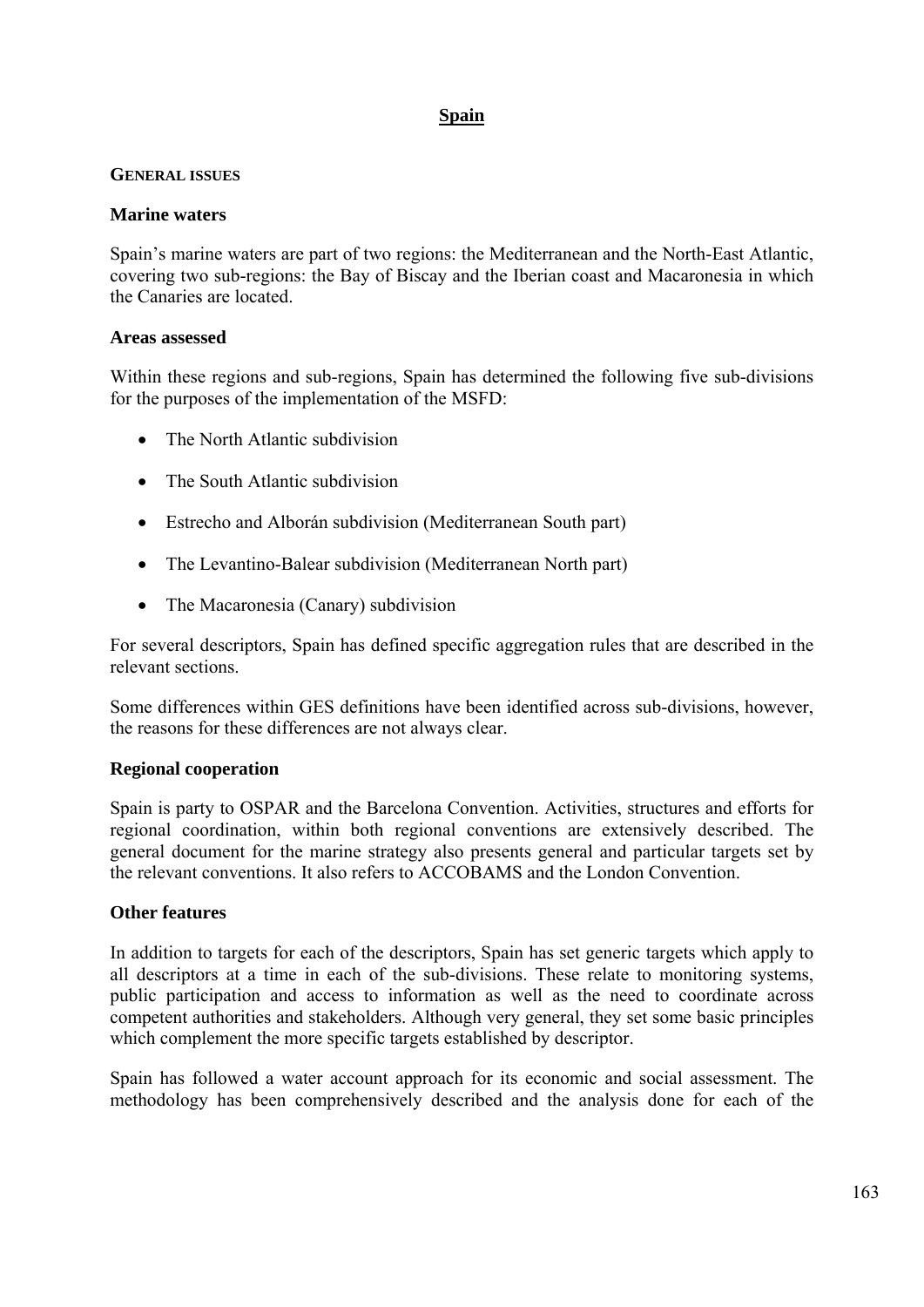marine sub-divisions. The cost of degradation has been estimated following a cost-based approach.

# **DETERMINATION OF GOOD ENVIRONMENTAL STATUS (ART. 9)**

# **Strong points**

Spain addresses GES for all descriptors at the criteria level and sometimes at indicator level. GES has been further specified for the subdivisions. The definition of GES is often very detailed, expressed in a quantifiable manner and thoroughly described in accompanying text.

Spain applied methods for the North East Atlantic in the Mediterranean when these methods not available there.

Aggregation rules are defined for a number of GES descriptors (Descriptor 5, 8, 9).

# **Weak points**

The manner of how to aggregate GES for the many different species, habitats and ecosystems is not defined.

The level of fishing mortality which is set as GES for Descriptor 3 is set below the required  $F_{MSY}$ . Descriptor 4 misses thresholds and baselines and a specification of the main trophic groups to be considered.

The description of GES for Descriptors 10 and 11 is very generic and qualitative and lacks specification.

# **Overall score**

Descriptors 1 and 9 are assessed as adequate (for both Atlantic and Mediterranean Sea).

Descriptors 2, 5, 6, 7 and 8 are assessed as partially adequate as no limit to new introduction concentrations (Descriptor 2), threshold values and baselines are not provided (Descriptor 5), the condition of the sea-floor habitats misses specification on ecosystem elements (Descriptor 6), as the scale of change is not defined (Descriptor 7) and the applied methodology has not yet agreed reference values (Descriptor 8).

Descriptors 3, 4, 10 and 11 are assessed as inadequate as they are below the minimum requirement (Descriptor 3) or lack specification (Descriptor 4, 10, 11).

# **INITIAL ASSESSMENT (ART. 8)**

# **Strong points**

Extensive information is provided, which is often also quantitative and specific on the status of the marine environment. Justification is given on gaps in knowledge and information and how to address these gaps.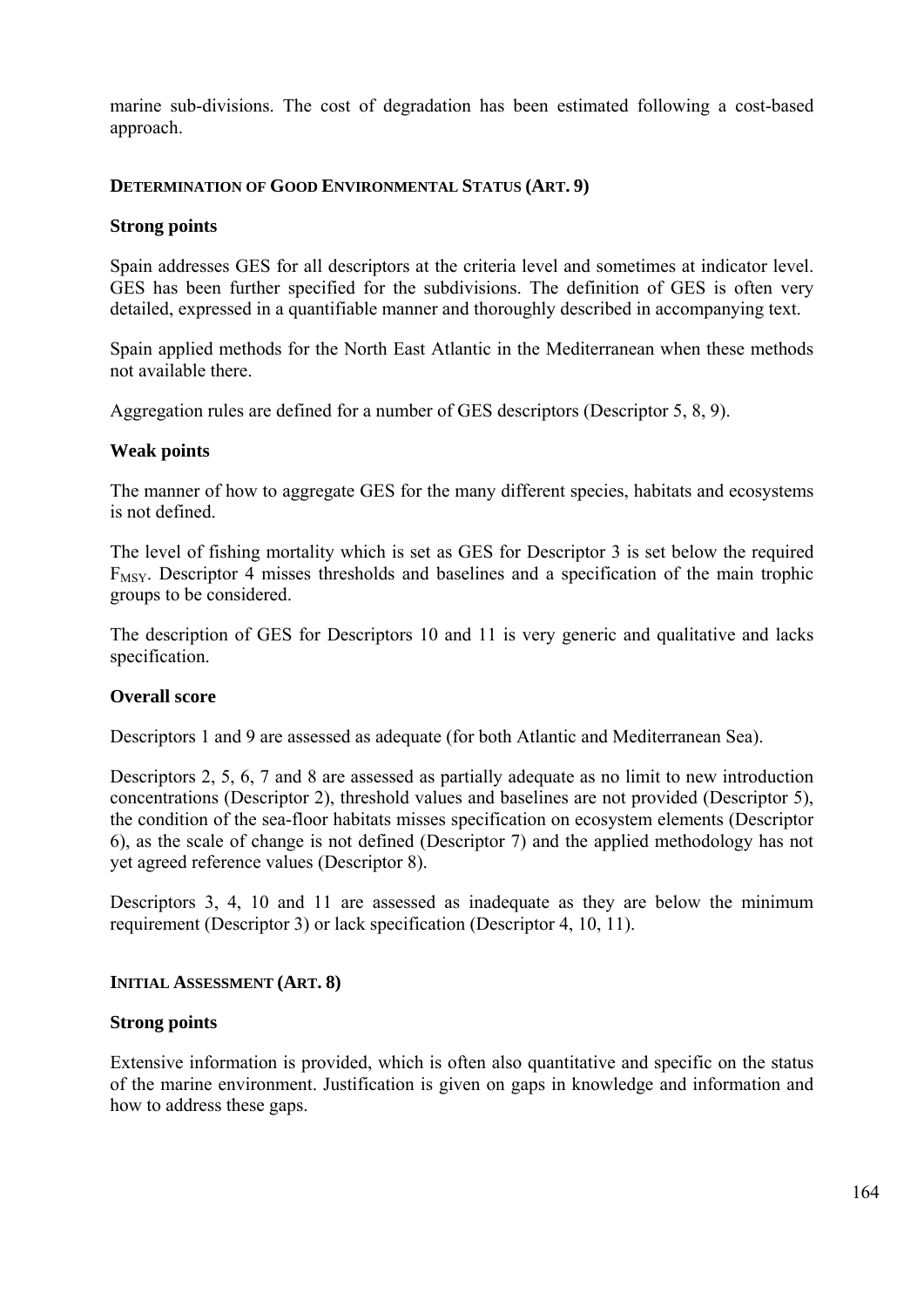All relevant pressures have been identified and reported on, including microbial pathogens.

For several descriptors (e.g. Descriptor 3, 5, 8, 9), Spain has made an assessment of the current status of their marine waters using the characteristics defined for their GES which shows that GES for Descriptor 3 and in coastal areas for Descriptors 5 and 8 is not met everywhere.

The assessment of features is comprehensive and covers all major habitat zones (although water column habitats receive only limited attention).

# **Weak points**

Spain reported by means of many extensive reports which misses a comprehensive structure and lacks summaries and clarity on conclusions.

Impacts of pressures are not systematical reported on.

# **Overall score**

The initial assessment is assessed as being adequate for all descriptors, except for Descriptor 2 which is assessed partially adequate due to missing information on impacts and trends, Descriptor 7 because the description of habitats potentially affected by changes is not complete and no trend is provided, and Descriptor 5 (in the Mediterranean Sea) due to limited information in terms of nutrient and organic loads to the sea and not all impacts are adequately covered.

# **ENVIRONMENTAL TARGETS (ART. 10)**

# **Strong points**

Spain provides a wide range of targets, addressing the pressures, the state or the impacts. It has defined a large set of biodiversity targets which can be applied to several descriptors. They are detailed and specific.

The targets for Descriptor 7 are extensive: there are six environmental targets with associated indicators.

The environmental targets and associated indicators have a robust legal status.

# **Weak points**

In contrast to their comprehensiveness, most environmental targets are not quantified, miss thresholds or are not measurable.

# **Overall score**

Descriptor 7 is assessed as adequate. Descriptor 11 as inadequate as it is more an expression of GES and not specific enough. All other descriptors have been assessed partially adequate with regard to the environmental targets since they are described (extensively) qualitative and not quantified or miss thresholds.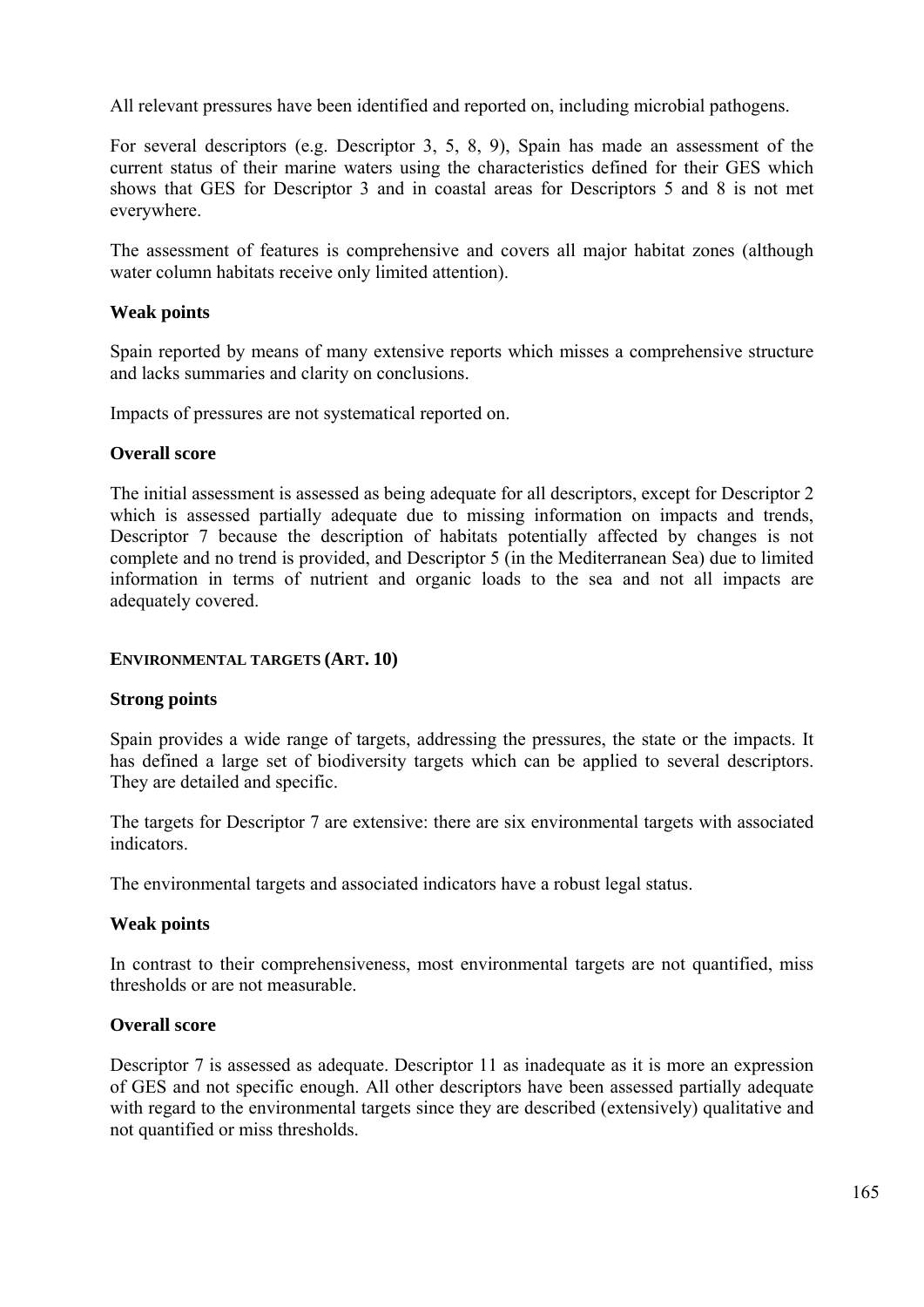# **CONSISTENCY**

Overall, the approach to set GES and targets and to undertaking the initial assessment is consistent across descriptors and sub-divisions. For Descriptors 3, 5, 8 and 9 Spain has made an assessment of the current status of their marine waters using the characteristics defined for their GES although for Descriptor 5 not all sources or pressures are covered.

#### **IDENTIFIED GAPS AND PLANS TO ADDRESS THEM**

Spain discusses data and knowledge gaps in a very comprehensive manner, for each descriptor. Many environmental targets include targets aimed at addressing data and knowledge gaps through research and monitoring.

# **RECOMMENDATIONS**

Spain should:

- a. Improve GES definitions including through regional cooperation using the work of the Regional Seas Convention as much as possible focusing on quantitative aspects and baselines, with the aim to make GES measurable, focusing especially on those descriptors assessed as inadequate or partially adequate;
- b. Ensure that the targets cover all relevant pressures, are SMART and sufficiently ambitious in order to achieve the requirements and timelines of the MSFD.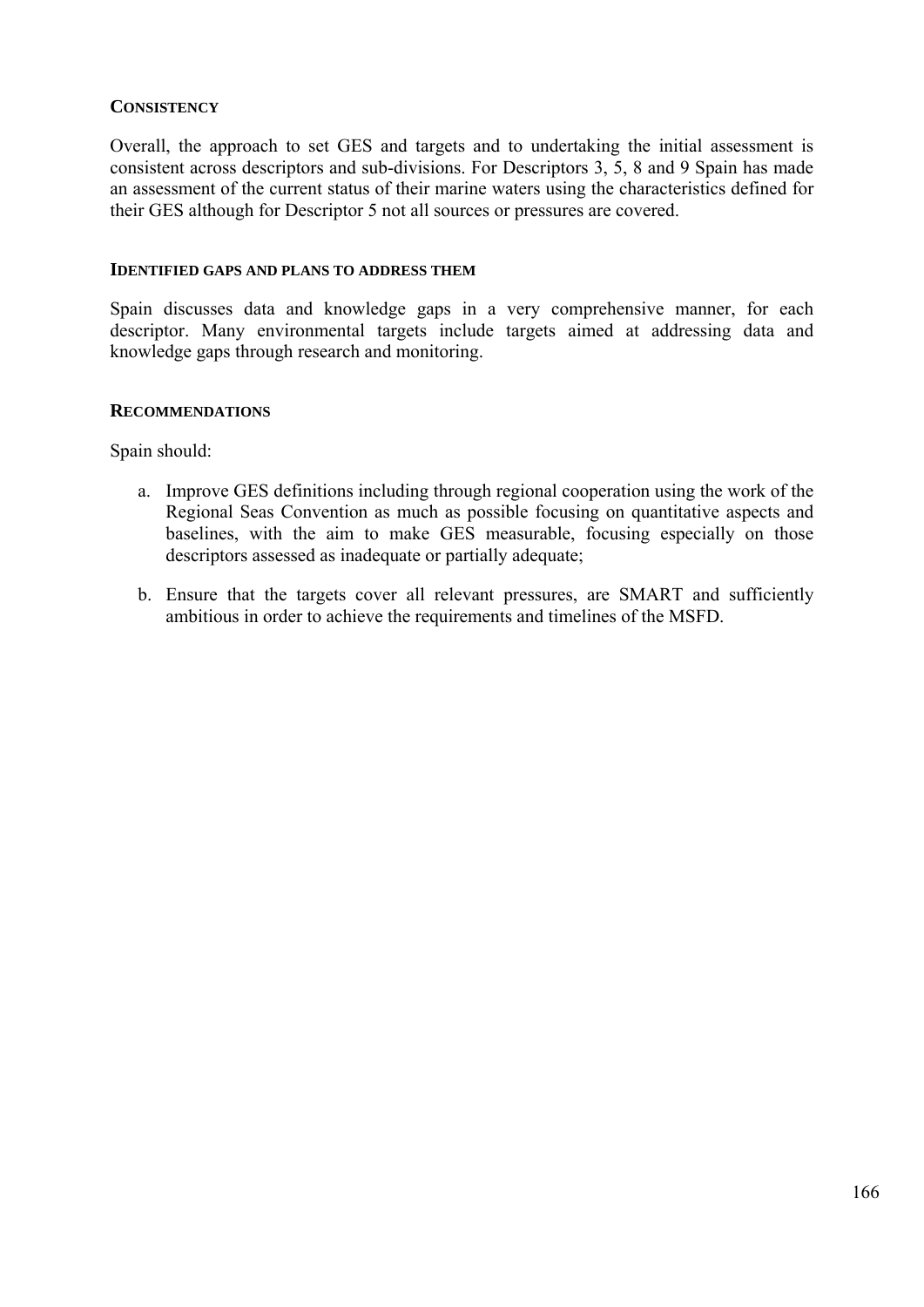# **Sweden**

# **GENERAL ISSUES**

# **Marine waters**

Sweden's marine waters are part of the North East Atlantic Ocean and the Baltic Sea regions. Sweden has made no formal subdivision of the marine areas.

# **Areas assessed**

It has defined some assessment areas in its legislation, two in the North Sea and nine in the Baltic. One additional assessment area (Oresund) seems to be part of the two regions.

# **Regional cooperation**

Sweden is part of both HELCOM and OSPAR Regional Sea Conventions and also held bilateral meetings with Denmark, Norway, Finland and Estonia in order to develop its MSFD reporting under articles 8, 9 and 10.

# **Other features**

Sweden has given a robust legal status to its GES definitions, environmental targets and indicators by incorporating them in legislation. This can be singled out as a good practice.

The economic and social analysis of marine uses carried out by Sweden uses a combination of the ecosystem services approach and the water accounts approach.

After an analysis of the link between driving forces and ecosystem services, three ecosystem services have been selected for an in-depth analysis: biodiversity, reduced eutrophication and aesthetic values. The analysis is mainly qualitative but socio-economic indicators identified in the North Sea and Baltic Sea regions (employment, sales, completed treatment value, wages, and in some cases social indicators) have also been analysed as a complement to the ecosystem approach. Economic data from 2009 has been provided for all reported activities (2010 for tourism and recreation). The marine part of the tourism sector was determined using GIS analysis.

For the analysis of the cost of degradation, the ecosystem services approach is also used. In addition, Sweden has analysed two future scenarios (2020 and 2050) and compared the impacted results with reference conditions.

# **DETERMINATION OF GOOD ENVIRONMENTAL STATUS (ART. 9)**

# **Strong points**

Overall, Sweden's GES definitions are set in comprehensive manner, covering all descriptors, and also at the level of criteria. They take into account existing EU law and other standards from the relevant Regional Sea Conventions.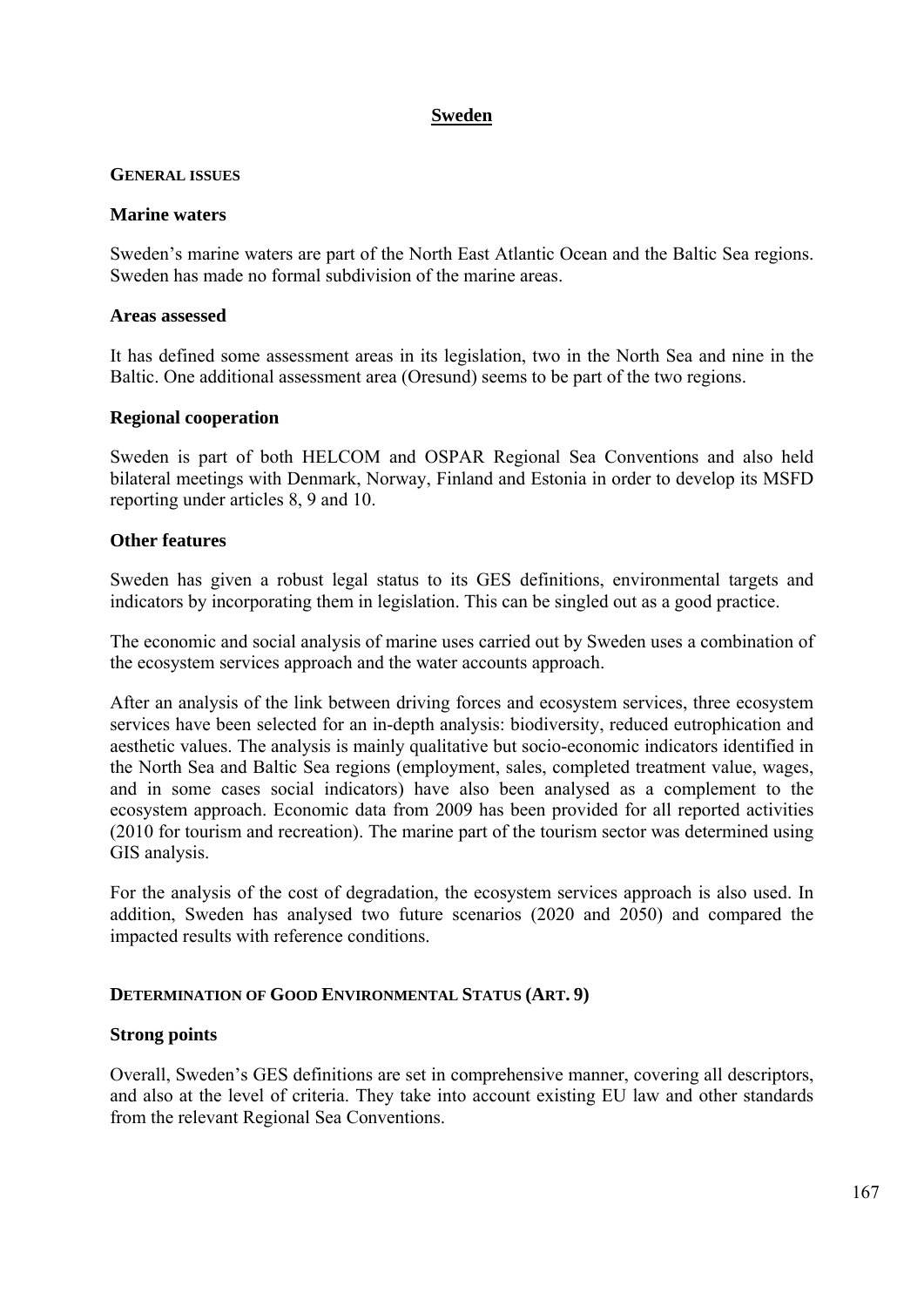For Descriptor 2, Genetically Modified Organisms are included in the non-indigenous species GES definition.

# **Weak points**

However, all too often, the GES set remains difficult to measure, as indicators are not yet operational, or definitions remain too vague. For the biodiversity-related descriptors, for instance, the GES definition is too unspecific, not referring to baselines or thresholds. In addition, Sweden rarely goes beyond existing standards.

# **Overall score**

The GES definition for Descriptor 4 is considered adequate.

The GES definitions for Descriptors 1, 2, 3, 5, 8, 9, 10 and 11 are partially adequate, as they are sometimes incomplete or too imprecisely quantified.

The GES definition for Descriptor 7 is inadequate as no measurable indicators can be derived from this definition and no baseline or thresholds are provided.

# **INITIAL ASSESSMENT (ART. 8)**

# **Strong points**

On the whole, the initial assessment gives a good impression of the main pressures affecting Sweden's marine waters. They have been identified and reported on the information available in OSPAR and HELCOM, making extensive use of this information.

# **Weak points**

Some descriptors however are more poorly covered; this in particular the case for Descriptor 7 (hydrographical changes) where the initial assessment does not reflect sufficiently the information available in OSPAR and HELCOM on the topic. Overall, quantitative assessments are often missing, as well as judgments on status and trends.

# **Overall score**

The initial assessment is considered adequate for Descriptor 3 in the North East Atlantic and Descriptor 5 in the Baltic Sea. Descriptor 7 is deemed inadequate because it does not reflect the existing level of knowledge. Descriptor 11 is not addressed. The other descriptors are partially adequate since the assessment is mainly qualitative and the assessment of impacts is **limited**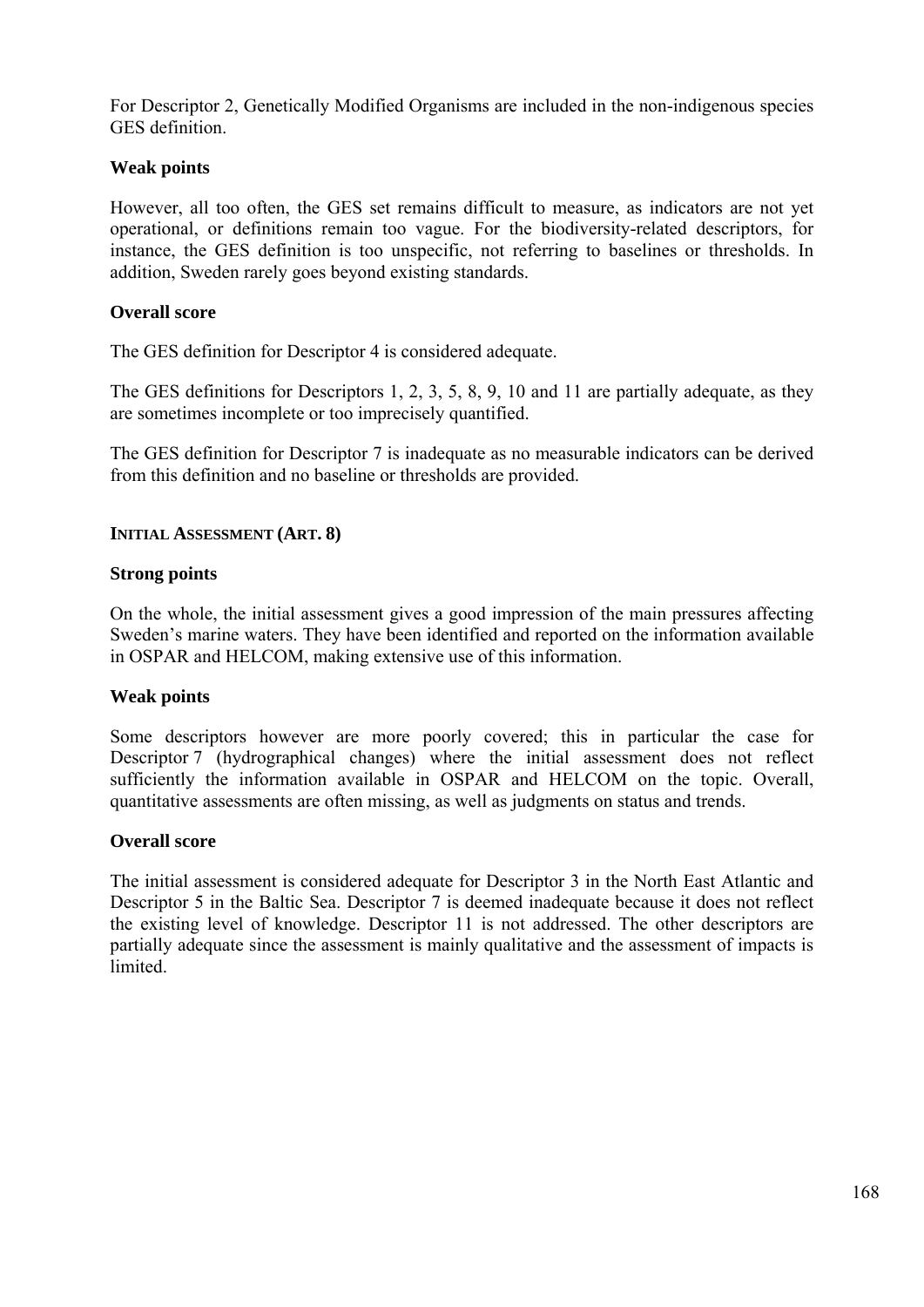# **ENVIRONMENTAL TARGETS (ART. 10)**

# **Strong points**

A strong point of Sweden's targets is that they are defined as Environmental Quality Standards and incorporated into their legislation. There is a strong connection with existing EU laws and regional standards, whether from OSPAR, HELCOM or both.

#### **Weak points**

The lack of applicable threshold values remains, however, an issue for many descriptors, hampering measurability, with many indicators and targets still in need of further development, by 2014 or sometimes even only by 2018. The targets not all address the pressures

#### **Overall score**

The targets for Descriptors 1 and 4 are considered inadequate (they focus on fish and do not address mammals and birds or specific habitats). Descriptor 7 is also inadequate as it does not address all relevant aspects, such as sediment transport. For Descriptor 9 Sweden explains that the targets covering Descriptor 8 are also relevant for Descriptor 9 which is inadequate because of the different substances concerned.

Targets for Descriptor 2, 3, 5, 6, 8 and 10 are assessed as partially adequate, mainly based on their lack of measurability. There are no targets for Descriptor 11.

#### **CONSISTENCY**

A good practice from Sweden is that it makes links for targets between various descriptors, thereby addressing their inter-linkages. Otherwise, GES definitions are overall consistent with targets, though in some instances, they are less consistent with the initial assessment.

#### **IDENTIFIED GAPS AND PLANS TO ADDRESS THEM**

Data and knowledge gaps are identified in a systematic way and described in detail. Specific information gaps have been identified, in particular, in the field of biodiversity, nonindigenous species, commercial fish, sea-floor integrity, hydrographical changes, marine litter and underwater noise.

Sweden has included an analysis of the development needs of a number of indicators for GES (and targets), and plans to address these gaps are referred to, focusing on work in the Regional Sea Conventions and at EU level, as well as on additional monitoring needs.

#### **RECOMMENDATIONS**

Sweden should: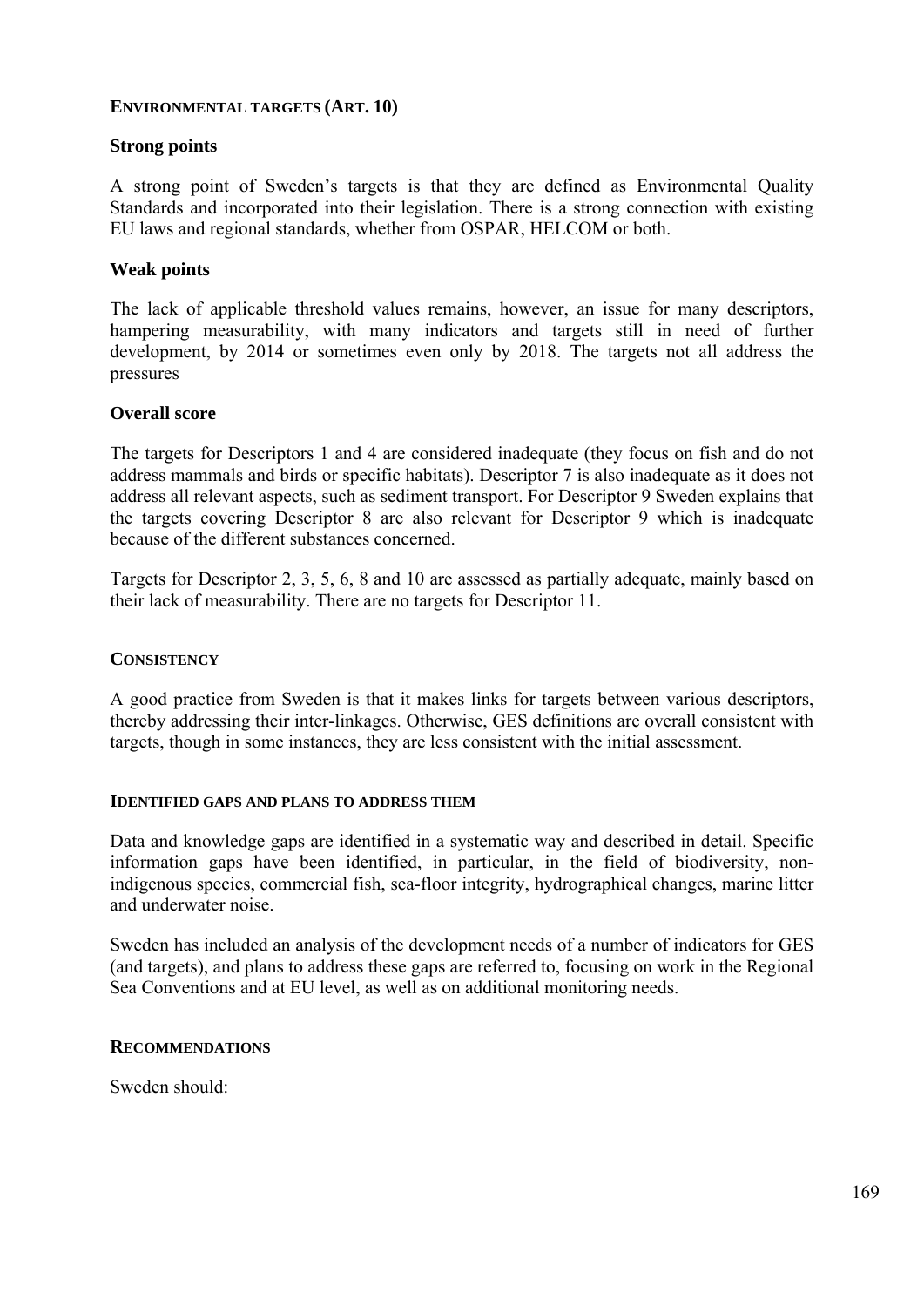- a. Strengthen the GES definition of the biodiversity descriptors which goes beyond what is in existing legislation;
- b. Improve GES definitions including through regional cooperation using the work of the Regional Seas Convention as much as possible focusing on quantitative aspects and baselines, with the aim to make GES measurable, focusing especially on those descriptors assessed as inadequate or partially adequate;
- c. Further develop its approaches to assessing (quantifying) impacts from the main pressures to lead to improved and more conclusive assessment results for 2018.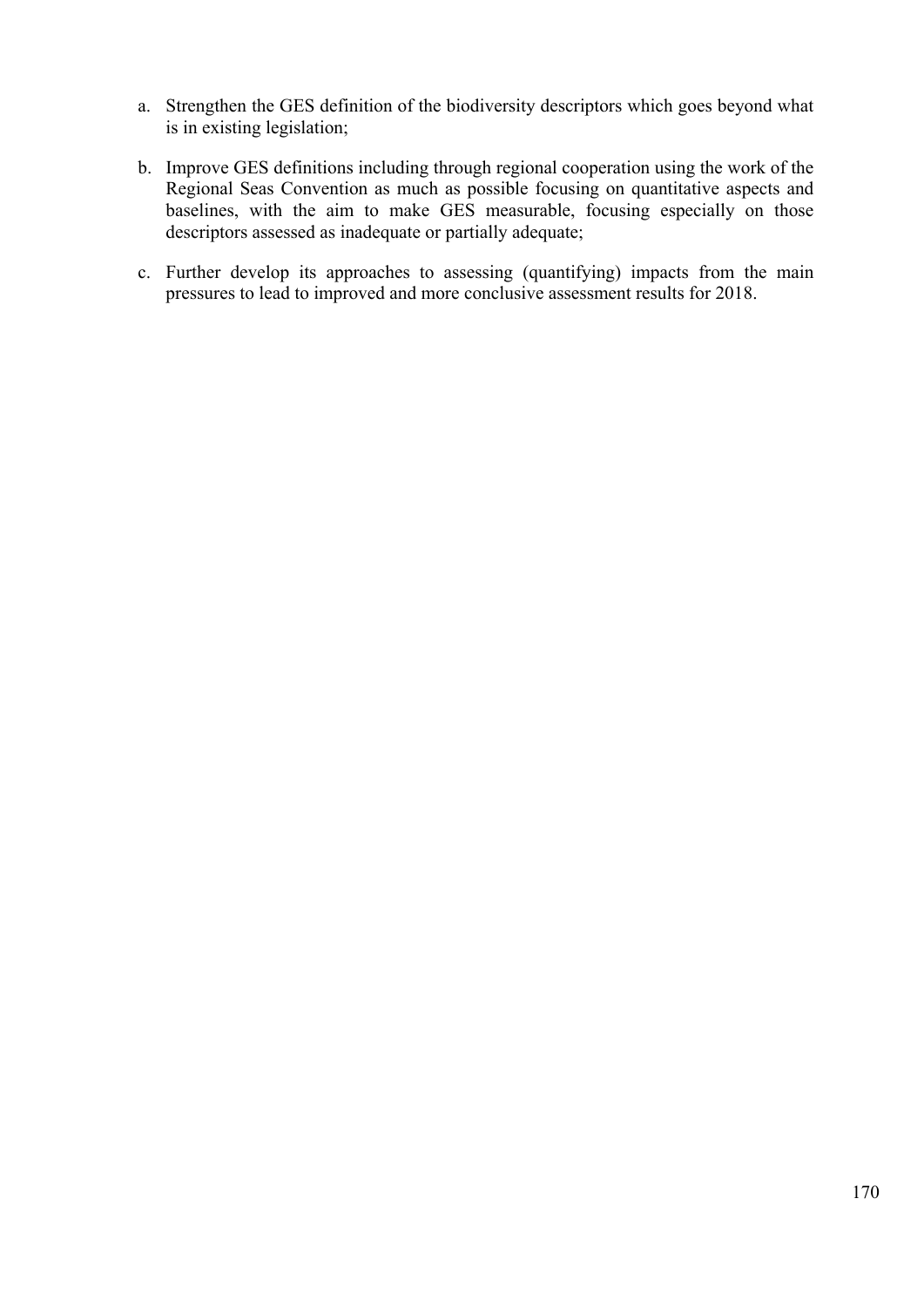# **United Kingdom**

# **GENERAL ISSUES**

# **Marine waters**

The UK's marine waters fall within the North-East Atlantic Ocean region and within the subregions known as the Celtic Seas and the Greater North Sea, and in the Mediterranean Sea region within the Western Mediterranean Sea subregion.

Their marine waters in the NE Atlantic region include coastal waters, as defined under the Water Framework Directive, and a Renewal Energy Zone (REZ). An area of Continental Shelf beyond the REZ (Hatton Rockall area) is also included, whilst other such areas await the outcomes of UNCLOS processes. In the Mediterranean they have defined marine waters out to 3nm of Territorial Seas around Gibraltar.

There are areas of overlap and gaps with Ireland's marine waters at both the coastal boundaries with Ireland and the median line boundary in the Irish Sea and Celtic Sea. The marine waters around Gibraltar are also require further clarification.

#### **Areas assessed**

For the purposes of reporting on MSFD Articles 9 and 10 the UK has defined GES and targets for the UK marine waters as a whole<sup>44</sup>, but reflecting significant biogeographical differences if present. For MSFD Article 8, the UK has used eight biogeographically-defined assessment areas for the North Sea/Celtic Seas subregions.

The UK indicates that the boundaries between the Celtic Seas and Greater North Sea subregions are still under consideration.

# **Regional cooperation**

The UK is party to the OSPAR Convention. Efforts for regional coordination within the regional convention, as well as bilaterally with neighbouring countries, are extensively described.

# **Other features**

The UK has used the ecosystem services approach for their economic and social assessment and to estimate the costs of degradation, with its assessment undertaken at the UK level. It notes that it will develop its data at a scale more suited to MSFD implementation in time for the next (2018) assessment.

<sup>&</sup>lt;u>.</u> <sup>44</sup> Reporting on Gibraltar was received too late (September 2013) to be considered. The rest of this report therefore refers only to the Greater North Sea and Celtic Seas parts of the UK report.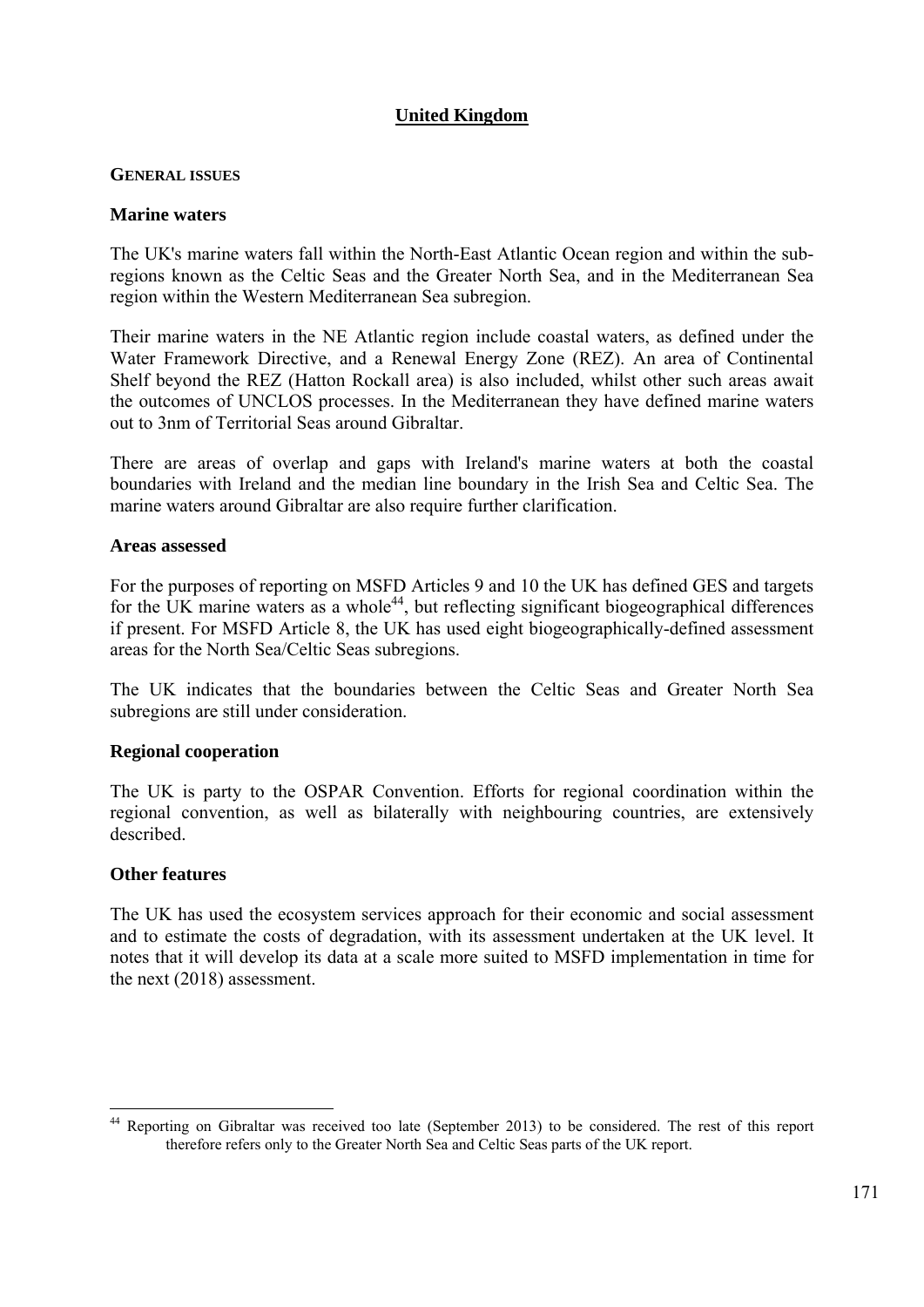# **DETERMINATION OF GOOD ENVIRONMENTAL STATUS (ART. 9)**

# **Strong points**

The UK addresses GES for all descriptors, and often includes some criterion-level details.

They have systematically used existing EU requirements and standards and place a strong emphasis on work and standards from the RSC (OSPAR).

They have incorporated the dynamic nature of the ecosystem into their determination of GES for Descriptor 1, acknowledging that natural and climatic changes over time may necessitate modifications of GES definitions.

For Descriptors 8 and 9, concentrations of contaminants should not increase, even if currently below regulatory maximum levels.

# **Weak points**

GES is defined mainly at the descriptor level, but with some elements of the Decision criteria; it is generally only qualitative and therefore not measurable. However, the UK provides further specifications for GES for Descriptors 1 and 4 by specifically linking its GES definitions to the environmental targets defined under Art. 10.

# **Overall score**

Descriptors 1, 2, 3, 4, 5, 7, 8, 9, 10 and 11 are assessed as partially adequate, as they either do not fully address the Decision criteria or they lack key elements or specificity.

Descriptor 6 is assessed as inadequate, as it does not cover all criteria or define its terms or baseline and is not specific enough to be measurable.

# **INITIAL ASSESSMENT (ART. 8)**

# **Strong points**

The initial assessment is based largely on a recent (2010) comprehensive assessment of UK waters, which has thoroughly assessed most aspects required by MSFD and derived judgements on environmental status (albeit not in relation to the UK's definition of GES).

On the whole, the main pressures and their sources have been identified and reported on.

# **Weak points**

There is a lack of quantification of physical disturbance pressures despite availability of suitable data.

There is limited assessment of impacts from certain pressures (e.g. nutrient enrichment), particularly in a quantitative manner, and few conclusive judgments on current status.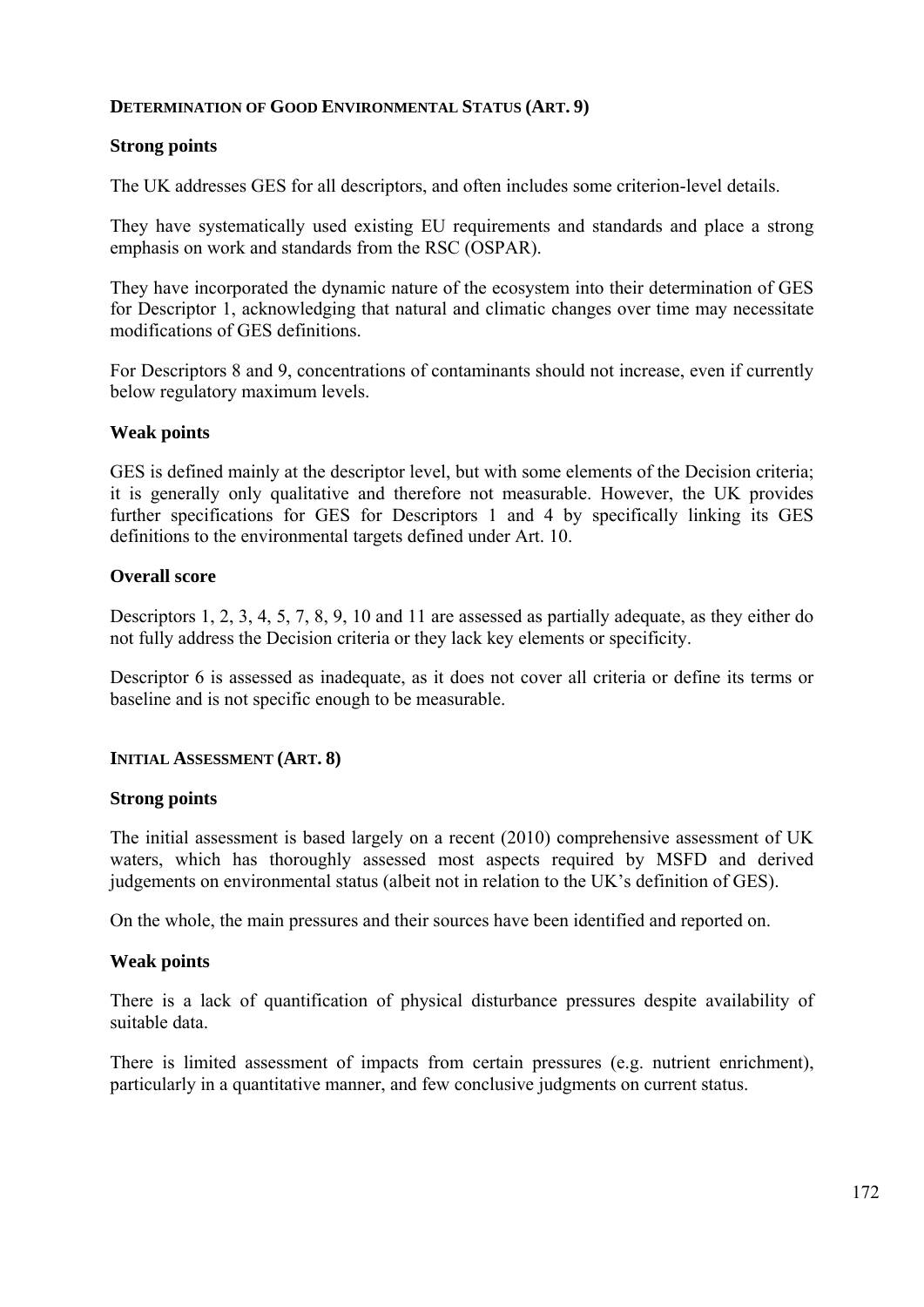# **Overall score**

The initial assessment is assessed as being adequate for Descriptors 1, 2, 4, 8, 10 and 11, with generally good coverage of the main pressures and their sources; assessments of impacts and overall status are however more limited.

For Descriptors 3, 5, 6, 7 and 9, the initial assessment is considered partially adequate, with several key elements missing or poorly assessed (e.g. sea-floor damage, organic matter enrichment, seafood contamination) and limited assessments of impacts.

# **ENVIRONMENTAL TARGETS (ART. 10)**

# **Strong points**

Substantial detail or clear specification is provided for Descriptors 1, 3, 4, 5, 6, 7 and 11.

# **Weak points**

The targets for Descriptors 1, 3 (partially), 4 and 6 are effectively expressions of GES and would better sit under Art. 9. Many provide normative definitions of GES and require more specific quantitative thresholds to be fully measurable.

Environmental targets are often not sufficiently clear or SMART to be measurable.

# **Overall score**

The targets for Descriptor 1, 3, 4, 5, 6, 7 and 11 have been assessed as adequate although targets for Descriptors 1, 3, 4, 6 are, however, mostly state-oriented with limited reference to reductions in specific pressures and impacts.

The targets for Descriptors 8, 9 and 10 have been assessed as partially adequate since they lack some specificity or coverage (e.g. contaminants in water) or are not sufficiently focused on reductions in pressures and impacts (e.g. surveillance targets for litter).

The targets for Descriptors 2 are considered inadequate as they lack specification and are therefore not measurable.

# **CONSISTENCY**

There is a good level of consistency between GES, the initial assessment and the environmental targets for most descriptors.

# **IDENTIFIED GAPS AND PLANS TO ADDRESS THEM**

As a rule, extensive justification/explanation is provided on gaps in data/knowledge and assessment methodology, accompanied most of the time by plans to close these gaps, albeit generally rather vague.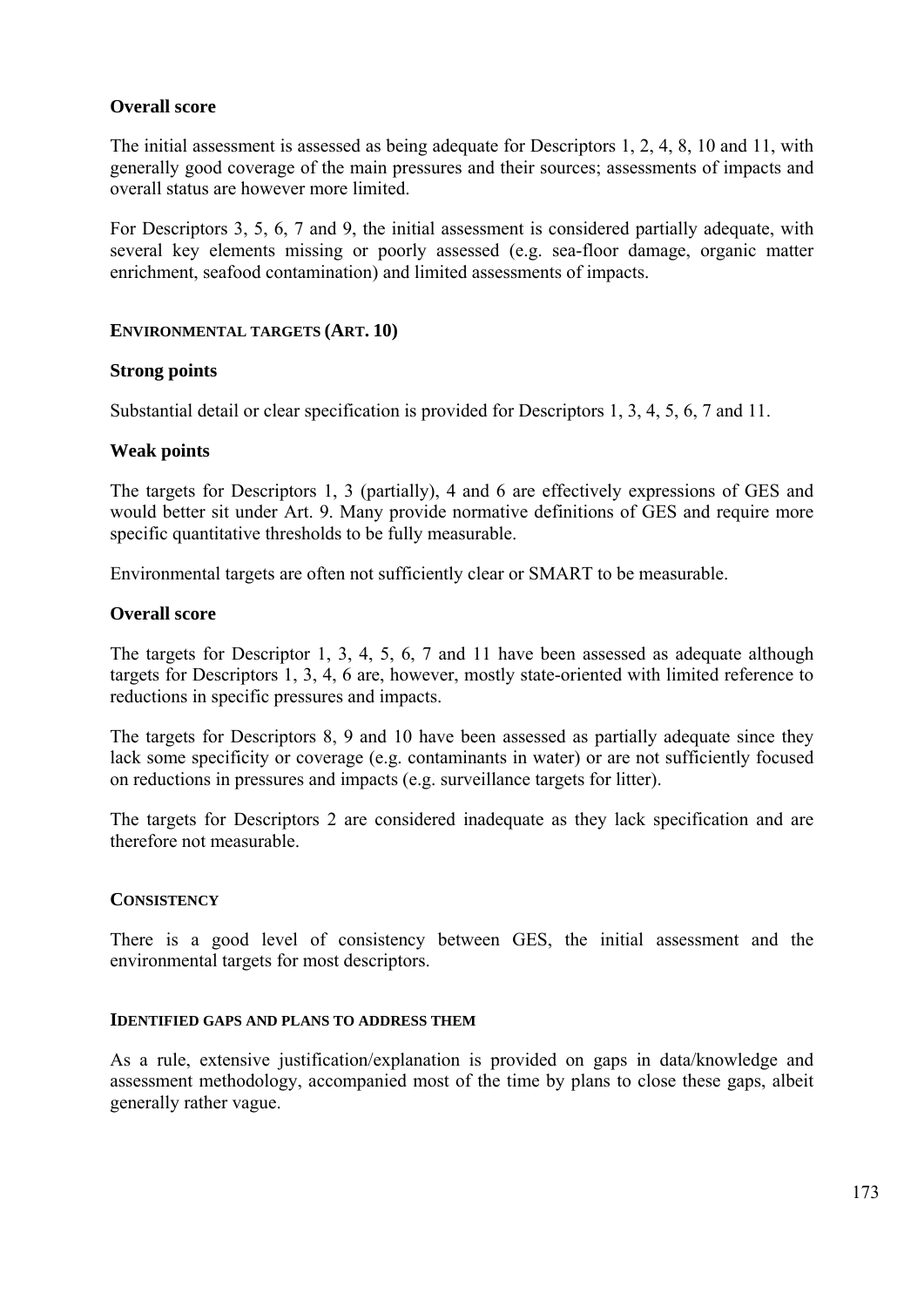# **RECOMMENDATIONS**

The UK should:

- a. Strengthen the GES definition of the biodiversity descriptors which goes beyond what is in existing legislation;
- b. Improve GES definitions including through regional cooperation using the work of the Regional Seas Convention as much as possible focusing on quantitative aspects and baselines, with the aim to make GES measurable, focusing especially on those descriptors assessed as inadequate or partially adequate;
- c. Further develop its approaches to assessing (quantifying) impacts from the main pressures to lead to improved and more conclusive assessment results for 2018.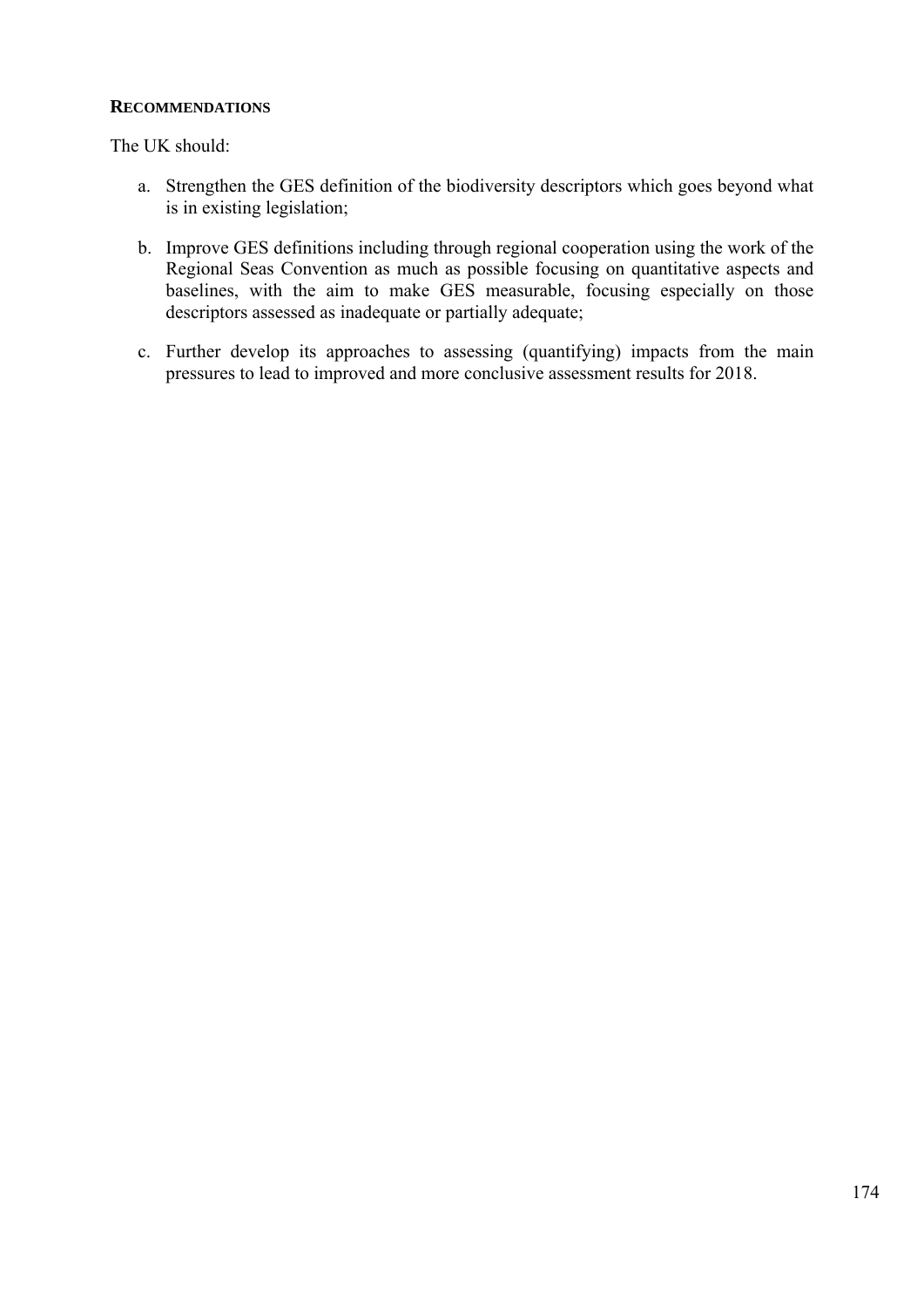#### **APPENDIX 3: SUMMARY FINDINGS FOR EACH MARINE REGION**

The tables presented for each marine region provide a summary of the assessment of coherence, using the following keys:

| <b>Keys</b> | <b>Meaning</b>              |
|-------------|-----------------------------|
|             | High level of coherence     |
|             | Moderate level of coherence |
|             | Low level of coherence      |

#### **Baltic Sea region**

The evaluation for the Baltic region includes the national implementation reports of DE, DK, EE, FI, LT, LV and SE. The implementation report from PL was not available at the time of drafting of this report.

|                | <b>GES</b>               | <b>Initial Assessment</b> | <b>Environmental targets</b> |  |  |
|----------------|--------------------------|---------------------------|------------------------------|--|--|
|                |                          | Pressures: +              | $^{+}$                       |  |  |
|                | $\overline{\phantom{0}}$ | Features: -               |                              |  |  |
| D2             | $\overline{\phantom{a}}$ | $^{++}$                   | $^{+}$                       |  |  |
| D <sub>3</sub> | $+$                      | $^{+}$                    | $^{+}$                       |  |  |
| D <sub>4</sub> |                          | See D1                    | See D1                       |  |  |
| D <sub>5</sub> | $^{++}$                  | $++$                      | $^{+}$                       |  |  |
| D <sub>6</sub> |                          | See D1                    | See D1                       |  |  |
| D7             |                          |                           | $+$                          |  |  |
| D <sub>8</sub> | $+$                      | $^{++}$                   | $^{+}$                       |  |  |
| D <sub>9</sub> | $+$                      | $^{++}$                   | $^{++}$                      |  |  |
| D10            |                          | $+$                       | $+$                          |  |  |
| D11            |                          | $^{+}$                    |                              |  |  |

#### **SUMMARY OF THE COHERENCE ASSESSMENT**

Overall, the level of coherence is mixed with the initial assessment having the highest level of coherence. The setting of GES is only showing a high level of coherence for eutrophication (Descriptor 5). One explanation for this result is that the work on development of common indicators in HELCOM was not fully completed on time. Nevertheless, given the high level of investment in regional coordination through HELCOM and the significant results that HELCOM had produced by 2010-2012, the overall findings are surprisingly low.

# **COVERAGE OF ARTICLES 8, 9 AND 10 FOR EACH OF THE 11 DESCRIPTORS**

Coverage of the eleven descriptors is not uniform with some Member States not having defined GES for some descriptors.

A majority of Member States have made an initial assessment of all the relevant pressures, except two Member States.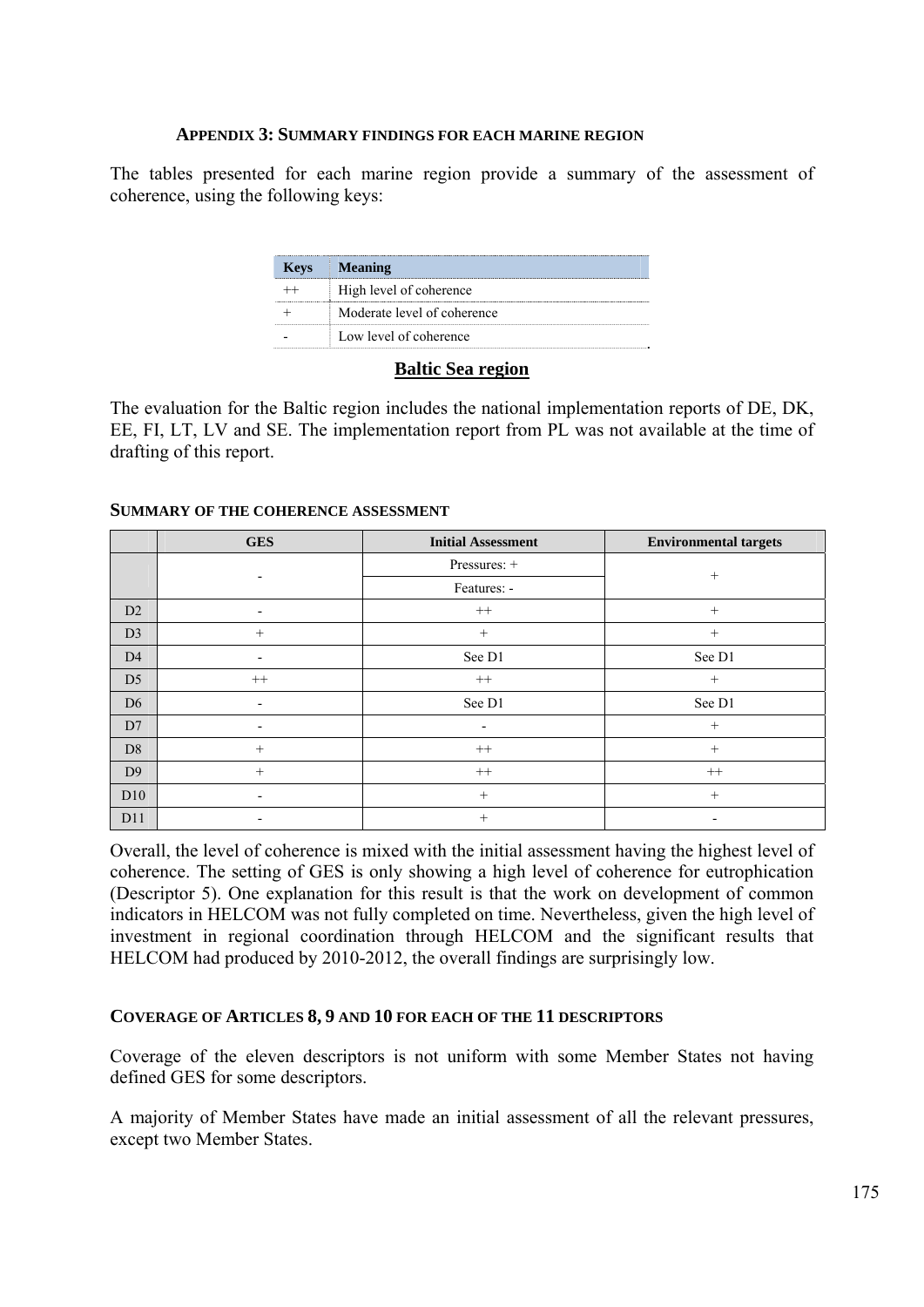Four Member States out of seven did not define environmental targets for a number of descriptors.

Descriptors 7, 10 and 11 are the descriptors for which there are most gaps.

# **JUDGEMENT ON CURRENT STATUS IN RELATION TO GES**

Only two Member States have made systematic judgements on the current status of the marine environment (in relation to all relevant pressures/features), using indicators and criteria which are used both for Article 8 and for Article 9 (GES).

# **USE OF EU REQUIREMENTS AND STANDARDS**

All Member States but one have used EU requirements and standards in their definition of GES for the relevant descriptors (Descriptor 1, 3, 5, 7, 8 and 9) but sometimes in different ways.

# **USE OF THE COMMISSION DECISION CRITERIA AND INDICATORS**

The approach adopted for the definition of GES varies substantially across the Member States of the Baltic Sea region. Three Member States (EE, LT, LV) have defined GES only at indicator level, as a rule, but not systematically covering all indicators of the Commission Decision. One Member State (SE) has defined GES at criteria and indicator level, closely following the structure of the Commission Decision. One Member State (FI) has defined GES at criteria level, as a rule. One Member State (DK) has defined GES only at descriptor level (with some exceptions for the biodiversity descriptors defined at criteria level). Finally, the remaining Member State (DE) has used a mixed approach, whereby it has defined GES at descriptor level for approximately half of the descriptors and at criteria/indicator level for the other half.

Certain criteria or indicators are almost never fully covered, namely indicator 5.1.2 on nutrient ratios, indicators 5.2.3 on the abundance of opportunistic macroalgae and 5.2.4 on species shift in floristic composition as well as criterion 9.1 on levels, number and frequency of contaminants is and indicator 9.1.2 on the frequency of regulatory levels being exceeded.

# **REFERENCE TO THE WORK OF THE REGIONAL SEA CONVENTIONS**

The work of HELCOM is referred to by the Member States of the Baltic Sea region for almost all of the descriptors. However, the use and integration of HELCOM results in the national implementation varies considerably.

A number of HELCOM documents are referred to in different places, including the HELCOM Baltic Sea Action Plan, the HELCOM HOLAS report and the HELCOM  $CORESET/TARGREV$  reports<sup>45</sup>. In addition, specific tools/reports are used by the Member States for the individual descriptors:

1

<sup>&</sup>lt;sup>45</sup> See BSEP 122 and 136 at [http://helc](http://helcom.fi/helcom-at-work/publications)om.fi/helcom-at-work/publications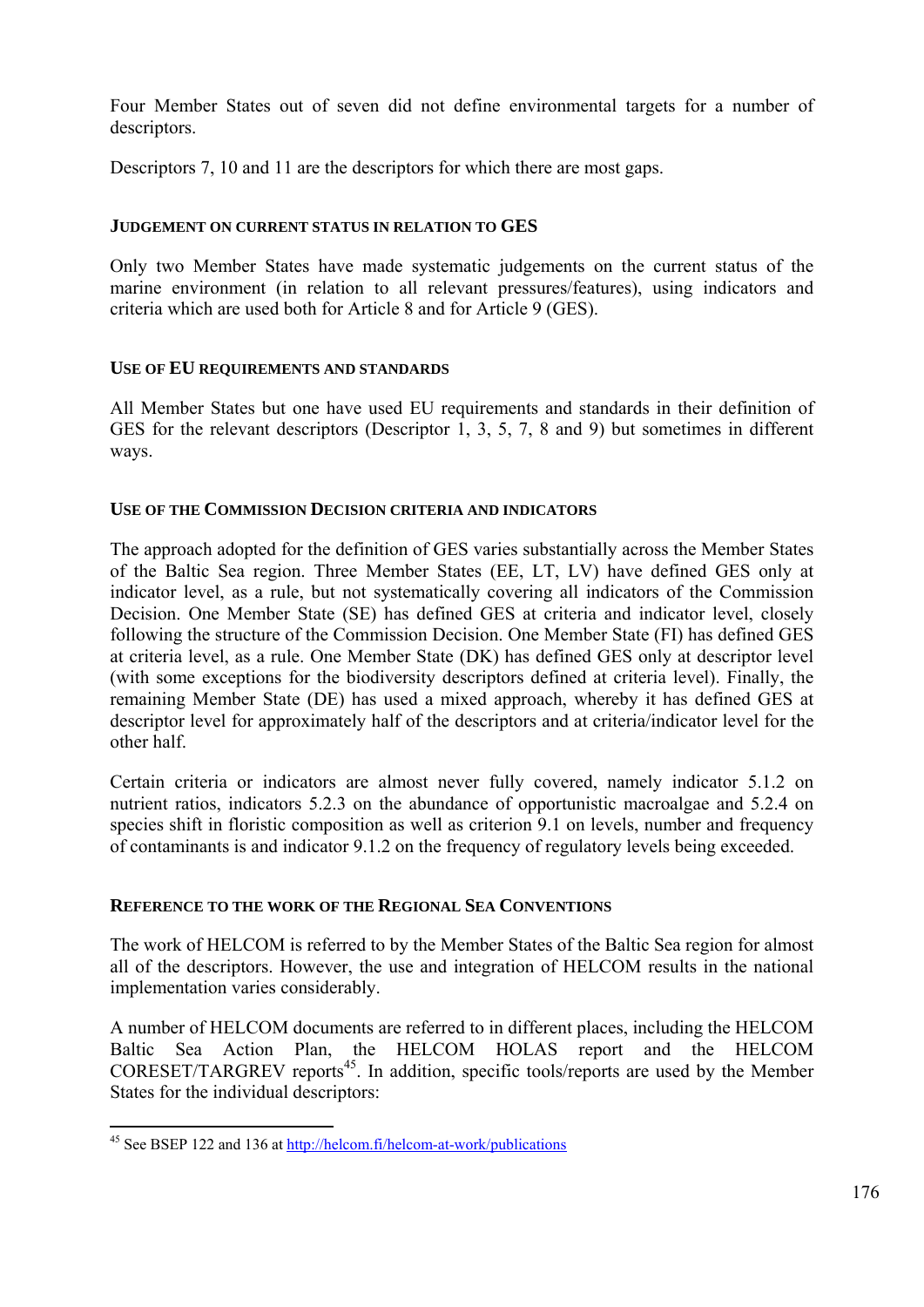- a. Biodiversity: HELCOM list of species and habitats;
- b. NIS: HELCOM bio-pollution index;
- c. Commercial fisheries: HELCOM assessment of the status of the coastal fish community;
- d. Eutrophication: HELCOM HEAT and HELCOM assessments on eutrophication;
- e. Contaminants: HELCOM GES boundaries for priority hazardous substances and HELCOM assessments on hazardous substances;
- f. Marine litter: HELCOM assessment of the marine litter problem.

Other regional sources of information have been used by some Member States, such as the Baltic Sea Alien Species Database for Descriptor 2.

# **LEVEL OF INFORMATION ON DATA/KNOWLEDGE GAPS AND WAYS TO ADDRESS THEM**

Several Member States (DE, DK, LV, SE) have systematically identified data and knowledge gaps, to varying levels of detail. Three of these Member States (DE, DK, SE) have also provided plans to close these gaps, mostly within the context of EU or Regional Sea Convention work. Two Member States (FI, SE) have provided timelines regarding the development of GES and targets and indicators for a number of descriptors where development is needed (in particular the biodiversity descriptor (Descriptor 1) but also NIS (Descriptor 2), commercial fish (Descriptor 3), sea-floor integrity (Descriptor 6), hydrographical change (Descriptor 7), marine litter (Descriptor 10) and noise (Descriptor 11)).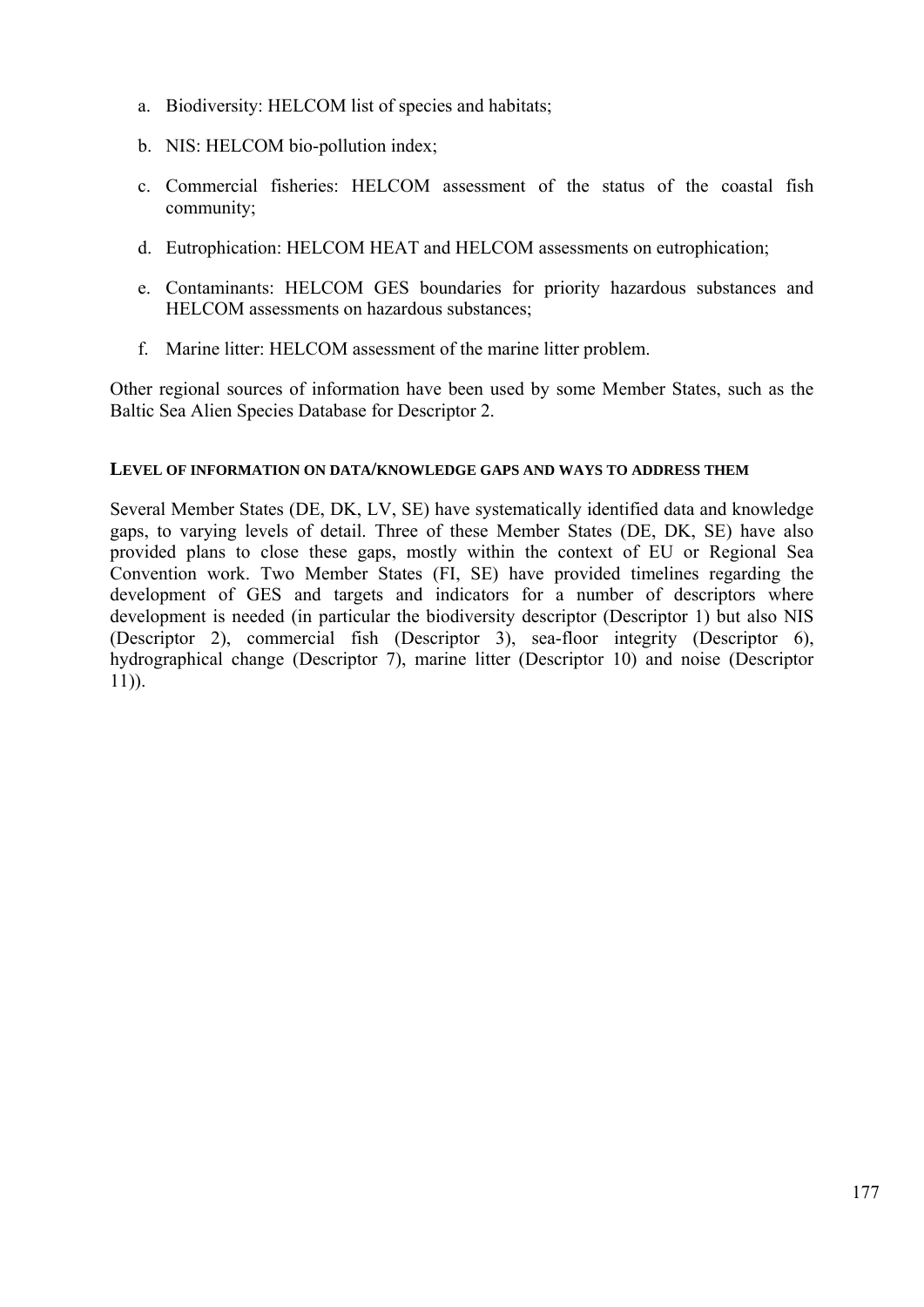# **North East Atlantic Ocean region**

The evaluation for the North East Atlantic Ocean region includes the national implementation reports of BE, DE, DK, ES, FR, IE, NL, PT (except for the Azores), SE and UK (except for Gibraltar).

#### **SUMMARY OF THE COHERENCE ASSESSMENT**

The following table presents a summary of the assessment of coherence at regional and subregional levels:

|                | <b>GES</b> | <b>Initial Assessment</b> | <b>Environmental targets</b> |  |
|----------------|------------|---------------------------|------------------------------|--|
| D <sub>1</sub> |            | Pressures: ++             |                              |  |
|                |            | Features: -               |                              |  |
| D2             |            | $^{++}$                   |                              |  |
| D <sub>3</sub> | $+$        | $^{+}$                    | $\overline{\phantom{a}}$     |  |
| D <sub>4</sub> |            | See D1                    | $\overline{\phantom{a}}$     |  |
| D <sub>5</sub> | $^{++}$    | $^{++}$                   | $^{+}$                       |  |
| D <sub>6</sub> |            | See D1                    | $\overline{\phantom{0}}$     |  |
| D7             | $++$       | $+$                       | $^{++}$                      |  |
| D <sub>8</sub> | $++$       | $^{++}$                   | $^{++}$                      |  |
| D <sub>9</sub> | $++$       | $^{++}$                   | $^{++}$                      |  |
| D10            | $++$       | $^{++}$                   | $+$                          |  |
| D11            |            | $^{++}$                   |                              |  |

At subregional level:

|                 | <b>GES</b>               |                          |                          | <b>Initial Assessment</b> |         |           | <b>Environmental targets</b> |                          |                          |
|-----------------|--------------------------|--------------------------|--------------------------|---------------------------|---------|-----------|------------------------------|--------------------------|--------------------------|
| <b>SR</b>       | <b>NS</b>                | <b>CS</b>                | <b>BB</b>                | <b>NS</b>                 | CS      | <b>BB</b> | NS                           | <b>CS</b>                | <b>BB</b>                |
| D <sub>1</sub>  | $\overline{\phantom{a}}$ | $^{+}$                   | $\overline{\phantom{a}}$ | $P:++$                    | $P:++$  | $P:++$    |                              | -                        | ٠                        |
|                 |                          |                          |                          | $F$ : -                   | $F: +$  | $F: +$    |                              |                          |                          |
| D2              | $\overline{\phantom{a}}$ | $^{+}$                   | $\overline{\phantom{a}}$ | $^{++}$                   | $^{++}$ | $^{++}$   | $\overline{\phantom{a}}$     | $^{+}$                   | $\overline{\phantom{a}}$ |
| D <sub>3</sub>  | $+$                      | $\overline{\phantom{a}}$ | $\overline{\phantom{a}}$ | $+$                       | $+/++$  | $+/++$    | $-/+$                        | -                        | $\overline{\phantom{a}}$ |
| D <sub>4</sub>  | $\overline{\phantom{a}}$ | $\overline{\phantom{a}}$ | $\overline{\phantom{a}}$ | See D1                    | See D1  | See D1    | $\overline{\phantom{0}}$     | -                        |                          |
| D <sub>5</sub>  | $++$                     | $++$                     | $^{+}$                   | $^{++}$                   | $++$    | $++$      |                              | $++$                     | $\overline{\phantom{0}}$ |
| D <sub>6</sub>  | $\overline{\phantom{a}}$ | $\overline{\phantom{a}}$ | $\overline{\phantom{a}}$ | See D1                    | See D1  | See D1    | $\overline{\phantom{a}}$     | -                        | $\overline{\phantom{a}}$ |
| D7              | $^{++}$                  | $^{++}$                  | $\overline{\phantom{a}}$ | $+$                       | $^{++}$ | $^{++}$   | $++$                         | $^{++}$                  | $+$                      |
| D <sub>8</sub>  | $^{++}$                  | $^{++}$                  | $\overline{\phantom{a}}$ | $^{++}$                   | $++$    | $+$       | $++$                         | $^{++}$                  | $\overline{\phantom{0}}$ |
| D <sub>9</sub>  | $^{++}$                  | $^{++}$                  | $\overline{\phantom{a}}$ | $^{++}$                   | $^{++}$ | $^{+}$    | $^{++}$                      | $^{++}$                  | $^{+}$                   |
| D <sub>10</sub> | $^{++}$                  | $^{+}$                   | $+$                      | $^{++}$                   | $++$    | $^{++}$   | $\overline{\phantom{a}}$     | $+$                      | $^{++}$                  |
| D11             | $\blacksquare$           | $^{++}$                  | $\overline{\phantom{a}}$ | $^{++}$                   | $^{++}$ | $^{+}$    | $\overline{\phantom{0}}$     | $\overline{\phantom{0}}$ | $^{+}$                   |

**NS Greater North Sea** 

**CS Celtic Seas** 

**BB Bay of Biscay and Iberian Coast** 

Overall, the level of coherence is highest out of all the four marine regions but still with considerable scope for improvement. The setting of GES is showing a high level of coherence for eutrophication (Descriptor 5), hydrographical changes (Descriptor 7), contaminants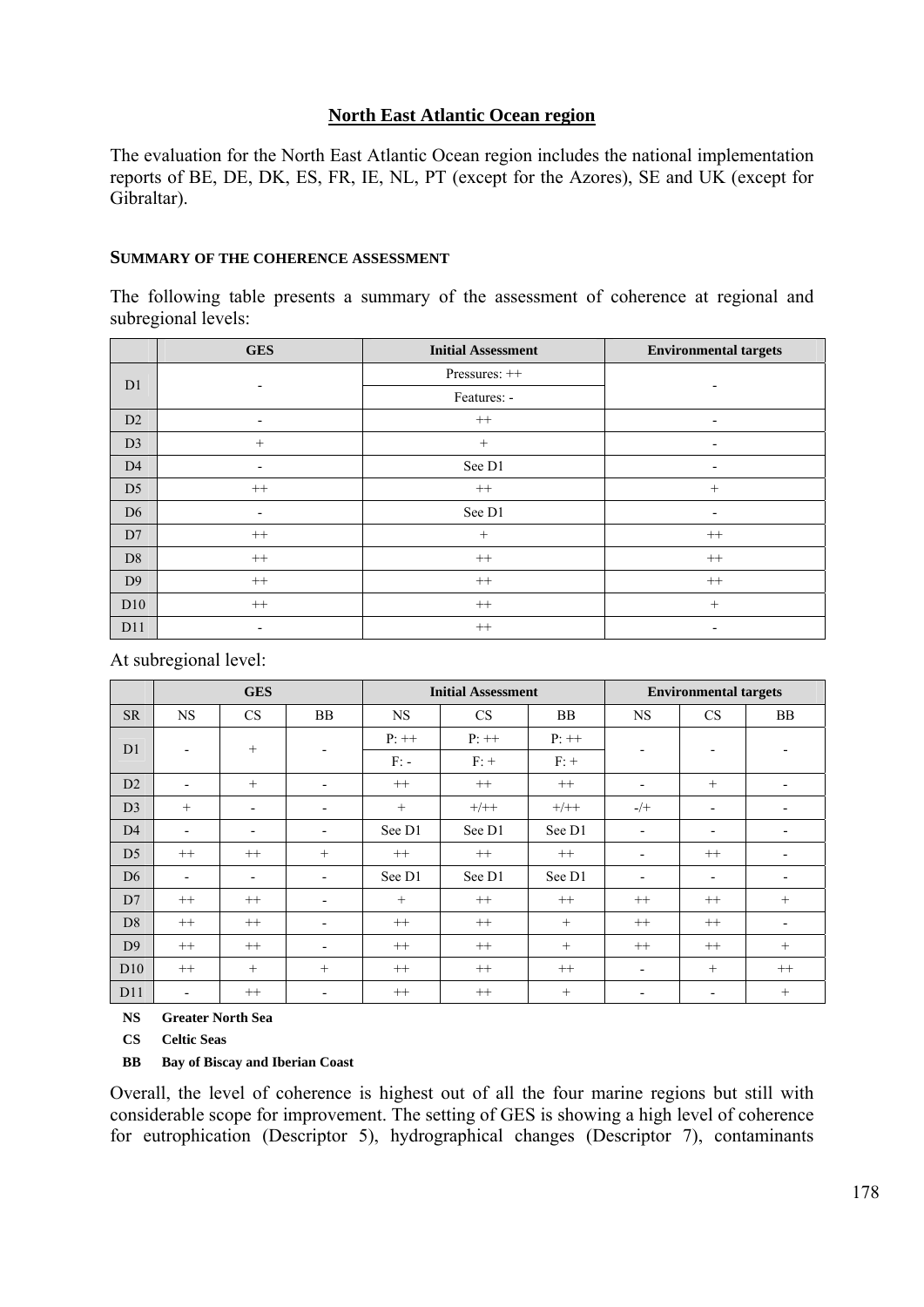(Descriptors 8 and 9) and litter (Descriptor 10). In particular the initial assessment is showing that the OSPAR work, in particular the Quality Status Report, has been extensively used and has provided a valuable input to the MSFD implementation at national level. A possible reason for not having a higher level of coherence may be that the work on the development of common indicators in OSPAR was not fully completed on time. Further improvements are, however, possible, in particular as regards the common understanding of applying GES and targets which varies considerably between Member States.

# **COVERAGE OF ARTICLES 8, 9 AND 10 FOR EACH OF THE 11 DESCRIPTORS**

All Member States have defined GES for all descriptors.

A majority of Member States have made an initial assessment of all the relevant pressures, except two Member States (PT, SE), which did not make an assessment of the pressure from underwater noise and other forms of energy.

Four Member States out of ten did not define environmental targets for a number of descriptors.

# **JUDGEMENT ON CURRENT STATUS IN RELATION TO GES**

Only a limited number of Member States in the region have made a judgement on the current status of the marine environment (in relation to certain pressures/features) using the same indicators and criteria for both Articles 8 and 9 (DK, ES, PT). The other Member States have either not made a conclusive judgement on the current status or have done so not in relation to GES but in relation to other standards.

# **USE OF EU REQUIREMENTS AND STANDARDS**

Eight out of ten Member States have systematically used EU requirements and standards in their definition of GES for the relevant descriptors. The remaining two Member States have referred to EU requirements and standards only in a very limited manner.

# **USE OF THE COMMISSION DECISION CRITERIA AND INDICATORS**

Five Member States out of ten (BE, ES, FR, SE, UK) have defined their GES at least at criterion level as a rule (sometimes defining GES for one or two descriptors only at descriptor level). Two Member States (DE, IE) have used a mixed approach, whereby they have defined GES at descriptor level for approximately half of the descriptors and at criteria/indicator level for the other half. A final category of three Member States (DK, NL, PT) have defined GES only at descriptor level as a rule (with a few exceptions for one Member State (DK)).

Those Member States, which have defined GES at criteria level, have also used some of the Decision's indicators. Only two Member States (FR, SE) have followed the structure of the Commission Decision quite consistently for all descriptors (but even these Member States have not defined GES for all individual indicators). Descriptor 10 is covered only at descriptor level by six Member States (DE, DK, ES, IE, NL, PT).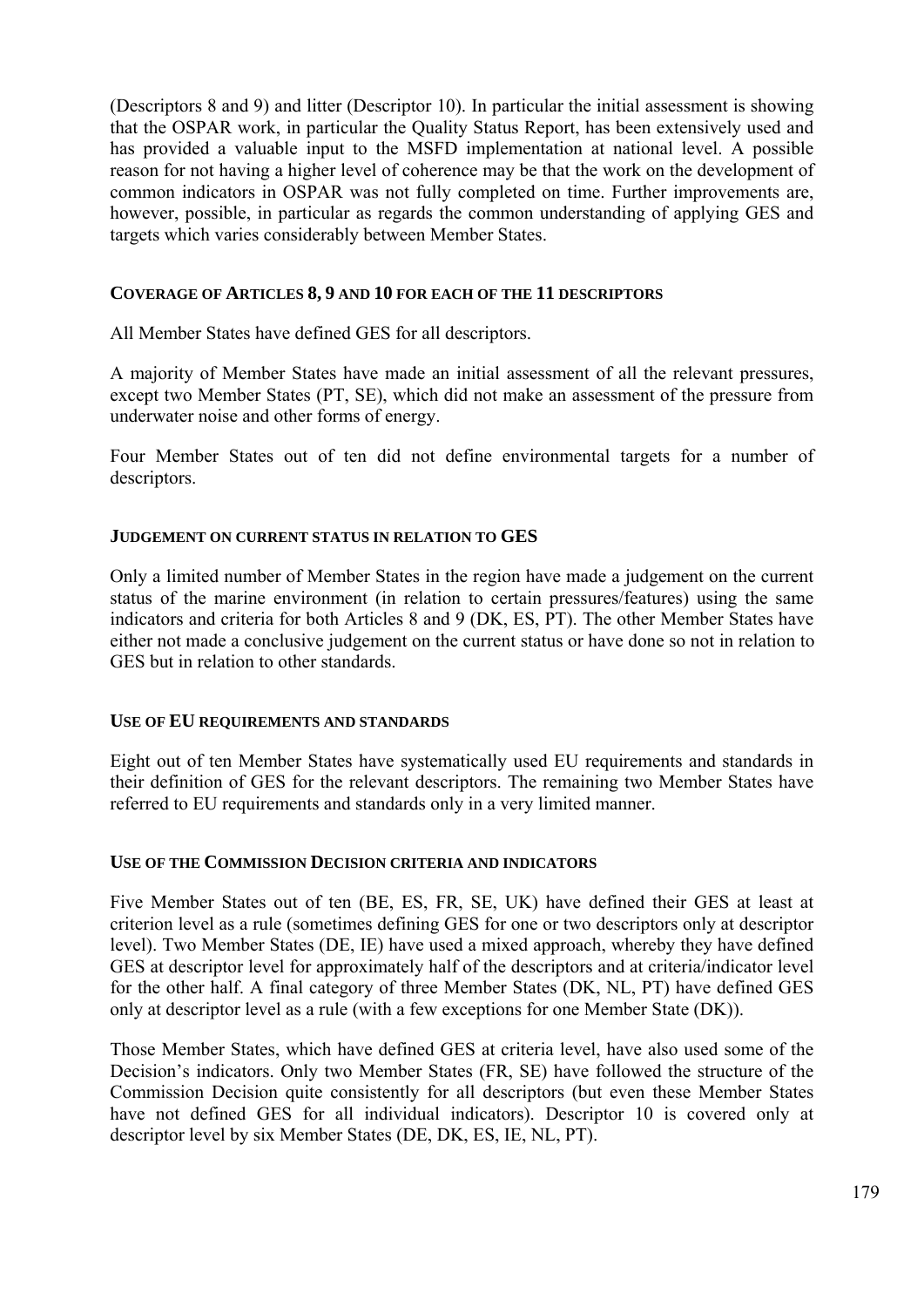Certain criteria are almost never fully covered namely criterion 2.2 on environmental impact of invasive NIS fully, indicator 5.1.2 on nutrient ratios and indicator 5.2.3 on the abundance of opportunistic macroalgae, criterion 8.2 on effects of contaminants, acute pollution events criterion 9.1 on levels, number and frequency of contaminants and indicator 9.1.2 on the frequency of regulatory levels being exceeded.

# **REFERENCE TO THE WORK OF THE REGIONAL SEA CONVENTIONS**

All Member States but one have regularly referred to, and often used, the work of OSPAR in their GES definition, their initial assessment and the setting of their environmental targets. However, there are sometimes differences in the way the regional results have been integrated into the national implementation.

A number of OSPAR documents are referred to in different places, including the 2010 OSPAR Quality Status Report  $(OSR)^{46}$  which has been referred to by all Member States albeit by some more consistently than by others. In addition, specific tools/reports are used by the Member States for the individual descriptors although their application varies:

- a. The OSPAR COMP procedure;
- b. OSPAR advice for the biodiversity descriptors and for Descriptor 7;
- c. OSPAR's Environmental Assessment Criteria (EAC)
- d. OSPAR's Ecological Quality Objectives (EcoQO), including, in particular the one on northern fulmars.

# **LEVEL OF INFORMATION ON DATA/KNOWLEDGE GAPS AND WAYS TO ADDRESS THEM**

All Member States but one (BE) have systematically identified data and knowledge gaps, to varying levels of detail. Out of these, five Member States have also, in general, provided plans to address these gaps (ES, FR, NL, SE, UK). Two Member States (DE, DK) rely mostly on on-going work at regional or EU level to address data and knowledge gaps.

1

<sup>46</sup> <http://qsr2010.ospar.org/en/index.html>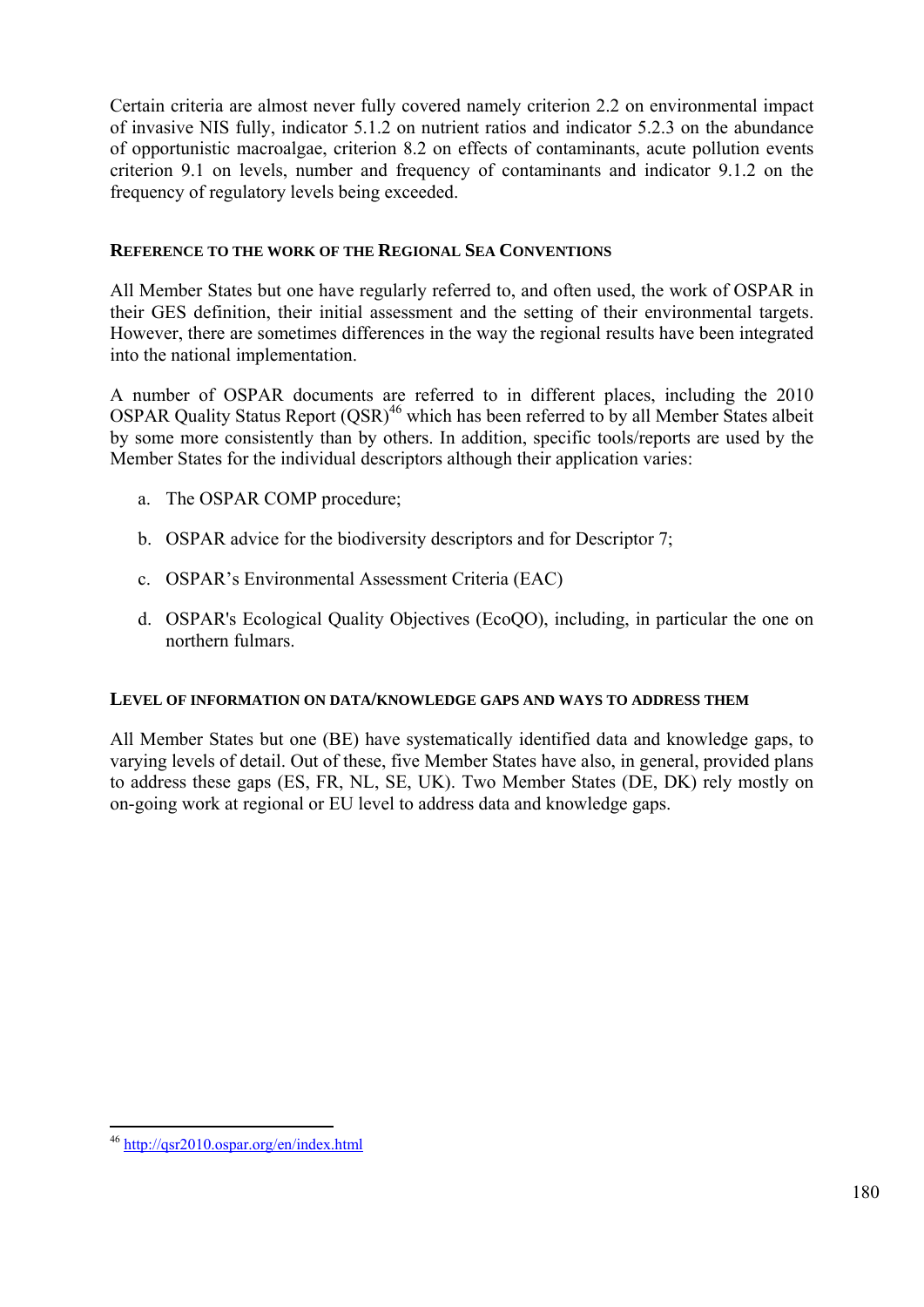# **Mediterranean Sea region**

The evaluation for the Mediterranean Sea region includes the national implementation reports of CY, EL, ES, FR, IT, MT and SI. The implementation report of HR arrived to late to be included in this assessment.

#### **SUMMARY OF THE COHERENCE ASSESSMENT**

The following tables present a summary of the assessment of coherence at regional and subregional levels:

|                | <b>GES</b> | <b>Initial Assessment</b> | <b>Environmental targets</b> |  |
|----------------|------------|---------------------------|------------------------------|--|
| D <sub>1</sub> |            | Pressures: ++             |                              |  |
|                |            | Features: -               |                              |  |
| D2             |            | $^{++}$                   |                              |  |
| D <sub>3</sub> |            |                           | $\overline{\phantom{0}}$     |  |
| D <sub>4</sub> |            | See D1.                   | $\overline{\phantom{0}}$     |  |
| D <sub>5</sub> | $^{+}$     | $+$                       | $+$                          |  |
| D <sub>6</sub> |            | See D1.                   |                              |  |
| D7             | $+$        | $+$                       | ٠                            |  |
| D <sub>8</sub> | $+$        |                           |                              |  |
| D <sub>9</sub> | $^{++}$    | $\qquad \qquad +$         | $^{++}$                      |  |
| D10            | $^{+}$     | $+$                       | $+$                          |  |
| D11            | $^{+}$     |                           | $^{+}$                       |  |

At regional level:

At subregional level, the level of coherence was not assessed when, in a subregion with two Member States, one of the Member States did not report on an element (e.g. Cyprus has not defined targets for Descriptor 2 so coherence has not been assessed for the Aegean-Levantine Sea subregion).

At subregional level:

|                | <b>GES</b>               |                          |                          |                          | <b>Initial Assessment</b> |                          |                          | <b>Environmental targets</b> |                          |                          |                          |            |
|----------------|--------------------------|--------------------------|--------------------------|--------------------------|---------------------------|--------------------------|--------------------------|------------------------------|--------------------------|--------------------------|--------------------------|------------|
| <b>SR</b>      | <b>MWE</b>               | <b>MAD</b>               | <b>MIC</b>               | <b>MAL</b>               | <b>MWE</b>                | <b>MAD</b>               | <b>MIC</b>               | MAL                          | <b>MWE</b>               | <b>MAD</b>               | <b>MIC</b>               | <b>MAL</b> |
| D <sub>1</sub> | $\blacksquare$           |                          |                          |                          | $P:++$                    | $P:++$                   | $P:++$                   | $P:++$                       |                          |                          |                          |            |
|                |                          |                          |                          |                          | $F: +$                    | $F: -$                   | $F: -$                   | $F: -$                       |                          |                          |                          |            |
| D2             | $+$                      | ۰                        | $\overline{\phantom{0}}$ | $\overline{\phantom{0}}$ | $++$                      | $^{++}$                  | $++$                     | $^{++}$                      | ۰                        |                          | $^{++}$                  | N/A        |
| D <sub>3</sub> | $\overline{\phantom{a}}$ | $\overline{\phantom{a}}$ | $\overline{\phantom{a}}$ | $\overline{\phantom{a}}$ | $\overline{\phantom{a}}$  | $+$                      | $+$                      | ٠                            | $\overline{\phantom{a}}$ | $-$ /+                   | $-/+$                    | -          |
| D <sub>4</sub> | $\blacksquare$           | $\overline{\phantom{a}}$ | $\overline{\phantom{a}}$ | $\overline{\phantom{a}}$ | See D1                    | See D1                   | See D1                   | See D1                       | ٠                        | ٠                        | $\overline{\phantom{a}}$ |            |
| D <sub>5</sub> | $++$                     | $^{+}$                   | $++$                     | $\overline{\phantom{0}}$ | $+$                       | $+$                      | $+$                      | $^{+}$                       | $+$                      |                          | $++$                     |            |
| D <sub>6</sub> | $\blacksquare$           | $\blacksquare$           | $\overline{\phantom{a}}$ | $\overline{\phantom{a}}$ | See D1                    | See D1                   | See D1                   | See D1                       | $\overline{\phantom{a}}$ | ٠                        | $\overline{\phantom{0}}$ |            |
| D7             | $+$                      | $\blacksquare$           | $\overline{\phantom{0}}$ | $\overline{\phantom{0}}$ | $++$                      | $+$                      | $++$                     | $^{+}$                       | $\overline{\phantom{a}}$ | -                        | N/A                      | N/A        |
| D <sub>8</sub> | $\overline{\phantom{a}}$ | $^{+}$                   | $+$                      | $\blacksquare$           | $\overline{\phantom{0}}$  | $\overline{\phantom{a}}$ | $\overline{\phantom{a}}$ | $^{++}$                      | $\overline{\phantom{a}}$ | $+$                      | $\overline{\phantom{a}}$ | ٠          |
| D <sub>9</sub> | $+$                      | $^{++}$                  | $++$                     | $++$                     | $\overline{\phantom{0}}$  | $\overline{\phantom{a}}$ | ٠                        | $+$                          | N/A                      | $++$                     | N/A                      | $++$       |
| D10            | $+$                      | $^{+}$                   | $+$                      | $+$                      | $^{++}$                   | $^{+}$                   | $\overline{\phantom{a}}$ | $+$                          | $^{++}$                  | $+$                      | $\overline{\phantom{a}}$ | N/A        |
| D11            | $+$                      | $^{+}$                   | $^{++}$                  | $++$                     | $\overline{\phantom{0}}$  | $\overline{\phantom{a}}$ | N/A                      | N/A                          | $\overline{\phantom{a}}$ | $\overline{\phantom{a}}$ | $\overline{\phantom{a}}$ | N/A        |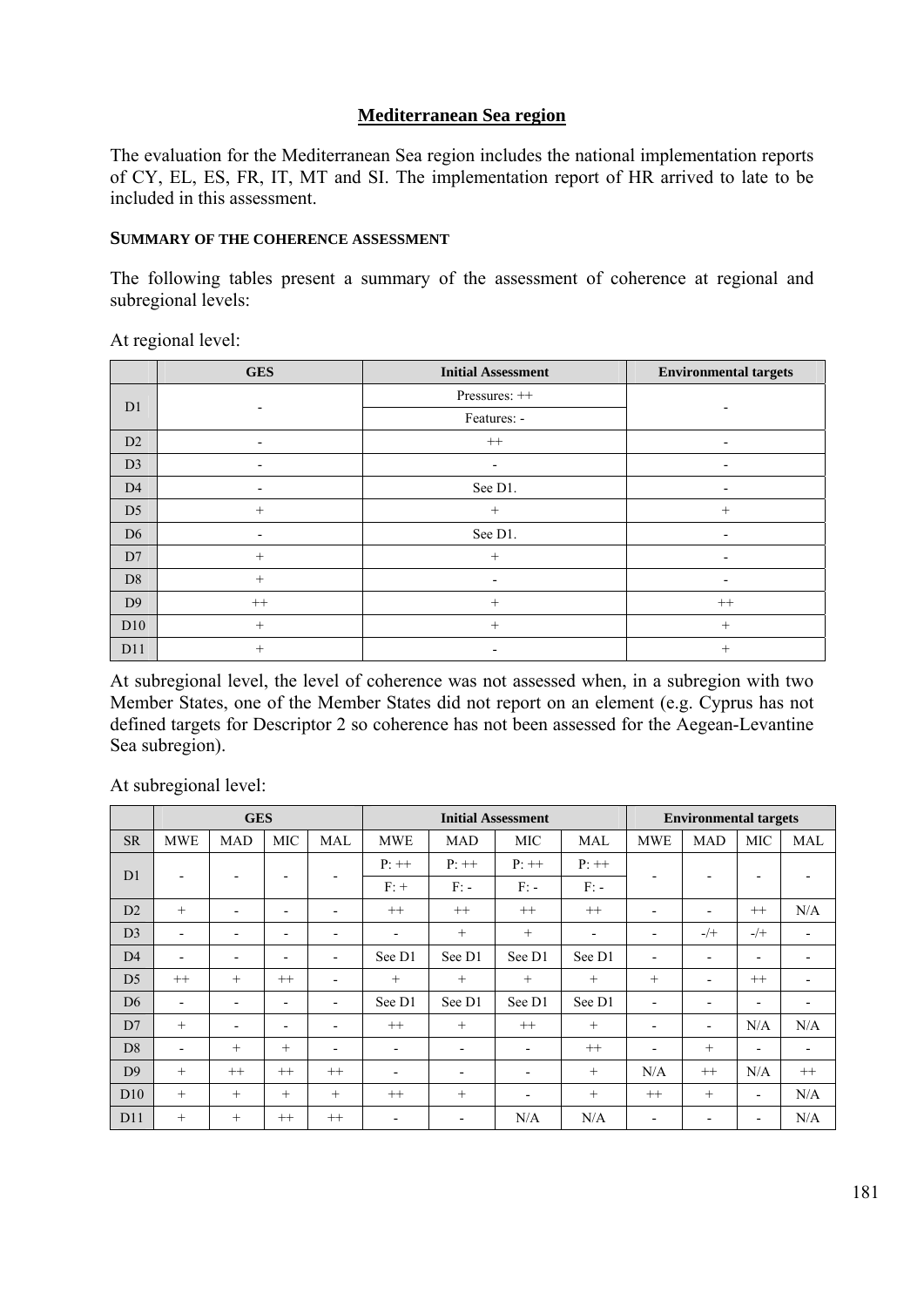MWE Western Mediterranean Sea

MAD Adriatic Sea

MIC Ionian Sea & Central Mediterranean Sea

MAL Aegean-Levantine Sea

Overall, the level of coherence is moderate to low and also very different between the different sub-regions. The setting of GES is showing a high level of coherence for contaminants in seafood (Descriptor 9). For other descriptors, the GES setting, the initial assessment and the target definition is relatively coherent, in particular in some sub-region. However, there is considerable scope for improvement at all levels and on most issues.

## **COVERAGE OF ARTICLES 8, 9 AND 10 FOR EACH OF THE 11 DESCRIPTORS**

All Member States have defined GES for all descriptors, except one Member State which has not defined GES for Descriptor 4.

A majority of Member States have made an initial assessment of all the relevant pressures, except two Member States which did not make an assessment of the some specific pressure.

Four Member States out of six did not define environmental targets for a number of descriptors. :

## **JUDGEMENT ON CURRENT STATUS IN RELATION TO GES**

Many Member States in the region have attempted to make a judgement on the current status of their marine environment – in relation to certain pressures/features – using indicators and criteria which are used both for Article 8 and for Article 9 (GES). However, most of the time the indicators and criteria are not quantitative and/or are based on expert judgement

# **USE OF EU REQUIREMENTS AND STANDARDS**

Four out of six Member States have systematically used EU requirements and standards in their definition of GES for the relevant descriptors although sometimes in a different way. The remaining two Member States have referred to the EU requirements and standards only in a very limited manner.

### **USE OF THE COMMISSION DECISION CRITERIA AND INDICATORS**

As a rule, all Member States in the marine region but one have defined GES at least at criterion level, using some or all of the criteria of the Commission Decision for each Descriptor. One Member State has defined GES as a rule at descriptor level. Most Member States have also used some of the Decision's indicators.

Descriptors 7, 10 and 11 are often covered only at descriptor level.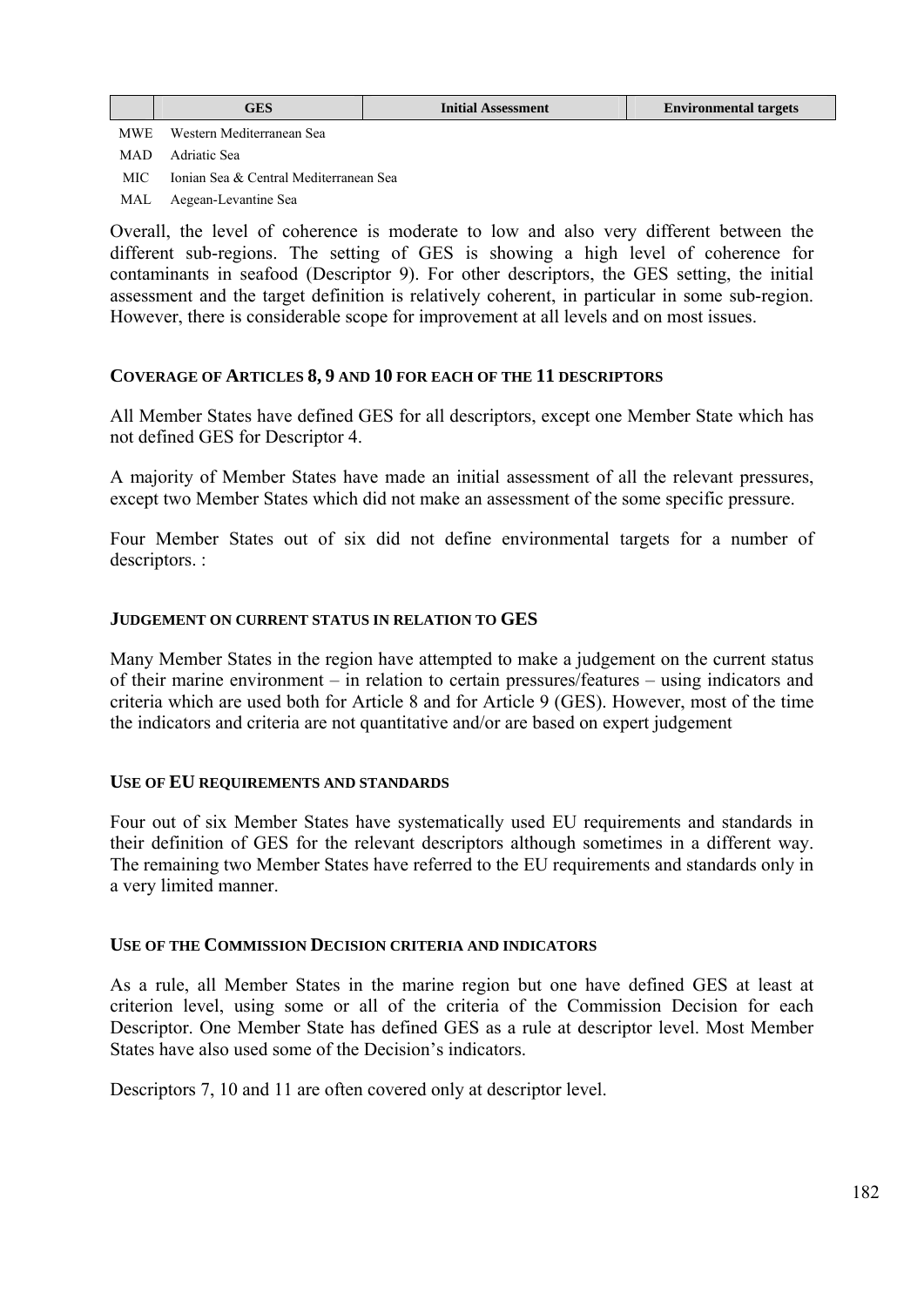Certain criteria are almost never fully covered namely criterion 2.2 on environmental impact of invasive NIS, indicator 5.1.2 on nutrient ratios, criterion 8.2 on effects of contaminants, indicator 8.2.2 on acute pollution events and criterion 9.1 on levels, number and frequency of contaminants as well as indicator 9.1.2 on the frequency of regulatory levels being exceeded.

## **REFERENCE TO THE WORK OF THE REGIONAL SEA CONVENTIONS**

Only half of the Member States have regularly referred to the work of the Barcelona Convention in their initial assessment. However, there is rarely a specific reference to the Barcelona Convention Ecosystem Approach. The Barcelona list of protected species is mentioned by four Member States.

Most Member States have also made references to, and/or used, OSPAR standards. In particular, OSPAR's Environmental Assessment Criteria have been used by four Member States in their definition of GES for Descriptor 8.

## **LEVEL OF INFORMATION ON DATA/KNOWLEDGE GAPS AND WAYS TO ADDRESS THEM**

Several Member States have systematically identified data and knowledge gaps, to varying levels of detail. All of these Member States but one have also provided plans to close these gaps, e.g. in the form of high-level objectives/targets focused on further research and improved monitoring.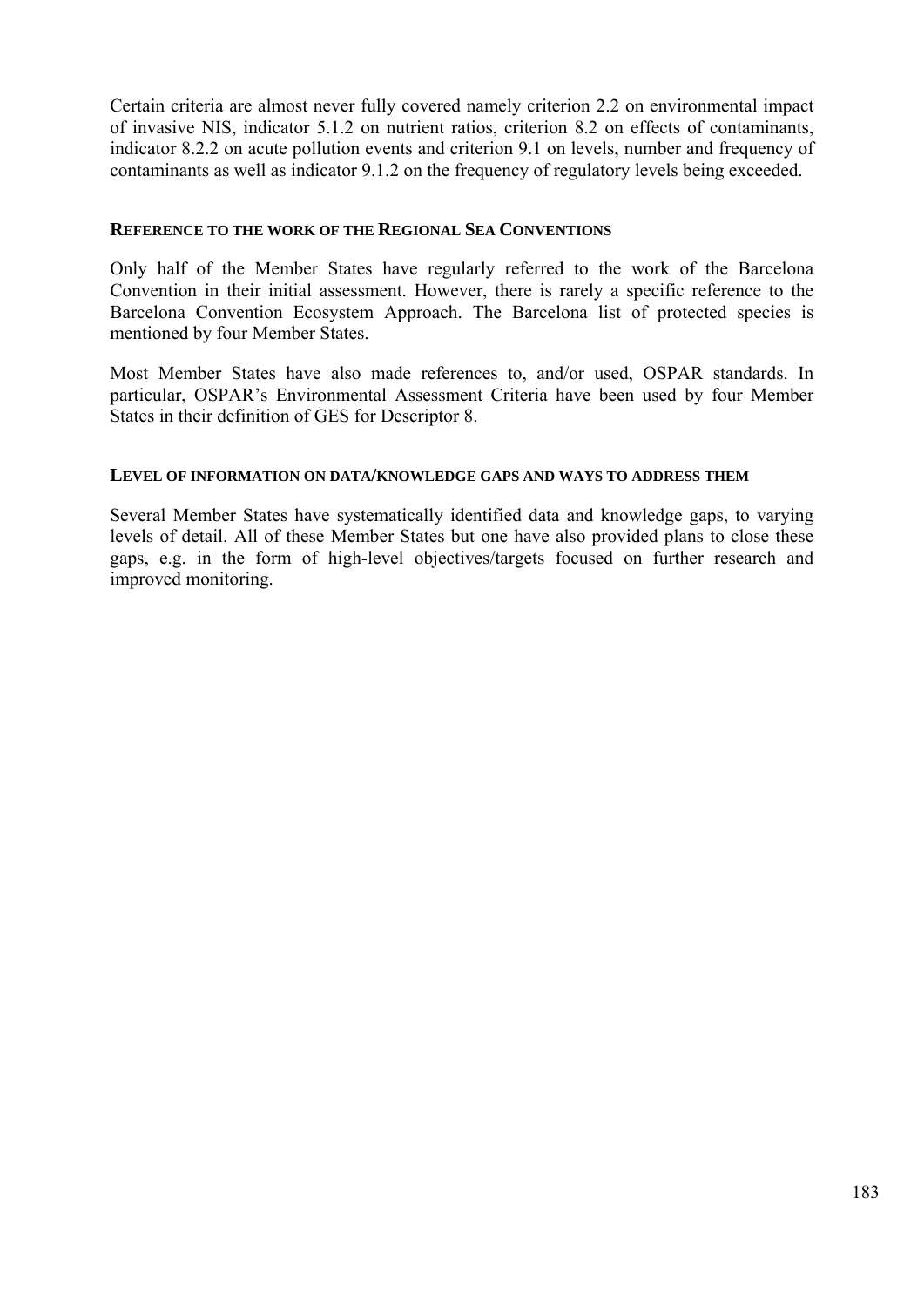# **Black Sea region**

The evaluation for the Black Sea region includes the national implementation reports of BG and RO, although for BG, only their implementation of Article 9 and 10 was assessed within the available time which does not allow for a coherence assessment of Article 8.

### **SUMMARY OF THE COHERENCE ASSESSMENT**

The following table presents a summary of the assessment of coherence. The level of coherence was not assessed when the two Member States (or one of the two) did not report on an element (e.g. no GES or targets defined for Descriptor 11). The assessment of coherence is based on the comparability of the elements reported by the two Member States. Coherence of the Initial Assessment was not assessed, due to the late reporting by Bulgaria.

|                | <b>GES</b> | <b>Environmental targets</b> |
|----------------|------------|------------------------------|
| D <sub>1</sub> |            | $- / +$                      |
| D2             | -          | N/A                          |
| D <sub>3</sub> |            | $- / +$                      |
| D <sub>4</sub> | N/A        | N/A                          |
| D5             | $^{+}$     | $\! + \!\!\!\!$              |
| D <sub>6</sub> | N/A        | N/A                          |
| D7             | N/A        | N/A                          |
| D <sub>8</sub> |            |                              |
| D <sub>9</sub> | N/A        | N/A                          |
| D10            | N/A        | N/A                          |
| D11            | N/A        | N/A                          |

Overall, the level of coherence is very low which is partially to do with the fact that one of the two Member States has often not defined GES or set targets for a particular descriptor. Where both Member States have provided input, only for eutrophication (Descriptor 5) a moderate level of coherence is observed.

### **COVERAGE OF ARTICLES 9 AND 10 FOR EACH OF THE 11 DESCRIPTORS**

Neither Member State has defined GES for Descriptors 7, 9, 10 and 11. Consequently, the two countries have not set environmental targets for these descriptors (except Descriptor 9 for which one Member State has set targets without having defined a GES).

### **USE OF EU REQUIREMENTS AND STANDARDS**

Both Member States have used EU requirements and standards where relevant but only to a certain extent and not necessarily systematically.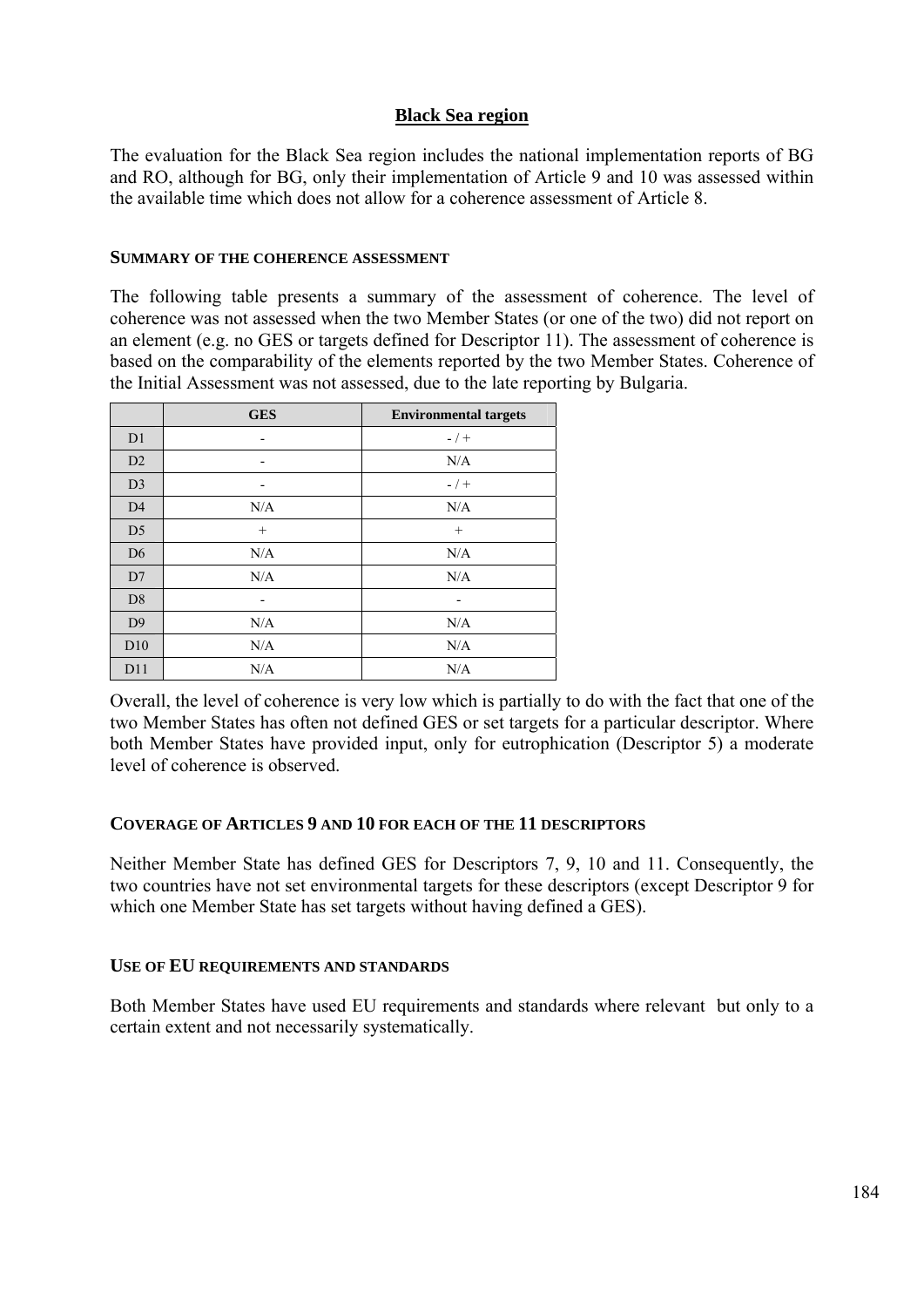### **USE OF THE COMMISSION DECISION CRITERIA AND INDICATORS**

One Member State has defined GES at indicator level but not always following the structure of the Commission Decision or using the same indicators. The other Member State has used a mixed approach, defining GES at descriptor, criteria or indicator level, depending on the descriptor.

The Commission Decision indicators have been used by both countries to specify some of their targets, either using them literally or specifying them further.

## **REFERENCE TO THE WORK OF THE REGIONAL SEA CONVENTIONS**

The two Member States have made very limited references to the work of the Bucharest Convention when defining their GES or setting their targets. The only references to the Bucharest Convention relate to its list of protected species and its list of priority hazardous substances.

### **LEVEL OF INFORMATION ON DATA/KNOWLEDGE GAPS AND WAYS TO ADDRESS THEM**

One Member State has identified data and knowledge gaps much more consistently and systematically than the other. This Member State has also provided a number of high-level recommendations / plans to address these gaps for descriptors for which knowledge gaps are very important. But timelines and concrete steps to be taken to address the gaps are not provided.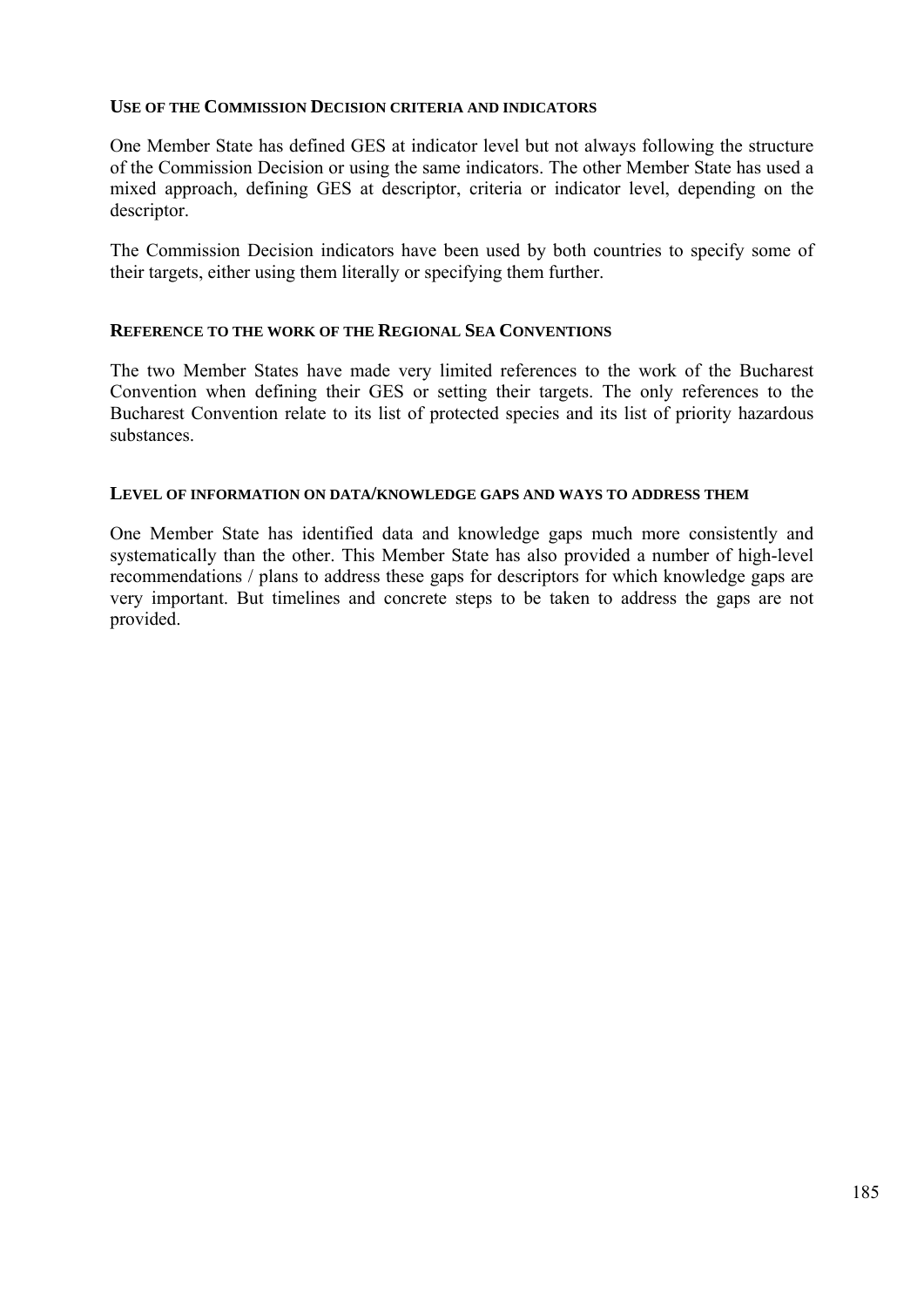## **APPENDIX 4: UNDERSTANDING OF MSFD ARTICLES 9 AND 10 AND THEIR RELATIONSHIP USED IN THE METHODOLOGY TO ASSESS MEMBER STATES' REPORT**

The aim of this appendix is to provide clarification on the Commission services' understanding of Art 9 and 10 of the MSFD used in their assessment of Member States' reports and leading to the assessment criteria in Appendix 1 and the summary findings and recommendations per Member State set out in Appendix  $2^{47}$ . This understanding is the basis for discussion with Member States on the follow up to this report. It should be used to apply the recommendations set out in the Commission report (including its annex) and should be the starting point for discussion to develop a better common understanding on these questions together with Member States.

#### **INTRODUCTION**

The Marine Strategy Framework Directive sets out a legislative frame in broad terms which allows a large degree of flexibility and discretion for Member States in its implementation

The European Commission is provided by the MSFD with a number of mandates, which aim at ensuring a minimum level of coherence, comparability and in some cases harmonization of the interpretation and implementation of the Directive. These mandates are established, in particular, by the Articles. 9(3), 11(4) and 24. Before using these mandates as set out in the recommendations to this report, a common understanding is needed on the roles of Article 9 and 10.

#### **GOOD ENVIRONMENTAL STATUS**

Article 1(1): *This Directive establishes a framework within which Member States shall take the necessary measures to achieve or maintain good environmental status in the marine environment by the year 2020 at the latest.*

Article 3(4): *'environmental status' means the overall state of the environment in marine*  waters, taking into account the structure, function and processes of the constituent marine *ecosystems together with natural physiographic, geographic, biological, geological and climatic factors, as well as physical, acoustic and chemical conditions, including those resulting from human activities inside or outside the area concerned;*

Article 3(5): *'good environmental status' means the environmental status of marine waters where these provide ecologically diverse and dynamic oceans and seas which are clean, healthy and productive within their intrinsic conditions, and the use of the marine environment is at a level that is sustainable, thus safeguarding the potential for uses and activities by current and future generations, i.e. […]*

Article 3(6): [GES] *'criteria' means distinctive technical features that are closely linked to qualitative descriptors;*

 $47$ 47 The Commission services recall that the interpretation of EU legislation is the prerogative of the European Court of Justice.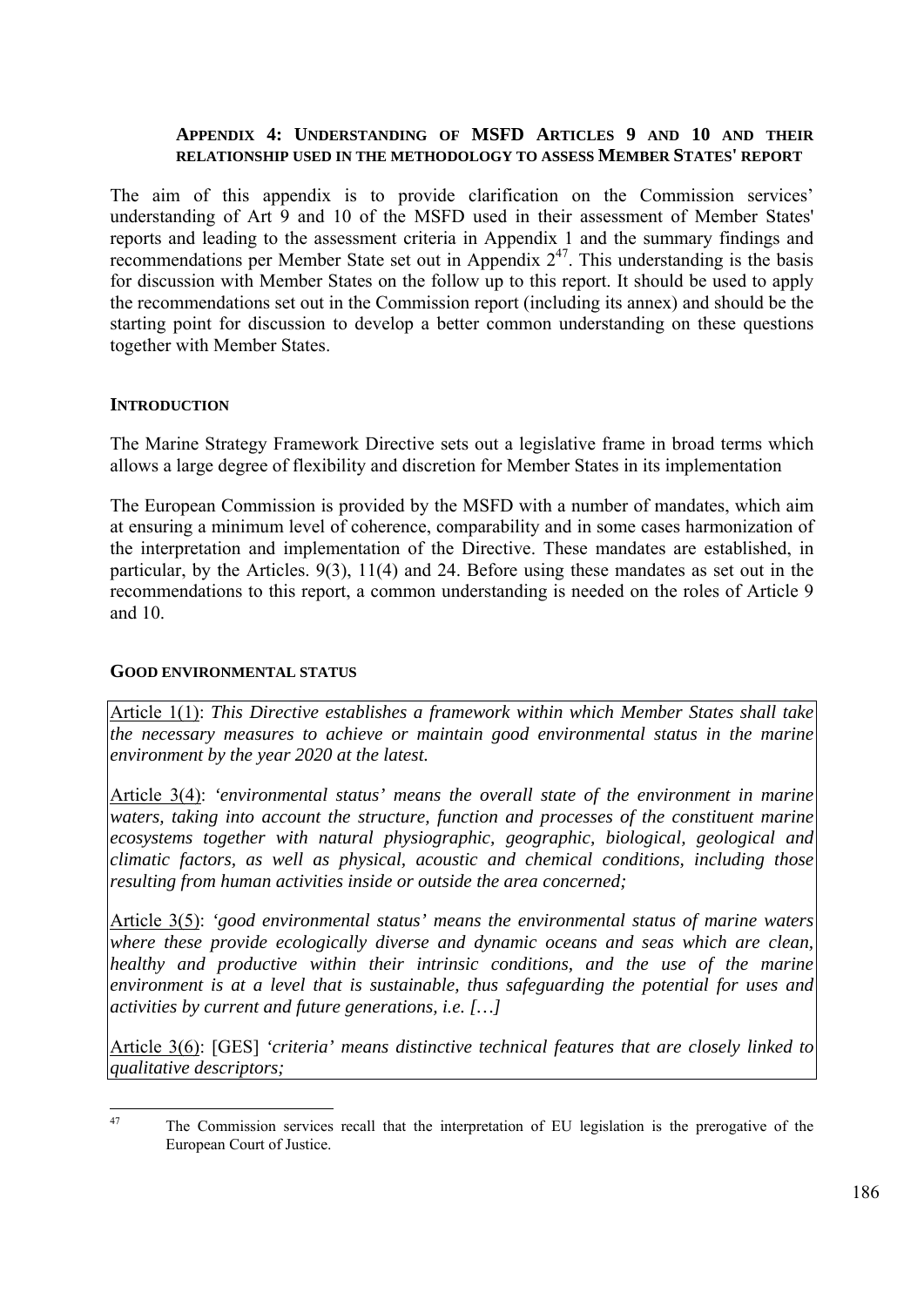Article 9 *Determination of good environmental status*

Article 9(1): *By reference to the initial assessment made pursuant to Article 8(1), Member States shall, in respect of each marine region or subregion concerned, determine, for the marine waters, a set of characteristics for good environmental status, on the basis of the qualitative descriptors listed in Annex I.* 

*Member States shall take into account the indicative lists of elements set out in Table 1 of Annex III and, in particular, physical and chemical features, habitat types, biological features and hydro-morphology.* 

*Member States shall also take into account the pressures or impacts of human activities in each marine region or subregion, having regard to the indicative lists set out in Table 2 of Annex III.*

Article 9(3): *Criteria and methodological standards to be used by the Member States, which are designed to amend non-essential elements of this Directive by supplementing it, shall be laid down, on the basis of Annexes I and III, in accordance with the regulatory procedure* with scrutiny referred to in Article 25(3) by 15 July 2010 in such a way as to ensure *consistency and to allow for comparison between marine regions or subregions of the extent to which good environmental status is being achieved. Before proposing such criteria and standards the Commission shall consult all interested parties, including Regional Sea Conventions.* 

Good environmental status (GES) is the core concept of what has to be achieved by the MSFD. All operational provisions are in one way or another linked to GES, which is the central feature allowing the measurement of progress and success. It is also associated with a precise deadline (*"by the year 2020 at the latest"*, see Art. 1(1)) and the main element from which exemptions can be applied (Art. 14). It is therefore paramount that Member States can determine GES, and monitor and assess whether it has been achieved (ideally in a quantitative way). In other words, Member States must be able to determine whether marine waters (or parts thereof) are in good status or not. If they are not, it must be clear how the marine waters can be brought (back) into good status.

**Assessment element 1:** *GES must be determined and monitored on the basis of environmental state.*

Within the concept of DPSIR (drivers, pressure, state, impact and response), status or state is set within a wider role of environmental assessment and management. The definition of environmental status contained in Art. 3(4) confirms this understanding. However, by introducing "good" as a qualification of desired status, it brings in an element of impact into the concept. This is further confirmed by the nature of the qualitative descriptors (Annex I), which all introduce some form of impact description (e.g. "do not adversely alter the ecosystems"). It is clear from the DPSIR model that both state and impact are linked to pressures; some of the qualitative descriptors make that link explicitly (e.g. "properties and quantities of marine litter"). Nevertheless, this does not mean that GES can be determined and monitored through quantifiable pressure indicators (these can be introduced through the targets, see below). Environmental Status (ES) refers to any specific, overall state of the environment, whereas Good Environmental Status (GES) is the particular state of the environment in which the oceans and seas are healthy, the ecosystem is functioning and there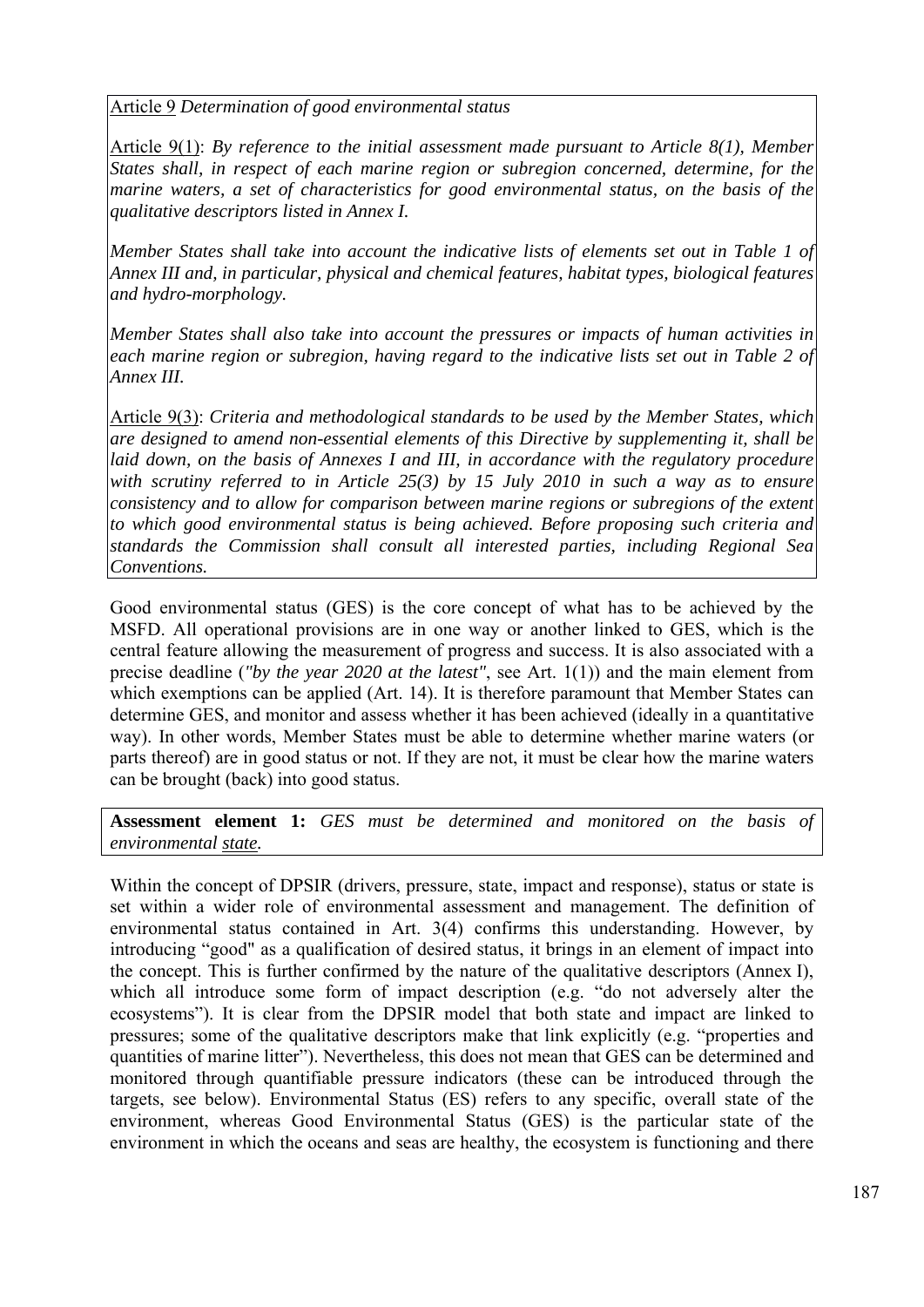is an acceptable (or better "sustainable") level of human-induced impact on the environment. Hence, "good" defines a boundary between acceptable and non-acceptable or sustainable and unsustainable.

**Assessment element 2:** *Good in GES has to be defined through a quantifiable boundary between a state that is acceptable in terms of the MSFD and a state that is not acceptable. In principle, GES also equates to "sustainability use" of the marine environment.*

In order to be acceptable, GES must conform to the definition contained in Art. 3(5) and therefore ensure the fulfilment of Arts. 1(2) and 1(3) (in particular "*by ensuring that the collective pressure of such activities is kept within levels compatible with the achievement of good environmental status and that the capacity of marine ecosystems to respond to humaninduced changes is not compromised, while enabling the sustainable use of marine goods and services by present and future generations*"). This means that "good" is not necessarily set at the level of a pristine state or "reference conditions" (e.g. as defined in the Water Framework Directive). Instead, it allows human activities and a certain inevitable negative impact they may have on the marine environment, but it defines the limits of this impact to ensure that these activities remain sustainable.

Furthermore, the GES criteria, which constitute technical features to enable status to be determined, must be "*distinctive"* (Art. 3(6)). The criteria provide the parameters upon which the assessment of status must be made. To allow the assessment of GES, i.e. to describe a boundary between good and not good status as distinctively as possible, thresholds values (or qualitative descriptions) must be determined for these criteria. This boundary would describe the limit between an acceptable and an unacceptable level*.* Thus, it would be ideal to determine quantifiable GES "boundaries" (=threshold) on the basis of an "assessment" (which looks at the level/intensity of human activities which can endanger the "*ecologically diverse and dynamic oceans and seas which are clean, healthy and productive"*). Such an approach is implicit in the Directive since Art. 14(4) exempts Member States from taking "*specific steps where there is no significant risk to the marine environment*." Where it is (scientifically) not possible to determine quantifiable GES "boundaries" (based on specific criteria) on the basis of risk at the moment, an interim step could be to determine GES "proxies" or normative definitions (as, for example given in Annex V of the WFD for biological quality elements). Such "proxies" must take into account the precautionary principle. They can also be set in the form of a target and related indicator as set out in Annex IV, point (3).

**Assessment element 3:** *GES must be determined for an entire marine region or sub-region. There is limited flexibility for Member States. Rules for temporal and spatial aggregation are essential for the application of GES.*

The compliance area for the determination of GES, as defined in Art. 9(1), is the marine region or subregion. This is also explicitly mentioned in Art. 3(5): "*Good environmental status shall be determined at the level of the marine region or subregion* …". At the same time, it is for Member States to "*determine, for the marine waters, a set of characteristics for good environmental status".* However, this provision is conditioned by a number of other provisions in the Directive, including the references to Annexes I and III and the link to Article 8, as well as Article 9(3) where criteria and methodological standards of Decision 2010/477/EU must be used. Furthermore, the several requirements on regional coordination,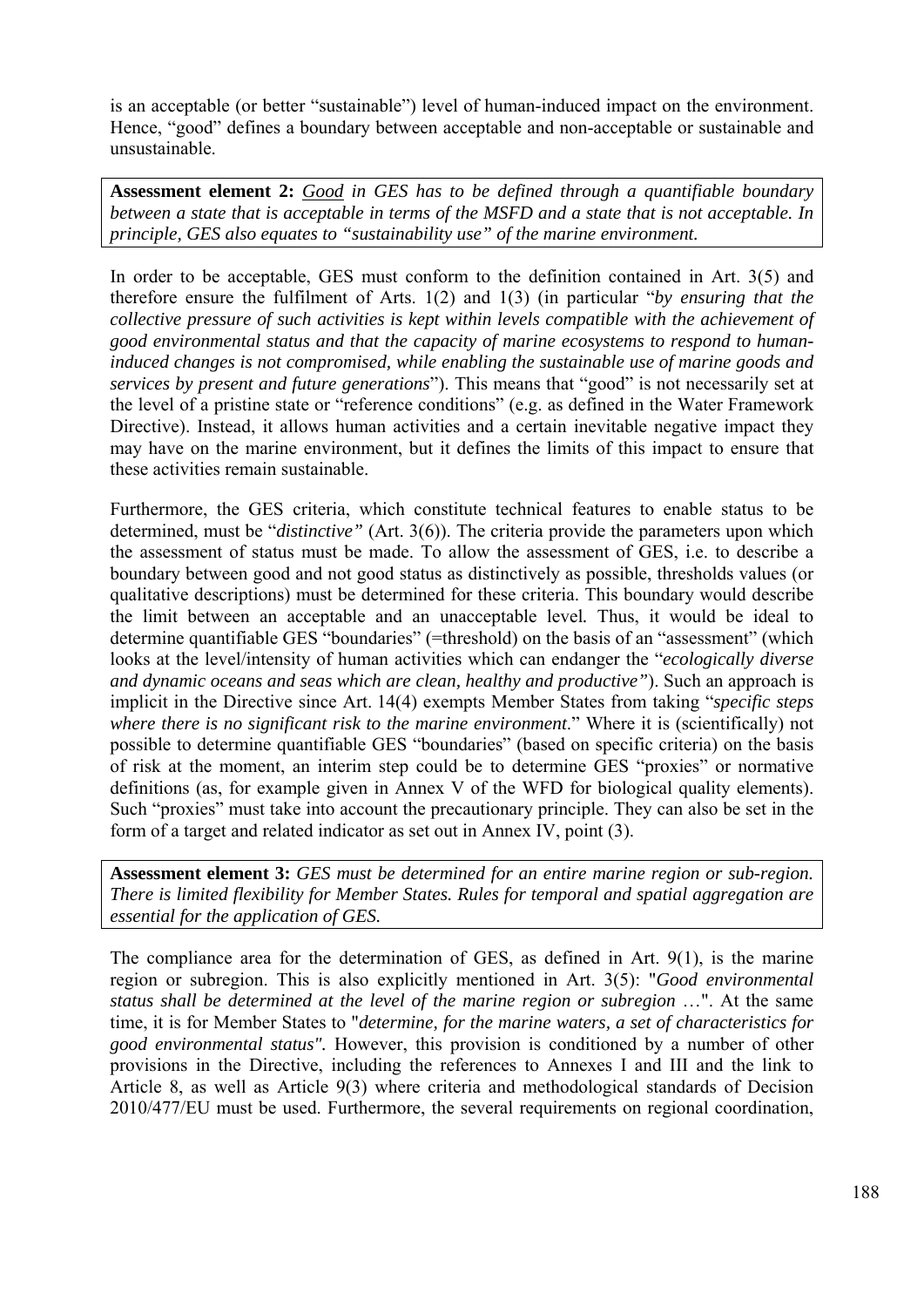coherence and comparability limit the discretion that Member States have, at least as regards some form of common minimum requirements.

In practice, this can be implemented as follows:

Every Member State determines a set of characteristics for GES for the marine waters in each marine region or subregion concerned. Therefore at a national level the compliance area is limited to the marine waters over which the Member State exercises jurisdictional rights. The second step consists of harmonising or, at least, coordinating the determination of GES with other Member States within the respective region or subregion. The need to coordinate the determination of GES results from Art. 5(2)(a)(ii), which imposes on the Member States the obligation to ensure, that the elements of the strategy required to achieve the objectives of the Directive are coherent and coordinated across marine regions and subregions.

It is possible to reverse the order, namely by elaborating common assessment and GES criteria (and where necessary also targets and related indicators) for an entire marine (sub- )region first, e.g. through the Regional Sea Conventions. However, Member States should then translate the agreed common criteria etc. into the national implementation process and communicate them to the Commission as part of their national report.

Article 4(2) of the Directive also offers the possibility to implement the Directive by reference to subdivisions. These additional subdivisions can assist in the implementation but should not be confused with the compliance area.

Based on these elements, it is therefore essential that Member States specify their methods for spatial and temporal aggregation of assessments, in order to relate the assessments against GES, which could be undertaken at smaller geographical scales, to the determination of GES at (sub-)regional level. Such methods should be, to a certain extent, specified or standardized across the EU to "*ensure comparability between monitoring and assessment*" (cf. Art. 11(4)) beyond those already laid down in Decision 2010/477/EU.

**Assessment element 4:** *Member States must determine a set of characteristics for GES on the basis of Annex I and Decision 2010/477/EU and taking account of Annex III but not limiting themselves to these descriptors and the criteria proposed by the Commission.* 

In order to ensure a coherent approach towards setting the characteristics for GES, MSFD Annex I contains a list of qualitative descriptors, for which the Decision 2010/477/EU sets out a set of criteria for their assessment. However, it is clearly indicated that "*The criteria for the achievement of good environmental status are the starting point [emphasis added] for the development of coherent approaches in the preparatory stages of marine strategies, including the determination of characteristics of good environmental status* …<sup>"48</sup>. In other words the descriptors and criteria provide "the basis"<sup>49</sup> for setting the characteristics of GES, but should not be treated as an exhaustive catalogue. The goal is to create a high quality description of GES based on minimum requirements..

1

<sup>&</sup>lt;sup>48</sup> Commission Decision of 1 September 2010 on criteria and methodological standards on good environmental status of marine waters (2010/477/EU), rec. (1).

<sup>&</sup>lt;sup>49</sup> Directive 2008/56/EC of the European Parliament and of the Council of 17 June 2008 establishing a framework for community action in the field of marine environmental policy, Art. 9(1).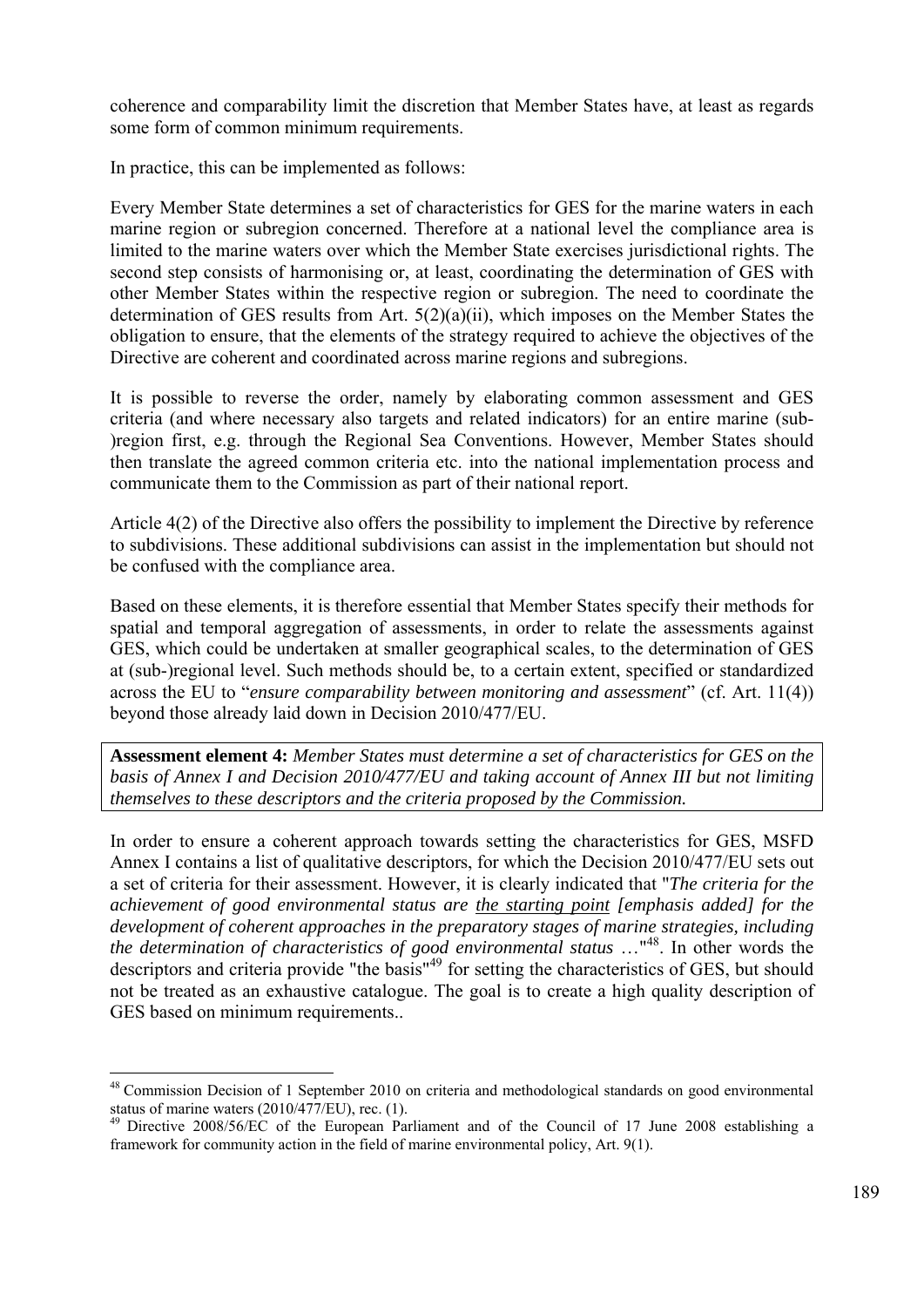**Assessment element 5:** *The European Commission can harmonise GES criteria and GES methodological standards, as well as specifications and standardised methods for monitoring and assessment, but not targets and indicators.*

Such harmonisation shall "ensure consistency" and "allow for comparison between marine regions or subregions"50 and thereby improve coherence. Such harmonization can only be achieved in the form of "minimum requirements". On the one hand, the MSFD introduces flexibilities to be applied by the Member States and allows taking into account the differences in both environmental characteristics and human activities and their pressures between the marine (sub-)regions. On the other hand, the Treaty allows Member States to set more ambitious objectives for the environment at any time (Art. 194 TFEU). The Commission already partly exercised these rights with the Decision 2010/477/EU.

# **ENVIRONMENTAL TARGETS**

Article 3(7): *'environmental target' means a qualitative or quantitative statement on the desired condition of the different components of, and pressures and impacts on, marine waters in respect of each marine region or subregion. Environmental targets are established in accordance with Article 10;*

Article 10(1): *On the basis of the initial assessment made pursuant to Article 8(1), Member States shall, in respect of each marine region or subregion, establish a comprehensive set of environmental targets and associated indicators for their marine waters so as to guide progress towards achieving good environmental status in the marine environment, taking into account the indicative lists of pressures and impacts set out in Table 2 of Annex III, and of characteristics set out in Annex IV.*

*When devising those targets and indicators, Member States shall take into account the continuing application of relevant existing environmental targets laid down at national, Community or international level in respect of the same waters, ensuring that these targets are mutually compatible and that relevant transboundary impacts and transboundary features are also taken into account, to the extent possible.*

**Assessment element 1***: Environmental targets are management tools, not objectives. They support the achievement of GES but cannot replace a (quantifiable) GES determination.* 

Member States are required to "*establish a comprehensive set of environmental targets and associated indicators for their marine waters so as to guide progress towards achieving good environmental status in the marine environment*" (Art. 10(1)). This means that targets and related indicators constitute an operational tool in case when the marine waters are not in good status. If good status is already achieved, it can be maintained (and monitored) without setting targets. Furthermore, GES and targets are (in most cases) not exchangeable and both the differentiation between them as well as the way they relate should be clearly identified.

1

 $50$  Ibidem, rec. (25).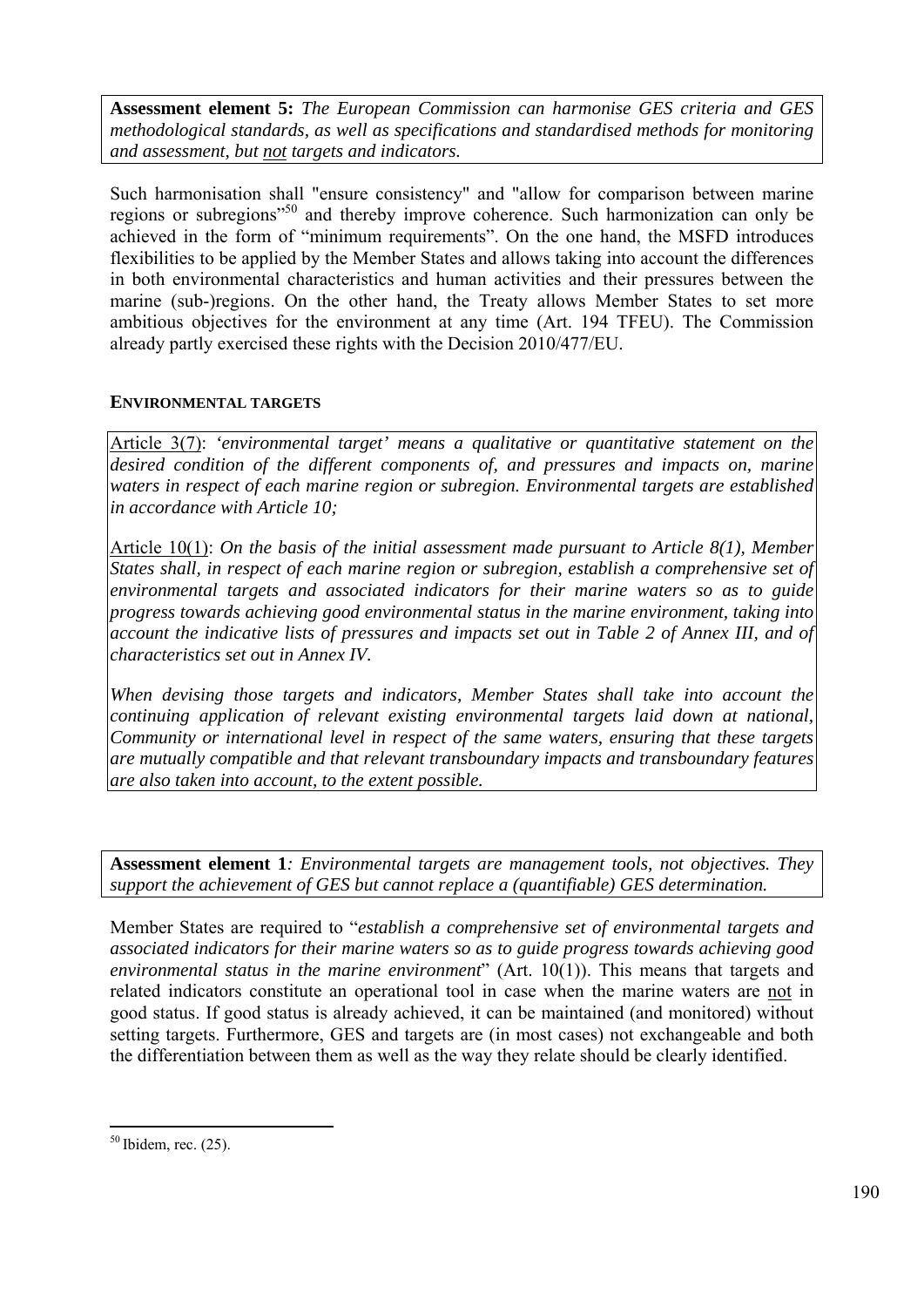Finally, Annex IV sets out an "indicative list of characteristics to be taken into account for setting environmental targets", which underlines the difference between GES assessment criteria and operational targets and indicators. It must be underlined that apart from the possibility to amend Annex IV (Art. 24(1)) or to set methodological standards (Art. 24(2)), the Commission has no particular mandate to harmonise targets or associated indicators. This means that there is a large degree of flexibility for Member States in the establishment of targets.

**Assessment element 2:** *Targets and related indicators can be very different in nature, have various purposes and can be based on characteristics, pressures, status or impacts thereby complementing the GES assessment.*

Annex IV, point (2) describes three types of targets, namely:

- *a. targets establishing desired conditions based on the definition of good environmental status;*
- *b. measurable targets and associated indicators that allow for monitoring and assessment; and*
- *c. operational targets relating to concrete implementation measures to support their achievement.*

In the same annex, point (3) states that targets can be "*specification of environmental status to be achieved or maintained and formulation of that status in terms of measurable properties of the elements characterising the marine waters of a Member State within a marine region or subregion*". Such targets, which reflect the type (a) above, could be similar or identical to GES. In case they are identical, however, there is limited added value for such a target within the conceptual framework of the MSFD. But a state target which is set at a less ambitious level than GES may be useful or necessary in some specific cases, for instance as an intermediate step.

**Assessment element 3:** *Member States should consider social and economic concerns in the setting of targets but not in determining GES.* 

Annex IV, point (9) indicates that the setting of environmental targets should be given "*due consideration of social and economic concerns*." Meanwhile, the determination of GES must not take these considerations into account because the assessment of GES is the result of a scientific, risk-based assessment which, where necessary, takes the precautionary principle into account. Social and economic arguments which may make it difficult to achieve GES can and must be taken into account through the exemptions (mainly Art. 14(4)).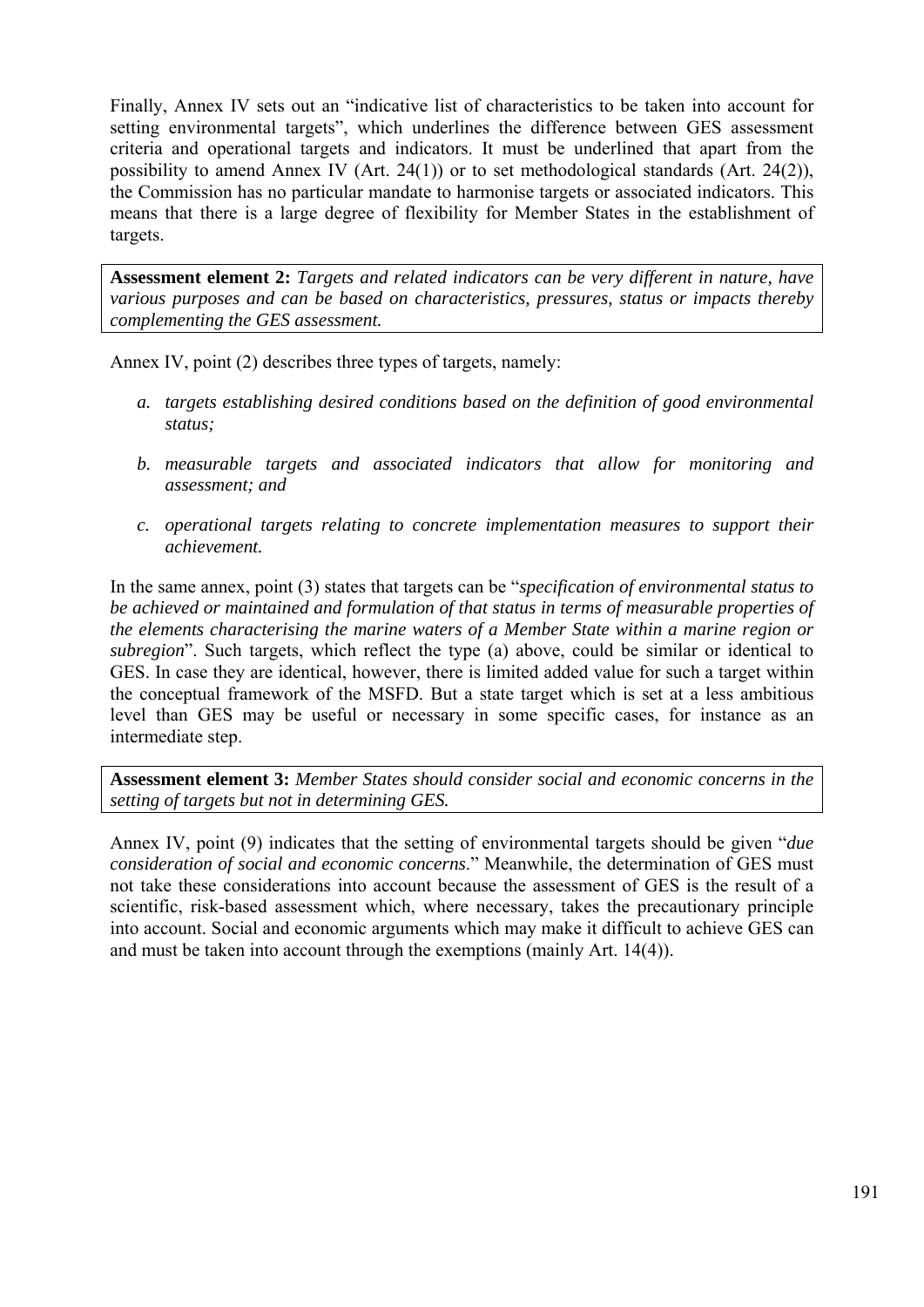# **APPENDIX 5. OVERVIEW OF COORDINATING COMPETENT AUTHORITIES FOR THE MARINE STRATEGY FRAMEWORK DIRECTIVE**

| <b>Member State</b> | <b>Name and Address of Coordinating Competent Authority</b>                                                                                                                                                          |  |  |  |  |
|---------------------|----------------------------------------------------------------------------------------------------------------------------------------------------------------------------------------------------------------------|--|--|--|--|
| Austria             | Federal Minister for Agriculture and Forestry, Environment and Water Management<br>(Bundesminister für Land- und Forstwirtschaft, Umwelt und Wasserwirtschaft - BMLFUW)<br>Stubenring 1, 1012 Vienna                 |  |  |  |  |
|                     | Website: http://www.lebensministerium.at/                                                                                                                                                                            |  |  |  |  |
| Belgium             | The Marine Environment Service of the Health, Food Safety and Environment Federal Public<br>Service, DG Environment (FOD Volksgezondheid, Veiligheid van de Voedselketen en Leefmilieu -<br>Dienst Marien Milieu)    |  |  |  |  |
|                     | Place Victor Hortaplein 40/010, Brussels 1060                                                                                                                                                                        |  |  |  |  |
|                     | Website: http://www.beldonor.be/eportal/Environment/index.htm                                                                                                                                                        |  |  |  |  |
|                     | Minister of Environment and Water (MoEW)                                                                                                                                                                             |  |  |  |  |
| Bulgaria            | 22 Maria Louiza Blvd, Sofia, 1000                                                                                                                                                                                    |  |  |  |  |
|                     | Website: http://www2.moew.government.bg/index_e.html                                                                                                                                                                 |  |  |  |  |
|                     | Minister of Agriculture, Natural Resources and Environment                                                                                                                                                           |  |  |  |  |
| Cyprus              | Loukis Akritas Avenue, Nicosia 1411                                                                                                                                                                                  |  |  |  |  |
|                     | Website: http://www.moa.gov.cy/moa/agriculture.nsf/index en/index en?OpenDocument                                                                                                                                    |  |  |  |  |
| Croatia             | Not reported                                                                                                                                                                                                         |  |  |  |  |
| Czech Republic      | Not reported                                                                                                                                                                                                         |  |  |  |  |
|                     | Danish Nature Agency (Naturstyrelsen – NST) under the Ministry of the Environment                                                                                                                                    |  |  |  |  |
| Denmark             | Haraldsgade 53, Copenhagen 2100                                                                                                                                                                                      |  |  |  |  |
|                     | Website: http://www.nst.dk                                                                                                                                                                                           |  |  |  |  |
|                     | Ministry of Environment (Keskkonnaministeerium)                                                                                                                                                                      |  |  |  |  |
| Estonia             | Narva Maantee 7a, Tallinn 15172                                                                                                                                                                                      |  |  |  |  |
|                     | Website: http://www.envir.ee/                                                                                                                                                                                        |  |  |  |  |
|                     | Ministry of Environment (Ympäristöministeriö/Miljöministeriet)                                                                                                                                                       |  |  |  |  |
| Finland             | Kasarmikatu 25, Po-Box 35, FI-00023 Valtioneuvosto                                                                                                                                                                   |  |  |  |  |
|                     | Website: http://www.ymparisto.fi                                                                                                                                                                                     |  |  |  |  |
| France              | Ministry of Ecology, Sustainable Development, Transport and Housing (now entitled Ministry of<br>Ecology, Sustainable Development and Energy - Ministère de l'écologie, du développement<br>durable et de l'énergie) |  |  |  |  |
|                     | La Grande Arche, 92055 La Défense, Paris                                                                                                                                                                             |  |  |  |  |
|                     | Website: http://www.developpement-durable.gouv.fr/                                                                                                                                                                   |  |  |  |  |
|                     | Federal Ministry for the Environment, Nature Conservation and Nuclear Safety (Bundesministerium<br>für Umwelt, Naturschutz und Reaktorsicherheit - BMU)                                                              |  |  |  |  |
| Germany             | Robert-Schuman-Platz 3, Bonn 53175                                                                                                                                                                                   |  |  |  |  |
|                     | Website: http://www.bmu.de/                                                                                                                                                                                          |  |  |  |  |
|                     | Special Secretariat for Waters of the Ministry of Environment, Energy and Climate Change (Ειδική<br>Γραμματεία Υδάτων - SSW)                                                                                         |  |  |  |  |
| Greece              | Iatridou 2 & Kifissias 124 str., Athens 11526                                                                                                                                                                        |  |  |  |  |
|                     | Website: http://www.ypeka.gr                                                                                                                                                                                         |  |  |  |  |
|                     | Ministry of Rural Development (Vidékfejlesztési Minisztérium)                                                                                                                                                        |  |  |  |  |
| Hungary             | Kossuth Lajos tér 11, 1055 Budapest                                                                                                                                                                                  |  |  |  |  |
|                     | Website: www.vm.gov.hu                                                                                                                                                                                               |  |  |  |  |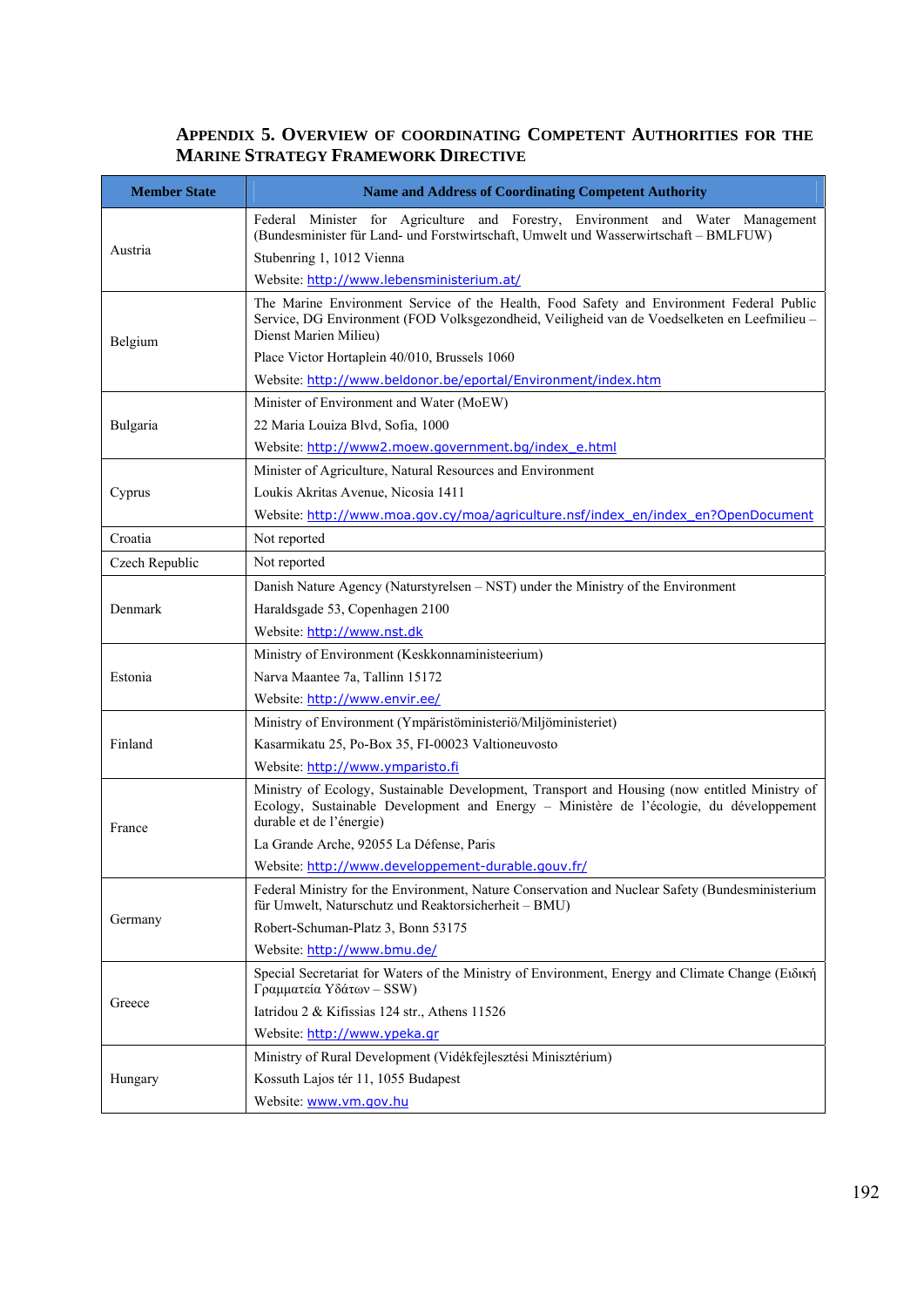| <b>Member State</b> | <b>Name and Address of Coordinating Competent Authority</b>                                                                           |  |  |  |  |
|---------------------|---------------------------------------------------------------------------------------------------------------------------------------|--|--|--|--|
|                     | Department of the Environment, Community and Local Government (DECLG)                                                                 |  |  |  |  |
| Ireland             | Newtown Road, Wexford                                                                                                                 |  |  |  |  |
|                     | Website: http://www.environ.ie                                                                                                        |  |  |  |  |
|                     | Ministry for the Environment, Land and Sea (Ministero dell'ambiente e della tutela del territorio e<br>del mare - MATTM)              |  |  |  |  |
| Italy               | Via Cristoforo Colombo, n. 44, 00147 Rome                                                                                             |  |  |  |  |
|                     | Website: http://www.minambiente.it                                                                                                    |  |  |  |  |
|                     | Ministry of the Environmental Protection and Regional Development (Vides aizsardzības un<br>regionālās attīstības ministrija - VARAM) |  |  |  |  |
| Latvia              | Peldu 25, Riga LV-1494                                                                                                                |  |  |  |  |
|                     | Website: http://www.vidm.gov.lv                                                                                                       |  |  |  |  |
|                     | Ministry of Environment of the Republic of Lithuania (Lietuvos Respublikos aplinkos ministerija -<br>AM)                              |  |  |  |  |
| Lithuania           | Jakšto 4/9, Vilnius LT-01105                                                                                                          |  |  |  |  |
|                     | Website: http://www.am.lt                                                                                                             |  |  |  |  |
|                     | Ministry for Home Affairs and the Greater Region (Ministère de l'Intérieur et à la Grande Région)                                     |  |  |  |  |
| Luxembourg          | 19, rue Beaumont, Luxembourg L-1219                                                                                                   |  |  |  |  |
|                     | Website: www.waasser.lu                                                                                                               |  |  |  |  |
|                     | Office of The Prime Minister (Ufficcju tal-Prim Ministru – OPM)                                                                       |  |  |  |  |
| Malta               | Merchants Street, Valletta VLT 1170                                                                                                   |  |  |  |  |
|                     | Website: https://opm.gov.mt/home                                                                                                      |  |  |  |  |
|                     | Ministry of Infrastructure and the Environment (Minister van Infrastructuur en Milieu – IenM)                                         |  |  |  |  |
| Netherlands         | Postbus 20901, The Hague 2500 EX                                                                                                      |  |  |  |  |
|                     | Website: http://www.rijksoverheid.nl/ministeries/ienm                                                                                 |  |  |  |  |
|                     | Chief Inspectorate of Environmental Protection (Główny Inspektorat Ochrony Środowiska)                                                |  |  |  |  |
| Poland              | 52/54 Wawelska Street, 00-922 Warsaw                                                                                                  |  |  |  |  |
|                     | http://www.gios.gov.pl                                                                                                                |  |  |  |  |
|                     | National Institute for Water (Instituto da Agua, I.P. – INAG)                                                                         |  |  |  |  |
| Portugal            | Av. Almirante Gago Coutinho n°30, 1049-066 Lisbon                                                                                     |  |  |  |  |
|                     | Website: http://www.inag.pt/                                                                                                          |  |  |  |  |
|                     | Ministry of Environment and Forests (Ministerul Mediului si Padurilor - MMP)                                                          |  |  |  |  |
| Romania             | Libertatii 12, Bucharest 040129                                                                                                       |  |  |  |  |
|                     | Website: http://www.mmediu.ro                                                                                                         |  |  |  |  |
|                     | Ministry of Environment of the Slovak Republic (Ministerstvo životného prostredia Slovenskej<br>republiky – MŽP SR)                   |  |  |  |  |
| Slovak Republic     | Nám. Ľ.Štúra 1, 812 35 Bratislava                                                                                                     |  |  |  |  |
|                     | Website: http://www.minzp.sk/en/                                                                                                      |  |  |  |  |
|                     | Ministry of the Environment and Spatial Planning (Ministrstvo za okolje in prostor – MOP)                                             |  |  |  |  |
| Slovenia            | Dunajska 48, Ljubljana SI-1000                                                                                                        |  |  |  |  |
|                     | Website: www.mop.qov.si                                                                                                               |  |  |  |  |
|                     | Ministry of the Environment and Rural and Marine Affairs (Ministerio de Medio Ambiente, y<br>Medio Rural y Marino - MARM)             |  |  |  |  |
| Spain               | Pza. San Juan de la Cruz s/n, Madrid 28071                                                                                            |  |  |  |  |
|                     | Website: www.marm.es                                                                                                                  |  |  |  |  |